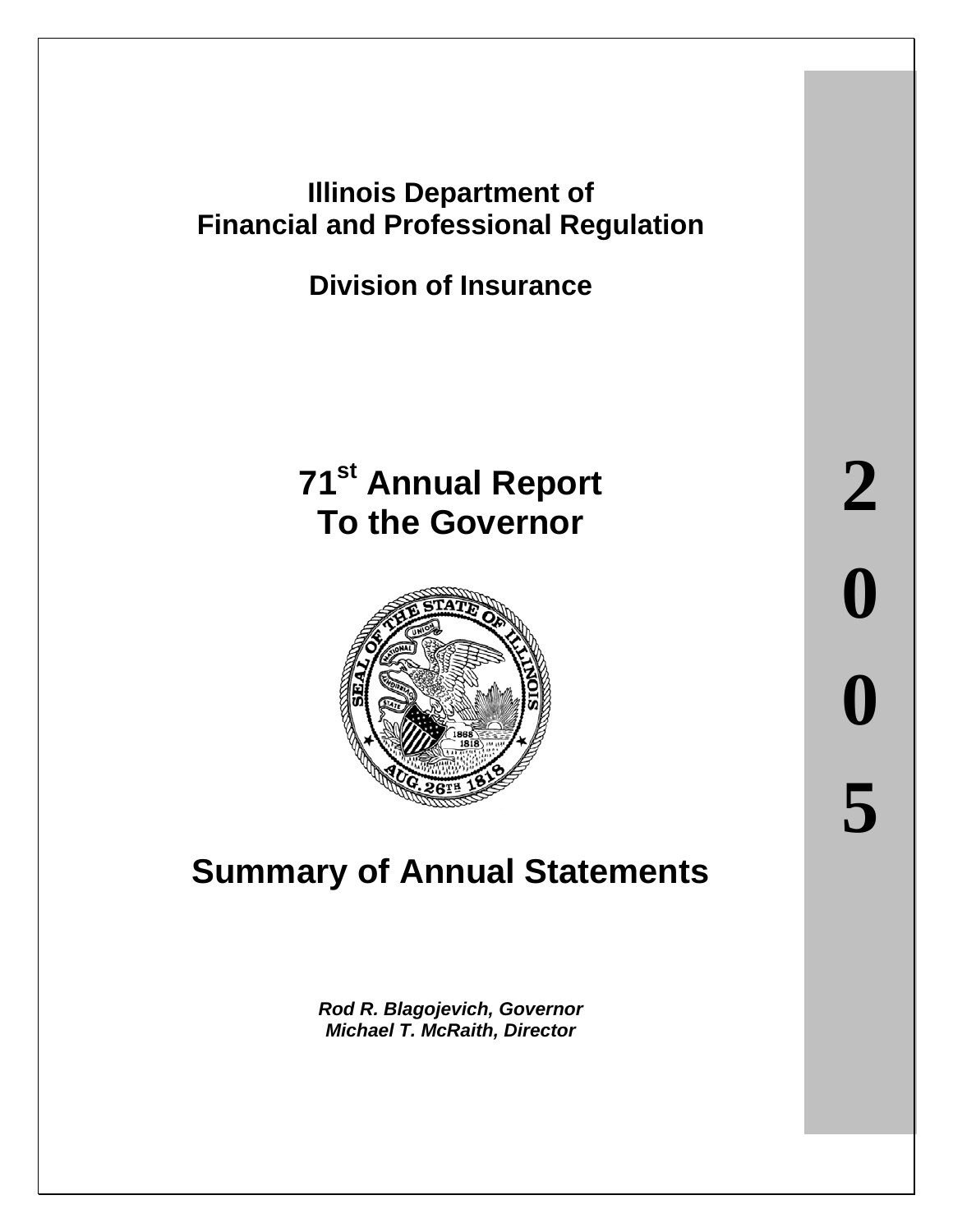

## **Illinois Department of Financial and Professional Regulation**

**Division of Insurance** 

**ROD R. BLAGOJEVICH Governor** 

**DEAN MARTINEZ Secretary** 

 **Michael T. McRaith Director Division of Insurance** 

Honorable Rod R. Blagojevich Governor State of Illinois Springfield, Illinois

Dear Governor Blagojevich:

I hereby submit the Annual Report for the Division of Insurance for 2005. The Report summarizes the Division's activities and fiscal operations for 2005.

Respectfully submitted,

Michael T. McRaith Director, Division of Insurance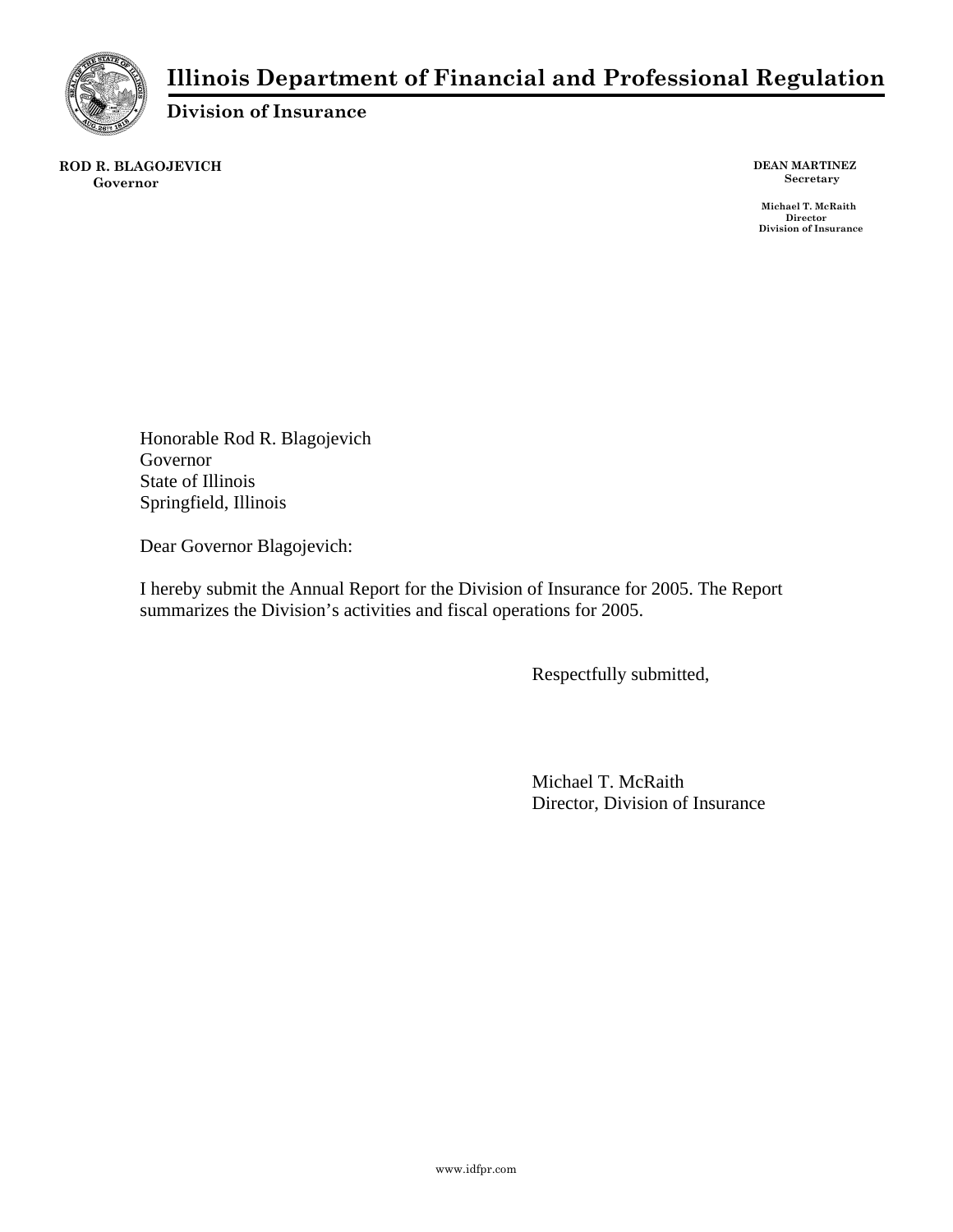# **Table of Contents**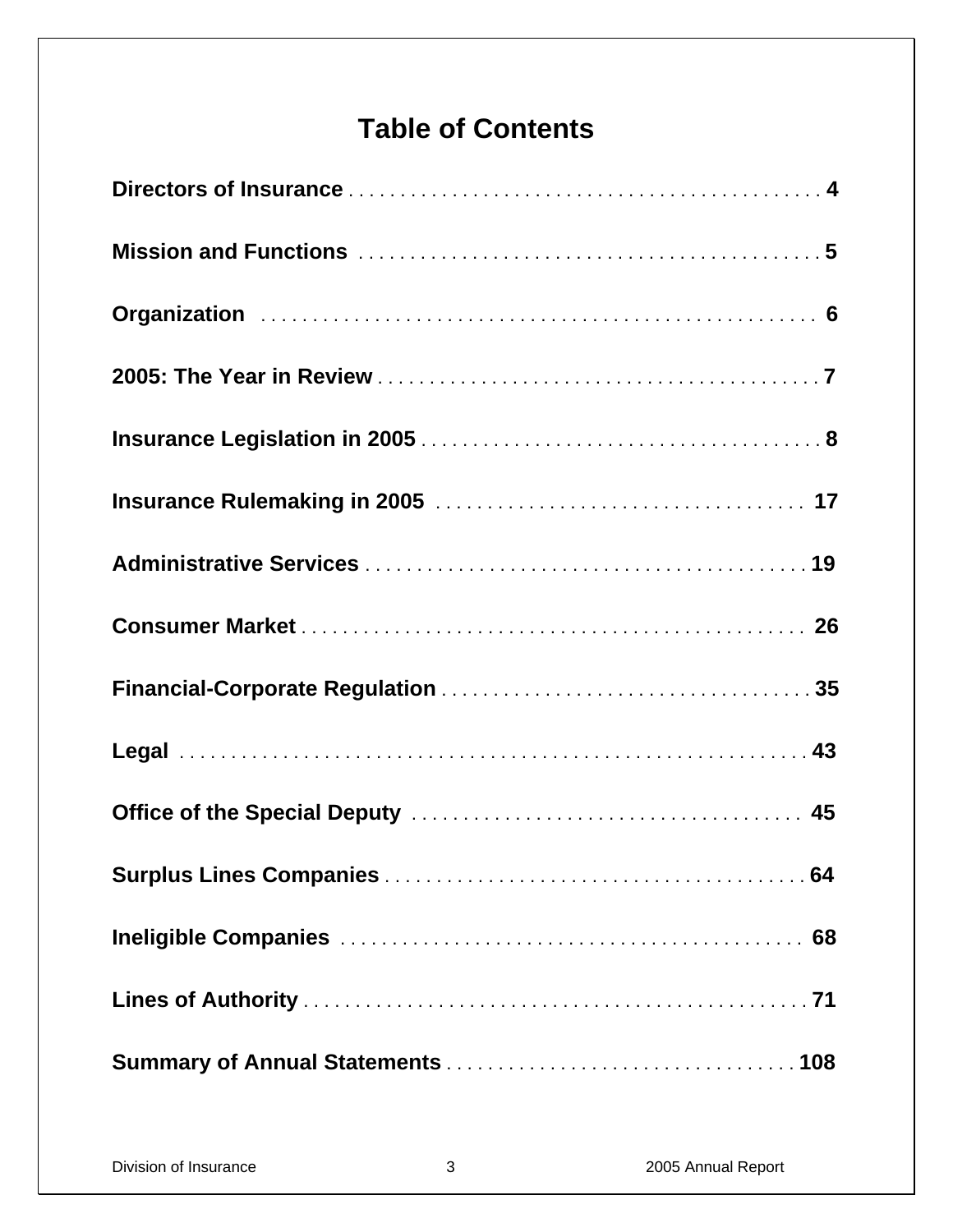# **Directors of Insurance**

| Michael T. McRaith        | 2005--    | Joseph S. Gerber         | 1957-1963 |
|---------------------------|-----------|--------------------------|-----------|
| Deirdre K. Manna (Acting) | 2004-2005 | Justin T. McCarthy       | 1954-1957 |
| J. Anthony Clark          | 2003-2004 | Laddie T. Pelnar         | 1954      |
|                           |           | (Acting)                 |           |
| Nathaniel S. Shapo        | 1999-2003 | <b>Robert E. Barrett</b> | 1953-1954 |
| Arnold Dutcher (Acting)   | 1998-1999 | J. Edward Day            | 1950-1953 |
| Mark Boozell              | 1995-1998 | Harry B. Hershey         | 1949-1950 |
| James W. Schacht (Acting) | 1994-1995 | N. P. Parkinson          | 1944-1949 |
| Stephen F. Selcke         | 1991-1994 | Paul F. Jones            | 1941-1944 |
| James W. Schacht (Acting) | 1991      | S. Hayden Davis          | 1940-1941 |
| Zack Stamp                | 1989-1991 | <b>Ernest Palmer</b>     | 1933-1940 |
| John E. Washburn          | 1983-1989 | Harry Hanson             | 1930-1933 |
| James W. Schacht (Acting) | 1982-1983 | George Huskinson         | 1927-1930 |
| Philip R. O'Connor        | 1979-1982 | Alex Johnson             | 1923-1927 |
| Richard L. Mathias        | 1977-1979 | Thomas J. Houston        | 1921-1923 |
| Michael P. Duncan         | 1976-1977 | Fred W. Potter           | 1917-1921 |
| Dennis W. Toivonen        | 1976      | <b>Rufus Potts</b>       | 1913-1917 |
| (Acting)                  |           |                          |           |
| Robert B. Wilcox          | 1974-1976 | Fred W. Potter           | 1907-1913 |
| Fred A. Mauck             | 1973-1974 | William R.               | 1903-1907 |
|                           |           | Vredenburgh              |           |
| James Baylor              | 1969-1973 | <b>Henry Yates</b>       | 1901-1903 |
| John E. Bolton, Jr.       | 1965-1969 | James R. Van Cleave      | 1897-1901 |
| Richard G. Hershey        | 1963-1965 | <b>Bradford Durfee</b>   | 1893-1897 |
|                           |           |                          |           |



*Michael T. McRaith Director*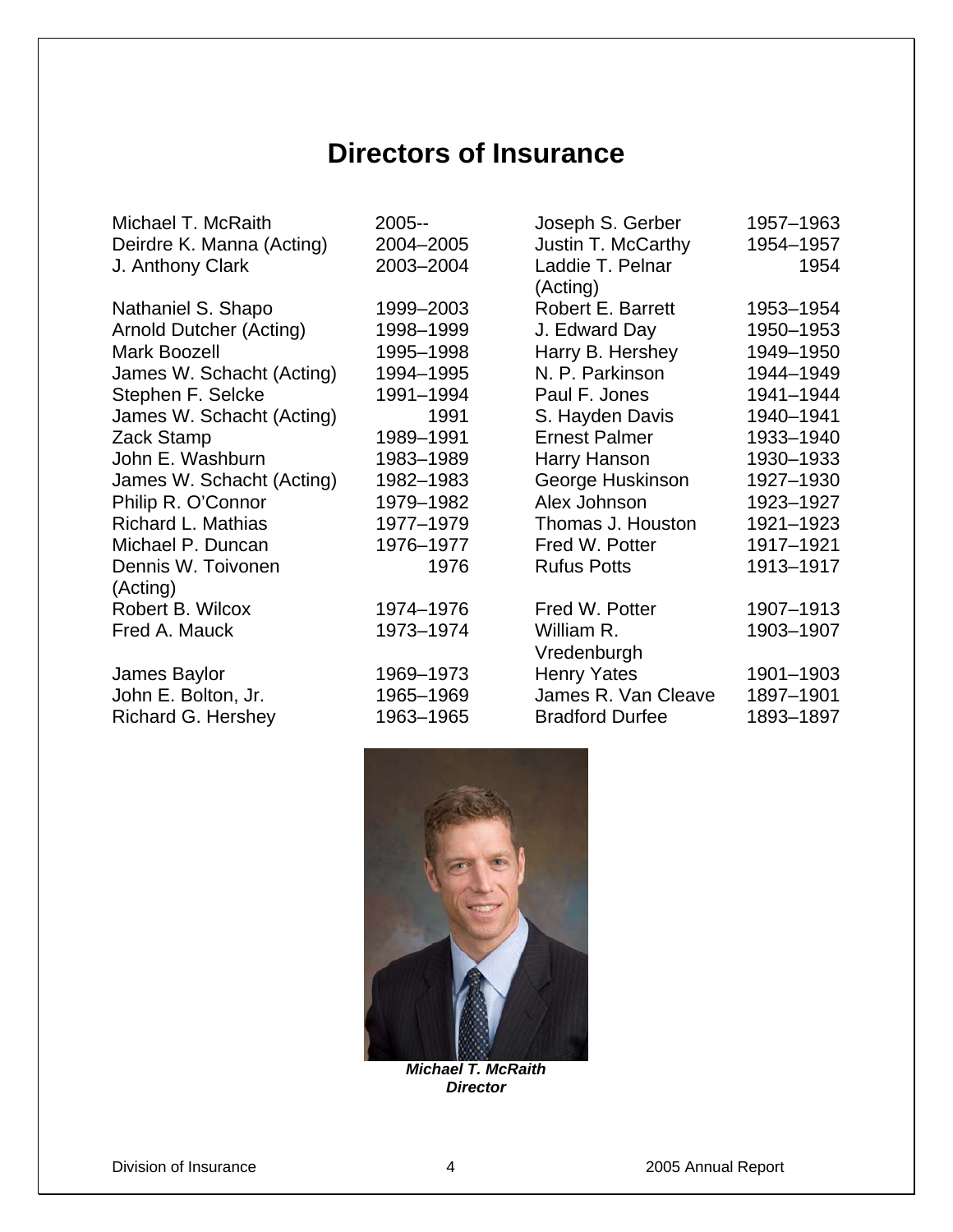# Division Organization

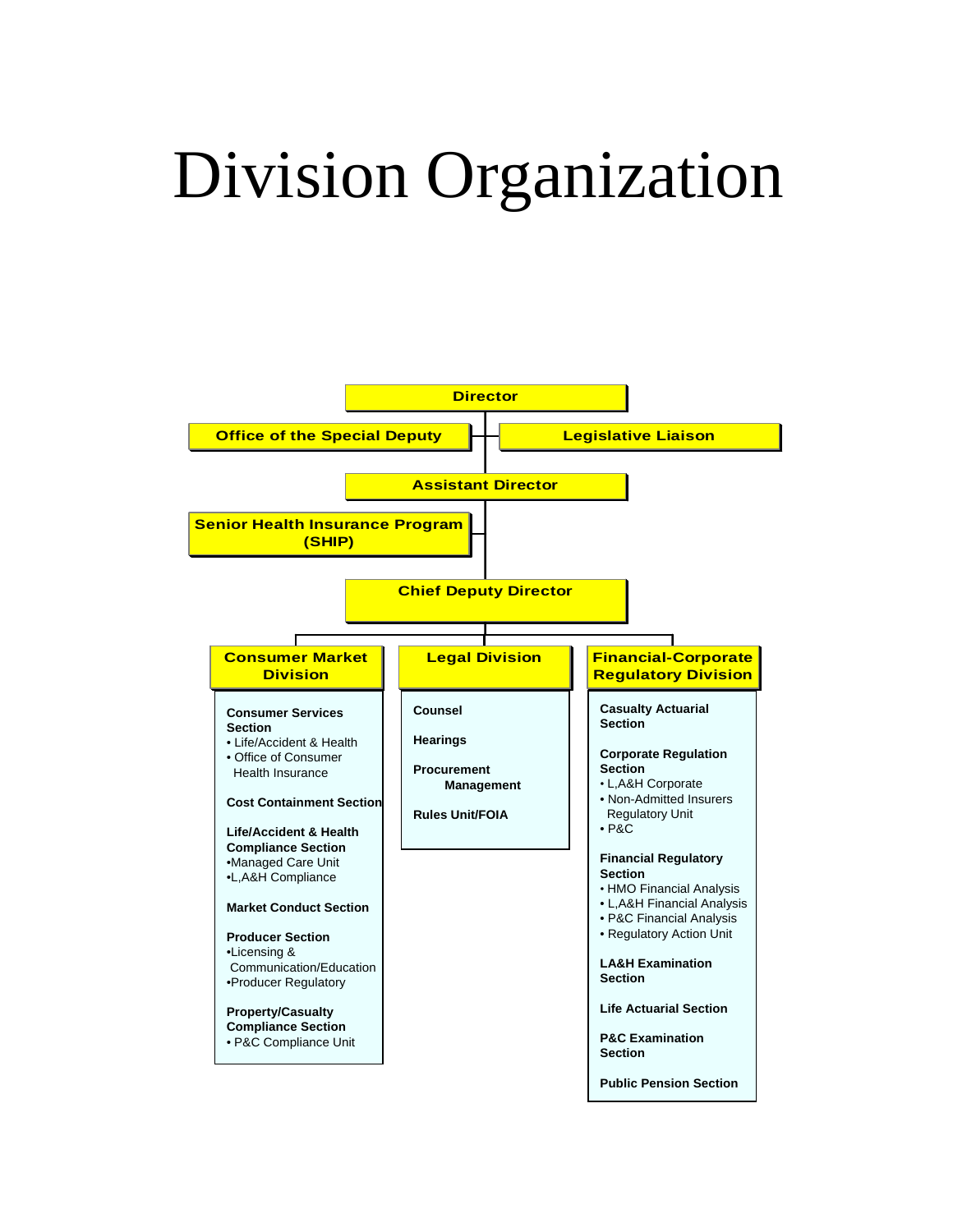# **Mission and Functions**

The mission of the Illinois Department of Financial and Professional Regulation, Division of Insurance is:

#### *To protect consumers by providing assistance and information, by efficiently regulating the insurance industry's market behavior and financial solvency, and by fostering a competitive insurance marketplace.*

The Division carries out its mission through effective administration and enforcement of the Illinois Insurance Code (215 ILCS 5/1 to 5/1312), the Illinois Pension Code (40 ILCS 5/1--101 to 5/24--109) and related laws and regulations (Title 50, Illinois Administrative Code.) The Division has three major operating Sections: Consumer--Market, Financial-- Corporate Regulatory, and Legal. The Division also sponsors the Senior Health Insurance Program and oversees the operations of the Office of the Special Deputy, which handles the affairs of insurance companies placed in rehabilitation, conservation or liquidation.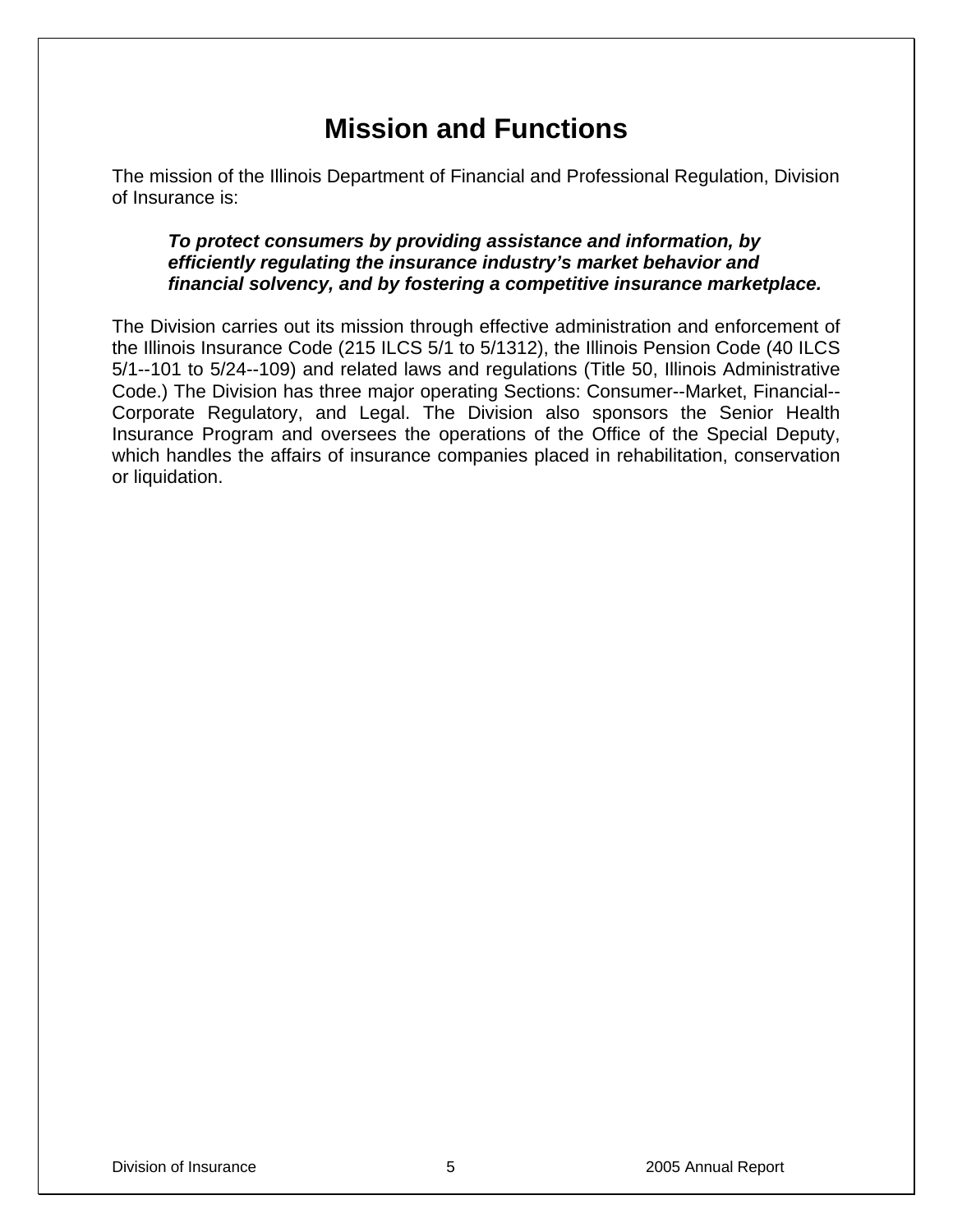# **2005: The Year in Review**

#### **Medical Malpractice Insurance Legislation**

With the passage of medical malpractice rate and regulatory reforms in 2005, the first ever public hearing in the Division's history was conducted on a medical malpractice rate filing this year. The hearing resulted in a Director's Order reducing the proposed rating structure and requiring modifications to the subject company's rating procedures and internal processes which are expected to further reduce rates in future years.

#### **Contingent Brokerage Commissions**

In cooperation with other state regulatory authorities, the Division assisted in successfully negotiating legal settlements with several major insurance brokerage firms stemming from allegations of their use of anti-competitive practices in the placement of insurance contracts. The settlements included \$1.2 billion in combined restitution to consumers in Illinois and throughout the United States. Reform measures were also put in place to protect consumers from potentially abusive practices in the future.

#### **Workers Compensation Anti-Fraud Unit**

Legislation was passed this year requiring the Division to establish a unit responsible for investigating incidences of workers compensation fraud and insurance non-compliance and reporting alleged violations to the Attorney General or local county State's Attorney for prosecution. The Unit is expected to be staffed and begin functioning during 2006.

**SB 475 (PA 94-0677) effective August 25, 2005** Makes various changes concerning medical liability insurance rates and regulation. Requires medical liability insurers to report medical liability insurance claims and specified information to the Secretary. Provides that, for a medical liability insurance rate increase filing, the Secretary may hold a hearing and receive testimony.

**HB 2137 (PA 94-0277) effective July 20, 2005** Requires the Division to establish a fraud and insurance non-compliance unit responsible for investigating incidences of fraud and insurance non-compliance and reporting alleged violations to the Attorney General or local county State's Attorney for prosecution.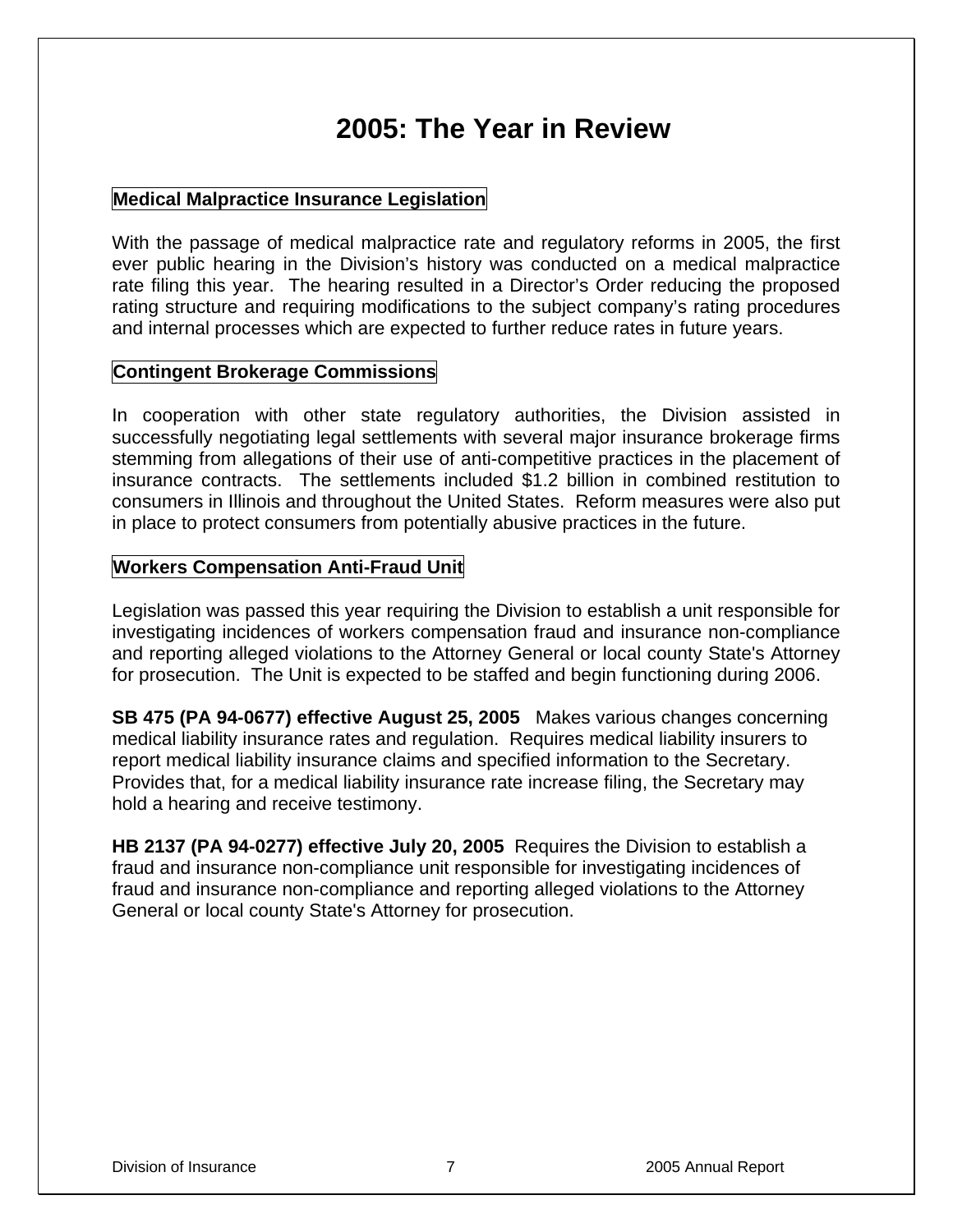# **Insurance Legislation in 2005**

#### **House Bills**

#### **HB 59 INSUR-MNTL HLTH PARITY-SUNSET**

#### **(PA94-0402) – Effective August 2, 2005**

Amends the Illinois Insurance Code. In provisions requiring an insurer that provides coverage for hospital or medical expenses under a group policy of accident and health insurance or health care plan to provide coverage under the policy for treatment of serious mental illness under the same terms and conditions as coverage for hospital or medical expenses related to other illnesses and diseases (commonly referred to as "mental health parity"), eliminates the December 31, 2005 sunset date that applies to those provisions.

#### **HB 197 CHIP-ELIGIBILITY-AWARD AMOUNT**

#### **(PA94-0017) – Effective January 1, 2006**

Amends the Comprehensive Health Insurance Plan Act. Provides that a person is not eligible for coverage under the Comprehensive Health Insurance Plan if the person has or later receives benefits or funds from a settlement, judgment, or award resulting from an accident or injury and the remaining amount exceeds \$300,000.

#### **HB 265 AUTO INS-USE OF CREDIT INFO**

#### **(PA94-0245) – Effective July 1, 2006**

Amends the Use of Credit Information in Personal Insurance Act. Requires an insurer authorized to do business in Illinois that uses credit information to underwrite or rate risks to review and consider an exception to the insurance risk score based upon extraordinary life events after a receiving written and signed notification from the applicant or insurer explaining how the applicant or insured believes the event adversely impacted the applicant's or insured's insurance risk score. Provides a definition of "extraordinary life event".

#### **HB 316 INS FEE DISCLOSE-EXPIRATIONS**

#### **(PA94-0248) – Effective July 19, 2005**

Amends the Illinois Insurance Code. Changes the name of business organizations licensed to sell insurance from registered firm to business entity to conform usage to changes made by Public Act 92-386. Further amends the Illinois Insurance Code. Provides that a guaranty association or the Illinois Insurance Guaranty Fund must report any amounts collected for claims payments reimbursement from policyholders to the Secretary of Financial and Professional Regulation as rehabilitator or liquidator (rather than as rehabilitator, liquidator, or conservator) when collecting after the Secretary as rehabilitator or liquidator fails to collect the reimbursements. Makes other changes.

#### **HB 373 PENCD-ARTS 3 & 7-TRANSFERS (PA94-0356) – Effective July 29, 2005**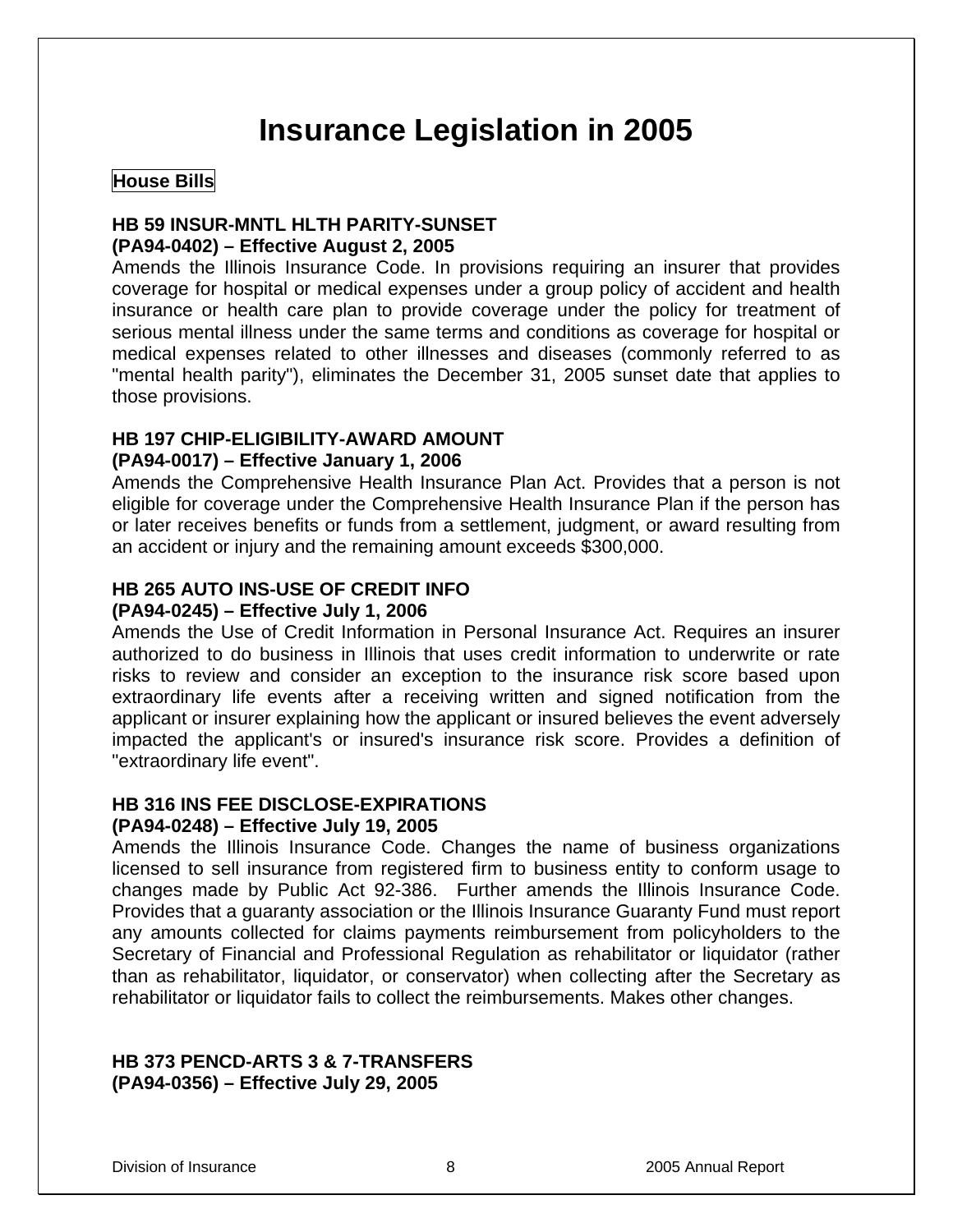Amends the Downstate Police and IMRF Articles of the Illinois Pension Code. Authorizes a member of a downstate police fund who has up to 8 years of creditable service under IMRF to transfer his or her service credit under IMRF to that downstate police fund. Authorizes a member of IMRF who has up to 8 years of creditable service in a fund under the Downstate Police Article to transfer his or her service credit under that downstate police fund to IMRF. Provides that if the amount transferred under this amendatory Act is less than the true cost to the receiving pension fund of allowing that creditable service to be established, then the amount of creditable service the person may establish under this amendatory Act shall be reduced by a corresponding amount. Changes an obsolete reference to the Department of Insurance. In provisions amending the IMRF Article, replaces references to the Public Pension Division with references to the board and removes reporting requirements related to calculations made to transfer the credits.

#### **HB 393 INSURANCE-TECH**

#### **(PA93-0918) – Effective January 1, 2005**

Amends the Illinois Income Tax Act. Provides that nonprofit risk organizations organized under Article VIID of the Illinois Insurance Code, are exempt from the tax imposed under the Act. Amends the Illinois Insurance Code. Allows domestic mutual companies or reciprocals, including such companies organized as a risk retention group, to be organized as nonprofit risk organizations. Provides that the certificate of authority the Director may issue to a nonprofit risk organization is a certificate of authority to write casualty, fidelity, surety, fire, and marine insurance.

#### **HB 612 PENSIONS-TECH**

#### **(PA93-1090) – Effective March 11, 2005**

Amends the Downstate Firefighter Article of the Illinois Pension Code. For a firefighter who does not have at least 20 years of service credit in any Article 4 pension fund but has at least 20 years of combined service credit in 2 or more Article 4 pension funds and who elects to receive a pension based on that combined service, increases the contribution rate from 1/12 of 1% of monthly salary for each month of service to 1% of monthly salary for each month of service. For firefighters who have elected to receive a pension based on combined service and who have contributed 1/12 of 1% of monthly salary for each month of that service, requires and additional contribution of 11/12ths of 1% of that monthly salary. Beginning July 1, 2004, increases the minimum pension payable to the surviving spouse of a firefighter who died while he or she was a deferred pensioner with at least 20 years of creditable service or while he or she was in active service having at least 20 years of creditable service to 100% of the retirement pension that the deceased firefighter was receiving at the time of death. Provides that, beginning July 1, 2004, upon the death of a firefighter who dies while disabled and receiving a line of duty disability pension, occupational disease disability pension, or a non-duty disability pension, the disability pension shall be paid in its entirety to the firefighter's survivors. (Currently, the amounts of those pensions, when paid to survivors, are subject to certain limitations). Amends the State Mandates Act to require implementation without reimbursement.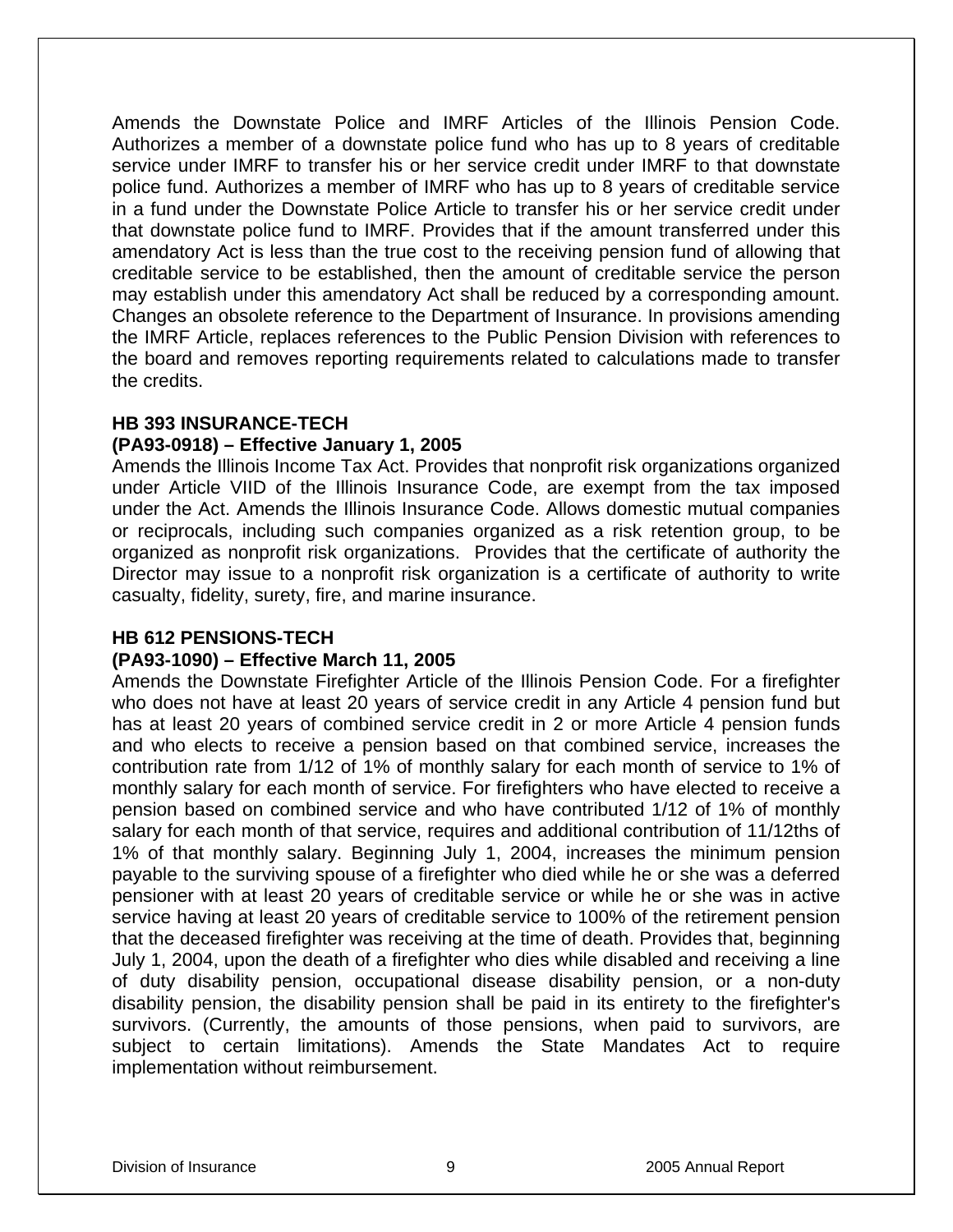#### **HB 911 INTERGOVT COOP-INSURANCE (PA94-0685) – Effective November 2, 2005**

Amends the Intergovernmental Cooperation Act. Provides that no joint insurance pool or intergovernmental cooperative offering health insurance shall interfere with a public agency's required collective bargaining subjects or discriminate or retaliate against a public agency member that limits its participation as a result of collective bargaining. No intergovernmental insurance contract offering health insurance shall limit the collective bargaining rights or obligations of public agency members. With respect to intergovernmental insurance contracts relating to health, life, or life and health insurance, provides that the pool or contract may permit re-pricing of the costs of coverage for continuing officers and employees when a member withdraws officers or employees into a union-supported program. Prohibits expelling a member from the pool or cooperative if the continuing officers and employees meet general criteria required of all members. Provides that the prohibition against joint insurance pools and intergovernmental cooperatives interfering with certain collective bargaining rights and obligations does not apply to the State and its agencies.

#### **HB 1391 UNCLAIMED PROP-DEMUTUALIZATION (PA94-0686) – Effective November 2, 2005**

Amends the Uniform Disposition of Unclaimed Property Act. Provides that funds and stock distributable in the course of a demutualization, rehabilitation, or related reorganization of an insurance company shall be deemed abandoned in the listed time frames. Provides that funds and stock deemed abandoned in the course of a demutualization, rehabilitation, or related reorganization of an insurance company shall be held in the Demutualization Trust Fund. Provides that the State Treasurer shall set a date that the required report and remittance of the funds and stock deemed abandoned in the course of a demutualization, rehabilitation, or related reorganization of an insurance company shall be filed. Provides that the names of owners that are identified and contacted directly by the State Treasurer do not have to be published as required under the notice requirements. Amends the State Finance Act. Creates the Demutualization Trust Fund. Exempts the Demutualization Trust Fund from transfers to the General Revenue Fund. Provides that the date that the report must be filed shall be the later of (i) 30 days after the effective date of the amendatory Act of the 94th General Assembly, or (ii) November 1, 2005. Recommends that the following be deleted: (i) language exempting the Demutualization Trust Fund from transfers to the General Revenue Fund; and (ii) language exempting the Demutualization Trust Fund from provisions authorizing the allocation of certain amounts between the General Revenue Fund and other funds.

#### **HB 1403 PENSION FUND BDS-FIREFIGHTERS (PA94-0317) – Effective July 25, 2005**

Amends the Downstate Firefighter Article of the Illinois Pension Code. Provides for the creation of boards of trustees for fire protection districts. Provides for the termination of the terms of office of the existing boards and for the appointment and election of new 5 member boards.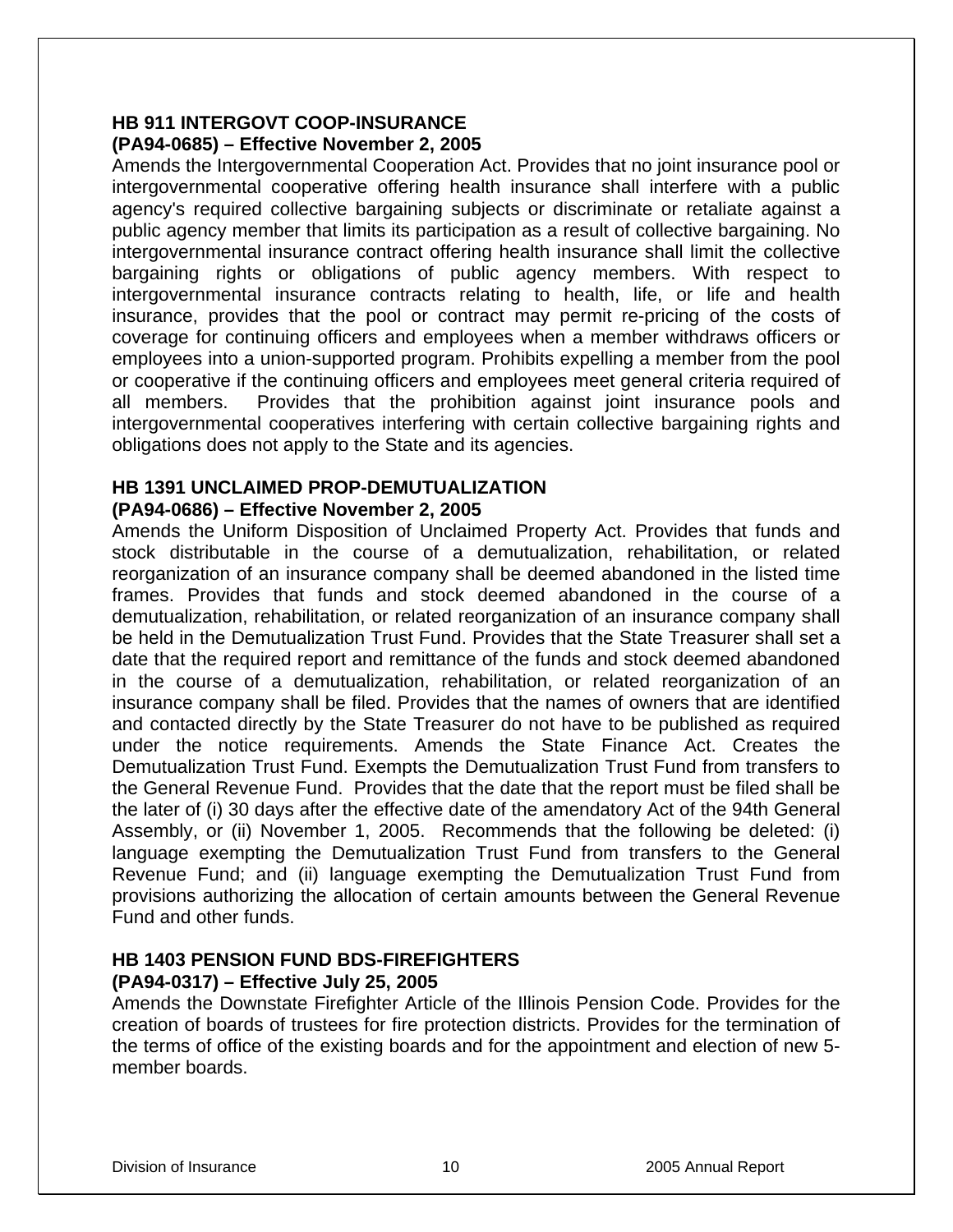#### **HB 2137 EMPLOYMENT-TECH (Workers Compensation) (PA94-0277) – Effective January 1, 2006**

Amends the Illinois Insurance Code. Requires certain advisory organizations to file reports with the Secretary of Financial and Professional Regulation and make those reports available, on an aggregate basis, to the General Assembly and to the general public. Amends the Workers' Compensation Act by making numerous changes regarding failure of an employer to provide coverage as required by the Act, payments for burial expenses, payments and transfers to the Rate Adjustment Fund, standards for payments for accidental injuries and medical expenses, payment of health care providers in accordance with fee schedules, creation of a Workers' Compensation Medical Fee Advisory Board, utilization review programs for workers' compensation services, payments to employees requested by an employer to submit to medical examinations, appointment of 3 additional members to the Illinois Workers' Compensation Commission, expanding the membership of the Workers' Compensation Advisory Board and changing its composition, submission of records, reports, and bills to the Commission, procedures in contested cases and violations related to contested cases, penalties for false or fraudulent claims and statements and other fraud, and other matters. Makes corresponding changes in the Workers' Occupational Diseases Act. Contains applicability and inseverability provisions. Makes a change in the definition of "utilization review".

#### **HB 2190 REGULATION-TECH**

#### **(PA94-0584) – Effective January 1, 2006**

Amends the Illinois Insurance Code. Changes the meaning of "serious mental illness" to include post-traumatic stress disorder (acute, chronic, or with delayed onset).

#### **HB 2375 INS-HIPAA RENEW AND NOTICE**

#### **(PA94-0502) – Effective August 8, 2005**

Amends the Illinois Health Insurance Portability and Accountability Act. Provides definitions of "affiliate", "control", and "person". Provides that, if a health insurance issuer elects to discontinue offering all health insurance coverage in the individual market in Illinois, health insurance coverage may be discontinued by the issuer if, in the case where the issuer has affiliates in the individual market, the issuer gives notice to each affected individual at least 180 days prior to the date of the expiration of coverage of the individual's option to purchase all other individual health benefit plans currently offered by any affiliate of the carrier. Provides that, if an issuer elects to discontinue offering all health insurance coverage in the individual market, its affiliates shall offer an individual health benefit plan to all individuals nonrenewed by that issuer on a guarantee issue basis, if the individual applies for coverage no later than 63 days after the discontinuation of coverage. Provides that, in any case where a health insurance issuer elects to uniformly modify coverage, uniformly terminate coverage, or discontinue coverage in a marketplace, the issuer shall provide notice to the Department of Financial and Professional Regulation prior to notifying the plan sponsors, participants, beneficiaries, and covered individuals. Provides that if an insurer elects to discontinue offering all health insurance coverage in the individual market, its affiliates that offer health insurance coverage in the individual market in Illinois (now, just affiliates) shall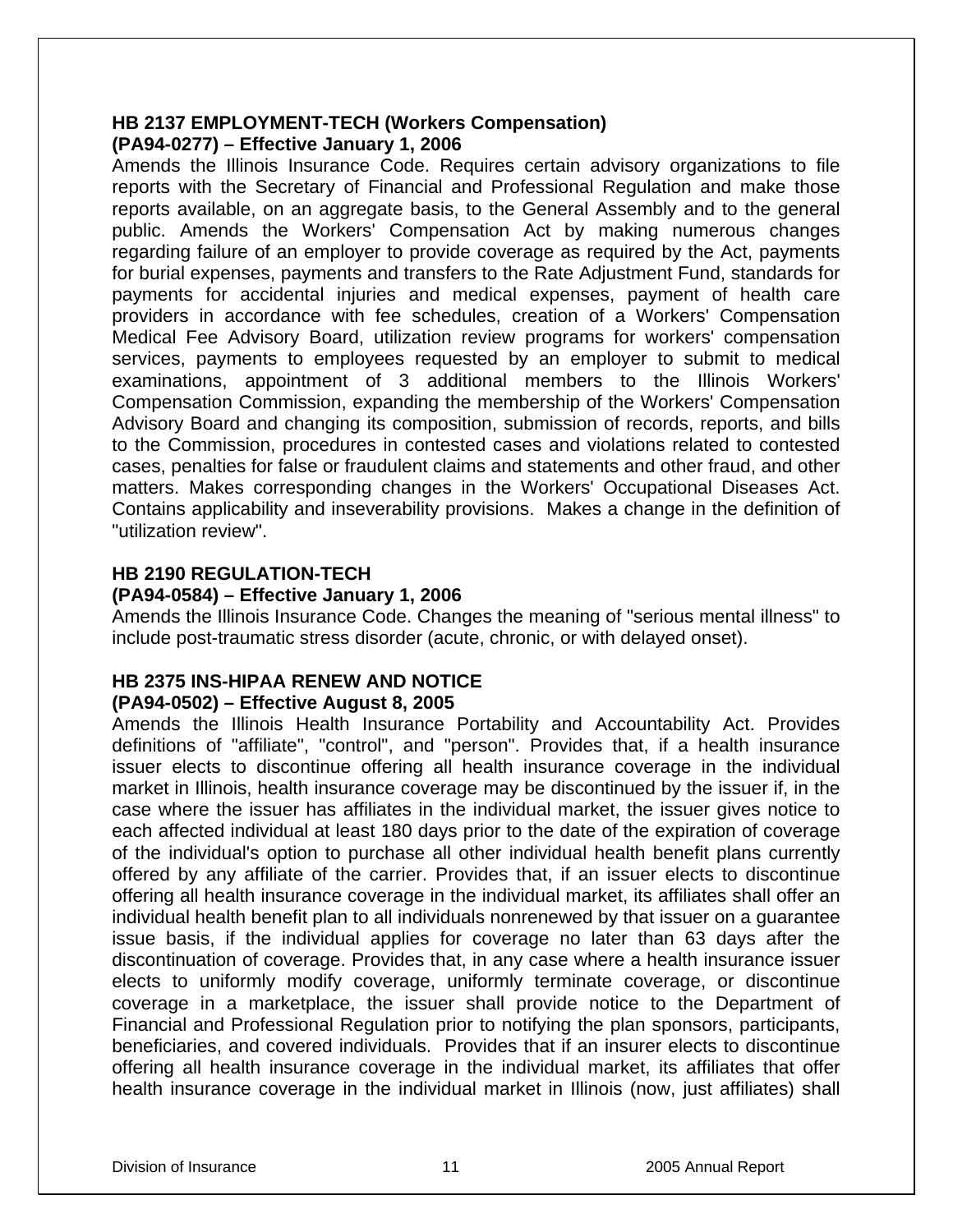offer individual health insurance coverage (now, benefit plans) to all individuals if the individual applies for coverage within a certain time period. Provides that the changes made by the amendatory Act apply only to discontinuances of coverage occurring on or after the effective date. Makes other changes.

#### **HB 4125 INS-AUTISM COVERAGE**

#### **(PA94-0906) – Effective January 1, 2007**

Amends the Illinois Insurance Code. Provides that a group health benefit plan shall provide coverage for 20 additional outpatient visits for speech therapy for treatment of pervasive developmental disorders that will be in addition to speech therapy provided pursuant to other outpatient treatment coverage required by the Section. Amends the Health Maintenance Organization Act to subject health maintenance organizations to the provisions of a Section of the Illinois Insurance Code concerning mental and emotional disorders.

#### **HB 4712 CONSUMER FRAUD-SOC SEC NUMBER**

#### **(PA93-0739) - Effective July 1, 2006**

Amends the Consumer Fraud and Deceptive Business Practices Act. Makes it an unlawful practice to publicly post or display an individual's social security number, print an individual's social security number on any card required to access products or services, require an individual to transmit his or her social security number over the Internet, require an individual to use his or her social security number to access an Internet web site, or print an individual's social security number on materials that are mailed to the individual, subject to various exceptions. The bill also provides that a person or entity that provides an insurance card must print on the card an identification number unique to the holder of the card in the format prescribed by the Uniform Prescription Drug Information Card Act.

The provisions of this law do not apply to the collection, use, or release of a social security number by the State, a subdivision of the State, or an individual in the employ of the State or a subdivision of the State in connection with his or her official duties.

#### **Senate Bills**

#### **SB 12 INS-MAMMOGRAMS**

#### **(PA94-0121) – Effective July 6, 2005**

Amends the Illinois Insurance Code and the Health Maintenance Organization Act. Requires coverage of mammograms for women under 40 years of age with a family history of breast cancer or other risk factors at the age and intervals deemed medically necessary by the woman's health care provider.

#### **SB 23 STATE INVESTMENTS-SUDAN**

#### **(PA94-0079) – Effective January 27, 2006**

Amends the Deposit of State Moneys Act. Provides that the State Treasurer may not deposit any funds or otherwise transact any business with any financial institution unless an expressly authorized officer of that financial institution certifies that the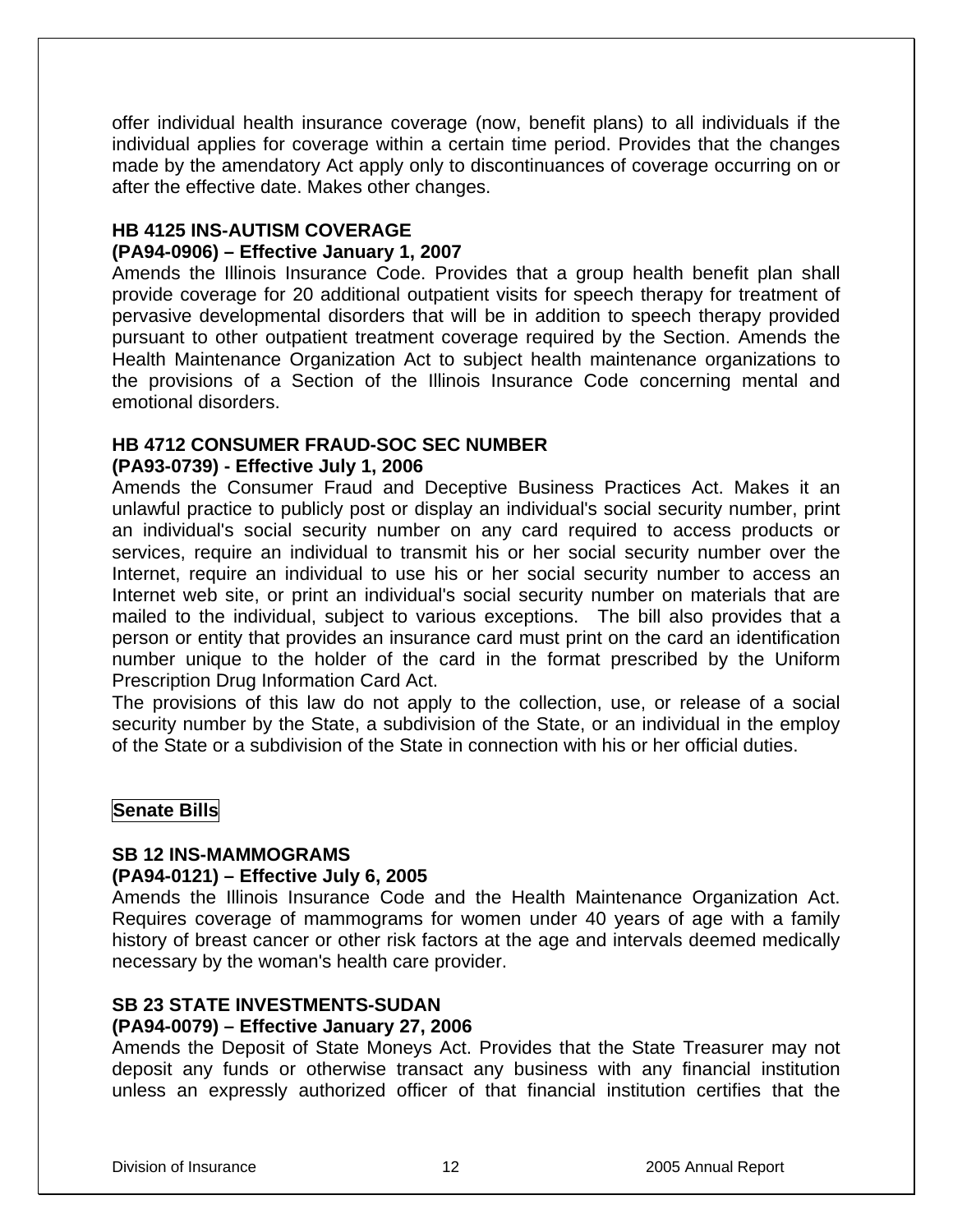financial institution has not, during any time following the effective date, loaned to or invested in certain entities involved with the Republic of Sudan. Amends the Illinois Pension Code. Provides that a fiduciary with respect to a retirement system or pension fund established under that Code shall not, directly or through a fund manager, transact any business with any company unless an expressly authorized officer of that company certifies that the company has not engaged in certain activities concerning the Republic of Sudan. Amends the Uniform Deceptive Trade Practices Act. Provides that any person regulated by the Division of Financial Institutions of the Department of Financial and Professional Regulation or by the United States Securities Exchange Commission engages in a deceptive trade practice when, in the course of his or her business, vocation, or occupation, that person represents that he or she does not support nations that sponsor terrorism, if that person has, at any time following the effective date, issued a credit or loan to, purchased bonds or commercial paper issued by, invested in, agreed to tender goods or services to, or agreed to obtain goods or services from certain nations identified by the United States as a terrorism sponsoring nation or certain entities doing business with those nations.

#### **SB 475 INS-CHIP COAL MINER CVG (including Medical Liability Insurance legislative changes)**

#### **(PA94-0677) – Effective August 25, 2005**

Amends the Illinois Insurance Code. Makes various changes concerning medical liability insurance rates and regulation. Requires medical liability insurers to report medical liability insurance claims and specified information to the Secretary. Provides that, for a medical liability insurance rate increase filing, the Secretary may hold a hearing and receive testimony. Requires court clerks to provide information to the Secretary to verify reports made to the Secretary, and amends the Clerks of Courts Act accordingly. Amends the Medical Practice Act of 1987. Adds 2 members of the public to the Illinois State Medical Disciplinary Board. Provides that all members of the Disciplinary Board shall be voting members. Provides additional criteria for members of the Disciplinary Board who are physicians licensed to practice medicine in all its branches. Provides for appointment of at least 2 deputy medical coordinators, and not less than one full time investigator for every 2,500 physicians. Makes changes concerning discipline, disciplinary proceedings, records, disclosures, incidents to which the Act applies, and immunity. Requires the Department of Financial and Professional Regulation to make available to the public a profile of each physician containing specified information. Amends the Code of Civil Procedure by: changing provisions concerning the affidavit and report based on the determination of a reviewing health professional; providing for payment of future medical expenses and costs of life care in a medical malpractice action under certain circumstances by purchasing an annuity; limiting recoveries from hospitals and physicians for non-economic loss in medical malpractice actions; providing that a statement that a health care provider is "sorry" for an outcome is not admissible as evidence under specified conditions; and changing provisions concerning expert witness standards. Amends the Illinois Good Samaritan Act to expand immunity from civil damages for services performed without compensation at, or upon referral from, free medical clinics. Creates the Sorry Works! Pilot Program Act under which hospitals and physicians may acknowledge and apologize for mistakes in patient care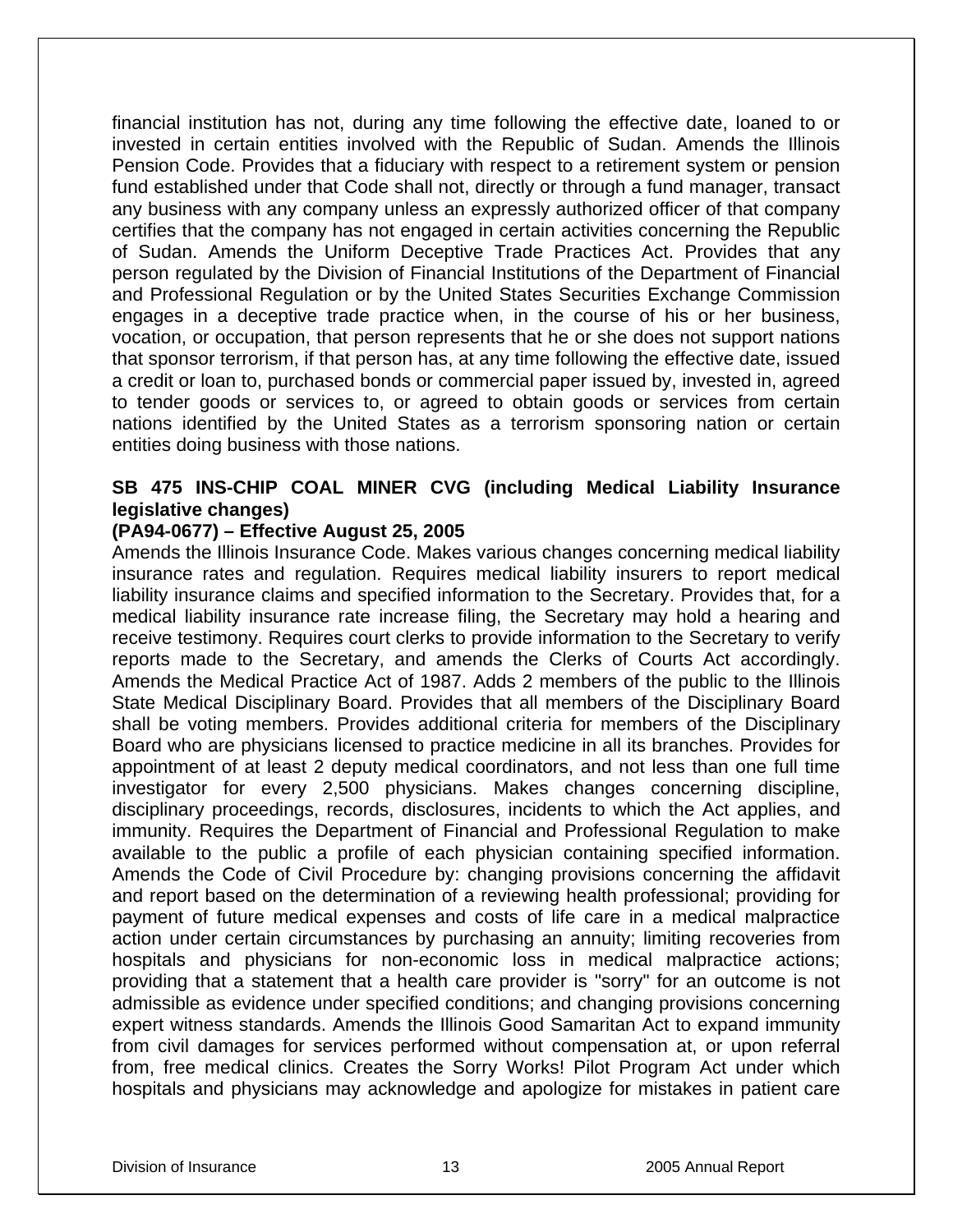and offer fair settlements. Provides that, if the costs of cases handled under the Sorry Works! protocol by a hospital exceed the costs that would have been incurred otherwise, the hospital may apply for a grant from the Sorry Works! Fund. Makes other changes. Contains inseverability provisions.

#### **SB 521 INS-OVAR CANCER SURVEIL TEST (PA94-0122) – Effective January 1, 2006**

Amends the Illinois Insurance Code. Requires insurers to cover surveillance tests for ovarian cancer for female insureds who are at risk for ovarian cancer. Provides a definition for "at risk for ovarian cancer" and "surveillance tests for ovarian cancer". Requires surveillance tests (rather than routine surveillance tests) for ovarian cancer for female insureds who are at risk for ovarian cancer. Changes the definition of "at risk for ovarian cancer" to include having a family history with one or more first-degree (rather than first or second-degree) relatives with ovarian cancer. Changes the definition of "surveillance tests for ovarian cancer" to delete screenings using other proven ovarian screening tests currently being evaluated by the federal Food and Drug Administration or by the National Cancer Institute.

# **SB 2339 INS CD-CANCER TRIALS-TECH**

#### **(PA93-1000) - Effective January 1, 2005**

Amends the Illinois Insurance Code. Provides that no individual or group policy of accident and health insurance issued or renewed in this State may be cancelled or nonrenewed based on that individual's participation in a qualified cancer trial. SB 2339 provides that qualified cancer trials must meet specified criteria. It amends the Health Maintenance Organization Act, the Voluntary Health Services Plans Act, and the Illinois Public Aid Code to provide that plans under those Acts are subject to the new provisions of the Illinois Insurance Code.

#### **SB 2404 INSURANCE-TECH**

#### **(PA93-1083) - Effective February 7, 2005**

Amends the Illinois Insurance Code. Provides that companies must file forms electronically through the System for Electronic Rate and Form Filing (SERFF). In provisions regarding policy forms, requires the Department of Insurance to mail a quarterly invoice to insurance companies for the appropriate filing fees. The bill removes language providing that fees charged for a policy filed as it will be issued regardless of the number of forms comprising that policy shall not exceed \$1,000 or \$2,000 for advisory or rating organizations.

Adds language providing that the Director as rehabilitator, liquidator, or conservator may not avoid a transfer to the extent that the transfer was, in the case of a transfer by a company where the Director has determined that a regulatory action level event or an authorized control event has occurred, specifically approved by the Director in writing, whether or not the company is in receivership. It provides that a proof of claim upon the liquidation, rehabilitation, or conservation of a company must identify a known loss or occurrence (rather than a particular claim). Also, provides that the claim may be allowed by estimation. The bill provides that specified contingent or unliquidated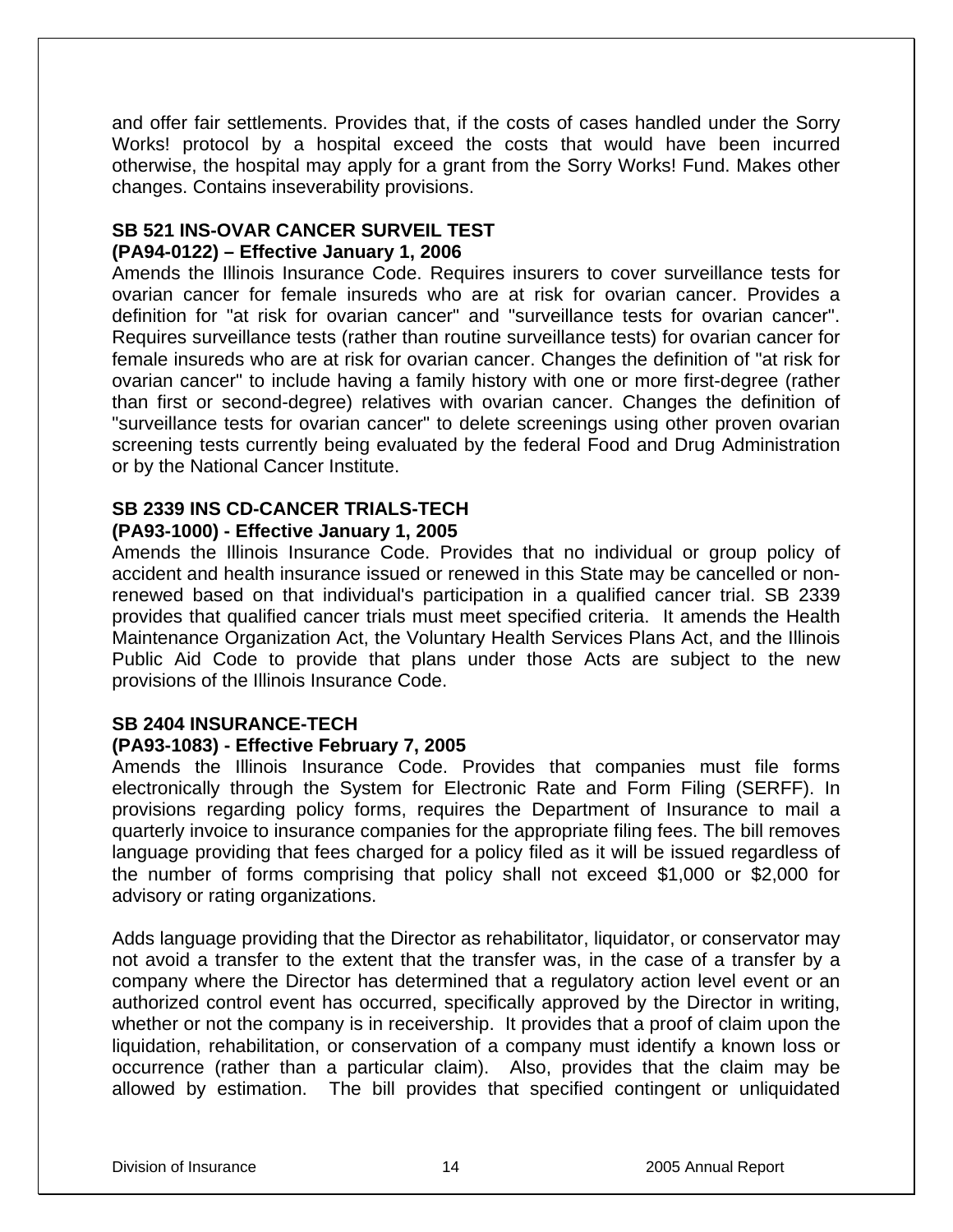general creditors' and ceding insurers' claims may (rather than shall) be determined and allowed by estimation. It provides that the estimation and allowance of the loss development on a known loss or occurrence shall trigger a reinsurer's obligation to pay pursuant to its reinsurance contract with the insolvent company. Also, provides that that portion of any estimated and allowed contingent claim that is attributable to claims incurred but not reported to the insolvent company's reinsured shall not be billable to the insolvent company's reinsurers. It provides that the liquidator may negotiate a voluntary commutation and release of all obligations arising from reinsurance contracts or other agreements. Changes made in these provisions by the amendatory Act do not apply to any company ordered into liquidation on or before January 1, 2004. Provisions added by this amendment are effective immediately.

# **SB 2491 INSURANCE-TECH**

#### **(PA93-0713) - Effective January 1, 2005**

Amends the Illinois Insurance Code. In provisions requiring notices of assignment, transfer, renewal, or cancellation of a policy, gives the respective parties the option to accept notification electronically. The bill provides that, for the purposes of provisions regarding notice of cancellation, any governmental agency, mortgagee, or other third party may opt to receive notices electronically.

#### **SB 2545 CONSUMER FRAUD-INSURANCE-SSN**

#### **(PA93-0728) - Effective January 1, 2005 (except for certain provisions)**

Amends the Consumer Fraud and Deceptive Business Practices Act. Provides that a person or entity may not print an individual's social security number on an insurance card that is used to establish the eligibility of an individual or his or her dependents to receive health, dental, optical, or accident insurance benefits, prescription drug benefits, or benefits under a managed care plan or a plan provided by a health maintenance organization, a health services plan corporation, or a similar entity. Provides that existing insurance cards with an individual's social security number must be replaced with insurance cards without the individual's social security number (this provision is effective January 1, 2006). The bill provides that a person or entity that provides an insurance card must print on the card an identification number unique to the holder of the card in the format prescribed by the Uniform Prescription Drug Information Card Act. Also, provides that a violation constitutes an unlawful practice within the meaning of the Act.

#### **SB 2744 INS BONE MASS OSTEOPOROSIS**

#### **(PA93-0853) - Effective January 1, 2005**

Amends the State Employees Group Insurance Act of 1971, the Counties Code, the Illinois Municipal Code, the School Code, the Illinois Insurance Code, the Health Maintenance Organization Act, the Voluntary Health Services Plans Act, and the Illinois Public Aid Code to require coverage for bone mass measurement and treatment of osteoporosis.

#### **SB 2617 INS – INDIV DEFERRED ANNUITY (PA 93-1077) effective January 18, 2005**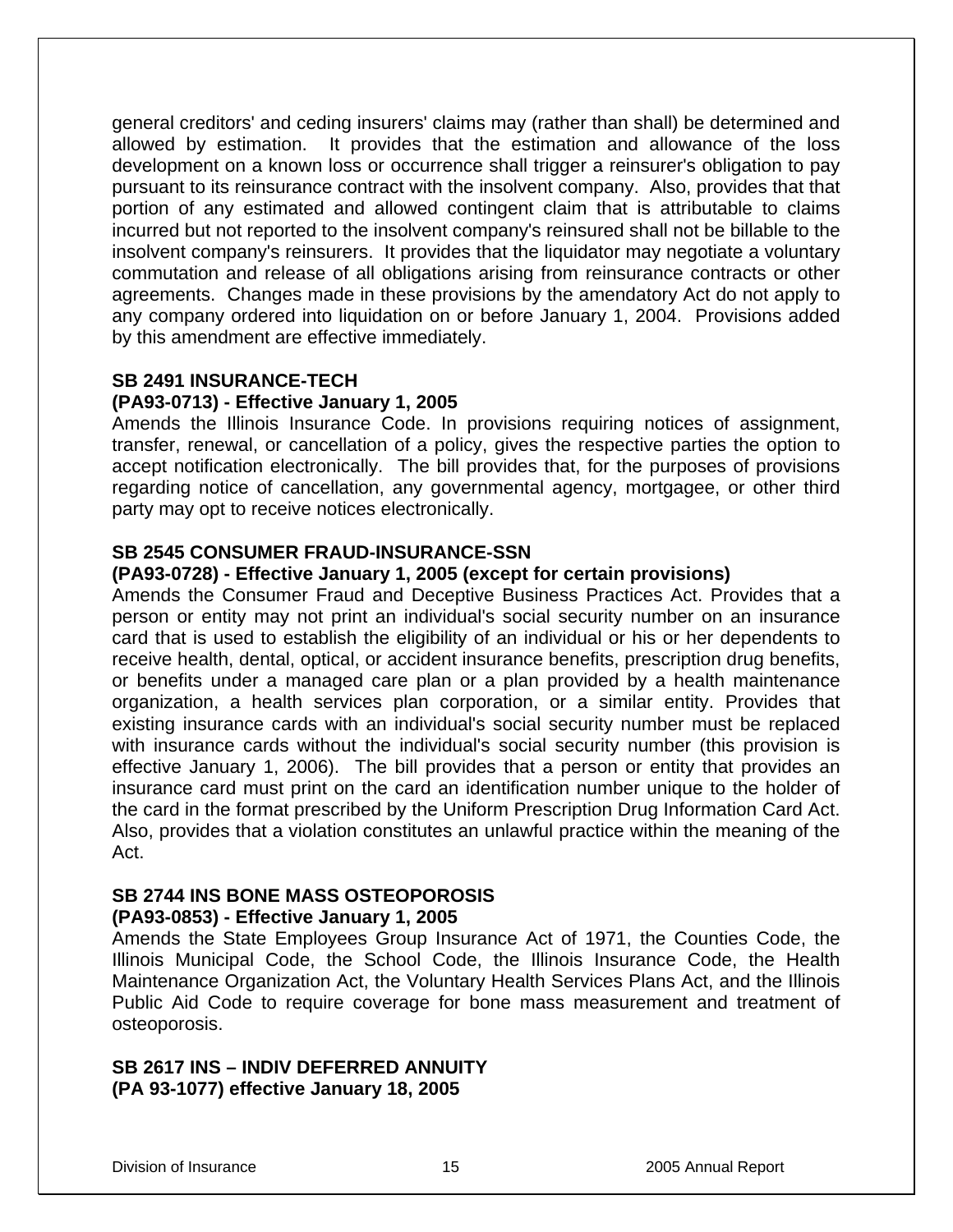Amends the Illinois Insurance Code, the Health Maintenance Organization Act, and the Limited Health Service Organization Act. Provides that insurers, health maintenance organizations, and limited health service organizations may not require a provider, as a condition of participation by the provider, to purchase ophthalmic goods or services (rather than just ophthalmic goods), including but not limited to eyeglass frames in a quantity or dollar amount in excess of the quantity or dollar amount an enrollee purchases (rather than is required to purchase) under the terms of the policy.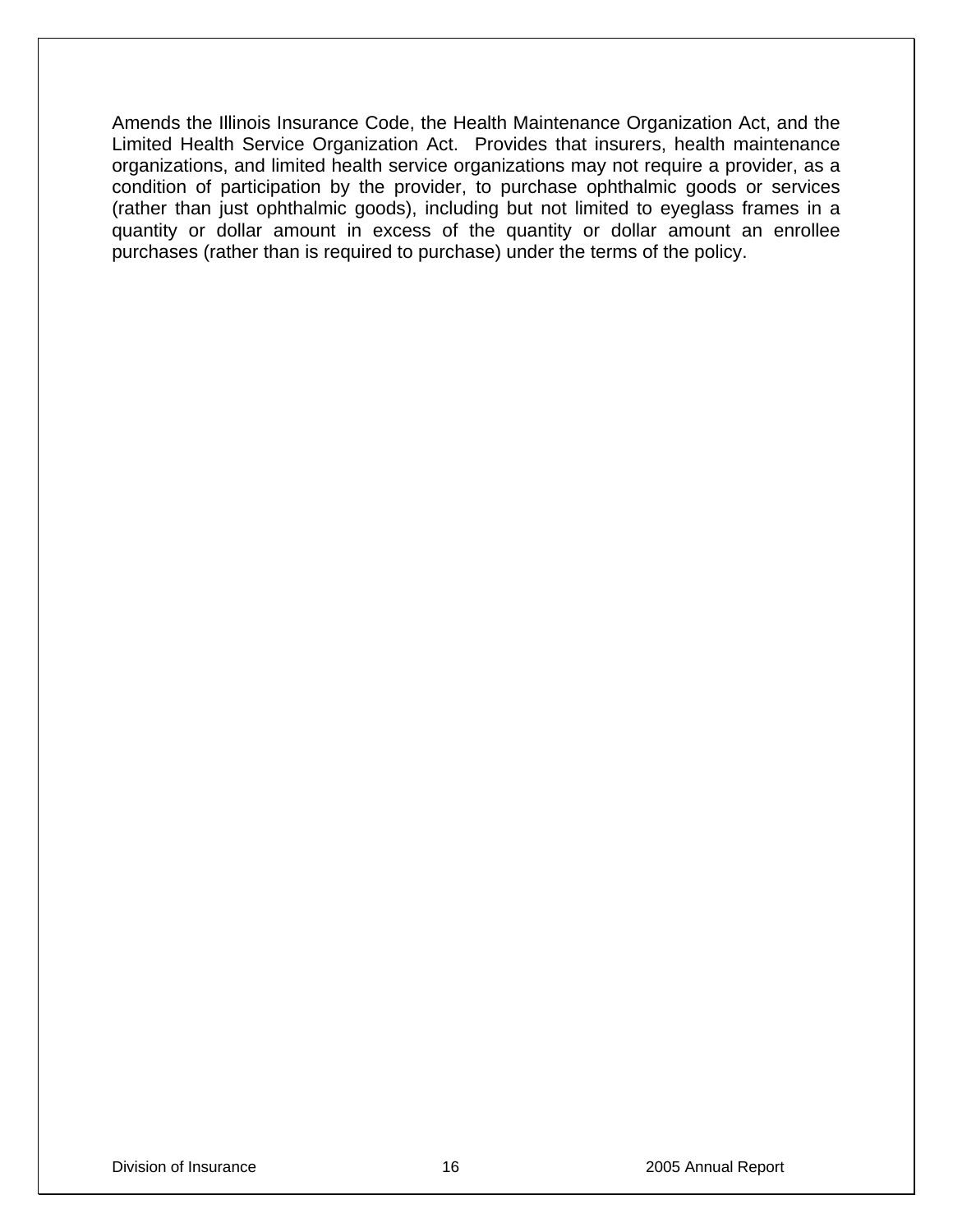## **Insurance Rulemaking in 2005**

 **Rule 301** (Accumulation of Guaranty Fund or Guaranty Capital) was adopted effective September 20, 2005. The amendments formalized a strictly technical correction to a statutory citation. (Vol. 29, #41; Sara Ross)

 **Rule 942** (Tax Allocation) was adopted effective September 30, 2005. This Rule was repealed because the statute authorizing the Rule was repealed, and the Division determined that it is no longer necessary to require companies to routinely file tax allocation agreements for review. The authority for the Rule came from 215 ILCS 5/3.1(n), which was repealed by P.A. 91-0549 (effective August 14, 1999).

 The National Association of Insurance Commissioners (NAIC) Statement of Statutory Accounting Principle No. 10 (SSAP 10), effective January 1, 2001, requires the preparation of tax allocation agreements in writing. Although SSAP 10 does not require the agreements to be routinely filed with the Director of Insurance, it does provide that the Director may request an insurance company to submit an agreement for review if it is needed. (Vol. 29, #38; Sara Ross)

 **Rule 2008** (Minimum Standards for Individual and Group Medicare Supplement Insurance) was adopted effective September 8, 2005. With passage of the Medicare Prescription Drug, Improvement, and Modernization Act of 2003 (MMA), there was an immediate need for states to amend their Medigap regulations in order to maintain certification of their regulatory programs. States will retain authority over this insurance product provided that their respective regulatory programs meet the minimum standards set forth by the NAIC Medicare Supplement Insurance Minimum Standards Model Act and its companion Model Regulation as authorized by federal law.

 Significant changes to the Rule include the removal of prescription drug benefits from standard Medigap plans H, I, J and J with a high deductible (and pre-standardized plans with prescription drug coverage, and waivered state plans with prescription drug coverage) for current Medigap prescription drug plan insureds who choose to enroll in the new Medicare prescription drug program (Part D) after December 31, 2005. Issuers of Medigap plans H, I, J and J with a high deductible will be prohibited from offering prescription drug benefits to new enrollees after December 31, 2005. In addition, two new Medigap plans, "K" and "L", featuring reduced first-dollar coverage, have been added to the current 10 + 2 standardized plans. (Vol. 29, #39; Cindy Colonius)

 **Rule 3119** (Pre-Licensing and Continuing Education) was adopted effective September 29, 2005. The Rule was amended to comply with the NAIC Uniform Resident Licensing Standards adopted in the Fall 2002 meeting and to add consumer safeguards to self-study and interactive online education courses. (Vol. 29, #42; Kelly Kruger)

 **Rule 904** (Internal Security Standard and Fidelity Bonds) was adopted effective December 29, 2005. Section 904.5 of this Rule was amended to delete certain types of entities and add others to reflect the repeal of the Non-Profit Health Care Service Plan Act and the Medical Service Plan Act and the creation of the Limited Health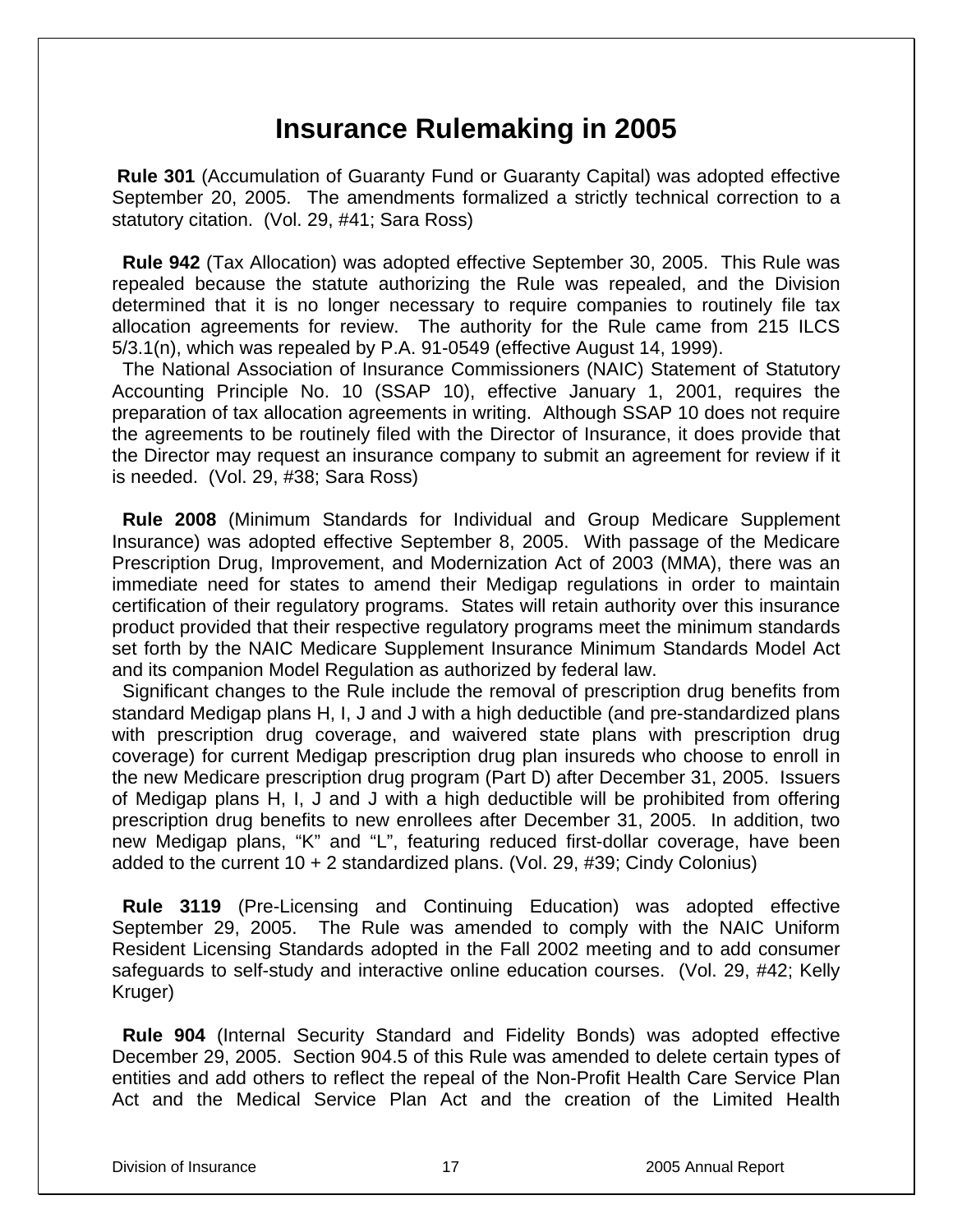Organization Act pursuant to Public Act 86-600. The amendments also extend the applicability of this Rule to include several additional types of entities that had been covered by 50 Ill. Adm. Code 5460, which has been repealed. (Vol. 30, #2; Jeffrey Martin)

 **Rule 5460** (Internal Security Standard and Fidelity Bonds) was repealed effective December 29, 2005. The Rule was repealed because it was nearly identical to 50 Ill. Adm. Code 904, creating confusion regarding the applicability of each of the two Rules. The duplication was the result of a previous recodification. Part 904 was simultaneously amended to extend its applicability to several types of entities that had been covered under Part 5460 through its inclusion under Subchapter kkk of the Division's administrative regulations. (Vol. 30, #2; Jeffrey Martin)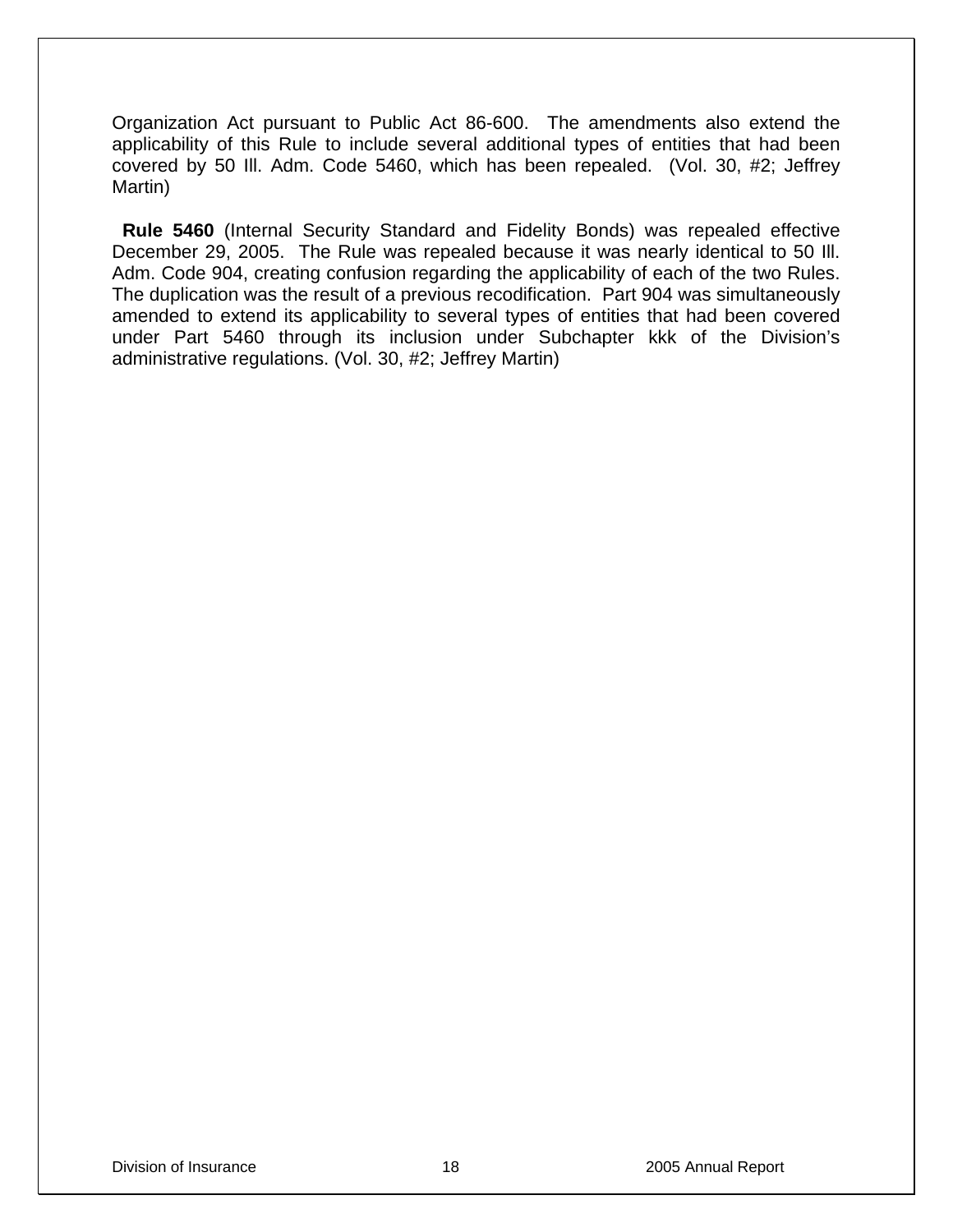# **Administrative Services**

The Illinois Department of Financial and Professional Regulation, Administrative Services Section provides the Division of Insurance with staff support for information technology, personnel management, record and mail services, and all tax and fiscal operations, including development and administration of the Division's budget. The Division of Insurance is funded from four sources.

One hundred percent (100%) of the Division's appropriation comes from the Insurance Financial Regulation Fund, the Insurance Producer Administration Fund, and the Public Pension Regulation Fund, which are funded by various taxes and fees collected from insurance companies and producers, public employee pension funds and retirement systems in the state. In addition, our Senior Health Insurance Program (SHIP) receives funding from a federal grant.

For FY 2005, the Division's appropriation was \$29,262,480. Of that total \$600,000 were federal funds for SHIP. Revenue collections for the year totaled \$436,049,815, of which \$350,384,826 was deposited into the General Revenue Fund.

#### **Division Staff 2005**

| Total:              | 302 |
|---------------------|-----|
| Pension             |     |
| Financial/Corporate | 165 |
| Consumer            | 128 |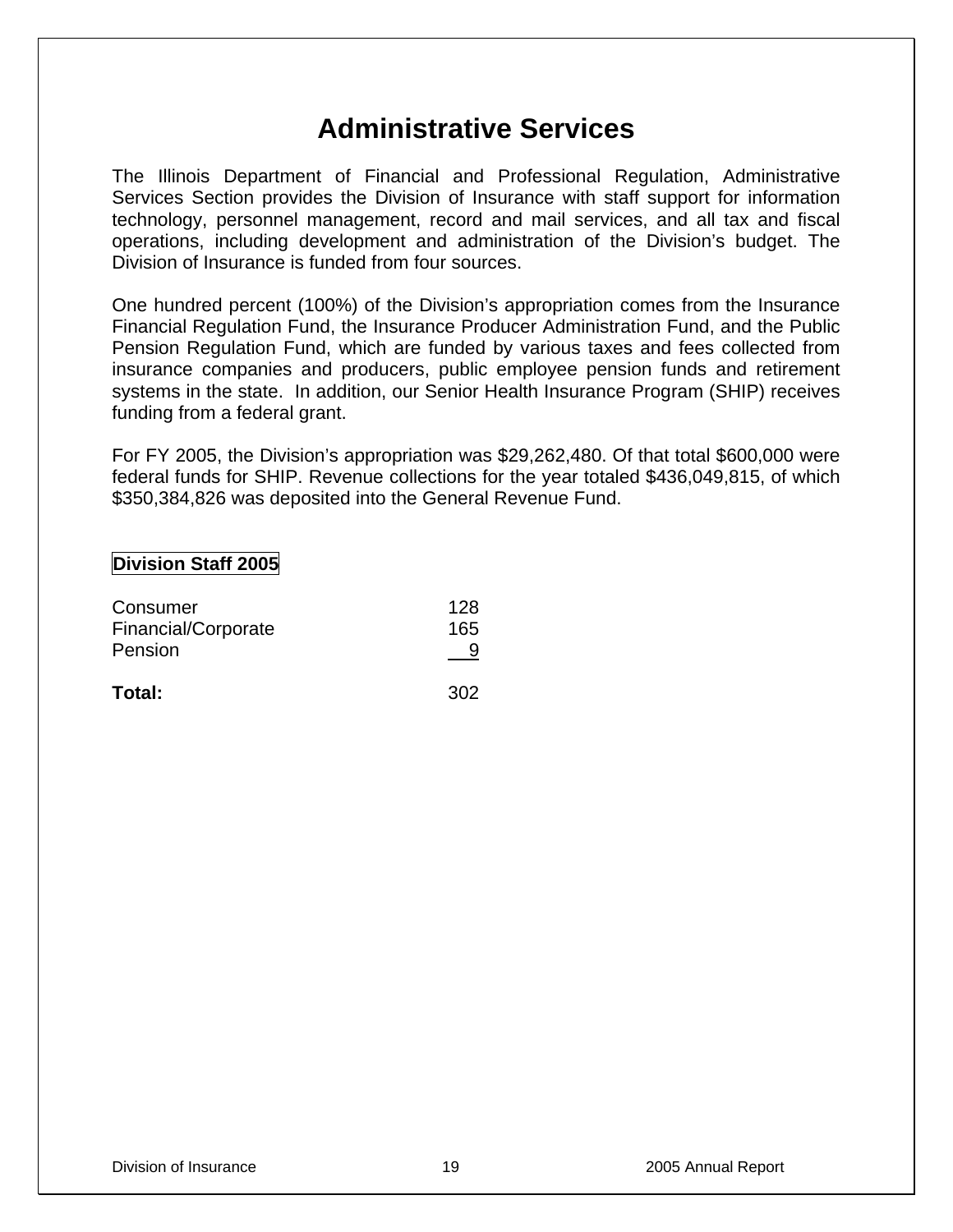# **Securities Deposited by Insurance Companies for FY 2005**

| Total on Deposit June 30, 2004              | 398            | 1,109,224,556.00 |
|---------------------------------------------|----------------|------------------|
| <b>Mutual Trust Holding</b>                 | 4              | 6,450,000.00     |
| <b>Service Contract Providers</b>           | 14             | 404,474.00       |
| Foreign & Alien                             | 31             | 74,394,000.00    |
| Foreign Workers Compensation                | 35             | 427,227,000.00   |
| Total:                                      | 314            | 600,749,082.00   |
| <b>Limited Health Service Organizations</b> | 7              | 862,000.00       |
| <b>Health Maintenance Organizations</b>     | 23             | 14,218,000.00    |
| <b>Bond Certificates</b>                    | 24             | 1,069,000.00     |
| <b>Burials</b>                              | 2              | 16,000.00        |
| Inex Insurance Exchange                     | $\overline{1}$ | 2,505,000.00     |
| Domestic Inter-Insurance Exchange           | $\overline{2}$ | 3,975,000.00     |
| Domestic Mutual Property & Casualty         | 17             | 40,655,000.00    |
| Domestic Stock Property & Casualty          | 163            | 346,698,082.00   |
| <b>Domestic Assessment Life</b>             | $\overline{2}$ | 430,000.00       |
| <b>Domestic Mutual Life</b>                 | 6              | 11,900,000.00    |
| (Special Policy Fund)                       | 2              | 630,000.00       |
| <b>Domestic Stock Life</b>                  | 65             | 177,791,000.00   |
|                                             |                |                  |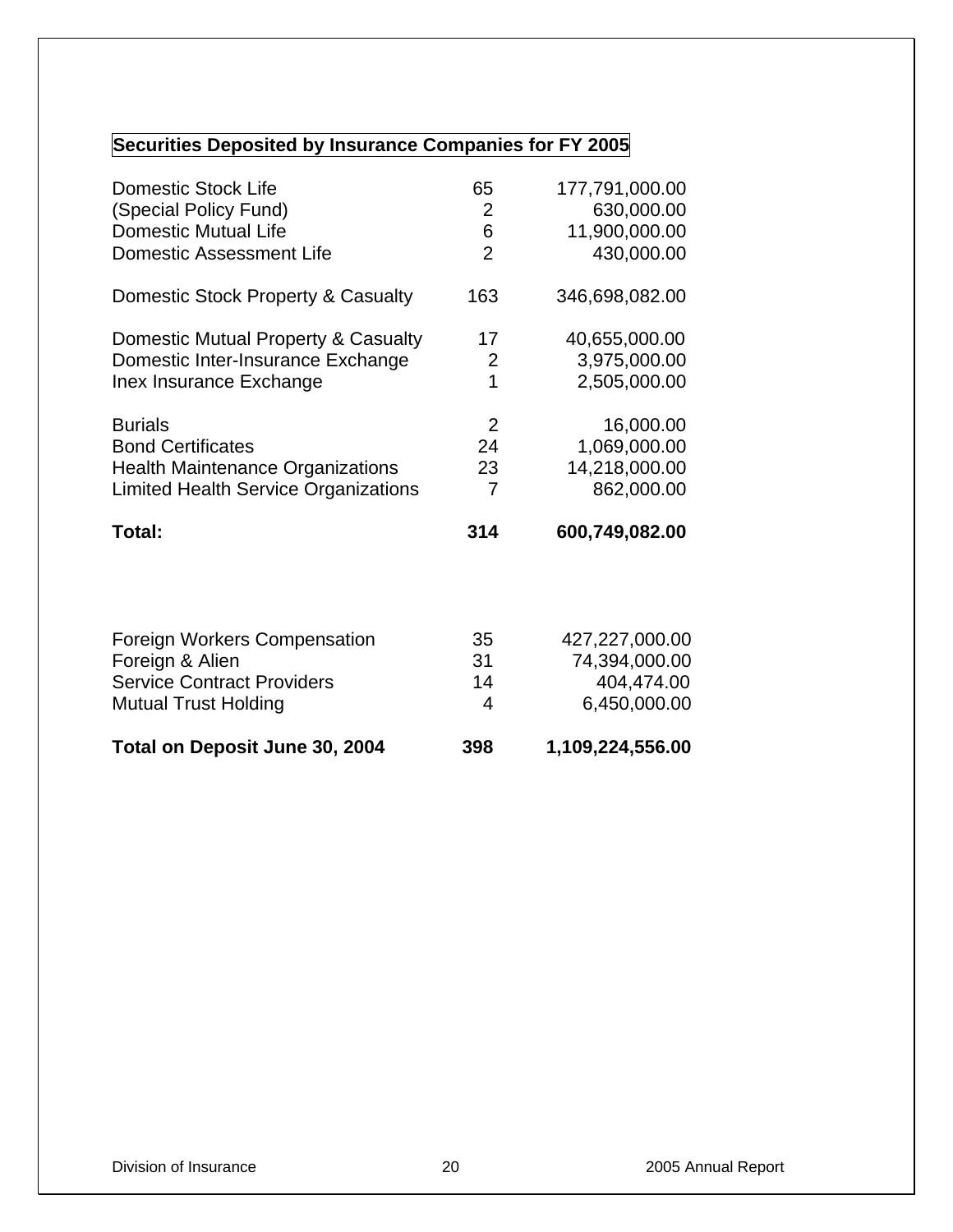## **Comparative Statement of Taxes & Fees Collected Period Ending June 30, 2005**

| <b>Taxes &amp; Fees</b>                     | FY 2005          | FY 2004          |
|---------------------------------------------|------------------|------------------|
| 1st Quarter Privilege Tax                   | 33,007,610.38    | 34,585,957.84    |
| 2nd Quarter Privilege Tax                   | 34,794,447.59    | 36,535,074.49    |
| 3rd Quarter Privilege Tax                   | 37,983,984.19    | 34,130,944.62    |
| 4th Quarter Privilege Tax                   | 38,835,797.36    | 38,022,687.30    |
| 1st Quarter Retaliatory Tax                 | 20,329,915.80    | 30,643,931.92    |
| 2nd Quarter Retaliatory Tax                 | 23,915,132.93    | 33,340,400.80    |
| 3rd Quarter Retaliatory Tax                 | 35,304,632.37    | 30,125,321.70    |
| 4th Quarter Retaliatory Tax                 | 34,516,306.98    | 33,454,428.01    |
| <b>Final Privilege Tax</b>                  | 26,100,425.15    | 41, 131, 743.88  |
| <b>Final Retaliatory Tax</b>                | 24,798,990.42    | 24,584,612.07    |
| Surplus Line Tax                            | 35,618,758.79    | 28,662,796.87    |
| <b>Group Privilege Tax</b>                  | 157,010.62       | 199,547.80       |
| <b>Fines &amp; Penalties</b>                | 2,841,694.46     | 1,057,768.13     |
| Interest                                    | 2,179,945.37     | 982,828.00       |
| Miscellaneous                               | 174.00           | 748.00           |
| <b>Subtotal for General Revenue Fund</b>    | \$350,384,826.41 | \$367,458,791.43 |
| <b>Producer Licenses</b>                    | 18,442,592.19    | 17,884,048.00    |
| <b>Producer Reinstatement Fee</b>           | 674,720.00       | 706,870.00       |
| <b>Producer Appointment Fee</b>             | 884,460.00       | 955,125.00       |
| <b>Producer Provider Education</b>          | 468,420.00       | 473,420.00       |
| <b>Producer Market Conduct Exams</b>        | 706,866.00       | 797,929.70       |
| <b>Producer Fines &amp; Penalty</b>         | 0                | 0                |
| <b>Producer Market Conduct Travel</b>       | 41,459.51        | 164,724.57       |
| <b>Producer Miscellaneous</b>               | 17,004.19        | 22,036.48        |
| <b>Subtotal for Insurance Producer Fund</b> | \$21,235,521.89  | \$21,004,153.75  |
| Fire Marshal Tax (Company)                  | 18,214,896.40    | 17,674,484.14    |
| Fire Marshal Tax (Surplus Lines)            | 1,104,671.46     | 1,087,489.38     |
| <b>Subtotal for Fire Prevention Fund</b>    | \$19,319,567.86  | \$18,761,973.52  |
| $L/A&H$ :                                   |                  |                  |
| <b>Annual Statement Filing Fee</b>          | 131,700.00       | 135,200.00       |
| <b>Corporate Documents</b>                  | 137,535.00       | 142,228.00       |
| <b>Certificate Fees</b>                     | 164,940.00       | 182,795.00       |
| Policy Form Filings                         | 507,186.00       | 510,610.94       |
| Miscellaneous                               | 24,946.80        | 33,166.00        |
| Domestic Financial Regulation Fee           | 2,227,350.00     | 2,864,400.00     |
| <b>Foreign Financial Regulation Fee</b>     | 3,854,400.00     | 5,739,900.00     |
| <b>P&amp;C:</b>                             |                  |                  |
| <b>Cost Containment</b>                     | 1,250,000.00     | 2,500,000.00     |
| <b>Annual Statement Filing Fee</b>          | 211,450.00       | 211,300.00       |
| <b>Surplus Lines Licenses</b>               | 336,550.00       | 265,270.00       |
| <b>Corporate Documents</b>                  | 285,400.00       | 300,285.00       |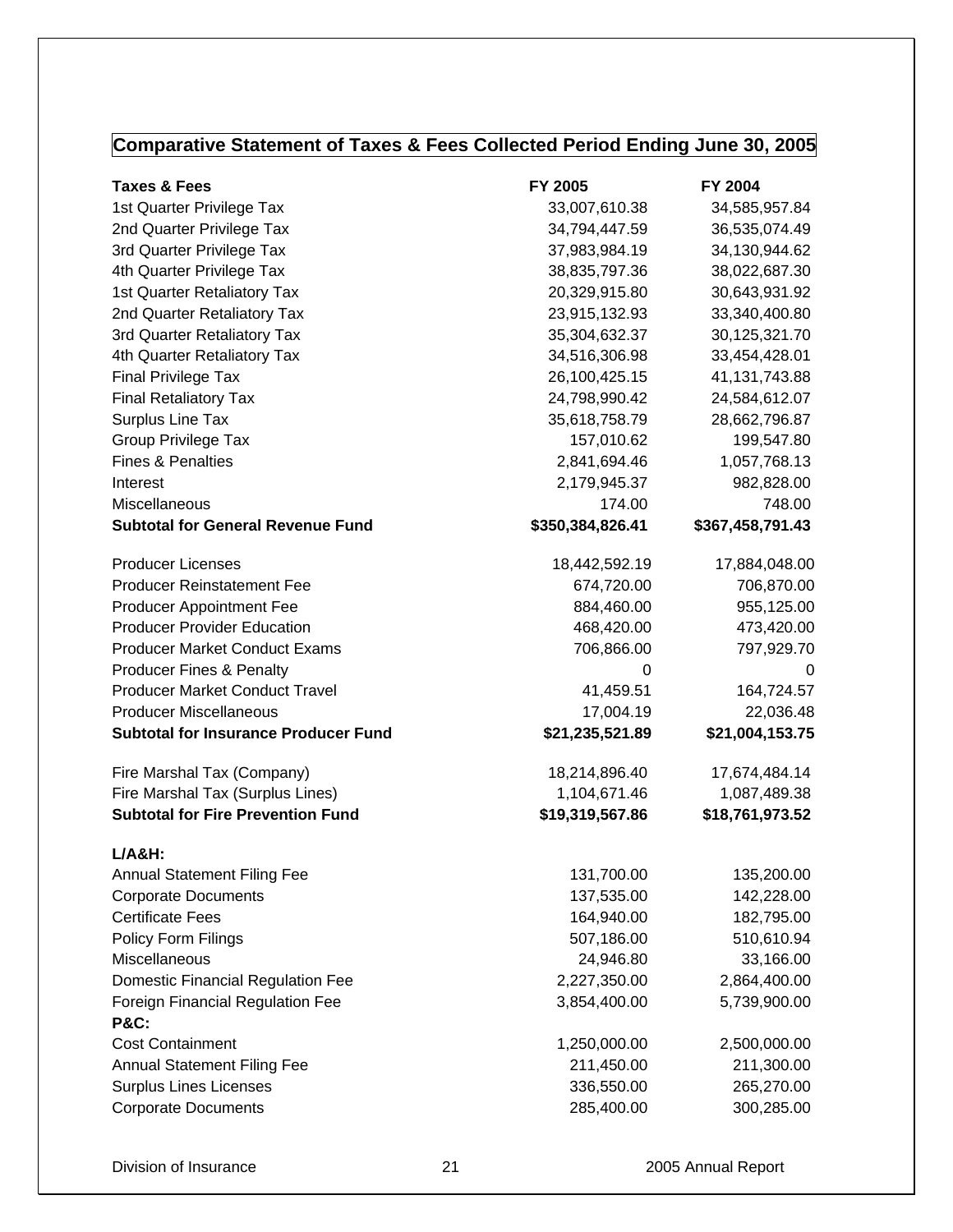| <b>Certificate Fees</b>                 | 298,000.00       | 298,707.00       |
|-----------------------------------------|------------------|------------------|
| <b>Policy Form Filings</b>              | 1,253,350.00     | 995,899.40       |
| RCPT, etc.                              | 3,150.00         | 850.00           |
| Miscellaneous                           | 42,248.60        | 48,996.63        |
| Domestic Financial Regulation Fee       | 4,285,450.00     | 4,845,750.00     |
| Foreign Financial Regulation Fee        | 5,130,550.00     | 7,029,700.00     |
| <b>Financial Exam Travel</b>            | 203,581.45       | 399,302.59       |
| <b>Subtotal for Insurance Financial</b> |                  |                  |
| <b>Regulation Fund</b>                  | \$20,347,787.85  | \$26,504,360.56  |
| <b>Public Pension Fees</b>              | 1,307,681.59     | 1,246,928.32     |
| <b>Public Pension Fines</b>             | 0.00             | 0.00             |
| <b>Subtotal for Public Pension Fund</b> | \$1,307,681.59   | \$1,246,928.32   |
| W.C. Pool Insolvency                    | 461,961.47       | 132,568.82       |
| W.C. Industry Commission Surcharge      | 22,992,471.14    | 30,759,973.81    |
| <b>Subtotal for W.C. Pool Fund</b>      | \$23,454,432.61  | \$30,892,542.63  |
| <b>State Trust Fund</b>                 | \$266,496.35     | \$50,671.41      |
| <b>Total for All Funds</b>              | \$436,316,314.56 | \$465,919,421.62 |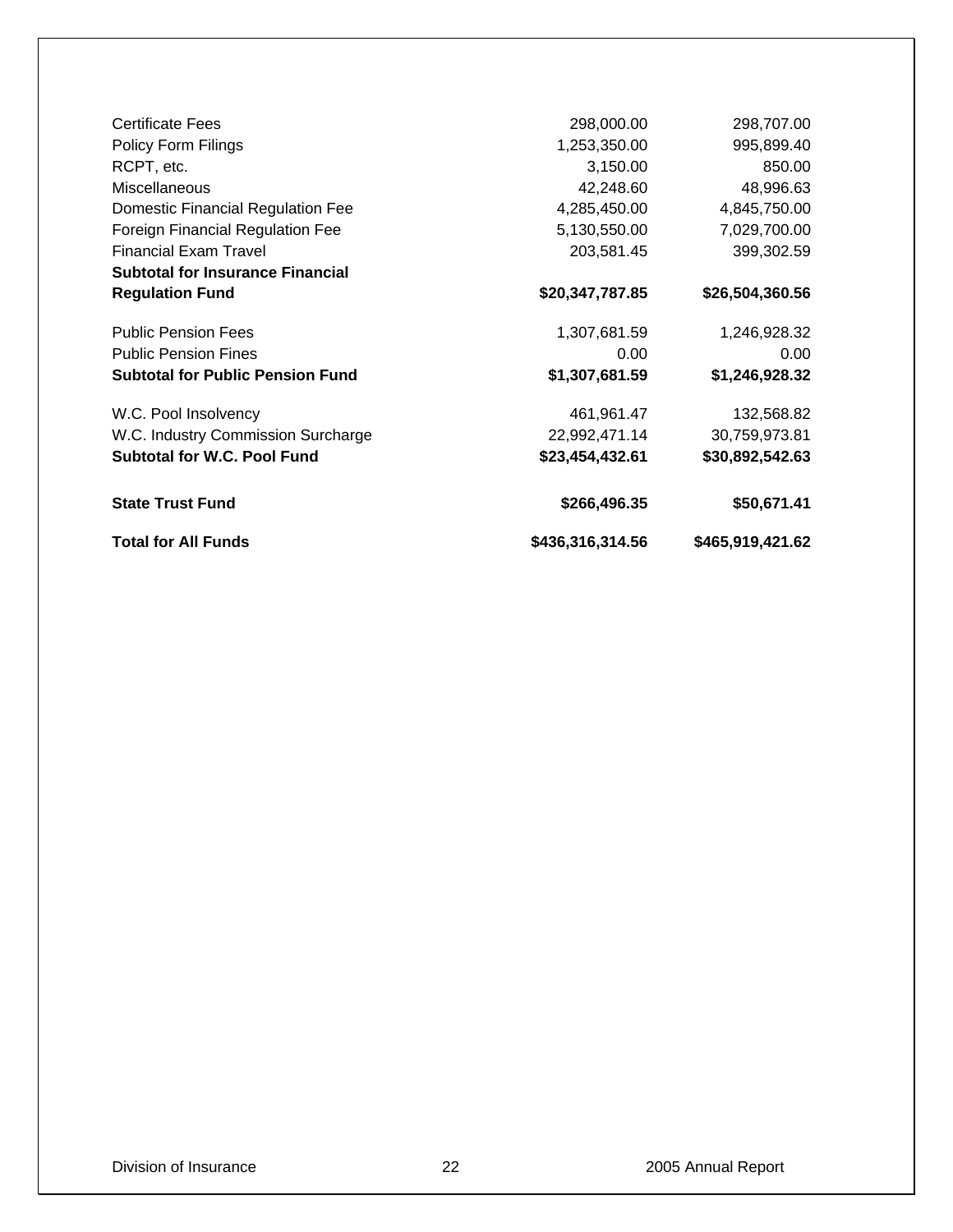#### **FY 05 Appropriations and Disbursements—July 1, 2004—June 30, 2005**

#### **General Revenue Fund**

There were no monies from the General Revenue Fund in FY 05. The Division no longer receives or disburses monies from the General Revenue Fund.

#### **Public Pension Regulation Fund**

| <b>Standard Accounts:</b> | <b>Appropriations</b> | <b>Reserve</b> | <b>Disbursements</b> | <b>Unexpended</b><br><b>Appropriations</b> |
|---------------------------|-----------------------|----------------|----------------------|--------------------------------------------|
| <b>Personal Services</b>  | \$472,300.00          | \$<br>0.00     | \$457,224.20         | \$15,075.80                                |
| Retirement-Employee       | 14,200.00             | 0.00           | 8.544.71             | 5,655.29                                   |
| Retirement                | 76,000.00             | 0.00           | 73,649.65            | 2,350.35                                   |
| <b>Social Security</b>    | 36,200,00             | 0.00           | 33.741.06            | 2.458.94                                   |
| Group Insurance           | 118,500.00            | 0.00           | 116,102.50           | 2,397.50                                   |
| Contractual               | 12,600.00             | 5,000.00       | 1,199.00             | 6.401.00                                   |
| Travel                    | 48,500.00             | 0.00           | 38,153.14            | 10,346.86                                  |
| Printing                  | 10.500.00             | 0.00           | 0.00                 | 10,500.00                                  |
| Equipment                 | 4,800.00              | 2,800.00       | 0.00                 | 2,000.00                                   |
| Telecommunications        | 9,100.00              | 0.00           | 6,016.33             | 3,083.67                                   |
| Total                     | \$802,700.00          | 7,800.00       | \$734,630.59         | \$60,269.41                                |

#### **Insurance Producers Administration Fund**

| <b>Standard Accounts:</b> | <b>Appropriations</b> | <b>Reserve</b> | <b>Disbursements</b> | <b>Unexpended</b> |
|---------------------------|-----------------------|----------------|----------------------|-------------------|
| <b>Personal Services</b>  | \$6,179,200.00        | \$0.00         | \$6,154,578.75       | \$24,621.25       |
| Retirement-Employee       | 114,700.00            | 0.00           | 111,632.74           | 3,067.26          |
| Retirement                | 981,200.00            | 0.00           | 972,489.75           | 8,710.25          |
| Social Security           | 466.100.00            | 0.00           | 444.116.83           | 21,983.17         |
| Group Insurance           | 1,614,000.00          | 0.00           | 1,532,899.46         | 81.100.54         |
| Contractual               | 1,222,955.00          | 259,100.00     | 505.678.51           | 458,176.49        |
| Travel                    | 377,300.00            | 0.00           | 97.827.28            | 279,472.72        |
| Commodities               | 57.700.00             | 0.00           | 14.542.63            | 43,157.37         |
| Printing                  | 94,800.00             | 0.00           | 32,724.95            | 62,075.05         |
| Equipment                 | 117.700.00            | 0.00           | 5.072.56             | 112.627.44        |
| Telecommunications        | 219,400.00            | 0.00           | 159,483.38           | 59,916.62         |
| Automotive Equipment      | 10,900.00             | 0.00           | 7,394.97             | 3,505.03          |
| Refund                    | 225,000.00            | 0.00           | 130,705.00           | 94,295.00         |
| <b>Total</b>              | \$11,680,955.00       | \$259,100.00   | \$10,169,146.81      | \$1,252,708.19    |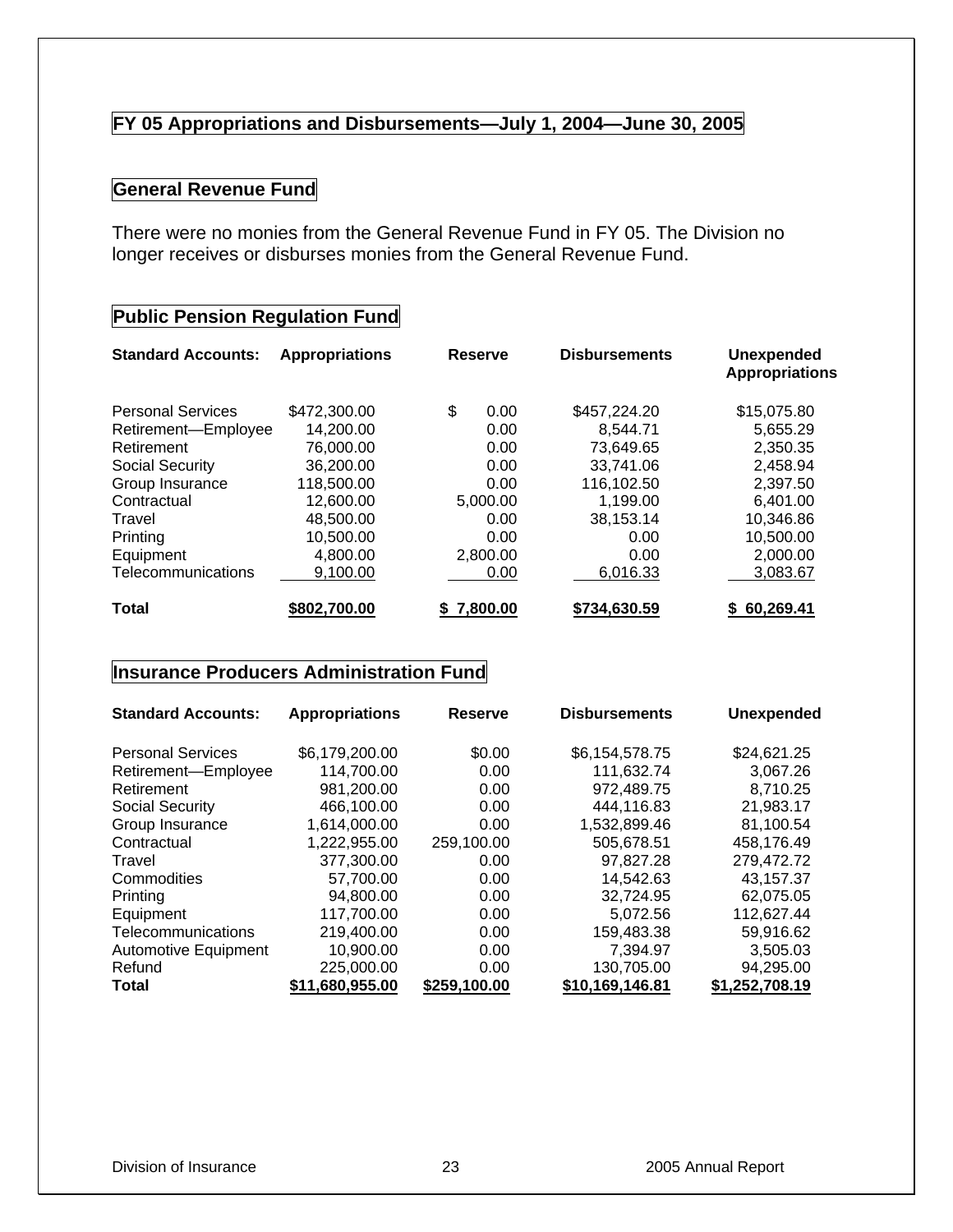## **Insurance Financial Regulation Fund**

| <b>Standard Accounts:</b> | <b>Appropriations</b> | <b>Reserve</b> | <b>Disbursements</b> | <b>Unexpended</b><br><b>Appropriations</b> |
|---------------------------|-----------------------|----------------|----------------------|--------------------------------------------|
|                           |                       |                |                      |                                            |
| <b>Personal Services</b>  | \$9,207,614.00        | \$0.00         | \$9,052,912.41       | \$154,701.59                               |
| Retirement-Employee       | 155,630.00            | 0.00           | 125,195.27           | 30,434.73                                  |
| Retirement                | 1,484,988.00          | 0.00           | 1,449,867.69         | 35,120.31                                  |
| Social Security           | 696,948.00            | 0.00           | 672,571.10           | 24,376.90                                  |
| Group Insurance           | 2,107,000.00          | 0.00           | 2,065,802.69         | 41,197.31                                  |
| Contractual               | 1,436,445.00          | 290,444.00     | 720,212.50           | 425,788.50                                 |
| Travel                    | 601,800.00            | 0.00           | 164,519.18           | 437,280.82                                 |
| Commodities               | 70,100.00             | 0.00           | 17,994.51            | 52,105.49                                  |
| Printing                  | 36,500.00             | 0.00           | 15,457.44            | 21,042.56                                  |
| Equipment                 | 123,000.00            | 0.00           | 13,520.48            | 109,479.52                                 |
| Telecommunications        | 151,500.00            | 0.00           | 130,385.75           | 21,114.25                                  |
| Automotive Equipment      | 7.300.00              | 0.00           | 4.679.07             | 2,620.93                                   |
| Refund                    | 100,000.00            | 50,000.00      | 20.00                | 49,980.00                                  |
| <b>Total</b>              | \$16,178,825.00       | \$340,444.00   | \$14,433,138.09      | \$1,405,242.91                             |

### **Combined Funds**

| <b>Standard Accounts:</b>   | <b>Appropriations</b> | <b>Reserve</b> | <b>Disbursements</b> | <b>Unexpended</b><br><b>Appropriations</b> |
|-----------------------------|-----------------------|----------------|----------------------|--------------------------------------------|
| <b>Personal Services</b>    | \$15,859,114.00       | \$<br>0.00     | \$15,664,715.36      | \$194,398.64                               |
| Retirement--Employee        | 284,530.00            | 0.00           | 245.372.72           | 39,157.28                                  |
| Retirement                  | 2,542,188.00          | 0.00           | 2,496,007.09         | 46,180.91                                  |
| Social Security             | 1,199,248.00          | 0.00           | 1,150,428.99         | 48,819.01                                  |
| Group Insurance             | 3,839,500.00          | 0.00           | 3,714,804.65         | 124,695.35                                 |
| Contractual                 | 2,672,000.00          | 554,544.00     | 1,227,090.01         | 890,365.99                                 |
| Travel                      | 1,027,600.00          | 0.00           | 300,499.60           | 727,100.40                                 |
| Commodities                 | 127,800.00            | 0.00           | 32,537.14            | 95,262.86                                  |
| Printing                    | 141,800.00            | 0.00           | 48.182.39            | 93.617.61                                  |
| Equipment                   | 245,500.00            | 2,800.00       | 18,593.04            | 224,106.96                                 |
| Telecommunications          | 380,000.00            | 0.00           | 295,885.46           | 84,114.54                                  |
| <b>Automotive Equipment</b> | 18,200.00             | 0.00           | 12,074.04            | 6,125.96                                   |
| Refund                      | 325,000.00            | 50,000.00      | 130,725.00           | 144,275.00                                 |
| <b>Total</b>                | \$28,662,480.00       | \$607,344.00   | \$25,336,915.49      | \$2,718,220.51                             |

## **Tax Refund Fund**

| <b>Standard Accounts:</b> | <b>Appropriations</b> | <b>Disbursements</b> |
|---------------------------|-----------------------|----------------------|
| Refund                    | \$3,800,000,00        | \$1,819,572.0        |
| <b>Total</b>              | \$3,800,000.00        | \$1,819,572.0        |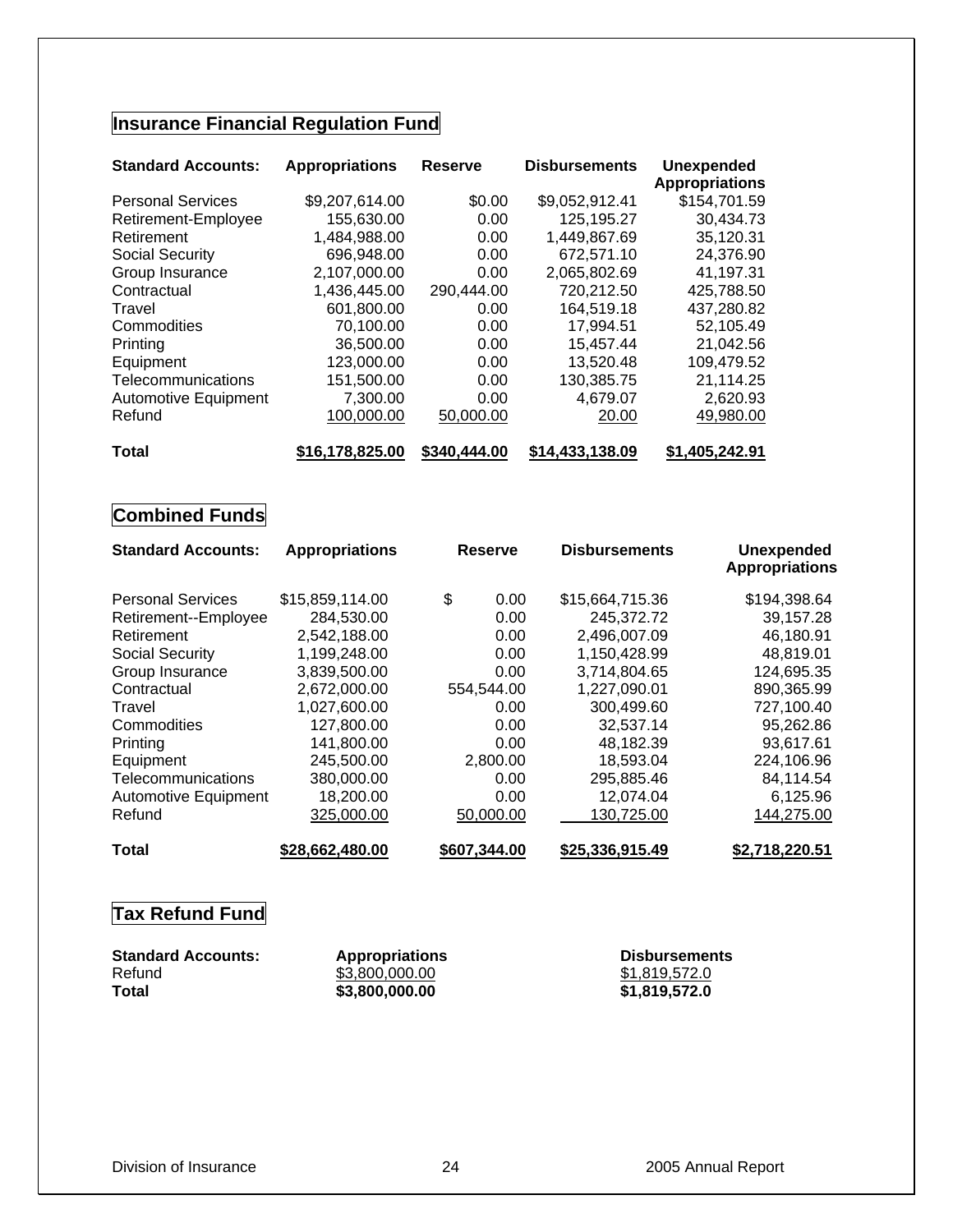#### **Senior Health Insurance Plan**

**Standard Accounts:** Appropriations <br>
Lump Sum  $$600,000.00$ <br>  $$466,036.0$ Lump Sum \$600,000.00<br> **Total** \$600,000.00

 $\overline{$}600,000.00$   $\overline{$}466,036.0$ 

#### **Division of Insurance Federal Trust Fund**

**Standard Accounts:** Appropriations Disbursements<br>
Lump Sum  $6520,000.00$   $6177,812.0$ Lump Sum  $\underbrace{$520,000.00}_{520,000.00}$   $\underbrace{$177,812.0}_{5177,812.0}$ 

**Total \$520,000.00 \$177,812.0** 

#### **Group Self-Insurers Workers' Compensation**

| <b>Standard Accounts:</b> | <b>Appropriations</b> | <b>Disbursements</b> |
|---------------------------|-----------------------|----------------------|
| Lump Sum                  | \$5,000,000.00        | \$0.00               |
| Total                     | \$5,000,000.00        | \$0.00               |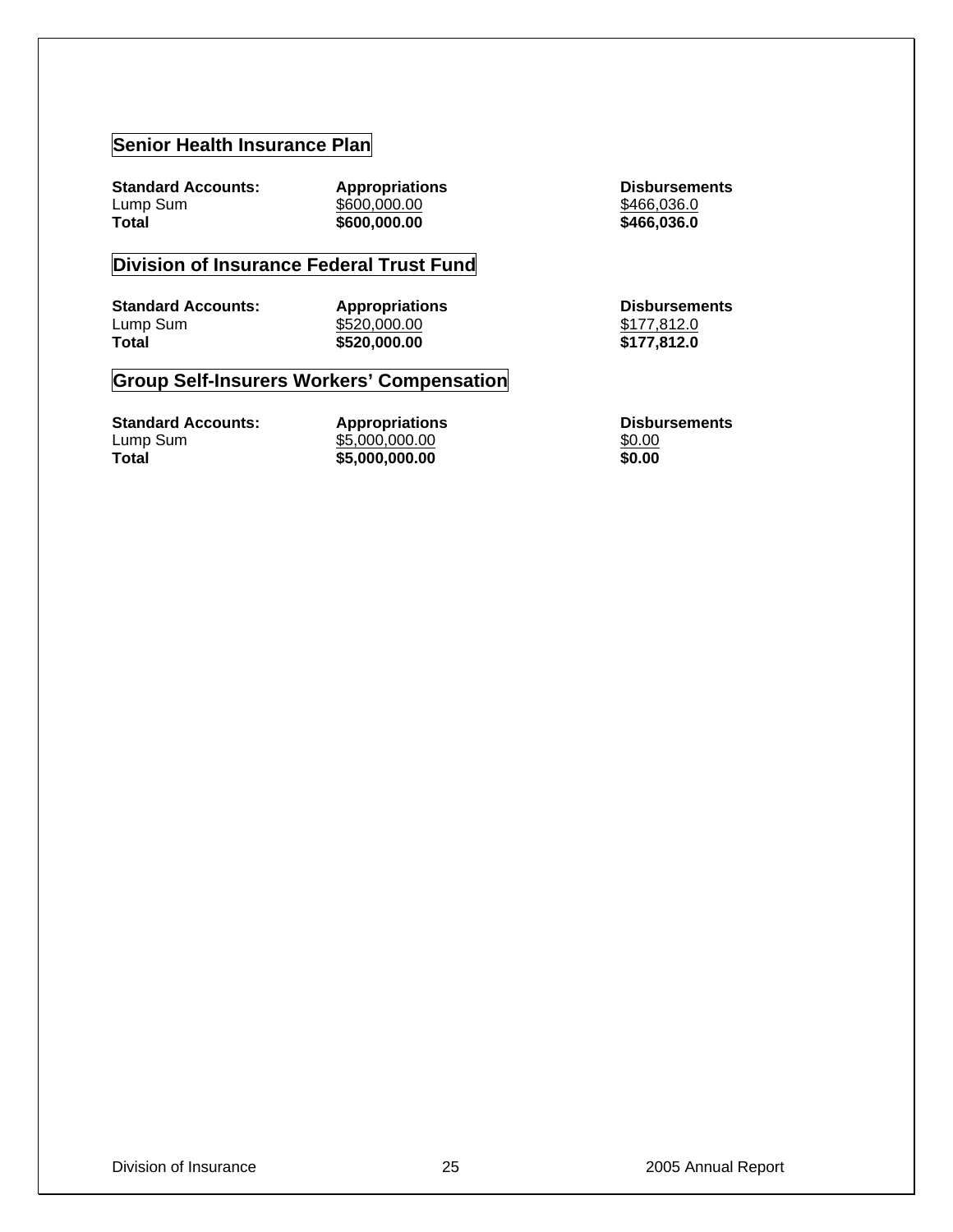# **Consumer Market**

The **Consumer Market Section** oversees the Division's consumer protection and education programs, licenses and regulates the activities of insurance producers, and monitors the marketplace operations of insurance companies through policy analysis, complaint investigation and periodic on--site examinations.

#### **Consumer Services and Education Programs**

During 2005, the **Consumer Services Unit** continued to refine and use the **electronic complaint database.** The system has proven itself to be reliable and has expedited the handling of consumer complaints. The Consumer Services Unit utilizes an electronic group mailbox, which encourages respondents to reply to complaints via email or a fax server that converts the transmission to an email. The Consumer Services Unit also uses a Complaint Depository, which allows respondents to securely "drop off" responses to complaints. Reconciliation of consumer complaints is also conducted on the electronic complaint database, which allows the electronic exchange of information and immediate revisions to complaints that are affected.

In 2005, the Consumer Services Unit monitored and revised Consumer Fact Sheets as necessary to ensure accuracy and to reflect any changes to Insurance laws or regulations. The Fact Sheets provide consumers with information regarding numerous insurance topics and are available on the Division of Insurance website at http://www.idfpr.com/DOI/Main/Consumer\_Facts.asp.

The Division of Insurance utilizes a toll-free consumer assistance hotline that enables consumers to easily reach Consumer Services Unit analysts with questions or complaints about their insurance companies. The Consumer Services Unit monitors the Director email address that is available on the Division of Insurance website for visitors to ask various insurance related questions. The Consumer Services Unit utilizes an electronic system for assigning and responding to inquiries received by the Director's email. The Director email address received nearly 5,700 inquiries in 2005. The Consumer Services Unit responded to approximately 3,000 of those inquiries. The remaining inquiries were routed to other areas of the Division of Insurance for response. The Consumer Services Unit responds to the majority of Director email inquiries within 24 hours of receipt.

In 2005, the Consumer Services Unit Outreach staff visited areas struck by heavy storms for face-to-face consultations with consumers on insurance related questions. The Division also operated an informational booth at the Illinois State Fair that provided one-on-one assistance to consumers and distributed written materials on various insurance topics. Outreach staff also assisted on the Contingency Issues project within the Division of Insurance for a large portion of 2005.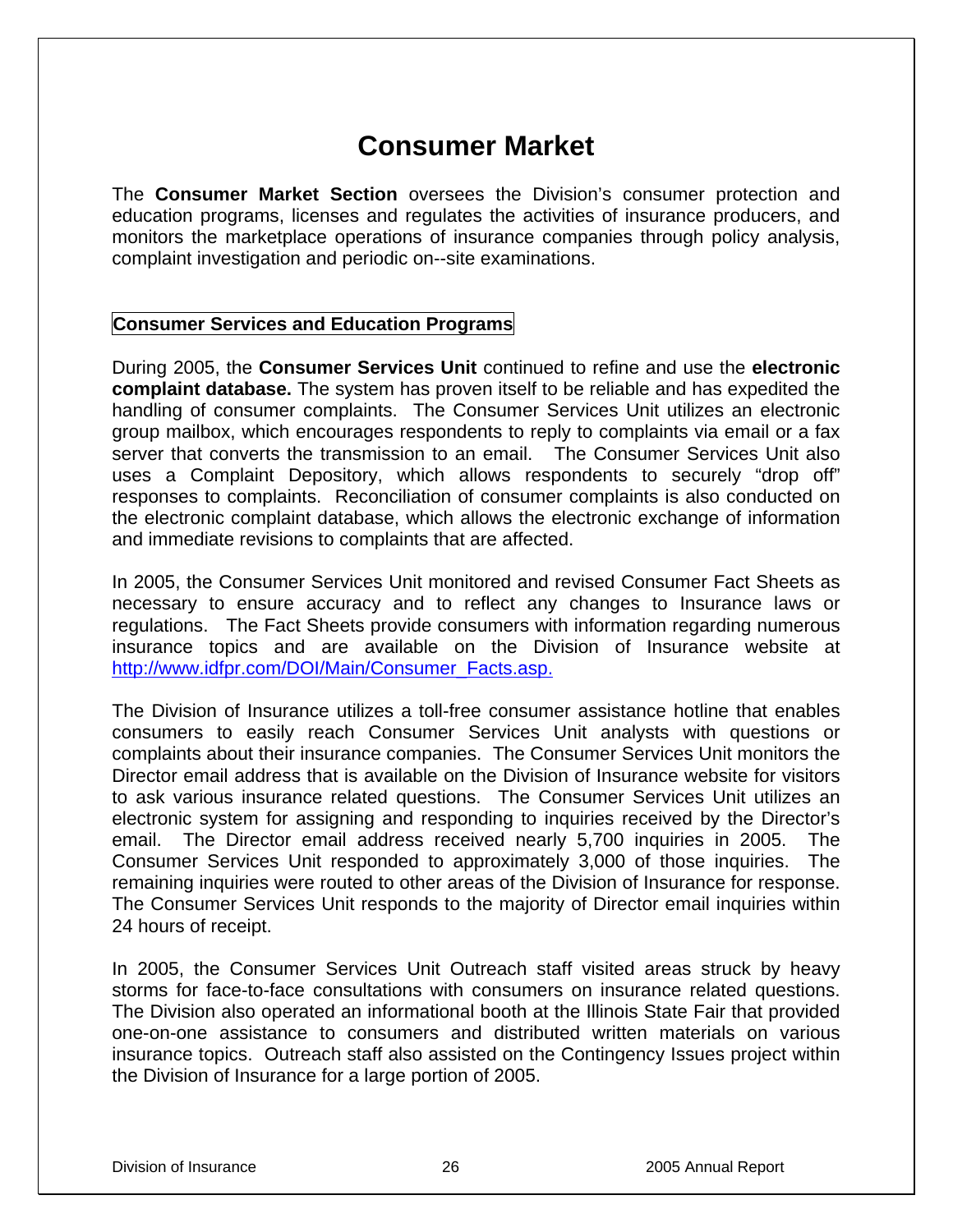#### **Consumer Complaints by Reason**

|                              | <b>Insurance Companies</b> | HMO's |
|------------------------------|----------------------------|-------|
| Underwriting                 | 1,165                      | 14    |
| <b>Marketing and Sales</b>   | 319                        | 3     |
| <b>Claim Handling</b>        | 6,761                      | 679   |
| <b>Policyholder Service</b>  | 1,489                      | 192   |
| Subtotal<br><b>All Other</b> | 9,734<br>1,804             | 888   |
|                              |                            |       |

#### **Total Complaints: 12,426**

#### **Consumer Complaints by Line of Coverage**

| Total                       | 12,426 |
|-----------------------------|--------|
| <b>All Other</b>            | 1,804  |
| <b>All Other Coverage</b>   | 1,055  |
| <b>HMOs</b>                 | 888    |
| <b>Group Credit A&amp;H</b> | 29     |
| <b>Individual Annuity</b>   | 118    |
| <b>Individual Life</b>      | 586    |
| Homeowners                  | 874    |
| <b>Individual A&amp;H</b>   | 911    |
| Group A&H                   | 3,063  |
| Auto                        | 3,098  |
|                             |        |

The "All Other" complaints are not included in the official reconciliation figures. These complaints are excluded from reconciliation for various reasons such as the plans are self-insured or contracts are written in other states, etc. The Division attempts to assist consumers in these situations even though the complaints are not officially counted.

The Unit also handled 2,372 written inquiries. The Consumer Services Division responded to those inquiries by providing pertinent information to the consumer.

#### **Consumer Outreach Activities**

| <b>High School Presentations:</b> | -73 |
|-----------------------------------|-----|
| Radio Shows:                      | .52 |
| (Estimated audience of 550,000)   |     |
| <b>Other Presentations:</b>       | 19  |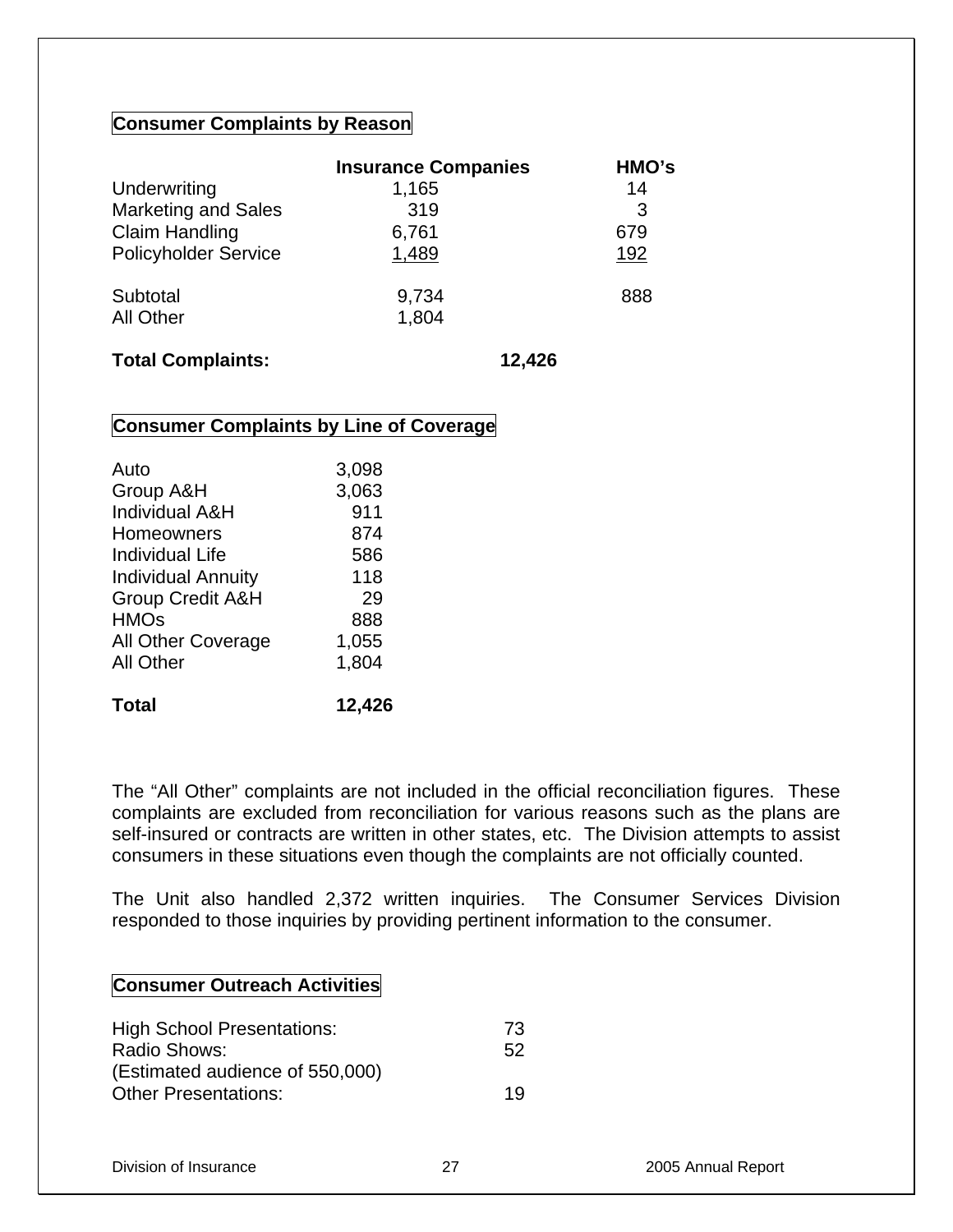During the year 2005, the **Office of Consumer Health Insurance (OCHI)** received 15,558 calls from 1,047 different zip codes in Illinois. The three most frequently addressed topics were: claims (2,726); group insurance (2,451); and individual insurance (1,667). OCHI continued to distribute informational brochures to numerous entities throughout the state that could provide the brochures to their stakeholders.

In 2005, Medicare Part D became available to Medicare eligible individuals throughout the United States. Consumer calls to the Divisions' Senior Health Insurance Plan (SHIP) rose dramatically. OCHI staff assisted SHIP by returning calls and assisting consumers by answering questions and providing information about Medicare Part D options. The OCHI staff responded to 2,168 Medicare Part D calls in 2005.

Beginning January 1, 2002, OCHI's responsibilities were expanded to include incorporation of the new **Uninsured Ombudsman Program** created by P.A. 92--0331. The Program was enacted to provide assistance and education to uninsured individuals regarding health insurance benefits, options, and rights under state and federal law. This is done through direct contact with individuals over the OCHI/Ombudsman toll-free line, as well as making contact with entities throughout the state that may have contact with the uninsured population, including township officials and county and local health departments.

In order to best provide services to the uninsured population, the Uninsured Ombudsman Program utilizes a database of information that was created by collecting information on resources from around the state that, while not necessarily providing insurance, might be able to provide health care options for persons seeking treatment. The database enables OCHI staff to easily retrieve information so prompt assistance can be provided to uninsured consumers seeking assistance for medical, dental, mental health, vision, prescription and other health care needs.

For Calendar year 2005, the Uninsured Ombudsman Program handled 935 calls. As in previous years, calls came from a variety of sources including other state agencies, legislators, agents, family and friends, radio stations and others who were assisting the uninsured. Continued efforts to increase the awareness of the Program included participating in the "National Cover the Uninsured Week Program", being a guest on several radio and television talk shows; and attending the Illinois Primary Health Care Association (IPHCA) Conferences, Pre-Layoff Workshops, KidCare Conferences, the Third Annual Illinois Legislative Latino Caucus Foundation Conference, and numerous health fairs. The Ombudsman also served as a speaker for the Black Chamber of Commerce in Decatur, Illinois and was a round table participant at the Academy of Health. Goals for 2006 include increasing awareness about the Program and establishing a network with local organizations providing assistance to the uninsured.

The Uninsured Ombudsman is a member of the newly formed Rapid Response Team, which includes representatives from several state agencies. The Rapid Response Team was created to inform and educate dislocated workers and retirees about the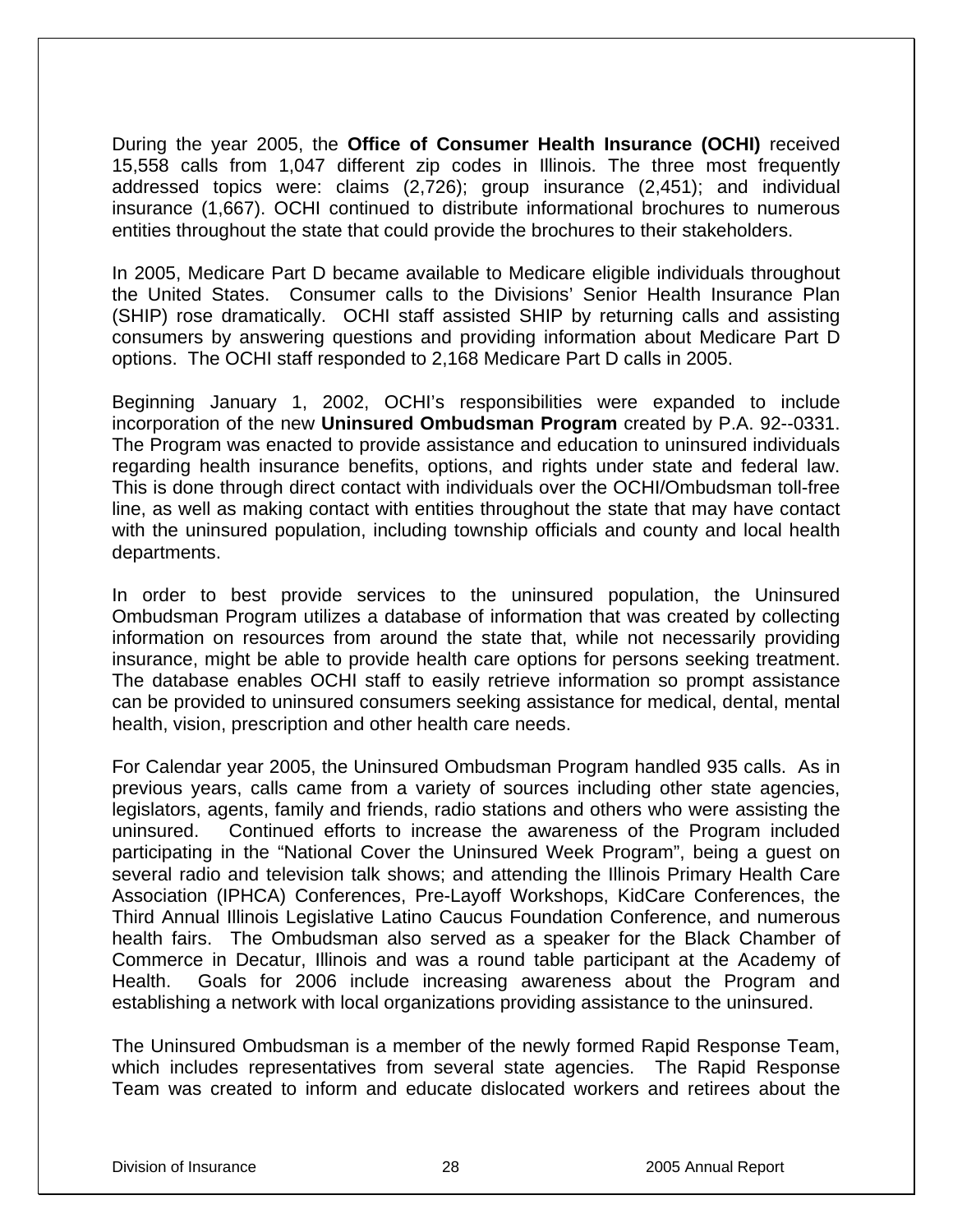various services available to help ease their transition when employers terminate health insurance coverage or when employers file for bankruptcy or close their doors for other reasons causing the loss of health insurance for employees and/or retirees. The Rapid Response Team received 105 notices of layoffs, closings or employer bankruptcies in 2005, affecting 15, 031 workers. The Rapid Response Team held 230 workshops across Illinois in 2005, which were attended by 5,869 workers. The Ombudsman attended six Rapid Response meetings for dislocated workers.

#### **Market Conduct Programs**

In establishing a schedule of examinations, the **Market Conduct Unit** evaluates information gleaned from insurer market conduct annual statements, specifically data regarding paid and denied claims, payment medians, and zip code tracking of company producers by business address. A market analysis of this annual statement data enables us to prioritize companies for scheduling target examinations. Market analysis, in conjunction with our review of consumer complaints, gives us the opportunity to respond more quickly to the ever-changing marketplace.

Market conduct examinations directed at health maintenance organizations (HMOs) emphasized both their compliance with rules and regulations, and accurate and timely payments to their members. Market conduct staff continued to be active on various NAIC working groups designed to address uniformity in market conduct examinations with respect to data calls, examiner qualifications and examination procedures. The Federal Gramm-Leach-Bliley Act is driving this ongoing effort.

#### **Completed Market Conduct Examinations**

| <b>Examinations</b>                                    | 24         |
|--------------------------------------------------------|------------|
| Corrective orders issued                               | -27        |
| Premium overcharges returned to Illinois policyholders | \$1.044    |
| Additional claim payments made                         | \$16,990   |
| Civil forfeitures levied (10 insurers)                 | \$1,346978 |

#### **Life, Accident and Health Compliance**

The **Life, Accident and Health Unit** is responsible for reviewing and approving all filings for **life, disability, and health** policies and for **HMO**, **Limited Health Service Organization** and **Voluntary Health Service Plans**. In addition, the Unit handles HMO complaints, **viatical settlement provider** compliance, and registration for **preferred provider program administrators** and **utilization review organizations**.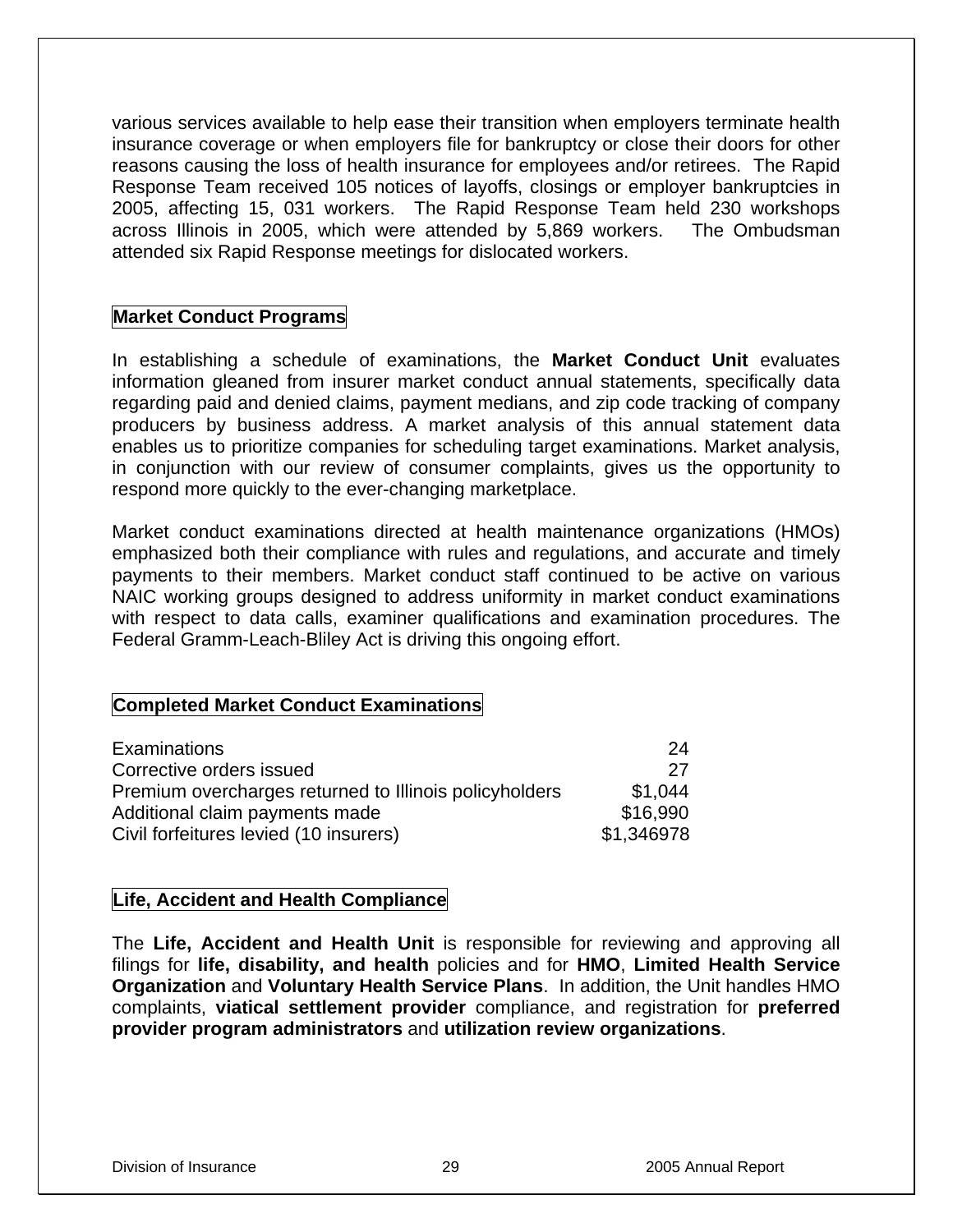#### **Discount Plans**

In 2005, the Managed Care Section of the LAH Compliance Unit continued to pursue the unauthorized marketing of discount cards and discounted health care plans. Illinois residents and businesses are being assaulted on a variety of media fronts including television ads, faxes, telephone solicitations and Internet marketing schemes. These programs take many forms, but the most common are those providing discounted health care services for hospital, medical, pharmaceutical, eldercare, emergency transportation, dental and vision care. Individuals pay a fee to be members of a discount plan and, in turn, they are afforded access to a network of providers. In some instances, they are asked to pay a one time, non-refundable fee to apply for a discount card. Under these plans, the consumer is responsible to pay the provider, based upon the network's negotiated discounted rate schedule. There is no insurance coverage and traditional provisions for coordinating benefits have no application. Any payment is made directly by the consumer to the provider and represents payment in full for the services provided. Many times, consumers do not find out, until too late, that even with provider discounts, a serious health care episode can leave them with significant out-ofpocket expenses.

The definition of preferred provider program administrators (PPAs) in the Illinois Insurance Code includes health care discount plans. Specific to discount programs, a PPA includes any person, partnership or corporation that arranges, contracts with, or administers contracts with a provider whereby beneficiaries are provided an incentive to use the services of such provider. The Act goes on to define "beneficiaries" as individuals entitled to reimbursement for expenses of or the discount of provider fees for health care services under a program where the beneficiary has an incentive to utilize the services of a provider, which has entered into an agreement or arrangement with an administrator (215 ILCS 5/370 (g)).

To date, the number of discount card related complaints have more than double over the total number of complaints filed for all of 2005. As a result, the Division's regulatory posture has shifted from one of educating these plans on their obligation to register, to one of issuing orders prohibiting the continued functioning of programs unless and until they became properly registered. We believe that, given current economic conditions and pressures affecting the health insurance marketplace, the number of problematic and unregistered discount plans will continue to multiply, and in some instances, form alliances with Illinois insurers for the taking of unauthorized discounts on provider services. As such, the Division will continue to aggressively assert its oversight of this industry in 2006.

#### **Life, Accident and Health Electronic Filing Rule**

In 2005, the Life, Accident and Health Compliance Unit revised 50 Illinois Administrative Code 916 (Part 916) to incorporate requirements that would allow insurers to file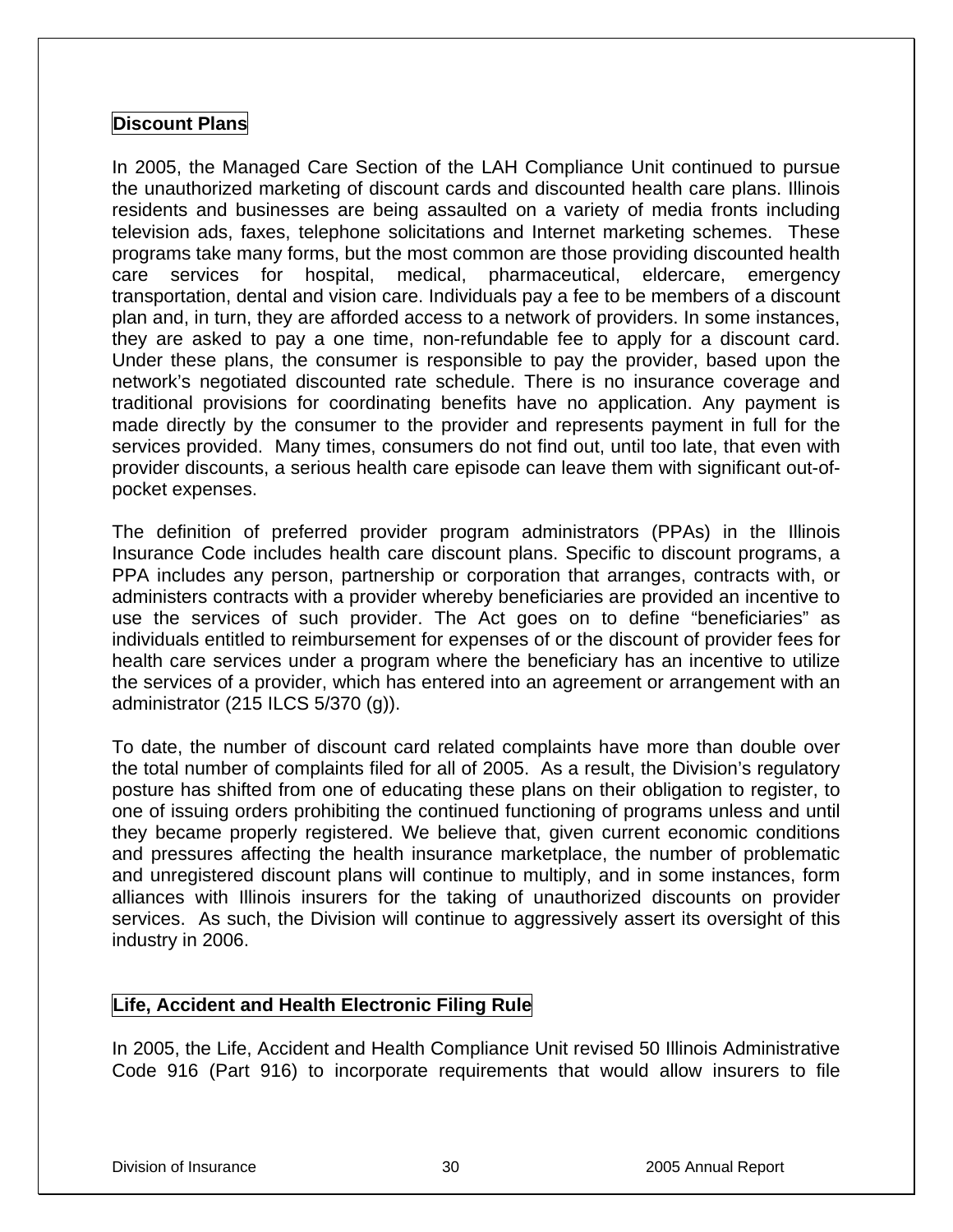policies and forms in one of two electronic venues, doing away with paper filings entirely as we advance toward a paperless filing system.

Effective January 1, 2006 insurers will have two different ways to make policy form filings. The new requirements are outlined in Part 916, which is available on the Illinois Department of Financial and Professional Regulation Website under Insurance.

The option to use the System for Electronic Rates and Forms Filing (SERFF) will continue but beginning January 1, 2006 there will be an alternative to using SERFF. Insurers will be permitted to place their entire policy form filing on a CD ROM. The Universal Transmittal Form contained in the new program will replace the Product Evaluation Database System (PEDS) General Transmittal Form, Informational Transmittal Form, Replacement/Withdrawal Transmittal Form and Certificate of Assumption Transmittal Form in the policy form filing process. This transmittal is used for filings for Health Maintenance Organizations, Limited Health Service Organizations, Voluntary Health Service Plans, and traditional Life, Accident and Health form filings. In addition, since the Universal Transmittal Form contains an attestation section (to be signed by a company officer) that the forms contained in any particular filing comply with statutes and rules, the Division will no longer require the Annual Certificate of Compliance filing by insurers.

#### **Property and Casualty Compliance**

The Property and Casualty Compliance Area is responsible for the review of all commercial lines coverage forms and rates that are required to be filed for compliance with Illinois Statutes and Regulations. Additionally, the Property and Casualty Compliance Area is responsible for the review of all personal lines coverage forms and rates that are required to be filed for compliance with Illinois Statutes and Regulations.

The Division continues to work on initiatives aimed at moving accepted products to market as quickly as possible.

#### **Product Filings**

|                                   | <b>Year 2005</b> |
|-----------------------------------|------------------|
| L/AH forms approved               | 15,812           |
| L/AH informational filings        | 1,644            |
| L/AH rate filings                 | 673              |
| HMO forms approved                | 299              |
| <b>HMO</b> informational filings  | 52               |
| PPA applications approved/renewed | 224              |
| PC forms reviewed                 | 37,540           |
| PC rate filings reviewed          | 5,252            |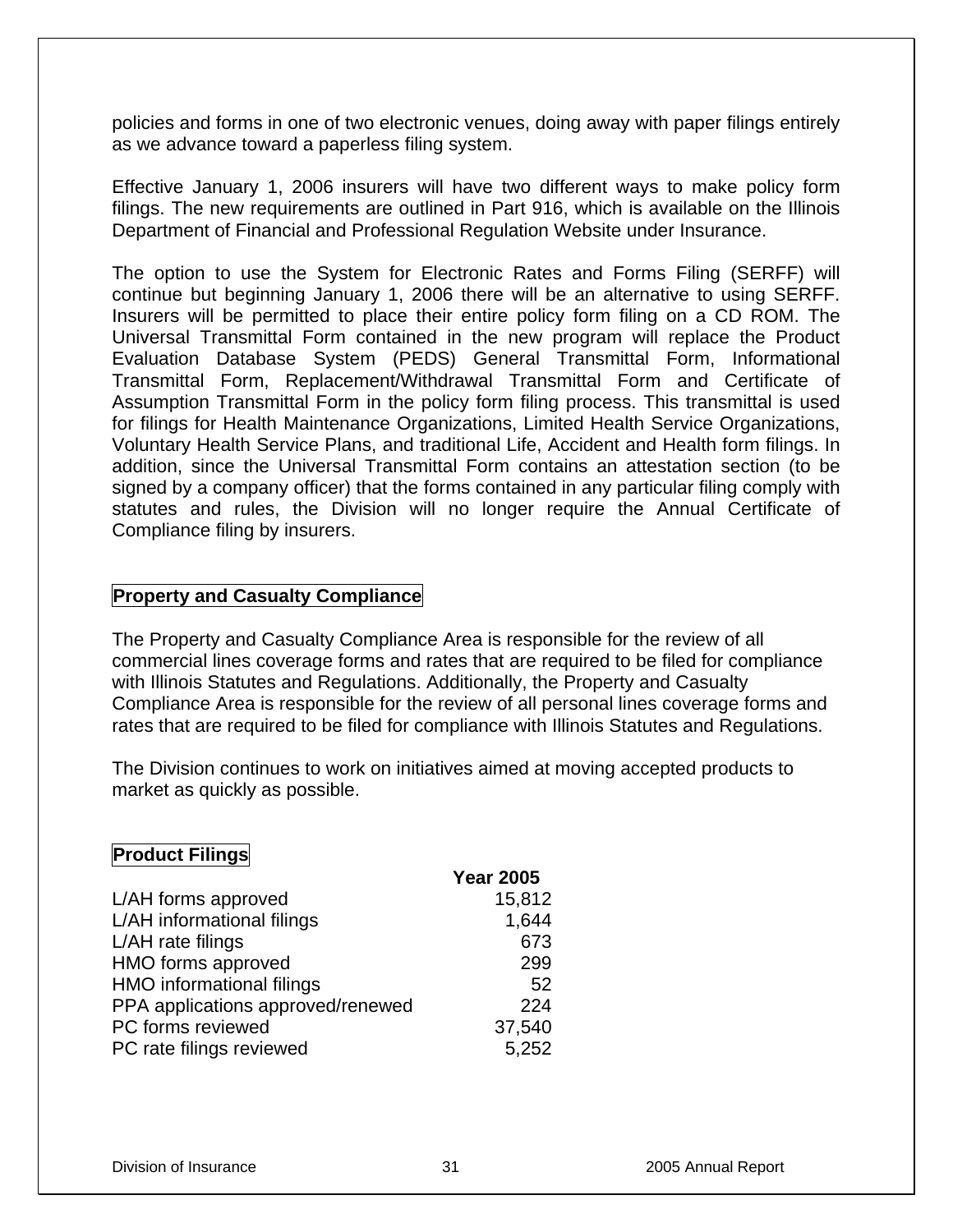#### **Producer Licensing and Regulation**

The Licensing Area is responsible for developing and administering licensing examinations required of prospective insurance producers and public adjusters. This responsibility is performed through a test administrator, which has established test sites throughout the state. The examinations are given by computer and electronically graded immediately upon completion. For candidates who pass the examination, an instant application is provided at the test site. In addition, the licensing staff reviews and processes new and renewal applications and issues licenses on—line on a daily basis.

#### **Licenses Issued**

| <b>Producers Licensed</b>         | 149,610 |
|-----------------------------------|---------|
| <b>Business Entities Licensed</b> | 12,938  |
| Examinations                      | 20,015  |
| <b>Temporary Licenses</b>         | 1,346   |
| <b>Limited Representatives</b>    | 9,730   |
| <b>Premium Finance Licenses</b>   | 277     |
| <b>Public Adjuster Licenses</b>   | 201     |
| <b>Third Party Administrators</b> | 514     |
| <b>Certification/Clearances</b>   | 13,453  |
| <b>Education Providers</b>        | 197     |
| <b>Courses Approved</b>           | 5,008   |

The **Producer Regulatory Area** conducts fiduciary financial examinations of licensed insurance producers and investigates their marketing activities and methods. Such examinations or investigations may result in the issuance of a Director's Order to the Producer.

#### **Regulatory Actions**

| Financial examinations | 206 | <b>Results:</b>                         |           |
|------------------------|-----|-----------------------------------------|-----------|
| Investigations         | 213 | Revocations/surrenders                  | 89        |
| <b>Total</b>           | 419 | <b>Stipulation &amp; Consent orders</b> | 59        |
|                        |     | Civil forfeitures                       | \$223,400 |

#### **Senior Health Insurance Program**

The **Senior Health Insurance Program (SHIP**) is a free counseling program for people of any age on Medicare, their families or caregivers who have questions or problems with health insurance issues. SHIP counselors are trained to answer questions on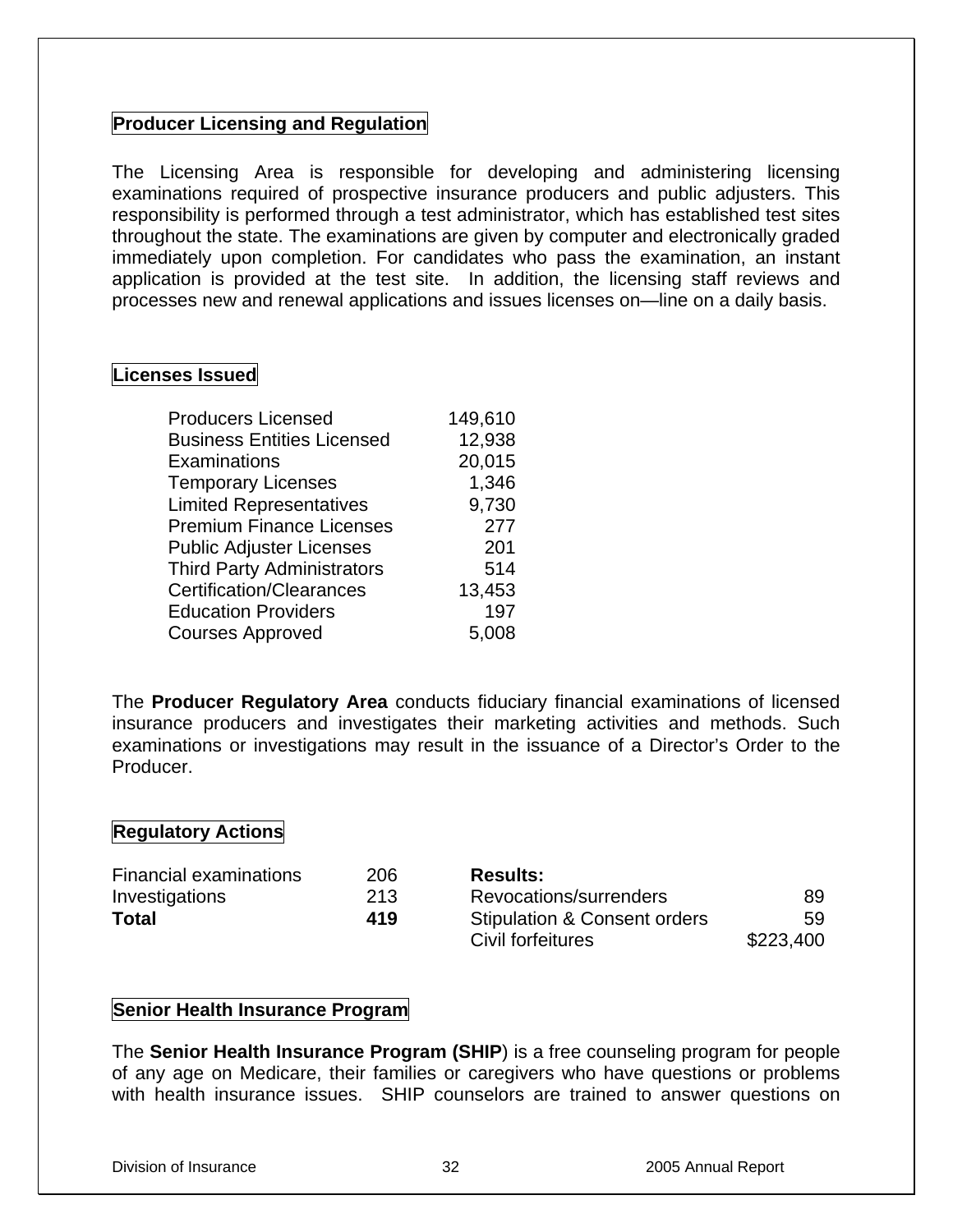Medicare, Medicare supplement insurance, Medicare Advantage health plans, Long-Term Care insurance, and prescription drug coverage.

Demand for SHIP services in 2005 was greater than ever as people on Medicare were asked to make a decision about how they will receive their prescription drug coverage in 2006. During 2005, SHIP staff and trained volunteer counselors were able to reach more than four million Medicare beneficiaries, their caregivers, advocates and providers through approximately 1400 public presentations, health fairs, cable television, radio, and/or website events focusing primarily on educating and assisting people on Medicare with their options for prescription drug coverage.

SHIP expanded their outreach activities in Hispanic communities throughout the state in an effort to ensure a smooth transition in to Medicare prescription drug coverage. Two bilingual education specialists and one bilingual hotline operator provided front-line assistance to Hispanic senior groups and other interested parties. Scores of public presentations on Medicare Part D were conducted for Hispanic Medicare beneficiaries.

Illinoisans on Medicare are fortunate to have Governor Blagojevich's Illinois Cares Rx program (formerly SeniorCare and Circuit Breaker Pharmaceutical Assistance) to pay most of their out-of-pocket costs associated with Medicare Part D prescription drug coverage. In 2005, representatives from SHIP, the Departments on Aging, Healthcare and Family Services, Revenue, Social Security and others conducted community meetings to make the public aware of the benefits of the ILCaresRx program. Over 220,000 people on Medicare in Illinois are able to take advantage of the benefits offered by the Governor's ILCaresRx program. SHIP expanded their network of partners and the SHIP counselor network to more effectively serve seniors and individuals with a disability on Medicare.

SHIP continues to provide up-to-date informational guides to thousands of people on Medicare and others who advocate for them. Two key publications are the *Prescription Drug Information Guide*, a resource for people who need information on purchasing lowcost or no-cost prescription drugs, and the *Medicare Supplement Premium Comparison Guide*. Both publications are available on-line at the Division's website in addition to various fact sheets regarding the Medicare Prescription Drug benefit and other topics of interest to people on Medicare. SHIP also distributes thousands of publications developed by the Centers for Medicare and Medicaid Services, the federal Medicare agency.

SHIP is funded in part by a federal Medicare education grant and in part by the Producer Fund. SHIP exists in DOI pursuant to 20 ILCS 1405/1404-15 Senior Citizen Assistance and Information Program.

#### **SHIP Activities in 2004**

| Volunteer hours                | 14,500 |
|--------------------------------|--------|
| One-on-one counseling sessions | 20,200 |
| Educational presentations      | 1.120  |

Division of Insurance 33 2005 Annual Report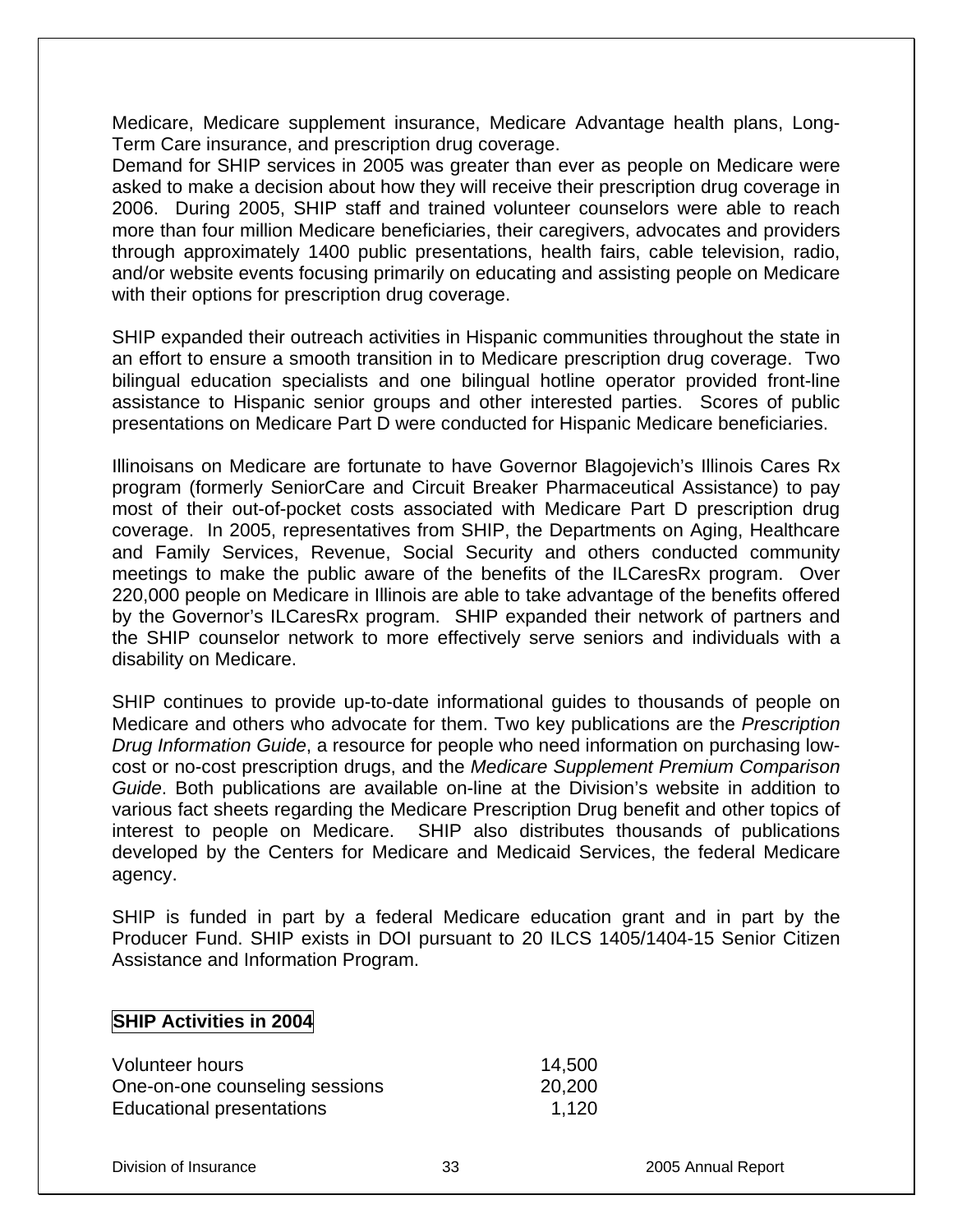Toll-free hotline calls<br>
Savings to Medicare beneficiaries<br>
\$2,800,000 Savings to Medicare beneficiaries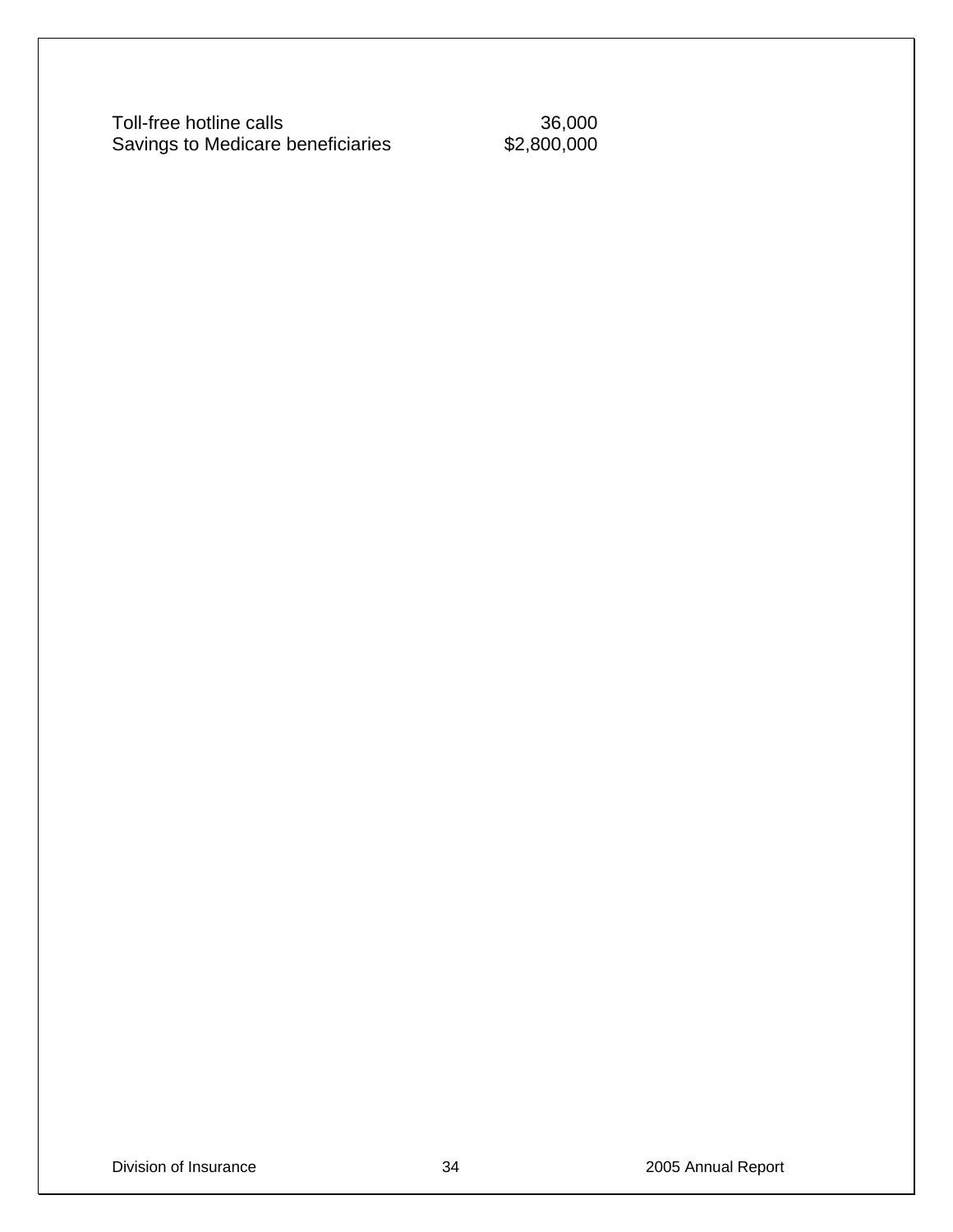# **Financial - Corporate Regulation**

The **Financial-Corporate Regulatory Section** is responsible for analyzing and monitoring the financial condition of insurance companies, health maintenance organizations, and all other regulated insurance risk-bearing entities, conducting on-site financial examinations, and intervening when potential problems are identified. The Section also licenses authorized insurers in Illinois and investigates and takes action against unauthorized companies illegally conducting the business of insurance. Additionally the Section provides oversight and advisory services to public pension funds in Illinois, primarily for municipal police and fire departments.

During 2005, the Section assisted with implementation of changes to medical liability insurance laws enacted in August, and provided for licensing of entities and guidance to the public for the new Medicare Part D program.

#### **Financial Regulation Unit**

The **Financial Regulation Unit ("Unit")** is responsible for analyzing and monitoring the financial condition of insurance companies, health maintenance organizations, and other regulated insurance risk-bearing entities and intervening when potential problems are identified.

The Unit is responsible for oversight of the management operations of Illinois insurers because, by law, many corporate transactions such as entering reinsurance agreements, paying dividends, and transacting business with affiliates require the prior approval of the Division.

The merger in 2004 of the former Department of Insurance into the Department of Financial and Professional Regulation did not affect the responsibilities and duties of the **Unit**.

There is no longer a requirement for foreign insurance companies to submit quarterly statements or foreign CPA audits. The Unit's emphasis on domestic insurance companies is consistent with NAIC guidelines.

The Unit works closely with several entities with distressed financial conditions. In these instances the Unit must devote greater staff resources because a more continuous regulatory role is required. For these companies, staff have more contact with company personnel in the form of face to face or teleconference meetings with company personnel and their legal, financial and actuarial advisors. Detailed review of expanded analytical data is often required by these situations. In many cases staff must also participate in national telephone conference calls with other insurance regulators.

Unit representatives remain active on a limited basis at the national level in a number of NAIC initiatives including: Financial Regulation Standards, Financial Analysis,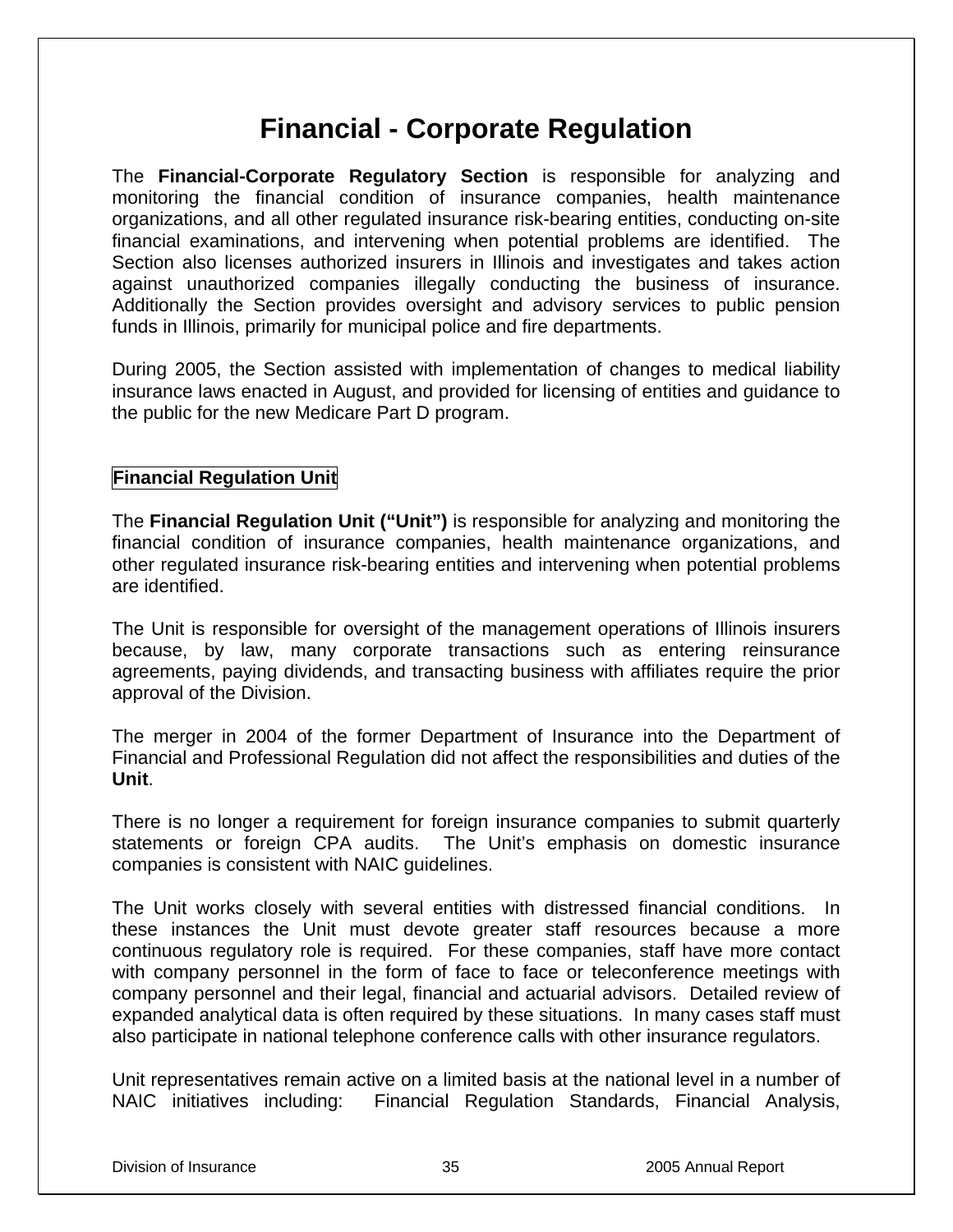NAIC/AICPA, Emerging Accounting Issues, Statutory Accounting Principles, Insurance Holding Company, Financial Reporting (Blanks), Risk Assessments and Valuation of Securities. Participation has been limited, in large part to conference calls, since sufficient staff has not been able to travel to the national and other meetings where significant discussion of these matters take place.

Effective January 1, 2006, the Centers for Medicare and Medicaid Services (CMS) enhanced its Medicare Advantage program for seniors and began offering prescription drug plans (PDPs) through its new Medicare Part D. Federal law mandates that Medicare Advantage Plans and PDPs be licensed as risk-bearing entities in the state they will provide services. During 2005, the Unit received numerous applications for Medicare Advantage Plans and PDPs. In addition, the staff had to devote time to the financial reporting changes resulting from these requirements.

#### **Casualty Actuarial Unit**

In 2005, the Casualty Actuarial Unit began implementing the new aspects of the medical liability malpractice insurance statute signed into law by the Governor in August 2005. The Unit continued to carry out its other responsibilities to the extent possible with the available staff members.

PA 94-0677 (Act) provides the Director the authority to hold a hearing and adjust a rate with respect to any medical malpractice rates filed in Illinois. The Act also changes the medical malpractice claims reporting requirements for all entities providing medical malpractice coverage in Illinois and increases medical malpractice ratemaking data reporting requirements. Actuarial staff evaluates the rate filings to determine compliance with acceptable actuarial ratemaking techniques and applicable statutory requirements and provides support in the case of a rate hearing. During 2005 Unit staff continued to perform in depth reviews of all medical malpractice rate filings and provided significant technical assistance in the Division's first rate hearing pursuant to the statute.

Unit staff also oversees the maintenance of the Division's medical malpractice claims database and implement the claims data reporting requirements. The 2005 Medical Malpractice Claims Report is a result of the collection and study of this claims data. This report is currently available on the Division's website or by request to the Division. In 2005, staff also began drafting the reporting requirements of the actuarial ratemaking data as required by the Act. Staff has been actively involved in the rulemaking process to create the Administrative Rules which support the implementation of this medical malpractice law.

In addition to increasing the a Unit's responsibilities regarding the oversight of medical malpractice insurance in 2005, the Unit continued performing its core actuarial analyses with respect to the financial solvency of insurance entities. These technical analyses include reviewing Statements of Actuarial Opinion, performing loss reserve analyses of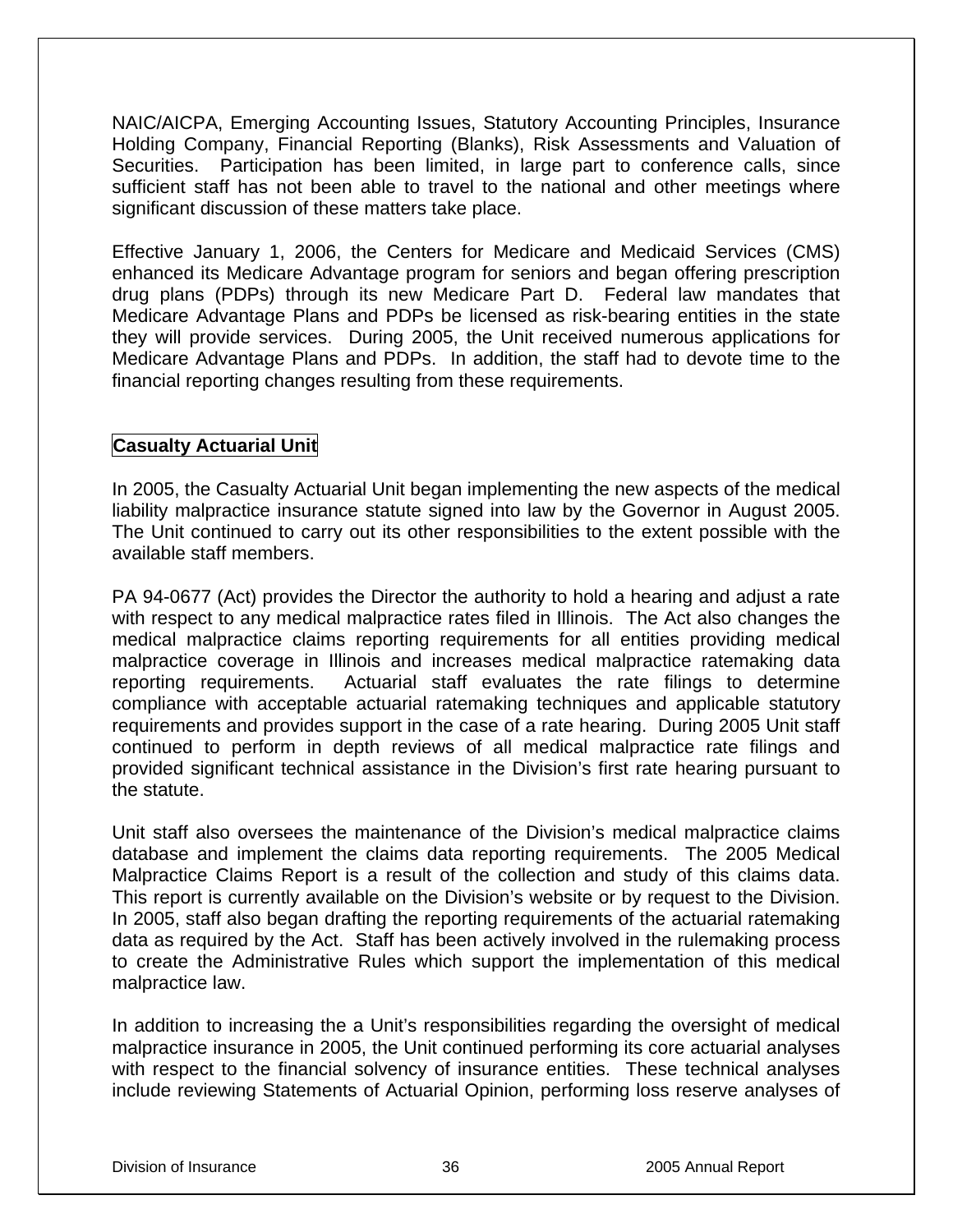Annual Statement loss data, analyzing actuarial workpapers supporting the actuarial opinions and participating in on-site financial examinations of insurance companies. Unit staff performs technical analyses of reinsurance agreements for risk transfer, evaluates all extraordinary dividend notifications and monitors carried asbestos and environmental reserve amounts.

The Casualty Actuarial Unit continues to represent Illinois on a national level as well. The Unit participated in the NAIC Casualty Actuarial Task Force initiatives of continuing to improve the Statement of Actuarial Opinion and implementing the Actuarial Opinion Summary reporting requirements. Staff also participated on the American Academy of Actuaries Property and Casualty Financial Soundness and Risk Management Subcommittee.

# **Casualty Actuarial Unit Reviews**

| <b>Domestic Actuarial Opinions</b>                              | 163 |
|-----------------------------------------------------------------|-----|
| <b>Foreign Actuarial Opinions</b>                               | 828 |
| <b>Financial Examinations</b>                                   | 96  |
| First Level Loss Reserve Analyses - domestic companies          | 124 |
| Tabular Discounting – domestic companies                        | 3   |
| Salvage and Subrogation Amounts – domestic companies            | 11  |
| Asbestos and Environmental Reserve Amounts - domestic companies | 17  |
| Reinsurance Agreements for Risk Transfer                        | 10  |

# **Life Actuarial Unit**

The **Life Actuarial Unit** has responsibilities in both the financial and consumer areas. Within these areas the Unit has ongoing responsibilities, and provides support on an ad hoc basis to the Financial Analysis, Financial Examination, and Consumer Units. The Life Actuarial Unit also participates on a limited basis in the majority of the NAIC's Life and Health Actuarial Task Force and Life Risk Based Capital Working Group calls each quarter.

Ongoing responsibilities on the financial side include reviews of all domestic companies' actuarial opinions, reserve testing summaries, extraordinary dividend filings, and actuarial planning memos related to financial exams. If requested by the Financial Analysis Unit, this Unit also provides analysis regarding Risk Based Capital and reinsurance transactions.

Ongoing responsibilities in consumer areas include reviews of all annuity filings for compliance with the Standard Non-forfeiture Law for Individual Deferred Annuities, and all LTC and Medicare supplement filings for compliance with our rating laws and regulations. The Unit also assists the Complaint area in analyzing complaints as requested.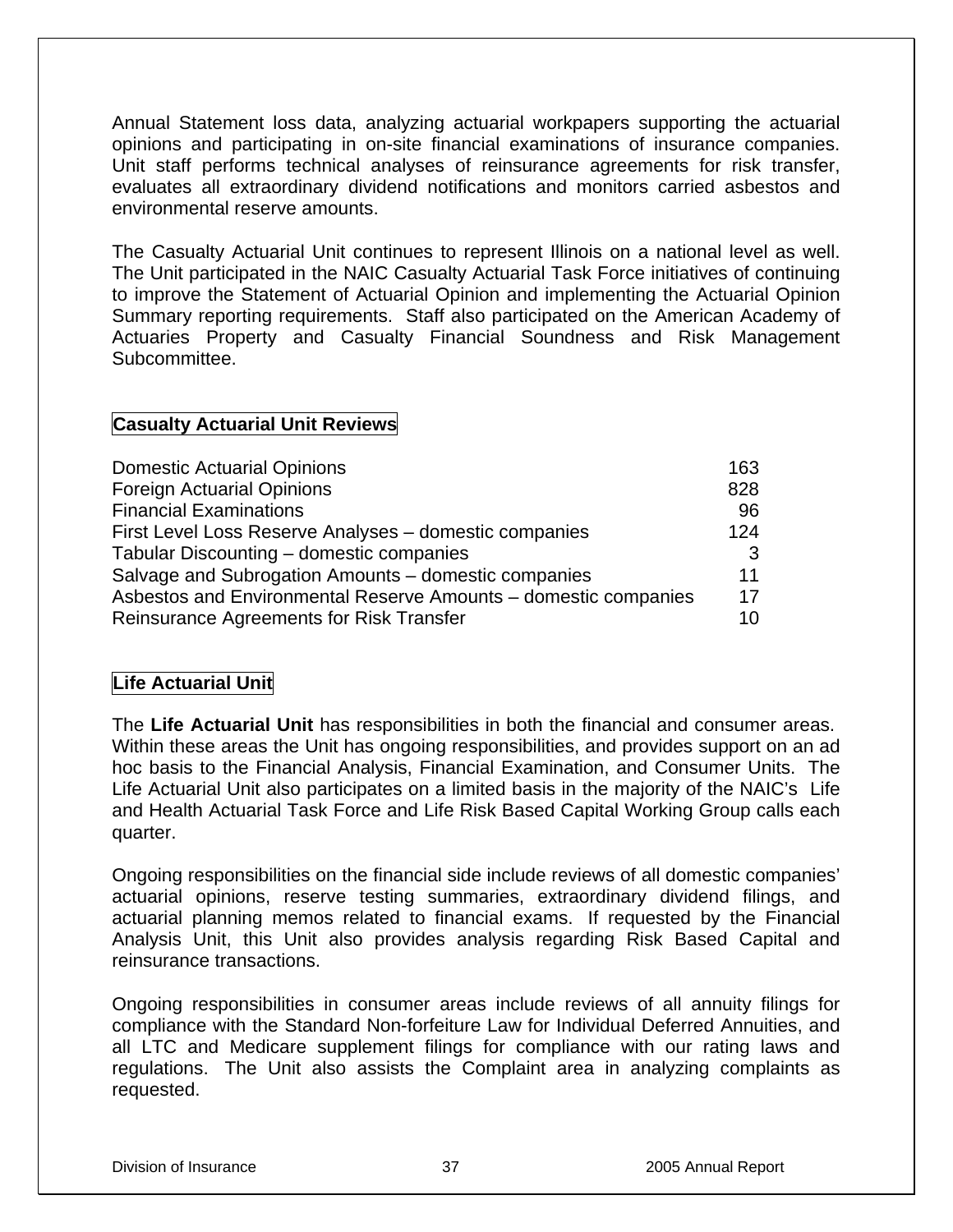In 2005 the Life Actuarial Unit continued reviewing annuity policy forms for compliance with nonforfeiture requirements in the Model Index version of the Standard Nonforfeiture Law for Individual Deferred Annuities and related regulations. A great deal of time was spent clarifying the Unit's position and interacting with companies as questions arose. In order to streamline the policy form approval process, the Unit developed an annuity filing checklist that companies file with each policy form. These efforts have resulted in positive changes for prospective annuity purchasers and have created a more level playing field among companies in the annuity market in Illinois. Life return of premium filings also continued to be reviewed for compliance with the Standard Nonforfeiture Law for Life Insurance.

The major issue in health insurance continues to be long term care (LTC) insurance. Again in 2005, the Life Actuarial Unit found it necessary to approve increases in LTC insurance premiums as companies continue to adjust premiums that have proved to be inadequate as the actual claims experience for LTC insurance has developed. Also in 2005, the Unit began to review riders attached to life insurance policies and annuities which provide LTC benefits through the acceleration of the benefits of the base policy. The Unit also continues its efforts to closely review the adequacy of LTC reserves held by domestic companies.

# **Life Actuarial Reviews (Approximate)**

| <b>Actuarial Opinions:</b>                                   |     |
|--------------------------------------------------------------|-----|
| Valuation Law Compliance (Life, Fraternals, and Credit Life) | 87  |
| Mortality Assumption Specific (X factors)                    | 18  |
| Equity Indexed Annuity & Equity Indexed Universal Life       | 5   |
| <b>Small Employer Group Health Compliance Certifications</b> | 50  |
| <b>Life Illustration Certifications</b>                      | 79  |
| Other:                                                       |     |
| Medicare Supplement, Long Term Care, and Credit Life         | 323 |
| A&H Claim Reserve Monitoring (Life, Fraternal, HMO)          | 106 |
| <b>Medicare Supplement Refund Calculations</b>               | 91  |
| <b>RBC Calculations (HMO and Dual)</b>                       | 18  |
| X Factor Memorandums                                         | 3   |
| <b>Regulatory Asset Adequacy Issues Summaries</b>            | 70  |
| <b>Annuity Policy Forms</b>                                  | 438 |
| Life Return of Premium Forms                                 | 9   |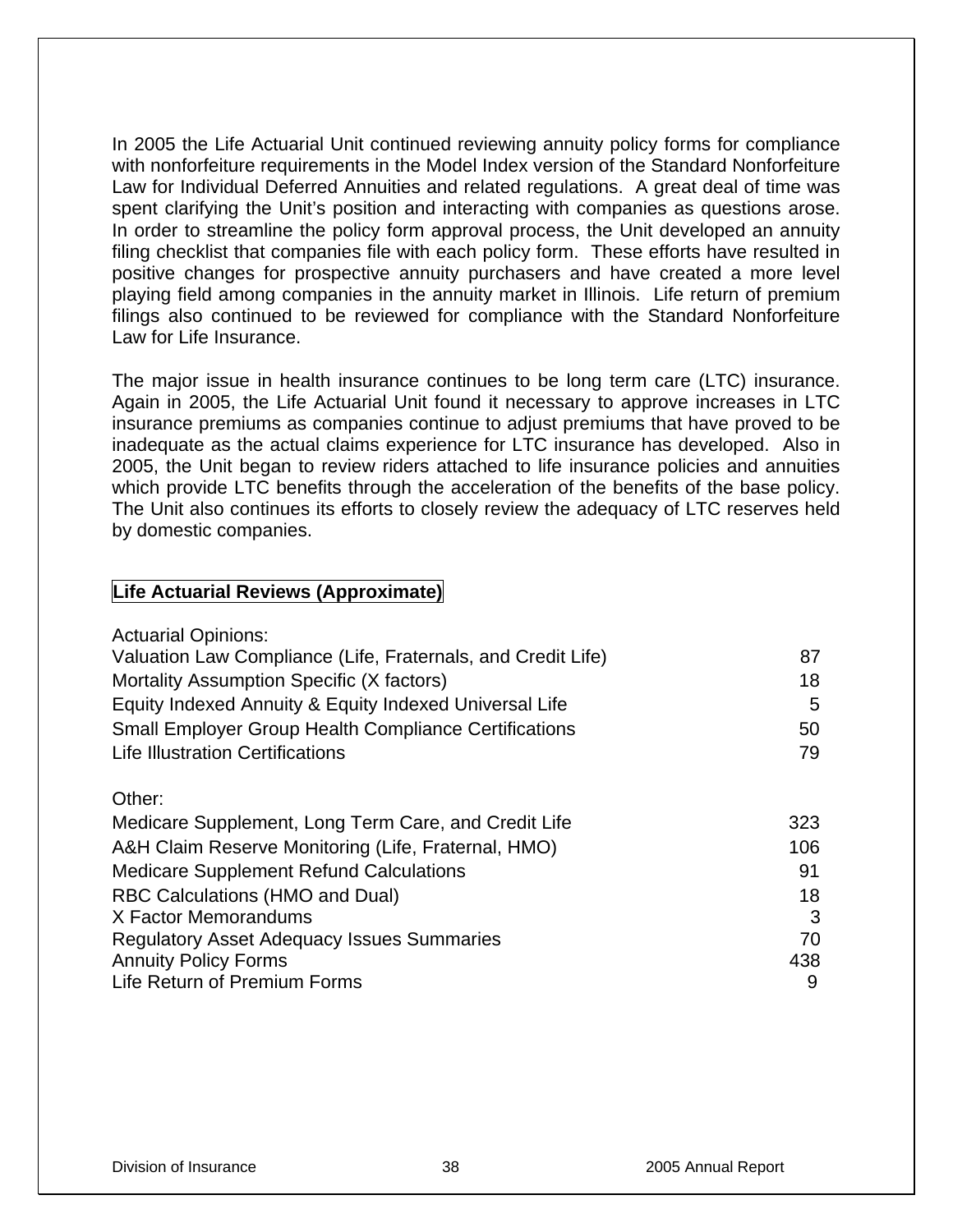# **Financial Examination Unit**

Illinois law requires the examination of the financial condition of insurance companies domiciled in Illinois not less than once every five years. On-site financial examinations of companies provide for a detailed review of the Company's financial condition, compliance with Illinois laws and regulations, and the reliability of financial statements. The information obtained during an examination may be the basis for timely and appropriate regulatory action.

Under a national regulatory accreditation program for all state insurance regulatory agencies administered by the National Association of Insurance Commissioners (NAIC), examinations of multi-state insurers must be adopted within eighteen months of the end of the year being examined.

The Financial Examination Unit has begun the process of purchasing and implementing into the examination process the electronic work paper software known as "Teammate". This is the software used throughout most of the country by insurance regulators and should increase the efficiency and effectiveness of examinations. The Unit also utilizes outside support services to assist in the financial examination of Illinois domestic companies whose books, records and operations are located outside of Illinois.

During 2004, the Financial Examination Unit organized and presented two educational seminars, which provided up to 37 hours of continuing education credits for the Division's financial examination staff and staff from other Midwest state insurance agencies. These seminars featured sessions on subjects such as terrorism insurance, reinsurance audits, the NAIC Risk Assessment Framework, the implications of Sarbanes–Oxley, measuring and managing risk on examinations, planning and coordinating a multi-state exam, and NAIC SVO changes. The paramount emphasis of these seminars was to emphasize a risk assessment approach to planning and conducting examinations.

In addition to performing financial examinations, the Unit annually values the life insurance in force of domestic companies. Reserve liabilities associated with these inforce amounts are certified as meeting applicable minimum standards. Eighteen of these valuations were completed during the year.

| <b>Property &amp; Casualty</b> |                      |                                  |
|--------------------------------|----------------------|----------------------------------|
| 52                             | Comprehensive        | 16.                              |
| 44                             | <b>Illinois Only</b> | 4                                |
| 5                              | Compliance/Target    | ◠                                |
| 101                            | <b>Total</b>         | 22                               |
|                                |                      | <b>Life, Accident and Health</b> |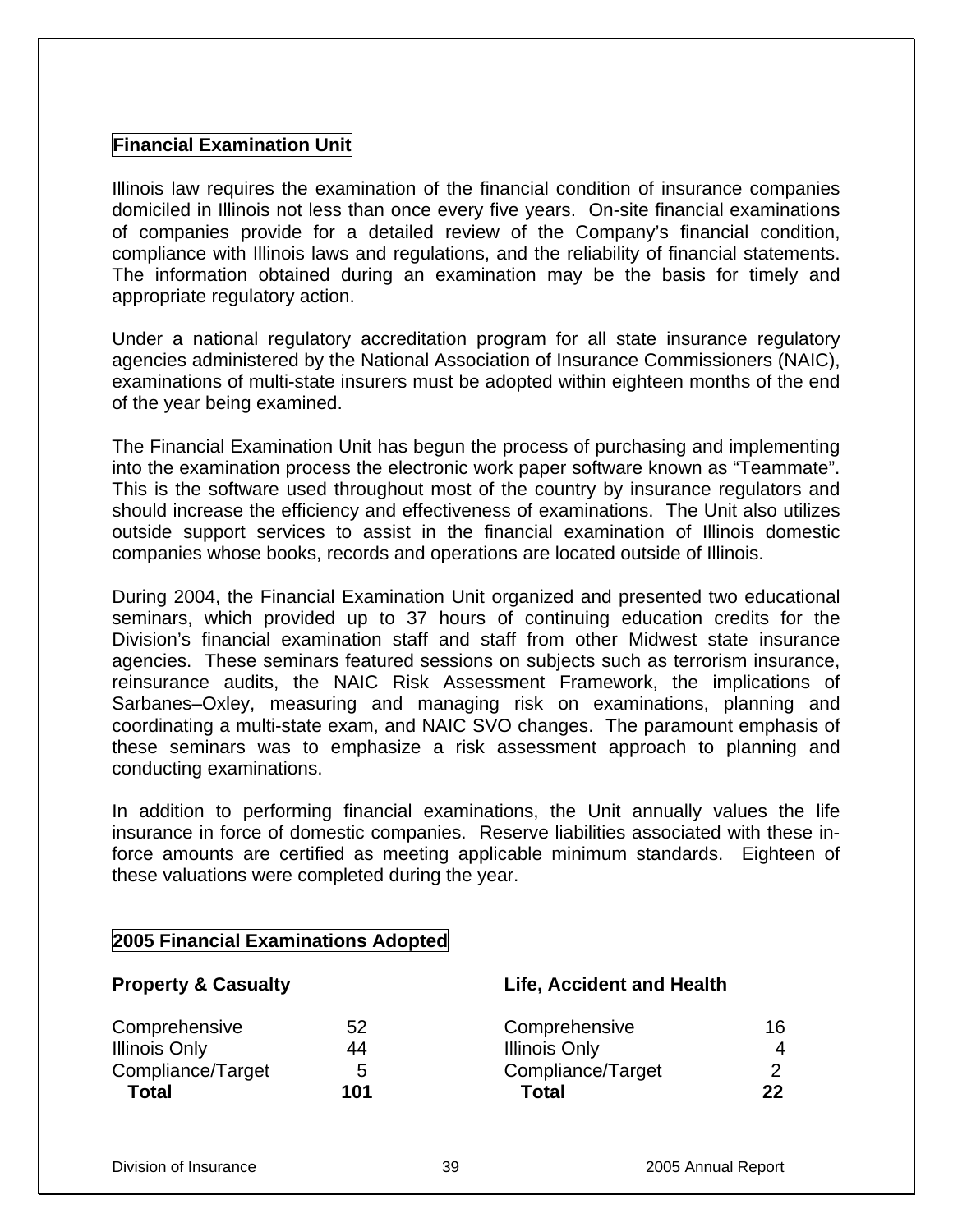# **Corporate Regulation Unit**

The Corporate Regulation Unit is responsible for the incorporation, formation, licensing and registration of insurance entities and approval of various corporate transactions. In 2005, 683 life, accident and health and 1,145 property and casualty insurance companies were licensed in Illinois. Other licensed entities include:

415 purchasing groups (organized to purchase commercial liability insurance for their members);

91 foreign registered risk retention groups (insurance companies organized to write only commercial liability insurance on behalf of their owner-members);

41 reinsurance intermediaries;

43 self-insured auto fleets; and

152 companies registered under the Service Contract Act.

As of December 31, 2005, 592 resident surplus lines producers and 309 non resident surplus line producers were licensed. Those individuals may, under circumstances defined by law, negotiate insurance contracts with unauthorized insurers not protected by the Illinois Insurance Guaranty Fund. Pursuant to statutory authority, 114 unauthorized insurers have been declared ineligible for use by resident surplus lines producers for good cause.

Although Illinois law prohibits individuals or organizations from sharing risks without authorization to transact the business of insurance, two types of risk-bearing entities are permitted by statute. At the end of 2005, 11 religious and charitable risk pooling trusts, and 9 group workers compensation pools, were operating in Illinois. Twenty-four companies were licensed as service companies to provide services to the group workers compensation pools.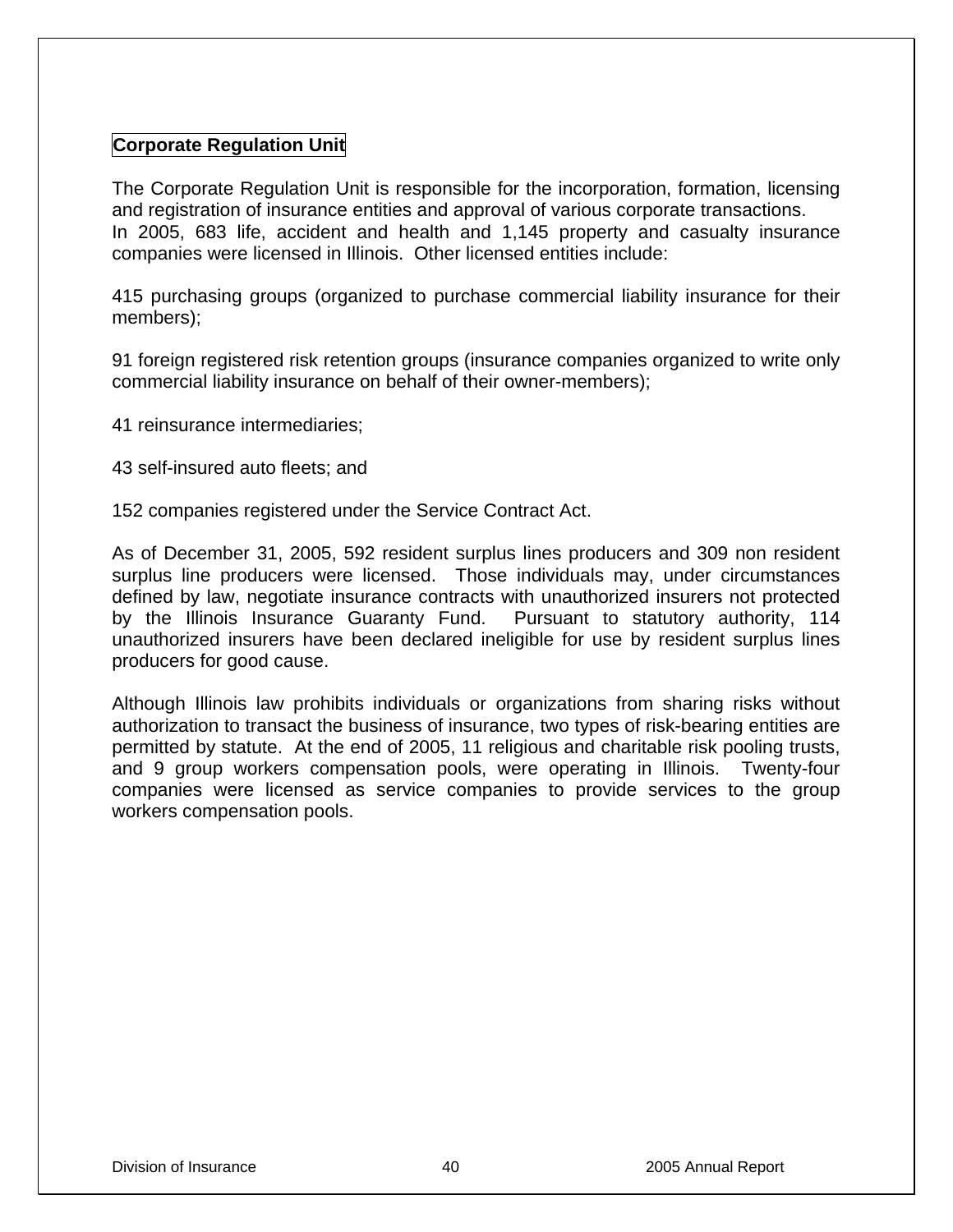# **Licensed Property and Casualty Insurance Companies**

|                                    | <b>Domestic</b> | Foreign Alien |    | <b>Total</b> |
|------------------------------------|-----------------|---------------|----|--------------|
| <b>Stock</b>                       | 167             | 737           | 6  | 910          |
| <b>Stock Captive:</b>              |                 |               |    |              |
| Pure                               | 2               | O             | O  |              |
| Association                        |                 |               | O  |              |
| Industrial Insured                 |                 |               |    |              |
| <b>Stock Risk Retention Group</b>  |                 |               | O  |              |
| <b>Stock Surplus Line</b>          | 5               |               | O  | 5            |
| Mutual                             | 17              | 77            | O  | 94           |
| <b>Mutual Risk Retention Group</b> |                 |               | O  |              |
| Reciprocal                         | 2               | 16            | ი  | 18           |
| <b>INEX Insurance Exchange:</b>    |                 | 0             | 0  |              |
| Syndicates                         |                 | O             | O  |              |
| <b>Limited Syndicates</b>          |                 | 0             | O  |              |
| Lloyd's                            |                 | 0             |    |              |
| <b>Farm Mutuals</b>                | 81              |               | 0  | 81           |
| <b>Accredited Reinsurers</b>       |                 | 18            | 9  | 27           |
| <b>Mutual Holding Company</b>      |                 |               |    |              |
| Total                              |                 | 850           | 16 | 1,145        |

# **Licensed Life, Accident and Health Insurance Companies**

|                                             | Domestic Foreign Alien |     |   | <b>Total</b> |
|---------------------------------------------|------------------------|-----|---|--------------|
| <b>Stock Legal Reserve Life</b>             | 64                     | 458 | 6 | 528          |
| Mutual Legal Reserve Life                   | 6                      | 35  |   | 41           |
| Assessment Legal Reserve Life               | 2                      |     | 0 |              |
| <b>Mutual Benefit Association</b>           |                        |     |   |              |
| <b>Burial Societies</b>                     | 2                      |     |   | 2            |
| <b>Fraternal Benefit Societies</b>          | 16                     | 50  |   | 67           |
| <b>Voluntary Health Service Plans</b>       | 6                      |     |   | 6            |
| <b>Vision Service Plan</b>                  |                        |     |   |              |
| <b>Dental Service Plan</b>                  |                        |     |   |              |
| Health Maintenance Organizations*           | 10                     | 13  | O | 23           |
| <b>Limited Health Service Organizations</b> |                        |     |   |              |
| <b>Accredited Reinsurer</b>                 |                        | 3   |   |              |
| <b>Mutual Holding Company</b>               |                        |     |   |              |
| Total                                       |                        | 559 |   | 683          |

\*Includes 22 for-profit corporations, and one (1) voluntary health service plan corporation. Five (5) legal reserve life companies also offer an HMO plan as a line of business; however, no company is counted more than once in the above classification. Two (2) legal reserve life companies also offer an LHSO line of business; however, no company is counted more than once.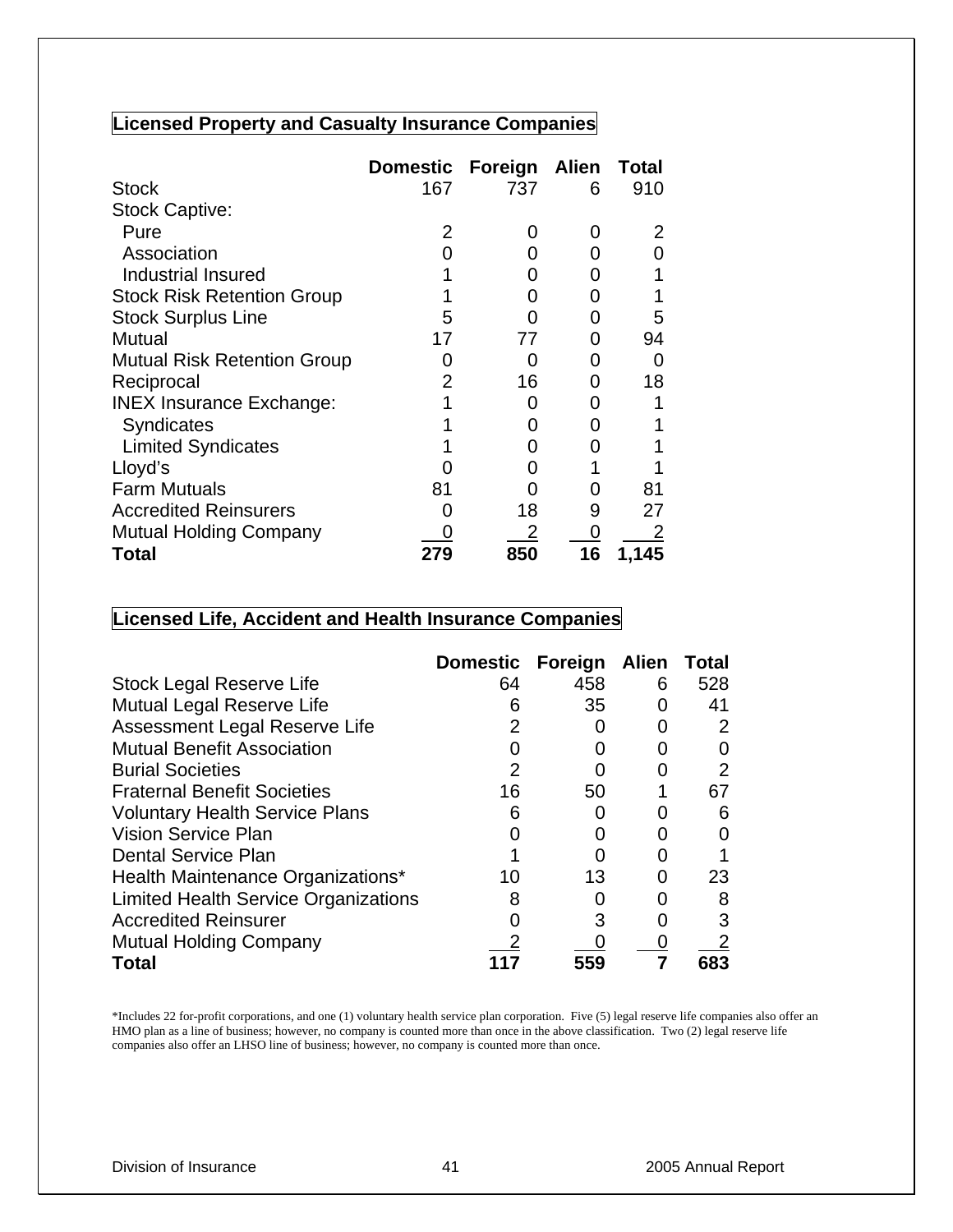## **Pension Unit**

In 2005, as in previous years, there was an increase in the number of public pension funds, members, assets, and beneficiaries. The Pension Unit experienced expansions of its compliance audits, electronic filings, advisory services, statistical services, and communications with the various pension funds during 2005.

The Unit maintains records involving the membership, trustees, officers, size and growth of public pension funds within the State of Illinois. The total number of funds now is 645 police, firefighter and large funds. These funds include over 3,100 trustees. The assets have increased to over \$132.9 billion. The total number of participants is now 613,349 and the total benefits paid were over \$8.32 billion to 355,422 beneficiaries.

A major responsibility of the Pension Unit is to conduct onsite and automated compliance audits. The individual police and firefighter pension funds range from just 1 or 2 participants to over 500 participants. The Pension Unit compliance staff were able to accomplish 66 exams. The examinations included several of the largest funds in the state, and yielded over 125 findings.

This is the sixth year the Unit received electronically filed pension fund annual statements from all 645 public pension funds which are required to file an annual statement. There were three workshops and seminars offered to the downstate police and firefighter pension funds, members, trustees and officers. In addition, there were fifteen meetings with the different pension fund organizations and large pension funds, with the expected benefit being the improvement of operations for all public pension funds in the state. Pension staff traveled over 7,000 miles to accomplish these goals.

The Unit also submitted twelve articles to the nine public pension organization's newsletters. The Unit performs an actuarial study and calculates tax levies for the police and firefighter pension funds. This information is sent to all funds for use with their local municipalities. The Unit performed a number of complicated calculations for police portability along with answering questions on this benefit. Historical tax levy calculations are supplied to local municipalities upon request, as well as calculations for the legislature and Pension Laws Commission. The Unit also supplied seven calculations to potential new funds to assist municipalities with real cost data for their future employee pension fund.

The Unit handled over 6,000 phone calls, including inquiries from police and firefighter pension funds needing assistance with the operation of their respective funds; investment fund managers requesting information regarding investments; professional pension organizations; and members of the state legislature. The Unit answered 50 letters requesting an opinion to settle questions arising from the operation of various pension funds. There were over 600 written inquiries from different individuals and groups within the pension arena that were assigned to staff for responses. The Unit also made over 65 pension calculations for smaller funds that had retiring members.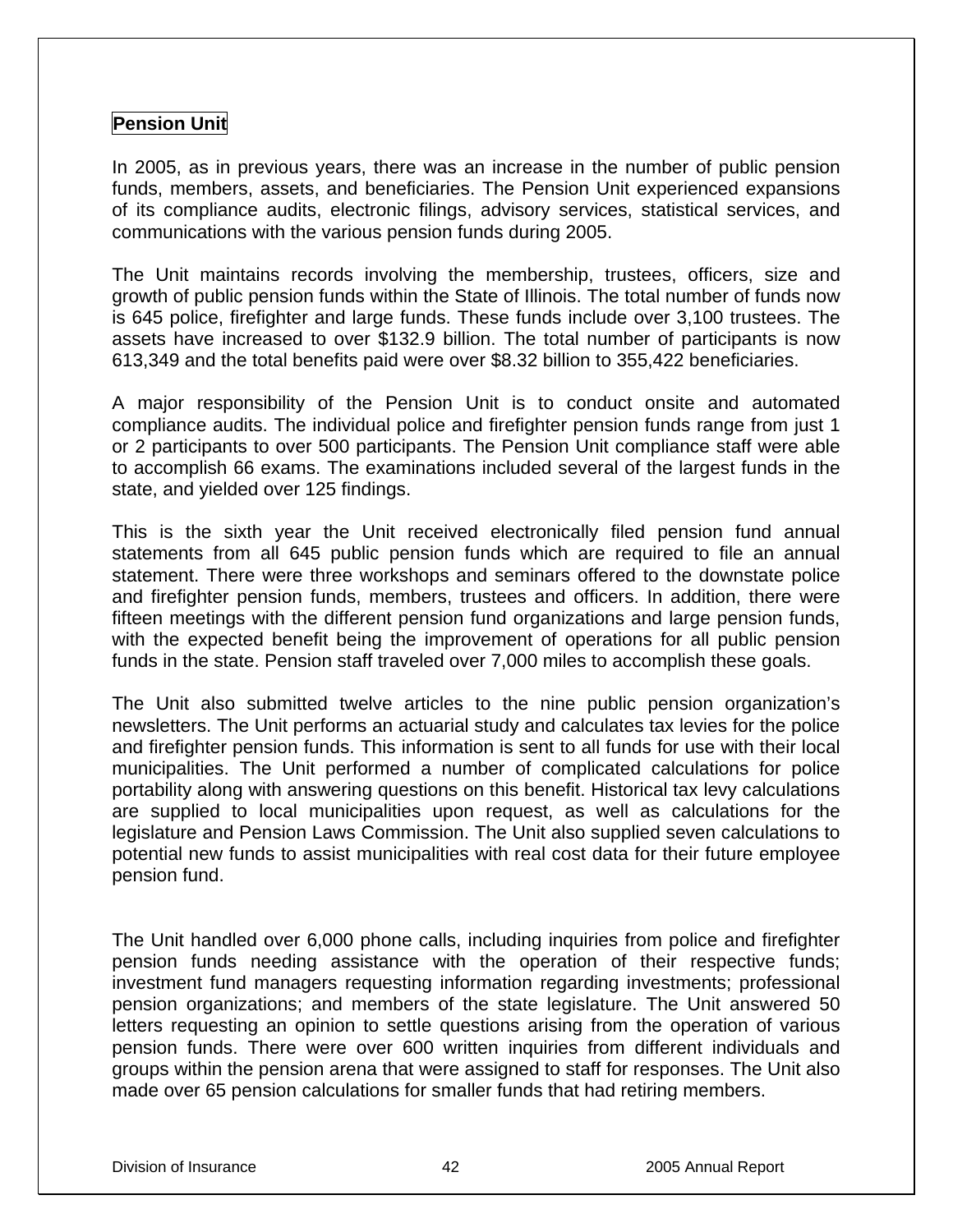# **Legal**

Illinois (Director McRaith) currently is Chair of the 18-state Broker Activities Task Force of the National Association of Insurance Commissioners (NAIC). In that role, Illinois is both leading and coordinating investigations into insurance broker compensation practices. The core issue concerns commissions brokers receive from insurance companies, separate from standard or fixed-percentage commissions, that are contingent upon the broker achieving certain sales targets for the insurers. The regulatory concern is that these contingent commissions induce brokers and agents to favor one insurer over another based not on the consumer's interest but rather on the broker's financial interest. Insurance regulators believe this potential conflict of interest is best addressed through transparent disclosure from the broker to his client as to the sources and mechanics of these contingent commission arrangements.

The Division has participated in enforcement actions resulting in settlements with several of the nation's largest insurance brokerage firms. These settlements have resulted in \$1.2 billion in restitution available to Illinois citizens and businesses, as well as to consumers nationally. These efforts are continuing.

#### Military Insurance Sales

In conjunction with several other states, the Division has required American Amicable Insurance Company to establish a \$10 million fund to provide restitution to service men and women stationed in Illinois who held policies issued by that company. The company engaged in abusive sales practices and also created mechanisms permitting it to draw money automatically from the service person's paycheck. Over 9000 service men and women stationed in Illinois will participate in the benefits of this settlement.

### Homeward Bound

The Division has received an Order from the 3rd District Appellate Court affirming in all regards the Director's decision that this company was selling an insurance product, mostly to elderly or infirm Illinois residents, without having a certificate of authority to operate as an insurance company. The Order is incredibly strong for the Division in many regards and for review of Illinois agency decisions generally. This decision contains excellent analysis and language respecting some core insurance-related issues, as well as broad analysis useful in the defense of challenges to this Department and to state actions as a whole. In short, this is a very favorable outcome in many different regards.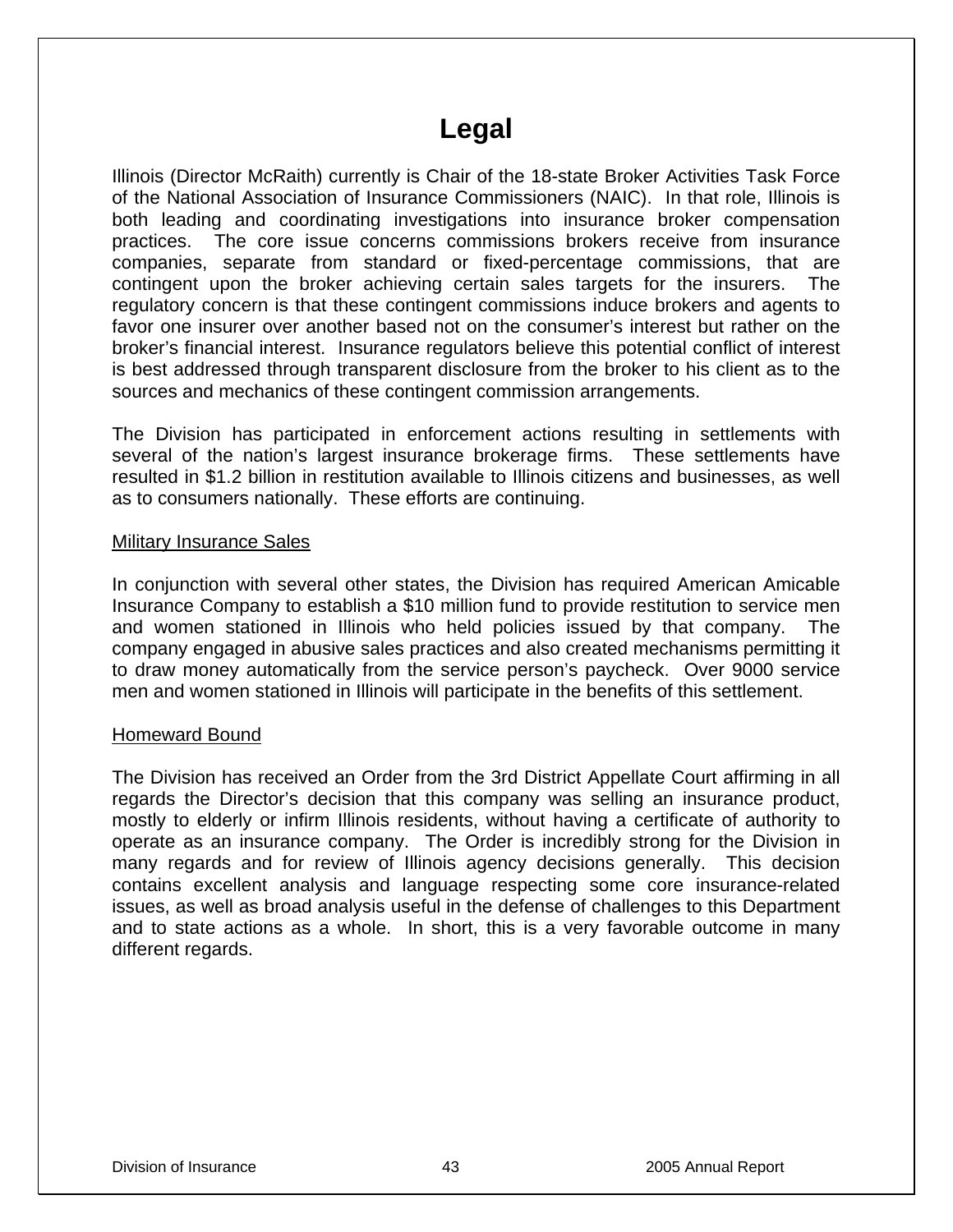# **Legal Activities**

| <b>Administrative Hearings Scheduled</b>      | 98  |
|-----------------------------------------------|-----|
| Freedom of Information Act Requests Processed | 243 |
| <b>Opinions Issued</b>                        | 131 |
| <b>Legislation Reviewed</b>                   | 326 |
| <b>Regulatory Files Reviewed</b>              | 226 |
| <b>Rules Adopted</b>                          | 11  |
| <b>Subpoenas Processed</b>                    | 53  |
| <b>New Litigation</b>                         | 16  |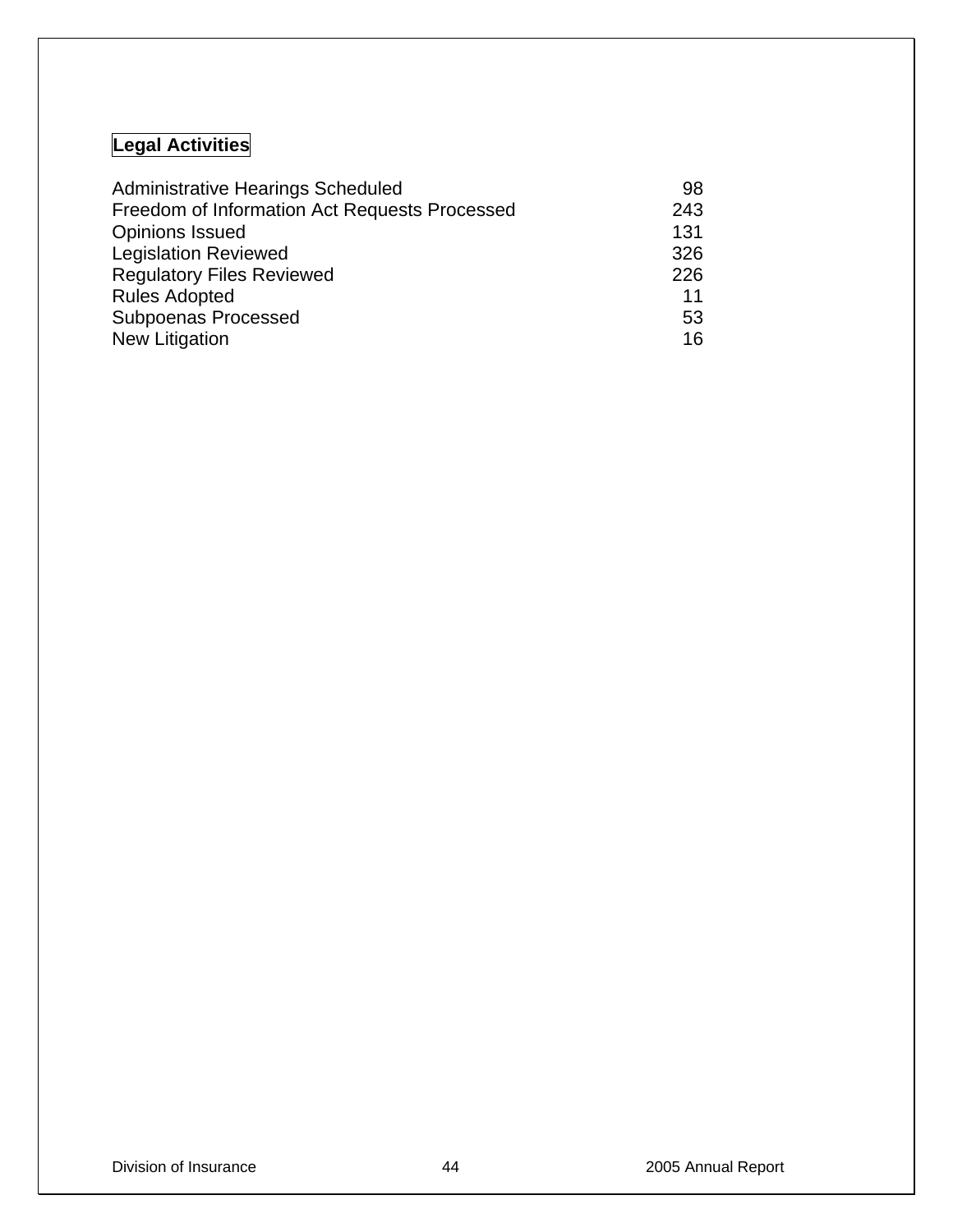# **Office of the Special Deputy**

Pursuant to provisions of Article XIII and XIII ½ of the Illinois Insurance Code, the Director of Insurance is appointed as statutory Conservator, Rehabilitator or Liquidator of a company in receivership.

The Director, through his Special Deputy, takes the following alternative courses of action, depending on the type of court order that is issued against a company:

- 1. Pursuant to an Order of Conservation, the Director takes possession of property, business and affairs of a company to protect the interests of policyholders and other creditors, and proceeds to ascertain the condition and situation of the company.
- 2. Pursuant to an Order of Rehabilitation, the Director is vested with title to all property, contracts and rights of action of the company. He proceeds to conduct the business of the company and to take appropriate steps, if possible, to remove the causes and conditions which made rehabilitation necessary.
- 3. Pursuant to an Order of Liquidation, the Director is also vested with title to all property, contracts and rights of action of the company. Upon entry of the court order, he proceeds immediately to liquidate the property, business and affairs of the company, to marshal assets, and to evaluate the claims asserted against the company in order to make a distribution of assets as soon as possible to policyholders and other creditors.

For Illinois domiciled or licensed insurers placed into liquidation, the Illinois Insurance Guaranty Fund, the Illinois Life and Health Insurance Guaranty Association, and the Illinois Health Maintenance Organization Guaranty Association are mandated by statute to respond to the covered claims up to certain statutory caps. Similar funds and associations exist in most other states for similar purposes. The claims of policyholders of unauthorized, illegal or unlicensed insurers are not generally afforded this protection.

Listed below is a brief report of each active company as of December 31, 2005. Following these reports is a combined statement of cash receipts and disbursements for each company.

# **AAI Syndicate #1, Ltd**.

An Order of Conservation was obtained against AAI Syndicate #1, Ltd. on February 2, 1999. An Agreed Order of Liquidation was entered on February 9, 1999. A member of the Illinois Insurance Exchange (a/k/a INEX), AAI is a wholly owned subsidiary of AAI Holdings Ltd, which in turn is principally owned by CMA Holdings.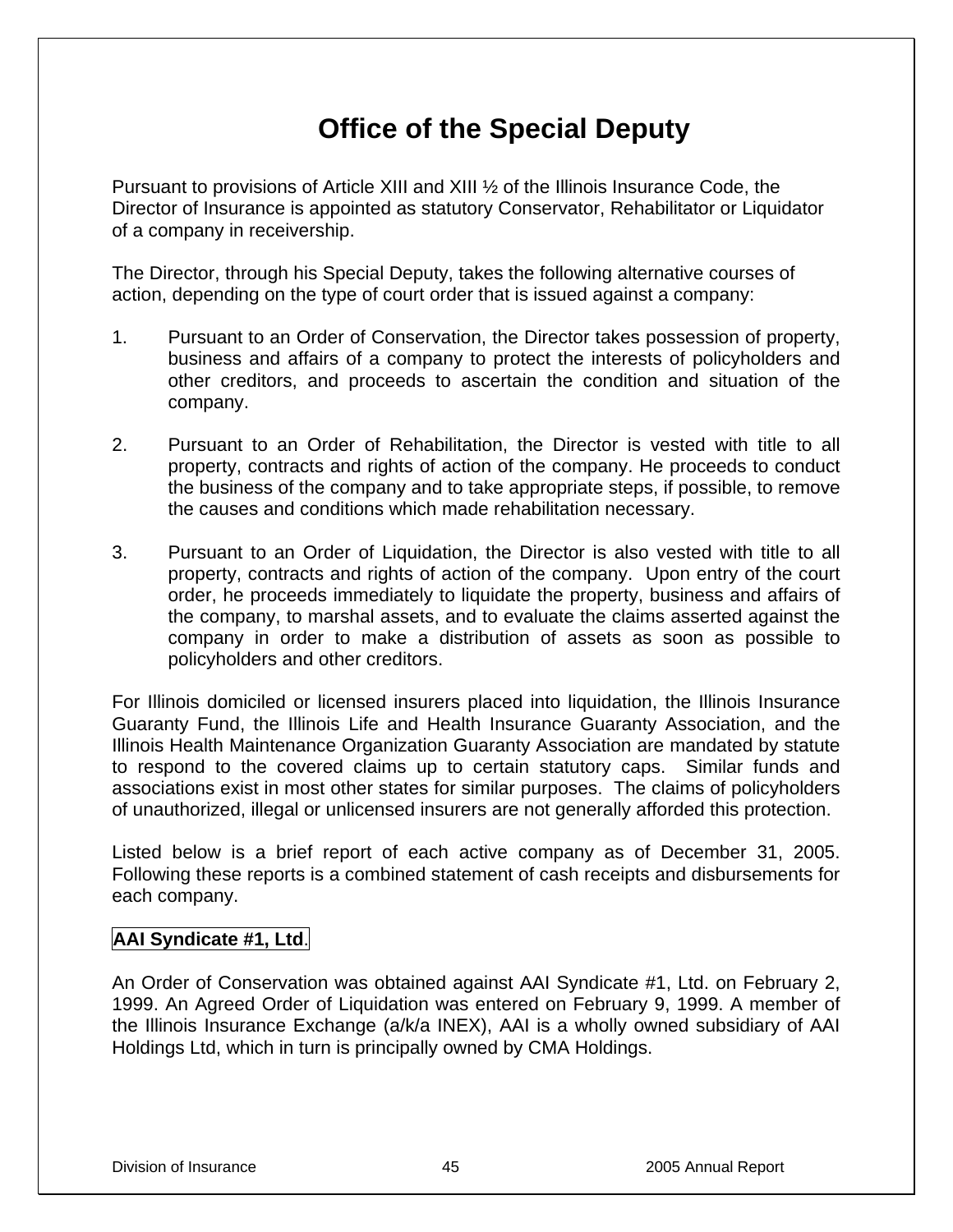A class D policyholder level distribution was made in the amount of \$4,704,338. This was a 99.7589% distribution. The estate was closed on 12/16/06.

# **Agora Syndicate, Inc.**

An Order of Conservation was obtained against Agora Syndicate, Inc., on September 14, 2000. An Order of Liquidation was entered on November 15, 2000. A member of the Illinois Insurance Exchange (a/k/a INEX), the company is owned by MARL III, a holding company.

The receivership proceedings were adversarial, with Agora contesting the finding of insolvency and the Complaint for Liquidation. The Order of Liquidation was entered over their objections. The company lost both their appeal to the Illinois Appellate Court and their petition for rehearing. Subsequently, their petition for leave to appeal to the Illinois Supreme Court was denied.

The claims filing deadline was November 15, 2001, with a contingent claim date of November 15, 2002.

# **Alliance General Insurance Company**

An Agreed Order of Liquidation with a Finding of Insolvency was entered against Alliance General Insurance Company on January 7, 2000. This `property and casualty company is a wholly owned subsidiary of Alliance Insurance Group, Inc.

The claims filing deadline was January 8, 2001, with a contingent claim date of January 9, 2002. Early access distributions totaling \$1,087,152 have been made to the Illinois Insurance Guaranty Fund for administrative expenses and claim benefits.

In July of 2001 the Liquidator filed a complaint in the Circuit Court of Cook County against certain former officers, directors and owners of Alliance, as well as the outside auditors, alleging fraud and negligence. A final settlement was reached with one of the defendants for \$2,750,000. Settlement was also reached with the officers, directors and owners for \$5,000,000. The suit against the outside auditors was settled for \$10,000,000. The Liquidator's suit against one remaining defendant continues.

# **Alpine Insurance Company**

On January 8, 1999 Alpine Insurance Company, a property and casualty company, was placed under an Agreed Order of Conservation. The company's direct parent is Transco Syndicate #1, Ltd., while the ultimate parent is Exstar Financial Corporation. Transco, a former member of the Illinois Insurance Exchange (a/k/a INEX), was placed in conservation on March 18, 1999. On June 28, 2000 an Order of Liquidation with a Finding of Insolvency was entered against Alpine.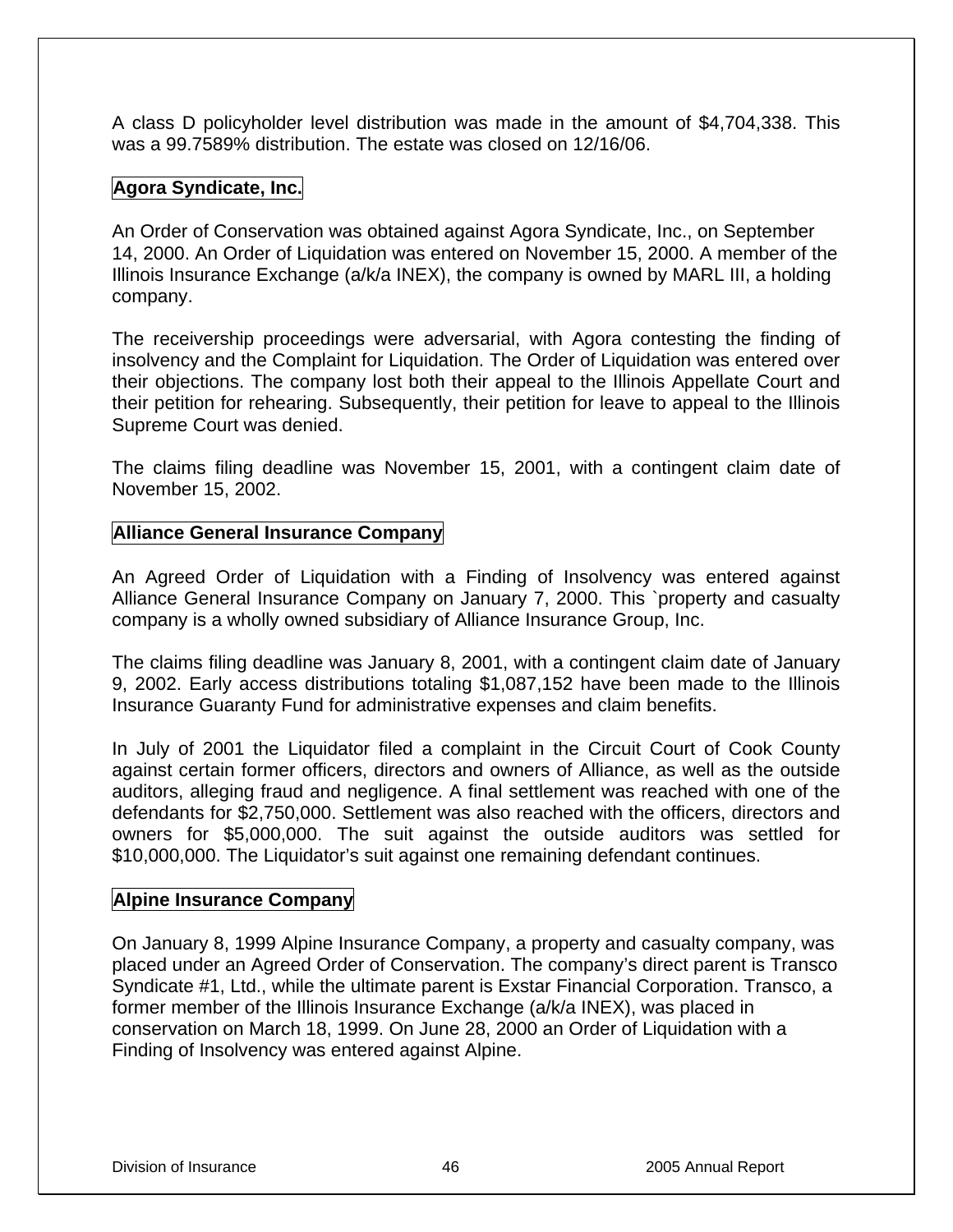The receivership proceedings were adversarial. In both the Circuit Court of Cook County and the Illinois Appellate Court, Alpine lost in its attempts to seek review of both the liquidation order and an earlier order granting summary judgement in favor of the Director with respect to the illegality of Alpine's Proposed Plan of Rehabilitation. These orders were appealed by Alpine's former management to the Illinois Supreme Court. On April 4, 2001, the court denied the petition for leave to appeal.

The claim filing deadline was May 6, 2002, with a contingent claim date of May 6, 2003. Early access distributions totaling \$71,535 have been made to the Illinois Insurance Guaranty Fund for administrative expenses.

# **American Health Care Providers, Inc.**

An Order of Conservation was entered against American Health Care Providers, Inc. and its parent American Unified Life and Health Company on February 12, 2000. An Order of Liquidation with a Finding of Insolvency was issued on May 11, 2000. American Health Care Providers is a wholly owned subsidiary of American Unified Life and Health Company, which is in turn a wholly owned subsidiary of the First American Group of Companies.

The claim filing deadline was November 12, 2001. Early access distributions totaling \$2,209,249 have been made to the Illinois HMO Guaranty Association for administrative expenses and claim benefits.

# **American Horizon Insurance Company**

American Horizon Insurance Company, a property and casualty insurer, was placed in liquidation on July 11, 2002. American Horizon is a wholly owned subsidiary of American Holdings Incorporated, a Delaware domiciled insurance company.

The claim filing deadline was July 11, 2003, and the contingent claim date was July 12, 2004. Early access distributions totaling \$1,890,851 have been made to various Guaranty Funds for administrative expenses.

# **American Mutual Reinsurance Company**

American Mutual Reinsurance Company, a mutual insurance company, consented to an Order of Rehabilitation on February 22, 1988. The company operated exclusively as a professional reinsurer of risks written primarily by other mutual insurance companies since its inception in 1941. The company is owned by its reinsured treatyholders, many of which are also retrocessionaires in the company's reinsurance pool. The company has no direct policyholders.

The supervising court entered an order on September 6, 1988 approving the Amended Plan of Rehabilitation for American Mutual Reinsurance Company. The Amended Plan contemplated the payment, in cash, of a fixed percentage of all outstanding claims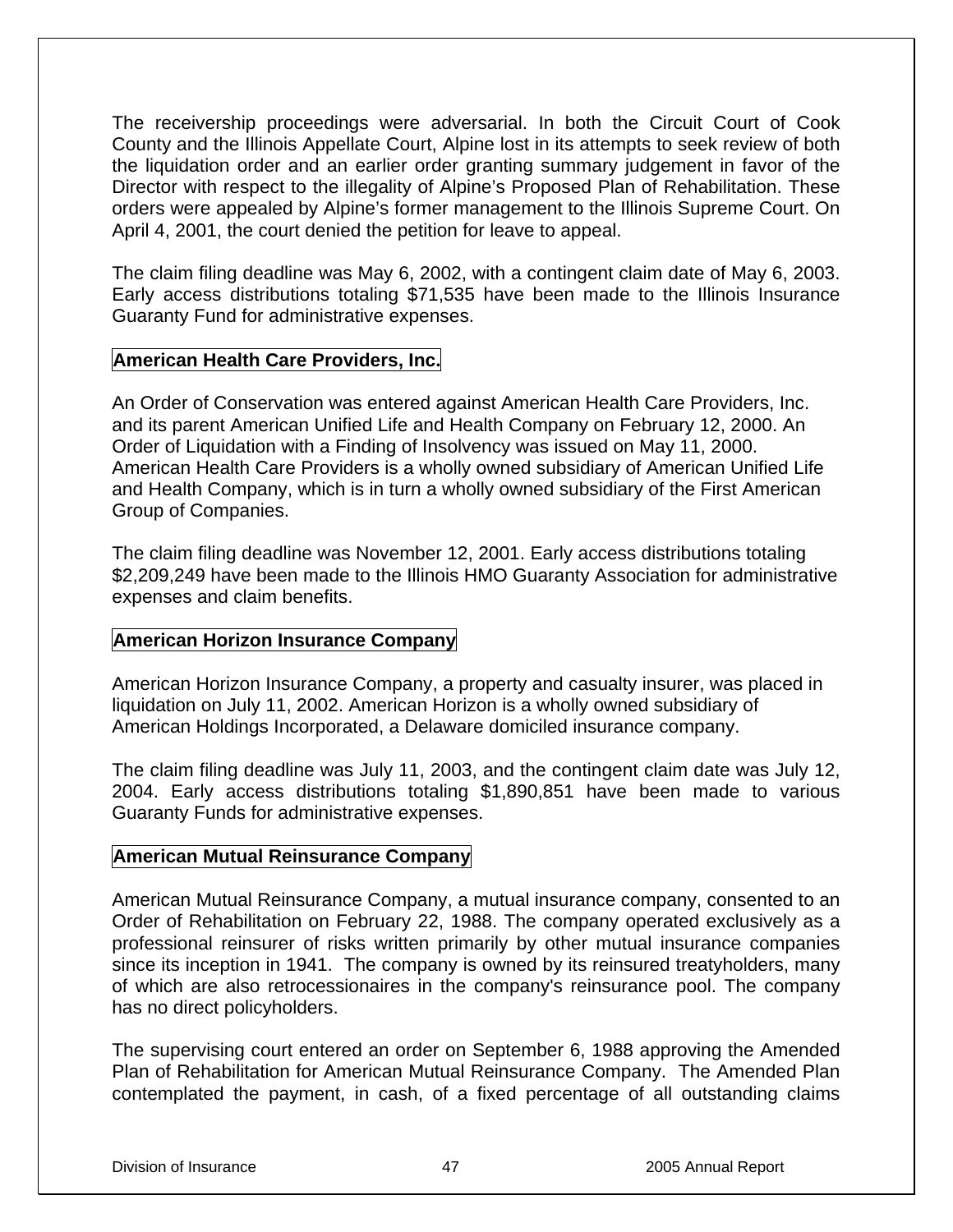presented in the ordinary course of business and payment of the remainder by interest bearing surplus drafts. The Amended Plan provided for progressive periodic increases to the cash portion of the payment formula and a corresponding redemption of the surplus drafts. Amreco made its first payment to treatyholders under the Amended Plan on February 15, 1989 and has since made 68 consecutive quarterly payments. The most recent payment was made on November 11, 2005.

On December 21, 2001, the Supervisory Court entered an order approving the Second Amended Plan of Rehabilitation, which added a final claims filing deadline in order to accelerate the claims process and wind up the estate earlier than the anticipated plan's closing date of 2018-2041. As of December 31, 2005, total claims liabilities of \$513 million had been paid by Amreco, \$346.4 million in cash and offsets, and \$166.6 million with surplus drafts.

# **American Unified Life and Health Company**

This life, accident and health company, along with its subsidiary, American Health Care Providers, Inc., was placed under an Order of Conservation on February 2, 2000. An Agreed Order of Liquidation with a Finding of Insolvency was entered against the company on June 27, 2000. American Unified was owned by the First American Group of Companies.

The claims filing deadline was December 27, 2001. Early access distributions totaling \$536,686 have been made to the Illinois Life and Health Insurance Guaranty Association for administrative expenses.

# **Associated Physicians Insurance Company**

An Agreed Order of Liquidation with a Finding of Insolvency was entered against Associated Physicians Insurance Company on August 16, 2001. This property and casualty company is a wholly owned subsidiary of Associated Physicians Capital, Incorporated.

The claim filing deadline was January 6, 2003, with a contingent claim date of January 6, 2004. Early access distributions totaling \$591,426 have been made to the Illinois Insurance Guaranty Fund for administrative expenses and claim benefits.

### **Association of Trial Lawyers Assurance**

On October 14, 2004, an Agreed Order of Liquidation with a Finding of Insolvency was entered against the Association of Trial Lawyers Assurance (ATLA Mutual). This mutual insurance company is a Risk Retention Group qualified under the Federal Liability Risk Retention act of 1986.

The claim filing deadline was October 14, 2005, with a contingent claim date of October 16, 2006.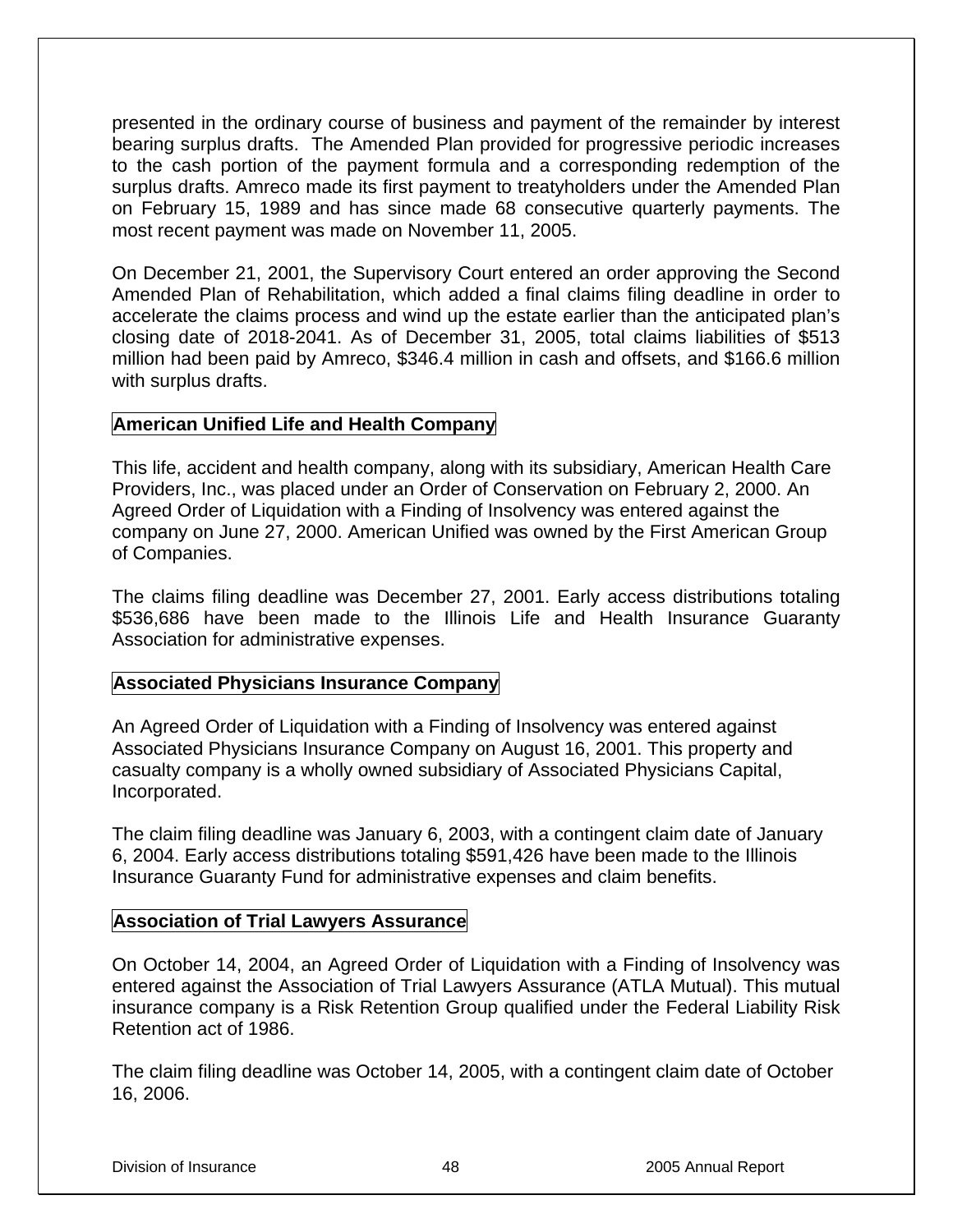## **Back of the Yards Risk Management Association, Inc.**

The Association was organized in 1993, pursuant to the State of Illinois' Workers Compensation Act and Section 305/4a of the Illinois Insurance Code, for the purpose of administering a program of group self-insurance for workers' compensation loss exposures for selected members of the Back of the Yards Neighborhood Council, Inc. The Association was placed in conservation by a court order entered April 21, 1999. An Agreed Order of Rehabilitation was entered on December 20, 1999. On January 22, 2001, the Association was placed in liquidation.

The claim filing deadline was January 22, 2002, with a contingent claim date of January 22, 2003. A partial class D policyholder level distribution of 51.1507%, totaling \$1,145,730, was made in December 2005.

Contractual assessments were issued by the Liquidator to all members of the Association in order to fund the Association's outstanding claim and policy obligations. Litigation was required to collect the assessments from many of the Association's members. That litigation is proceeding in various Illinois state courts. The State of Illinois has also issued a statutory assessment against members of the Association.

## **Centaur Insurance Company**

Centaur Insurance Company, a property and casualty insurance company, consented to an Agreed Order of Rehabilitation on September 4, 1987. The Rehabilitator's Revised Plan of Rehabilitation was entered by the Supervising Court on May 13, 1988. At the time of its Rehabilitation, the company was a wholly-owned subsidiary of Borg-Warner Securities Corporation.

The Rehabilitator has paid \$53,331,037 in direct claims and related loss adjustment expenses.

On 8/16/99, the Supervisory Court approved a plan for the Rehabilitator to pursue policy buy-backs with insureds. The Plan is completed; agreement was reached with 20 insureds, for total settlements of \$12,076,099. This resulted in a net savings to Centaur of \$20,102,432.

As part of the plan to wind down the rehabilitation proceedings, a Second Revised Plan of Rehabilitation was approved by the court on December 8, 2000. The court also entered an order setting claim filing procedures and setting a claim filing deadline of 3/30/01, with a deadline of 10/1/01 for proving up contingent claims.

# **Coronet Insurance Company**

On December 10, 1996, an Order of Conservation was obtained against Coronet Insurance Company, as well as two of its subsidiaries, Crown Casualty Company and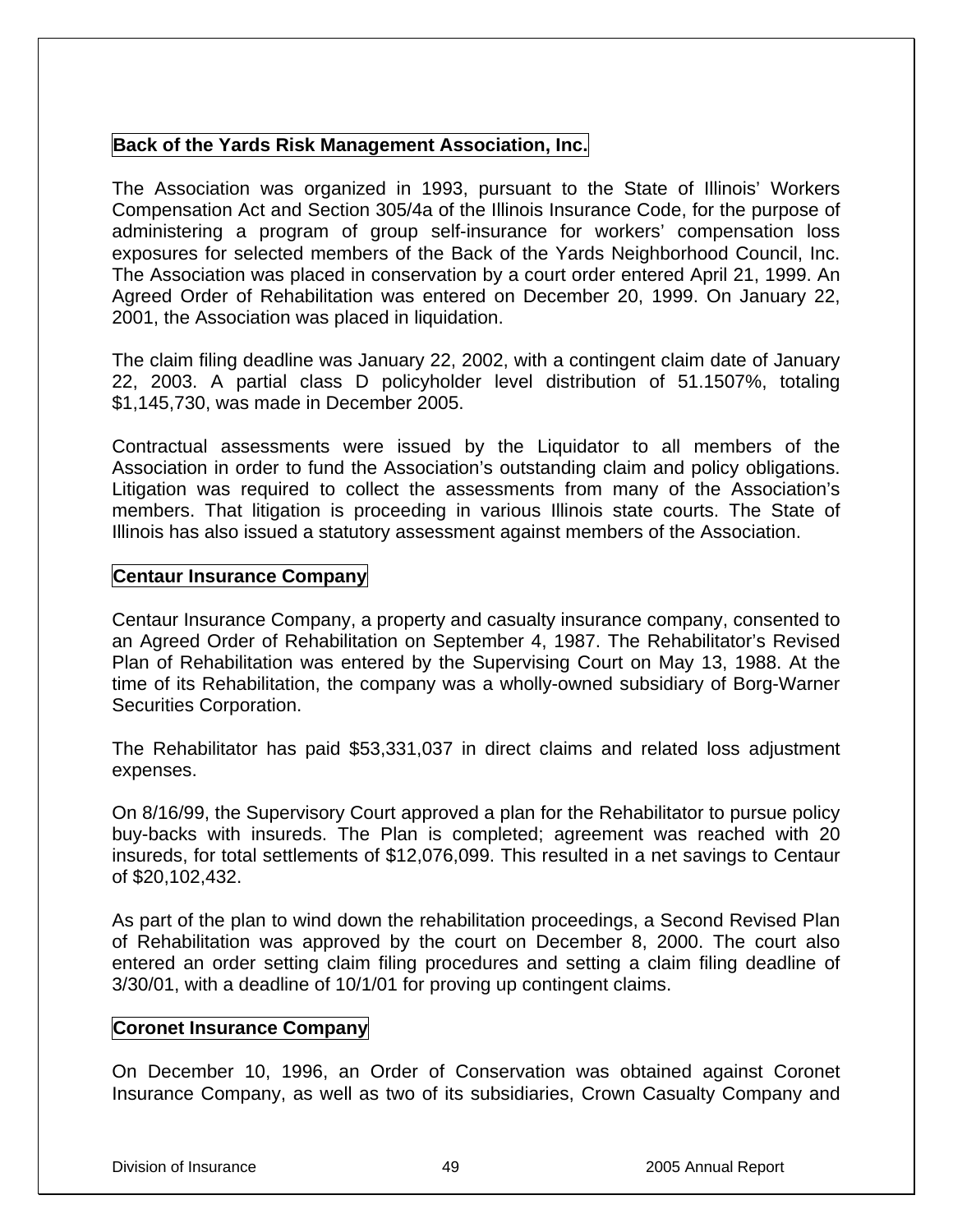National Assurance Indemnity Company. On December 24, 1996, Coronet was declared insolvent and an Agreed Order of Liquidation was entered. Coronet, a property and casualty company, is a wholly owned subsidiary of Normandy Insurance Agency, Inc. of Chicago.

The claim filing deadline was December 24, 1997, with a contingent claim date of December 24, 1998. Early access distributions totaling \$4,795,004 have been made to various Guaranty Funds for reimbursement of administrative expenses.

On December 8, 1998, the Liquidator filed a federal RICO complaint in the U.S.D.C. Northern District of Illinois, against certain former officers and directors of Coronet. Settlement agreements totaling \$7.7 million (and certain other non-cash consideration) were reached with all defendants.

# **Crown Casualty Company**

Crown Casualty, a property and casualty company, and a member of the Coronet Insurance Group, was ordered into conservation on December 10, 1996. On January 31, 1997, an Order of Liquidation was entered. Crown is a wholly owned subsidiary of National Assurance Indemnity Company, which in turn is owned by Coronet Insurance Company. National Assurance and Coronet are also in receivership.

The claim filing deadline was February 2, 1998, with a contingent claim filing date of January 31, 1999. Early access distributions of \$341,242 have been made to the Illinois Insurance Guaranty Fund for administrative expenses.

# **Delta Casualty Company**

This property and casualty company was placed under an Order of Liquidation with a Finding of Insolvency on December 4, 2001.

The claim filing deadline was December 4, 2002, with a contingent claim date of December 4, 2003. Early access distributions totaling \$889,519 have been made to the Illinois Insurance Guaranty Fund for administrative expenses and claim benefits.

# **First Oak Brook Corporation Syndicate**

First Oak Brook Corporation Syndicate was placed in conservation on September 20, 1996, at the request of the Board of Trustees of the Illinois Insurance Exchange (a/k/a INEX) and First Oak Brook. On November 12, 1996, an order of liquidation was entered. The Syndicate is a wholly owned subsidiary of United Financial Holdings, Inc., an Illinois holding company, which in turn is owned by United Financial Group, Inc. of Illinois.

A distribution was made to class D at the policyholder level in the amount of \$14,032,031. This was a 33.8531% distribution. The estate was closed on 10/26/05.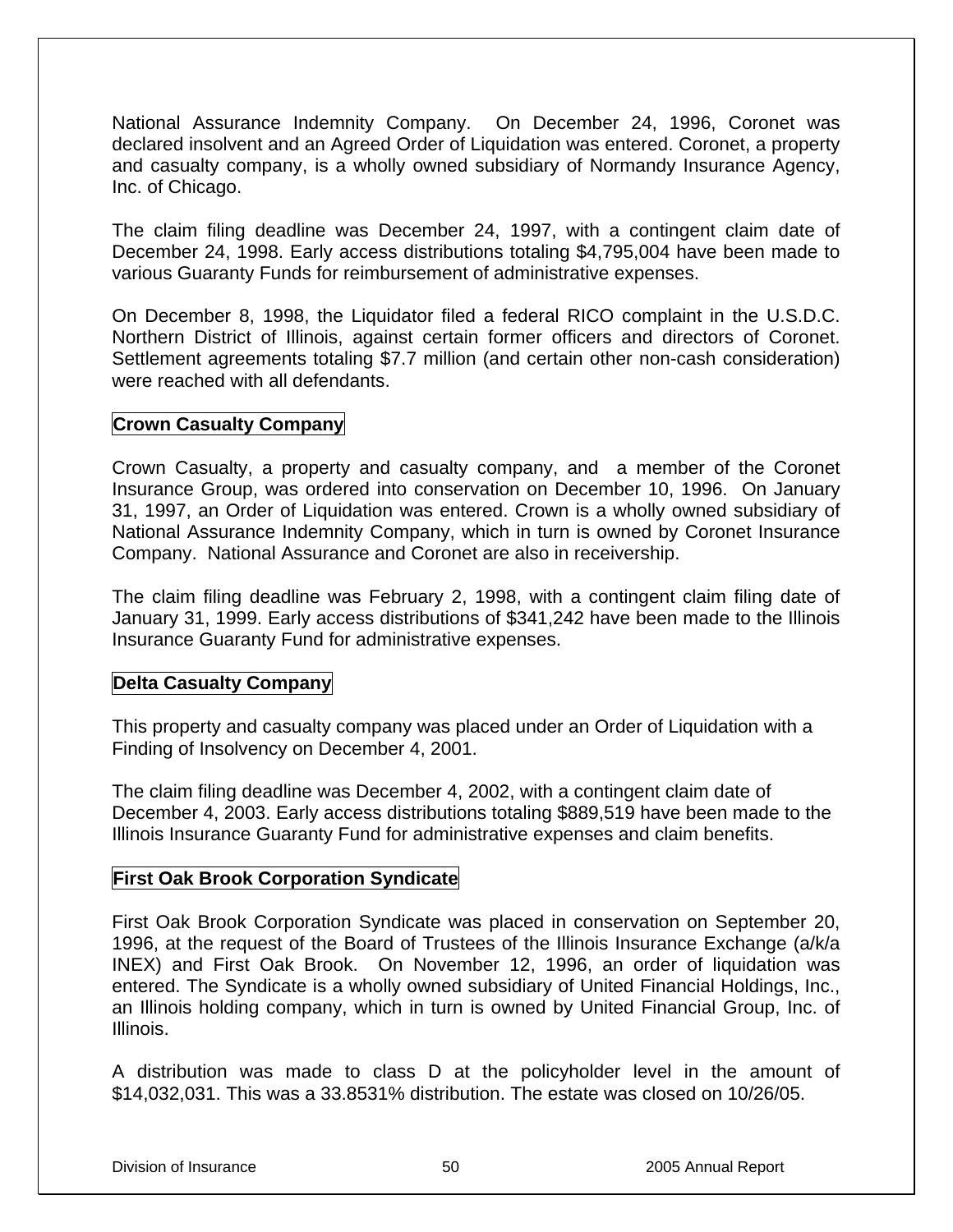# **Gallant Insurance Company**

On February 25, 2002, an Order of Conservation was entered against Gallant Insurance Company and its subsidiary, Valor Insurance Company, both being domestic property and casualty companies. Gallant is a wholly owned subsidiary of J and P Holdings Incorporated and a member of the Warrior Insurance Group.

The Director's motion for judgment on the pleadings was granted by the Circuit Court on August 7, 2002, based upon a duly authorized consent to liquidation executed by Gallant's Board of Directors, which the owner subsequently refused to honor. However, the court declined to enter a finding of insolvency on the motion because of the disputed fact issues. An Order of Liquidation against Valor and Gallant was entered on August 9, 2002, subject to a fourteen-day stay until August 23, 2002. The Order of Liquidation was appealed. Pursuant to a settlement agreement the Court entered a finding of insolvency on March 14, 2003 and the appeal of the Order of Liquidation was dismissed.

The claim filing deadline was February 23, 2004, with the contingent claim date being August 23, 2004. Early access distributions totaling \$7,436,562 have been made to various Guaranty Funds for administrative expenses and claim benefits. Geneva Assurance Syndicate, Incorporated

An Order of Conservation was obtained against the Geneva Assurance Syndicate, Inc. on May 17, 1996. A member of the Illinois Insurance Exchange (a/k/a INEX), Geneva was placed into liquidation on July 11, 1996 by an Agreed Order of Liquidation. Geneva is a wholly owned subsidiary of the United Southern Assurance Company (Melbourne, FL), currently in liquidation, and JBW and Company, Inc. (Concord, CA).

A class D policyholder level distribution was made in the amount of \$10,309,146. This was a 34.9016% distribution. The estate was closed on 12/2/05.

# **Illinois Earth Care Workers Compensation Trust**

The Trust was organized in December 1992, pursuant to the State of Illinois' Workers Compensation Act and Section 305/4a of the Illinois Insurance Code, for the purpose of administering a program of group self-insurance for workers' compensation loss exposures for selected members of the Land Improvement Contractors of America. The Trust was placed in conservation by a court order entered on August 19, 1999. By an agreed court order entered on October 21,1999, the Trust was placed in rehabilitation. On October 26, 2000, an Agreed Order of Liquidation with a Finding of Insolvency was entered against the company.

The claim filing deadline was October 26, 2001, with the contingent claim date being October 28, 2002. A partial class D policyholder level distribution of 28.1402% was made in 2005, totaling \$1,358,138.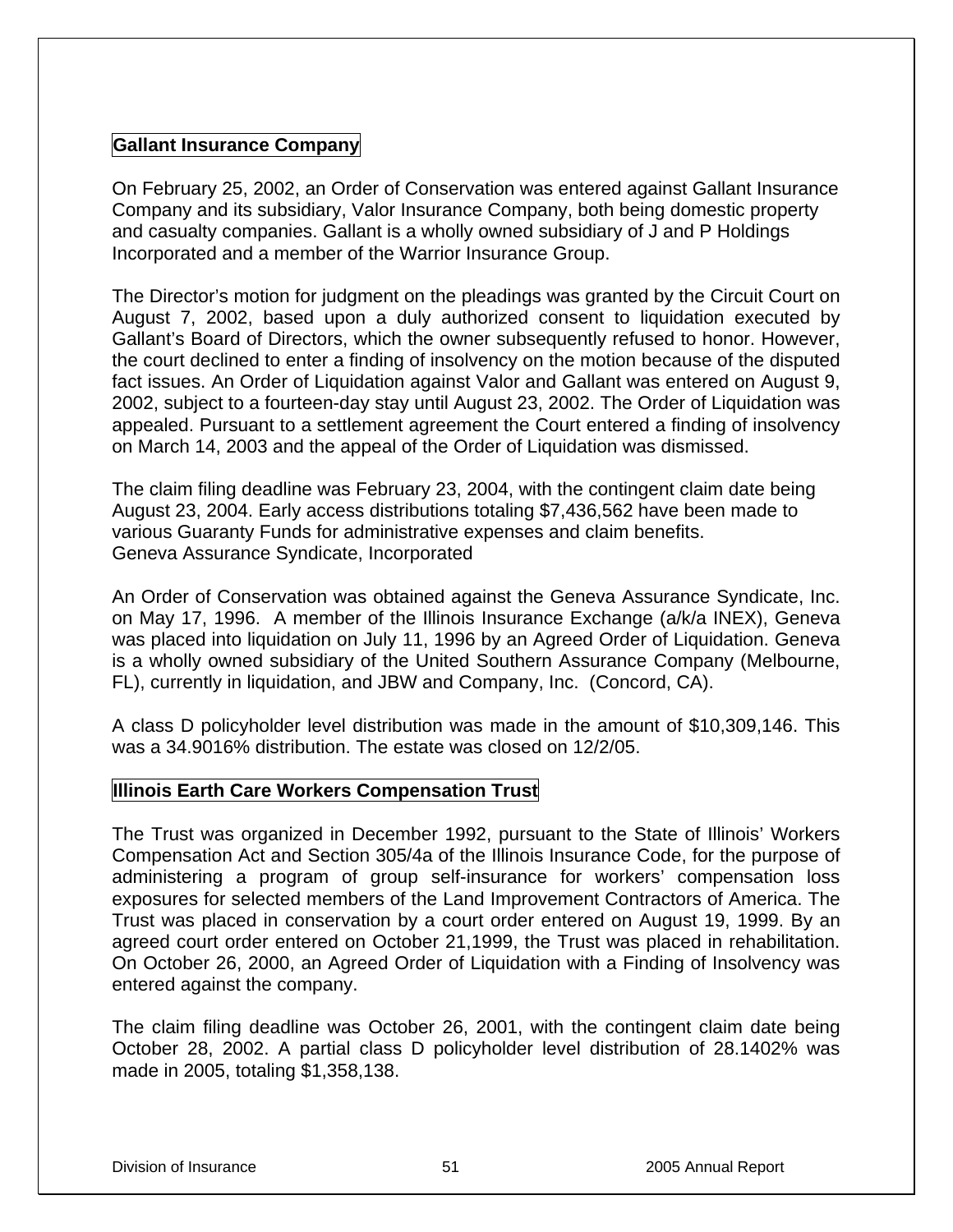A lawsuit was filed against the former administrator, alleging negligence and mismanagement. A settlement in this matter was reached, contingent on a finding that claims cited in the suit against the administrator were covered claims under an errors and omissions insurance policy. The E&O carrier filed an appeal and the Appellate Court reversed, ruling against the Liquidator. The Illinois Supreme Court subsequently denied the Liquidator's Petition for Leave to Appeal the Appellate Court's decision.

Contractual assessments were issued by the Liquidator to all members of the Trust in order to fund the Trust's outstanding claim and policy obligations. Litigation was required to collect the assessments from many of the Trust's members. The State of Illinois has also issued statutory assessments against members of the Trust.

# **Illinois Electrical Employers Workers Compensation Association, Inc.**

The Association was organized in 1995, pursuant to the State of Illinois' Workers Compensation Act and Section 305/4a of the Illinois Insurance Code for the purpose of administering a program of group self-insurance for workers' compensation loss exposures for selected members of the Professional Electrical Contractors Association of Chicago. The Association was placed in rehabilitation by an agreed court order entered on December 20, 1999. On November 3, 2000, an Agreed Order of Liquidation with a Finding of Insolvency was entered against the company.

The claim filing deadline was November 5, 2001, with the contingent claim date being November 4, 2002. A partial class D policyholder level distribution of 43.5678% was made in 2005, totaling \$205,000.

A lawsuit was filed against the former administrator, alleging negligence and mismanagement. A settlement in this matter was reached, contingent on a finding that claims cited in the suit against the administrator were covered claims under an errors and omissions insurance policy. The E&O carrier filed an appeal and the Appellate Court reversed, ruling against the Liquidator. The Illinois Supreme Court subsequently denied the Liquidator's Petition for Leave to Appeal the Appellate Court's decision.

Contractual assessments were issued by the Liquidator to all members of the Association in order to fund the Association's outstanding claim and policy obligations. Litigation was required to collect the assessments from many of the Association's members.

# **Illinois Environmental Service Workers Compensation Trust**

The Trust was organized in 1991, pursuant to the State of Illinois' Workers Compensation Act and Section 305/4a of the Illinois Insurance Code, for the purpose of administering a program of group self-insurance for workers' compensation loss exposures for selected members of the Illinois Association of Environmental Service Companies. The Trust was placed in conservation by a court order entered on July 31, 2000. On March 22, 2001, an Order of Liquidation was entered.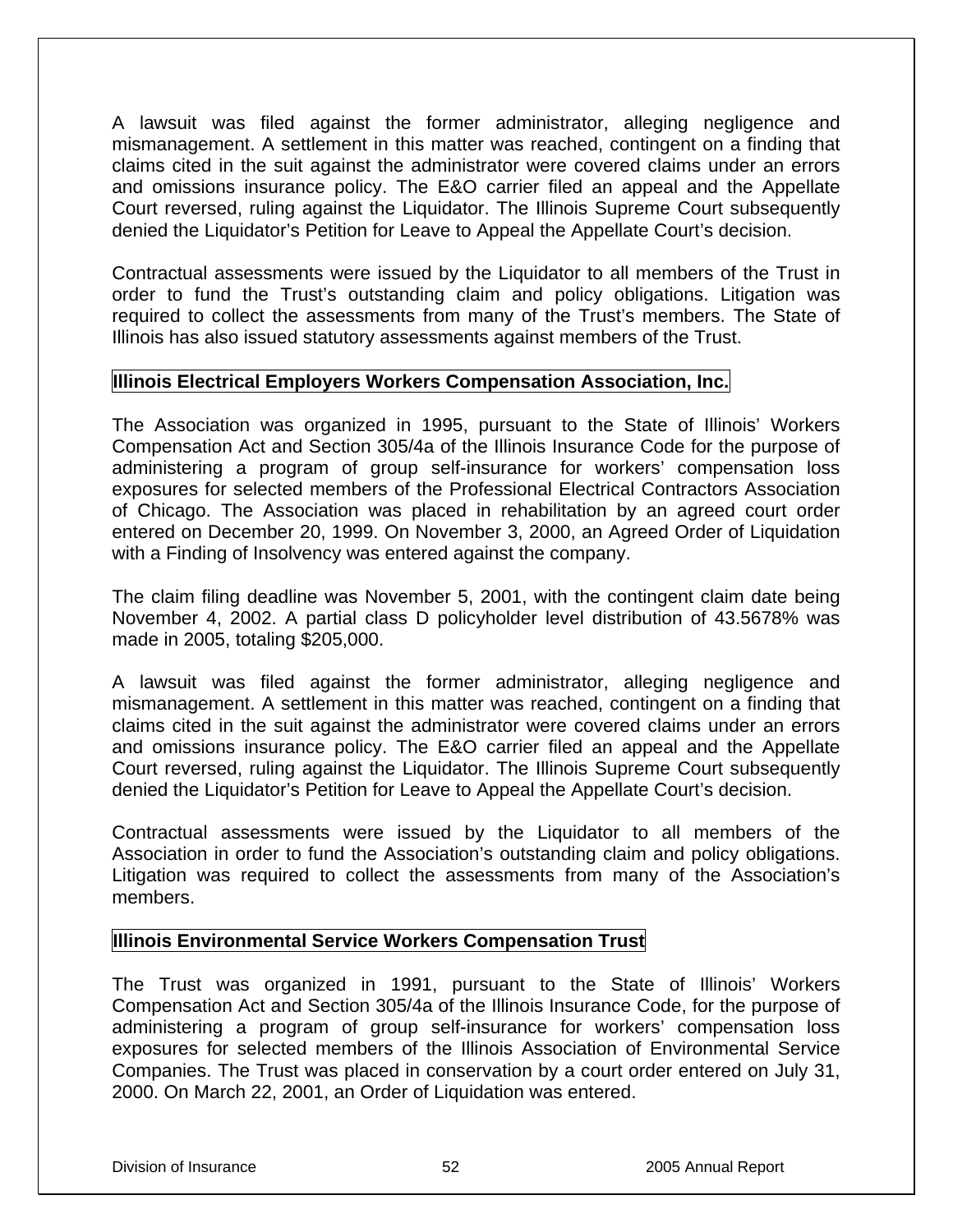The claim deadline was March 22, 2002, with the contingent claim date being March 24, 2003. A partial class D policyholder level distribution of 81.3209% was made in 2005, totaling \$1,099,999.

A lawsuit was filed against the former administrator, alleging negligence and mismanagement. A settlement in this matter was reached, contingent on a finding that claims cited in the suit against the administrator were covered claims under an errors and omissions insurance policy. The E&O carrier filed an appeal and the Appellate Court reversed, ruling against the Liquidator. The Illinois Supreme Court subsequently denied the Liquidator's Petition for Leave to Appeal the Appellate Court's decision.

Contractual assessments were issued by the Liquidator in order to fund the Trust's outstanding claim and policy obligations. Litigation was required to collect the assessments from many of the Trust's members.

### **Illinois Healthcare Insurance Company**

This life, accident and health company was placed under an Agreed Order of Liquidation with a Finding of Insolvency on June 30, 2000.

The claim filing deadline was December 28, 2001. Early access distributions totaling \$2,570,181 have been made to various Life and Health Guaranty Associations for both administrative expenses and claim benefits.

### **Illinois Insurance Company**

An Agreed Order of Liquidation with Finding of Insolvency was obtained against Illinois Insurance Company on July 9, 1999. This property & casualty company is owned by North American Holdings, Inc., which acquired the company from North American Warranty Services in 1994, which in turn had acquired the company as a shell from the estate of Millers National Insurance Company, in Liquidation in 1993.

The claims filing deadline was July 10, 2000, with a contingent claim date of July 10, 2001. Early access distributions totaling \$1,700,951 have been made to the Illinois Insurance Guaranty Fund for administrative expenses and claim benefits.

### **Legion Indemnity Company**

Legion Indemnity Company, a property and casualty insurer, was placed in conservation on April 3, 2002. Legion Indemnity is a wholly owned subsidiary of Legion Financial Corporation, which in turn is owned by Mutual Group Ltd. of Delaware. The ultimate holding company for all of the insurance operations is Mutual Risk Management, Ltd., a Bermuda corporation.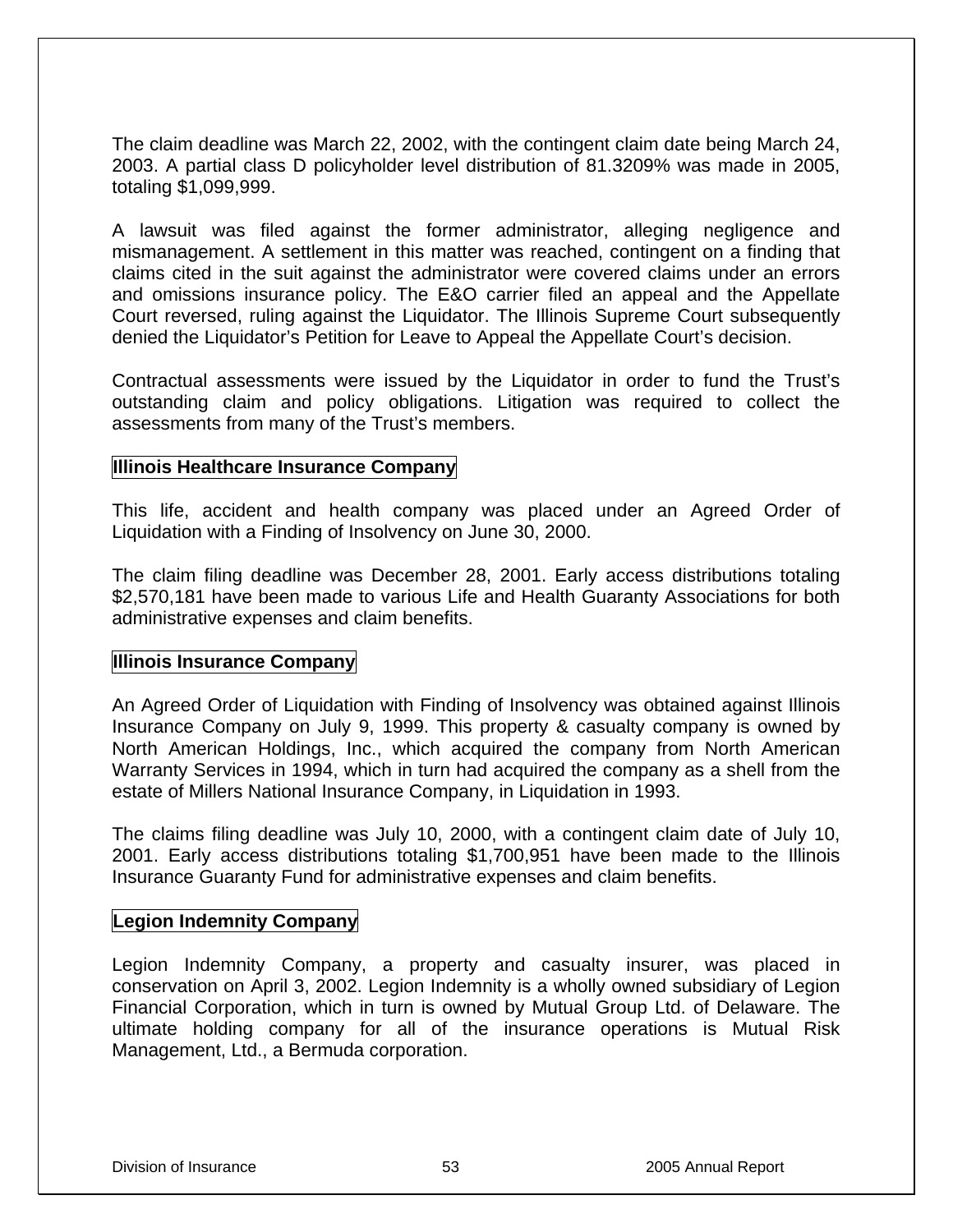This was a contested receivership proceeding. After one year of court proceedings the company was placed in Liquidation on April 9, 2003.

The claim filing deadline was October 11, 2004, with a contingent date of April 10, 2006. Early access distributions totaling \$3,303,696 have been made to various Guaranty Funds for administrative expenses and claim benefits.

### **Medcare HMO, Inc.**

An Order of Conservation was entered against Medcare HMO, Inc. on December 22, 1992. Medcare was incorporated on November 16, 1984, and certified as an Health Maintenance Organization (HMO) on October 1, 1985.

On June 3, 1992 Medcare filed a voluntary petition for bankruptcy in the Federal Courts. The Director of Insurance for the State of Illinois moved to dismiss the bankruptcy action and his appeal was upheld. An Order of Liquidation was issued on January 4, 1993.

The claims filings deadline was January 4, 1994. Early access distributions of \$7,194,157 have been made to the Illinois HMO Guaranty Association for both administrative expenses and claim benefits.

## **Midland Insurance Group**

On July 1, 2005, Midland Insurance Group, Inc. ("Midland") and Student Plans, Inc. ("Student Plans") were placed under an Order of Conservation. On July 22, 2005, Security Insurance Company, Ltd. ("Security Ltd.") was placed under an Order of Conservation. On July 26, 2005, an Agreed Order vacating sequestration of the Conservation Orders for the three companies was approved by the Supervisory Court.

On August 9, 2005, Midland, Student Plans, and Security Ltd. were placed into rehabilitation under an Agreed Order of Rehabilitation entered by the Circuit Court of Cook County, Illinois.

Pursuant to the Agreed Order of Rehabilitation, all direct policies and/or certificates of insurance relating to College Plan, Student Plan K-12 and Special Risked programs underwritten by Midland, Student Plans, and/or Security Ltd., which remain in-force on September 1, 2005, were cancelled effective September 1, 2005.

Pursuant to an Assumption Agreement entered into between the Rehabilitator and Markel Insurance Company ("Markel"), Markel assumed all accident and sickness claim liabilities that occured on or after September 1, 2005 on these policies.

### **National Assurance Indemnity Company**

National Assurance Indemnity Company, a property and casualty company and a member of the Coronet Insurance Group, was ordered into conservation on December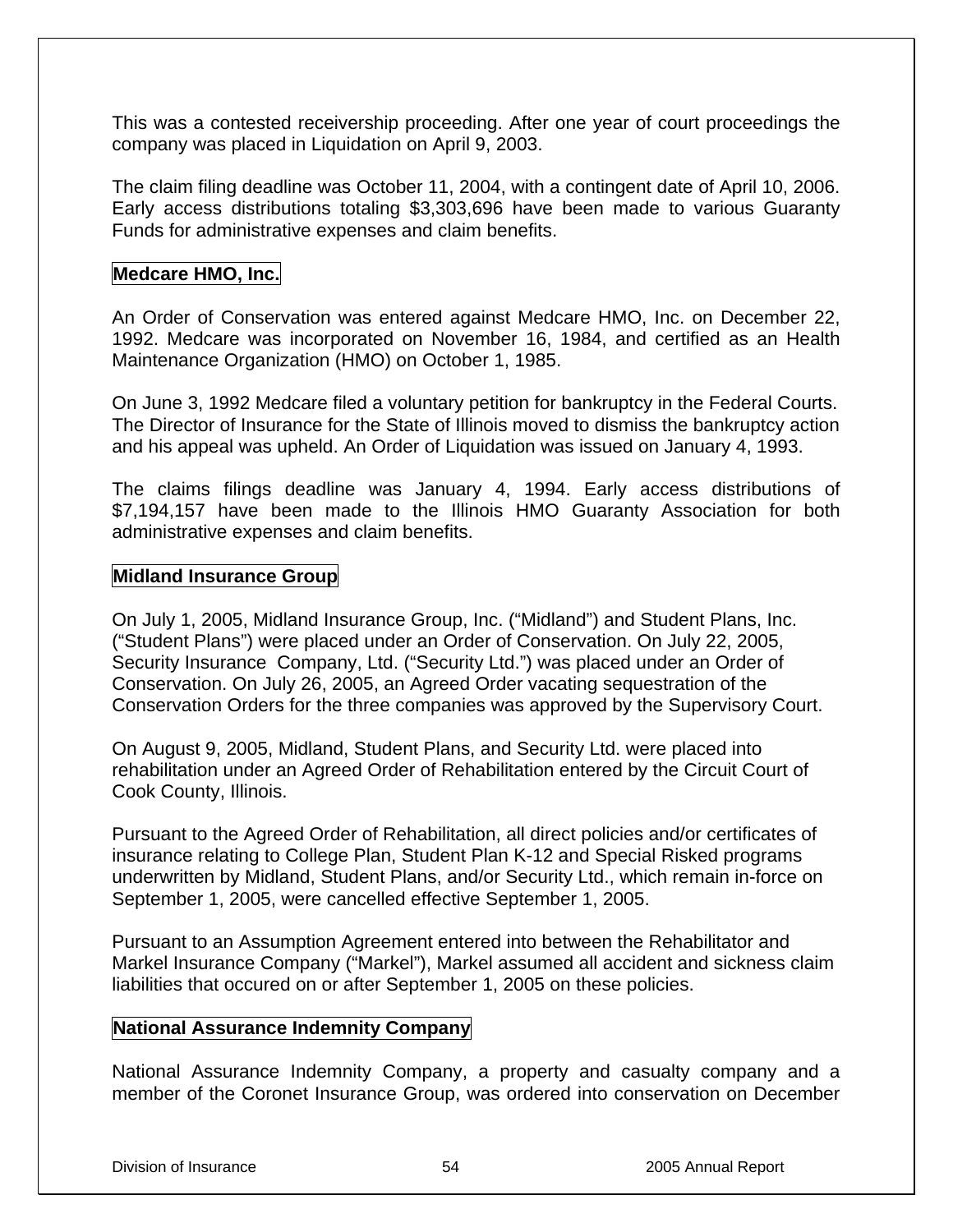10, 1996. National Assurance is a wholly owned subsidiary of Coronet Insurance Company, which was placed in liquidation on December 24, 1996. National Assurance's subsidiary, Crown Casualty, was also placed in conservation on December 10. On January 3 and January 31, 1997, respectively, National Assurance and Crown were placed in liquidation.

The claim filing deadline was January 5, 1998, with a contingent claim date of January 5, 1999. Early access distributions of \$680,368 have been made to the Illinois Guaranty Fund for administrative expenses and claim benefits.

# **Oak Casualty Insurance Company**

Oak Casualty Insurance Company, a property and casualty insurance company, was placed into liquidation on November 19, 2002. Oak Casualty is a wholly owned subsidiary of Preferred Casualty Holdings, Inc., a privately held Illinois holding company.

The claim filing deadline was November 19, 2003, with a contingent claim date of November 19, 2004. Early access distributions totaling \$3,637,098 have been made to various Guaranty Funds for administrative expenses and claim benefits.

# **Pine Top Insurance Company**

Pine Top Insurance Company, a property and casualty insurance company, its sole stockholder being Greyhound Corporation (Dial Corp), was placed in conservation by a court order entered on June 18, 1986. On June 23, 1986, Pine Top Insurance Company was placed in rehabilitation. A final Agreed Order of Liquidation with a Finding of Insolvency was entered on January 16, 1987.

The final date for filing proof of claims with the Liquidator was January 17, 1989. The contingent claims date was extended to January 17, 1992. Early access distributions of \$3,245,958 have been made to various Guaranty Funds for administrative expenses and claim benefits.

In 1996 a 50% partial policyholder distribution of approximately \$13 million was made. A second 50% distribution was made on December 30, 1999, in the amount of \$13,415,677.55. On June 30, 2003 a 100% class E distribution was made in the amount of \$18,910,705.33, and another \$4,900,000 was paid in 2005.

# **Prestige Casualty Company**

An Order of Conservation was entered on April 18, 1994. An Order of Liquidation with a Finding of Insolvency was entered against Prestige Casualty Company on July 26, 1994. The liquidation proceedings were adversarial. Prestige, a property and casualty company, is a wholly-owned subsidiary of Comet Motor Club, Inc., which in turn is a wholly-owned subsidiary of the Hallmark Holding Group.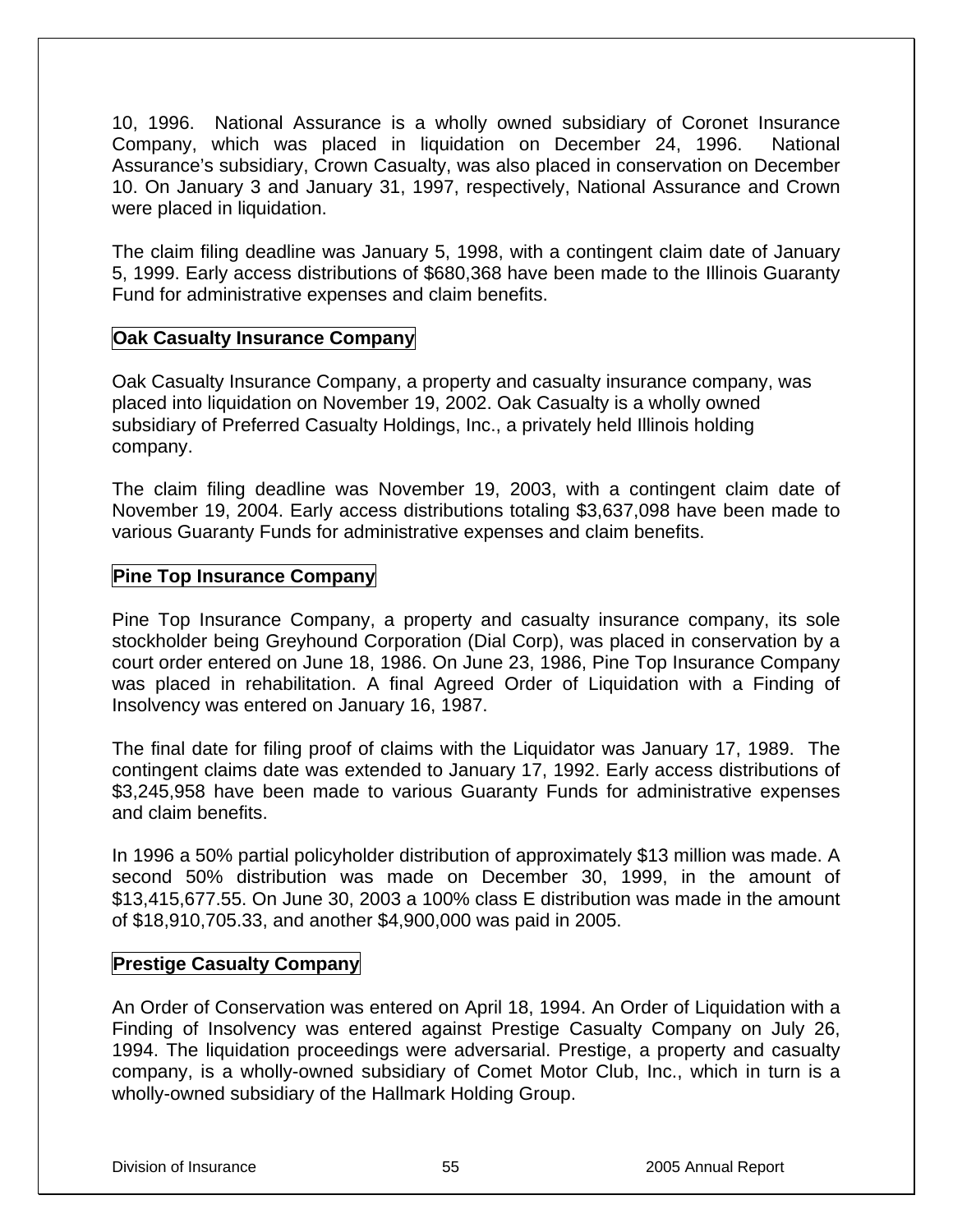A 100% class A distribution was made to various Guaranty Funds totaling \$7,458,599. A 100% class C distribution was made in the amount of \$2,000. There was a 39.7806% payout to class D at the policyholder level, in the amount of \$6,267,424. The estate was closed on 11/18/05.

# **Security Insurance Company, Ltd.**

On July 1, 2005, Midland Insurance Group, Inc. ("Midland") and Student Plans, Inc. ("Student Plans") were placed under an Order of Conservation. On July 22, 2005, Security Insurance Company, Ltd. ("Security Ltd.") was placed under an Order of Conservation. On July 26, 2005, an Agreed Order vacating sequestration of the Conservation Orders for the three companies was approved by the Supervisory Court.

On August 9, 2005, Midland, Student Plans, and Security Ltd. were placed into rehabilitation under an Agreed Order of Rehabilitation entered by the Circuit Court of Cook County, Illinois.

Pursuant to the Agreed Order of Rehabilitation, all direct policies and/or certificates of insurance relating to College Plan, Student Plan K-12 and Special Risk programs underwritten by Midland, Student Plans, and/or Security Ltd., which remain in-force on September 1, 2005, were cancelled effective September 1, 2005.

Pursuant to an Assumption Agreement entered into between the Rehabilitator and Markel Insurance Company ("Markel"), Markel assumed all accident and sickness claim liabilities that occured on or after September 1, 2005 on these policies.

# **Statewide Insurance Company**

On January 6, 2004, an Agreed Order of Liquidation with a Finding of Insolvency was entered against Statewide Insurance Company. Statewide, a property and casualty company, is a wholly-owned subsidiary of Statewide Holding Corporation.

The claims filing deadline was January 6, 2005, and the contingent claim deadline was January 6, 2006. Early access distributions totaling \$4,587,169 have been made to various Guaranty Funds for administrative expenses and claim benefits.

### **Student Plans, Inc.**

On July 1, 2005, Midland Insurance Group, Inc. ("Midland") and Student Plans, Inc. ("Student Plans") were placed under an Order of Conservation. On July 22, 2005, Security Insurance Company, Ltd. ("Security Ltd.") was placed under an Order of Conservation. On July 26, 2005, an Agreed Order vacating sequestration of the Conservation Orders for the three companies was approved by the Supervisory Court.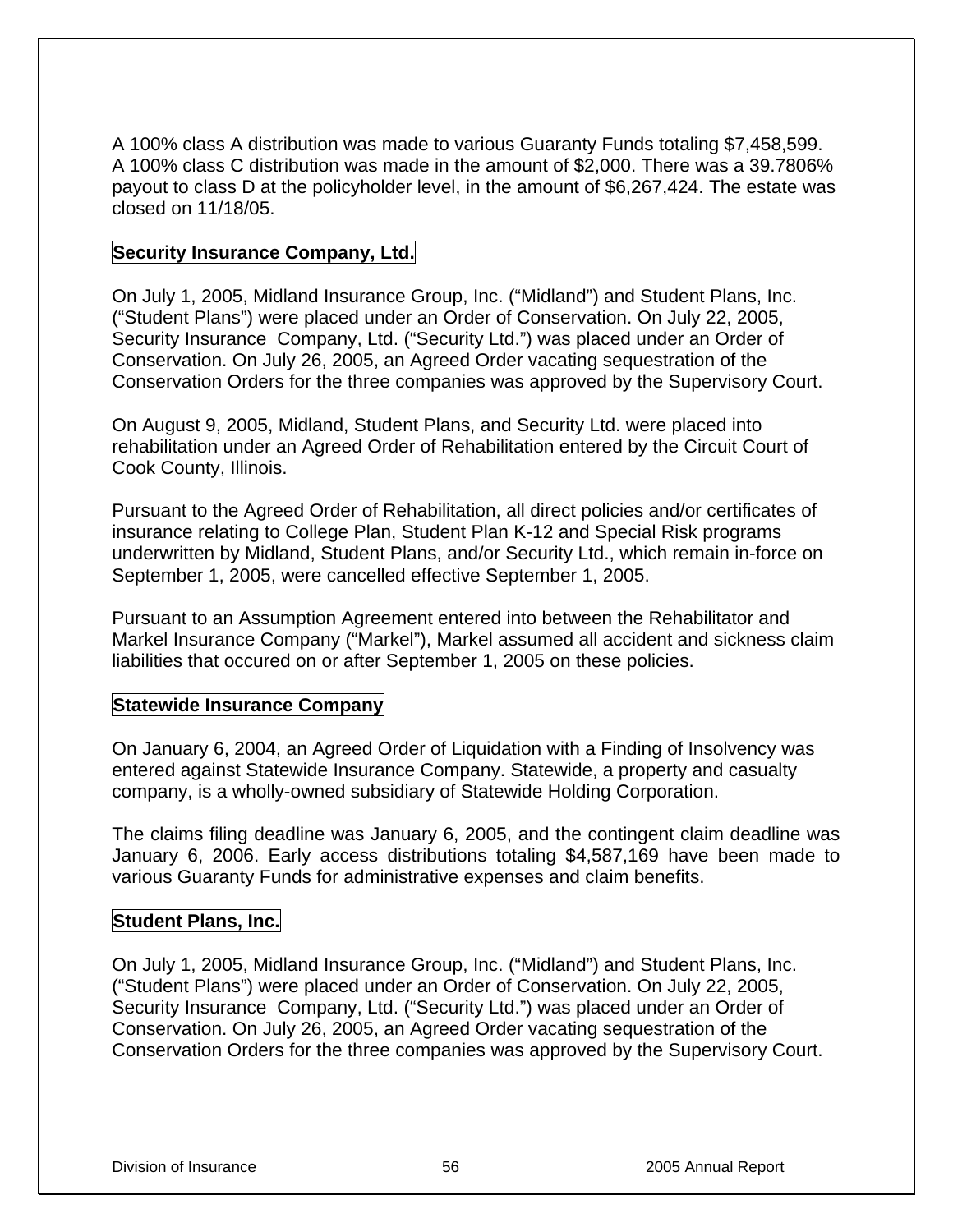On August 9, 2005, Midland, Student Plans, and Security Ltd. were placed into rehabilitation under an Agreed Order of Rehabilitation entered by the Circuit Court of Cook County, Illinois.

Pursuant to the Agreed Order of Rehabilitation, all direct policies and/or certificates of insurance relating to College Plan, Student Plan K-12 and Special Risk programs underwritten by Midland, Student Plans, and/or Security Ltd., which remain in-force on September 1, 2005, were cancelled effective September 1, 2005.

Pursuant to an Assumption Agreement entered into between the Rehabilitator and Markel Insurance Company ("Markel"), Markel assumed all accident and sickness claim liabilities that occured on or after September 1, 2005 on these policies.

# **United Capitol Insurance Company**

United Capitol Insurance Company, a property and casualty insurer, was placed in liquidation on November 14, 2001. United Capitol is a wholly owned subsidiary of United Capitol Holding Company, Incorporated, a Delaware insurance holding corporation, which in turn is wholly owned by Frontier Insurance Company of Rock Hill, New York. Frontier was placed into rehabilitation by the New York Department of Insurance on August 27, 2001. Both companies are members of Frontier Insurance Group.

The claim filing deadline was November 14, 2002, and the contingent claim date was November 14, 2003. Early access distributions have been made to various Guaranty Funds totaling \$2,212,075 for administrative expenses and claim benefits.

A complaint against the former directors and officers of the company was filed, alleging breach of fiduciary duty and reckless mismanagement. After mediation, the suit was settled for \$6,250,000.

# **Valor Insurance Company**

On February 25, 2002, an Order of Conservation was entered against Valor Insurance Company and its parent, Gallant Insurance Company, both being property and casualty companies. Valor is a wholly owned subsidiary of Gallant, which in turn is owned by J and P Holdings. Valor is a member of the Warrior Insurance Group.

The Director's motion for judgement on the pleadings was granted by the Circuit Court on August 7, 2002, based upon a duly authorized consent to liquidation executed by Gallant's Board of Directors, which the owner subsequently refused to honor. However, the court declined to enter a finding of insolvency on the motion because of the disputed fact issues. An Order of Liquidation against Valor and Gallant was entered on August 9, 2002, subject to a fourteen day stay until August 23, 2002. The Order of Liquidation was appealed. Pursuant to a settlement agreement the Court entered a finding of insolvency on March 14, 2003 and the appeal of the Order of Liquidation was dismissed.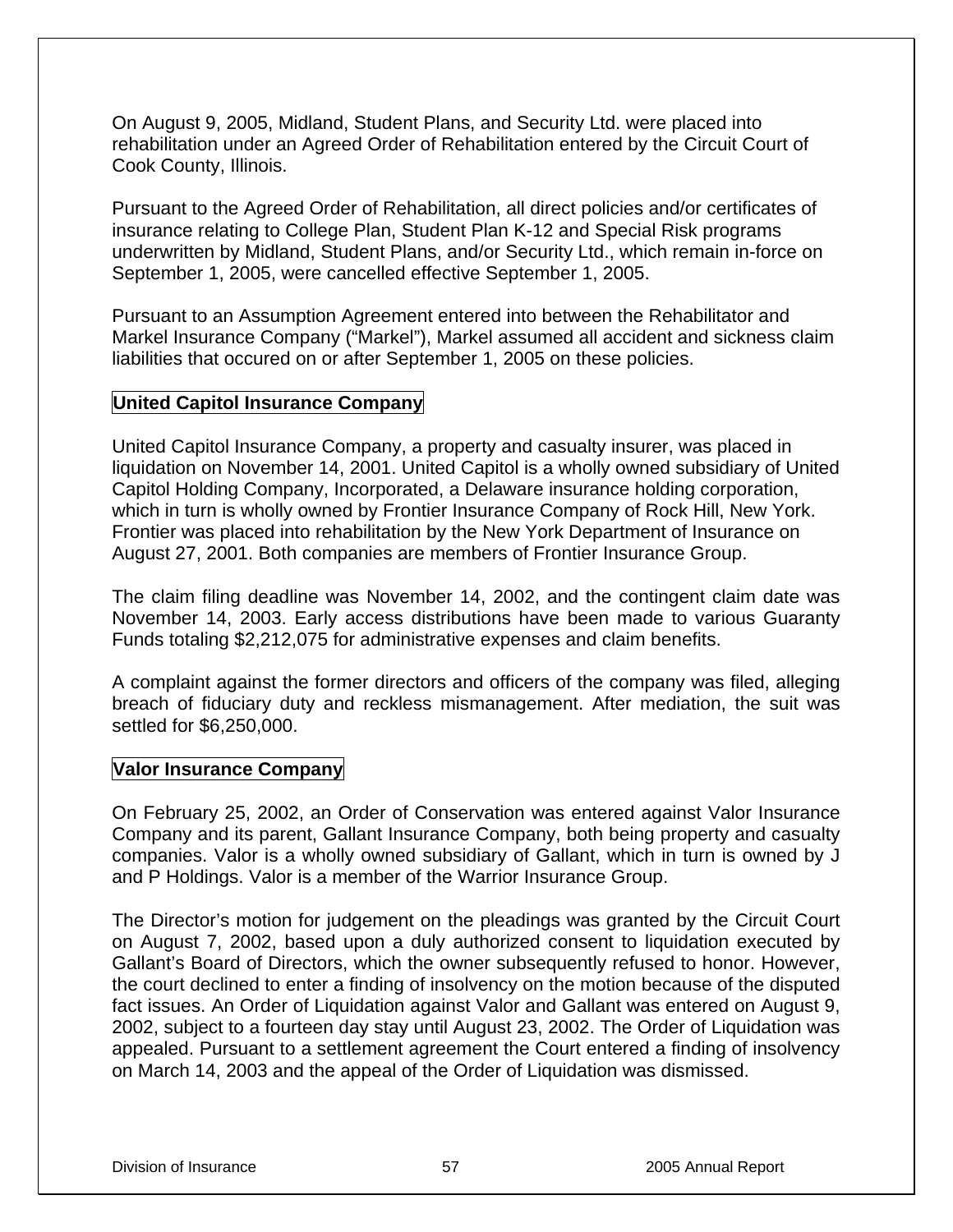The claim filing deadline was February 23, 2004 with the contingent claim date being August 23, 2004. Early access distributions totaling \$11,595,188 have been made to various Guaranty Funds for administrative expenses and benefits paid.

## **Western Specialty Insurance Company**

Western Specialty Insurance Company, a property and casualty insurer, was placed in liquidation on May 6, 2002. Western Specialty is a wholly owned subsidiary of Western Holdings Incorporated.

A distribution was made to class A in the amount of \$1,325,941. This was a 22.3017% distribution to various Guaranty Funds. The estate was closed on 10/11/05.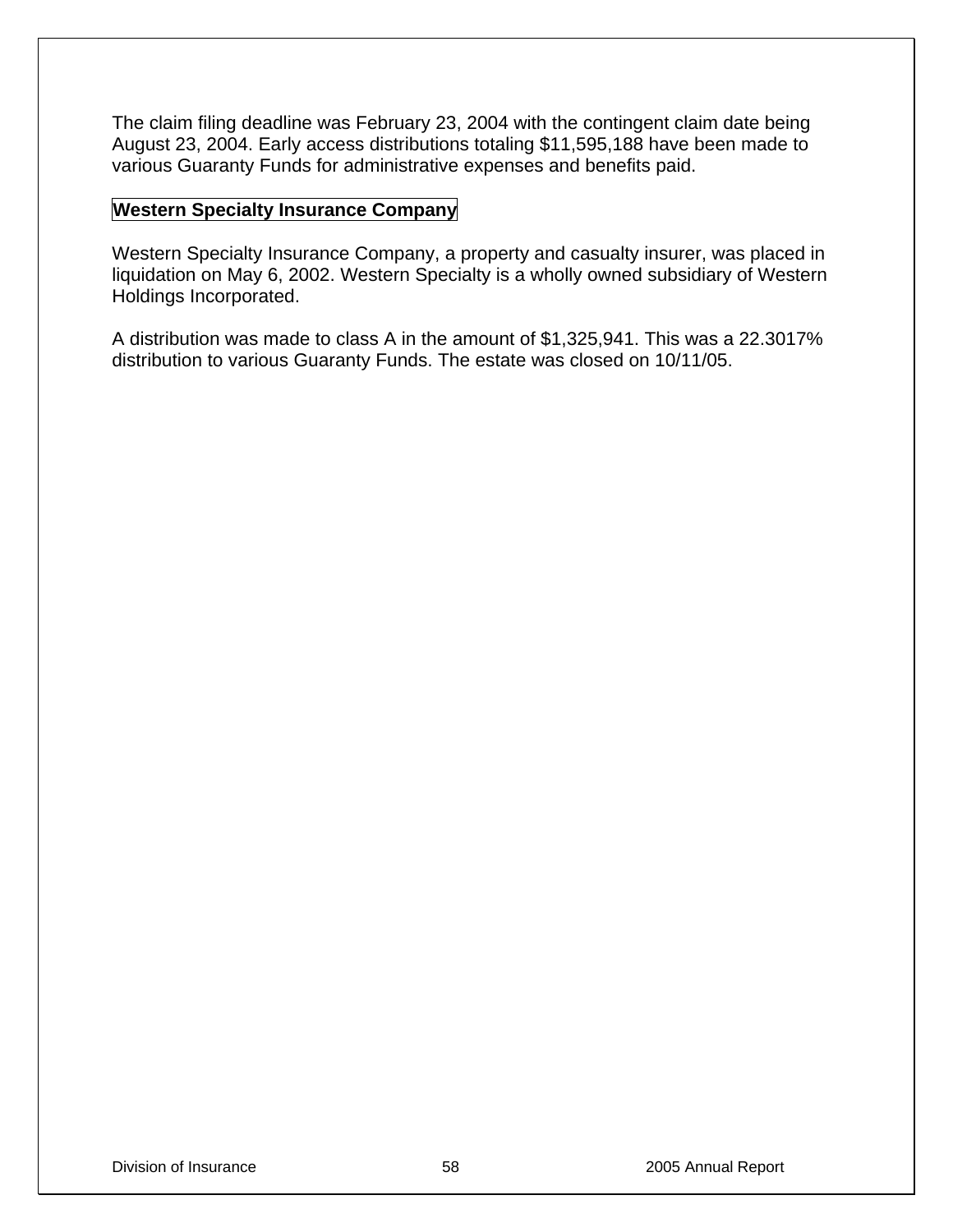# **Closed Companies:**

|                                             | Conservation (C) Dismissal Date Destruction of<br>Liquidation (L)<br><b>Ancillary</b><br>Receivership (A) |            | <b>Records Date</b>   |
|---------------------------------------------|-----------------------------------------------------------------------------------------------------------|------------|-----------------------|
| AAI Syndicate #1, Ltd.                      | 02/09/99 (L)                                                                                              | 12/16/2005 | Dec., 2008            |
| Amalgamated Labor Life Insurance Company    | 07/05/89 (L)                                                                                              | 12/29/1999 | Dec., 2002            |
| American Association of Trauma Specialists  | 12/01/80 (L)                                                                                              | 10/27/1986 | Feb., 1995            |
| American Mutual Liability Insurance Company | 03/09/89 (A)                                                                                              | 05/18/1993 | No Company<br>Records |
| American United Casualty Co., Inc.          | 12/09/94 (L)                                                                                              | 12/09/1993 | (N/A)                 |
| Associated Life Insurance Company           | 03/03/89 (L)                                                                                              | 12/07/2000 | Dec., 2001            |
| Cadillac Insurance Company                  | 01/02/90 (A)                                                                                              | 10/29/1996 | No Company<br>Records |
| Chicago Care, Inc.                          | 04/08/87 (L)                                                                                              | 12/27/1989 | Nov., 1995            |
| Complete Health Care Corp.                  | 11/05/90 (L)                                                                                              | 11/15/1997 | June, 1999            |
| Continental Fire / First Chicago Group      | 10/26/94 (L)                                                                                              | 03/14/1995 | Oct., 1999            |
| Cooperative Health Plan                     | 03/29/89 (L)                                                                                              | 08/24/1994 | June, 1999            |
| <b>Edison Insurance Company</b>             | 02/20/91 (L)                                                                                              | 02/23/2002 | Feb., 2004            |
| Equity Funding Life Ins. Co.                | 10/10/74 (L)                                                                                              | 10/12/1987 | No Co. records        |
| <b>Equity General Insurance Company</b>     | 11/20/89 (L)                                                                                              | 12/12/2002 | Feb., 2004            |
| <b>Fidelity General Insurance Company</b>   | 12/04/70 (L)                                                                                              | 12/14/1989 | Feb., 1995            |
| First Oak Brook Corp. Syndicate             | 11/12/96 (L)                                                                                              | 10/26/2005 | October, 2008         |
| Geneva Assurance Syndicate, Inc.            | 07/11/06 (L)                                                                                              | 12/02/2005 | Dec., 2008            |
| Georgetown Life Insurance Company           | 11/05/90 (L)                                                                                              | 11/15/1997 | June, 1999            |
| Globe Indemnity                             | 01/27/95 (L)                                                                                              | 12/09/1997 | Dec., 2000            |
| Health Plan of Central Illinois             | 03/22/91 (L)                                                                                              | 08/06/1998 | Aug., 2001            |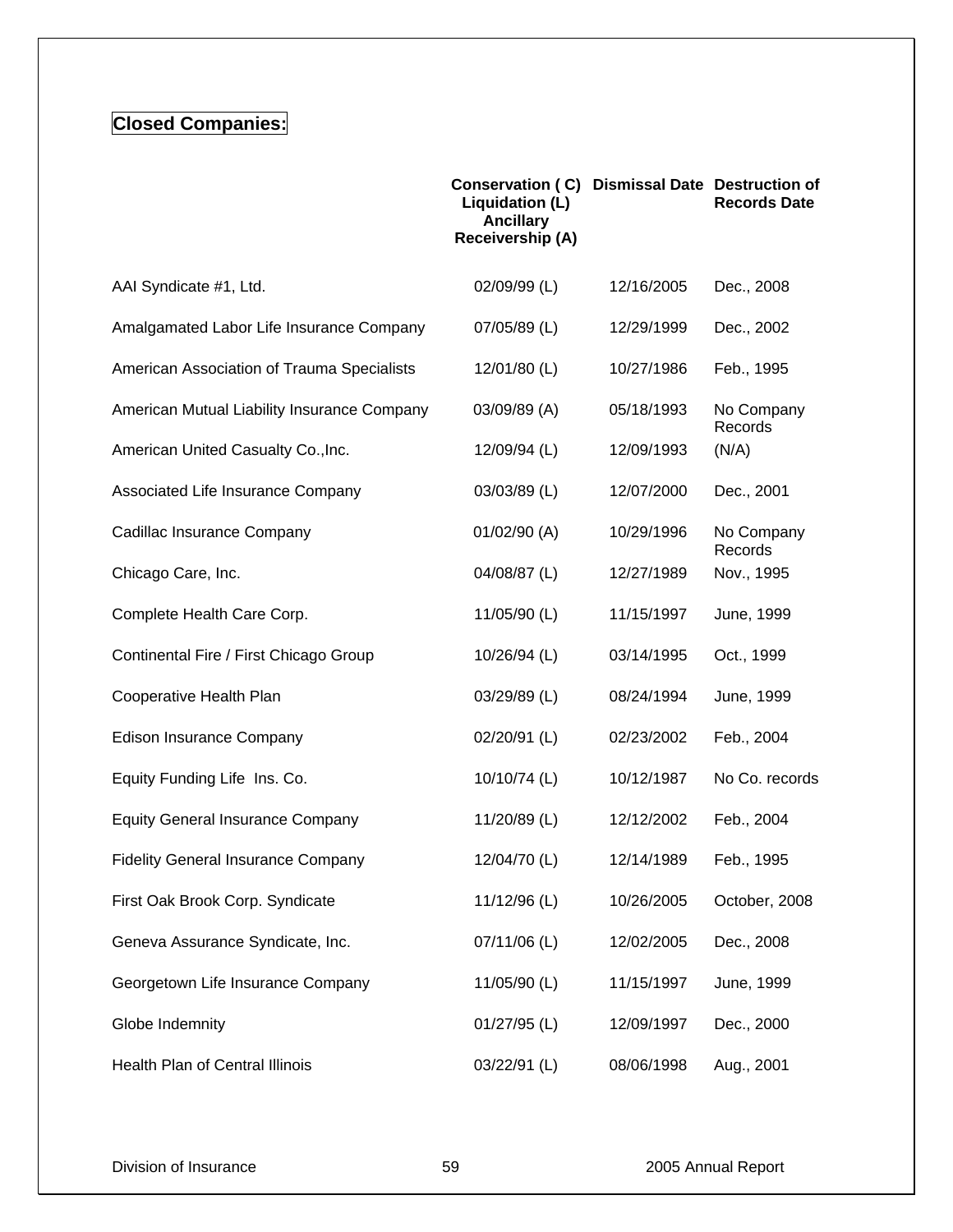| <b>Heartland Casualty Company</b>            | 01/24/91 (L) | 03/30/1995 | May, 1999             |
|----------------------------------------------|--------------|------------|-----------------------|
| Heritage Insurance Company                   | 02/25/86 (L) | 03/14/2000 | Mar., 2003            |
| Homeowners Insurance Company                 | 04/07/71 (L) | 04/24/1989 | Feb., 1995            |
| Ideal Mutual Insurance Company               | 02/07/85 (A) | 11/24/1993 | No Company<br>Records |
| Industrial Fire and Casualty Company         | 03/06/91 (L) | 12/03/1997 | Dec., 2000            |
| Inland American Insurance Company            | 09/19/97 (L) | 11/04/2004 | Nov., 2005            |
| Inter-American Insurance Company of Illinois | 12/31/91 (L) | 09/16/2003 | Sept., 2006           |
| Intercontinental Insurance Company           | 01/12/90 (L) | 05/27/2004 | May, 2005             |
| Iowa State Travelers Mut. Assurance Company  | 02/23/83 (A) | 05/21/1991 | No Company<br>Records |
| Kenilworth Insurance Company                 | 04/20/82 (L) | 02/07/2001 | March, 2002           |
| LaSalle Nat'l Insurance Company              | 04/08/71 (L) | 10/12/1990 | Feb., 1995            |
| Life Assurance Company of Pennsylvania       | 05/09/91 (A) | 07/06/1995 | No Company<br>Records |
| Main Insurance Company                       | 06/22/82 (L) | 12/30/1986 | Dec., 1994            |
| Market Insurance Company                     | 12/16/80 (L) | 06/06/1995 | Oct., 1999            |
| <b>Merit Casualty Company</b>                | 04/01/97 (L) | 07/12/2004 | <b>July, 2005</b>     |
| Mid-American Insurance Company               | 02/29/96 (L) | 06/01/1997 | Dec., 2000            |
| Mile Square Health Plan of IL                | 01/25/89 (L) | 09/01/1993 | Nov., 1996            |
| Millers National Insurance Company           | 05/11/93 (L) | 11/12/2003 | Nov., 2004            |
| Missouri General Insurance Company           | 09/12/75 (L) | 02/25/1982 | March, 1995           |
| Modern Life Insurance                        | 08/03/83 (L) | 12/31/1986 | Nov., 1995            |
| Multicare HMO                                | 06/19/91 (L) | 06/10/1996 | Jan., 2000            |
| Multi-State Insurance Exchange               | 09/11/64 (L) | 12/17/1981 | March, 1995           |
| <b>National Health Care Trust</b>            | 02/09/82 (L) | 09/02/1993 | Nov., 1996            |
| National Investors Life Insurance Company    | 09/28/83 (A) | 02/27/1990 | No Company<br>Records |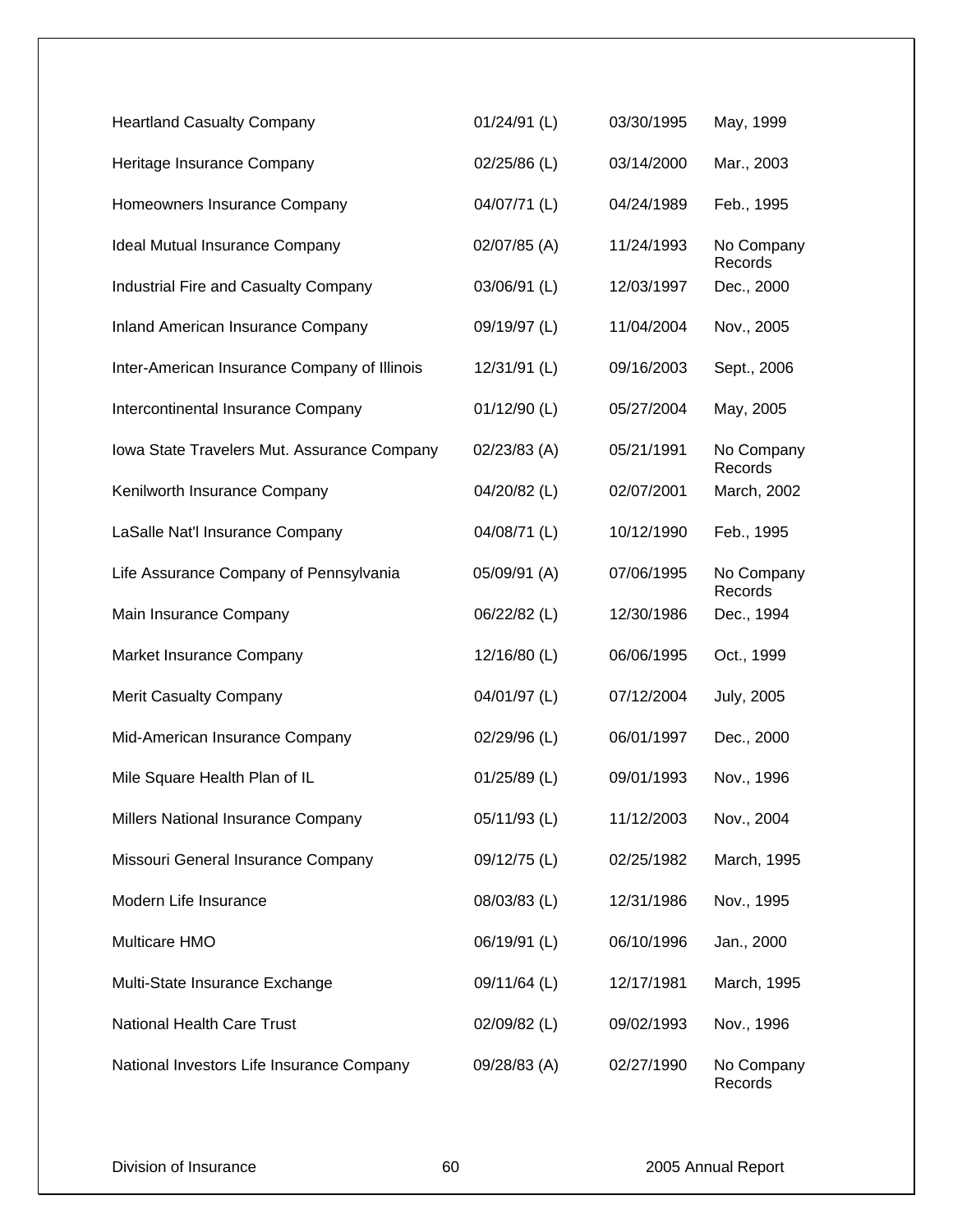| North American / Commercial Inland      | 09/23/93 (L) | 05/19/1997 | May, 2000             |
|-----------------------------------------|--------------|------------|-----------------------|
| Optimum Insurance Company of Illinois   | 05/05/86 (L) | 11/19/2003 | Nov., 2004            |
| Patriot Life Insurance Company          | 08/23/89 (L) | 06/19/1995 | June, 1999            |
| Penta-Plan / Share                      | 02/03/88 (L) | 02/11/1992 | June, 1999            |
| <b>Prestige Casualty Company</b>        | 07/26/94 (L) | 11/18/2005 | Nov., 2006            |
| Progressive General Insurance Company   | 03/20/68 (L) | 03/26/1981 | March, 1995           |
| Provident Insurance Company             | 01/09/91 (L) | 12/28/1994 | June, 1999            |
| <b>Prudence Mutual Casualty Company</b> | 02/07/70 (L) | 05/21/1991 | Feb., 1995            |
| RCA Syndicate #1, Ltd.                  | 06/05/00 (L) | 08/19/2004 | Aug., 2007            |
| Reserve Insurance Company               | 05/29/79 (L) | 10/20/1998 | Mar., 2000            |
| Resure, Inc.                            | 02/27/97 (L) | 12/19/2002 | Dec., 2005            |
| River Forest Insurance Company          | 03/18/94 (L) | 12/21/2001 | Nov., 2002            |
| <b>Security Casualty Company</b>        | 12/04/81 (L) | 12/20/2000 | Dec., 2001            |
| Standard Burial Insurance Assoc.        | 06/10/87 (L) | 11/11/1991 | (N/A)                 |
| <b>State Security Insurance Company</b> | 06/16/93 (L) | 09/21/2004 | Sept., 2005           |
| Supreme Life Insurance Company          | 07/12/95 (L) | 05/12/2000 | May, 2001             |
| Total Health Care, Inc.                 | 06/06/88 (L) | 09/14/1993 | Nov., 1996            |
| <b>Trans-Pacific Insurance Company</b>  | 10/13/94 (A) | 02/27/1997 | No Company<br>Records |
| <b>United Diversified Corporation</b>   | 06/08/92 (L) | 08/10/1998 | Aug., 2001            |
| United Equitable Life Insurance Company | 12/20/91 (L) | 12/14/2000 | Dec., 2001            |
| United Fire Insurance Company           | 03/03/89 (L) | 06/22/2001 | June, 2002            |
| United Savings Life Ins. Co.            | 08/27/86 (L) | 12/28/1988 | Nov., 1995            |
| Unity HMO                               | 10/04/91 (L) | 12/20/1994 | Feb., 1999            |
| University Life Insurance Company       | 09/23/83 (L) | 08/23/1989 | No Company<br>Records |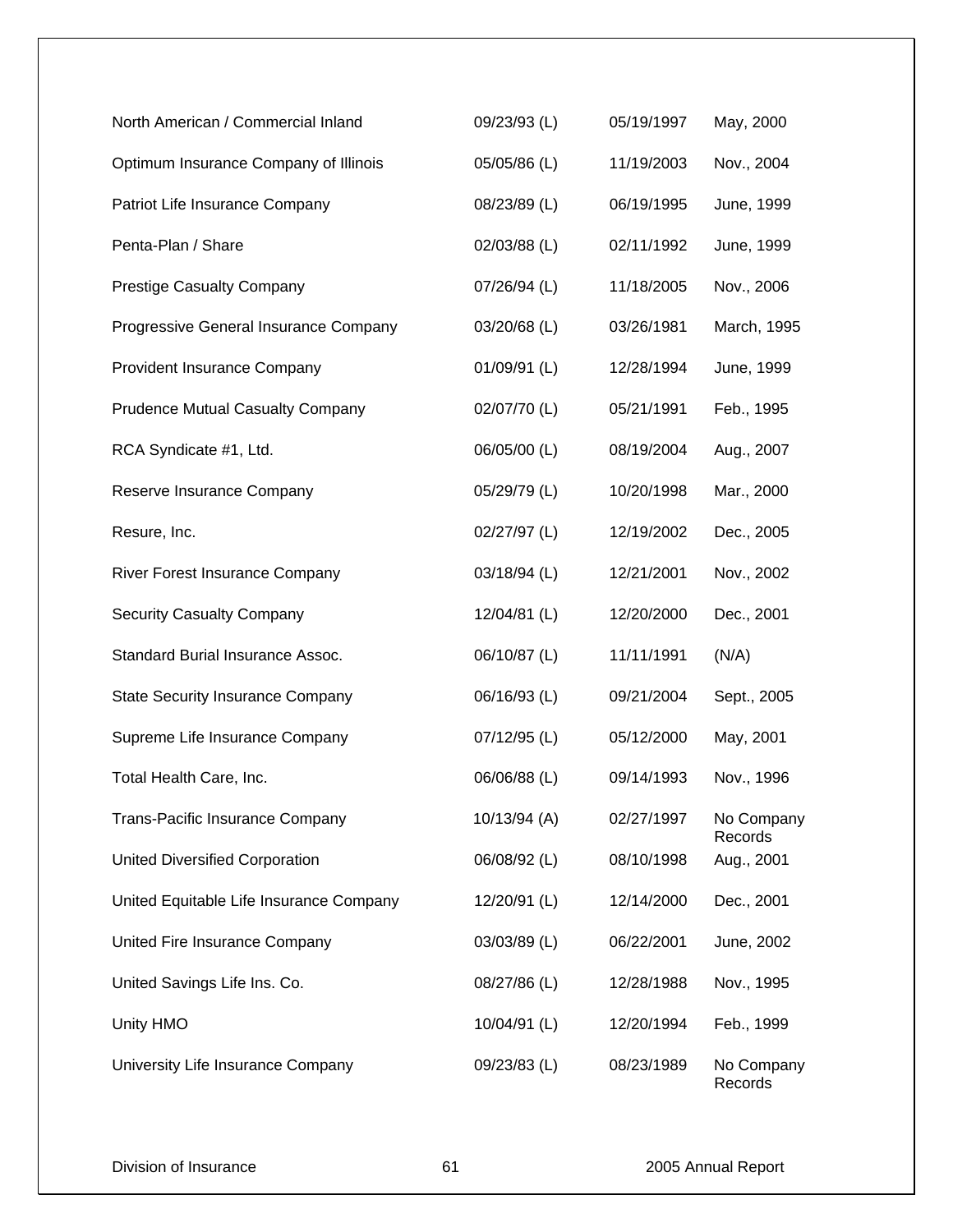| Western Specialty Insurance Company | 05/06/02 (L) | 10/11/2005 | October, 2006 |
|-------------------------------------|--------------|------------|---------------|
| <b>Yorktown Indemnity Company</b>   | 02/07/89 (L) | 09/29/1995 | June, 1999    |

The Summary of Cash and Invested Assets represent cash and invested assets of companies in receivership during the calendar year ending December 31, 2005. These tabular listings are presented in accordance with the methods of accounting employed by the Office of the Special Deputy Receiver and are not in accordance with Generally Accepted Accounting Principals (GAAP). Special reports, audited in accordance with Generally Accepted Audited Standards (GAAS), are issued separately annually, as provided by Article XIII of the Illinois Insurance Code.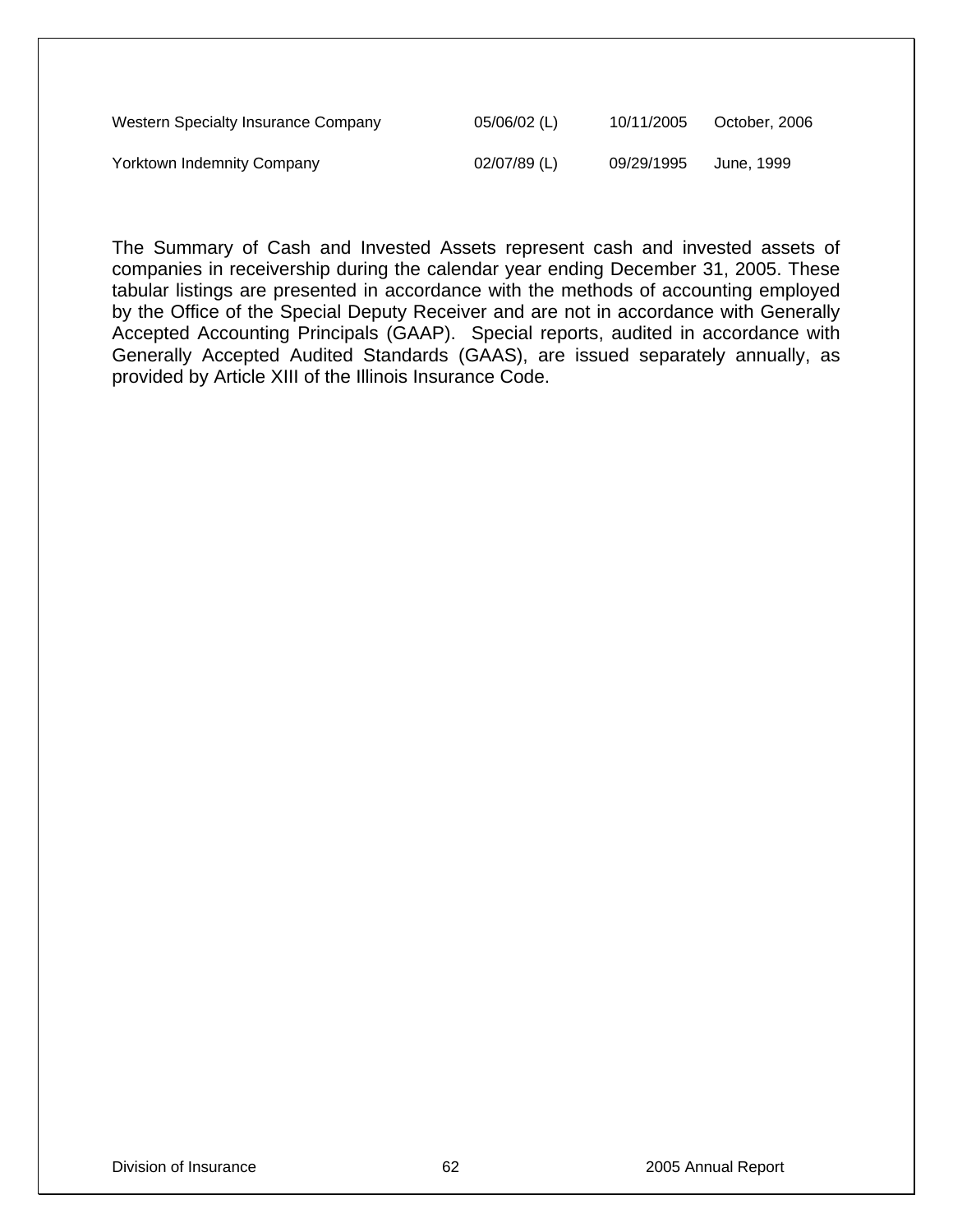## **Office of the Special Deputy Receiver Statement of Changes in Cash and Invested Assets – Summary January 1, 2005, through December 31, 2005**

|                                                                    | Cash &<br><b>Invested</b><br>Assets @ |                  |                        | Cash &<br><b>Invested</b><br>Assets @ |
|--------------------------------------------------------------------|---------------------------------------|------------------|------------------------|---------------------------------------|
| <b>Company Name</b>                                                | 12/31/04                              | <b>Receipts</b>  | <b>Disbursements</b>   | 12/31/05                              |
| Agora Syndicate, Inc.                                              | \$<br>2,754,613                       | \$<br>146,915    | \$<br>185,954          | \$<br>2,715,574                       |
| Alliance General Insurance Company                                 | 13,116,947                            | 10,668,680       | 3,715,711              | 20,069,916                            |
| American Health Care Provider, Inc.                                | 9,595,982                             | 299,858          | 946,141                | 8,949,699                             |
| American Horizon Insurance Company                                 | 1,509,966                             | 1,661,854        | 871,012                | 2,300,808                             |
| American Mutual Reinsurance Company                                | 88,782,323                            | 26,612,391       | 36,568,391             | 78,826,323                            |
| American Unified Life & Health Company                             | 1,422,379                             | 44,856           | 124,187                | 1,343,048                             |
| Associated Physicians Insurance Company                            | 882,589                               | 25,432           | 56,078                 | 851,943                               |
| Association of Trial Lawyers Assurance                             | (6, 291)                              | 173              | 129,762                | (135, 880)                            |
| Back of the Yards Neighborhood Council                             |                                       |                  |                        |                                       |
| Risk Mgmt Assoc., Inc.                                             | 3,602,532                             | 322,063          | 1,437,192              | 2,487,403                             |
| Centaur Insurance Company                                          | 100,228,414                           | 4,645,663        | 855,806                | 104,018,271                           |
| <b>Closed Estate Fund</b>                                          |                                       |                  |                        |                                       |
| <b>Coronet Insurance Company</b>                                   | 3,296,734                             | 3,696,156        | 3,159,323              | 3,833,567                             |
| Crown Casualty Company                                             | 1,030,731                             | 234,748          | 348,285                | 917,194                               |
| Delta Casualty Company                                             | 6,533,459                             | 238,447          | 864,742                | 5,907,164                             |
| <b>Gallant Insurance Company</b>                                   | 10,208,647                            | 3,428,161        | 3,112,234              | 10,524,574                            |
| Illinois Earth Care Workers Comp. Trust                            | 2,344,649                             | 158,500          | 1,551,453              | 951,696                               |
| <b>Illinois Electrical Employers</b>                               |                                       |                  |                        |                                       |
| Workers Comp Assoc.                                                | 313,254                               | 132,374          | 322,362                | 123,266                               |
| <b>Illinois Environmental Service</b>                              | 2,423,587                             | 161,512          |                        |                                       |
| <b>Workers Comp Trust</b><br>Illinois Healthcare Insurance Company |                                       | 252,895          | 1,253,159<br>1,127,532 | 1,331,940<br>5,908,021                |
|                                                                    | 6,782,658                             |                  |                        |                                       |
| Illinois Insurance Company                                         | 2,686,577                             | 364,428          | 207,791                | 2,843,214                             |
| Legion Indemnity Company                                           | 27,852,871                            | 24,961,636       | 4,734,091              | 48,080,416                            |
| Medcare HMO, Inc.                                                  | 5,230,229                             | 175,715          | 92,131                 | 5,313,813                             |
| Midland Insurance Group, Inc.                                      | 25,369                                | 99,791           | 99,839                 | 25,321                                |
| National Assurance Indemnity Company                               | 1,065,071                             | 4,802,584        | 747,430                | 5,120,225                             |
| Oak Casualty Insurance Company                                     | 8,052,517                             | 1,355,492        | 1,193,568              | 8,214,441                             |
| Pine Top Insurance Company                                         | 40,896,938                            | 2,954,109        | 5,665,121              | 38,185,926                            |
| Statewide Insurance Company                                        | 23,684,417                            | 2,492,848        | 5,051,009              | 21,126,256                            |
| Student Plans, Inc.                                                | 213,254                               | 106,984          | 167,141                | 153,097                               |
| United Capitol Insurance Company                                   | 22,844,828                            | 9,269,804        | 2,484,094              | 29,630,538                            |
| Valor Insurance Company                                            | 15,522,893                            | 511,306          | 4,800,412              | 11,233,787                            |
| <b>TOTALS</b>                                                      | \$402,898,137                         | \$<br>99,825,375 | \$<br>81,871,951       | \$420,851,561                         |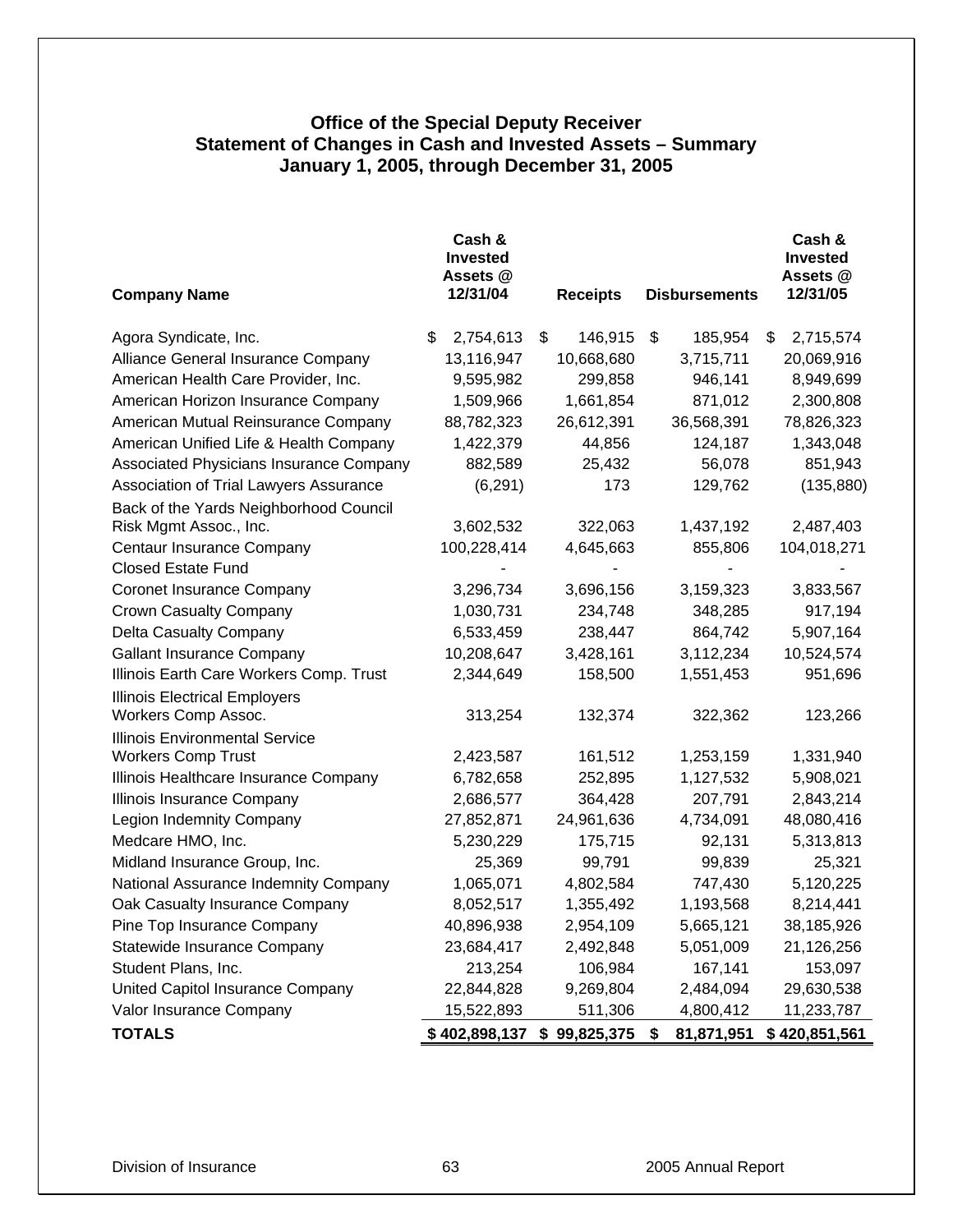# **Surplus Lines Companies**

The Surplus Line Association of Illinois receives, countersigns and records all surplus line insurance contracts which are procured by its member surplus line producers. Following is a list of the unauthorized insurers and domestic surplus lines insurers from who licensed surplus line producers procured insurance, and the total amount of premium for each company for calendar year 2005:

| <b>Insurance Company</b>                                 | Premium    |
|----------------------------------------------------------|------------|
| Acceptance Indemnity Insurance Co                        | 624,913    |
| ACE European Group Ltd.                                  | 524,913    |
| <b>ACE Seguros SA</b>                                    | 54,800     |
| Admiral Insurance Co                                     | 10,438,797 |
| Adriatic Insurance Co                                    | 834,570    |
| AIG Mexico S.A. de C.V.                                  | 2,112      |
| Alea London Ltd                                          | 8,395,336  |
| Alea North America Specialty Insurance Co                | 862,949    |
| Allianz Marine & Aviation (France)                       | 1,000      |
| Allianz Marine & Aviation Versicherung AG                | 9,138      |
| Allied World Assurance Co (US) Inc                       | 1,633,231  |
| Allied World Assurance Co Ltd                            | 4,935,403  |
| American Empire Surplus Lines Insurance Co               | 9,823,507  |
| American Equity Insurance Co                             | 53,201     |
| American Insurance & Indemnity Co                        | 1,950      |
| American International Specialty Lines Insurance Co      | 66,933,491 |
| American Motorists Insurance Co                          | 45,750     |
| American Safety Indemnity Co                             | 411,615    |
| American Safety Insurance Co                             | 43,785     |
| American Safety Risk Retention Group Inc                 | 2,500      |
| American Western Home Insurance Co                       | 328,587    |
| ANA Compania De Seguros                                  | 458        |
| Andrew Weir Insurance Co Ltd                             | 37,587     |
| Arch Excess and Surplus Insurance Co                     | 43,772     |
| Arch Specialty Insurance Co                              | 27,328,691 |
| Aspen Insurance UK Ltd                                   | 594,036    |
| Aspen Specialty Insurance Co                             | 1,809,987  |
| Associated Electric & Gas Insurance Services Ltd (AEGIS) | 2,615,694  |
| Atlantic Casualty Insurance Co                           | 2,050,524  |
| Audubon Indemnity Co                                     | 3,000      |
| Axa Global Risks (UK) Ltd                                | 399        |
| Axis Specialty Europe LTD                                | 204,271    |
| <b>AXIS Specialty Insurance Co</b>                       | 17,777,865 |
| <b>Burlington Insurance Company</b>                      | 10,659,978 |
| Canal Indemnity Co                                       | 35,076     |
| Capitol Specialty Insurance Corp                         | 5,027,264  |
| Catlin Insurance Co Ltd                                  | 1,044,344  |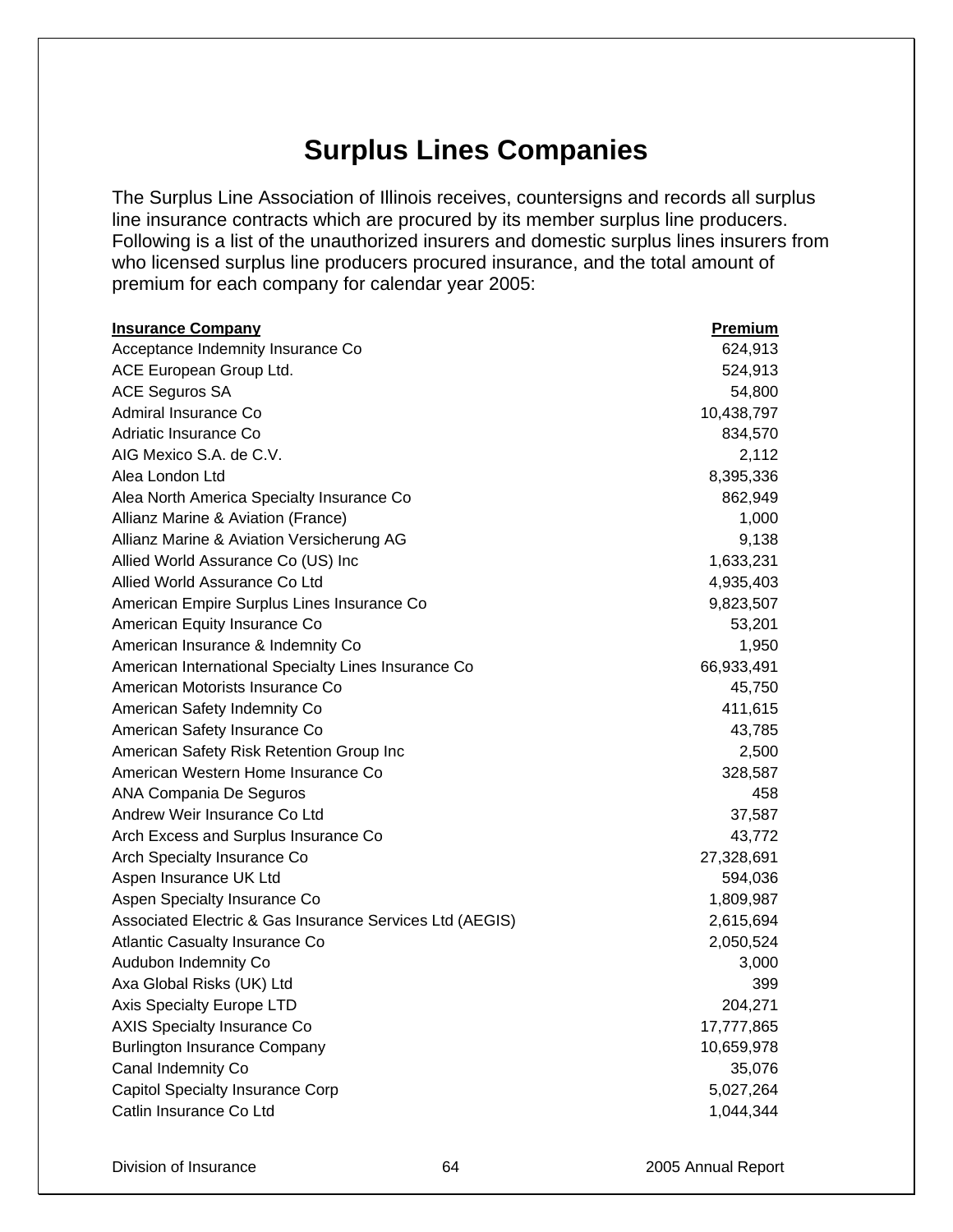| <b>Century Surety Co</b>                                    | 3,501,734  |
|-------------------------------------------------------------|------------|
| Chubb Custom Insurance Co                                   | 14,764,596 |
| Clarendon America Insurance Co                              | 7,275,743  |
| <b>CNA Casualty of California</b>                           | 20,325,982 |
| <b>CNA Reinsurance Co Ltd</b>                               | 1,078      |
| Colony Insurance Co                                         | 12,517,611 |
| Columbia Casualty Company                                   | 2,014,978  |
| Commercial Casualty Insurance Co of N Carolina              | 750        |
| Commonwealth Insurance Co                                   | 4,685,500  |
| Compagnie Europeenne D'Assurances Industrielles             | 4,765      |
| Crum & Forster Specialty Insurance Co                       | 3,590,458  |
| Dakota Fire Insurance Co                                    | 161,611    |
| Darwin Select Insurance Co                                  | 4,354      |
| Empire Indemnity Insurance Co                               | 1,513,475  |
| <b>Endurance Specialty Insurance Ltd</b>                    | 1,690,500  |
| Energy Insurance Mutual Ltd                                 | 1,149,398  |
| Essex Insurance Co                                          | 44,578,044 |
| Everest Indemnity Insurance Co                              | 6,338,976  |
| <b>Everest Reinsurance</b>                                  | 212,709    |
| Executive Risk Specialty Insurance Co                       | 7,373,551  |
| Exporters Insurance Co Ltd                                  | 141,041    |
| Fireman's Fund Insurance Co Of Ohio                         | 8,533,948  |
| First Mercury Insurance Company                             | 3,588,556  |
| <b>First Specialty Insurance Corporation</b>                | 4,719,453  |
| GE Seguros SA de CV                                         | 17,700     |
| GE Specialty Inurance (UK) Ltd                              | 101,996    |
| Gemini Insurance Co                                         | 1,895,074  |
| General Agents Insurance Co of America Inc (GAINSCO)        | 3,034      |
| General Security Indemnity Co of Arizona                    | 254,329    |
| <b>General Star Indemnity Co</b>                            | 9,636,290  |
| Genesis Indemnity Insurance Co                              | 262,682    |
| Gerling-Konzern Allgemeine Versicherungs-Aktiengesellschaft | 1,991,250  |
| Glencoe Insurance Ltd                                       | 17,592     |
| Global Indemnity Assurance Co                               | 1,346,869  |
| Gotham Insurance Co                                         | 1,233,973  |
| Great American E&S Insurance Co                             | 3,967,653  |
| Great American Fidelity Insurance Co                        | 65,490     |
| <b>Great Lakes Reinsurance UK</b>                           | 3,434,952  |
| Great Southwest Surplus Lines Insurance Co                  | 60,109     |
| <b>Grupo Nactional Provincial SA</b>                        | 133,947    |
| Gulf Underwriters Insurance Co                              | 4,615,778  |
| <b>HEMAR Insurance Corporation of America</b>               | 19,830     |
| Hermitage Insurance Co                                      | 44,225     |
| Homeland Insurance Co of NY                                 | 5,014,732  |
| <b>Houston Casualty Co</b>                                  | 11,720,645 |
| Hudson Specialty Insurance Co                               | 19,399,941 |
| Illinois Union Insurance Co                                 | 5,758,689  |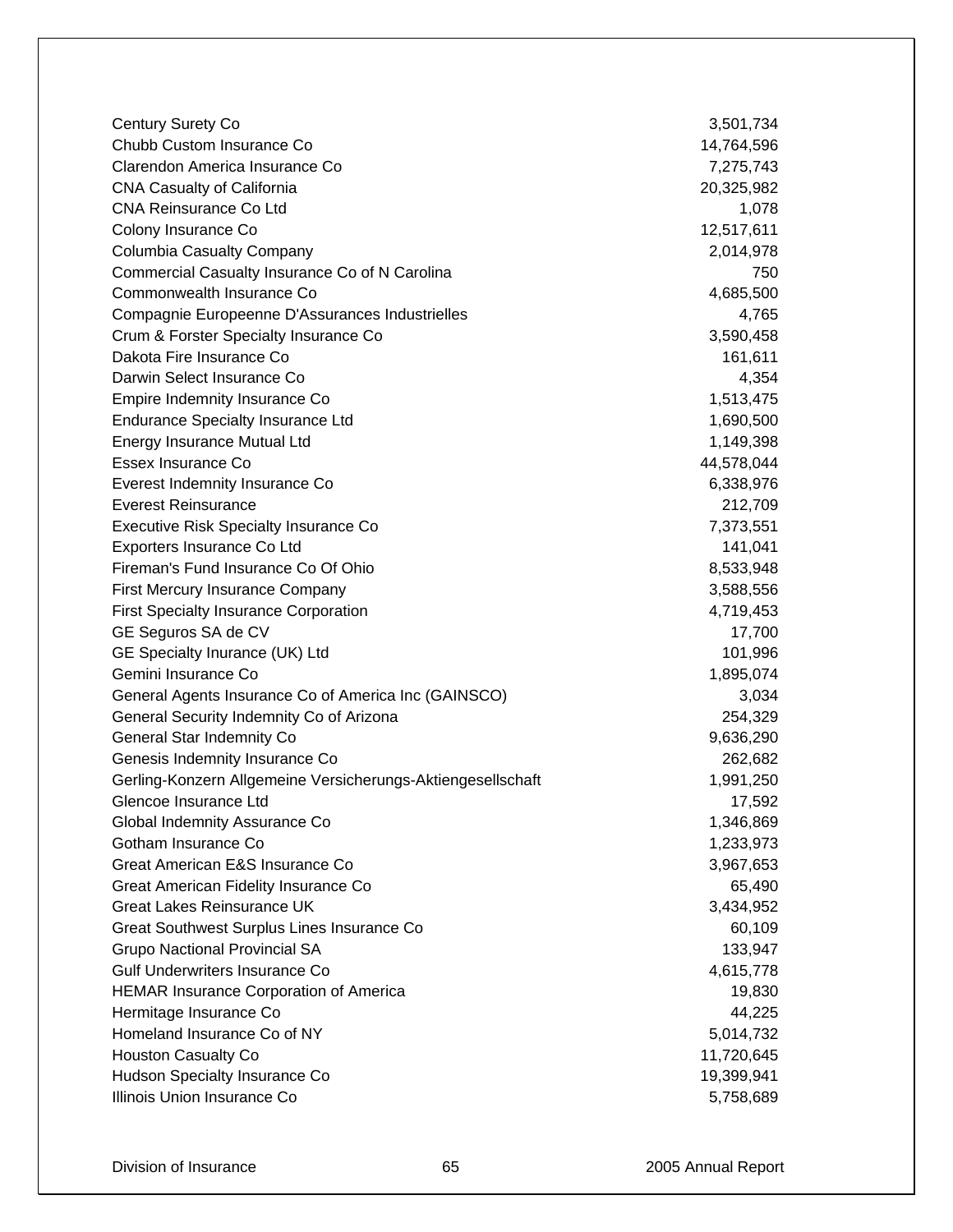INA Surplus Insurance Co 31,763 Independence Indemnity Insurance Co 508 Indian Harbor Insurance Co 25,228,608 Industrial Indemnity Co of Alaska 278 Industrial Insurance Co Ltd 4,000 Ingalls Casualty Insurance Ltd 606,622 Integon Specialty Insurance Co 5,678,376 International Insurance Co of Hannover Ltd 421,189 James River Insurance Co 6,281,508 Landmark American Insurance Co 12,138,772 Landmark Insurance Co 509,697 Lantana Insurance LTD 303,599 Lexington Insurance Co 167,837,656 Liberty Mutual Insurance Europe Ltd 4,044,638 Liberty Surplus Insurance Corp 6. 2012 12:30 12:30 12:30 13:30 14:30 15:357 Mapfre Tepeyac SA 618,086 Markel International Insurance Co Ltd 1,044,892 Max Insurance Insurance Europe Ltd 189,876 Max Re Ltd 1,115,066 Maxum Indemnity Co 2,418,213 Montpelier Reinsurance Ltd 6,329 Mount Hawley Insurance Co 13,719,593 Mount Vernon Fire Insurance Co 4,890,025 Munchener Ruckversicherungs Gesellschaft 12,295 Namic Insurance Co Inc 1,020,723 National Fire & Marine Insurance Co 3,844,214 National Guaranty Insurance Co of Vermont 366,633 Nautilus Insurance Co 29,519,797 NCH Casualty Insurance SPC Ltd **722,856** NIC Insurance Co 564,454 Noetic Specialty Insurance Co 1,160,919 North American Capacity Insurance Co 3,027,257 Northfield Insurance Co 3,471,087 Norwich Union Fire Ins Society Ltd 3,855 Nutmeg Insurance Co 6,584,289 Pacific Insurance Co Ltd 3,085,386 Penn-Star Insurance Co 9,118,123 Philadelphia Insurance Co 254,505 Princeton Excess and Surplus Lines Insurance Co 8,486,232 Professional Underwriters Liability Insurance Co 1,683,070 QBE International Insurance Co Ltd 1,730,572 QBE Specialty Insurance Co **4,946,332** and 4,946,332 Qualitas Compania de Seguros SA de CV 600 de Companiones de São 5,396 Quanta Specialty Lines Insurance Co 1,939,117 Red Mountain Casualty Insurance Co 754,264 Reliance Universal Insurance Co 19, 200 and 20, 200 and 20, 200 and 20, 200 and 20, 200 and 20, 200 and 20, 200 and 20, 200 and 20, 200 and 20, 200 and 20, 200 and 20, 200 and 20, 200 and 20, 200 and 20, 200 and 20, 200 an Royal & Sunalliance Insurance PLC -12,532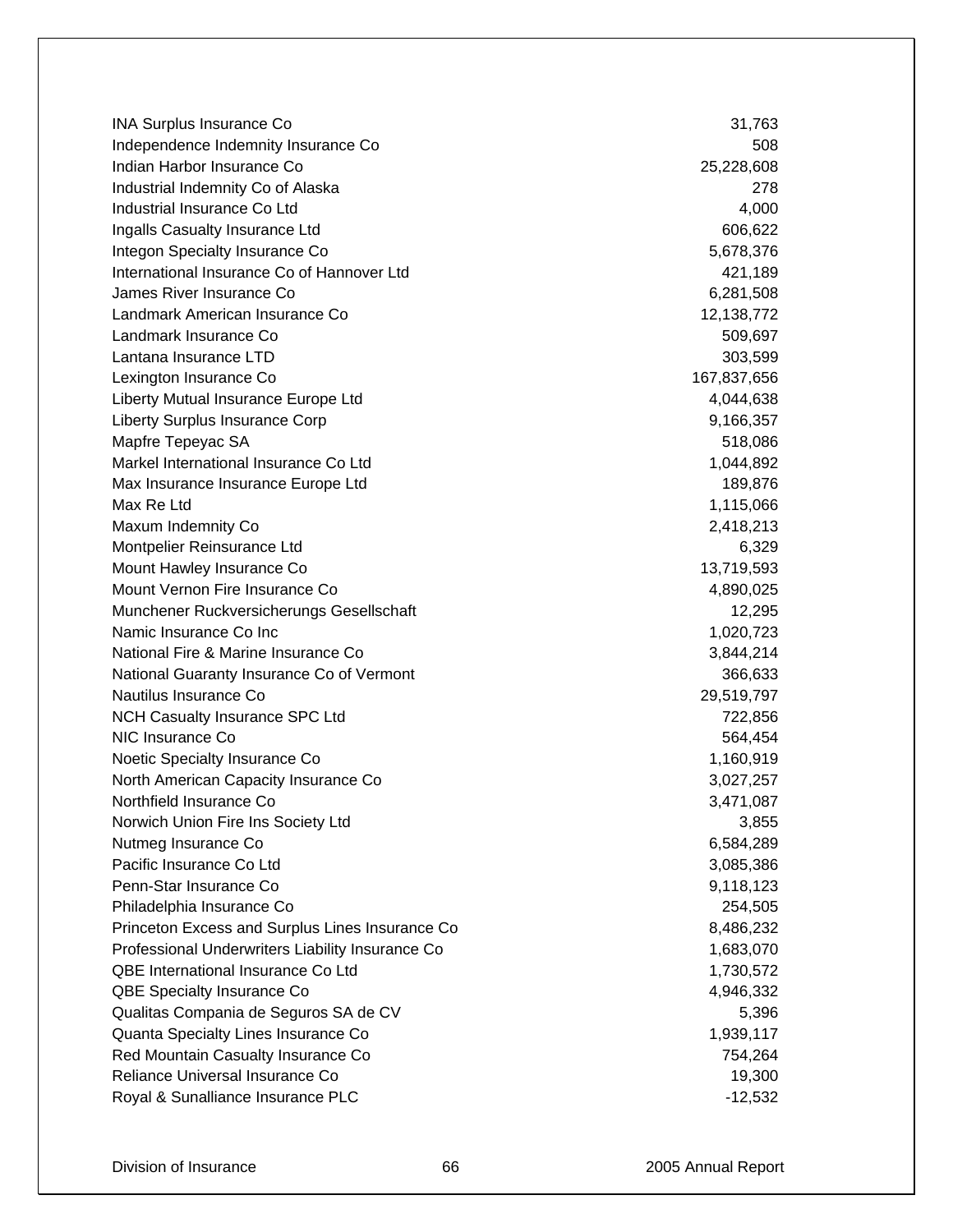| Royal Surplus Lines Insurance Co                           | 997,107    |
|------------------------------------------------------------|------------|
| Royale Belge Incendie-Reassurance                          | 3,074      |
| RVI Guaranty Co Ltd                                        | 70         |
| Safeco Surplus Lines Insurance Co                          | 21,545     |
| Saint Paul Surplus Lines Insurance Co                      | 11,944,345 |
| Scottsdale Insurance Co                                    | 31,532,737 |
| Seguros Comercial America SA de CV                         | 540,797    |
| Seneca Specialty Insurance Co                              | 489,525    |
| Sirius International Insurance Corp                        | 186,083    |
| Skandia International Insurance Corp                       | 11,504     |
| Special Risk Insurance & Reinsurance Luxembourg SA         | 12,736     |
| <b>Specialty Surplus Insurance Co</b>                      | 900        |
| SR International Business Insurance Co Ltd                 | 24,691,675 |
| Starr Excess Liability Insurance Co Ltd                    | 12,317,307 |
| Steadfast Insurance Co                                     | 49,337,016 |
| <b>THE Insurance Co</b>                                    | 750        |
| The Marine Insurance Co Ltd                                | 720,849    |
| TIG Specialty Insurance Co                                 | 105,396    |
| Topa Insurance Co                                          | 49,329     |
| Traders & Pacific Insurance Co                             | 2,888,275  |
| Travelers Excess & Surplus Line Co                         | 2,704,337  |
| <b>Tudor Insurance Co</b>                                  | 2,055,903  |
| Turegum Insurance Co Ltd                                   | 4,500      |
| Underwriters at Lloyd's                                    | 62,310,819 |
| United National Casualty Insurance Co                      | 859        |
| United National Insurance Co                               | 6,571,714  |
| United Pacific Insurance Co of New York                    | 11,739     |
| USF Insurance Co                                           | 1,668,273  |
| <b>USF&amp;G Specialty Insurance Co</b>                    | 100,000    |
| Verlan Fire Insurance Co                                   | 92,395     |
| Voyager Indemnity Ins Co                                   | 244,207    |
| Wausau Insurance Co UK Ltd                                 | 400        |
| Wellington Specialty Insurance Co                          | 1,301,626  |
| Westchester Surplus Lines Ins Co                           | 50,465,142 |
| Western Heritage Insurance Co                              | 3,521,346  |
| Western Indemnity Insurance Co                             | 3,500      |
| Western World Insurance Co Inc                             | 2,833,067  |
| Wilshire Insurance Co                                      | 12,796     |
| Wind River Insurance Co Ltd                                | 134,288    |
| Winterthur International America Underwriters Insurance Co | 5,127      |
| XL Select Insurance Co                                     | 435,894    |
| Zurich Compania De Seguros SA                              | 5,992      |
| Zurich International (Bermuda) Ltd                         | 7,000      |
| Zurich International (UK) Ltd                              | 786        |
| Zurich Specialties (London) Ltd                            | 12,709,022 |
|                                                            |            |

# **Total 2005 Illinois Surplus Line Premium \$1,016,395,632**

Division of Insurance 67 2005 Annual Report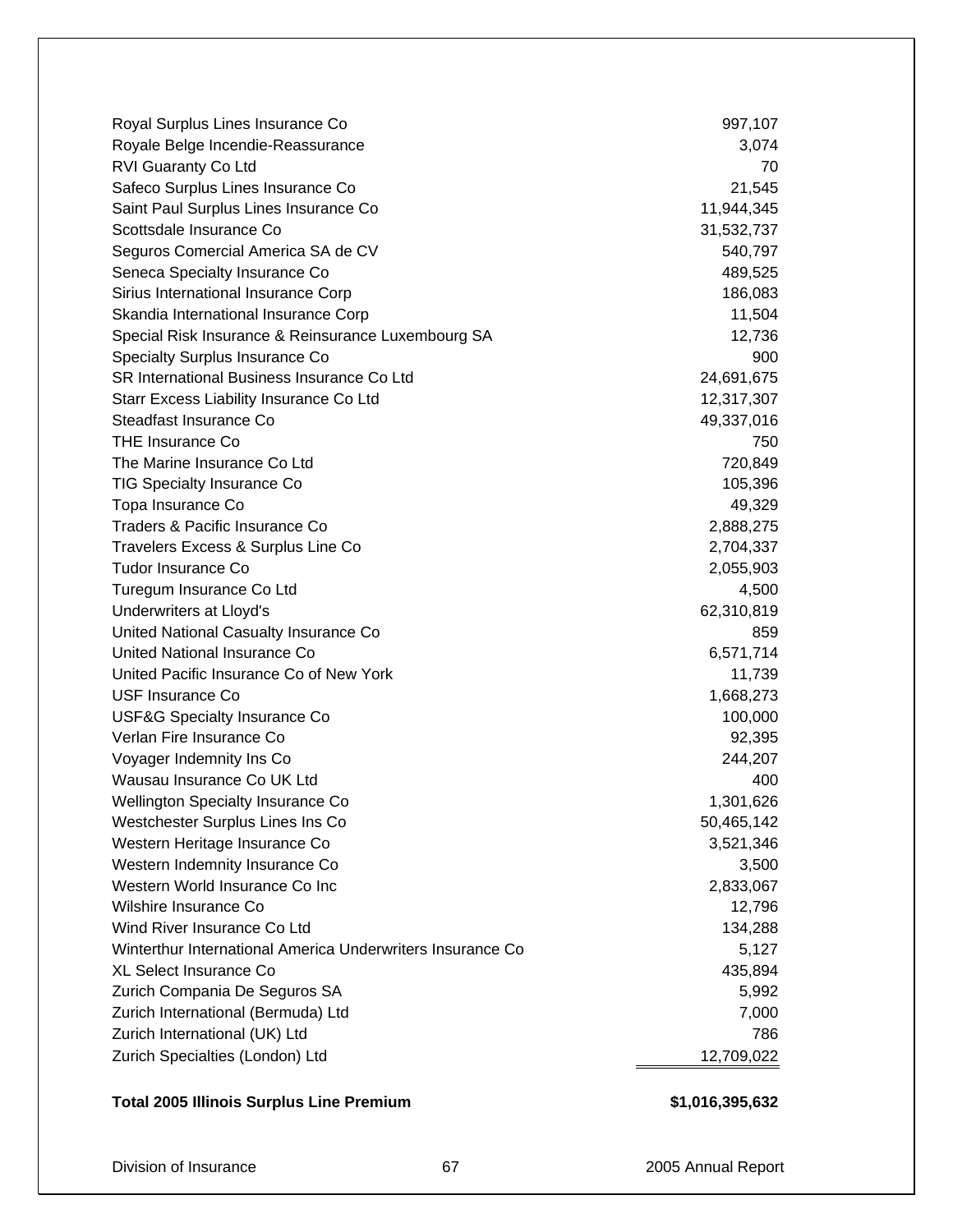# **Ineligible Companies**

Pursuant to Section 445 (9) of the Illinois Insurance Code, (Chapter 73, Paragraph 1024) the following companies are not to be used:

| <b>NAME OF COMPANY</b>                                                   | <b>BULLETIN NO.</b> | <b>INELIGIBLE</b><br><b>DATE</b> |
|--------------------------------------------------------------------------|---------------------|----------------------------------|
| Alpine Assurance Limited                                                 | 9                   | 03/16/92                         |
| American Marine and General Ins. Co., Ltd.                               | 26                  | 08/02/88                         |
| American National Surety Insurance Company                               | 109                 | 09/09/93                         |
| American Trust Insurance Company, Ltd.                                   | 22                  | 03/01/88                         |
| Removed from list:                                                       | 22                  | 10/31/88                         |
| Became Ineligible again:                                                 | 45                  | 01/08/90                         |
|                                                                          | 33                  | 06/02/89                         |
| Anatole Insurance Company, Ltd.                                          | 15                  | 02/18/87                         |
| Anglo-American Insurance Company (Louisiana)                             | 62                  | 04/29/91                         |
| APEX Placement Insurance Company, Ltd.                                   | 96                  | 05/27/92                         |
| Atlantic & Pacific International Assurance Co., Inc.                     | 82                  | 12/03/91                         |
| Atlas Indemnity and Insurance Company, Ltd.                              | 99                  | 09/09/92                         |
| Avalon Insurance Company, Ltd.                                           |                     | 07/18/86                         |
| Beacon Insurance Company (Rehabilitation)                                | 52                  |                                  |
| Bel-Aire Insurance Company                                               |                     | 03/19/90                         |
| Brighton Insurance, Ltd.<br>British American Professional Liab. Ins. Co. | 27<br>20            | 08/31/88<br>08/05/87             |
|                                                                          | 18                  |                                  |
| Casualty Assurance Risk Ins. Brokerage Co.                               |                     | 07/30/87                         |
| Central Insurance Company, Ltd.                                          | 53                  | 03/22/90                         |
| <b>Chancellor Insurance Company Limited</b>                              | 100                 | 11/23/92                         |
| Colorado Western Insurance Company                                       | 116                 | 04/07/04                         |
| Commercial General Insurance Company (Wyoming)                           | 35                  | 09/05/89                         |
| Commercial Indemnity and Assurance Company                               | 104                 | 07/08/93                         |
| Commercial Inland & Marine Indemnity Co., Ltd.                           | 23                  | 03/21/88                         |
| Commonwealth United Insurance Company                                    | 76                  | 10/01/91                         |
| Continental Fire and Casualty Ind. Co., Ltd.                             | 37                  | 10/03/89                         |
| Desert Insurance Company, Ltd.                                           | See Walbrook -- #55 |                                  |
| Dual Plus Insurance Company, Ltd.                                        | 70                  | 08/12/91                         |
| Dyna Span Corporation                                                    | 5                   | 04/07/86                         |
| El Paso Insurance Company, Ltd.                                          | See Walbrook -- #55 |                                  |
| Euro-American Insurance Company, Ltd.                                    | 43                  | 11/16/89                         |
| Euro-Ichiban Reinsurance Corporation, Ltd.                               | 83                  | 12/06/91                         |
| Euro Reinsurance Company, Limited                                        | 54                  | 03/22/90                         |
| Excess Re-Insurance Underwriters, Ltd.                                   | 49                  | 02/22/90                         |
| Families United For Life Insurance Company Limited                       | 111                 | 02/23/96                         |
| Fidelity & Casualty Co., Ltd. (Turks & Caicos)                           | 8                   | 05/01/86                         |
| Fiduciary Indemnity Assurance Group, Ltd.                                | 39                  | 10/03/89                         |
| Fielding Reinsurance, Ltd.                                               | 6                   | 05/01/86                         |
| Financial Services Insurance Ltd.                                        | 103                 | 04/02/93                         |
| Firestone Insurance Company, Ltd.                                        | 51                  | 02/22/90                         |
| First Assurance & Casualty Company, Ltd.                                 | 77                  | 10/07/91                         |
| First Indemnity, Ltd.                                                    | 67                  | 07/25/91                         |
| First Interstate Fire and Casualty Company, Inc.                         | 80                  | 11/06/91                         |
| First Reinsurance, Ltd.                                                  | 68                  | 07/25/91                         |
| Freedom Insurance Company, Ltd.                                          | 85                  | 12/09/91                         |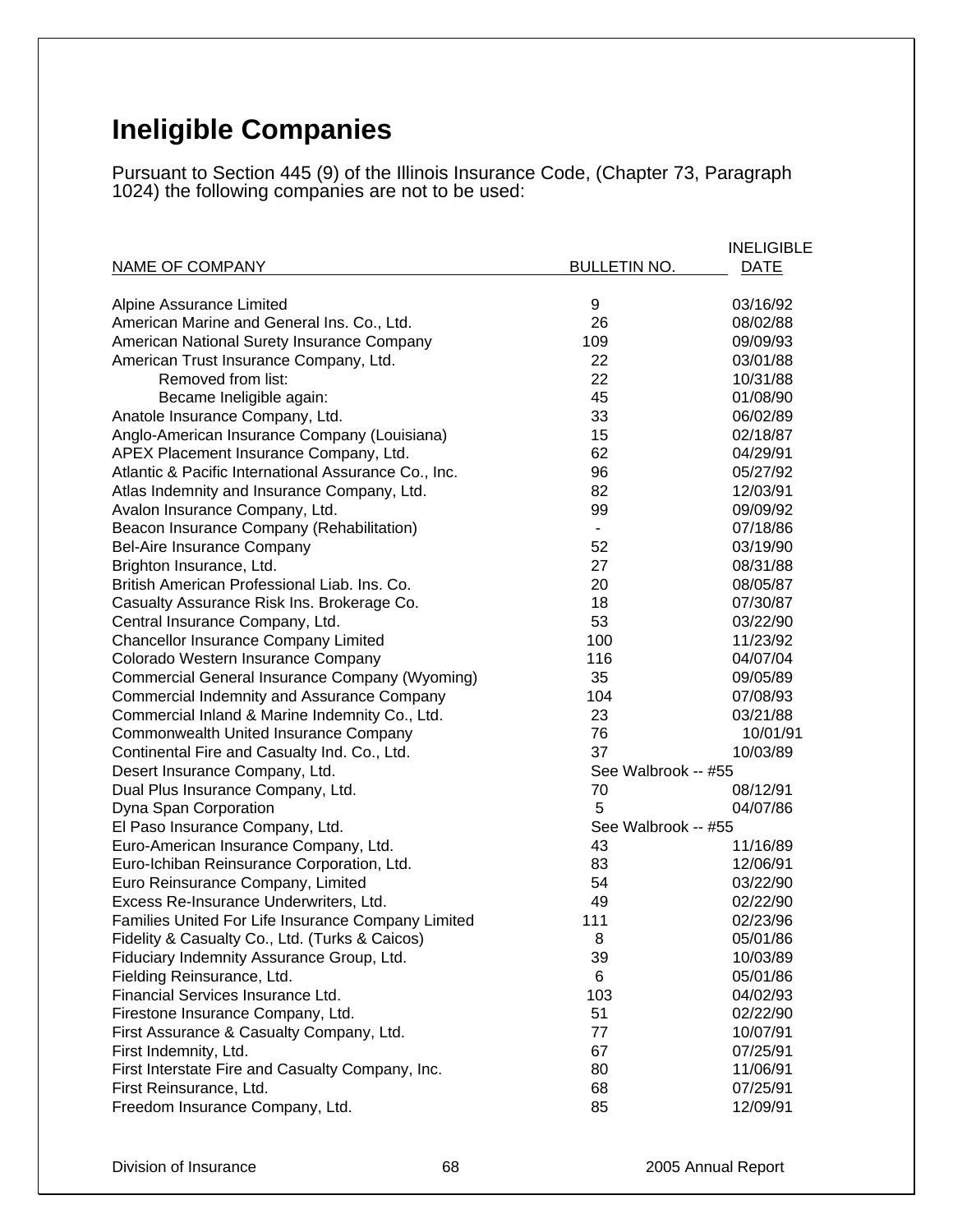| Frontline Insurance Company                                                    | 73                  | 08/28/91 |
|--------------------------------------------------------------------------------|---------------------|----------|
| General Insurance Corporation of India                                         | 114                 | 04/29/98 |
| General Star Indemnity Company (RESCINDED 1/22/99)                             | 115                 | 01/13/99 |
| Global Insurance Company S.A.                                                  | 79                  | 10/28/91 |
| Greater Indemnity Insurance Company dba Great American Casualty Insurance Co., |                     |          |
| Ltd.; and/or Greater Indemnity & Casualty Co., Ltd.                            | 105                 | 08/06/93 |
| <b>Heartland Casualty Company</b>                                              | 32                  | 06/02/89 |
| Individual Surety, Inc.                                                        | 98                  | 08/18/92 |
| Innkeepers Indemnity Underwriters, Inc.                                        | 40                  | 10/03/89 |
| Insurance Corporation of America                                               | 28                  | 09/14/88 |
| Insurance Exchange of the Americas                                             | 14                  | 01/17/87 |
| (The Florida Insurance Exchange)                                               |                     |          |
|                                                                                | 60                  | 04/24/91 |
| Integral Insurance Company<br>International Bahamian Insurance Company, Ltd.   | $\mathbf{1}$        | 10/24/85 |
|                                                                                | 69                  | 08/12/91 |
| International E & S Carrier, Ltd.                                              |                     |          |
| Intrepid Insurance Company                                                     | 61                  | 04/29/91 |
| Intrepid Reinsurance Group, Ltd.                                               | 94                  | 04/23/92 |
| Island Group, Ltd.                                                             | 9                   | 08/15/86 |
| Jayhawk Insurance Company, Ltd. (Turks & Caicos)                               | $\overline{7}$      | 05/01/86 |
| Keyes International Insurance Co., Ltd.                                        | 112                 | 06/27/96 |
| Kingscroft Insurance Co., Ltd.                                                 | See Walbrook -- #55 |          |
| Knightsbridge Insurance Company, Ltd.                                          | 66                  | 07/25/91 |
| La Fenix Boliviana S.A. De Seguros Y Reaseguros or                             |                     |          |
| La Fenix Boliviana Insurance & Reinsurance                                     | 110                 | 01/14/94 |
| Lime Street Insurance Co., Ltd.                                                | See Walbrook -- #55 |          |
| Lloyds U.S., (Dallas, Texas)                                                   | 10                  | 08/27/86 |
| London Guarantee & Accident Company, Ltd.                                      | 16                  | 03/09/87 |
| London United Reinsurance Co. (Bermuda), Ltd.                                  | See Walbrook -- #55 |          |
| Macal International, Limited Ins. Co.                                          | 12                  | 02/05/87 |
| Meadowlark Insurance Company                                                   | 46                  | 02/14/90 |
| Metropolitana Compania de Seguros, S.A. (RESCINDED)                            | 113                 | 05/01/97 |
| Mutual Insurance Company, Ltd.                                                 | See Walbrook -- #55 |          |
| National Warranty Insurance Company                                            | 3                   | 02/07/86 |
| New England International Surety Co., Inc.                                     | 4                   | 03/19/86 |
| New England International Surety of America, Inc.                              | 30                  | 12/30/88 |
| New World Financial Trading & Re-Ins. Corp.                                    | 19                  | 07/30/87 |
| North American Fire & Casualty Co., Ltd.                                       | 17                  | 07/01/87 |
| North American Indemnity Company                                               | 21                  | 08/05/87 |
| North American Insurance Company                                               | 11                  | 09/23/86 |
| Northern Commercial Fire & General Insurance Co.                               | 75                  | 08/30/91 |
| Northwestern Insurance Company, Ltd.                                           | 89                  | 03/03/92 |
| Old American Insurance Company, Limited                                        | 25                  | 08/02/88 |
| Old Hickory Casualty Insurance Company                                         | 72                  | 08/27/91 |
| The Olympian Insurance Company                                                 | 106                 | 08/26/93 |
| <b>Oxford Indemnity Insurance Company</b>                                      | 44                  | 12/20/89 |
| Pacific Fire & Marine Insurance Company, Ltd.                                  | 48                  | 02/22/90 |
| Pacific International Indemnity Company, Ltd.                                  | 95                  | 05/27/92 |
| Palisades National Insurance Company, Ltd.                                     | 50                  | 02/22/90 |
| Paradigm Insurance Company (RESCINDED)                                         | 24                  | 07/07/88 |
| Payless Insurance Company, Ltd.                                                | 47                  | 02/22/90 |
| Pendleton Insurance Company Limited                                            | 63                  | 07/17/91 |
| Philadelphia Reinsurance Limited                                               | 71                  | 08/15/91 |
| Polaris Insurance Company, Ltd.                                                | 59                  | 04/11/91 |
| Premier Assurance & Cas., Ltd. (Turks & Caicos)                                | 42                  | 10/27/89 |
|                                                                                |                     |          |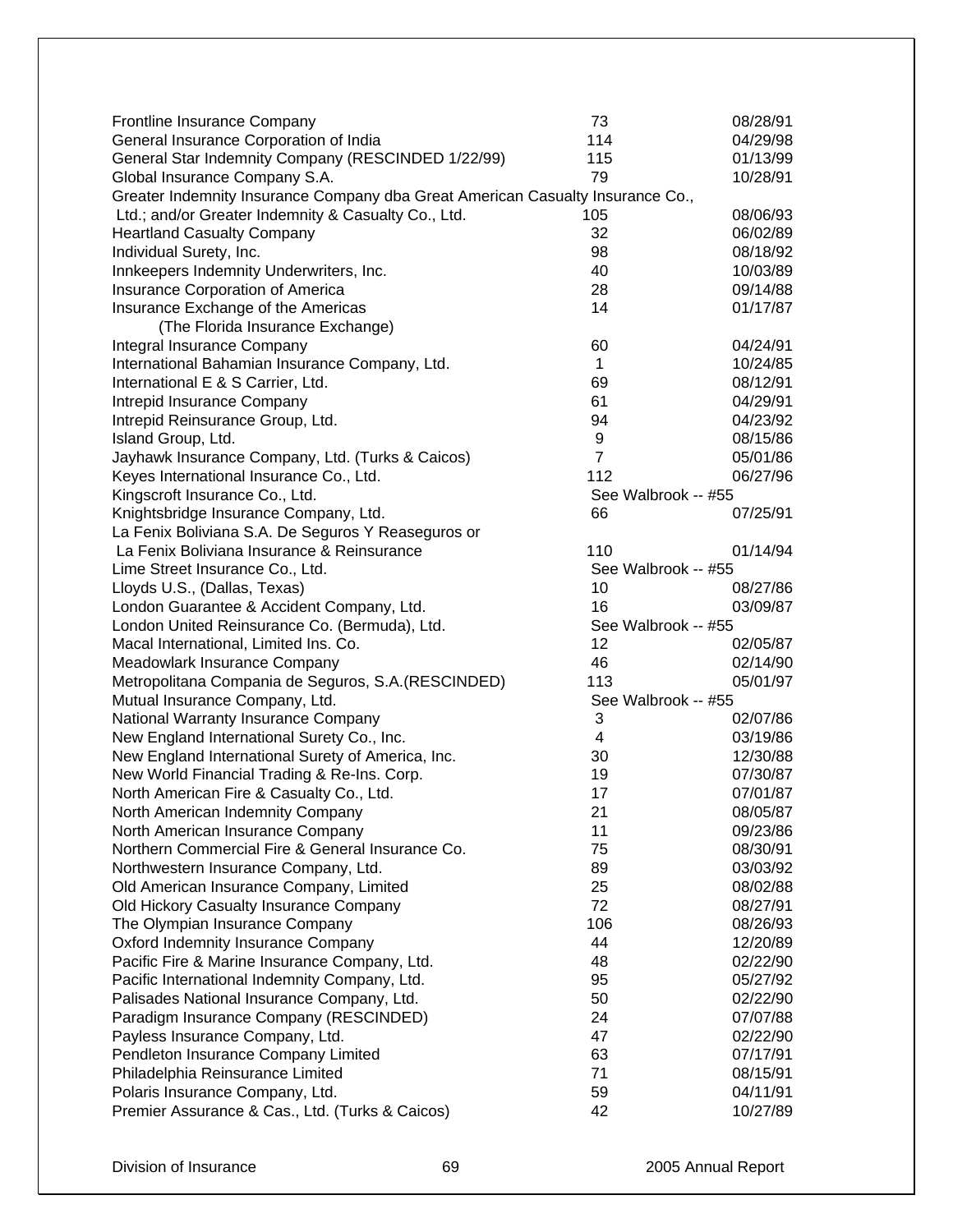| Premier Assurance Casualty Company, Inc.                                  | 56             | 04/06/90 |
|---------------------------------------------------------------------------|----------------|----------|
| Presidential Fire & Casualty Company                                      | 65             | 07/23/91 |
| P.R.I.M.E. Company, Ltd.                                                  | $\overline{2}$ | 10/24/85 |
| PRIME-PI Omega Delta, Ltd.                                                | 38             | 10/03/89 |
| Professional Prototype I Insurance Company Limited                        | 90             | 03/03/92 |
| Removed from list                                                         | 90             | 09/04/92 |
| Promed International, Ltd.                                                | 92             | 03/26/92 |
| Qatar General Insurance & Reinsurance Co.                                 |                |          |
| (S.A.Q.) Doha - Qatar (RESCINDED 3/22/94)                                 | 107            | 09/01/93 |
| Red Sea Group LTD                                                         | 97             | 08/18/92 |
| Redwood Insurance Company, Ltd.                                           | 86             | 12/26/91 |
| Regency Insurance Company Limited (RESCINDED)                             | 101            | 03/05/93 |
| per Stipulation & Consent order 4/21/93 Regency will do no business in IL |                |          |
| Savoy Reinsurance Company, Ltd.                                           | 31             | 03/14/89 |
| Scottish Guarantee Insurance Company, Ltd.                                | 87             | 12/26/91 |
| Southeastern Reinsurance Company (Florida)                                | 34             | 09/05/89 |
| Southern American Insurance Company                                       | 93             | 03/30/92 |
| Southwestern Indemnity & Casualty Ins. Co.                                | 57             | 11/30/90 |
| Southwest Fire & Casualty Insurance Company                               | 81             | 11/18/91 |
| St. Louis Fire & Marine Co., Ltd.                                         | 102            | 03/05/93 |
| Standard Indemnity Company, Ltd.                                          | 64             | 05/07/91 |
| Sterling Marine Casualty and Indemnity Insurance Company, Ltd.            |                |          |
| a/k/a Sterling Insurance Corporation, Ltd.                                | 84             | 12/06/91 |
| <b>Sterling Reinsurance Corporation Limited</b>                           | 88             | 01/28/92 |
| Tri-Hedron International Assurance, Ltd.                                  | 13             | 02/06/87 |
| Unified Assurance & Casualty, Ltd.                                        | 41             | 10/27/89 |
| Union Pacific Fire and Marine Ins. Co., Ltd.                              | 36             | 10/03/89 |
| Usher Insurance Company, Ltd.                                             | 78             | 10/23/91 |
| Victoria Insurance Co., Ltd.                                              | 29             | 10/05/88 |
| Walbrook Insurance Company, Limited                                       | 55             | 04/03/90 |
| And its subsidiaries:                                                     |                |          |
| Desert Insurance Company, Ltd.                                            |                |          |
| El Paso Insurance Company, Ltd.                                           |                |          |
| London United Reinsurance Co. (Bermuda), Ltd.                             |                |          |
| Kingscroft Insurance Co., Ltd.                                            |                |          |
| Lime Street Insurance Co., Ltd.                                           |                |          |
| Mutual Insurance Co., Ltd.                                                |                |          |
| West Point Insurance Company, Ltd.                                        | 74             | 08/28/91 |
| Western Star Insurance Company, Ltd.                                      | 108            | 09/08/93 |
| Winston Hill Assurance Company, Ltd.                                      | 58             | 01/01/91 |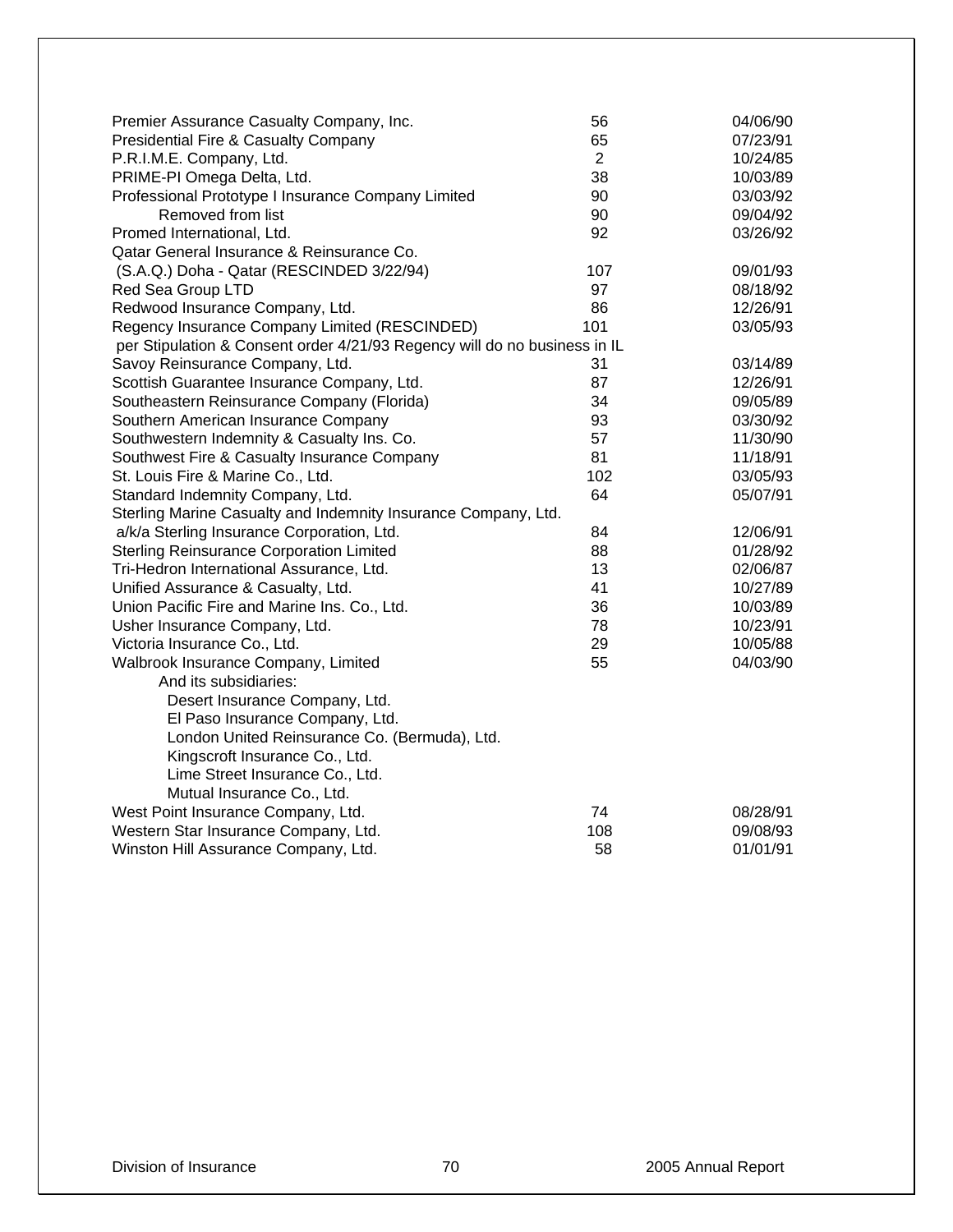# **Lines of Authority**

The pages that follow reflect the lines of authority for the listed companies as of December 31, 2005. Classes and clauses in Section 4 of the Illinois Insurance Code (215 ILCS 5/4) are defined as:

### **Class 1. Life, Accident and Health**

Clauses: (a) Life

- (b) Accident and Health
- (c) Legal Expense Insurance

## **Class 2. Casualty, Fidelity and Surety**

- Clauses: (a) Accident and Health
	- (b) Vehicle
	- (c) Liability
	- (d) Workers Compensation
	- (e) Burglary and Forgery
	- (f) Glass
	- (g) Fidelity and Surety
	- (h) Miscellaneous
	- (i) Other Casualty Risks
	- (j) Contingent Losses
	- (k) Livestock and Domestic Animals
	- (l) Legal Expense Insurance

# **Class 3. Fire and Marine, etc.**

- Clauses: (a) Fire
	- (b) Elements
	- (c) War, Riot and Explosion
	- (d) Marine and Transportation
	- (e) Vehicle
	- (f) Property Damage, Sprinkler Leakage and Crop
	- (g) Other Fire and Marine Risks
	- (h) Contingent Losses
	- (i) Legal Expense Insurance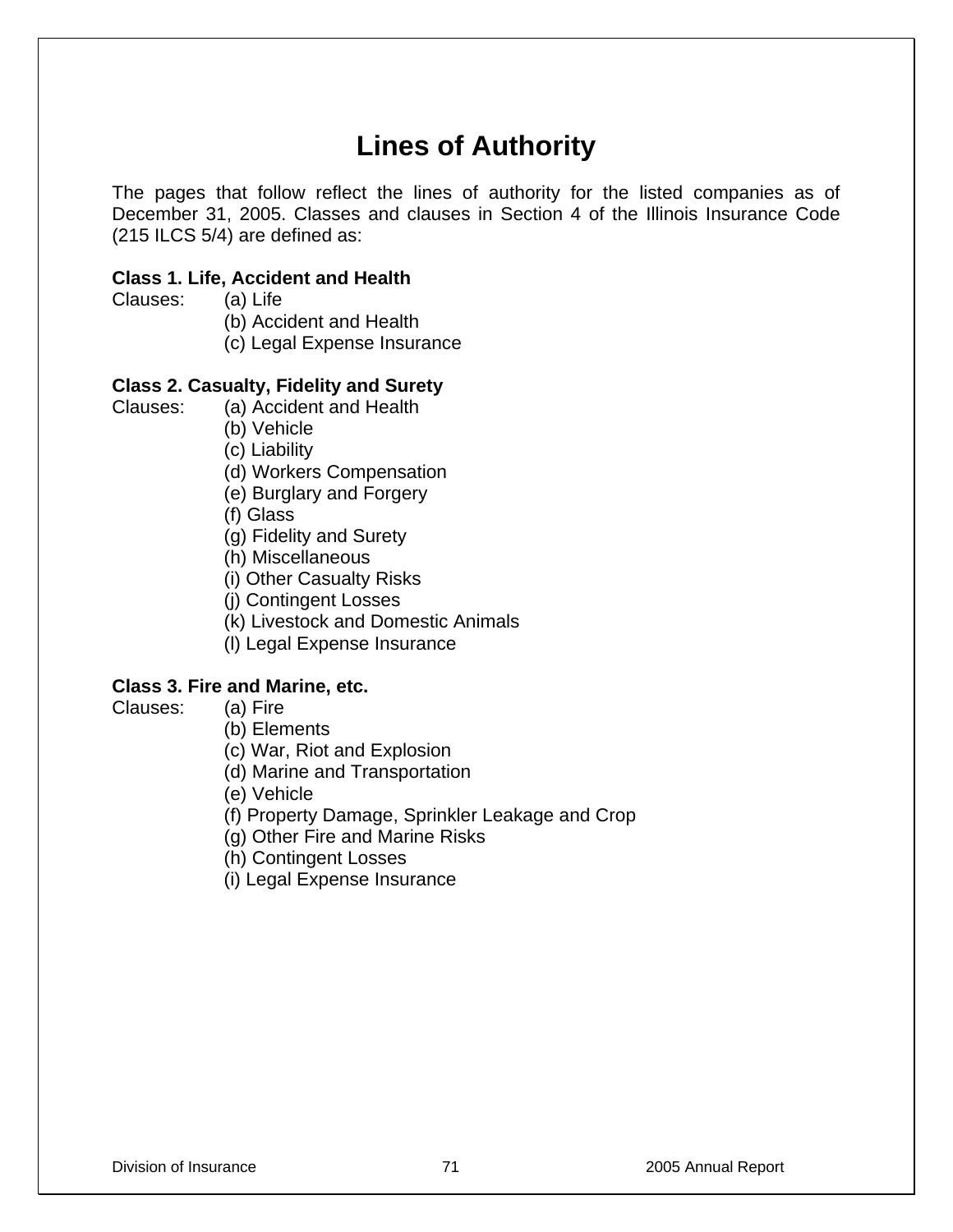# **Property and Casualty Insurance Companies**

#### **Domestic Stock**

#### **COMPANY NAME**

ACE INSURANCE COMPANY OF IL ACIG INSURANCE COMPANY ACSTAR INSURANCE COMPANY ADDISON INSURANCE COMPANY AFFIRMATIVE INSURANCE COMPANY ALAMANCE INSURANCE COMPANY ALLSTATE FIRE AND CASUALTY INS CO ALLSTATE FLORIDIAN INDEMNITY COMPANY ALLSTATE FLORIDIAN INSURANCE COMPANY ALLSTATE INDEMNITY COMPANY ALLSTATE INSURANCE COMPANY ALLSTATE NEW JERSEY INSURANCE COMPANY ALLSTATE NEW JERSEY PROPERTY & CASUALTY ALLSTATE NORTH AMERICAN INSURANCE CO ALLSTATE PROPERTY & CASUALTY INS CO AMERICAN ACCESS CASUALTY COMPANY AMERICAN AMBASSADOR CASUALTY COMPANY AMERICAN COUNTRY INSURANCE COMPANY AMERICAN FREEDOM INSURANCE COMPANY AMERICAN FUJI FIRE AND MARINE INS CO AMERICAN GENERAL INDEMNITY COMPANY AMERICAN HEARTLAND INSURANCE COMPANY AMERICAN LIVE STOCK INSURANCE COMPANY AMERICAN MEDICAL ASSURANCE COMPANY AMERICAN MOTORISTS INSURANCE COMPANY AMERICAN SERVICE INSURANCE COMPANY INC AMERICAN UNION INSURANCE COMPANY AMERICAN ZURICH INSURANCE COMPANY AMERIN GUARANTY CORPORATION AMERIN RE CORPORATION AMEX ASSURANCE COMPANY APOLLO CASUALTY COMPANY ARGONAUT GREAT CENTRAL INS CO ARGONAUT MIDWEST INSURANCE COMPANY ASSOCIATED INTERNATIONAL INSURANCE CO AXIS INSURANCE COMPANY AXIS SURPLUS INSURANCE COMPANY BANKERS MULTIPLE LINE INSURANCE COMPANY BITUMINOUS CASUALTY CORPORATION BITUMINOUS FIRE & MARINE INSURANCE CO BOND SAFEGUARD INSURANCE COMPANY BOSTON OLD COLONY INSURANCE COMPANY IL ABCDEFGHIJK ABCDEFGH

| STATE | <b>CLASS 2</b>      | <b>CLASS 3</b>   |
|-------|---------------------|------------------|
| IL    | <b>ABCDEFGHIJK</b>  | ABCDEFGH         |
| IL    | <b>BCDEFGHIJ</b>    | ABCDEFGH         |
| IL    | <b>ABCDEFGHIJKL</b> | <b>ABCDEFGHI</b> |
| IL    | <b>ABCDEFGHIJK</b>  | ABCDEFGH         |
| IL    | <b>ABCDEFGHIJKL</b> | <b>ABCDEFGHI</b> |
| IL    | <b>ABCDEFGHIJK</b>  | ABCDEFGH         |
| IL    | <b>ABCEFGHIJKL</b>  | <b>ABCDEFGHI</b> |
| IL    | <b>ABCDEFGHIJKL</b> | <b>ABCDEFGHI</b> |
| IL    | <b>ABCDEFGHIJKL</b> | <b>ABCDEFGHI</b> |
| IL    | <b>ABCDEFGHIJKL</b> | <b>ABCDEFGHI</b> |
| IL    | <b>ABCDEFGHIJKL</b> | <b>ABCDEFGHI</b> |
| IL    | <b>ABCDEFGHIJKL</b> | <b>ABCDEFGHI</b> |
| IL    | <b>ABCEFGHIJKL</b>  | <b>ABCDEFGHI</b> |
| IL    | <b>ABCEFGHIJKL</b>  | <b>ABCDEFGHI</b> |
| IL    | <b>ABCDEFGHIJKL</b> | <b>ABCDEFGHI</b> |
| IL    | <b>BCG</b>          | Е                |
| IL    | <b>ABCDEFGHIJK</b>  | ABCDEFGH         |
| IL    | <b>ABCDEFGHIJK</b>  | <b>ABCDEFGH</b>  |
| IL    | <b>BCEFGHIJK</b>    | DE               |
| IL    | <b>ABCDEFGHIJKL</b> | <b>ABCDEFGHI</b> |
| IL    | <b>ABCEFGHIJK</b>   | ABCDEFGH         |
| IL    | <b>ABCDEFGHIJKL</b> | <b>ABCDEFGHI</b> |
| IL    | <b>BCEFHIJK</b>     | ABCDEFGH         |
| IL    | <b>ABCDEFGHIJK</b>  | ABCDEFGH         |
| IL    | <b>ABCDEFGHIL</b>   | <b>ABCDEFGHI</b> |
| IL    | <b>BCEFGHIJK</b>    | ABCDEFGH         |
| IL    | <b>ABCDEFGHIJKL</b> | <b>ABCDEFGHI</b> |
| IL    | <b>ABCDEFGHIJKL</b> | <b>ABCDEFGHI</b> |
| IL    | н                   |                  |
| IL    | н                   |                  |
| IL    | <b>ABCDEFGHIJK</b>  | <b>ABCDEFGH</b>  |
| IL    | <b>ABCDEFGHIJK</b>  | <b>ABCDEFGH</b>  |
| IL    | <b>ABCDEFGHIJK</b>  | <b>ABCDEFGH</b>  |
| IL    | <b>ABCDEFGHIJK</b>  | <b>ABCDEFGH</b>  |
| IL    | <b>ABCDEFGHIJKL</b> | <b>ABCDEFGHI</b> |
| IL    | ABCDEFGHIJKL        | <b>ABCDEFGHI</b> |
| IL    | ABCDEFGHIJKL        | <b>ABCDEFGHI</b> |
| IL    | ABCDEFGHIJL         | <b>ABCDEFGH</b>  |
| IL    | <b>ABCDEFGHIJK</b>  | <b>ABCDEFGH</b>  |
| IL    | <b>ABCDEFGHIJK</b>  | <b>ABCDEFGH</b>  |
| IL    | G                   |                  |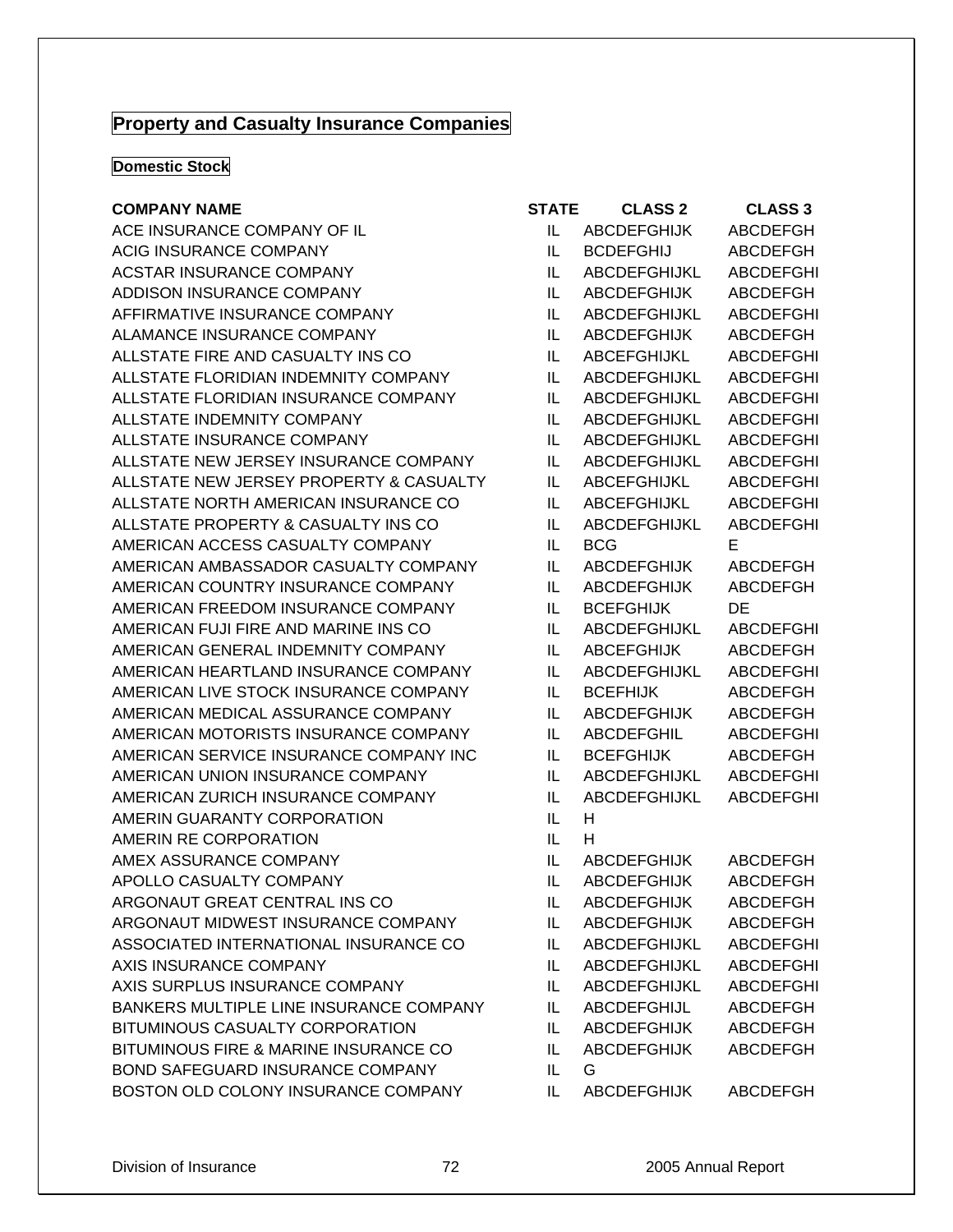BUCKEYE UNION INSURANCE COMPANY THE IL ABCDEFGHIJK ABCDEFGH CEM INSURANCE COMPANY **ILLY ABCDEFGHIJKL** ABCDEFGHI CHICAGO INSURANCE COMPANY IL ABCDEFGHIJK ABCDEFGH CITIZENS INSURANCE COMPANY OF ILLINOIS IL ABCDEFGHIJKL ABCDEFGHI CNA CASUALTY OF CALIFORNIA ILLET ABCDEFGHIJK ABCDEFGHI CONSTITUTIONAL CASUALTY COMPANY IL ABCDEFGHIJ ABCDEFGH CONTINENTAL CASUALTY COMPANY IL ABCDEFGHIJK ABCDEFGH COUNTRY CASUALTY INSURANCE COMPANY IL ABCDEFGHIJK ABCDEFGH COUNTRY PREFERRED INSURANCE COMPANY IL ABCDEFGHIJK ABCDEFGH DEERBROOK INSURANCE COMPANY IL ABCDEFGHIJK ABCDEFGH DEERFIELD INSURANCE COMPANY IL ABCDEFGHIJKL ABCDEFGHI DELPHI CASUALTY COMPANY **ILLET ABCDEFGHIJK ABCDEFGH** DIAMOND INSURANCE COMPANY IL ABCDEFGHIJKL ABCDEFGHI DISCOVER PROPERTY & CASUALTY INS CO IL ABCDEFGHIJKL ABCDEFGHI DISCOVER SPECIALTY INSURANCE COMPANY IL ABCDEFGHIJKL ABCDEFGHI ECHELON PROPERTY & CASUALTY INS CO IL ABCDEFGHIJKL ABCDEFGHI ECONOMY FIRE & CASUALTY COMPANY IL ABCDEFGHIJK ABCDEFGH ECONOMY PREFERRED INSURANCE COMPANY IL ABCDEFGHIJK ABCDEFGH ECONOMY PREMIER ASSURANCE COMPANY IL ABCDEFGHIJK ABCDEFGH ENCOMPASS FLORIDIAN INDEMNITY COMPANY IL ABCEFGHIJKL ABCDEFGHI ENCOMPASS FLORIDIAN INSURANCE COMPANY IL ABCEFGHIJKL ABCDEFGHI ENCOMPASS HOME & AUTO INSURANCE COMPANY IL ABCDEFGHIJKL ABCDEFGH ENCOMPASS INDEMNITY COMPANY IL BCEFGHIJ ABCDEFGH ENCOMPASS INDEPENDENT INSURANCE COMPANY IL ABCDEFGHIJKL ABCDEFGHI ENCOMPASS INSURANCE COMPANY IL ABCDEFGHIJKL ABCDEFGHI ENCOMPASS INSURANCE COMPANY OF AMERICA IL ABCDEFGHIJKL ABCDEFGHI ENCOMPASS INSURANCE COMPANY OF N J LABCEFGHIJKL ABCDEFGHI ENCOMPASS PROPERTY & CAS INS CO OF NJ IL ABCEFGHIJKL ABCDEFGHI ENCOMPASS PROPERTY AND CASUALTY COMPANY IL ABCDEFGHIJKL ABCDEFGHI EVANSTON INSURANCE COMPANY IL ABCDEFGHIJKL ABCDEFGHI FARMERS NEW CENTURY INSURANCE COMPANY IL ABCDEFGHIJKL ABCDEFGHI FINANCIAL BENEFITS INSURANCE COMPANY IL ABCDEFGHIJKL ABCDEFGHI FIRST FINANCIAL INSURANCE COMPANY IL ABCDEFGHIJK ABCDEFGH FIRST NONPROFIT INSURANCE COMPANY IL ABCDEFGHIJKL ABCDEFGHI FLORISTS INSURANCE COMPANY **ILLY ABCDEFGHIJK ABCDEFGH** FORTRESS INSURANCE COMPANY IL CI FOUNDERS INSURANCE COMPANY IL ABCDEFGHIJKL ABCDEFGHI GE REINSURANCE CORPORATION ILLETTING ABCDEFGHIJK ABCDEFGHI GENERAL CASUALTY COMPANY OF ILLINOIS IL ABCDEFGHIJK ABCDEFGH GLENS FALLS INSURANCE COMPANY THE IL ABCDEFGHIJK ABCDEFGH GUILFORD INSURANCE COMPANY **IL** ABCDEFGHIJK ABCDEFGH HARCO NATIONAL INSURANCE COMPANY IL BCDEFGHIJ ABCDEFGH HARTFORD INSURANCE COMPANY OF ILLINOIS IL ABCDEFGHIJK ABCDEFGH HEARTLAND INSURANCE COMPANY OF AMERICA IL ABCDEFGHIJK ABCDEFGH HERITAGE CASUALTY INSURANCE COMPANY IL ABCDEFGHIJKL ABCDEFGHI HOMESITE INSURANCE COMPANY OF ILLINOIS IL ABCDEFGHIJKL ABCDEFGHI HORACE MANN INSURANCE COMPANY IL ABCDEFGHIJ ABCDEFGH ILLINOIS FARMERS INSURANCE COMPANY IL ABCDEFGHIJK ABCDEFGH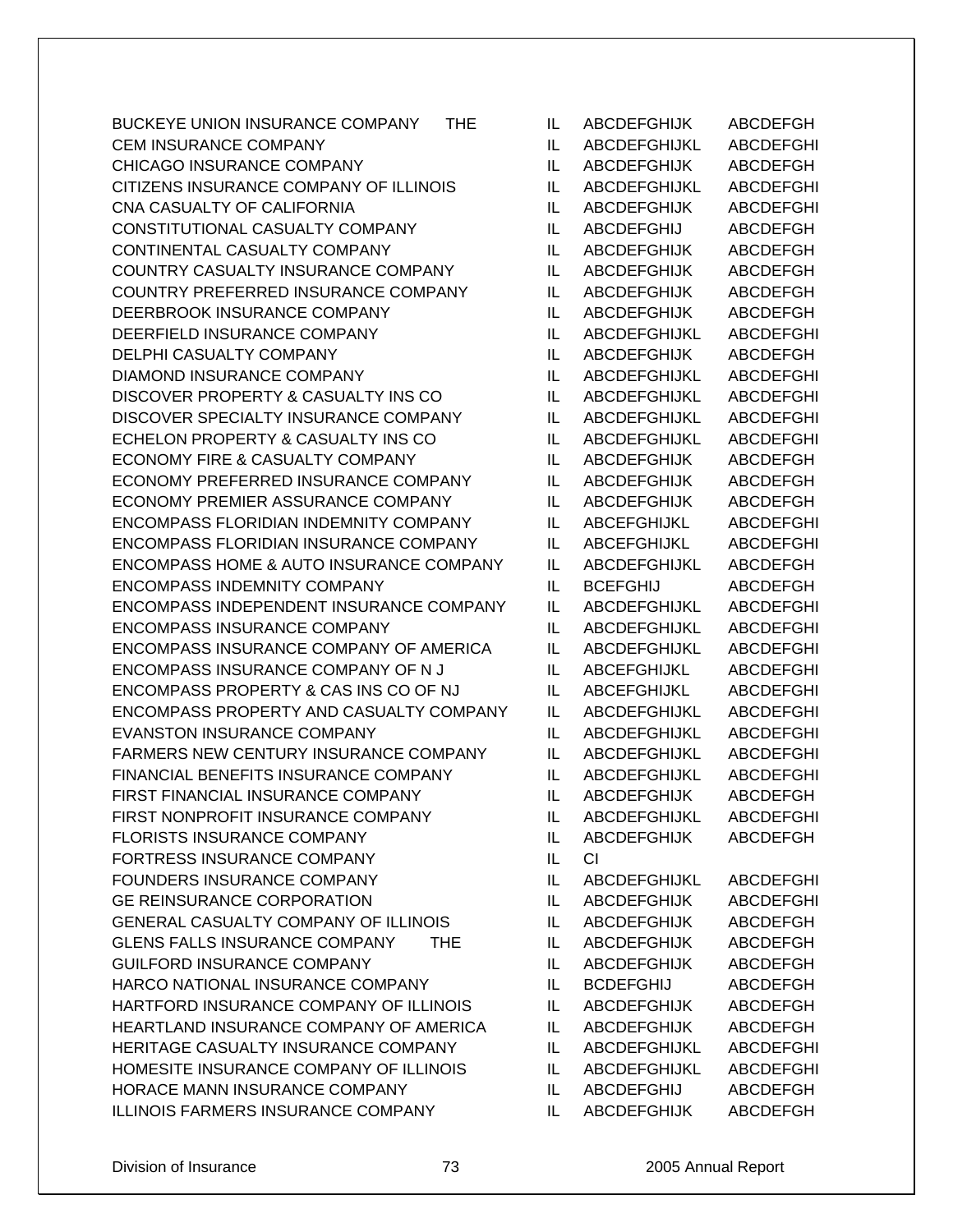ILLINOIS NATIONAL INSURANCE CO IL ABCDEFGHIJKL ABCDEFGHI INSURA PROPERTY AND CASUALTY INS CO IL ABCDEFGHIJKL ABCDEFGHI INSURANCE COMPANY OF ILLINOIS ILLETTING ILLETTING ABCDEFGHIJK ABCDEFGH INSURANCE CORPORATION OF HANNOVER IL ABCDEFGHIJKL ABCDEFGHI INTERNATIONAL BUSINESS & MER REASSUR CO IL ABCDEFGHIJK ABCDEFGH INTERSTATE BANKERS CASUALTY COMPANY IL B INTERSTATE FIRE & CASUALTY COMPANY IL ABCDEFGHIJK ABCDEFGH INTERSTATE INDEMNITY COMPANY IL ABCDEFGHIJK ABCDEFGH ISMIE INDEMNITY COMPANY **ILLY ABCDEFGHIJKL ABCDEFGHI** KEMPER CASUALTY INSURANCE COMPANY IL ABCDEFGHIJKL ABCDEFGHI KEMPER INDEPENDENCE INSURANCE COMPANY IL ABCDEFGHIJKL ABCDEFGHI LANCER INSURANCE COMPANY **ILLY ABCDEFGHIJ** ABCDEFGH LEGION INDEMNITY COMPANY **IL ABCDEFGHIJK ABCDEFGH** LIBERTY INSURANCE COMPANY OF AMERICA IL ABCDEFGHIJKL ABCDEFGHI LIBERTY INSURANCE CORPORATION IL ABCDEFGHIJKL ABCDEFGHI LONE STAR NATIONAL INSURANCE COMPANY IL BCDEFGHIJKL ABCDEFGHI MARKEL INSURANCE COMPANY IL ABCDEFGHIJKL ABCDEFGHI MARTINGALE NATIONAL INSURANCE COMPANY IL ABCDEFGHIJKL ABCDEFGHI MBIA INSURANCE CORP OF ILLINOIS IL GH GH MEDICAL ALLIANCE INSURANCE COMPANY IL ABCDEFGHIJKL ABCDEFGHI MERCURY INSURANCE COMPANY OF IL ILLETTING ABCDEFGHIJKLE ABCDEFGHI MERCURY NATIONAL INSURANCE COMPANY IL ABCDEFGHIJKL ABCDEFGHI MERIT HEALTH INSURANCE COMPANY IL A MIDSTATES REINSURANCE CORPORATION IL ABCDEFGHIJK ABCDEFGH MIDWAY INSURANCE COMPANY OF ILLINOIS IL ABCDEFGHIJK ABCDEFGH MIDWEST INSURANCE COMPANY IL ABCDEFGHIJKL ABCDEFGHI MILLERS FIRST INSURANCE COMPANY ILL ABCDEFGHIJKL ABCDEFGHI NATIONAL BEN FRANKLIN INSURANCE CO OF IL IL ABCDEFGHIJKL ABCDEFGHI NATIONAL BUILDING MATERIAL ASSURANCE CO IL BCDEFGHIJKL ABCDEFGHI NATIONAL FIRE & CASUALTY COMPANY IL ABCDEFGHIJK ABCDEFGH NATIONAL FIRE INSURANCE COMPANY OF HARTF IL ABCDEFGHIJ ABCDEFGH NATIONAL HERITAGE INSURANCE COMPANY IL EFKL ABCDEFGHI NATIONAL SURETY CORPORATION IL ABCDEFGHIJK ABCDEFGH NIAGARA FIRE INSURANCE COMPANY IL ABCDEFGHIJK ABCDEFGH NORTHBROOK INDEMNITY COMPANY IL ABCDEFGHIJKL ABCDEFGHI OLD REPUBLIC UNION INSURANCE COMPANY IL ABCDEFGHIJKL ABCDEFGHI OMNI INDEMNITY COMPANY **ILLY ABCDEFGHIJKL ABCDEFGHI** OMNI INSURANCE COMPANY IL ABCDEFGHIJKL ABCDEFGHI ONECIS INSURANCE COMPANY **ILLY ABCDEFGHIJK ABCDEFGH** PACIFIC INSURANCE COMPANY IL ABCDEFGHIJKL ABCDEFGHI PACO ASSURANCE COMPANY INC IL BCHIJL BOLITIC ABHI PEERLESS INDEMNITY INSURANCE COMPANY IL ABCDEFGHIJKL ABCDEFGHI PEKIN INSURANCE COMPANY IL ABCDEFGHIJK ABCDEFGH REINSURANCE COMPANY OF AMERICA INC IL ABCDEFGHIJK ABCDEFGH RLI INDEMNITY COMPANY **IL ABCDEFGHIJK** ABCDEFGH RLI INSURANCE COMPANY **ILLY ABCDEFGHIJK ABCDEFGH** SAFECO INSURANCE COMPANY OF ILLINOIS IL ABCDEFGHIJK ABCDEFGH SAFETY FIRST INSURANCE COMPANY IL CDG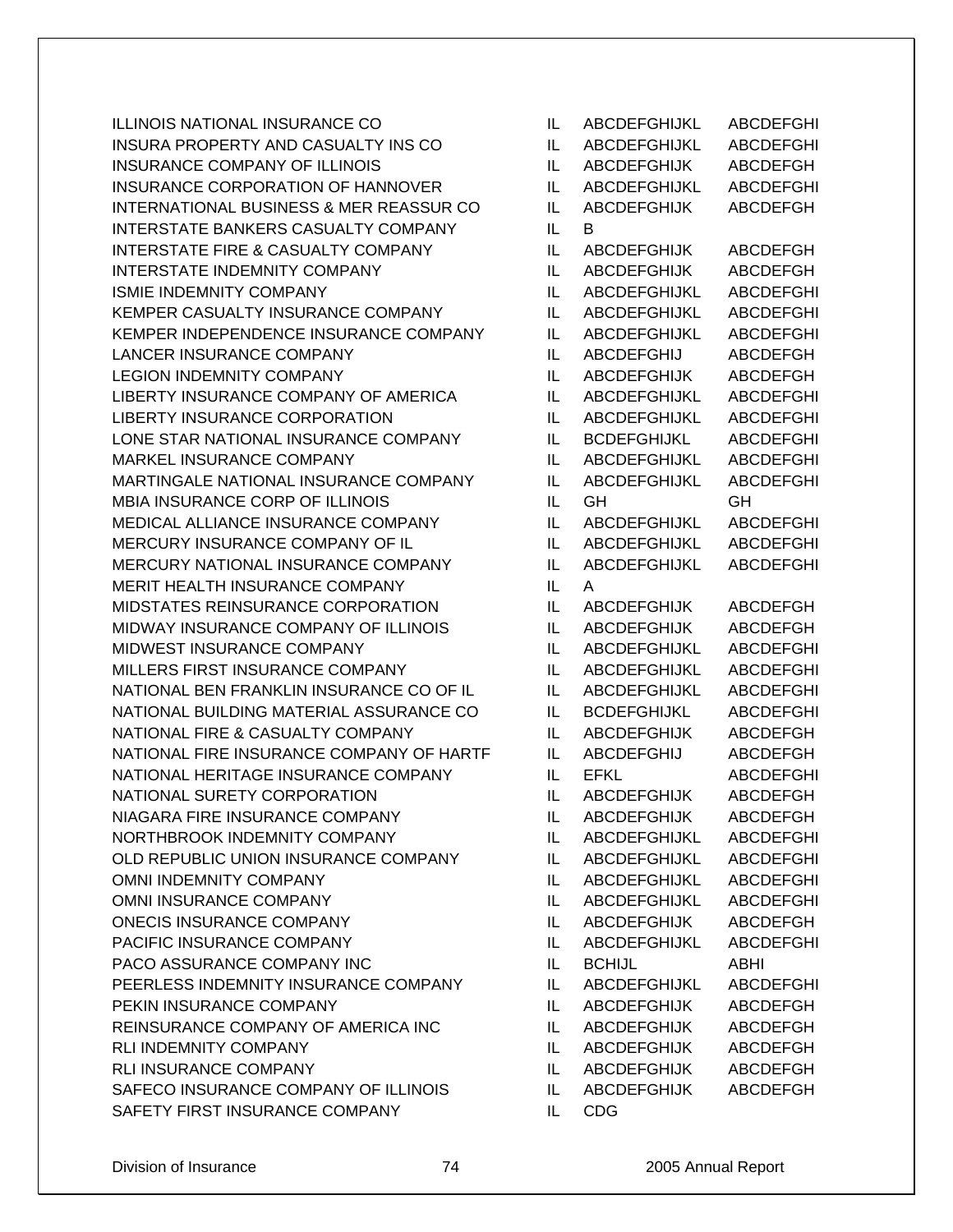SAFEWAY INSURANCE COMPANY SEABRIGHT INSURANCE COMPANY SELECT MARKETS INSURANCE COMPANY SHELBY CASUALTY INSURANCE COMPANY SHELBY INSURANCE COMPANY THE SPECIALTY SURPLUS INSURANCE COMPANY SPRINGFIELD FIRE & CASUALTY COMPANY ST PAUL PROTECTIVE INSURANCE COMPANY STATE FARM FIRE & CASUALTY COMPANY STATE FARM GENERAL INSURANCE COMPANY STATE FARM GUARANTY INSURANCE CO STATE FARM INDEMNITY COMPANY STATEWIDE INSURANCE COMPANY SUA INSURANCE COMPANY TEACHERS INSURANCE COMPANY THIRD COAST INSURANCE COMPANY TRANSGUARD INS CO OF AMERICA INC TRANSPORTATION INSURANCE COMPANY TRIAD GUARANTY ASSURANCE CORPORATION TRIAD GUARANTY INSURANCE CORPORATION UNIQUE INSURANCE COMPANY UNITED EQUITABLE INSURANCE COMPANY UNITRIN DIRECT INSURANCE COMPANY UNITRIN DIRECT PROPERTY & CASUALTY CO UNIVERSAL CASUALTY COMPANY USPLATE GLASS INSURANCE COMPANY VESTA FIRE INSURANCE CORPORATION VESTA INSURANCE CORPORATION VIRGINIA SURETY COMPANY INC ZURICH AMERICAN INSURANCE COMPANY OF IL

## **Domestic Mutual**

#### **COMPANY NAME**

AMERICAN MANUFACTURERS MUTUAL INS CO CHICAGO MUTUAL INSURANCE COMPANY COUNTRY MUTUAL INSURANCE COMPANY FLORISTS MUTUAL INSURANCE COMPANY ILLINOIS CASUALTY COMPANY (A MUT INS CO) ILLINOIS STATE BAR ASSN MUT IN CO INDEPENDENT MUTUAL FIRE INSURANCE CO ISMIE MUTUAL INSURANCE COMPANY LUMBERMENS MUTUAL CASUALTY COMPANY LUTHERAN MUTUAL FIRE INSURANCE COMPANY MADISON MUTUAL INSURANCE COMPANY MOUNT CARROLL MUTUAL FIRE INS CO THE NHRMA MUTUAL INSURANCE COMPANY

| IL | <b>ABCEFHIJK</b>    |                  |
|----|---------------------|------------------|
| IL | ABCDEFGHIJKL        | <b>ABCDEFGHI</b> |
| IL | <b>ABCDEFGHIJKL</b> | <b>ABCDEFGHI</b> |
| IL | <b>ABCDEFGHIJKL</b> | ABCDEFGHI        |
| IL | <b>ABCDEFGHIJKL</b> | <b>ABCDEFGHI</b> |
| IL | <b>ABCDEFGHIJKL</b> | <b>ABCDEFGHI</b> |
| IL | <b>ABCDEFGHIJK</b>  | <b>ABCDEFGH</b>  |
| IL | <b>ABCDEFGHIJKL</b> | <b>ABCDEFGHI</b> |
| IL | <b>ABCDEFGHIJ</b>   | <b>ABCDEFGH</b>  |
| IL | <b>ABCDEFGHIJ</b>   | <b>ABCDEFGH</b>  |
| IL | <b>BCGIJ</b>        | <b>ABDEFGH</b>   |
| IL | <b>ABCDEFGHIJKL</b> | <b>ABCDEFGHI</b> |
| IL | <b>ABCDEFGHIJK</b>  | <b>ABCDEFGH</b>  |
| IL | <b>ABCDEFGHIJKL</b> | <b>ABCDEFGHI</b> |
| IL | <b>ABCDEFGHIJ</b>   | <b>ABCDEFGH</b>  |
| IL | CD                  |                  |
| IL | <b>ABCDEFGHIJKL</b> | <b>ABCDEFGHI</b> |
| IL | <b>ABCDEFGHIJK</b>  | <b>ABCDEFGH</b>  |
| IL | н                   |                  |
| IL | н                   |                  |
| IL | BL                  | DEI              |
| IL | ABCDEFGHIJKL        | <b>ABCDEFGHI</b> |
| IL | <b>ABCDEFGHIJKL</b> | <b>ABCDEFGHI</b> |
| IL | <b>ABCDEFGHIJKL</b> | <b>ABCDEFGHI</b> |
| IL | <b>ABCDEFGHIJKL</b> | <b>ABCDEFGHI</b> |
| IL | F                   |                  |
| IL | <b>ABCDEFGHIJKL</b> | <b>ABCDEFGHI</b> |
| IL | <b>ABCDEFGHIJKL</b> | <b>ABCDEFGHI</b> |
| IL | ABCDEFGHIJKL        | <b>ABCDEFGHI</b> |
| IL | <b>ABCDEFGHIJK</b>  | <b>ABCDEFGH</b>  |

| STATE | <b>CLASS 2</b>      | <b>CLASS 3</b>  |
|-------|---------------------|-----------------|
| Ш.    | ABCDEFGHIJKL        | ABCDEFGHI       |
| Ш.    | <b>ABCDEFGHIJKL</b> | ABCDEFGHI       |
| Ш.    | <b>ABCDEFGHIJK</b>  | ABCDEFGH        |
| IL    | <b>ABCDEFGHIJK</b>  | ABCDEFGH        |
| Ш.    | <b>BCDEFGHIJKL</b>  | ABCDEFGHI       |
| Н.    | СI                  |                 |
| Ш.    | <b>ACDEFGHIJK</b>   | ABCEGH          |
| Ш.    | <b>ABCDEFGHIJKL</b> | ABCDEFGHI       |
| IL    | <b>ABCDEFGHIJKL</b> | ABCDEFGHI       |
| Ш.    | ABCDEFGHIJ          | ABCDEFGH        |
| Ш.    | <b>ABCDEFGHIJK</b>  | ABCDEFGH        |
| IL    |                     | <b>ABCDEFGH</b> |
|       | ABCDEFGHIJKL        | ABCDEFGHI       |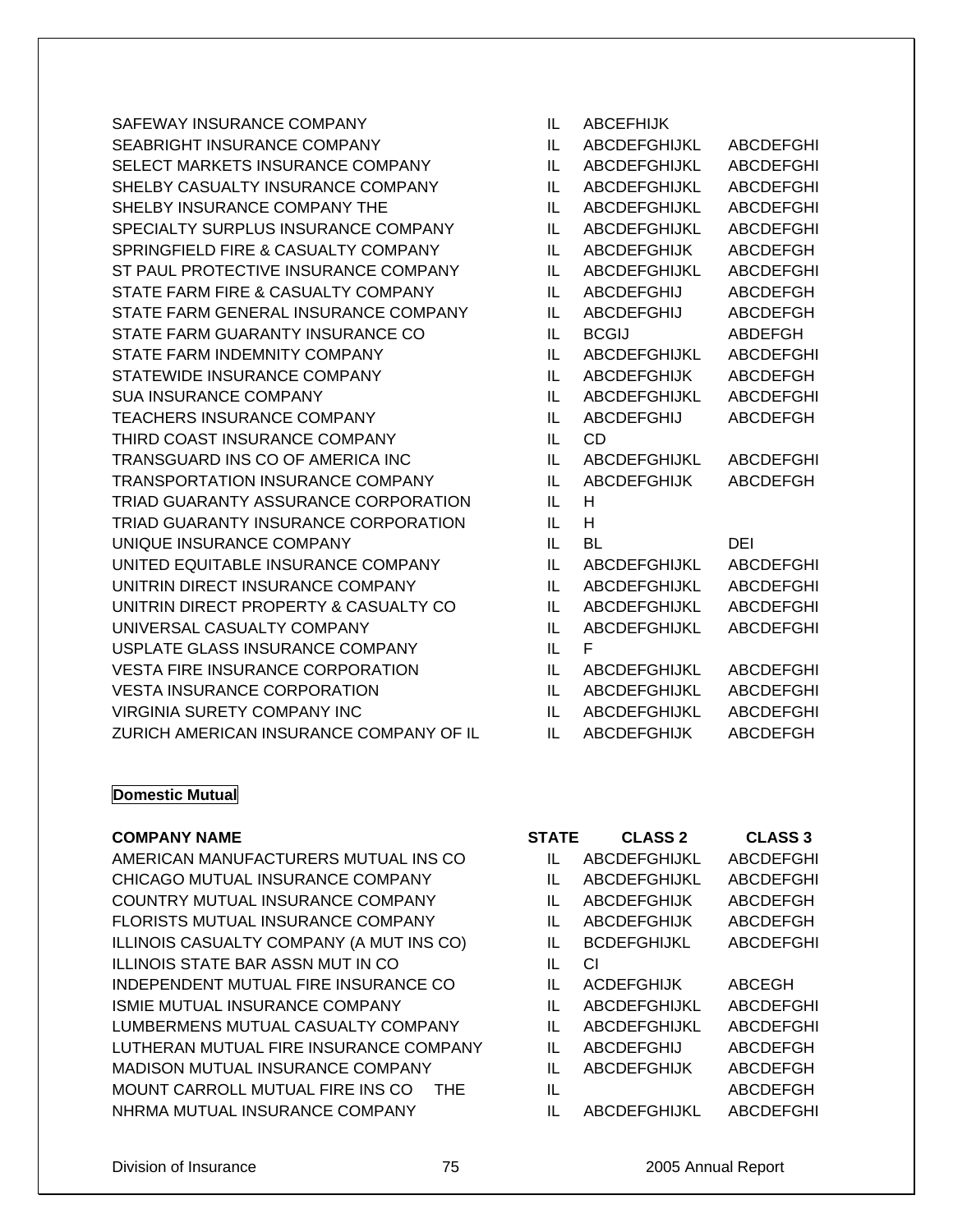| PODIATRY INSURANCE CO OF AM A MUT CO     | IL C         |            |          |
|------------------------------------------|--------------|------------|----------|
| ROCKFORD MUTUAL INSURANCE COMPANY        | $\mathbf{H}$ | BCDEFGHLIK | ABCDEEGH |
| STANDARD MUTUAL INSURANCE COMPANY        | $\mathbf{H}$ | ABCDEEGHIJ | ABCDEEGH |
| STATE FARM MUTUAL AUTOMOBILE INSURANCE C |              | ABCDEFGHIJ | ABCDEEGH |

#### **Domestic Inter-Insurance Exchange**

| <b>COMPANY NAME</b>                   | <b>STATE</b> | CLASS 2      | <b>CLASS 3</b> |
|---------------------------------------|--------------|--------------|----------------|
| FARMERS AUTOMOBILE INSURANCE ASSN THE |              | ABCDFFGHLIK  | ABCDEFGH       |
| GOVERNMENTAL INTERINSURANCE EXCHANGE  |              | ABCDEFGHIJKL | ABCDEFGH       |

#### **Foreign Stock**

#### **COMPANY NAME**

ACA FINANCIAL GUARANTY CORPORATION ACCEPTANCE INSURANCE COMPANY ACCIDENT FUND GENERAL INSURANCE CO ACCIDENT FUND INSURANCE CO OF AMERICA ACCIDENT FUND NATIONAL INSURANCE CO ACCREDITED SURETY & CASUALTY CO, INC ACE AMERICAN INSURANCE COMPANY ACE AMERICAN REINSURANCE COMPANY ACE FIRE UNDERWRITERS INSURANCE COMPANY ACE INDEMNITY INSURANCE COMPANY ACE PROPERTY AND CASUALTY INS CO ADMIRAL INDEMNITY COMPANY ADVANTA INSURANCE COMPANY ADVANTAGE WORKERS COMPENSATION INS CO AEGIS SECURITY INSURANCE COMPANY AETNA INSURANCE COMPANY OF CONNECTICUT AFFILIATED F M INSURANCE COMPANY AGRI GENERAL INSURANCE COMPANY AIG CENTENNIAL INSURANCE COMPANY AIG NATIONAL INSURANCE COMPANY AIG PREFERRED INSURANCE COMPANY AIG PREMIER INSURANCE COMPANY AIOI INSURANCE COMPANY OF AMERICA AIU INSURANCE COMPANY ALASKA NATIONAL INSURANCE COMPANY ALEA NORTH AMERICA INSURANCE COMPANY ALL AMERICA INSURANCE COMPANY ALL NATION INSURANCE COMPANY ALLEGHENY CASUALTY COMPANY ALLIANCE ASSURANCE COMPANY OF AMERICA ALLIANZ GLOBAL RISKS US INS CO ALLIED PROPERTY & CASUALTY INS CO ALLIED IA ABCDEFGHIJK ABCDEFGH

| <b>STATE</b> | <b>CLASS 2</b>      | <b>CLASS 3</b>   |
|--------------|---------------------|------------------|
| MD           | GHI                 |                  |
| NE           | <b>BCDEFGHIJKL</b>  | <b>ABCDEFGHI</b> |
| MI           | CD                  |                  |
| MI           | <b>CD</b>           |                  |
| MI           | <b>CD</b>           |                  |
| <b>FL</b>    | CG                  |                  |
| <b>PA</b>    | <b>ABCDEFGHIJKL</b> | <b>ABCDEFGHI</b> |
| <b>PA</b>    | <b>ABCDEFGHIJK</b>  | <b>ABCDEFGH</b>  |
| PA           | ABCDEFGHIJK         | <b>ABCDEFGH</b>  |
| PA           | <b>ABCDEFGHIJK</b>  | <b>ABCDEFGH</b>  |
| PA.          | <b>ABCDEFGHIJ</b>   | ABCDEFGH         |
| DE           | <b>BCEFGHIJ</b>     | <b>ABCDEFGHI</b> |
| AZ           | ABCEFGHIJ           | <b>ABDEFGH</b>   |
| IN           | <b>DGHI</b>         |                  |
| PA           | <b>ABCEFGHIJ</b>    | ABCDEFGH         |
| <b>CT</b>    | ABC                 | F.               |
| RI           | <b>BCDEFGHIJ</b>    | <b>ABCDEFGH</b>  |
| IA           | <b>BCEFHIJK</b>     | <b>ABCDEFGH</b>  |
| <b>PA</b>    | ABCEFGHIJ           | ABCDEFGH         |
| NY.          | <b>ABCDEFG</b>      | ABCDEFGH         |
| <b>PA</b>    | <b>ABCEFGHIJ</b>    | <b>ABCDEFGH</b>  |
| <b>PA</b>    | <b>ABCEFGHIJKL</b>  | <b>ABCDEFGHI</b> |
| <b>NY</b>    | ABCDEFGHIJKL        | <b>ABCDEFGHI</b> |
| NY.          | <b>ABCDEFG</b>      | <b>ABCDEFGH</b>  |
| AK           | <b>BCDEFG</b>       | <b>DEF</b>       |
| NY.          | <b>BCDEFGHIJ</b>    | <b>ABCDEFGH</b>  |
| OН           | <b>BCDEFGHIJ</b>    | <b>ABCDEFGH</b>  |
| MΝ           | <b>BCDEFHIJKL</b>   | <b>ABCDEFGHI</b> |
| <b>PA</b>    | G.                  |                  |
| NY.          | <b>BCD</b>          | <b>ABCDEFGH</b>  |
| CA           | <b>BCDEFGHIJK</b>   | <b>ABCDEFGH</b>  |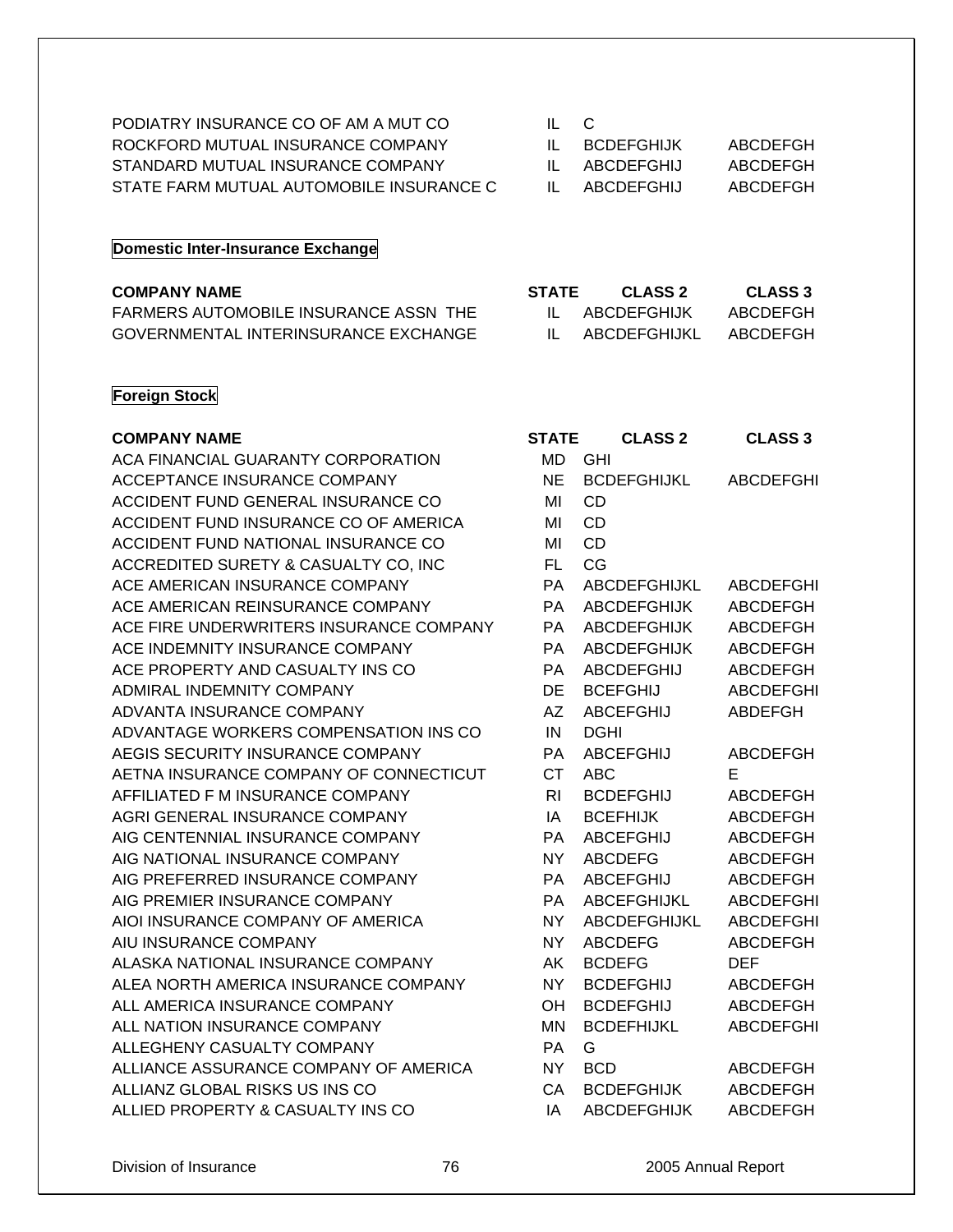ALLMERICA FINANCIAL ALLIANCE INS CO ALLMERICA FINANCIAL BENEFIT INS CO ALPHA PROPERTY & CASUALTY INSURANCE CO AMBAC ASSURANCE CORPORATION AMCO INSURANCE COMPANY AMCOMP ASSURANCE CORPORATION AMERICAN AGRI BUSINESS INSURANCE COMPANY AMERICAN AGRICULTURAL INSURANCE COMPANY AMERICAN ALTERNATIVE INS CORP AMERICAN AUTOMOBILE INSURANCE COMPANY AMERICAN BANKERS INSURANCE COMPANY OF FL AMERICAN CASUALTY COMPANY OF READING PA AMERICAN CENTURY CASUALTY COMPANY AMERICAN COMMERCE INSURANCE COMPANY AMERICAN COMPENSATION INSURANCE COMPANY AMERICAN CONTRACTORS INDEMNITY COMPANY AMERICAN ECONOMY INSURANCE COMPANY AMERICAN EMPIRE INSURANCE COMPANY AMERICAN EMPLOYERS INSURANCE COMPANY AMERICAN EQUITY SPECIALTY INS CO AMERICAN FAMILY HOME INSURANCE COMPANY AMERICAN FEDERATION INSURANCE COMPANY AMERICAN FIRE AND CASUALTY COMPANY AMERICAN GENERAL PROPERTY INS CO AMERICAN GUARANTEE & LIABILITY INS CO AMERICAN HEALTHCARE INDEMNITY COMPANY AMERICAN HOME ASSURANCE COMPANY AMERICAN INDEMNITY COMPANY AMERICAN INDEPENDENT INSURANCE COMPANY AMERICAN INSURANCE COMPANY THE AMERICAN INTERNATIONAL INSURANCE CO THE AMERICAN INTERNATIONAL SOUTH INS CO AMERICAN INTERSTATE INSURANCE COMPANY AMERICAN MERCHANTS CASUALTY COMPANY AMERICAN MERCURY INSURANCE COMPANY AMERICAN MODERN HOME INSURANCE COMPANY AMERICAN NATIONAL GENERAL INSURANCE CO AMERICAN NATIONAL PROPERTY & CASUALTY CO AMERICAN PHYSICIANS ASSURANCE CORP AMERICAN PREMIER INSURANCE COMPANY AMERICAN PROFESSIONALS INSURANCE COMPANY AMERICAN RE INSURANCE COMPANY AMERICAN RELIABLE INSURANCE COMPANY AMERICAN ROAD INSURANCE COMPANY THE AMERICAN SAFETY CASUALTY INS CO AMERICAN SECURITY INSURANCE COMPANY AMERICAN SELECT INSURANCE COMPANY AMERICAN SENTINEL INSURANCE COMPANY

| NΗ        | <b>BCDEFHIJ</b>     | <b>ABCDEFGH</b>  |
|-----------|---------------------|------------------|
| MI        | <b>ABCDEFGHIJKL</b> | <b>ABCDEFGHI</b> |
| WI        | <b>BCEFIJ</b>       | <b>ABCDEFGH</b>  |
| WI        | <b>GHI</b>          |                  |
| IA        | <b>ABCDEFGHIJK</b>  | <b>ABCDEFGH</b>  |
| <b>FL</b> | <b>CD</b>           |                  |
| <b>TX</b> | <b>BCDEFGHIJKL</b>  | <b>ABCDEFGHI</b> |
| IN        | <b>ABCDEFGHIJ</b>   | <b>ABCDEFGH</b>  |
| DE        | ABCDEFGHIJ          | <b>ABCDEFGH</b>  |
| <b>MO</b> | <b>ABCDEFGHIJK</b>  | <b>ABCDEFGH</b>  |
| FL.       |                     | <b>ABCDEFGH</b>  |
|           | <b>ABCEFGHIJK</b>   |                  |
| PA        | ABCDEFGHIJ          | <b>ABCDEFGH</b>  |
| ТX        | <b>ABCEFGHIJ</b>    | <b>ABCDEFGH</b>  |
| OH        | BC                  | AD               |
| <b>MN</b> | D                   |                  |
| CA        | G                   |                  |
| IN        | <b>ABCDEFGHIJ</b>   | <b>ABCDEFGH</b>  |
| OH        | <b>BCDI</b>         | <b>ABEFGH</b>    |
| MA        | <b>ABCDEFGHIJ</b>   | <b>ABCDEFGH</b>  |
| CA        | <b>BCEFGHIJ</b>     | <b>ABCDEFGH</b>  |
| <b>FL</b> | <b>ABCEFGHIJK</b>   | <b>ABCDEFGH</b>  |
| FL.       | <b>BCEFHIJ</b>      | <b>ABCDEFGH</b>  |
| ОH        | <b>BCDEFGHIJ</b>    | <b>ABCDEFGH</b>  |
| <b>TN</b> | <b>BCDEFGHIJK</b>   | <b>ABCDEFGH</b>  |
| <b>NY</b> | <b>ABCDEFGHIJ</b>   | <b>ABCDEFGH</b>  |
| DE        | <b>CGHI</b>         | <b>ABCDEFG</b>   |
| <b>NY</b> | <b>ABCDEFGHIJK</b>  | <b>ABCDEFGH</b>  |
| <b>TX</b> | <b>BCDEFGH</b>      | <b>ABCDFGH</b>   |
| <b>PA</b> | В                   | E                |
|           |                     |                  |
| <b>NE</b> | <b>ABCDEFGHIJK</b>  | <b>ABCDEFGH</b>  |
| <b>NY</b> | <b>ABCDEFGHIJK</b>  | <b>ABCDEFGH</b>  |
| PA        | <b>BCDEFHIJ</b>     | <b>ABCDEFGH</b>  |
| LA        | <b>ABCDEFG</b>      | AD               |
| OΗ        | BCDEFGHIJ           | <b>ABCDEFGH</b>  |
| OK        | <b>ABCEFGHIJKL</b>  | <b>ABCDEFGHI</b> |
| <b>OH</b> | <b>ABCEFGHIJKL</b>  | <b>ABCDEFGH</b>  |
| <b>MO</b> | <b>BCEFGHIJ</b>     | <b>ABCDEFGH</b>  |
| <b>MO</b> | <b>BCDEFHIJK</b>    | ABCDEFGH         |
| MI        | ABCDEFGHIJKL        | <b>ABCDEFGHI</b> |
| IN        | В                   | E                |
| IN        | <b>BCGHIJ</b>       | <b>ABCDEFGH</b>  |
| DE        | <b>ABCDEFGHIJ</b>   | <b>ABCDEFGH</b>  |
| AZ        | <b>ABCEFGHIJK</b>   | <b>ABCDEFGH</b>  |
| MI        | <b>ABCDEFGHIJK</b>  | <b>ABCDEFGH</b>  |
| DE        | ABCDEFGHIJKL        | <b>ABCDEFGHI</b> |
| DE        | <b>ABCEFHIJ</b>     | <b>ABCDEFGH</b>  |
| OH        | <b>BCEFGHIJK</b>    | ABCDEFGH         |
| PA        | <b>ACEFGHI</b>      | <b>ABCDFGH</b>   |
|           |                     |                  |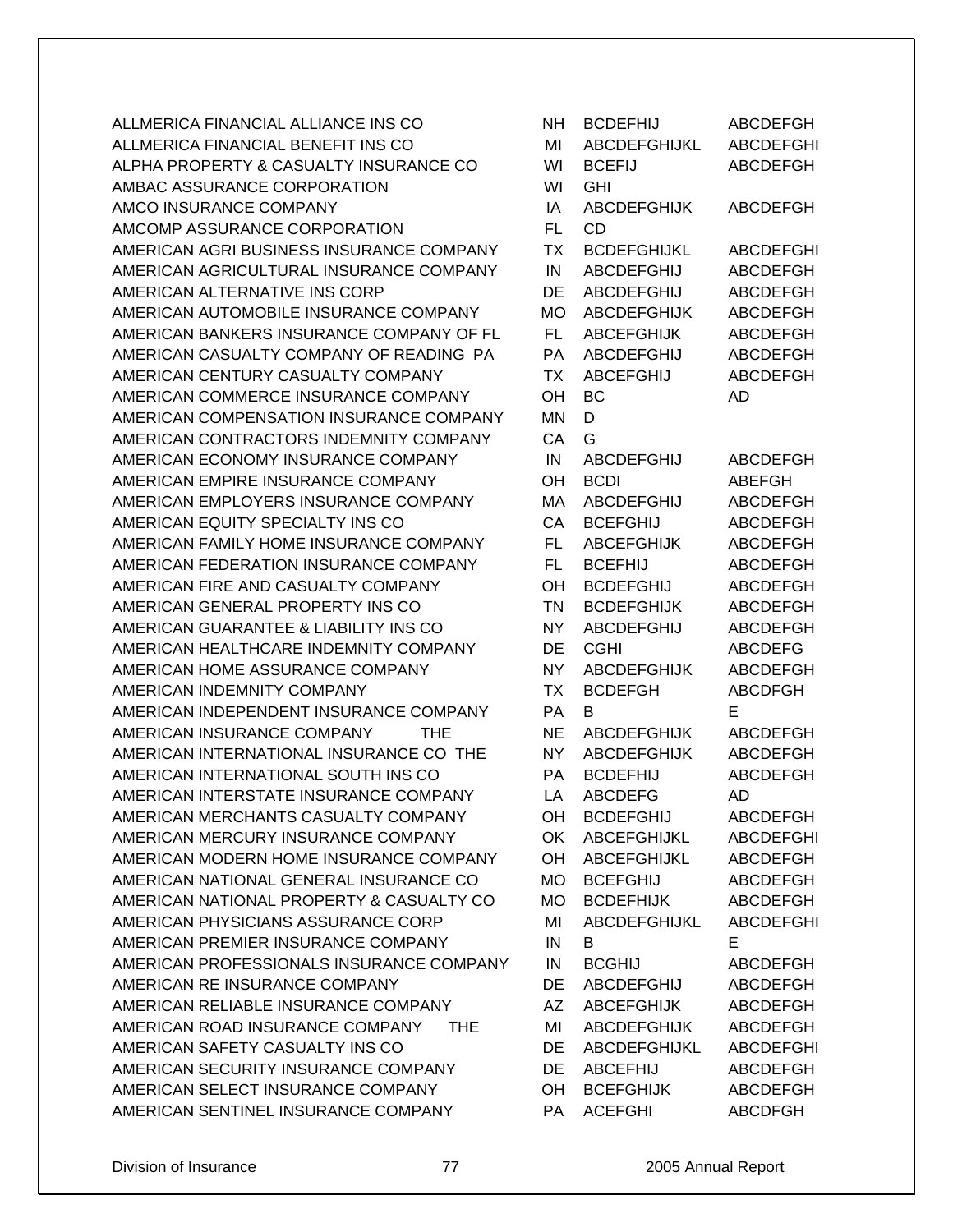AMERICAN SOUTHERN INSURANCE COMPANY AMERICAN STANDARD INSURANCE CO OF WI AMERICAN STATES INSURANCE COMPANY AMERICAN STATES PREFERRED INS CO AMERICAN SURETY COMPANY AMERICAS INSURANCE COMPANY AMERISURE INSURANCE COMPANY AMGUARD INSURANCE COMPANY ANESTHESIOLOGISTS PROFESSIONAL ASSR CO ANSUR AMERICA INSURANCE COMPANY ARAG INSURANCE COMPANY ARCH INSURANCE COMPANY ARCH REINSURANCE COMPANY ARGONAUT INSURANCE COMPANY ARGUS FIRE AND CASUALTY INS CO ASSOCIATED INDEMNITY CORPORATION ASSURANCE COMPANY OF AMERICA ASSURED GUARANTY CORP ATHENA ASSURANCE COMPANY ATLANTA CASUALTY COMPANY ATLANTA SPECIALTY INSURANCE COMPANY ATLANTIC INSURANCE COMPANY ATLANTIC SPECIALTY INSURANCE COMPANY ATRADIUS TRADE CREDIT INSURANCE INC AUTO CLUB FAMILY INSURANCE COMPANY AUTOMOBILE INSURANCE CO OF HARTFORD THE AVEMCO INSURANCE COMPANY AVOMARK INSURANCE COMPANY AXA ART INSURANCE CORPORATION AXA CORPORATE SOLUTIONS INS CO AXA CORPORATE SOLUTIONS REINSURANCE CO AXA RE AMERICA INSURANCE COMPANY AXA RE PROPERTY AND CASUALTY INS CO AXIS REINSURANCE COMPANY BALBOA INSURANCE COMPANY BANCINSURE INC. BANKERS INSURANCE COMPANY BANKERS STANDARD INSURANCE COMPANY BAR PLAN SURETY AND FIDELITY COMPANY THE BAY STATE INSURANCE COMPANY BCS INSURANCE COMPANY BEAZLEY INSURANCE COMPANY, INC BENCHMARK INSURANCE COMPANY BERKLEY INSURANCE COMPANY BERKLEY REGIONAL INSURANCE COMPANY BIRMINGHAM FIRE INSURANCE COMPANY OF PA BLUE RIDGE INSURANCE COMPANY BRISTOL WEST INSURANCE COMPANY

| ΚS        | ABCEFGHIJKL         | <b>ABCDEFGHI</b> |
|-----------|---------------------|------------------|
| WI        | <b>BCEFHIJ</b>      |                  |
| IN        | ABCDEFGHIJ          | <b>ABCDEFGH</b>  |
| IN        | <b>ABCEFHIJ</b>     | ABCDEFGH         |
| IN        | G                   |                  |
| LA        | <b>BCDEFHI</b>      | <b>ABCDEFG</b>   |
| MI        | <b>ABCDEFGHIJ</b>   | <b>ABCDEFGH</b>  |
| PA        | <b>CD</b>           |                  |
| FL        | C.                  |                  |
| MI        | <b>BCDEFGHIJK</b>   | <b>ABCDEFGH</b>  |
| IA        | L                   |                  |
| МO        | <b>ABCDEFGHIJKL</b> | <b>ABCDEFGHI</b> |
| <b>NE</b> | <b>ABCDEFGHIJKL</b> | <b>ABCDEFGHI</b> |
| CA        | <b>ABCDEFGHIJK</b>  | <b>ABCDEFGH</b>  |
| FL.       | <b>CEFHIJK</b>      | ABFH             |
| CA        | <b>ABCDEFGHIJK</b>  | <b>ABCDEFGH</b>  |
| <b>NY</b> | <b>ABCDEFGHIJK</b>  | <b>ABCDEFGH</b>  |
| <b>NY</b> | GH                  |                  |
|           |                     |                  |
| MN        | <b>BCDEFGHIJKL</b>  | <b>ABCDEFGHI</b> |
| OH        | <b>ABCDEFGHIJKL</b> | <b>ABCDEFGHI</b> |
| OH        | <b>ABCDEFGHIJK</b>  | <b>ABCDEFGH</b>  |
| <b>TX</b> | <b>ABCDEFGHIJK</b>  | <b>ABCDEFGH</b>  |
| NΥ        | <b>BCDEFGHIJK</b>   | <b>ABCDEFGH</b>  |
| MD        | HI                  |                  |
| <b>MO</b> | <b>BCEFHIJL</b>     | <b>ABCDEFGHI</b> |
| <b>CT</b> | <b>ABCDEFGHIJ</b>   | <b>ABCDEFGH</b>  |
| MD        | ABCGH               | BDG              |
| IN        | <b>BCDEFGHIJ</b>    | <b>ABCDEFGH</b>  |
| NΥ        |                     | D                |
| ΝY        | <b>ABCDEFGHIJK</b>  | <b>ABCDEFGH</b>  |
| DE        | <b>ABCDEFGHIJK</b>  | <b>ABCDEFGH</b>  |
| DE        | <b>ABCDEFGHIJ</b>   | <b>ABCDEFGH</b>  |
| DE        | <b>ABCEFGHIJK</b>   | <b>ABCDEFGH</b>  |
| NY        | <b>ABCDEFGHIJ</b>   | <b>ABCDEFGH</b>  |
| CA        | <b>ABCEFGHIJ</b>    | <b>ABCDEFGH</b>  |
| OK        | <b>ABCDEFGHIJ</b>   | <b>ABCDEFGH</b>  |
| FL.       | <b>ABCEFGHI</b>     | <b>ABCDEFG</b>   |
| PA        | <b>ABCDEFGHIJK</b>  | <b>ABCDEFGH</b>  |
| МO        | G                   |                  |
| MA        | <b>CEFGHI</b>       | <b>ABCDEFGH</b>  |
| OH        | ABCDEFGHIJKL        | <b>ABCDEFGHI</b> |
| <b>NE</b> | <b>ABCDEFGHIJK</b>  | <b>ABCDEFGH</b>  |
| <b>KS</b> | <b>ABCDEFH</b>      | ABCDEFGH         |
| DE        | <b>ABCDEFGHIJK</b>  | <b>ABCDEFGH</b>  |
| DE        | <b>BCDEFGHIJKL</b>  | <b>ABCDEFGHI</b> |
| PA        | <b>ABCDEFGHIJ</b>   | ABCDEFGH         |
| WI        | <b>ABCDEFHIJK</b>   | <b>ABCDEFGH</b>  |
| PA        | В                   | DE               |
|           |                     |                  |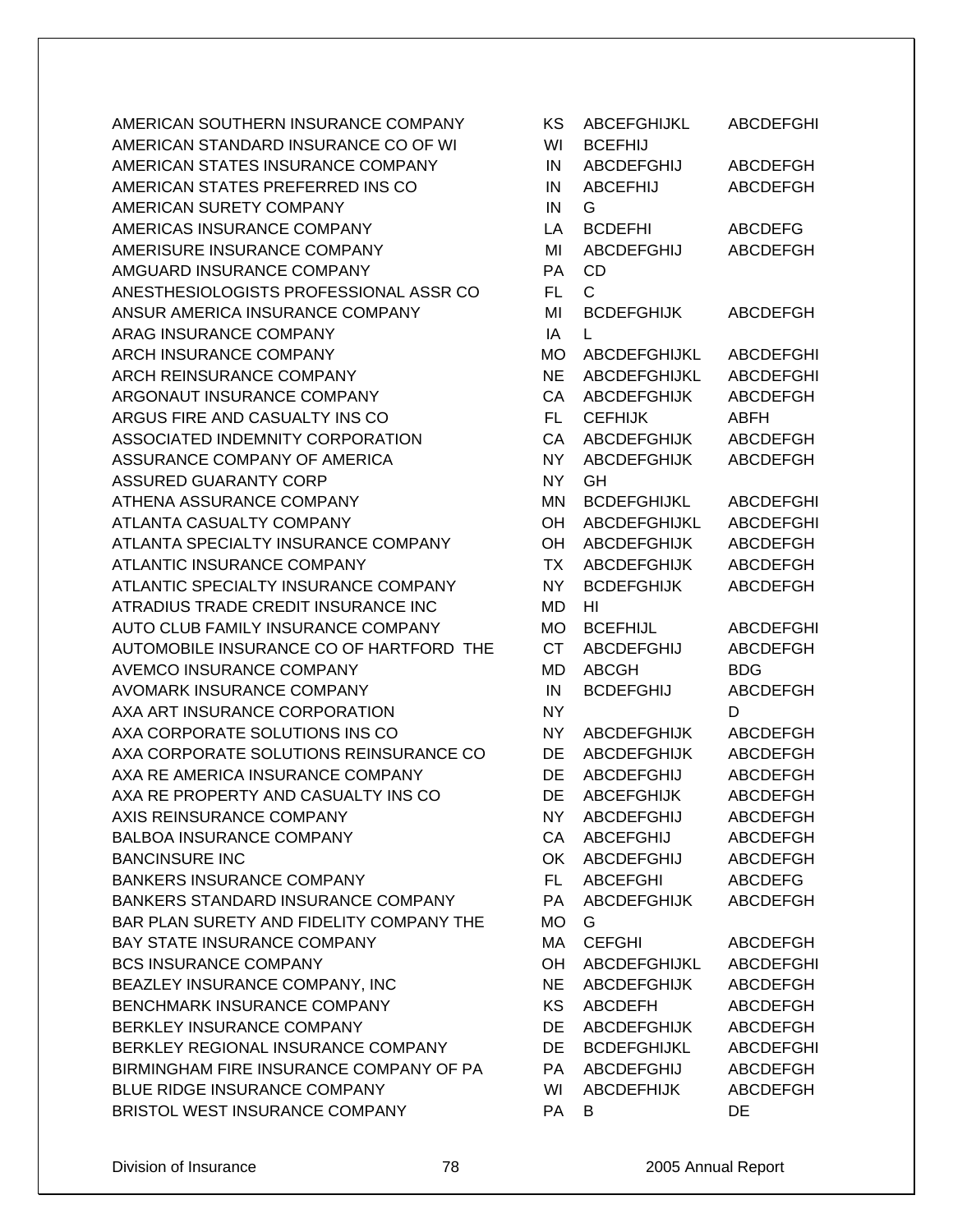CALIFORNIA CASUALTY & FIRE INSURANCE CO CALIFORNIA CASUALTY GENERAL INS CO OF OR CALIFORNIA CASUALTY INSURANCE COMPANY CAMDEN FIRE INSURANCE ASSOCIATION, THE CANAL INSURANCE COMPANY CAPITAL CITY INSURANCE COMPANY INC CAPITAL MARKETS ASSURANCE CORPORATION CAPITOL INDEMNITY CORPORATION CAROLINA CASUALTY INSURANCE COMPANY CATERPILLAR INSURANCE COMPANY CENTENNIAL INSURANCE COMPANY CENTRAL NATIONAL INS CO OF OMAHA THE CENTRAL STATES INDEMNITY CO OF OMAHA CENTRE INSURANCE COMPANY **CENTURION CASUALTY COMPANY** CENTURY INDEMNITY COMPANY CENTURY NATIONAL INSURANCE COMPANY CHARTER INDEMNITY COMPANY CHARTER OAK FIRE INSURANCE COMPANY THE CHEROKEE INSURANCE COMPANY CHUBB INDEMNITY INSURANCE COMPANY CHUBB NATIONAL INSURANCE COMPANY CHURCH INSURANCE COMPANY THE CIFG ASSURANCE NORTH AMERICA, INC. CIM INSURANCE CORPORATION CINCINNATI CASUALTY COMPANY THE CINCINNATI EQUITABLE INSURANCE COMPANY CINCINNATI INDEMNITY COMPANY CINCINNATI INSURANCE COMPANY THE CITIZENS INSURANCE COMPANY OF AMERICA CLARENDON NATIONAL INSURANCE COMPANY CLEARWATER INSURANCE COMPANY CLEARWATER SELECT INSURANCE COMPANY CMG MORTGAGE ASSURANCE COMPANY CMG MORTGAGE INSURANCE COMPANY CNL/INSURANCE AMERICA INC COFACE NORTH AMERICA INSURANCE COMPANY COLOGNE REINSURANCE COMPANY OF AMERICA COLONIAL AMERICAN CASUALTY AND SURETY CO COLONIAL SURETY COMPANY COLONY NATIONAL INSURANCE COMPANY COLORADO CASUALTY INSURANCE COMPANY COLUMBIA INSURANCE COMPANY COLUMBIA NATIONAL INSURANCE COMPANY COMMERCE & INDUSTRY INSURANCE COMPANY COMMERCIAL CASUALTY INSURANCE COMPANY COMMERCIAL GUARANTY CASUALTY INS CO COMMERCIAL INSURANCE COMPANY OF NEWARK

| CA        | <b>ABCEFHIJ</b>    | <b>ABCDEFGH</b>                  |
|-----------|--------------------|----------------------------------|
| <b>OR</b> | <b>ABCEFHIJ</b>    | <b>ABCDEFGH</b>                  |
| CA        | <b>ABCEFHIJ</b>    | <b>ABCDEFGH</b>                  |
| <b>NJ</b> | <b>BCDEFGHIJ</b>   | <b>ABCDEFGH</b>                  |
| <b>SC</b> | <b>BCEFGHIJ</b>    | <b>ABCDEFGH</b>                  |
| <b>SC</b> | <b>BCDEFGHIJKL</b> | <b>ABCDEFGHI</b>                 |
| <b>NY</b> | GH                 |                                  |
| WI        | <b>ACDEFGHIJK</b>  | <b>ABCDEFGH</b>                  |
| <b>FL</b> | <b>ABCDEFG</b>     | <b>ABCDEFGH</b>                  |
| <b>MO</b> | <b>BCDEFGHIJKL</b> | <b>ABCDEFGHI</b>                 |
| <b>NY</b> | <b>ABCDEFGHIJL</b> | <b>ABCDEFGHI</b>                 |
| <b>NE</b> | <b>ABCDEFGHIJK</b> | <b>ABCDEFGH</b>                  |
| <b>NE</b> | <b>ABCEHIJK</b>    | <b>ABCDEFGH</b>                  |
| DE        | <b>ABCDEFGHIJ</b>  | <b>ABCDEFGH</b>                  |
| IA        | A                  |                                  |
| PA        | <b>ABCDEFGHIJK</b> | <b>ABCDEFGH</b>                  |
| CA        | <b>BCEFHIJL</b>    | <b>ABCDEFGH</b>                  |
| <b>TX</b> | B                  | Е                                |
| <b>CT</b> | <b>ABCDEFGHIJK</b> |                                  |
| MI        | <b>ABCDEFGHIJ</b>  | <b>ABCDEFGH</b><br><b>ABDEFG</b> |
| <b>NY</b> |                    |                                  |
|           | <b>BCDEFGHIJK</b>  | <b>ABCDEFGH</b>                  |
| IN        | <b>ABCDEFGHIJK</b> | <b>ABCDEFGH</b>                  |
| <b>NY</b> | <b>CEFHIJ</b>      | <b>ABCDEFGH</b>                  |
| <b>NY</b> | GH                 |                                  |
| MI        | <b>BCDEFGHIJK</b>  | <b>ABCDEFGH</b>                  |
| OH        | <b>ABCDEFGHIJK</b> | <b>ABCDEFGH</b>                  |
| OH        | <b>ABCEFHIJ</b>    | <b>ABCDEFGH</b>                  |
| OH        | <b>ABCDEFGHIJK</b> | <b>ABCDEFGH</b>                  |
| OH        | <b>ABCDEFGHIJK</b> | <b>ABCDEFGH</b>                  |
| MI        | <b>BCDEFGHIJ</b>   | <b>ABCDEFGH</b>                  |
| <b>NJ</b> | <b>ABCDEFGHIJK</b> | <b>ABCDEFGH</b>                  |
| DE        | <b>ABCDEFGHIJ</b>  | <b>ABCDEFGH</b>                  |
| DE        | <b>ABCDEFGHIJK</b> | <b>ABCDEFGH</b>                  |
| WI        | H.                 |                                  |
| WI        | н                  |                                  |
| GA        | H                  | <b>ABCDE</b>                     |
| МA        | <b>CEFGHIJ</b>     | <b>ABCDFGH</b>                   |
| <b>CT</b> | <b>ABCDEFGHIJK</b> | <b>ABCDEFGH</b>                  |
| MD        | <b>BCDEFGHIJ</b>   | <b>ABCDEFGHI</b>                 |
| <b>NJ</b> | CG                 |                                  |
| VA        | <b>CEFGHIJ</b>     | <b>ABCDFH</b>                    |
| CO        | <b>BCEFGHIJ</b>    | <b>ABDEFGH</b>                   |
| <b>NE</b> | <b>BCEFGHIJ</b>    | DE                               |
| NE        | ABCDEFGHIJK        | <b>ABCDEFGH</b>                  |
| NY.       | <b>BCDEFGHIJK</b>  | <b>ABCDEFGH</b>                  |
| CA        | D                  |                                  |
| IN.       | <b>ABCDEFGHIJK</b> | <b>ABCDEFGH</b>                  |
| NJ        | <b>ABCDEFGHIJK</b> | <b>ABCDEFGH</b>                  |
|           |                    |                                  |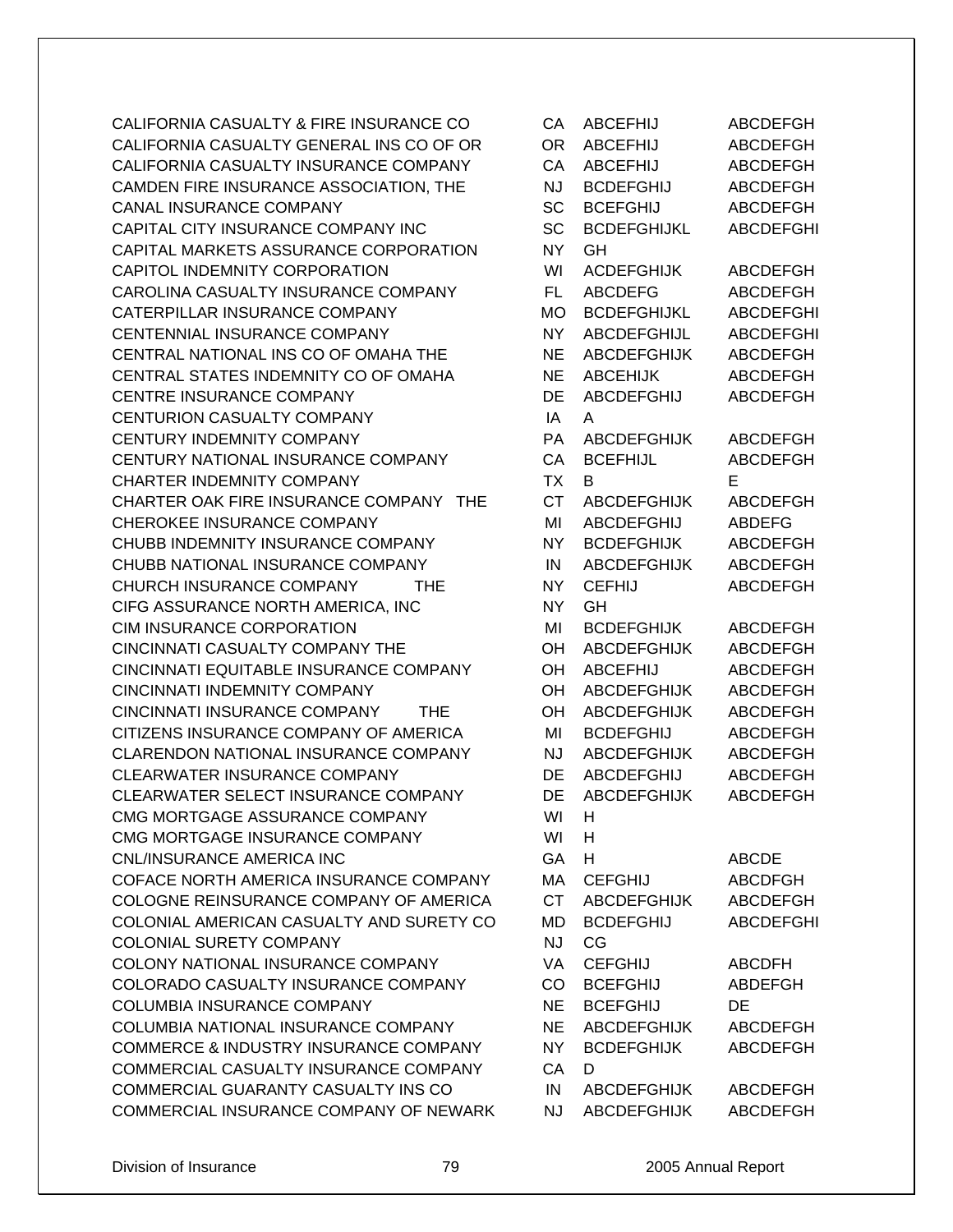COMMERCIAL LOAN INSURANCE CORPORATION COMMONWEALTH INSURANCE CO OF AMERICA COMPANION COMMERCIAL INSURANCE COMPANY COMPANION PROPERTY & CASUALTY INS CO COMPUTER INSURANCE COMPANY CONNIE LEE INSURANCE COMPANY CONSOLIDATED INSURANCE COMPANY CONSTITUTION INSURANCE COMPANY CONSUMERS INSURANCE USA INC CONTINENTAL HERITAGE INSURANCE COMPANY CONTINENTAL INSURANCE COMPANY THE CONTINENTAL NATIONAL INDEMNITY COMPANY CONTINENTAL REINSURANCE CORPORATION CONTINENTAL WESTERN INSURANCE COMPANY CONTRACTORS BONDING & INSURANCE COMPANY CONVERIUM INSURANCE (NORTH AMERICA) INC CONVERIUM REINSURANCE (NA) INC CORE INSURANCE COMPANY COREGIS INSURANCE COMPANY COURTESY INSURANCE COMPANY CRUM & FORSTER INDEMNITY COMPANY CUMIS INSURANCE SOCIETY INC DAIMLERCHRYSLER INSURANCE COMPANY DAIRYLAND INSURANCE COMPANY DARWIN NATIONAL ASSURANCE COMPANY DEALERS ASSURANCE COMPANY DENTISTS INSURANCE COMPANY THE DEPOSITORS INSURANCE COMPANY DEVELOPERS SURETY AND INDEMNITY COMPANY DIAMOND STATE INSURANCE COMPANY DIRECT GENERAL INSURANCE COMPANY DORINCO REINSURANCE COMPANY EASTGUARD INSURANCE COMPANY ELECTRIC INSURANCE COMPANY EMC PROPERTY & CASUALTY COMPANY EMCASCO INSURANCE COMPANY EMPIRE FIRE & MARINE INSURANCE COMPANY EMPLOYERS FIRE INSURANCE COMPANY THE EMPLOYERS INSURANCE COMPANY OF WAUSAU EMPLOYERS REINSURANCE CORPORATION **EMPLOYERS SECURITY INSURANCE COMPANY** EQUITY INSURANCE COMPANY ERIE INSURANCE COMPANY ESURANCE INSURANCE COMPANY ESURANCE PROPERTY & CASUALTY INS CO EULER AMERICAN CREDIT INDEMNITY COMPANY EVEREST NATIONAL INSURANCE COMPANY EVEREST REINSURANCE COMPANY

| wı             | н                                        |                                    |
|----------------|------------------------------------------|------------------------------------|
| <b>WA</b>      | <b>BCEFGHIJ</b>                          | <b>ABCDEFGHI</b>                   |
| SC             | <b>BCDEFG</b>                            | <b>ABCDEFG</b>                     |
| SC             | <b>BCDEFGH</b>                           | <b>ABCDEFG</b>                     |
| R <sub>l</sub> |                                          | D                                  |
| WI             | GH                                       |                                    |
|                |                                          |                                    |
| IN             | <b>ABCDEFGHIJ</b>                        | <b>ABCDEFGH</b>                    |
| NY.            | <b>BCDEFGHIJK</b>                        | <b>ABCDEFGH</b>                    |
| <b>TN</b>      | <b>BCEFGH</b>                            | <b>ABCDEFGI</b>                    |
| OH             | CG                                       |                                    |
| <b>SC</b>      | <b>ABCDEFGHJK</b>                        | <b>ABCDEFGH</b>                    |
| OH             | <b>ABCDEFGHIJK</b>                       | <b>ABCDEFGH</b>                    |
| CA             | <b>ABCDEFGHIJK</b>                       | <b>ABCDEFGH</b>                    |
| IA             | <b>ABCDEFGHIJK</b>                       | ABCDEFGH                           |
| <b>WA</b>      | <b>BCEFGHIJ</b>                          | ABCDEFGH                           |
| NJ             | <b>ABCDEFGHIJKL</b>                      | <b>ABCDEFGHI</b>                   |
| <b>CT</b>      | <b>ABCDEFGHIJK</b>                       | ABCDEFGH                           |
|                |                                          |                                    |
| VT             | <b>BCDEFGHIJKL</b>                       | <b>ABCDEFGHI</b>                   |
| IN             | <b>ABCDEFGHIJK</b>                       | <b>ABCDEFGH</b>                    |
| FL             | BGI                                      |                                    |
| DE             | <b>BCDEFGHIJK</b>                        | <b>ABCDEFGH</b>                    |
| WI             | ABCDEFGHIJ                               | <b>ABCDEFGH</b>                    |
| MI             | <b>BCDEFGHI</b>                          | <b>ABCDEF</b>                      |
| WI             | <b>ABCDEFGHIJK</b>                       | <b>ABCDEFGH</b>                    |
| DE             | <b>CEFGHIJ</b>                           | <b>ABDFGH</b>                      |
| OH             | <b>BC</b>                                | Е                                  |
|                |                                          |                                    |
|                |                                          |                                    |
| CA             | <b>CEFGHIJ</b>                           | <b>ABCDEFGH</b>                    |
| IA             | <b>BCDEFHIJ</b>                          | <b>ABCDEFGH</b>                    |
| IA             | <b>CEGI</b>                              |                                    |
| IN             | <b>ABCDEFGHIJK</b>                       | ABCDEFGH                           |
| SC             | <b>BCEFHIJ</b>                           | ABCDEFGH                           |
| MI             | <b>ABCDEFGHIJK</b>                       | <b>ABCDEFGH</b>                    |
| PA             | CD                                       |                                    |
| MA             | ABCDEFGHIJ                               | ABCDEFGH                           |
| IA             | ABCDEFGHIJ                               | ABCDEFGH                           |
| IA             | <b>BCDEFGHIJ</b>                         | <b>ABCDEFGH</b>                    |
| <b>NE</b>      | <b>ABCDEFGHIJK</b>                       | <b>ABCDEFGH</b>                    |
| МA             | <b>ABCDEFGHIJ</b>                        | <b>ABCDEFGH</b>                    |
| WI             | ABCDEFGHIJ                               |                                    |
|                |                                          | <b>ABCDEFGH</b>                    |
| МO             | <b>ABCDEFGHIJ</b>                        | <b>ABCDEFGH</b>                    |
| IN             | D                                        |                                    |
| <b>TX</b>      | B                                        | Е                                  |
| PA             | <b>ABCDEFGHIJKL</b>                      | <b>ABCDEFGHI</b>                   |
| OK             | <b>BCDEFGH</b>                           | <b>ABCDEFGH</b>                    |
| CA             | <b>BC</b>                                | EF                                 |
| <b>NY</b>      | н                                        | C                                  |
| DE<br>DE       | <b>ABCDEFGHIJK</b><br><b>ABCDEFGHIJK</b> | <b>ABCDEFGH</b><br><b>ABCDEFGH</b> |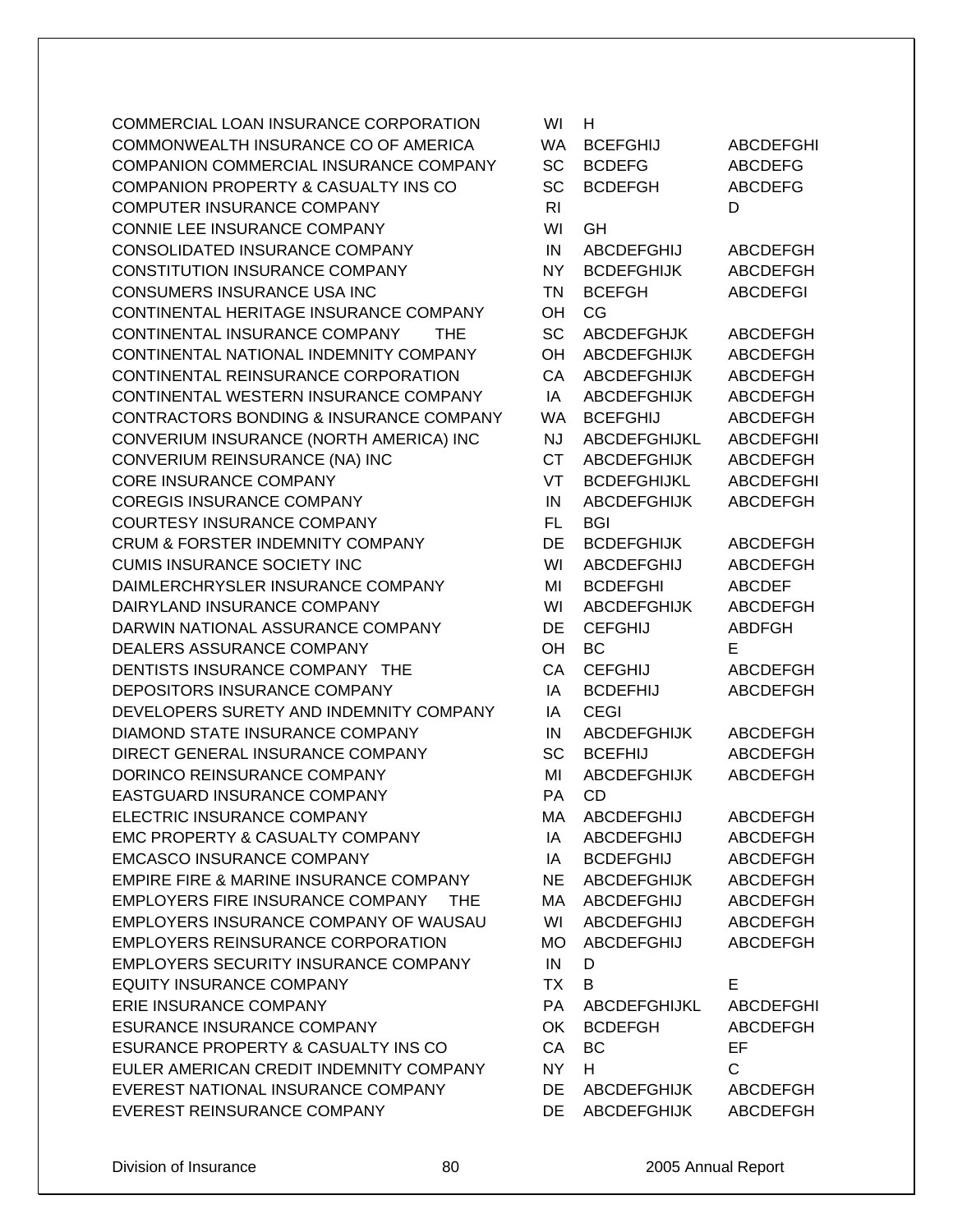EVERGREEN NATIONAL INDEMNITY COMPANY EXCESS REINSURANCE COMPANY EXCESS SHARE INSURANCE CORPORATION EXECUTIVE RISK INDEMNITY INC EXPLORER INSURANCE COMPANY THE FAIRFIELD INSURANCE COMPANY FAIRMONT INSURANCE COMPANY FAIRMONT PREMIER INSURANCE COMPANY FAIRMONT SPECIALTY INSURANCE COMPANY FARMERS UNION CO OPERATIVE INS CO OF NE FARMINGTON CASUALTY COMPANY FCCI INSURANCE COMPANY FEDERAL INSURANCE COMPANY FEDERATED SERVICE INSURANCE COMPANY **FFG INSURANCE COMPANY** FIDELITY & CASUALTY COMPANY OF NY THE FIDELITY & DEPOSIT COMPANY OF MARYLAND FIDELITY & GUARANTY INS UNDERWRITERS INC FIDELITY & GUARANTY INSURANCE COMPANY FIDELITY NATIONAL INSURANCE COMPANY FIDELITY NATIONAL PROP & CAS INS CO FINANCIAL GUARANTY INSURANCE COMPANY FINANCIAL INDEMNITY COMPANY FINANCIAL SECURITY ASSURANCE INC FIREMANS FUND INSURANCE COMPANY FIREMENS INSURANCE COMPANY OF NEWARK NJ FIRST AMERICAN PROPERTY & CASUALTY I C FIRST COLONIAL INSURANCE COMPANY FIRST GUARD INSURANCE COMPANY FIRST LIBERTY INSURANCE CORPORATION THE FIRST MARINE INSURANCE COMPANY FIRST NATIONAL INSURANCE COMPANY OF AM FIRST PROFESSIONALS INS CO INC FIRST SEALORD SURETY INC FOLKSAMERICA REINSURANCE COMPANY FOREMOST INSURANCE COMPANY FOREMOST PROPERTY & CASUALTY INS CO FOREMOST SIGNATURE INSURANCE COMPANY FORT WAYNE HEALTH & CASUALTY INS CO FORTUITY INSURANCE COMPANY FREMONT INDEMNITY COMPANY FRONTIER INSURANCE COMPANY G U I C INSURANCE COMPANY GARRISON PROPERTY AND CASUALTY INS CO GATEWAY INSURANCE COMPANY **GEICO CASUALTY COMPANY** GEICO GENERAL INSURANCE COMPANY GEICO INDEMNITY COMPANY

| OH        | <b>ABCDEFGHIJK</b> | <b>ABCDEFGH</b>  |
|-----------|--------------------|------------------|
| DE        | <b>ABCDEFHIJK</b>  | <b>ABCDEFGH</b>  |
| OH        | GH.                |                  |
| DE        | <b>ABCDEFGHI</b>   | <b>ABCDEFGHI</b> |
| <b>AZ</b> | <b>ABCDEFGHIJ</b>  | <b>ABCDEFGH</b>  |
| <b>CT</b> | <b>ABCDEFGHIJK</b> | <b>ABCDEFGH</b>  |
| CA        | <b>BCDEFGHIJK</b>  | <b>ABCDEFGH</b>  |
| CA        | <b>ABCDEFGHIJK</b> | <b>ABCDEFGH</b>  |
| DE        | <b>ABCDEFGHIJ</b>  | <b>ABCDEFGH</b>  |
| <b>NE</b> | ABCDEFGHIJKL       | <b>ABCDEFGHI</b> |
| <b>CT</b> | <b>ABCDEFGHIJK</b> | <b>ABCDEFGH</b>  |
| <b>FL</b> | <b>BCDEFGHIJ</b>   | <b>ABCDEFGH</b>  |
| IN        | <b>ABCDEFGHIJK</b> | <b>ABCDEFGH</b>  |
| MN        | <b>ABCDEFGHIJ</b>  | <b>ABCDEFGH</b>  |
| <b>TX</b> | С                  |                  |
|           |                    |                  |
| SC        | <b>ABCDEFGHIJ</b>  | <b>ABCDEFGH</b>  |
| MD        | <b>BCDEFGHIJ</b>   | <b>ABCDEFGH</b>  |
| WI        | <b>ABCDEFGHIJK</b> | <b>ABCDEFGH</b>  |
| IA        | <b>BCDEFGHIJK</b>  | <b>ABCDEFGH</b>  |
| CA        | <b>ABCEFGHIJ</b>   | <b>ABCDEFGH</b>  |
| <b>NY</b> | <b>ABCEFGHIJ</b>   | <b>ABCDEFGH</b>  |
| <b>NY</b> | GH                 |                  |
| CA        | ABCDEFGHIJKL       | <b>ABCDEFGHI</b> |
| <b>NY</b> | <b>GHI</b>         |                  |
| CA        | <b>ABCDEFGHIJK</b> | <b>ABCDEFGH</b>  |
| <b>NJ</b> | <b>ABCDEFGHIJK</b> | <b>ABCDEFGH</b>  |
| CA        | <b>BCEFHIJ</b>     | <b>ABCDEFGH</b>  |
| <b>FL</b> | <b>BCEFHI</b>      | <b>ABCDEFGH</b>  |
| <b>AZ</b> |                    | E                |
| IA        | <b>ABCDEFGHIJ</b>  | <b>ABCDEFGH</b>  |
| <b>MO</b> | C                  | <b>ABCDG</b>     |
| <b>WA</b> | <b>BCDEFGHIJK</b>  | <b>ABCDEFGH</b>  |
| <b>FL</b> | <b>ACDEFH</b>      | <b>ABCDEFGH</b>  |
| РA        | G                  |                  |
| <b>NY</b> | ABCDEFGHIJK        | <b>ABCDEFGH</b>  |
| MI        | <b>ABCEFGHIJK</b>  | <b>ABCDEFGH</b>  |
| MI        | <b>ABCEFGHIJK</b>  | <b>ABCDEFGH</b>  |
| MI        | <b>ABCDEFGHIJK</b> | <b>ABCDEFGH</b>  |
| IN        | <b>ABCDEFGHIJ</b>  | <b>ABCDEFGH</b>  |
| MI        | <b>BCDEFGHIJK</b>  | <b>ABCDEFGH</b>  |
| CA        | ABCDEFGHIJ         | <b>ABCDEFGH</b>  |
| <b>NY</b> | <b>ABCDEFGHIJK</b> | <b>ADEFG</b>     |
| OH        | <b>CEFHIJ</b>      | <b>ABCDEFGH</b>  |
|           |                    |                  |
| <b>TX</b> | <b>BCEFHIJ</b>     | <b>ABCDEFGH</b>  |
| МO        | <b>BCEFGHIJ</b>    | <b>ABCDEFGH</b>  |
| MD        | B                  |                  |
| MD        | <b>BCEFGIJ</b>     | <b>ABCDEFGH</b>  |
| MD        | <b>BCEFHIJ</b>     | ABEFH            |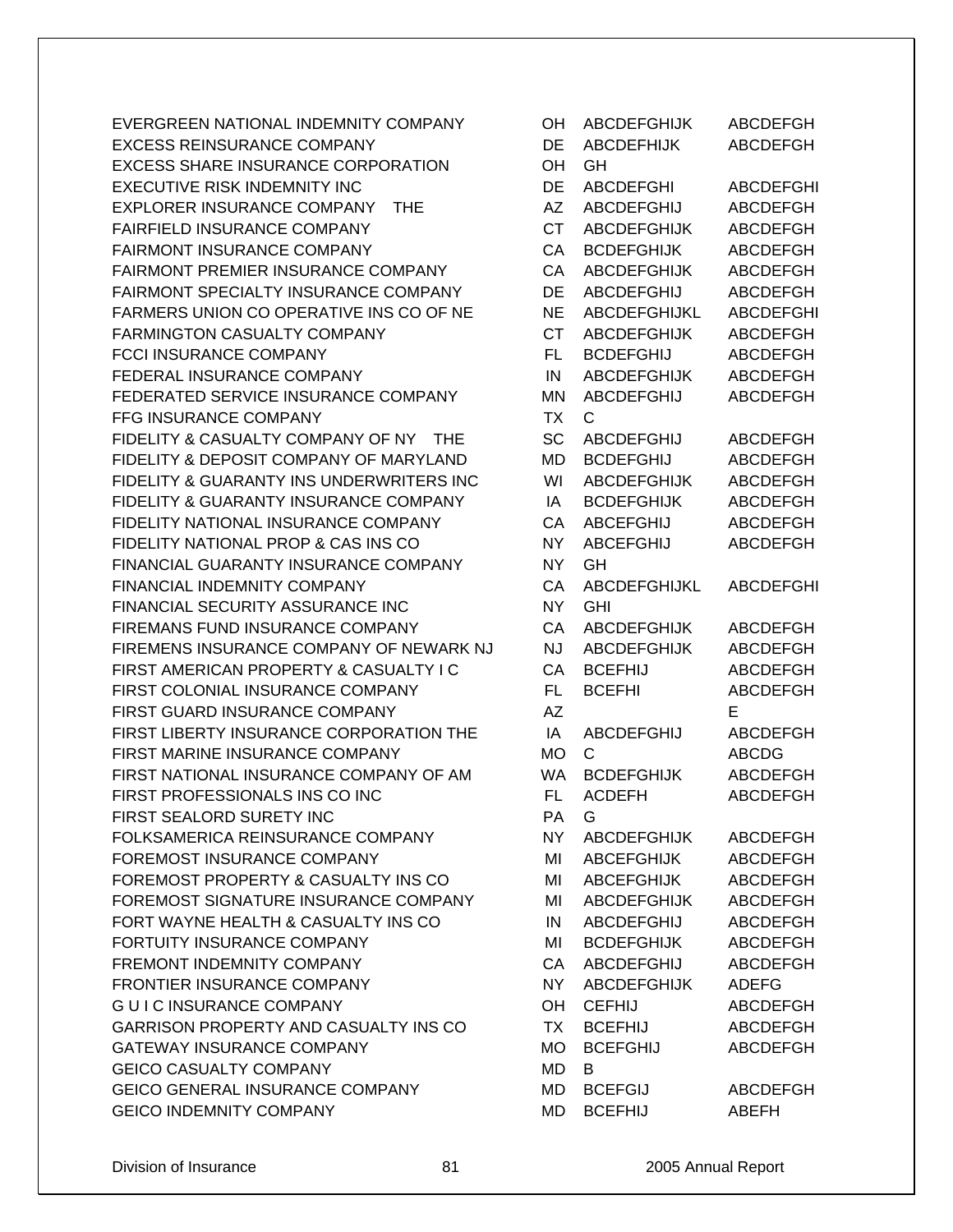GENERAL CASUALTY COMPANY OF WISCONSIN GENERAL FIDELITY INSURANCE COMPANY GENERAL FIRE & CASUALTY COMPANY GENERAL INSURANCE COMPANY OF AMERICA GENERAL REINSURANCE CORPORATION GENERAL SECURITY NATIONAL INS CO GENERAL STAR NATIONAL INSURANCE COMPANY GENESIS INSURANCE COMPANY GENWORTH MORTGAGE INSURANCE CORP OF NC GENWORTH MORTGAGE INSURANCE CORPORATION GENWORTH RESIDENTIAL MORT INS CORP OF NC GEOVERA INSURANCE COMPANY GERLING AMERICA INSURANCE COMPANY GERLING GLOBAL REINSURANCE CORP OF AM **GERMANTOWN INSURANCE COMPANY** GLOBE AMERICAN CASUALTY COMPANY GMAC DIRECT INSURANCE COMPANY GMAC INSURANCE COMPANY ONLINE INC GOVERNMENT EMPLOYEES INSURANCE COMPANY **GRAMERCY INSURANCE COMPANY** GRANGE INDEMNITY INSURANCE COMPANY GRANGE PROPERTY & CASUALTY INS CO GRANITE STATE INSURANCE COMPANY GRAY INSURANCE COMPANY THE GREAT AMERICAN ALLIANCE INS CO GREAT AMERICAN ASSURANCE COMPANY GREAT AMERICAN CONTEMPORARY INS CO GREAT AMERICAN INSURANCE COMPANY GREAT AMERICAN INSURANCE COMPANY OF NY GREAT AMERICAN SECURITY INS CO GREAT AMERICAN SPIRIT INSURANCE COMPANY GREAT DIVIDE INSURANCE COMPANY GREAT MIDWEST INSURANCE COMPANY GREAT NORTHERN INSURANCE COMPANY GREAT WEST CASUALTY COMPANY GREATWAY INSURANCE COMPANY GREENWICH INSURANCE COMPANY GRINNELL SELECT INSURANCE COMPANY GUARANTEE COMPANY OF NORTH AMERICA USA GUARANTY NATIONAL INSURANCE COMPANY GUIDEONE AMERICA INSURANCE COMPANY GUIDEONE ELITE INSURANCE COMPANY HANOVER AMERICAN INSURANCE COMPANY THE HANOVER FIRE AND CASUALTY INS CO HANOVER INSURANCE COMPANY HARLEYSVILLE INSURANCE COMPANY HARLEYSVILLE LAKE STATES INS CO HARTFORD ACCIDENT & INDEMNITY COMPANY

| WI        | ABCDEFGHIJ          | <b>ABCDEFGH</b>  |
|-----------|---------------------|------------------|
| CA        | <b>ACHIJ</b>        |                  |
| ID        | <b>BCEFGHIJK</b>    | ABCDEFGH         |
| WA        | <b>BCDEFGHIJK</b>   | <b>ABCDEFGH</b>  |
| DE        | <b>ABCDEFGHIJK</b>  | <b>ABCDEFGH</b>  |
| <b>NY</b> | <b>ABCDEFGHIJK</b>  | <b>ABCDEFGH</b>  |
| OH        | <b>BCDEFGHIJK</b>   | <b>ABCDEFGH</b>  |
| <b>CT</b> | ABCDEFGHIJKL        | <b>ABCDEFGHI</b> |
| <b>NC</b> | н                   |                  |
| <b>NC</b> | н                   |                  |
| <b>NC</b> | н                   |                  |
| MD        | <b>CEFGHIJKL</b>    | ABCDFGHI         |
| NΥ        | <b>ABCDEFGHIJK</b>  | <b>ABCDEFGH</b>  |
| <b>NY</b> | <b>ABCDEFGHIJK</b>  | <b>ABCDEFGH</b>  |
| <b>PA</b> | A                   |                  |
| OН        | <b>BCDEFGHIJKL</b>  | ABCDEFGHI        |
| МO        | <b>ABCEFGHIJK</b>   | ABCDEFGH         |
| <b>MO</b> | <b>ABCDEFGHIJKL</b> | <b>ABCDEFGHI</b> |
| <b>MD</b> | <b>ABCEFGH</b>      | <b>ABCDFG</b>    |
| ТX        | <b>BCGI</b>         | DE               |
| OH        | <b>BCEFGHIJK</b>    | <b>ABCDEFGH</b>  |
| OH        | <b>BCDEFHIJK</b>    | <b>ABCDEFGH</b>  |
| <b>PA</b> | ABCDEFGHIJ          | <b>ABCDEFGH</b>  |
| LA        | <b>ABCDEFGHIJKL</b> | <b>ABCDEFGHI</b> |
| OН        | <b>ABCDEFGHIJK</b>  | <b>ABCDEFGH</b>  |
| OH        | <b>ABCDEFGHIJK</b>  | <b>ABCDEFGH</b>  |
| OH        | <b>BCDEFGHIJKL</b>  | ABDEFGHI         |
| OН        | <b>ABCDEFGHIJK</b>  | <b>ABCDEFGH</b>  |
| <b>NY</b> | <b>ABCDEFGHIJK</b>  | <b>ABCDEFGH</b>  |
| OH        | <b>ABCDEFGHIJK</b>  | <b>ABCDEFGH</b>  |
| OH        | <b>ABCDEFGHIJK</b>  | <b>ABCDEFGH</b>  |
| ND        | <b>BCDEFGHIJL</b>   | <b>ABCDEFGHI</b> |
| MI        | ABCDEFGHIJKL        | ABCDEFGHI        |
| ΜN        | ABCDEFGHIJ          | <b>ABCDEFGH</b>  |
| <b>NE</b> | <b>ABCDEFGHIJK</b>  | <b>ABCDEFGH</b>  |
| WI        | <b>ABCEFGHIJK</b>   | <b>ABCDEFGH</b>  |
| DE        | ABCDEFGHIJK         | <b>ABCDEFGH</b>  |
| IA        | <b>ABCDEFGIJ</b>    | <b>ABDEFGH</b>   |
| MI        | G                   |                  |
| CO        | <b>BCEFHIJK</b>     | <b>ABCDEFGH</b>  |
| IA        | ABCDEFGHIJKL        | ABCDEFGHI        |
| IA        | ABCDEFGHIJ          | ABCDEFGH         |
| <b>NH</b> | <b>BCDEGHIJ</b>     | <b>ABCDEFGH</b>  |
| <b>PA</b> | E.                  | AB.              |
| NH .      | ABCDEFGHIJ          | <b>ABCDEFGH</b>  |
| <b>MN</b> | <b>BCDEFGHIJ</b>    | ABCDEFGH         |
| MI        | <b>BCDEFGHIJ</b>    | ABCDEFGH         |
| CT        | <b>ARCDEFGHLIK</b>  | <b>ARCDEFGH</b>  |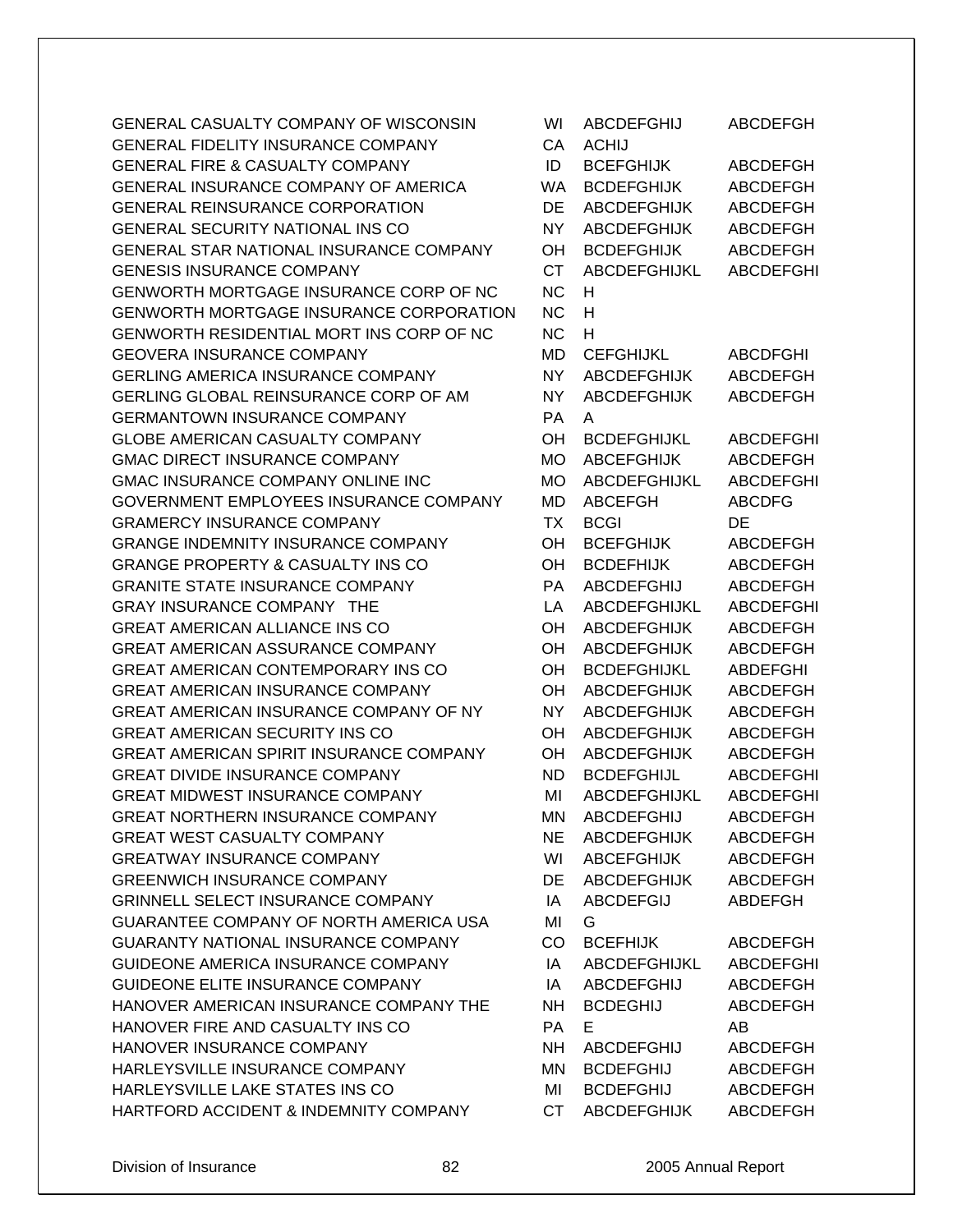HARTFORD CASUALTY INSURANCE COMPANY HARTFORD FIRE INSURANCE COMPANY HARTFORD INSURANCE CO OF THE MIDWEST HARTFORD STEAM BOILER INSP & IN CO OF CT HARTFORD STEAM BOILER INSPECT & INS CO HARTFORD UNDERWRITERS INSURANCE COMPANY HAULERS INSURANCE COMPANY, INC HAWKEYE SECURITY INSURANCE COMPANY **HCC INSURANCE COMPANY** HEALTH CARE INDEMNITY INC HERITAGE INDEMNITY COMPANY HIGHMARK CASUALTY INSURANCE COMPANY HOME INSURANCE COMPANY THE HOME OWNERS INSURANCE COMPANY HOMELAND CENTRAL INSURANCE COMPANY HORACE MANN PROPERTY & CASUALTY INS CO HOUSTON GENERAL INSURANCE COMPANY HSBC INSURANCE COMPANY OF DELAWARE HUDSON INSURANCE COMPANY IDS PROPERTY CASUALTY INSURANCE COMPANY **ILLINOIS EMCASCO INSURANCE COMPANY** IMPERIAL CASUALTY & INDEMNITY COMPANY INDEMNITY INSURANCE COMPANY OF NORTH AM INDEPENDENCE AMERICAN INSURANCE COMPANY INDIANA INSURANCE COMPANY INFINITY INSURANCE COMPANY INSURANCE COMPANY OF NORTH AMERICA INSURANCE COMPANY OF THE STATE OF PA THE INSURANCE COMPANY OF THE WEST INSURANCE CORPORATION OF AMERICA INSURANCE CORPORATION OF NEW YORK THE INTEGON CASUALTY INSURANCE COMPANY INTEGON GENERAL INSURANCE CORPORATION INTEGON INDEMNITY CORPORATION INTEGON NATIONAL INSURANCE COMPANY INTERNATIONAL FIDELITY INSURANCE COMPANY INTREPID INSURANCE COMPANY **IOWA AMERICAN INSURANCE COMPANY** JEFFERSON INSURANCE COMPANY K M INSURANCE COMPANY KANSAS BANKERS SURETY COMPANY KANSAS CITY FIRE & MARINE INSURANCE CO L M INSURANCE CORPORATION LAURIER INDEMNITY COMPANY LE MARS INSURANCE COMPANY LEADER INSURANCE COMPANY LEXON INSURANCE COMPANY LIBERTY INSURANCE UNDERWRITERS INC

| IN        | <b>ABCDEFGHIJK</b>  | ABCDEFGH         |
|-----------|---------------------|------------------|
| <b>CT</b> | <b>ABCDEFGHIJKL</b> | <b>ABCDEFGHI</b> |
| IN        | <b>ABCDEFGHIJ</b>   | ABCDEFGH         |
| <b>CT</b> | <b>CEFHI</b>        | <b>ABDFG</b>     |
| <b>CT</b> | <b>CEFHIJ</b>       | <b>ABCDEFGH</b>  |
| <b>CT</b> | ABCDEFGHIJK         | <b>ABCDEFGH</b>  |
| <b>TN</b> | <b>BCEFHIJK</b>     | ABCDEFGH         |
| WI        | <b>BCDEFGHIJK</b>   | <b>ABCDEFGH</b>  |
| IN        | ACI                 |                  |
| CO        | <b>ABCDEFGHIJK</b>  | <b>ABCDEFGH</b>  |
| CA        | <b>BC</b>           | ADE              |
| PA        | ACDL                |                  |
| NΗ        | <b>ABCDEFGHIJK</b>  | <b>ABCDEFGH</b>  |
| MI        | <b>BCDEFGHIJK</b>   | <b>ABCDEFGH</b>  |
| IA        | <b>ABCDEFGHIJ</b>   | <b>ABCDFGH</b>   |
| CA        | <b>BCEFHIJ</b>      | <b>ABCDEFGH</b>  |
| ТX        | <b>BCDEFGHIJ</b>    | <b>ABCDEFGH</b>  |
| DE        | <b>ABCDEFGHIJK</b>  | <b>ABCDEFGH</b>  |
| DE        | <b>ABCDEFGHIJKL</b> | <b>ABCDEFGHI</b> |
| WI        | <b>ABCEFGHIJK</b>   | <b>ABCDEFGHI</b> |
| IA        | <b>ABCDEFGHIJK</b>  | <b>ABCDEFGH</b>  |
| OK        | <b>ACDEFGHIJ</b>    | <b>ABCDEFGH</b>  |
| PA        | <b>BCDEFGHIJK</b>   | <b>ABCDEFGH</b>  |
| DE        | <b>ACEFGHIJKL</b>   |                  |
| IN        | <b>ABCDEFGHIJK</b>  | <b>ABCDEFGH</b>  |
| IN        | ВC                  | DE               |
| PA        | <b>ABCDEFGHIJK</b>  | <b>ABCDEFGH</b>  |
| PA        | <b>ABCDEFGHIJK</b>  | <b>ABCDEFGH</b>  |
| CA        | <b>ABCDEFGHIJ</b>   | <b>ABCDEFGH</b>  |
| MI        | CD                  |                  |
| <b>NY</b> | <b>ABCDEFGHIJ</b>   | <b>ABCDEFGH</b>  |
| ΝC        | В                   | E                |
| <b>NC</b> | ABC                 | E                |
| ΝC        | ABC                 | E                |
| NC.       | ABCDEFG             | <b>ABCDEFGH</b>  |
| <b>NJ</b> | G                   |                  |
| MI        |                     | E                |
| IA        | <b>BCDEFGH</b>      | <b>ABCDEFGH</b>  |
| NY.       | ABCEFHIJK           | <b>ABCDEFGH</b>  |
| ОK        | ABCEFGHIJL          | <b>ABCDEFGHI</b> |
| <b>KS</b> | CG                  |                  |
| SC        | ABCDEFGHIJK         | ABCDEFGH         |
| IA        | <b>ABCDEFGHIJ</b>   | <b>ABCDEFGH</b>  |
| WI        | <b>BCDEFGHIJ</b>    | <b>ABCDEFGH</b>  |
| IA        | <b>BCDEFGI</b>      | ABDEG            |
| OH        | B                   | Е                |
|           | TX ABCDEFGHIJK      | <b>ABCDEFGH</b>  |
| NY I      | <b>BCDEFGHIJ</b>    | <b>ABCDEFGH</b>  |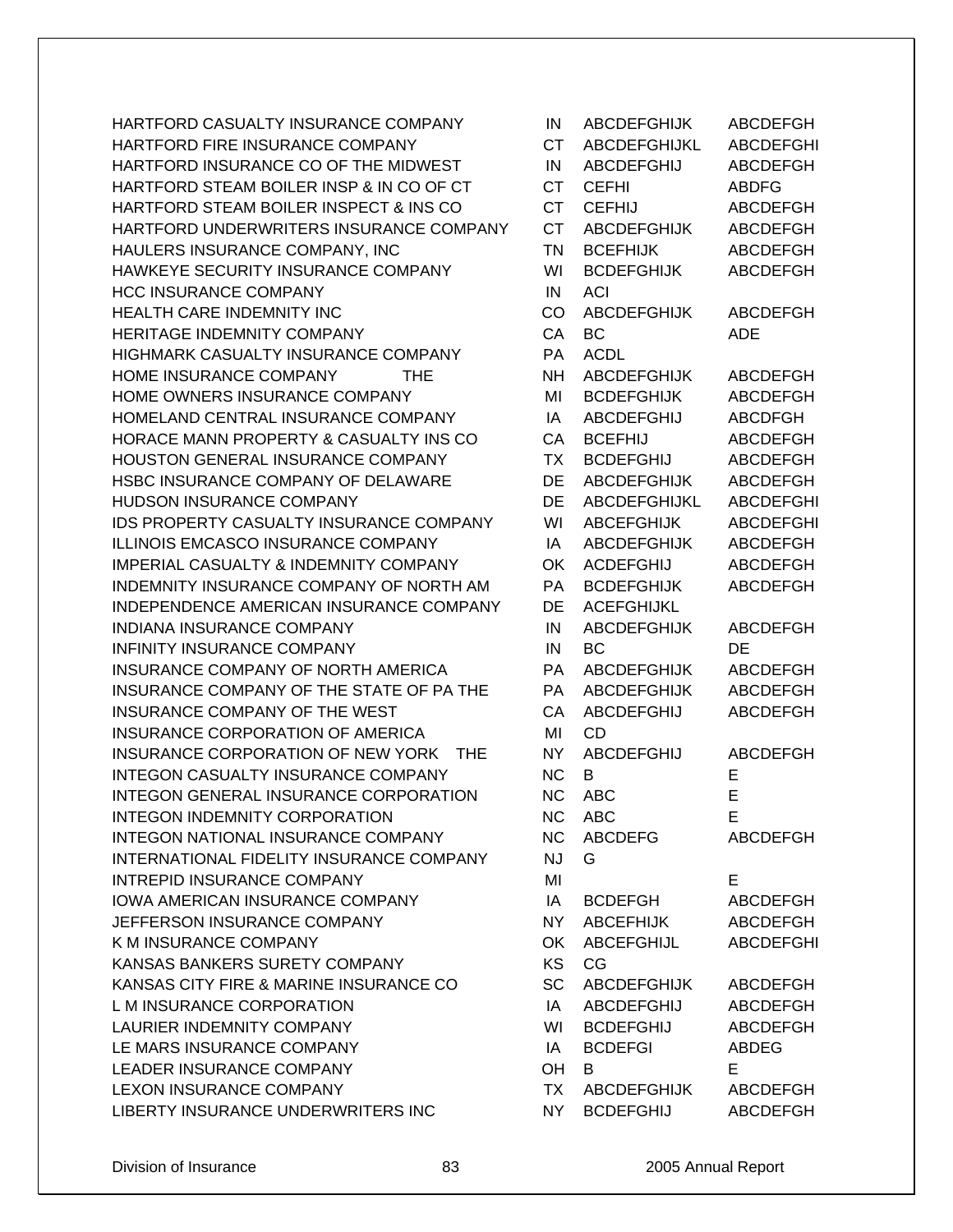LIBERTY MUTUAL INSURANCE COMPANY LIBERTY PERSONAL INSURANCE COMPANY LINCOLN GENERAL INSURANCE COMPANY LM GENERAL INSURANCE COMPANY LM PERSONAL INSURANCE COMPANY LM PROPERTY & CASUALTY INS CO LYNDON PROPERTY INSURANCE COMPANY MAJESTIC INSURANCE COMPANY MANUFACTURERS ALLIANCE INSURANCE COMPANY MAPFRE REINSURANCE CORPORATION MARINE INDEMNITY INSURANCE COMPANY OF AM MARKEL AMERICAN INSURANCE COMPANY MARYLAND CASUALTY COMPANY MARYLAND INSURANCE COMPANY MASSACHUSETTS BAY INSURANCE COMPANY MAYFLOWER INSURANCE COMPANY LTD THE MBIA INSURANCE CORPORATION MEDICAL LIABILITY ALLIANCE MEDICAL PROTECTIVE COMPANY THE MEDMARC CASUALTY INSURANCE COMPANY MEMBERSELECT INSURANCE COMPANY MEMIC INDEMNITY COMPANY MENDAKOTA INSURANCE COMPANY MERASTAR INSURANCE COMPANY MERIDIAN SECURITY INSURANCE COMPANY METROPOLITAN CASUALTY INSURANCE COMPANY METROPOLITAN DIRECT PROP & CAS INS CO METROPOLITAN GENERAL INSURANCE COMPANY METROPOLITAN GROUP PROP & CAS INS CO METROPOLITAN PROPERTY & CASUALTY INS CO MGA INSURANCE COMPANY INC MGIC ASSURANCE CORPORATION MGIC CREDIT ASSURANCE CORPORATION MGIC INDEMNITY CORPORATION MGIC MORTGAGE REINSURANCE CORPORATION MGIC REINSURANCE CORPORATION MGIC RESIDENTIAL REINSURANCE CORPORATION MHA INSURANCE COMPANY MIC GENERAL INSURANCE CORPORATION MIC PROPERTY AND CASUALTY INS CORP MID CENTURY INSURANCE COMPANY MID CONTINENT CASUALTY COMPANY MIDDLESEX INSURANCE COMPANY MIDWEST EMPLOYERS CASUALTY COMPANY MIDWEST MEDICAL INSURANCE COMPANY MIDWESTERN INDEMNITY COMPANY THE MILBANK INSURANCE COMPANY MILLERS CLASSIFIED INSURANCE COMPANY

| МA             | ABCDEFGHIJKL        | ABCDEFGHI        |
|----------------|---------------------|------------------|
| MI             | <b>BCEFHIL</b>      | <b>ABCDEFGHI</b> |
| PA             | <b>ABCDEFGHIJK</b>  | <b>ABCDEFGH</b>  |
| DE             | <b>ABCDEFGHIJK</b>  | <b>ABCDEFGH</b>  |
| DE             | <b>ABCDEFGHIJK</b>  | <b>ABCDEFGH</b>  |
| IN             | <b>ABCDEFGHIJK</b>  | <b>ABCDEFGH</b>  |
| <b>MO</b>      | <b>ABCDEFGHIJ</b>   | <b>ABCDEFGH</b>  |
| CA             | CD                  |                  |
| <b>PA</b>      | <b>BCD</b>          | Ε                |
| <b>NJ</b>      | <b>BCDEFGHIJK</b>   | <b>ABCDEFGH</b>  |
| <b>NY</b>      | <b>BCEFGH</b>       | <b>ABCDEFGH</b>  |
| VA             | <b>ABCEFGHIJKL</b>  | <b>ABCDEFGHI</b> |
| MD             | <b>ABCDEFGHIJK</b>  | <b>ABCDEFGH</b>  |
| <b>TX</b>      | <b>BCDEFGHIJ</b>    | <b>ABCDEFGH</b>  |
| NΗ             | <b>BCDEFGHIJ</b>    | <b>ABCDEFGH</b>  |
| SC             | <b>ABCDEFGHIJK</b>  | <b>ABCDEFGH</b>  |
| <b>NY</b>      | GH                  |                  |
| <b>MO</b>      | ABCDEFGHIJKL        | <b>ABCDEFGHI</b> |
| IN             | <b>ABCDEFGHIJ</b>   | <b>ABCDEFGH</b>  |
| VT             | ABCDEFGHIJK         | <b>ABCDEFGH</b>  |
| MI             | <b>BCEFGHIJL</b>    | <b>ABCDEFGHI</b> |
| <b>NH</b>      |                     |                  |
|                | CD                  |                  |
| MN             | <b>ABCDEFGHIJKL</b> | <b>ABCDEFGHI</b> |
| <b>TN</b>      | <b>ABCEFHIJ</b>     | <b>ABCDEFGH</b>  |
| IN             | <b>ABCDEFGHIJKL</b> | <b>ABCDEFGHI</b> |
| RI             | <b>ABCDEFGHIJK</b>  | <b>ABCDEFGH</b>  |
| RI             | <b>ABCDEFGK</b>     | <b>ABCDEFGH</b>  |
| RI             | <b>ABCDEFGHIJK</b>  | <b>ABCDEFGH</b>  |
| R <sub>l</sub> | <b>ABCDEFGHIJK</b>  | <b>ABCDEFGH</b>  |
| RI             | <b>ABCDEFGHIJKL</b> | <b>ABCDEFGHI</b> |
| ТX             | <b>BCEFGIJ</b>      | <b>ABDEG</b>     |
| WI             | GHI                 |                  |
| WI             | н                   |                  |
| WI             | H.                  |                  |
| WI             | н                   |                  |
| WI             | н                   |                  |
| WI             | н                   |                  |
| MI             | <b>CEGI</b>         |                  |
| MI             | ABCDEFGHIJ          | <b>ABCDEFGH</b>  |
| MI             | <b>ABCDEFGHIJK</b>  | <b>ABCDEFGH</b>  |
| CA             | <b>ABCDEFGHIJ</b>   | <b>ABCDEFGH</b>  |
| OK             | <b>BCDEFGHIJK</b>   | <b>ABCDEFGH</b>  |
| WI             | <b>ABCDEFGHIJK</b>  | <b>ABCDEFGH</b>  |
| DE             | <b>CDG</b>          |                  |
| MN             | CI                  |                  |
| OH             | <b>BCDEFGHIJK</b>   | <b>ABCDEFGH</b>  |
| SD             | <b>ABCDEFGHI</b>    | <b>ABCDEFGH</b>  |
| WI             | ABCDEFGHIJKL        | <b>ABCDEFGHI</b> |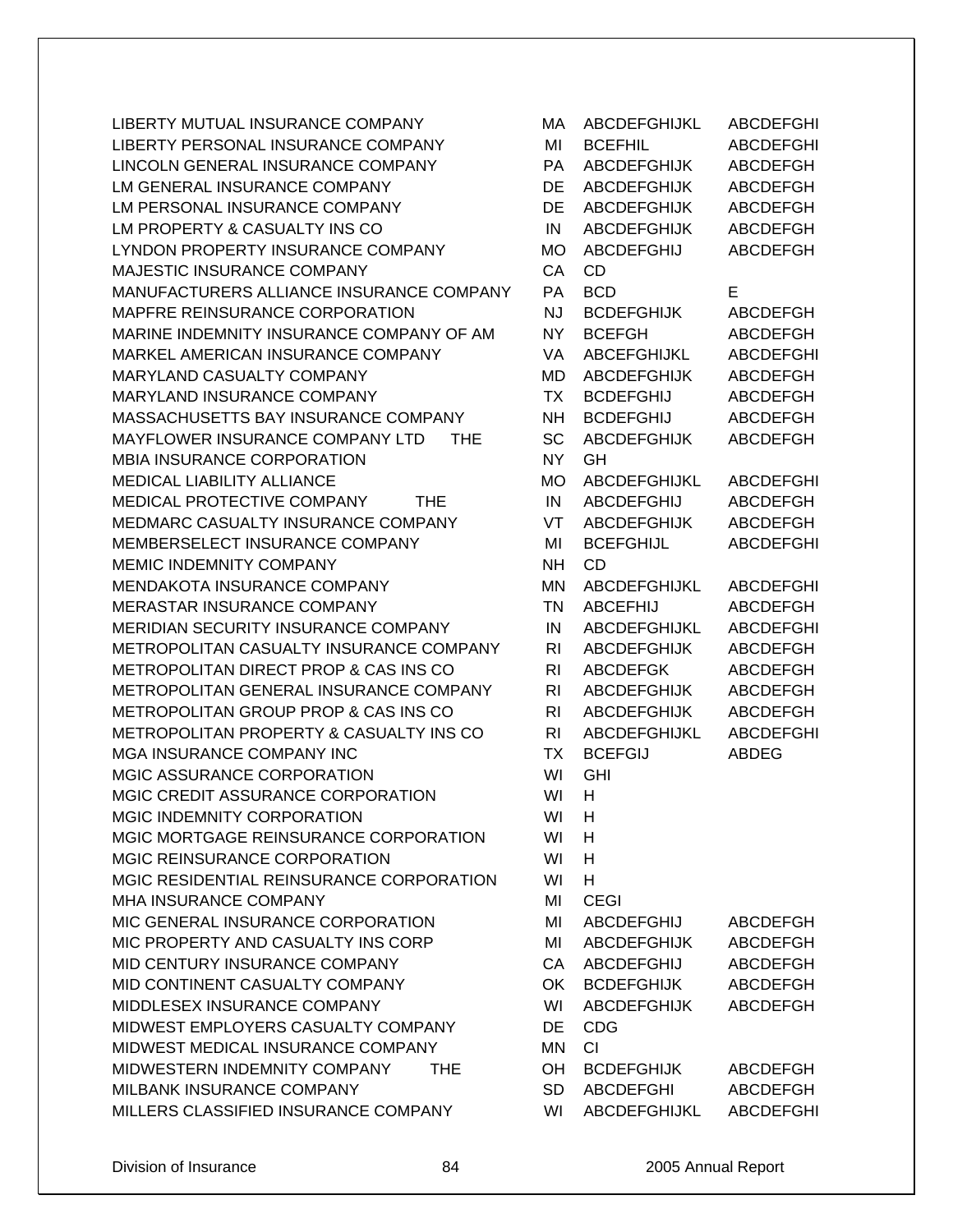MILWAUKEE CASUALTY INSURANCE CO MILWAUKEE INSURANCE COMPANY MILWAUKEE SAFEGUARD INSURANCE COMPANY MITSUI SUMITOMO INSURANCE CO OF AMERICA MITSUI SUMITOMO INSURANCE USA INC MONROE GUARANTY INSURANCE COMPANY MONUMENTAL GENERAL CASUALTY COMPANY MORTGAGE GUARANTY INSURANCE CORPORATION MOTOR CLUB OF IOWA INSURANCE COMPANY MOTORS INSURANCE CORPORATION NATIONAL ALLIANCE INSURANCE COMPANY NATIONAL AMERICAN INSURANCE COMPANY NATIONAL CASUALTY COMPANY NATIONAL CONTINENTAL INSURANCE COMPANY NATIONAL FARMERS UNION PROPERTY & CAS CO NATIONAL GENERAL ASSURANCE COMPANY NATIONAL GENERAL INSURANCE COMPANY NATIONAL INDEMNITY COMPANY NATIONAL INSURANCE COMPANY OF WI INC NATIONAL INSURANCE UNDERWRITERS NATIONAL INTERSTATE INSURANCE COMPANY NATIONAL LIABILITY & FIRE INS CO NATIONAL REINSURANCE CORPORATION NATIONAL SPECIALTY INSURANCE COMPANY NATIONAL TRUST INSURANCE COMPANY NATIONAL UNION FIRE INSURANCE CO OF PITT NATIONWIDE AFFINITY INSURANCE CO OF AM NATIONWIDE AGRIBUSINESS INSURANCE CO NATIONWIDE ASSURANCE COMPANY NATIONWIDE GENERAL INSURANCE COMPANY NATIONWIDE INSURANCE COMPANY OF AMERICA NATIONWIDE PROPERTY & CASUALTY INS CO NAU COUNTRY INSURANCE COMPANY NAVIGATORS INSURANCE COMPANY NCMIC INSURANCE COMPANY NETHERLANDS INSURANCE COMPANY THE NEW ENGLAND INSURANCE COMPANY NEW ENGLAND REINSURANCE CORPORATION NEW HAMPSHIRE INSURANCE COMPANY NEW SOUTH INSURANCE COMPANY NEW YORK MARINE AND GENERAL INS CO NEWARK INSURANCE COMPANY NEWMARKET UNDERWRITERS INSURANCE COMPANY NIPPONKOA INSURANCE COMPANY OF AMERICA NORGUARD INSURANCE COMPANY NORTH AMERICAN ELITE INSURANCE COMPANY NORTH AMERICAN SPECIALTY INSURANCE CO NORTH POINTE INSURANCE COMPANY

| WI        | <b>ABCDEFGHIJK</b>           | ABCDEFGH         |
|-----------|------------------------------|------------------|
| WI        | <b>ABCDEFGHIJ</b>            | <b>ABCDEFGH</b>  |
| WI        | <b>ABCDEFGHIJK</b>           | <b>ABCDEFGH</b>  |
| NΥ        | ABCDEFGHIJ                   | <b>ABCDEFGH</b>  |
| NΥ        | <b>BCDEFGHIJ</b>             | <b>ABCDEFGH</b>  |
| IN        | <b>BCDEFGHIJ</b>             | <b>ABCDEFGH</b>  |
| MD        | <b>ADGIK</b>                 | <b>DFG</b>       |
| WI        | н                            |                  |
| IA        | A                            |                  |
| MI        | <b>BCDEFGHIJK</b>            | ABCDEFGH         |
| MО        | в                            |                  |
| OK        | <b>ABCDEFGHIJ</b>            | <b>ABCDEFGH</b>  |
| WI        | <b>ABCEFGHIJK</b>            | ABCDEFGH         |
| <b>NY</b> | <b>BCEFH</b>                 | <b>ABCDEFGH</b>  |
| CO        | <b>ABCDEFGHIJK</b>           | <b>ABCDEFGH</b>  |
| МO        | <b>BCFIJ</b>                 |                  |
| МO        | <b>BCDEFGHIJ</b>             | <b>ABCDEFGH</b>  |
| NE        | ABCDEFGHIJ                   | <b>ABCDEFGH</b>  |
| WI        | AHI                          |                  |
|           |                              |                  |
| AR<br>OН  | <b>BCD</b><br><b>ABCDGHI</b> | <b>ABCDEFG</b>   |
| <b>CT</b> | <b>ABCDEFGHIJK</b>           | <b>ABCDEFGH</b>  |
|           |                              |                  |
| DE        | <b>ABCDEFGHIJK</b>           | <b>ABCDEFGH</b>  |
| <b>TX</b> | <b>BCEFGHIJ</b>              | <b>ABCDEFGH</b>  |
| <b>TN</b> | <b>BCDEFGHIJ</b>             | <b>ABCDEFGH</b>  |
| PA        | <b>ABCDEFGHIJK</b>           | <b>ABCDEFGH</b>  |
| KS        | ABCDEFGHIJ                   | <b>ABCDEFGH</b>  |
| IA        | <b>ABCDEFGHIJ</b>            | <b>ABCDEFGH</b>  |
| WI        | B                            |                  |
| OH        | <b>BCEFHIJ</b>               | <b>ABCDEFGH</b>  |
| WI        | <b>BCEFHIJ</b>               | <b>ABCDEFGH</b>  |
| OН        | <b>ABCDEFGHIJK</b>           | <b>ABCDEFGH</b>  |
| MN        | ABCDEFGHIJKL                 | <b>ABCDEFGHI</b> |
| NY N      | ABCDEFGHIJK                  | <b>ABCDEFGH</b>  |
| IA        | <b>BCEFHIJ</b>               | <b>ABCDEFGH</b>  |
| NH.       | ABCDEFGHIJKL                 | <b>ABCDEFGHI</b> |
| CT        | <b>ABCDEFGHIJK</b>           | ABCDEFGH         |
| <b>CT</b> | ABCDEFGHIJK                  | <b>ABCDEFGH</b>  |
|           | PA ABCDEFGHIJ                | ABCDEFGH         |
|           | NC BCEFGHIJ                  | <b>ABDEFGH</b>   |
| <b>NY</b> | CFHI                         | BD.              |
| <b>NJ</b> | <b>BCDEIJ</b>                | <b>ABCDEFGH</b>  |
| <b>NH</b> | $\mathsf{C}$                 |                  |
| NY I      | ABCDEFGHIJ                   | ABDEFGH          |
| PA        | <b>CD</b>                    |                  |
| <b>NH</b> | <b>ABCDEFGHIJK</b>           | ABCDEFGH         |
|           | NH ABCDEFGHIJK               | ABCDEFGH         |
| MI        | ABCDEFGHIJKL                 | <b>ABCDEFGHI</b> |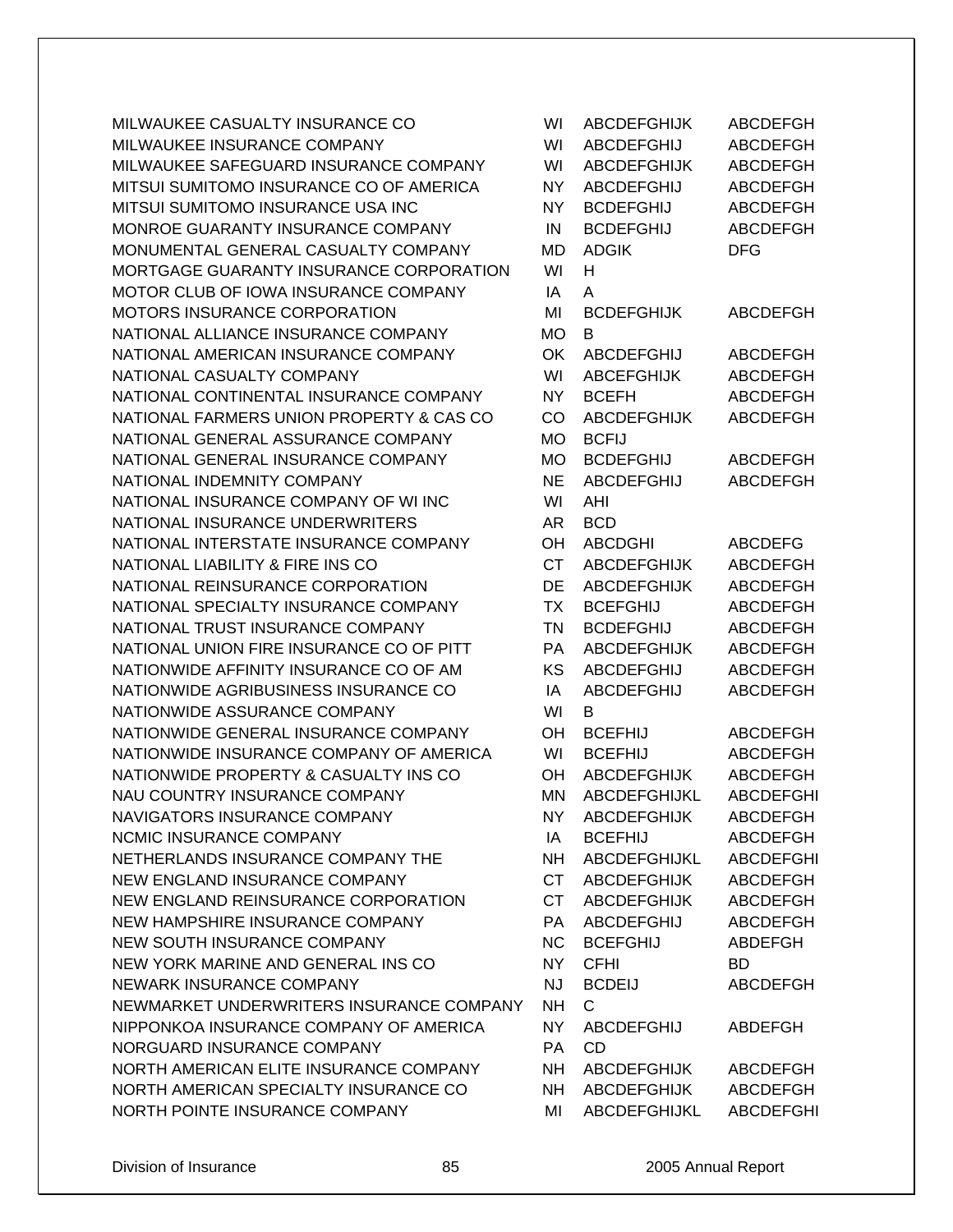NORTH RIVER INSURANCE COMPANY THE NJ ABCDEFGHIJK ABCDEFGH NORTH STAR REINSURANCE CORPORATION DE ABCDEFGHIJK ABCDEFGH NORTHERN ASSURANCE COMPANY OF AMERICA MA ABCDEFGHIJ ABCDEFGH NORTHERN INSURANCE COMPANY OF NEW YORK NY ABCDEFGHIJK ABCDEFGH NORTHLAND CASUALTY COMPANY **MORTHLAND CASUALTY** COMPANY NORTHLAND INSURANCE COMPANY MN BCEFGHIJKL ABCDEFGH NOVA CASUALTY COMPANY NARRY NEW NY BCDEFGHIJ ABDEFGH OCCIDENTAL FIRE & CASUALTY COMPANY OF NC NC ABCDEFGHIJK ABCDEFGH ODYSSEY AMERICA REINSURANCE CORPORATION CT ABCDEFGH ABDEFG OHIC INSURANCE COMPANY **OH ABCDEFGHIJ** ABCDEFGH OHIO CASUALTY INSURANCE COMPANY THE OH ABCDEFGHIJ ABCDEFGH OHIO INDEMNITY COMPANY **OHIO INDEMNITY COMPANY OHIO IN** OH BG DE OHIO SECURITY INSURANCE COMPANY **OH BCDEFGHIJ** ABCDEFGH OLD RELIABLE CASUALTY COMPANY **MO** ABCEFHIJK ABCDEFGH OLD REPUBLIC INSURANCE COMPANY **PA ABCDEFGHIJ** ABCDEFGH OLD REPUBLIC SECURITY ASSURANCE COMPANY AZ ABCEFHIJ ABCDEGH OLD REPUBLIC SURETY COMPANY WI G OLD UNITED CASUALTY COMPANY GALLERY AND MANY A REGARD METALLY AND METALLY COMPANY ONEBEACON AMERICA INSURANCE COMPANY MA ABCDEFGHIJK ABCDEFGH ONEBEACON INSURANCE COMPANY **PA ABCDEFGHIJK ABCDEFGH** ONEBEACON MIDWEST INSURANCE COMPANY WI ABCDEFGH ADEFG OWNERS INSURANCE COMPANY **OH BEDEFGHIJK ABCDEFGH** PACIFIC EMPLOYERS INSURANCE COMPANY **PA ABCDEFGHIJK ABCDEFGH** PACIFIC INDEMNITY COMPANY WILL NOT THE WILL ABCDEFGHIJ ABCDEFGH PACIFIC SPECIALTY INSURANCE COMPANY CA BCEFHIJKL ABCDEFGHI PARTNER REINSURANCE COMPANY OF THE US NY ABCDEFGHIJK ABCDEFGH PARTNERRE INSURANCE COMPANY OF NEW YORK NY ABCDEFGHIJ ABCDEFGH PATHFINDER INSURANCE COMPANY CO BC E PATRIOT GENERAL INSURANCE COMPANY WI ABCDEFGHIJ ABCDEFGH PEACHTREE CASUALTY INSURANCE COMPANY FL B E PEERLESS INSURANCE COMPANY NH ABCDEFGHIJ ABCDEFGH PENN AMERICA INSURANCE COMPANY **PA ABCEFHIJ ABCDEFGH** PENN MILLERS INSURANCE COMPANY **PA BCDEFGHJ** ABCDEFGH PENNSYLVANIA GENERAL INSURANCE COMPANY PA ABCDEFGHIJ ABCDEFGH PENNSYLVANIA MANUFACTURERS ASSN INS CO PA ABCDEFGHIJ ABCDEFGH PENNSYLVANIA MANUFACTURERS INDEMNITY CO PA BCD E PERMANENT GENERAL ASSURANCE CORPORATION TN BCDEFGHIJK ABCDEFGH PETROLEUM CASUALTY COMPANY TAN TX BCDEFGHIJK PHILADELPHIA INDEMNITY INSURANCE COMPANY PA ABCEFGHIJ ABCDEFGH PHOENIX INDEMNITY INSURANCE COMPANY AZ BCEFGH ABDEFGH PHOENIX INSURANCE COMPANY THE CT ABCDEFGHIJK ABCDEFGH PHYSICIANS INSURANCE COMPANY OF WI INC WI CEFHIJ ABCDEFGH PLATINUM UNDERWRITERS REINSURANCE INC MD ABCDEFGHIJK ABCDEFGH PLATTE RIVER INSURANCE COMPANY NE ABCDEFGHIJKL ABCDEFGHI PMA CAPITAL INSURANCE COMPANY **PA ABCDEFGHIJK** ABCDEFGHI PMI MORTGAGE INSURANCE CO AZ H PRE PAID LEGAL CASUALTY INC **Internal CONFIDENT** OK **I** PREFERRED PROFESSIONAL INSURANCE COMPANY NE CDEFH ABCEFGH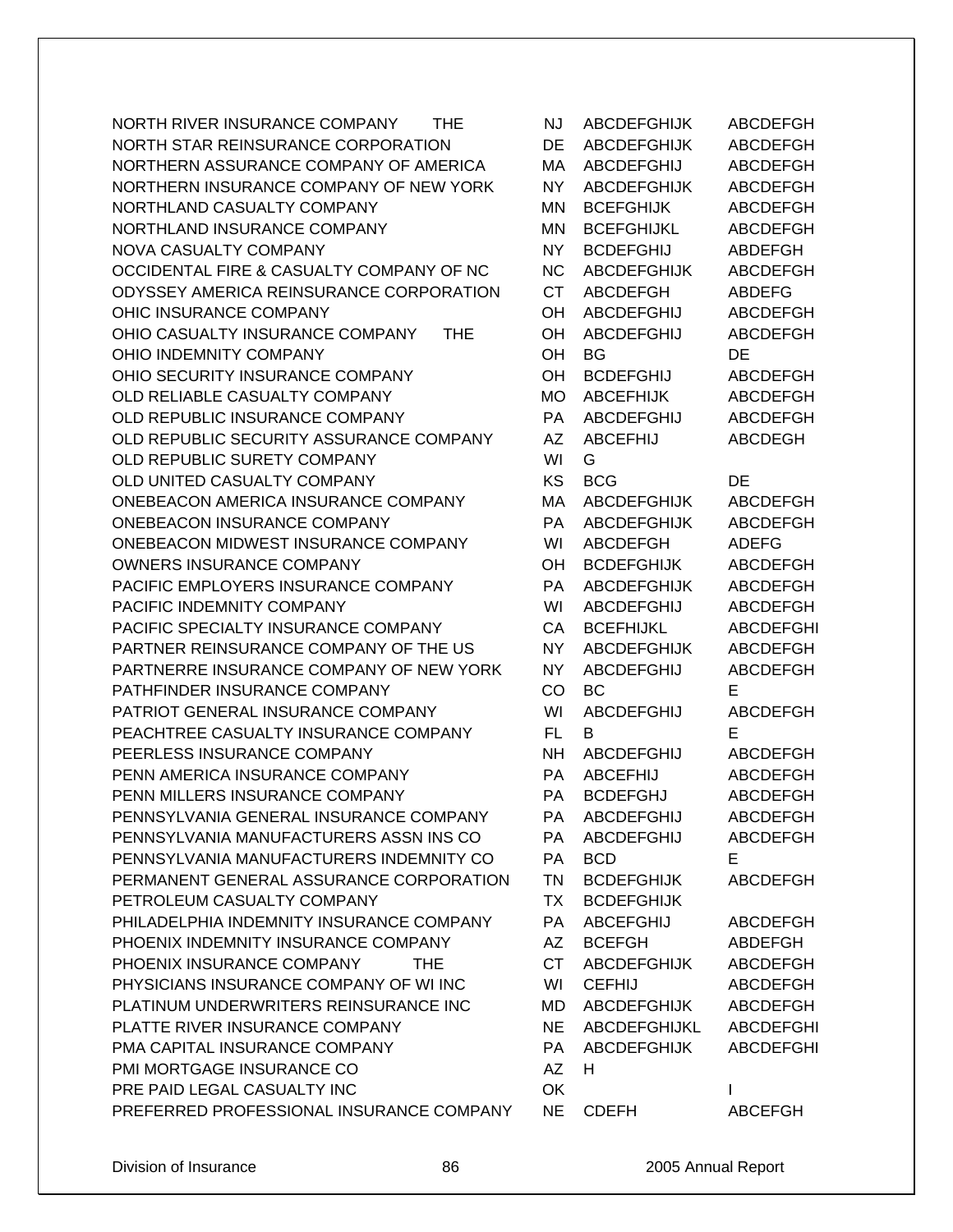| PRINCETON INSURANCE COMPANY              | <b>NJ</b> | <b>ACDEFGHIJKL</b> | <b>ABCDEFGHI</b> |
|------------------------------------------|-----------|--------------------|------------------|
| PRIVATE RESIDENTIAL MORTGAGE INS CORP    | <b>NC</b> | H                  |                  |
| PRODUCERS AGRICULTURE INSURANCE COMPANY  | TX        |                    | <b>ABFGH</b>     |
| PROFESSIONAL LIABILITY INS CO OF AMERICA | NY.       | <b>BCEFGH</b>      | <b>ABCDEFGH</b>  |
| PROFESSIONAL SOLUTIONS INSURANCE COMPANY | IA        | <b>CEFL</b>        | <b>ABF</b>       |
| PROFESSIONALS ADVOCATE INSURANCE COMPANY | <b>MD</b> | <b>ABCDEFGHIJ</b>  | <b>ABCDEFGH</b>  |
| PROFESSIONALS DIRECT INSURANCE COMPANY   | MI        | С                  |                  |
| PROGRESSIVE AMERICAN INSURANCE COMPANY   | FL.       | <b>BCEFGHI</b>     | <b>ABCDEFG</b>   |
| PROGRESSIVE CASUALTY INSURANCE COMPANY   | OН        | <b>ABCEFGHIJL</b>  | <b>ABCDEFGH</b>  |
| PROGRESSIVE HALCYON INSURANCE COMPANY    | OH        | <b>BCEFGHI</b>     | <b>ABCDEFG</b>   |
| PROGRESSIVE HOME INSURANCE COMPANY       | OH        | <b>BCEFHIJ</b>     | <b>ABCDEFGH</b>  |
| PROGRESSIVE MAX INSURANCE COMPANY        | OH        | <b>BCEFGI</b>      | <b>ABCDEFG</b>   |
| PROGRESSIVE NORTHERN INSURANCE COMPANY   | OН        | <b>BCEFGHIJK</b>   | <b>ADE</b>       |
| PROGRESSIVE PREMIER INS CO OF ILLINOIS   | OH        | ABCEFGHIJKL        | <b>ABCDEFGHI</b> |
| PROGRESSIVE SPECIALTY INSURANCE COMPANY  | OH        | <b>BCEFGHI</b>     | <b>ABCDEFG</b>   |
| PROGRESSIVE UNIVERSAL INS CO             | WI        | <b>ABCEFGHIJKL</b> | <b>ABCDEFGHI</b> |
| PRONATIONAL INSURANCE COMPANY            | MI        | ABCDEFGHIJL        | <b>ABCDEFGHI</b> |
| PROPERTY & CASUALTY INS CO OF HARTFORD   | IN        | <b>ABCDEFGHIJK</b> | ABCDEFGH         |
| PROPERTY-OWNERS INSURANCE COMPANY        | IN        | <b>BCDEFGHIJK</b>  | <b>ABCDEFGH</b>  |
| PROTECTIVE INSURANCE COMPANY             | IN        | <b>ABCDEFGHIJK</b> | <b>ABCDEFGH</b>  |
| PROVIDENCE WASHINGTON INS CO OF NY       | NY.       | <b>BCDEFGHIJ</b>   | <b>ABCDEFGH</b>  |
| PROVIDENCE WASHINGTON INSURANCE COMPANY  | RI        | <b>BCDEFGHIJ</b>   | <b>ABCDEFGH</b>  |
| PUTNAM REINSURANCE COMPANY               | <b>NY</b> | <b>ABCDEFGHIJK</b> | <b>ABCDEFGH</b>  |
| PXRE REINSURANCE COMPANY                 | <b>CT</b> | ABCDEFGHIJKL       | <b>ABCDEFGHI</b> |
| <b>QBE INSURANCE CORPORATION</b>         | PA        | ABCDEFGHIJKL       | ABCDEFGH         |
| QBE REINSURANCE CORPORATION              | PA        | <b>ABCDEFGHIJK</b> | <b>ABCDEFGH</b>  |
| <b>QUADRANT INDEMNITY COMPANY</b>        | <b>CT</b> | <b>ABCDEFGHI</b>   | <b>ABCDEFGHI</b> |
| <b>QUANTA INDEMNITY COMPANY</b>          | CO        | <b>ABCDEFGHIJK</b> | <b>ABCDEFGH</b>  |
| R V I AMERICA INSURANCE COMPANY          | <b>CT</b> |                    | G                |
| RADIAN ASSET ASSURANCE INC               | <b>NY</b> | GH                 |                  |
| <b>RADIAN GUARANTY INC</b>               | <b>PA</b> | н                  |                  |
| RAMPART INSURANCE COMPANY                | <b>NY</b> | <b>ABCDEFGHK</b>   | ABDEFG           |
| REDLAND INSURANCE COMPANY                | <b>NJ</b> | <b>BCDEFGHIJK</b>  | <b>ABCDEFGH</b>  |
| REGAL INSURANCE COMPANY                  | IN        | в                  |                  |
| <b>REGENT INSURANCE COMPANY</b>          | WI        | <b>ABCDEFGHIJK</b> | ABCDEFGH         |
| REPUBLIC FRANKLIN INSURANCE COMPANY      | OH        | <b>BCDEFGHIJKL</b> | <b>ABCDEFGHI</b> |
| REPUBLIC INDEMNITY COMPANY OF AMERICA    | CA        | <b>BCDEFGHIJ</b>   | <b>ABCDEF</b>    |
| REPUBLIC INDEMNITY COMPANY OF CALIFORNIA | CA        | <b>BCDEFGHIJ</b>   | <b>ABCDEF</b>    |
| REPUBLIC INSURANCE COMPANY               | <b>TX</b> | <b>ABCDEFG</b>     | ABCDEFGH         |
| REPUBLIC MORTGAGE INSURANCE CO OF FL     | FL.       | H                  |                  |
| REPUBLIC MORTGAGE INSURANCE COMPANY      | <b>NC</b> | Н                  |                  |
| REPUBLIC WESTERN INSURANCE COMPANY       | AZ        | <b>ABCDEFGHIJK</b> | ABCDEFGH         |
| <b>RESIDENTIAL GUARANTY CO</b>           | AZ        | н                  |                  |
| RESPONSE INSURANCE COMPANY               | <b>DE</b> | <b>ABCDEFGHIJK</b> | <b>ABCDEFGH</b>  |
| RESPONSE WORLDWIDE DIRECT AUTO INS CO    | <b>CT</b> | <b>ABCEFHIJL</b>   | <b>ABCDEFGHI</b> |
| RISCORP NATIONAL INSURANCE COMPANY       | <b>MO</b> | <b>CEFHIJ</b>      | ABCDEFGH         |
| RIVERPORT INSURANCE COMPANY              | MN        | <b>BCEFGHIJ</b>    | ABCDEFGH         |
| ROCKWOOD CASUALTY INSURANCE COMPANY      | <b>PA</b> | <b>BCDEFGHI</b>    | <b>ABDEFGH</b>   |
|                                          |           |                    |                  |

| NJ             | <b>ACDEFGHIJKL</b>  | <b>ABCDEFGHI</b> |
|----------------|---------------------|------------------|
| ΝC             | н                   |                  |
| TX             |                     | <b>ABFGH</b>     |
| NΥ             | <b>BCEFGH</b>       | <b>ABCDEFGH</b>  |
| IA             | <b>CEFL</b>         | ABF              |
| МD             | <b>ABCDEFGHIJ</b>   | <b>ABCDEFGH</b>  |
| MI             | С                   |                  |
| FL             | <b>BCEFGHI</b>      | <b>ABCDEFG</b>   |
| OН             | ABCEFGHIJL          | <b>ABCDEFGH</b>  |
| OН             | <b>BCEFGHI</b>      | <b>ABCDEFG</b>   |
| OН             | <b>BCEFHIJ</b>      | <b>ABCDEFGH</b>  |
| OН             | <b>BCEFGI</b>       | <b>ABCDEFG</b>   |
| OН             | <b>BCEFGHIJK</b>    | <b>ADE</b>       |
| OН             | <b>ABCEFGHIJKL</b>  | <b>ABCDEFGHI</b> |
| OН             | <b>BCEFGHI</b>      | <b>ABCDEFG</b>   |
| WI             | <b>ABCEFGHIJKL</b>  | <b>ABCDEFGHI</b> |
| MI             | <b>ABCDEFGHIJL</b>  | <b>ABCDEFGHI</b> |
| IN             | <b>ABCDEFGHIJK</b>  | <b>ABCDEFGH</b>  |
| IN             | <b>BCDEFGHIJK</b>   | <b>ABCDEFGH</b>  |
| IN             | <b>ABCDEFGHIJK</b>  | <b>ABCDEFGH</b>  |
| NY             | <b>BCDEFGHIJ</b>    | <b>ABCDEFGH</b>  |
| R <sub>l</sub> | <b>BCDEFGHIJ</b>    | <b>ABCDEFGH</b>  |
| NY             | <b>ABCDEFGHIJK</b>  | <b>ABCDEFGH</b>  |
| СT             | ABCDEFGHIJKL        | <b>ABCDEFGHI</b> |
| PA             | <b>ABCDEFGHIJKL</b> | <b>ABCDEFGH</b>  |
| PA             | <b>ABCDEFGHIJK</b>  | <b>ABCDEFGH</b>  |
| СT             | <b>ABCDEFGHI</b>    | <b>ABCDEFGHI</b> |
| CO             | <b>ABCDEFGHIJK</b>  | <b>ABCDEFGH</b>  |
| СT             |                     | G                |
| NΥ             | GH                  |                  |
| РA             | н                   |                  |
| NΥ             | <b>ABCDEFGHK</b>    | <b>ABDEFG</b>    |
| <b>NJ</b>      | <b>BCDEFGHIJK</b>   | <b>ABCDEFGH</b>  |
| IN             | В                   |                  |
| WI             | <b>ABCDEFGHIJK</b>  | ABCDEFGH         |
| OН             | <b>BCDEFGHIJKL</b>  | <b>ABCDEFGHI</b> |
| СA             | <b>BCDEFGHIJ</b>    | <b>ABCDEF</b>    |
| CA             | <b>BCDEFGHIJ</b>    | <b>ABCDEF</b>    |
| <b>TX</b>      | <b>ABCDEFG</b>      | <b>ABCDEFGH</b>  |
| FL.            | H                   |                  |
| <b>NC</b>      | н                   |                  |
| AZ             | <b>ABCDEFGHIJK</b>  | <b>ABCDEFGH</b>  |
| AΖ             | н                   |                  |
| DE             | <b>ABCDEFGHIJK</b>  | <b>ABCDEFGH</b>  |
| СT             | <b>ABCEFHIJL</b>    | <b>ABCDEFGHI</b> |
|                | MO CEFHIJ           | ABCDEFGH         |
| MN             | <b>BCEFGHIJ</b>     | <b>ABCDEFGH</b>  |
| PA             | <b>BCDEFGHI</b>     | <b>ABDEFGH</b>   |
|                |                     |                  |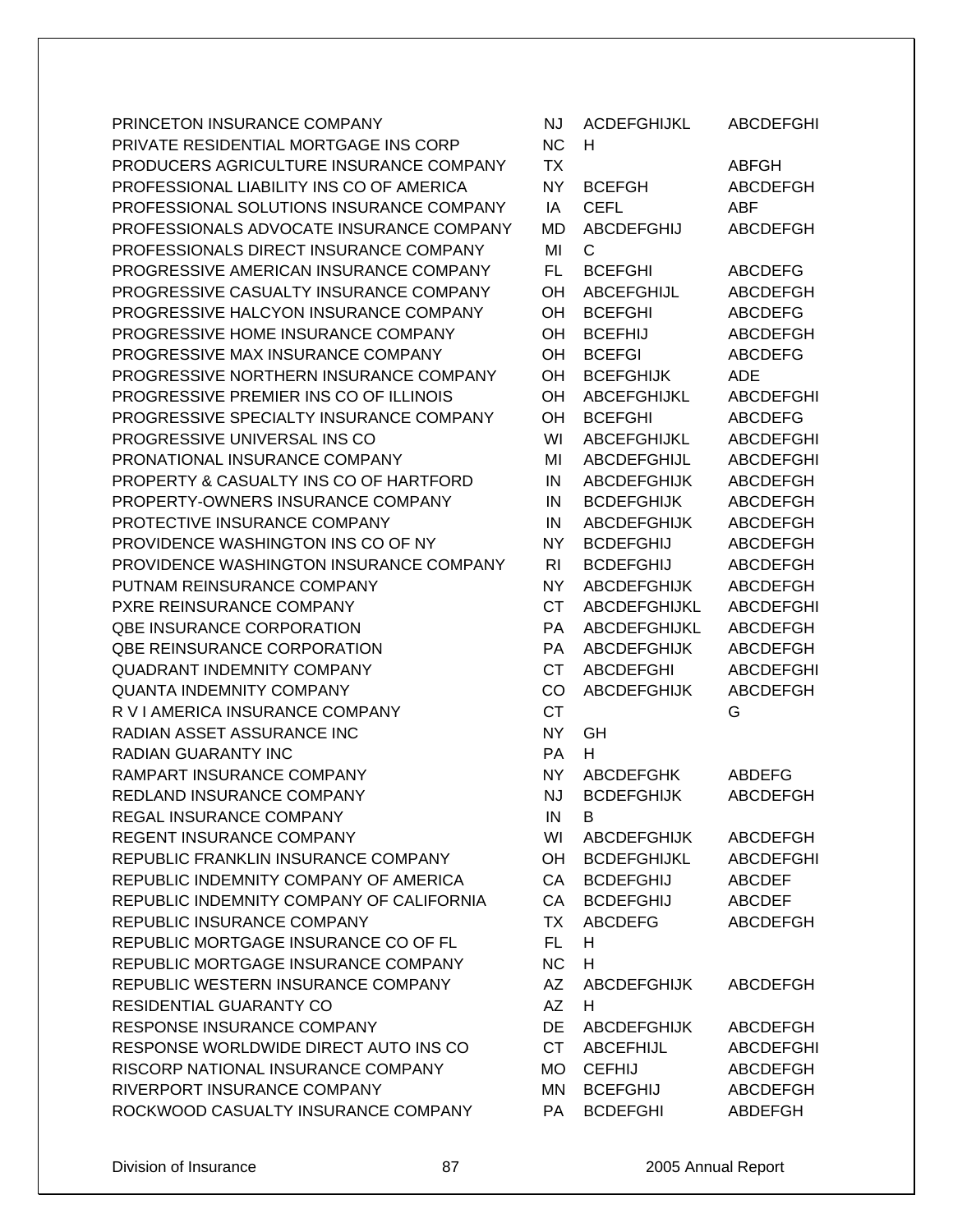ROYAL INDEMNITY COMPANY RSUI INDEMNITY COMPANY RURAL COMMUNITY INSURANCE COMPANY SAFE AUTO INSURANCE COMPANY SAFECO INSURANCE COMPANY OF AMERICA SAFECO INSURANCE COMPANY OF IN SAFECO NATIONAL INSURANCE COMPANY SAFETY NATIONAL CASUALTY CORPORATION SAFEWAY INSURANCE COMPANY OF ALABAMA INC SAFEWAY INSURANCE COMPANY OF GEORGIA SAFEWAY INSURANCE COMPANY OF LOUISIANA SAGAMORE INSURANCE COMPANY SAN FRANCISCO REINSURANCE COMPANY SAVERS PROPERTY & CASUALTY INS CO SCOR REINSURANCE COMPANY SCOTTSDALE INDEMNITY COMPANY SEABOARD SURETY COMPANY SEATON INSURANCE COMPANY SEAWORTHY INSURANCE COMPANY SECURA SUPREME INSURANCE COMPANY SECURIAN CASUALTY COMPANY SECURITY INSURANCE COMPANY OF HARTFORD SECURITY NATIONAL INSURANCE COMPANY SELECT INSURANCE COMPANY SELECTIVE INSURANCE COMPANY OF AMERICA SELECTIVE INSURANCE COMPANY OF SC SELECTIVE INSURANCE COMPANY OF THE SE SENECA INSURANCE COMPANY INC SENTINEL INSURANCE COMPANY LTD SENTRY CASUALTY COMPANY SENTRY SELECT INSURANCE COMPANY SHELTER GENERAL INSURANCE COMPANY SIRIUS AMERICA INSURANCE COMPANY SOMPO JAPAN FIRE & MARINE INS CO OF AM SOMPO JAPAN INSURANCE COMPANY OF AMERICA SOUTHERN GENERAL INSURANCE COMPANY SOUTHERN INSURANCE COMPANY SOUTHERN-OWNERS INSURANCE COMPANY ST PAUL FIRE & MARINE INSURANCE COMPANY ST PAUL GUARDIAN INSURANCE COMPANY ST PAUL MEDICAL LIABILITY INS CO ST PAUL MERCURY INSURANCE COMPANY STANDARD FIRE INSURANCE COMPANY THE STANDARD GUARANTY INSURANCE COMPANY STAR INSURANCE COMPANY STARNET INSURANCE COMPANY STATE AUTO INS CO OF WI STATE AUTO NATIONAL INSURANCE COMPANY

| DE             | <b>ABCDEFGHIJ</b>   | <b>ABCDEFGH</b>  |
|----------------|---------------------|------------------|
| <b>NH</b>      | CFHI                | ABDF             |
| ΜN             | <b>BCDEFHIJK</b>    | <b>ABCDEFGH</b>  |
| OH             | в                   | Е                |
| <b>WA</b>      | <b>BCDEFGHIJK</b>   | <b>ABCDEFGH</b>  |
| IN             | <b>BCEFHIJK</b>     | ABCDEFGH         |
| <b>MO</b>      | в                   | E                |
| <b>MO</b>      | <b>BCDEFGHIJ</b>    | <b>ABCDEFGH</b>  |
| <b>AL</b>      | B                   |                  |
| GA             | в                   |                  |
| LA             | в                   |                  |
| IN             | <b>ABCDEFGHIJK</b>  | <b>ABCDEFGH</b>  |
| CA             | <b>ABCDEFGHIJK</b>  | <b>ABCDEFGH</b>  |
| MO             | <b>ABCEFGHI</b>     | <b>ABCDEFG</b>   |
| <b>NY</b>      | <b>ABCDEFGHIJK</b>  | <b>ABCDFGH</b>   |
| OH             | <b>BCEFGHIJ</b>     | <b>ABCDEFGH</b>  |
| NY.            | <b>ABCDEFGHIJ</b>   | <b>ABCDEFGH</b>  |
| R <sub>l</sub> | <b>ABCDEFGHIJ</b>   | <b>ABCDEFGH</b>  |
| MD             |                     | D                |
| WI             |                     |                  |
|                | <b>BCDEFGHIJK</b>   | <b>ABCDEFGH</b>  |
| ΜN             | <b>BCEFGHIJ</b>     | <b>ABCDEFGH</b>  |
| <b>CT</b>      | <b>ABCDEFGHIJ</b>   | <b>ABCDEFGH</b>  |
| <b>TX</b>      | <b>ABCDEFGHIJ</b>   | <b>ABCDEFGH</b>  |
| <b>TX</b>      | <b>ABCDEFGHIJK</b>  | <b>ABCDEFGH</b>  |
| <b>NJ</b>      | <b>ABCDEFGHIJKL</b> | <b>ABCDEFGHI</b> |
| SC             | ABCDEFGHIJKL        | <b>ABCDEFGHI</b> |
| <b>NC</b>      | ABCDEFGHIJKL        | <b>ABCDEFGHI</b> |
| <b>NY</b>      | <b>BCDEFGHIJ</b>    | ABCDEFGH         |
| <b>CT</b>      | <b>BCDEFGHIJL</b>   | <b>ABCDEFGHI</b> |
| WI             | ABCDEFGHIJK         | <b>ABCDEFGH</b>  |
| WI             | <b>ABCDEFGHIJK</b>  | <b>ABCDEFGH</b>  |
| <b>MO</b>      | <b>ABCEFGHIJ</b>    | ABCDEFGH         |
| DE             | <b>ABCDEFGHIJK</b>  | <b>ABCDEFGH</b>  |
| <b>NY</b>      | ABCDEFGHIJKL        | <b>ABCDEFGHI</b> |
| NY             | <b>BCDEFGHIJK</b>   | <b>ABCDEFGH</b>  |
| GA             | B                   |                  |
| <b>TX</b>      | <b>BCEFHIJ</b>      | <b>ABCDEFGH</b>  |
| FL.            | <b>BCDEFGHIJK</b>   | <b>ABCDEFGH</b>  |
| <b>MN</b>      | <b>ABCDEFGHIJ</b>   | <b>ABCDEFGH</b>  |
| <b>MN</b>      | <b>ABCDEFGHIJK</b>  | <b>ABCDEFGH</b>  |
| MN             | <b>BCDEFGHIJKL</b>  | <b>ABCDEFGHI</b> |
| MN             | <b>ABCDEFGHIJ</b>   | <b>ABCDEFGH</b>  |
| <b>CT</b>      | <b>ABCDEFGHIJ</b>   | <b>ABCDEFGH</b>  |
| DE             | <b>ABCEFHIJ</b>     | <b>ABCDEFGH</b>  |
| MI             | ABCDEFGHIJKL        | <b>ABCDEFGHI</b> |
| DE             | ABCDEFGHIJKL        | <b>ABCDEFGH</b>  |
| WI             | <b>ABCEFHIJ</b>     | <b>ABEFGH</b>    |
| OH             | <b>ABCEFGHI</b>     | ABDEFGH          |
|                |                     |                  |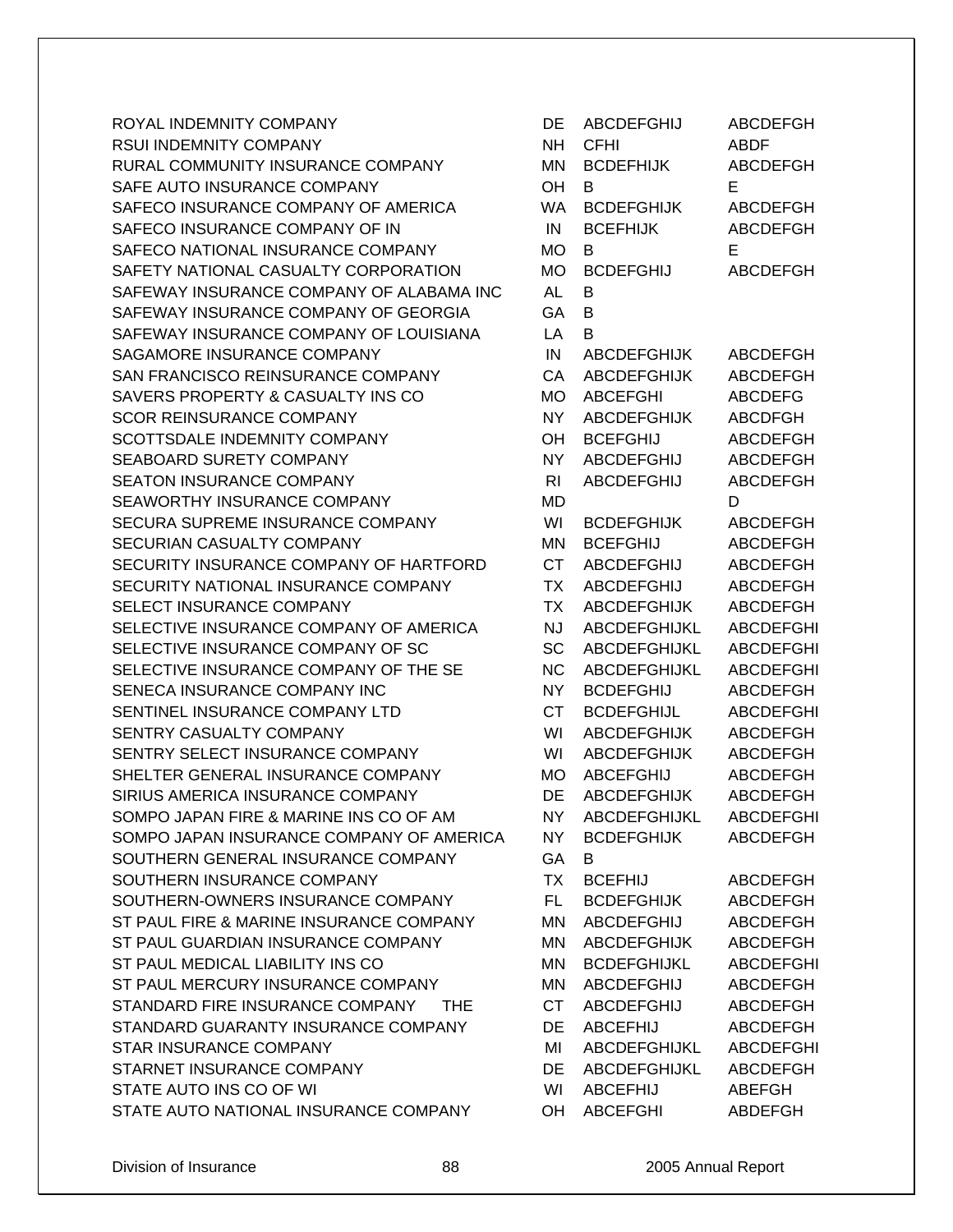STATE AUTO PROP AND CAS INS CO STATE FARM FLORIDA INSURANCE COMPANY STATE NATIONAL INSURANCE COMPANY INC STONEBRIDGE CASUALTY INSURANCE COMPANY STONEWALL INSURANCE COMPANY STONINGTON INSURANCE COMPANY STRATFORD INSURANCE COMPANY SUECIA INSURANCE COMPANY SUPERIOR INSURANCE COMPANY SURETY BONDING COMPANY OF AMERICA SWISS REINSURANCE AMERICA CORPORATION T H E INSURANCE COMPANY TECHNOLOGY INSURANCE COMPANY TICO INSURANCE COMPANY TIG INDEMNITY COMPANY TIG INSURANCE COMPANY TITAN INDEMNITY COMPANY TNUS INSURANCE COMPANY TOA REINSURANCE COMPANY OF AMERICA THE TOWER INSURANCE COMPANY OF NEW YORK TOYOTA MOTOR INSURANCE COMPANY TRADERS & GENERAL INSURANCE COMPANY TRANS PACIFIC INSURANCE COMPANY TRANSATLANTIC REINSURANCE COMPANY TRANSCONTINENTAL INSURANCE COMPANY TRANSPORT INSURANCE COMPANY TRAVCO INSURANCE COMPANY TRAVELERS CASUALTY AND SURETY CO OF AM TRAVELERS CASUALTY AND SURETY COMPANY TRAVELERS CASUALTY COMPANY OF CT TRAVELERS CASUALTY INSURANCE CO OF AMER TRAVELERS COMMERCIAL CASUALTY COMPANY TRAVELERS COMMERCIAL INSURANCE COMPANY TRAVELERS HOME AND MARINE INS CO THE TRAVELERS INDEMNITY COMPANY THE TRAVELERS INDEMNITY COMPANY OF AM THE TRAVELERS INDEMNITY COMPANY OF CT THE TRAVELERS PERSONAL INSURANCE COMPANY TRAVELERS PROPERTY CASUALTY CO OF AMER TRAVELERS PROPERTY CASUALTY INS CO TRENWICK AMERICA REINSURANCE CORPORATION TRI STATE INSURANCE COMPANY OF MINNESOTA TRINITY UNIVERSAL INSURANCE COMPANY TRITON INSURANCE COMPANY TRIUMPHE CASUALTY COMPANY TRUMBULL INSURANCE COMPANY TRUSTGARD INSURANCE COMPANY TWIN CITY FIRE INSURANCE COMPANY

| SC             | <b>BCDEFGHIJK</b>   | <b>ABCDEFGH</b>  |
|----------------|---------------------|------------------|
| FL.            | С                   | <b>ABCD</b>      |
| <b>TX</b>      | <b>ABCDEFGHIJKL</b> | <b>ABCDEFGHI</b> |
| OН             | <b>ABCDEFGHIJK</b>  | <b>ABCDEFGH</b>  |
| R <sub>1</sub> | <b>BCEFHIJ</b>      | <b>ABCDEFGH</b>  |
| <b>TX</b>      | ABCDEFGHIJKL        | <b>ABCDEFGH</b>  |
| <b>NH</b>      | <b>BCEI</b>         | ADE              |
| <b>NY</b>      | <b>ABCDEFGHIJK</b>  | <b>ABCDEFGH</b>  |
| <b>FL</b>      | BC                  | <b>AEF</b>       |
| <b>SD</b>      | CG                  |                  |
| NY.            | <b>ABCDEFGHIJ</b>   | <b>ABCDEFGH</b>  |
| LA             | <b>BCDEFGHIJ</b>    | <b>ABCDEFGH</b>  |
| NΗ             | <b>CD</b>           | DE               |
| OH             | <b>BCDEFGHIJ</b>    | <b>BCDEFGH</b>   |
| CA             | <b>ABCDEFGHIJK</b>  | <b>ABCDEFGH</b>  |
| CA             | <b>ABCDEFGHIJK</b>  | <b>ABCDEFGH</b>  |
| <b>TX</b>      | <b>BCDEFGHIJ</b>    | <b>ABCDEFGH</b>  |
| NY.            | <b>ABCDEFGHIJ</b>   | ABCDEFGH         |
| DE             | <b>ABCDEFGHIJK</b>  | <b>ABCDEFGH</b>  |
| <b>NY</b>      | <b>BCDEFGHIJ</b>    | <b>ABCDEFGH</b>  |
| IA             | <b>BCDEFGHIJK</b>   | <b>ABCDEFGHI</b> |
| <b>TX</b>      | <b>BCDEFGHIJ</b>    | <b>ABCDEFG</b>   |
| <b>NY</b>      | <b>ABCDEFGHIJ</b>   | ABCDEFGH         |
| NΥ             | <b>ABCDEFGHIJ</b>   | <b>ABCDEFGH</b>  |
| ΝY             | <b>ABCDEFGHIJ</b>   | <b>ABCDEFGH</b>  |
| OH             | <b>BCDEFGHIJ</b>    | <b>BCDEFGH</b>   |
| <b>CT</b>      | <b>BCEFHIJ</b>      | <b>ABCDEFGH</b>  |
| <b>CT</b>      | ABCDEFGHIJ          | <b>ABCDEFGH</b>  |
| <b>CT</b>      | <b>ABCDEFGHIJ</b>   | <b>ABCDEFGH</b>  |
| <b>CT</b>      | <b>BCDEFGHIK</b>    | <b>ABCDEFG</b>   |
| <b>CT</b>      | <b>ABCDEFGHIJK</b>  | <b>ABCDEFGH</b>  |
| СT             | <b>ABCDEFGHIJKL</b> | <b>ABCDEFGHI</b> |
| <b>CT</b>      | <b>BCDEFGHIK</b>    | <b>ABCDEFG</b>   |
| СT             | <b>BCEFHIJ</b>      | <b>ABCDEFGH</b>  |
| <b>CT</b>      | <b>ABCDEFGHIJK</b>  | <b>ABCDEFGH</b>  |
| <b>CT</b>      | <b>ABCDEFGHIJK</b>  | <b>ABCDEFGH</b>  |
| <b>CT</b>      | <b>ABCDEFGHIJK</b>  | <b>ABCDEFGH</b>  |
| <b>CT</b>      | <b>BCEFGHIJ</b>     | ABCDEFGH         |
| <b>CT</b>      | <b>ABCDEFGHIJK</b>  | ABCDEFGH         |
| <b>CT</b>      | <b>BCEFHIJ</b>      | ABCDEFGH         |
| <b>CT</b>      | <b>ABCDEFGHIJK</b>  | <b>ABCDEFGH</b>  |
| MN             | <b>ABCDEFGHIJK</b>  | <b>ABCDEFGH</b>  |
| <b>TX</b>      | <b>ABCDEFGHIJ</b>   | <b>ABCDEFGH</b>  |
| МO             | AH                  | <b>EFG</b>       |
| PA             | <b>ABCEFGHIJK</b>   | <b>ABCDEFGH</b>  |
| <b>CT</b>      | <b>ABCDEFGHIJK</b>  | <b>ABCDEFGH</b>  |
| OH             | <b>BCDEFGHIJK</b>   | <b>ABCDEFGH</b>  |
| IN             | <b>ABCDEFGHIJK</b>  | <b>ABCDEFGH</b>  |
|                |                     |                  |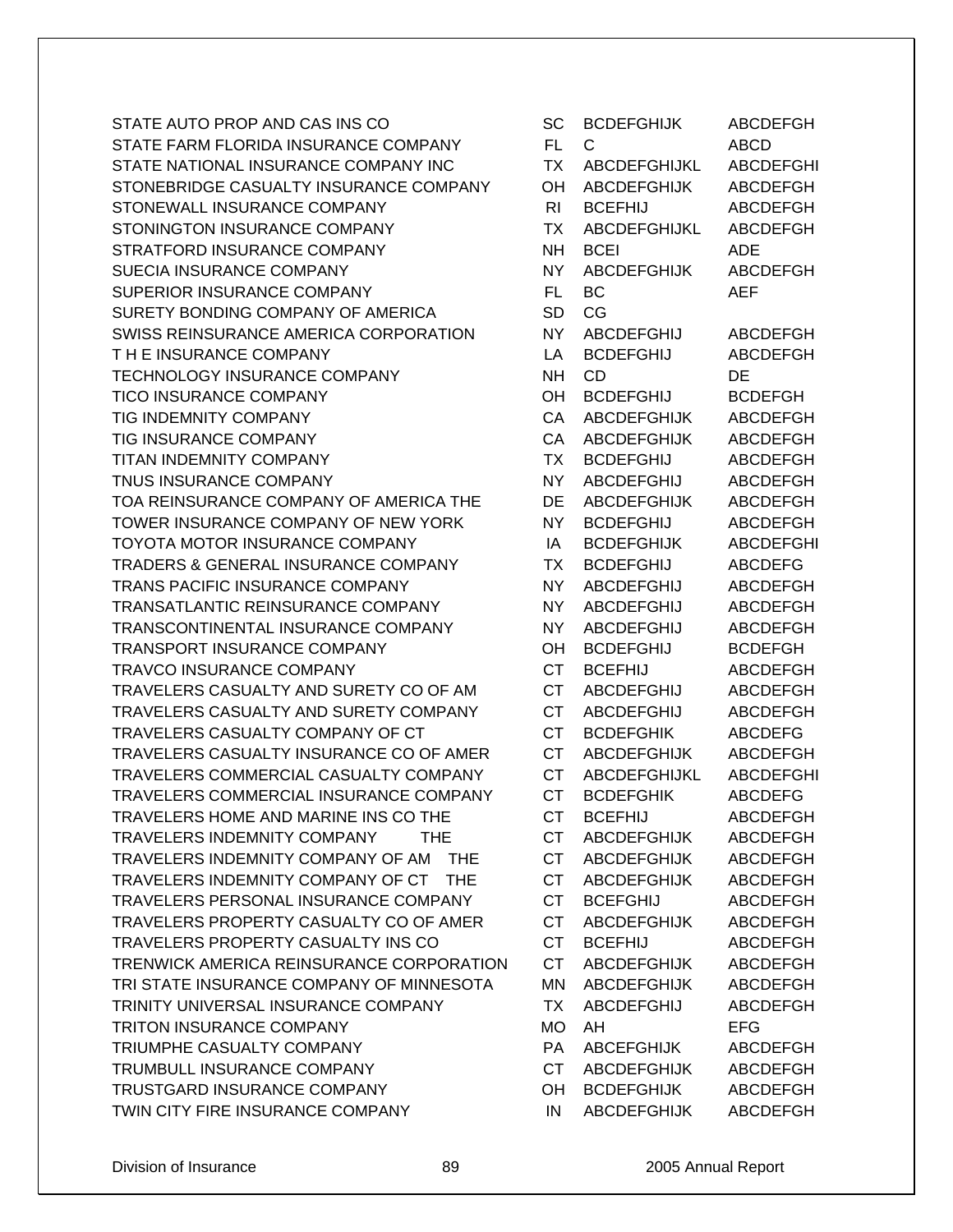U S SPECIALTY INSURANCE COMPANY ULICO CASUALTY COMPANY UNDERWRITER FOR THE PROFESSIONS INS CO. UNIGARD INDEMNITY COMPANY UNIGARD INSURANCE COMPANY UNION INSURANCE COMPANY UNIONE ITALIANA REINSURANCE CO OF AM INC UNITED AUTOMOBILE INSURANCE COMPANY UNITED CASUALTY INSURANCE COMPANY OF AM UNITED FINANCIAL CASUALTY COMPANY UNITED FIRE & CASUALTY COMPANY UNITED FIRE & INDEMNITY COMPANY UNITED GUARANTY COMMERCIAL INS CO OF NC UNITED GUARANTY CREDIT INSURANCE COMPANY UNITED GUARANTY RESIDENTIAL INS CO UNITED GUARANTY RESIDENTIAL INS CO OF NC UNITED NATIONAL CASUALTY INSURANCE CO UNITED NATIONAL SPECIALTY INS CO UNITED SECURITY INSURANCE COMPANY UNITED STATES FIDELITY & GUARANTY CO UNITED STATES FIRE INSURANCE COMPANY UNITED STATES LIABILITY INSURANCE CO UNITED WISCONSIN INSURANCE COMPANY UNITRIN AUTO AND HOME INS CO UNITRIN PREFERRED INSURANCE COMPANY UNIVERSAL FIRE & CAS INS CO UNIVERSAL SURETY COMPANY UNIVERSAL UNDERWRITERS INSURANCE COMPANY UNIVERSAL UNDERWRITERS OF TEXAS INS CO US INTERNATIONAL REINSURANCE COMPANY USAA CASUALTY INSURANCE COMPANY USAA GENERAL INDEMNITY COMPANY USAGENCIES DIRECT INSURANCE COMPANY USAUTO INSURANCE COMPANY INC USF&G INSURANCE COMPANY OF MISSISSIPPI VALIANT INSURANCE COMPANY VALLEY FORGE INSURANCE COMPANY VANLINER INSURANCE COMPANY **VEREX ASSURANCE INC** VERLAN FIRE INSURANCE COMPANY VICTORIA AUTOMOBILE INSURANCE COMPANY VICTORIA FIRE & CASUALTY COMPANY VICTORIA SELECT INSURANCE COMPANY VIGILANT INSURANCE COMPANY VIKING INSURANCE COMPANY OF WISCONSIN VISION SERVICE PLAN INSURANCE COMPANY VOYAGER PROPERTY & CASUALTY INS CO WARNER INSURANCE COMPANY

| ТX        | ABCDGHI            | <b>BDEG</b>      |
|-----------|--------------------|------------------|
| DE        | <b>ABCDEFGHIJ</b>  | <b>ABCDEFGH</b>  |
| CO        | С                  |                  |
| <b>WA</b> | <b>BCDEFGHIJK</b>  | <b>ABCDEFGH</b>  |
| <b>WA</b> | <b>BCDEFGHIJ</b>   | <b>ABCDEFGH</b>  |
| <b>NE</b> | <b>ABCDEFGHIJK</b> | <b>ABCDEFGH</b>  |
| <b>NY</b> | <b>ABCDEFGHIJK</b> | <b>ABCDEFGH</b>  |
| FL.       | B                  | E                |
| PA        | <b>ABCDEFHIJ</b>   | <b>ABCDEFGH</b>  |
| OH        | <b>BCEFGH</b>      | <b>ABCDEF</b>    |
| IA        | <b>BCDEFGHIJ</b>   | <b>ABCDEFGH</b>  |
| <b>TX</b> | <b>BCEFHI</b>      | <b>ABCDEFGH</b>  |
| <b>NC</b> | н                  |                  |
| <b>NC</b> | н                  |                  |
| <b>NC</b> | н                  |                  |
| <b>NC</b> | H                  |                  |
| IN.       | ABCDEFGHIJKL       | <b>ABCDEFGHI</b> |
| WI        | ABCDEFGHIJKL       | <b>ABCDEFGHI</b> |
| IA        | <b>BCDEFGH</b>     | <b>ABCDEFGH</b>  |
| MD        | <b>ABCDEFGHIJ</b>  |                  |
|           |                    | <b>ABCDEFGH</b>  |
| DE        | <b>ABCDEFGHIJ</b>  | <b>ABCDEFGH</b>  |
| PA        | <b>BCDEFGHIJ</b>   | <b>ABCDEFGH</b>  |
| WI        | <b>ACD</b>         |                  |
| <b>NY</b> | <b>ABCDEFGHIJ</b>  | <b>ABCDEFGH</b>  |
| NΥ        | <b>ABCDEFGHIJK</b> | <b>ABCDEFGH</b>  |
| IN        | ABCDEFGHIJKL       | <b>ABCDEFGHI</b> |
| <b>NE</b> | G                  |                  |
| KS        | <b>ABCDEFGH</b>    | <b>ABCDEFGH</b>  |
| <b>TX</b> | <b>ABCD</b>        | <b>ABDE</b>      |
| <b>NH</b> | <b>ABCDEFGHIJK</b> | <b>ABCDEFGH</b>  |
| <b>TX</b> | <b>BCEFHIJ</b>     | <b>ABCDEFGH</b>  |
| <b>TX</b> | <b>BCEFHIJ</b>     | <b>ABCDEFGH</b>  |
| NY        | <b>BCDEFHIJKL</b>  | <b>DEFGH</b>     |
| ΤN        | в                  | <b>ABCEFGH</b>   |
| MS        | <b>BCDEFGHIJK</b>  | <b>ABCDEFGH</b>  |
| IA        | <b>ABCDEFGHIJK</b> | <b>ABCDEFGH</b>  |
| PA        | ABCDEFGHIJ         | <b>ABCDEFGH</b>  |
| MO        | <b>BCDE</b>        | <b>ABCDEFGH</b>  |
| WI        | H.                 |                  |
| MD        | н                  | <b>ABCDF</b>     |
| IN        | AB                 | DE               |
| OH        | <b>ABCEFH</b>      | <b>ABCDEFG</b>   |
| OH        | AB                 | DE               |
| NY I      | <b>ABCDEFGHIJ</b>  | <b>ABCDEFGH</b>  |
| CO        | <b>BCDEFGHIJ</b>   | <b>ABCDEFGH</b>  |
| <b>CT</b> | A                  |                  |
| SC        | <b>ACEFGHIJ</b>    | <b>ABCDEFGH</b>  |
| <b>CT</b> | ABCDEFGHIJKL       | ABCDEFGHI        |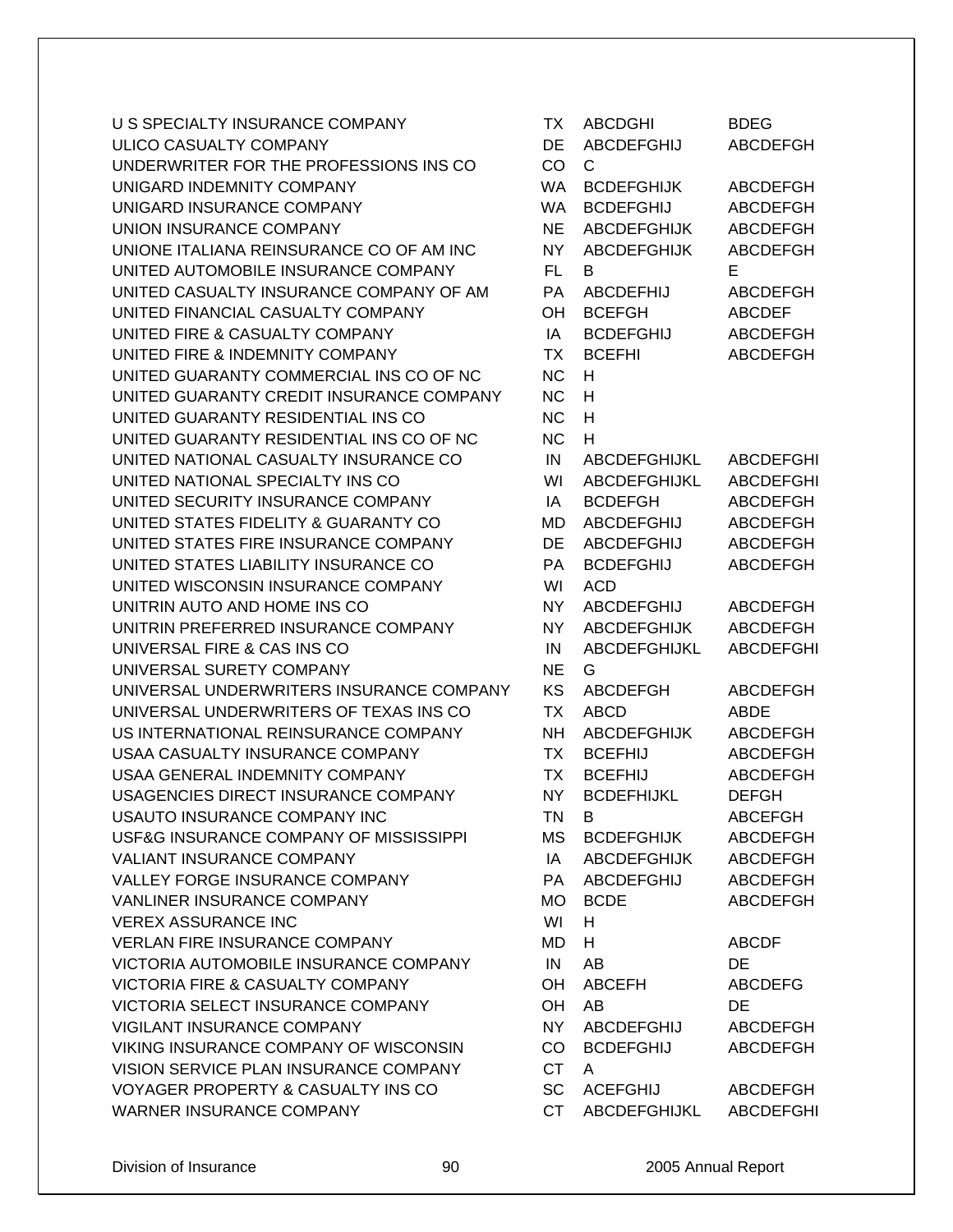WASHINGTON INTERNATIONAL INSURANCE CO AZ BG DE WAUSAU BUSINESS INSURANCE COMPANY WI ABCDEFGHIJKL ABCDEFGHI WAUSAU GENERAL INSURANCE COMPANY WI ABCDEFGHIJK ABCDEFGH WAUSAU UNDERWRITERS INSURANCE COMPANY WI ABCDEFGHIJ ABCDEFGH WESCO INSURANCE COMPANY DE ABCDEFGHIJK ABCDEFGH WEST AMERICAN INSURANCE COMPANY IN BCDEFGHIJ ABCDEFGH WESTCHESTER FIRE INSURANCE COMPANY NY ABCDEFGHIJ ABCDEFGH WESTERN AGRICULTURAL INSURANCE CO AR C WESTERN DIVERSIFIED CASUALTY INS CO WI ABCGHIJ ABCDEGH WESTERN GENERAL INSURANCE COMPANY CA BCHI DEG WESTERN SURETY COMPANY SD CG WESTFIELD INSURANCE COMPANY **OH ABCDEFGHIJ** ABCDEFGH WESTFIELD NATIONAL INSURANCE COMPANY OH ABCDEFGHIJK ABCDEFGH WESTPORT INSURANCE CORPORATION 6 MO ABCDEFGHIJ ABCDEFGH WILLIAMSBURG NATIONAL INSURANCE COMPANY CA BCDEFGHIJK ABCDEFGH WINDSOR INSURANCE COMPANY **IN B** WORKMENS AUTO INSURANCE COMPANY  $\overline{C}$  CA BCEFHI

ABDEFG X L INSURANCE COMPANY OF NEW YORK INC NY BCDEFGHIJK ABCDEFGH XL CAPITAL ASSURANCE INC NATIONAL CONTROL OF THE RESERVE THE RESERVE THE RESERVE THE RESERVE THE RESERVE THE R XL INSURANCE AMERICA INC **Example 20 Service Contract Contract Contract Contract Contract Contract Contract Contract Contract Contract ABCDEFGH** XL REINSURANCE AMERICA INC NE ANN INY BODEFGHIJK ABCDEFGH XL SPECIALTY INSURANCE COMPANY DE ABCDEFGHIJK ABCDEFGH YORK INSURANCE COMPANY THE RI ABCDEFGHIJ ABCDEFGH YOSEMITE INSURANCE COMPANY IN ABCEFGHIJK ABCDEFGH YOUNG AMERICA INSURANCE COMPANY **TX BCEFHIJ ABCDEFGH** ZALE INDEMNITY COMPANY TX ABCEFGHIJ ABCDEFGH ZENITH INSURANCE COMPANY CA CD ZURICH AMERICAN INSURANCE COMPANY NY ABCDEFGHIJ ABCDEFGH 21ST CENTURY CASUALTY COMPANY CA BCEFHIJ ABDEFGH 21ST CENTURY INSURANCE COMPANY CA BCEFHIJ ABDEFGH

## **Foreign Mutual**

#### **COMPANY NAME**

ACUITY A MUTUAL INSURANCE COMPANY AMERICAN BUSINESS & PERSONAL INS MUT INC AMERICAN FAMILY MUTUAL INSURANCE COMPANY AMERICAN HARDWARE MUTUAL INSURANCE CO AMERISURE MUTUAL INSURANCE COMPANY AMICA MUTUAL INSURANCE COMPANY ANTHEM INSURANCE COMPANIES INC ATLANTIC MUTUAL INSURANCE COMPANY AUSTIN MUTUAL INSURANCE COMPANY AUTO OWNERS INSURANCE COMPANY BADGER MUTUAL INSURANCE COMPANY BAR PLAN MUTUAL INSURANCE COMPANY THE BROTHERHOOD MUTUAL INSURANCE COMPANY

| STATE | <b>CLASS 2</b>     | <b>CLASS 3</b>   |
|-------|--------------------|------------------|
| WI    | <b>BCDEFGHIJK</b>  | <b>ABCDEFGH</b>  |
| DE    | <b>ABCDEFGHIJK</b> | ABCDEFGH         |
| WI    | <b>ABCDEFGHIJ</b>  | ABCDEFGH         |
| OН    | <b>ABCDEFGHIJ</b>  | ABCDEFGH         |
| MI    | <b>ABCDEFGHIJ</b>  | ABCDEFGH         |
| RI    | <b>BCEFHIJ</b>     | <b>ABCDEFGH</b>  |
| ΙN    | ABC                | <b>ABCEFG</b>    |
| NΥ    | <b>ABCDEFGHIJL</b> | <b>ABCDEFGHI</b> |
| ΜN    |                    | ABFGH            |
| МΙ    | <b>ABCDEFGHIJ</b>  | ABCDEFGH         |
| WI    | <b>BCDEFHIJ</b>    | ABCDEFGH         |
| MO    | CG                 |                  |
| ΙN    | <b>ABCDEFGHIJK</b> | ABCDEFGH         |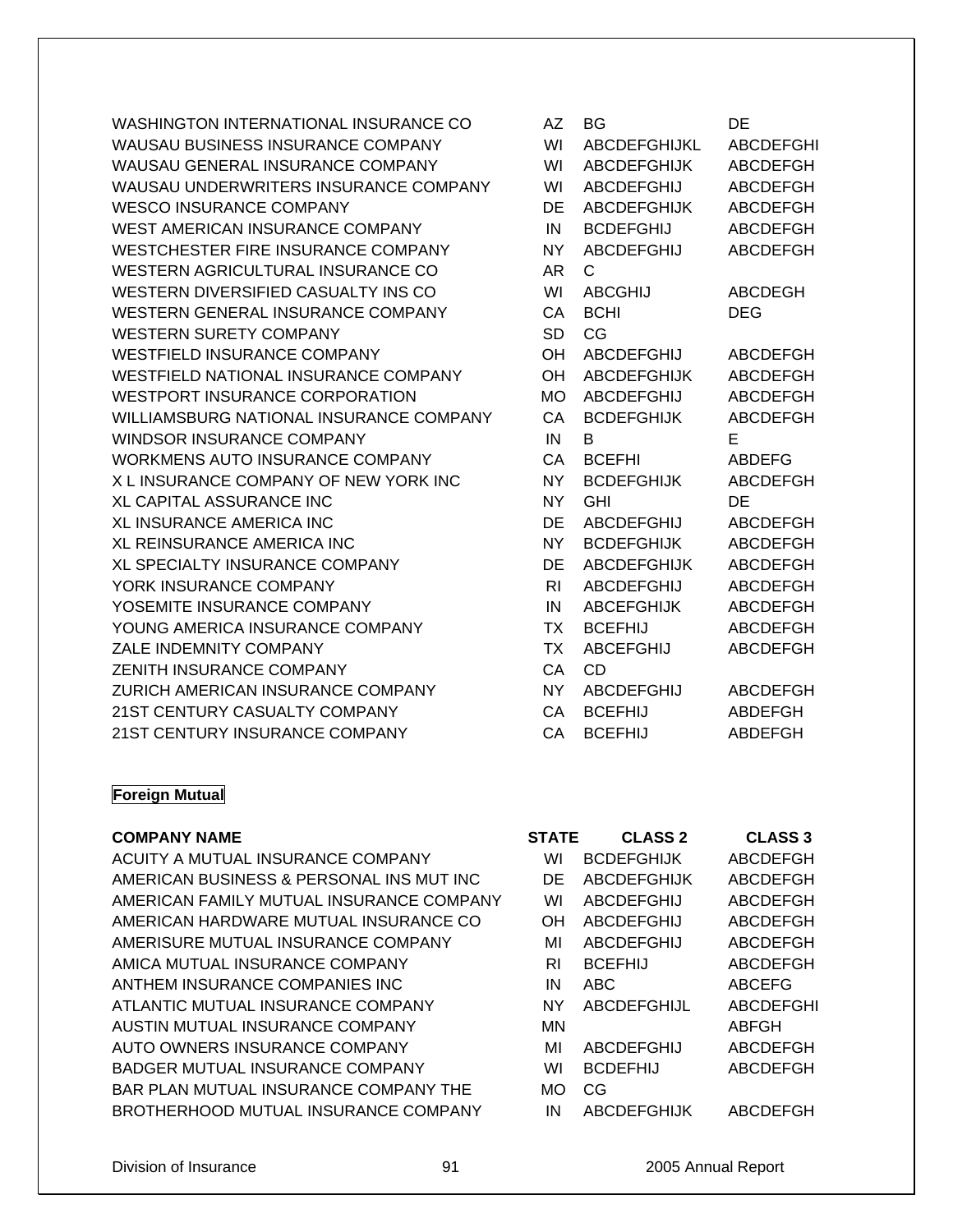BUCKEYE STATE MUTUAL INSURANCE COMPANY CAMBRIDGE MUTUAL FIRE INSURANCE COMPANY CAMICO MUTUAL INSURANCE COMPANY CENTRAL MUTUAL INSURANCE COMPANY CHURCH MUTUAL INSURANCE COMPANY COLUMBIA MUTUAL INSURANCE COMPANY COOPERATIVE MUTUAL INSURANCE COMPANY DONEGAL MUTUAL INSURANCE COMPANY EMPLOYERS MUTUAL CASUALTY COMPANY EQUITY MUTUAL INSURANCE COMPANY FACTORY MUTUAL INSURANCE COMPANY FARMERS ALLIANCE MUTUAL INSURANCE CO FARMERS MUTUAL HAIL INSURANCE CO OF IA FARMERS MUTUAL INSURANCE COMPANY OF NE FARMLAND MUTUAL INSURANCE COMPANY FEDERATED MUTUAL INSURANCE COMPANY FRANKENMUTH MUTUAL INSURANCE COMPANY GOODVILLE MUTUAL CASUALTY COMPANY GRAIN DEALERS MUTUAL INSURANCE COMPANY GRANGE MUTUAL CASUALTY COMPANY GRAPHIC ARTS MUTUAL INSURANCE COMPANY GREATER NEW YORK MUTUAL INSURANCE CO GRINNELL MUTUAL REINSURANCE COMPANY GUIDEONE MUTUAL INSURANCE COMPANY GUIDEONE SPECIALTY MUTUAL INSURANCE CO HARLEYSVILLE MUTUAL INSURANCE COMPANY HASTINGS MUTUAL INSURANCE COMPANY HOUSING AUTHORITY PROP INS, A MUT CO IMT INSURANCE COMPANY (MUTUAL) INDIANA LUMBERMENS MUTUAL INSURANCE CO INLAND MUTUAL INSURANCE COMPANY INTEGRITY MUTUAL INSURANCE COMPANY IOWA MUTUAL INSURANCE COMPANY JEWELERS MUTUAL INSURANCE COMPANY LIBERTY MUTUAL FIRE INSURANCE COMPANY LIGHTNING ROD MUTUAL INSURANCE COMPANY MEDICAL ASSURANCE COMPANY INC THE MEDMARC MUTUAL INSURANCE COMPANY MERCHANTS BONDING COMPANY (MUTUAL) MERIDIAN CITIZENS MUTUAL INSURANCE CO MERRIMACK MUTUAL FIRE INSURANCE COMPANY MICHIGAN MILLERS MUTUAL INSURANCE CO MIDDLESEX MUTUAL ASSURANCE COMPANY MIDWEST FAMILY MUTUAL INSURANCE COMPANY MINNESOTA LAWYERS MUTUAL INS CO MUTUAL SERVICE CASUALTY INSURANCE CO NATIONAL GRANGE MUTUAL INS CO NATIONWIDE MUTUAL FIRE INSURANCE COMPANY

| OН        | <b>BCEFHIJ</b>      | <b>ABCDEFGH</b>  |
|-----------|---------------------|------------------|
| MA        | <b>BCEFGHIJ</b>     | <b>ABCDEFGH</b>  |
| CA        | C.                  |                  |
| OH        | <b>BCDEFGHIJ</b>    | ABCDEFGH         |
| WI        | <b>ABCDEFGHIJK</b>  | <b>ABCDEFGH</b>  |
| <b>MO</b> | <b>ABCEFGHIJK</b>   | <b>ABCDEFGH</b>  |
| <b>NE</b> | <b>BCDEFGHI</b>     | ABDEG            |
| <b>PA</b> | <b>ABCDEFGHIJKL</b> | <b>ABCDEFGHI</b> |
| IA        | <b>ABCDEFGHIJK</b>  | <b>ABCDEFGH</b>  |
| <b>KS</b> | ABCDEFGHIJ          | ABCDEFGH         |
| RI        | <b>CEFGHIJK</b>     | <b>ABCDEFGH</b>  |
| KS        | <b>CEFHIJ</b>       | <b>ABCDEFGH</b>  |
| IA        | A                   | <b>ABCDEFGH</b>  |
| <b>NE</b> | <b>BCDEFGHI</b>     | <b>ABCDEFG</b>   |
| IA        | ABCDEFGHIJ          | <b>ABCDEFGH</b>  |
| <b>MN</b> | ABCDEFGHIJ          | <b>ABCDEFGH</b>  |
| MI        | <b>BCDEFGHIJ</b>    | <b>ABCDEFGH</b>  |
| PA        | <b>BCEFHIJ</b>      | <b>ABCDEFGH</b>  |
| IN        | <b>BCDEFGH</b>      | <b>ABCDEFGH</b>  |
| OH        | <b>BCDEFGHIJK</b>   | <b>ABCDEFGH</b>  |
| <b>NY</b> | <b>BCDEFGHIJ</b>    | <b>ABCDEFGH</b>  |
| <b>NY</b> | <b>ABCDEFGHIJ</b>   | <b>ABCDEFGH</b>  |
| IA        | <b>ABCDEFGHIJK</b>  | <b>ABCDEFGH</b>  |
| ΙA        | <b>ABCDEFGHIJ</b>   | <b>ABCDEFGH</b>  |
| IA        | <b>BCEFGHIJKL</b>   | ABCDEFGHI        |
| PA        | <b>BCEFGHIJK</b>    | ABCDEFGH         |
| MI        | <b>BCDEFHIJK</b>    | <b>ABCDEFGH</b>  |
| VT        | <b>BCDEFGHIJ</b>    | <b>ABCDEFGH</b>  |
| IA        | <b>BCDEFGHIJ</b>    | <b>ABCDEFGH</b>  |
| IN        | <b>BCDEFGHIJK</b>   | <b>ABCDEFGH</b>  |
| WV        |                     | ABCDEFGH         |
| WI        | <b>BCDEFGHIJKL</b>  | <b>ABCDEFGHI</b> |
| IA        | <b>BCDEFGHIJ</b>    | <b>ABCDEFGH</b>  |
| WI        | <b>CEFGHIJ</b>      | <b>ABCDEFGH</b>  |
| MA        | <b>ABCDEFGHIJ</b>   | ABCDEFGH         |
| OH        | <b>BCDEFGHIJKL</b>  | <b>ABCDEFGHI</b> |
| <b>AL</b> | <b>ACDG</b>         |                  |
| VT        | $\mathsf{C}$        |                  |
| IA        | CG                  |                  |
| IN        | ABCDEFGHIJKL        | ABCDEFGHI        |
| MA        | <b>BCEFGHIJ</b>     | <b>ABCDEFGH</b>  |
| MI        | <b>BCDEFGHIJ</b>    | <b>ABCDEFGH</b>  |
| <b>CT</b> | <b>BCDEFGHIJ</b>    | ABCDEFGH         |
| MN        | ABCDEFGHIJKL        | <b>ABCDEFGHI</b> |
| <b>MN</b> | C.                  |                  |
| MN        | <b>BCDEFGHIJK</b>   | <b>ABCDEFGH</b>  |
| <b>NH</b> | EG                  | В                |
|           | OH ABCDEFGHIJK      | ABCDEFGH         |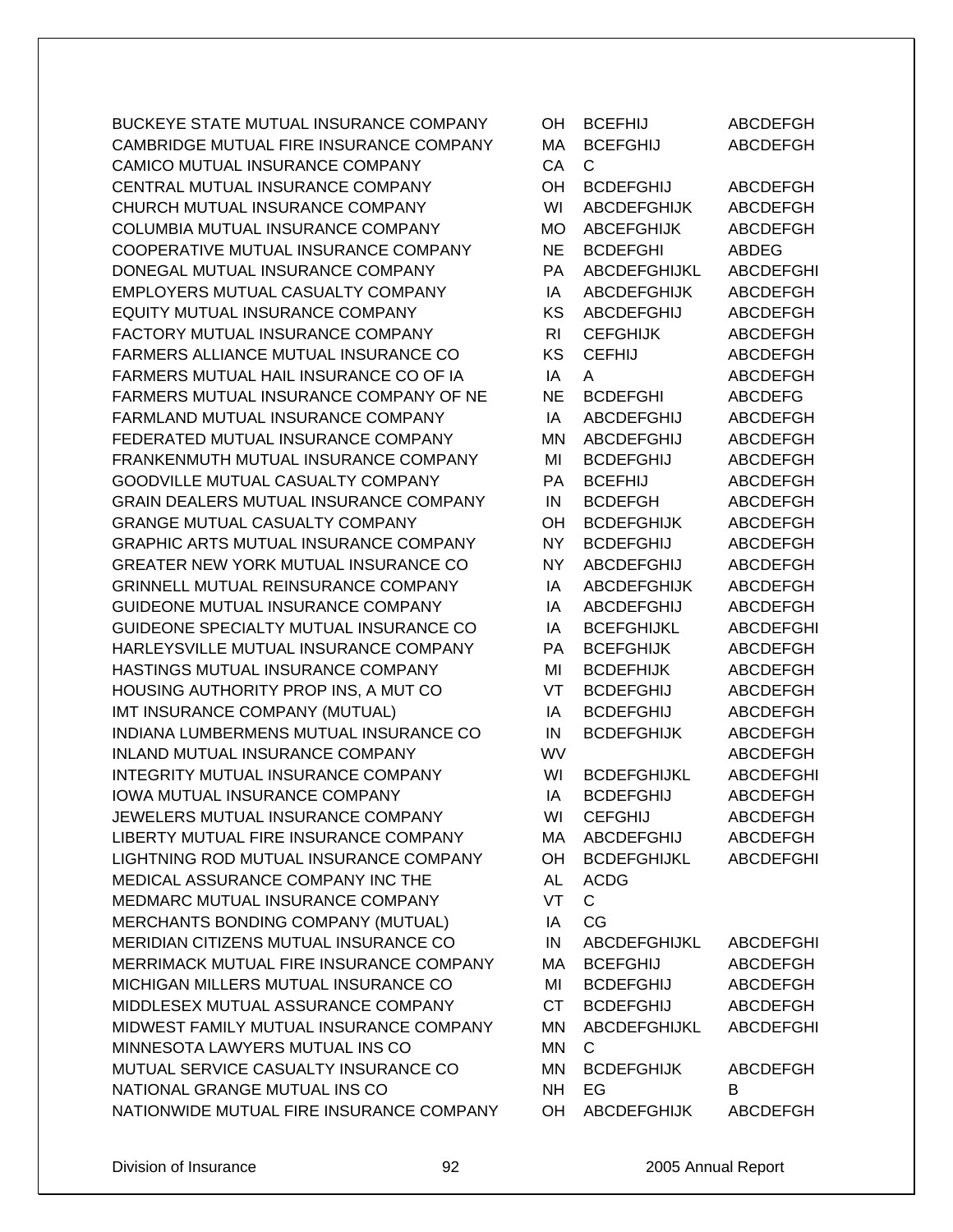NATIONWIDE MUTUAL INSURANCE COMPANY OH ABCDEFGHIJK OHIO FARMERS INSURANCE COMPANY PENNSYLVANIA LUMBERMENS MUTUAL INS CO PENNSYLVANIA NATIONAL MUTUAL CAS INS CO PHARMACISTS MUTUAL INSURANCE COMPANY PHILANTHROPIC MUTUAL FIRE INS CO PUBLIC SERVICE MUTUAL INSURANCE COMPANY RURAL MUTUAL INSURANCE COMPANY SECURA INSURANCE A MUTUAL COMPANY SENTRY INSURANCE A MUTUAL COMPANY SHELTER MUTUAL INSURANCE COMPANY SOCIETY INSURANCE A MUTUAL COMPANY STATE AUTOMOBILE MUTUAL INSURANCE CO UTICA MUTUAL INSURANCE COMPANY WEST BEND MUTUAL INSURANCE COMPANY WESTERN RESERVE MUTUAL CASUALTY COMPANY

#### **Foreign Inter-Insurance Exchange**

#### **COMPANY NAME**

ARMED FORCES INSURANCE EXCHANGE AUTOMOBILE CLUB INTERINSURANCE EXCHANGE CALIFORNIA CASUALTY IND EXCHANGE CASUALTY RECIPROCAL EXCHANGE DAKOTA TRUCK UNDERWRITERS DOCTORS' COMPANY THE ERIE INSURANCE EXCHANGE FARMERS INSURANCE EXCHANGE FEDERATED RURAL ELECTRIC INS EXCH FIRE INSURANCE EXCHANGE LUMBERMENS UNDERWRITING ALLIANCE MUTUALAID EXCHANGE NATIONAL FIRE & INDEMNITY EXCHANGE NATIONAL LLOYDS INSURANCE COMPANY RECIPROCAL OF AMERICA TRUCK INSURANCE EXCHANGE UNITED SERVICES AUTOMOBILE ASSOCIATION TX BCEFHIJ

### **Alien Stock**

| <b>COMPANY NAME</b>                     |        | COUNTRY CLASS 2            | CLASS 3  |
|-----------------------------------------|--------|----------------------------|----------|
| <b>GENERALI - U S BRANCH</b>            | ITAI Y | ABCDEFGHIJK                | ABCDEFGH |
| <b>GLOBAL REINSURANCE CORPORATION</b>   |        | <b>GERMANY ABCDEFGHIJK</b> | ABCDEFGH |
| HYUNDAI MARINE & FIRE INS CO, LTD (US)  |        | S. KOREA BCDEFHIJ          | ABCDEFGH |
| NIPPONKOA INSURANCE COMPANY LTD (U S BR |        | JAPAN ABCDEFGHIJ           | ABCDEFGH |
| TOKIO MARINE & NICHIDO FIRE INS CO LTD  |        | JAPAN ABCDEFGHIJK          | ABCDEFGH |

| OН | ABCDEFGHIJK        | ABCDEFGH        |
|----|--------------------|-----------------|
| OΗ | <b>ABCDEFGHIJ</b>  | <b>ABCDEFGH</b> |
| РA | <b>ABCDEFGHIJ</b>  | <b>ABCDEFGH</b> |
| PА | ABCDEFGHIJ         | ABCDEFGH        |
| ΙA | <b>ABCDEFGHIJ</b>  | <b>ABCDEFGH</b> |
| РA | E                  | ABCDEFGH        |
| NY | <b>BCDEFGHIJK</b>  | <b>ABCDEFGH</b> |
| WI | C                  |                 |
| WI | BCDEFGHIJ          | ABCDEFGH        |
| WI | <b>ABCDEFGHIJK</b> | ABCDEFGH        |
| MΟ | ABCEFGHIJ          | ABCDEFGH        |
| WI | BCDEFGHIJ          | ABCDEFGH        |
| OΗ | <b>ABCDEFGHIJK</b> | ABCDEFGH        |
| NΥ | <b>BCDEFGHIJK</b>  | ABCDEFGH        |
| WI | BCDEFGHIJ          | ABCDEFGH        |
| OΗ | <b>BCEFGHIJKL</b>  | ABCDEFGHI       |

| STATE | <b>CLASS 2</b>      | <b>CLASS 3</b>   |
|-------|---------------------|------------------|
| κs    | <b>BCEFHI</b>       | ABCDEFGH         |
| МO    | <b>BCEFHIJ</b>      |                  |
| СA    | <b>ABCEFHIJ</b>     | ABCDEFGH         |
| κs    | <b>ABCDEFGHIJ</b>   | ABCDEFGH         |
| SD    | ABCDEIJKL           | DE               |
| СA    | <b>ABCDEFGHIJKL</b> | <b>ABCDEFGHI</b> |
| PА    | BCDEFGHIJ           | ABCDEFGH         |
| CА    | <b>ABCDEFGHIJ</b>   | ABCDEFGH         |
| ΚS    | <b>ABCDEFGHIJK</b>  | ABDEFGH          |
| CA    | CEFGHIJ             | ABCDEFGH         |
| MΟ    | <b>BCDEFGHIJ</b>    | <b>ABCDEFGH</b>  |
| ΚS    | <b>ABCDEFGHIJKL</b> | ABCDEFGHI        |
| MΟ    | CEFGHIJ             | ABCDEFGH         |
| TX    | CEFGHK              | ABDFG            |
| VA    | CD                  |                  |
| СA    | ABCDEFGHIJ          | <b>ABCDEFGH</b>  |
| тх    | RCFFHI.I            | ARCDEFGH         |

| <b>COMPANY NAME</b>                     | <b>COUNTRY</b> | <b>CLASS 2</b>             | <b>CLASS 3</b> |
|-----------------------------------------|----------------|----------------------------|----------------|
| <b>GENERALI - U S BRANCH</b>            | <b>ITALY</b>   | ABCDEFGHIJK                | ABCDEFGH       |
| <b>GLOBAL REINSURANCE CORPORATION</b>   |                | <b>GERMANY ABCDEFGHIJK</b> | ABCDEFGH       |
| HYUNDAI MARINE & FIRE INS CO, LTD (US)  |                | S. KOREA BCDEFHIJ          | ABCDEFGH       |
| NIPPONKOA INSURANCE COMPANY LTD (U S BR |                | JAPAN ABCDEFGHIJ           | ABCDEFGH       |
| TOKIO MARINE & NICHIDO FIRE INS CO LTD  |                | JAPAN ABCDEFGHIJK          | ABCDEFGH       |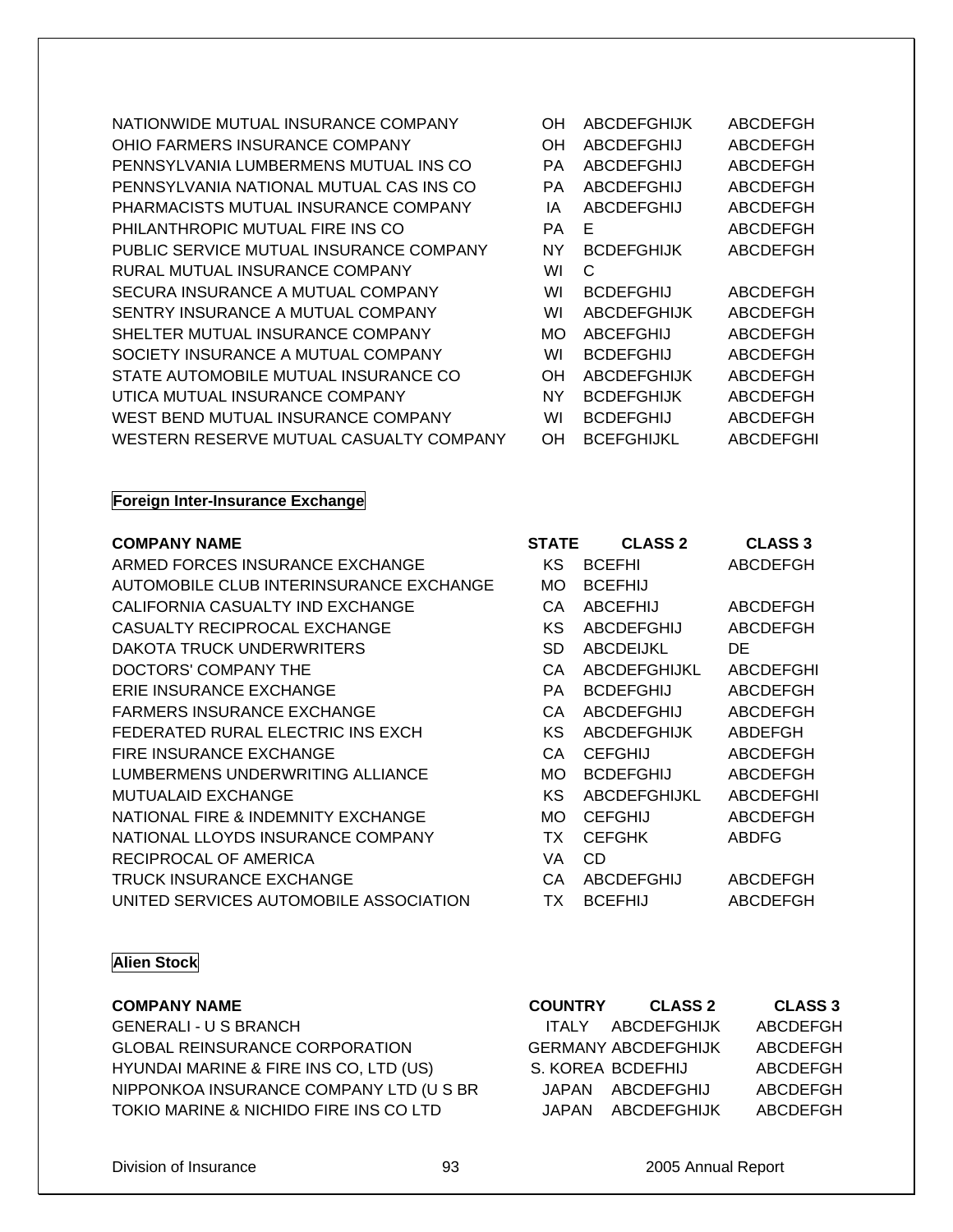| TRYGG HANSA INS CO LTD (U S BRANCH) |  |
|-------------------------------------|--|
|-------------------------------------|--|

SWEDEN ABCDEFGHIJKL ABCDEFGHI

## **Alien Lloyds**

| <b>COMPANY NAME</b>           | <b>COUNTRY</b>       | <b>CLASS 2</b> | <b>CLASS 3</b> |
|-------------------------------|----------------------|----------------|----------------|
| UNDERWRITERS AT LLOYDS LONDON | ENGLAND ABCDEFGHIJKL |                | ABCDEFGHI      |

## **Domestic Captives/Risk Retention Groups**

**COMPANY NAME** OMS NATIONAL INSURANCE COMPANY, RRG

| <b>STATE</b> | <b>CLASS 2</b> | <b>CLASS 3</b> |
|--------------|----------------|----------------|
|              |                |                |

## **Illinois Insurance Exchange**

| <b>COMPANY NAME</b>     | <b>STATE</b> | <b>CLASS 2</b>         | <b>CLASS 3</b> |
|-------------------------|--------------|------------------------|----------------|
| INEX INSURANCE EXCHANGE |              | ABCDEFGHIJKL ABCDEFGHI |                |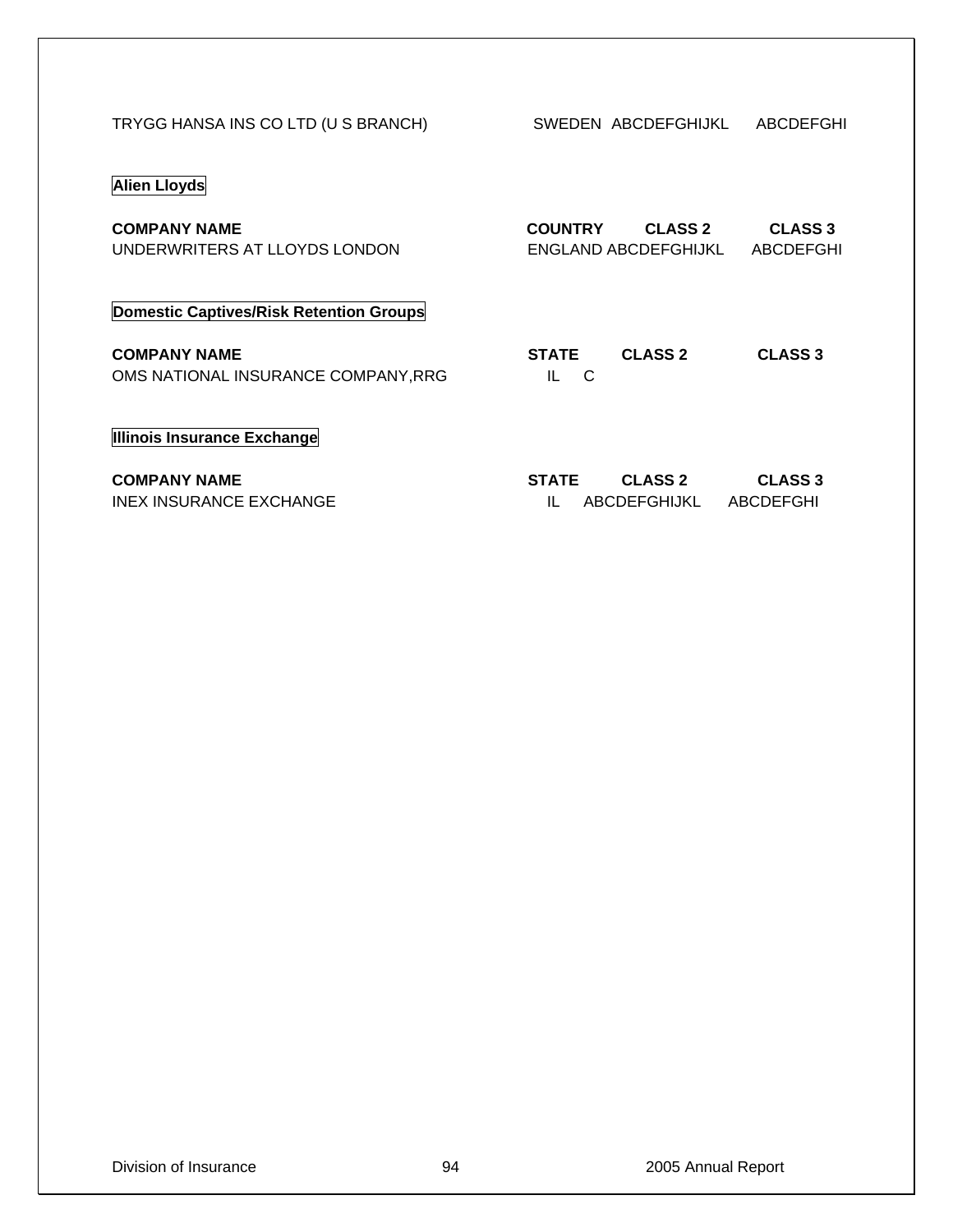# **Life and Health Insurance Companies**

## **Domestic Legal Reserve**

| <b>COMPANY NAME</b>                           | <b>STATE</b> | <b>CLASS 1</b> |
|-----------------------------------------------|--------------|----------------|
| ALLEGIANCE LIFE INSURANCE COMPANY             | IL.          | AB             |
| ALLSTATE ASSURANCE COMPANY                    | IL.          | A              |
| ALLSTATE LIFE INSURANCE COMPANY               | IL -         | ABC            |
| AMALGAMATED LIFE & HEALTH INSURANCE CO        | IL.          | AB             |
| AMERICAN GENERAL ASSURANCE COMPANY            | IL.          | AB             |
| AMERICAN SPECIALTY HEALTH INSURANCE CO        | IL.          | AB             |
| <b>BANKERS LIFE &amp; CASUALTY COMPANY</b>    | IL.          | <b>ABC</b>     |
| BANKERS LIFE INSURANCE COMPANY OF IL          | IL.          | AB             |
| <b>BCS LIFE INSURANCE COMPANY</b>             | IL.          | AB             |
| CELTIC INSURANCE COMPANY                      | IL.          | AB             |
| CHARTER NATIONAL LIFE INSURANCE COMPANY       | IL I         | AB             |
| CHASE INSURANCE LIFE & ANNUITY COMPANY        | IL.          | AB             |
| CHASE INSURANCE LIFE COMPANY                  | IL.          | AB             |
| CITIZENS USA LIFE INSURANCE COMPANY           | IL.          | AB             |
| COLUMBIAN LIFE INSURANCE COMPANY              | IL.          | <b>ABC</b>     |
| COMBINED INSURANCE COMPANY OF AMERICA         | IL.          | AB             |
| CONCERT HEALTH PLAN INSURANCE COMPANY         | IL.          | AB             |
| <b>CONSECO INSURANCE COMPANY</b>              | IL.          | AB             |
| CONTINENTAL ASSURANCE COMPANY                 | IL -         | AB             |
| COUNTRY INVESTORS LIFE ASSURANCE COMPANY      | IL.          | <b>ABC</b>     |
| COUNTRY LIFE INSURANCE COMPANY                | IL.          | AB             |
| DESTINY HEALTH INSURANCE COMPANY              | IL.          | AB             |
| EMPLOYEES LIFE COMPANY MUTUAL                 | IL.          | AB             |
| FEDERAL LIFE INSURANCE COMPANY MUTUAL         | IL.          | AB             |
| FIDELITY LIFE ASSOCIATION MUTUAL LEG RES      | IL.          | AB             |
| FIRST COMMONWEALTH INSURANCE COMPANY          | IL.          | AB             |
| FORT DEARBORN LIFE INSURANCE COMPANY          | IL –         | AB             |
| GOLDEN RULE INSURANCE COMPANY                 | IL.          | AB             |
| <b>GUARANTEE TRUST LIFE INSURANCE COMPANY</b> | IL.          | AB             |
| HARTFORD LIFE GROUP INSURANCE COMPANY         | IL.          | AB             |
| <b>HCSC INSURANCE SERVICES COMPANY</b>        | IL -         | AB             |
| HEALTH ALLIANCE MEDICAL PLANS INC             | IL.          | B              |
| HEALTH CARE SERVICE CORP MUT LEG RES CO       | IL -         | B              |
| HOME OWNERS LIFE INSURANCE COMPANY            | IL           | AB             |
| HORACE MANN LIFE INSURANCE COMPANY            | IL.          | AB             |
| <b>ILLINOIS MUTUAL LIFE INSURANCE COMPANY</b> | IL           | AB             |
| JOHN DEERE HEALTH INSURANCE INC               | IL.          | B              |
| KEMPER INVESTORS LIFE INSURANCE COMPANY       | IL           | AB             |
| LIFE ASSURANCE COMPANY OF AMERICA             | IL.          | A              |
| LINCOLN HERITAGE LIFE INSURANCE COMPANY       | IL           | AB             |
| MANHATTAN NATIONAL LIFE INSURANCE CO          | IL.          | AB             |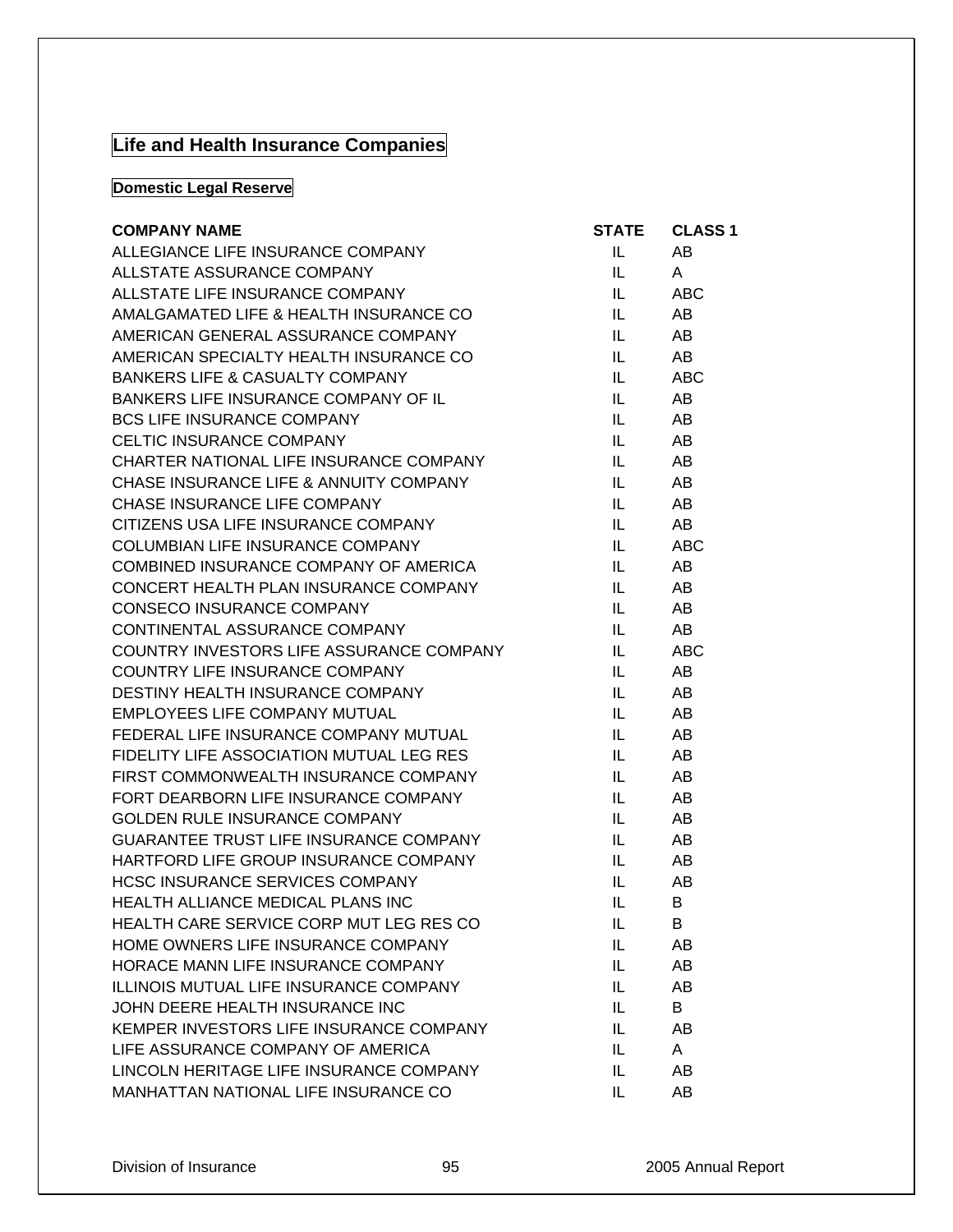| <b>MTL INSURANCE COMPANY</b>             | IL  | AB         |
|------------------------------------------|-----|------------|
| MUNICIPAL INSURANCE COMPANY OF AMERICA   | IL. | AB         |
| NORTH AMERICAN COMPANY FOR L & H INS     | IL  | AB         |
| OLD REPUBLIC LIFE INSURANCE COMPANY      | IL  | AB         |
| OSF HEALTH PLANS INC                     | IL  | B          |
| PEKIN LIFE INSURANCE COMPANY             | IL  | AB         |
| PERSONALCARE INSURANCE OF ILLINOIS INC   | IL  | B          |
| PHYSICIANS BENEFITS TRUST LIFE INS CO    | IL  | AB         |
| PROFESSIONAL LIFE & CASUALTY COMPANY     | IL  | AB         |
| REASSURE AMERICA LIFE INSURANCE COMPANY  | IL  | AB         |
| RELIANCE STANDARD LIFE INSURANCE COMPANY | IL  | AB         |
| RESOURCE LIFE INSURANCE COMPANY          | IL  | AB         |
| RIGHTCHOICE INSURANCE COMPANY            | IL  | AB         |
| STATE FARM ANNUITY & LIFE INSURANCE CO   | IL  | AB         |
| STATE FARM LIFE & ACCIDENT ASSURANCE CO  | IL. | AB         |
| STATE FARM LIFE INSURANCE COMPANY        | IL. | AB         |
| STERLING LIFE INSURANCE COMPANY          | IL. | AB         |
| TRUASSURE INSURANCE COMPANY              | IL  | AB         |
| TRUSTMARK INSURANCE COMPANY              | IL  | AB         |
| TRUSTMARK LIFE INSURANCE COMPANY         | IL. | AB         |
| UNICARE HEALTH INSURANCE CO OF THE MW    | IL  | <b>ABC</b> |
| UNION FIDELITY LIFE INSURANCE COMPANY    | IL  | AB         |
| UNITED HEALTHCARE INSURANCE CO OF IL     | IL  | AB         |
| UNITED INSURANCE COMPANY OF AMERICA      | IL  | AB         |
| UNITED NATIONAL LIFE INSURANCE CO OF AM  | IL  | AB         |
| UNITED SECURITY LIFE AND HEALTH INS CO   | IL  | AB         |
| <b>VETERANS LIFE INSURANCE COMPANY</b>   | IL  | AB         |
| WASHINGTON NATIONAL INSURANCE COMPANY    | IL  | AB         |
| XL LIFE INSURANCE & ANNUITY COMPANY      | IL  | AB         |

## **Foreign Legal Reserve**

| <b>COMPANY NAME</b>                   | <b>STATE</b> | <b>CLASS 1</b> |
|---------------------------------------|--------------|----------------|
| AAA LIFE INSURANCE COMPANY            | MI           | AB             |
| ACACIA LIFE INSURANCE COMPANY         | DC.          | AB.            |
| ACADEMY LIFE INSURANCE COMPANY        | MO.          | AB.            |
| ADMIRAL LIFE INSURANCE COMPANY OF AM  | AZ.          | AB             |
| ADVANCE INSURANCE COMPANY             | AZ.          | AB.            |
| AETNA HEALTH & LIFE INSURANCE COMPANY | CT.          | AB             |
| AETNA LIFE INSURANCE COMPANY          | CT.          | AB.            |
| AF&L INSURANCE COMPANY                | PA.          | B              |
| AGL LIFE ASSURANCE COMPANY            | PA           | AB             |
| AIG ANNUITY INSURANCE COMPANY         | TX.          | AB             |
| AIG LIFE INSURANCE COMPANY            | DE.          | AB.            |
| AIG SUNAMERICA LIFE ASSURANCE COMPANY | AZ.          | AB             |
| ALL SAVERS INSURANCE COMPANY          | IN           | AB.            |
| ALLIANZ LIFE INSURANCE COMPANY NY     | NY.          | AB             |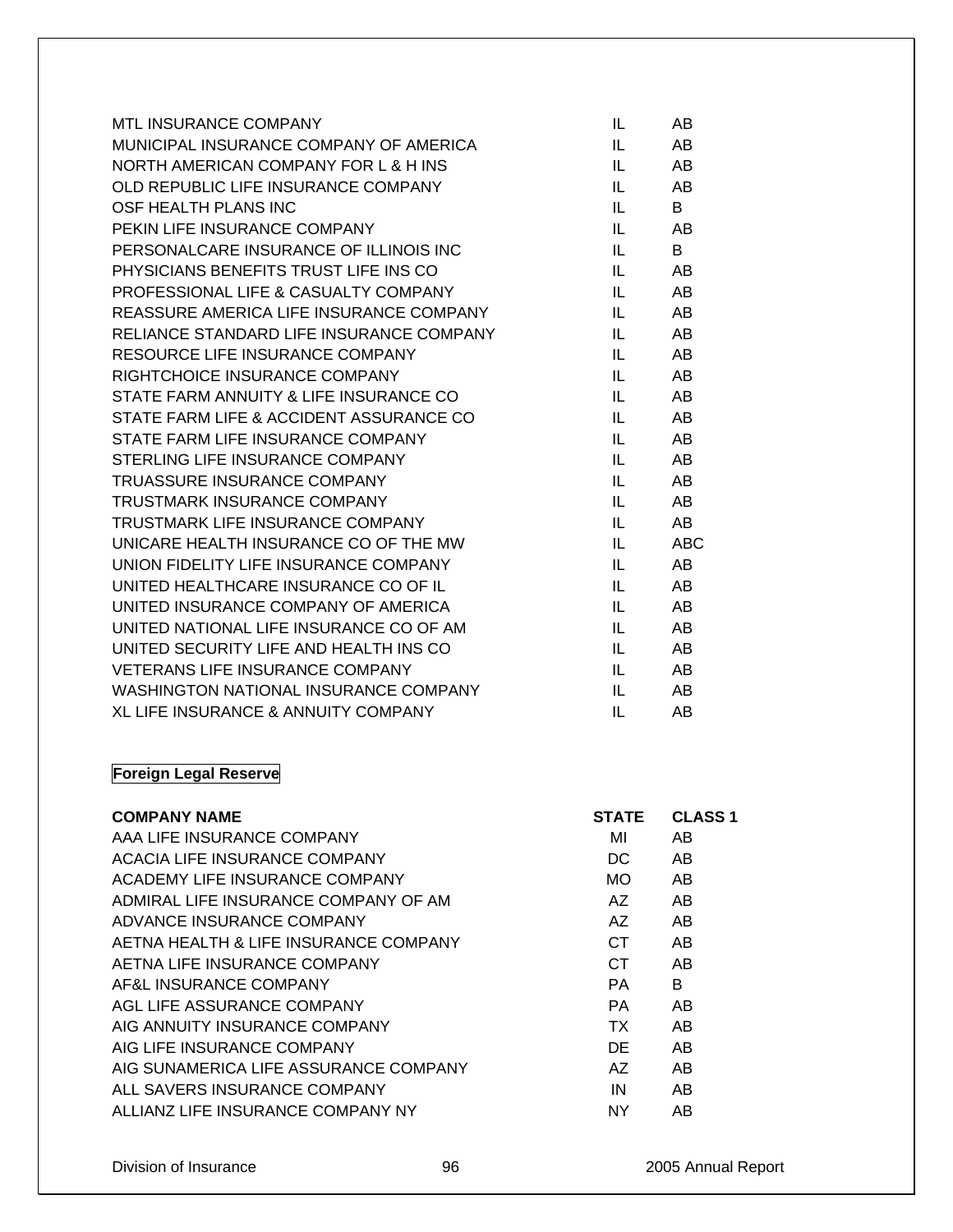| ALLIANZ LIFE INSURANCE COMPANY OF N A    | ΜN        | AB |
|------------------------------------------|-----------|----|
| ALLMERICA FINANCIAL LIFE INS & ANN CO    | МA        | AB |
| ALLSTATE LIFE INSURANCE COMPANY OF NY    | NY.       | AB |
| ALTA HEALTH & LIFE INSURANCE COMPANY     | IN        | AB |
| AMALGAMATED LIFE INSURANCE COMPANY       | NY.       | AB |
| AMERICAN AMICABLE LIFE INS CO OF TX      | TX        | AB |
| AMERICAN BANKERS LIFE ASSURANCE CO OF FL | FL.       | AB |
| AMERICAN CAPITOL INSURANCE COMPANY       | ТX        | A  |
|                                          |           |    |
| AMERICAN COMMUNITY MUTUAL INSURANCE CO   | MI        | AB |
| AMERICAN CREDITORS LIFE INSURANCE CO     | DE        | AB |
| AMERICAN ENTERPRISE LIFE INSURANCE CO    | IN        | AB |
| AMERICAN EQUITY INVESTMENT LIFE INS CO   | IA        | AB |
| AMERICAN FAMILY LIFE ASSR CO OF COLUMBUS | <b>NE</b> | AB |
| AMERICAN FAMILY LIFE INSURANCE COMPANY   | WI        | A  |
| AMERICAN FIDELITY ASSURANCE COMPANY      | OK        | AB |
| AMERICAN FIDELITY LIFE INSURANCE COMPANY | FL.       | AB |
| AMERICAN FOUNDERS LIFE INSURANCE COMPANY | TX        | AB |
| AMERICAN GENERAL LIFE & ACCIDENT INS CO  | TN        | AB |
| AMERICAN GENERAL LIFE INSURANCE COMPANY  | TX        | AB |
| AMERICAN HEALTH & LIFE INSURANCE COMPANY | ТX        | AB |
| AMERICAN HERITAGE LIFE INSURANCE COMPANY | FL.       | AB |
| AMERICAN HOME LIFE INSURANCE COMPANY     | KS        | A  |
| AMERICAN INCOME LIFE INSURANCE COMPANY   | IN        | AB |
| AMERICAN INTERNATIONAL LIFE ASSR CO NY   | NY.       | AB |
| AMERICAN INVESTORS LIFE INSURANCE CO INC | <b>KS</b> | AB |
| AMERICAN LIFE INSURANCE COMPANY OF NY    | NY        | AB |
| AMERICAN MATURITY LIFE INSURANCE COMPANY | CT        | AB |
| AMERICAN MEDICAL AND LIFE INSURANCE CO   | NY.       | AB |
| AMERICAN MEDICAL SECURITY LIFE INS CO    | WI        | AB |
| AMERICAN MEMORIAL LIFE INSURANCE COMPANY | <b>SD</b> | AB |
|                                          |           |    |
| AMERICAN MODERN LIFE INSURANCE COMPANY   | OH        | AB |
| AMERICAN NATIONAL INSURANCE COMPANY      | ТX        | AB |
| AMERICAN NATIONAL LIFE INSURANCE CO TX   | <b>TX</b> | AB |
| AMERICAN NETWORK INSURANCE COMPANY       | РA        | В  |
| AMERICAN PARTNERS LIFE INSURANCE COMPANY | AΖ        | AB |
| AMERICAN PHOENIX LIFE & REASSURANCE CO   | <b>CT</b> | AB |
| AMERICAN PROGRESSIVE LIFE & HEALTH OF NY | <b>NY</b> | AB |
| AMERICAN PUBLIC LIFE INSURANCE COMPANY   | OK        | AB |
| AMERICAN REPUBLIC INSURANCE COMPANY      | IA        | AB |
| AMERICAN RETIREMENT LIFE INSURANCE CO    | OH        | A  |
| AMERICAN SKANDIA LIFE ASSURANCE CORP     | <b>CT</b> | AB |
| AMERICAN TRANSCONTINENTAL LIFE INS CO    | AΖ        | AB |
| AMERICAN TRAVELERS ASSURANCE COMPANY     | DC        | AB |
| AMERICAN UNDERWRITERS LIFE INSURANCE CO  | AΖ        | AB |
| AMERICAN UNITED LIFE INSURANCE COMPANY   | IN        | AB |
| AMERICO FINANCIAL LIFE & ANNUITY INS CO  | ТX        | AB |
| AMERICOM LIFE & ANNUITY INSURANCE CO     | ТX        | AB |
| AMERITAS LIFE INSURANCE CORP             | <b>NE</b> | AB |
|                                          |           |    |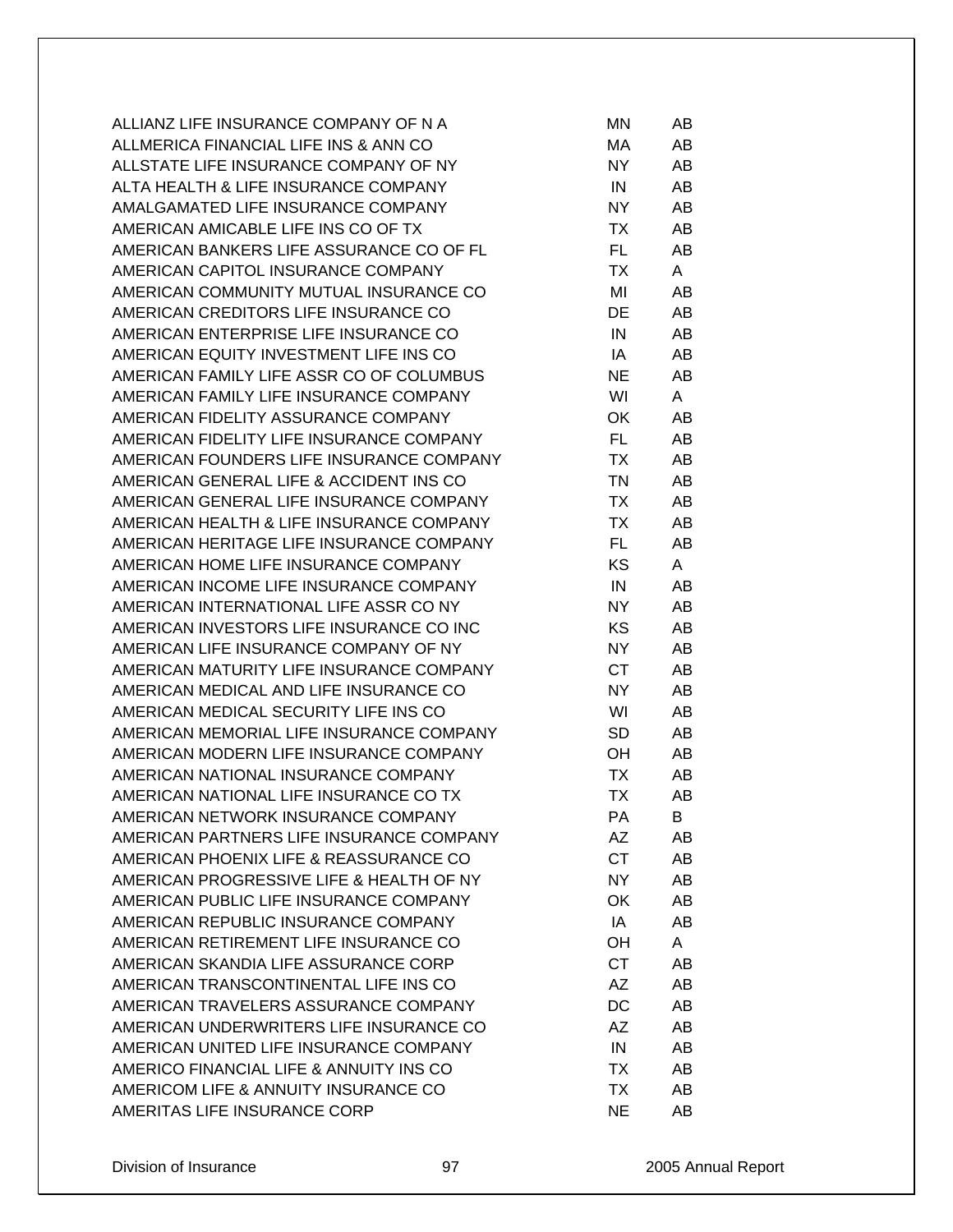| AMERITAS VARIABLE LIFE INSURANCE COMPANY        | NE        | A  |
|-------------------------------------------------|-----------|----|
| AMERUS LIFE INSURANCE COMPANY                   | IA        | AB |
| AMICA LIFE INSURANCE COMPANY                    | RI        | A  |
| ANNUITY & LIFE REASSURANCE AMERICA INC          | <b>CT</b> | A  |
| ANNUITY INVESTORS LIFE INSURANCE COMPANY        | OH        | AB |
| ANTHEM LIFE INSURANCE COMPANY                   | IN        | AB |
| ASSURITY LIFE INSURANCE COMPANY                 | <b>NE</b> | AB |
| ATLANTA LIFE INSURANCE COMPANY                  | GA        | AB |
| AURORA NATIONAL LIFE ASSURANCE COMPANY          | CA        | AB |
| AUTO CLUB LIFE INSURANCE COMPANY                | MI        | AB |
| AUTO OWNERS LIFE INSURANCE COMPANY              | MI        | AB |
| AVIVA LIFE INSURANCE COMPANY                    | DE        | AB |
| AXA CORPORATE SOLUTIONS LIFE REINS CO           | <b>DE</b> | AB |
| AXA EQUITABLE LIFE INSURANCE COMPANY            | NY        | AB |
| AXA LIFE AND ANNUITY COMPANY                    | CO        | AB |
| <b>BALBOA LIFE INSURANCE COMPANY</b>            | CA        | AB |
| BALTIMORE LIFE INSURANCE COMPANY THE            | MD        | AB |
| BANKERS FIDELITY LIFE INSURANCE COMPANY         | GA        | AB |
| BANKERS LIFE INSURANCE COMPANY OF NY            | NY        | A  |
| BANKERS RESERVE LIFE INS CO OF WI               | WI        | AB |
| <b>BANNER LIFE INSURANCE COMPANY</b>            | MD        | AB |
| BENEFICIAL LIFE INSURANCE COMPANY               | UT        | AB |
| BERKSHIRE HATHAWAY LIFE INS CO OF NE            | <b>NE</b> | A  |
| BERKSHIRE LIFE INSURANCE COMPANY OF AM          | МA        | AB |
| BEST LIFE & HEALTH INSURANCE COMPANY            | TX        | AB |
| BOSTON MUTUAL LIFE INSURANCE COMPANY            | МA        | AB |
| BROKERS NATIONAL LIFE ASSURANCE COMPANY         | AR        | AB |
| BUSINESS MENS ASSURANCE COMPANY OF AM           | SC        | AB |
| C M LIFE INSURANCE COMPANY                      | <b>CT</b> | AB |
| CANADA LIFE INSURANCE COMPANY OF AMERICA        | MI        | A  |
| CAPITOL LIFE INSURANCE COMPANY THE              | TX        | AB |
| CATERPILLAR LIFE INSURANCE COMPANY              | <b>MO</b> | AB |
| CENTRAL BENEFITS MUTUAL INSURANCE CO            | DC        | AB |
| CENTRAL BENEFITS NATIONAL LIFE INS CO           | OH        | AB |
| CENTRAL RESERVE LIFE INSURANCE COMPANY          | OH        | AB |
| CENTRAL SECURITY LIFE INSURANCE COMPANY         | TX        | AB |
| CENTRAL STATES HEALTH & LIFE CO OF OMAHA        | <b>NE</b> | AB |
| CENTRAL UNITED LIFE INSURANCE COMPANY           | <b>TX</b> | AB |
| CENTRE LIFE INSURANCE COMPANY                   | МA        | AB |
| CENTURION LIFE INSURANCE COMPANY                | <b>MO</b> | AB |
| <b>CHASE LIFE &amp; ANNUITY COMPANY</b>         | <b>DE</b> | AB |
| CHESAPEAKE LIFE INSURANCE COMPANY<br>THE.       | OK        | AB |
| CHRISTIAN FIDELITY LIFE INSURANCE CO            | TX        | AB |
| CHURCH LIFE INSURANCE CORPORATION               | NY        | AB |
| CINCINNATI LIFE INSURANCE COMPANY<br><b>THE</b> | OH        | AB |
| CITICORP LIFE INSURANCE COMPANY                 | AZ        | AB |
| CM ASSURANCE COMPANY                            | <b>CT</b> | A  |
| COLONIAL LIFE & ACCIDENT INSURANCE CO           | SC        | AB |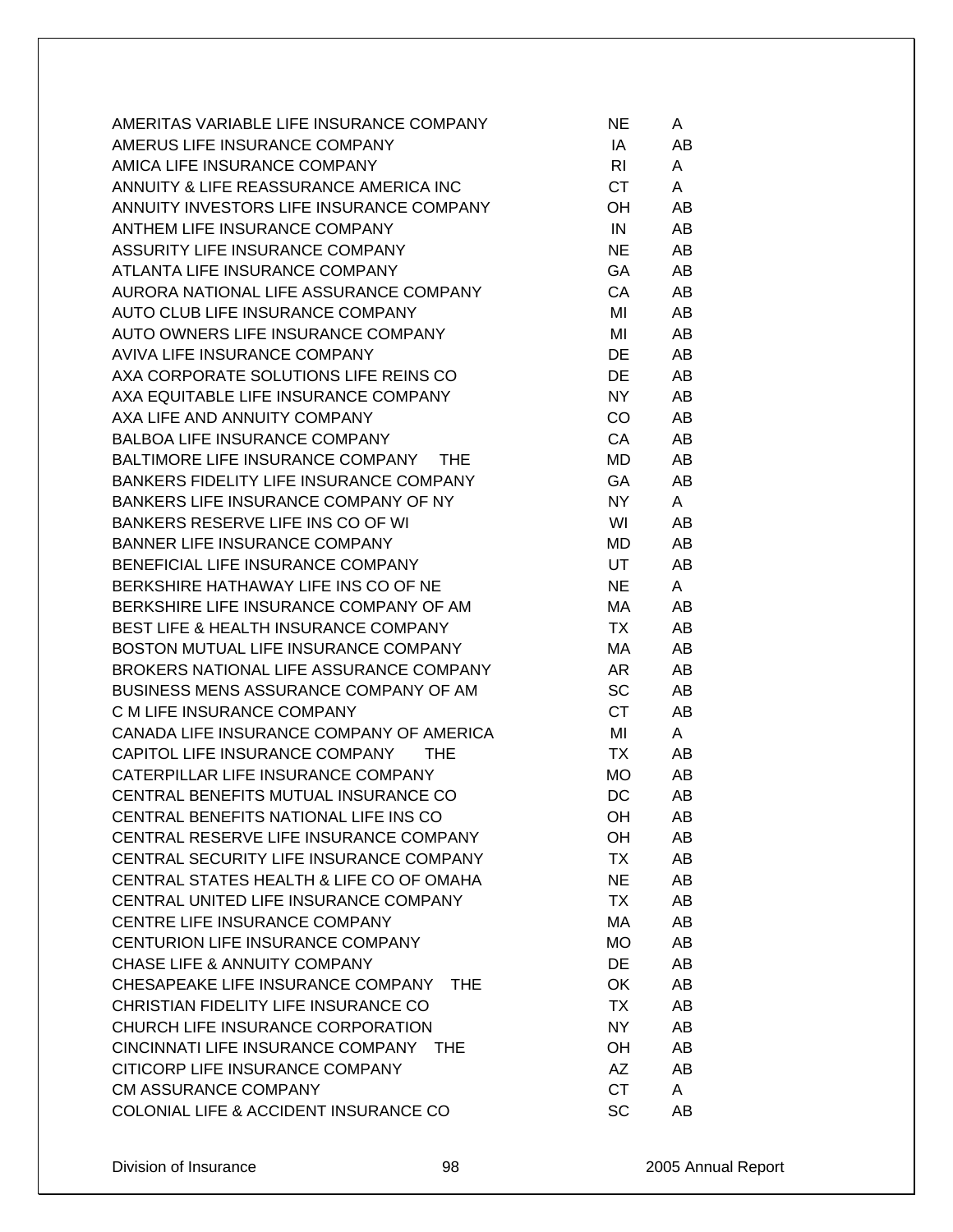| COLONIAL PENN LIFE INSURANCE COMPANY                | PA        | AB |
|-----------------------------------------------------|-----------|----|
| COLORADO BANKERS LIFE INSURANCE COMPANY             | CO        | AB |
| COLUMBIA UNIVERSAL LIFE INSURANCE CO                | TX        | AB |
| COLUMBIAN MUTUAL LIFE INSURANCE COMPANY             | NY.       | AB |
| COLUMBUS LIFE INSURANCE COMPANY<br>THE              | OH.       | AB |
| COMBINED LIFE INSURANCE COMPANY OF NY               | NY        | AB |
| COMMERCIAL TRAVELERS MUTUAL INSURANCE CO            | NY.       | B  |
| <b>COMPANION LIFE INSURANCE COMPANY</b>             | <b>SC</b> | AB |
| <b>COMPBENEFITS INSURANCE COMPANY</b>               | TX        | AB |
| CONGRESS LIFE INSURANCE COMPANY                     | AZ        | AB |
| CONNECTICUT GENERAL LIFE INSURANCE CO               | <b>CT</b> | AB |
| CONSECO HEALTH INSURANCE COMPANY                    | AZ        | AB |
| CONSECO LIFE INSURANCE COMPANY                      | IN        | AB |
| CONSECO SENIOR HEALTH INSURANCE COMPANY             | PA.       | AB |
| CONSTITUTION LIFE INSURANCE COMPANY                 | TX        | AB |
| CONSUMERS LIFE INSURANCE COMPANY                    | OH        | AB |
| CONTINENTAL AMERICAN INSURANCE COMPANY              | <b>SC</b> | AB |
| CONTINENTAL GENERAL INSURANCE COMPANY               | <b>NE</b> | AB |
| CONTINENTAL LIFE INS CO OF BRENTWOOD TN             | TN        | AB |
| CORPORATE HEALTH INSURANCE COMPANY                  | PA.       | AB |
| COVENTRY HEALTH AND LIFE INSURANCE CO               | DE        | AB |
| <b>CSI LIFE INSURANCE COMPANY</b>                   | <b>NE</b> | AB |
| <b>CUNA MUTUAL INSURANCE SOCIETY</b>                | WI        | AB |
| CUNA MUTUAL LIFE INSURANCE COMPANY                  | IA        | AB |
| DELAWARE AMERICAN LIFE INSURANCE COMPANY            | DE        | AB |
| DELTA DENTAL INSURANCE COMPANY                      | DE        | B  |
| DENTEGRA INSURANCE COMPANY                          | DE        | AB |
| DIRECT GENERAL LIFE INSURANCE COMPANY               | <b>SC</b> | AB |
| DIXIE NATIONAL LIFE INSURANCE COMPANY               | МS        | AB |
| EDUCATORS MUTUAL LIFE INSURANCE COMPANY             | PA.       | AB |
| <b>EMC NATIONAL LIFE COMPANY</b>                    | IA        | AB |
| <b>EMPHESYS INSURANCE COMPANY</b>                   | TX        | AB |
| EMPIRE GENERAL LIFE ASSURANCE CORP                  | TN        | AB |
| <b>EMPLOYERS REASSURANCE CORPORATION</b>            | ΚS        | AB |
| ENTERPRISE LIFE INSURANCE COMPANY                   | TX        | AB |
| EPIC LIFE INSURANCE COMPANY<br>THE.                 | WI        | AB |
| EQUITABLE LIFE & CASUALTY INSURANCE CO              | UT        | AB |
| EQUITRUST LIFE INSURANCE COMPANY                    |           | A  |
| ERIE FAMILY LIFE INSURANCE COMPANY                  | IA        |    |
| FAMILY HERITAGE LIFE INSURANCE CO OF AM             | PA        | AB |
| FAMILY LIFE INSURANCE COMPANY                       | OH        | AB |
| FAMILY SERVICE LIFE INSURANCE COMPANY               | TX        | AB |
| <b>FARMERS &amp; TRADERS LIFE INSURANCE COMPANY</b> | TX        | A  |
|                                                     | NY.       | A  |
| FARMERS NEW WORLD LIFE INSURANCE COMPANY            | <b>WA</b> | AB |
| FEDERAL HOME LIFE INSURANCE COMPANY                 | VA        | AB |
| FEDERATED LIFE INSURANCE COMPANY                    | ΜN        | AB |
| FIDELITY & GUARANTY LIFE INSURANCE CO               | MD        | AB |
| FIDELITY INVESTMENTS LIFE INSURANCE CO              | <b>UT</b> | AB |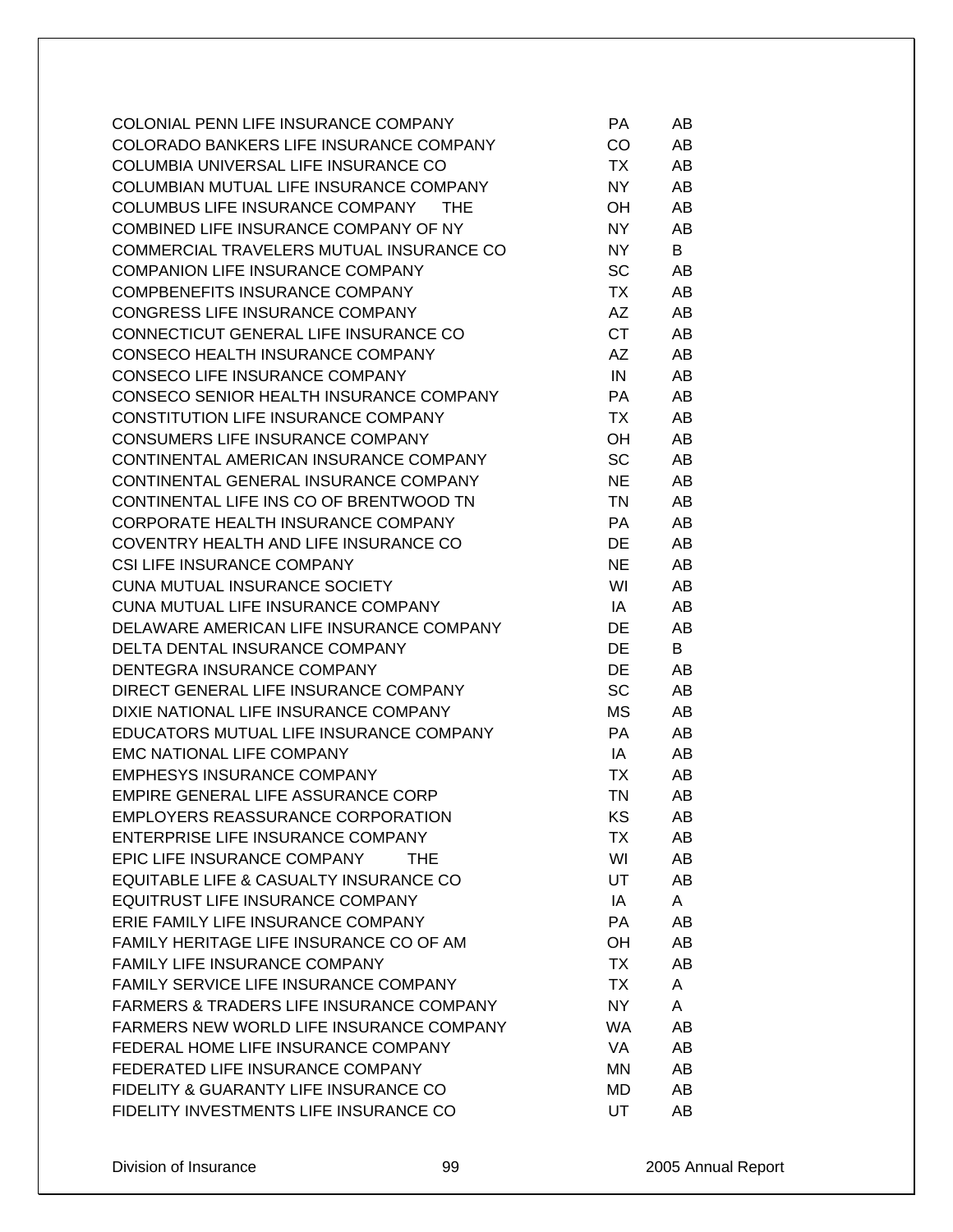| FIDELITY LIFE INSURANCE COMPANY                      | PA        | A  |
|------------------------------------------------------|-----------|----|
| FIDELITY SECURITY LIFE INSURANCE COMPANY             | MO        | AB |
| FINANCIAL AMERICAN LIFE INSURANCE CO                 | KS.       | AB |
| FINANCIAL ASSURANCE LIFE INSURANCE CO                | TX        | A  |
| FINANCIAL BENEFIT LIFE INSURANCE COMPANY             | <b>KS</b> | AB |
| FIRST ALLMERICA FINANCIAL LIFE INS CO                | МA        | AB |
| FIRST COLONY LIFE INSURANCE COMPANY                  | VA        | AB |
| FIRST HEALTH LIFE & HEALTH INS CO                    | TX        | AB |
| FIRST INVESTORS LIFE INSURANCE COMPANY               | NY.       | AB |
| FIRST LIFE AMERICA CORPORATION                       | <b>KS</b> | A  |
| FIRST PENN PACIFIC LIFE INSURANCE CO                 | IN        | AB |
| FIRST REHABILITATION LIFE INS CO OF AM               | NY.       | AB |
| FORETHOUGHT LIFE ASSURANCE COMPANY                   | IN        | AB |
| FORETHOUGHT LIFE INSURANCE COMPANY                   | IN        | AB |
| FREEDOM LIFE INSURANCE COMPANY OF AM                 | TX        | AB |
| FUNERAL DIRECTORS LIFE INSURANCE COMPANY             | TX        | A  |
| <b>GARDEN STATE LIFE INSURANCE COMPANY</b>           | TX        | AB |
| GE GROUP LIFE ASSURANCE COMPANY                      | <b>CT</b> | AB |
| <b>GE LIFE &amp; ANNUITY ASSURANCE COMPANY</b>       | VA        | AB |
| <b>GENERAL AMERICAN LIFE INSURANCE COMPANY</b>       | MO.       | AB |
| <b>GENERAL ELECTRIC CAPITAL ASSURANCE CO</b>         | DE        | AB |
| <b>GENERAL FIDELITY LIFE INSURANCE COMPANY</b>       | CA        | AB |
| <b>GENERAL RE LIFE CORPORATION</b>                   | <b>CT</b> | AB |
| <b>GENERALI USA LIFE REASSURANCE COMPANY</b>         | MO        | AB |
| <b>GERBER LIFE INSURANCE COMPANY</b>                 | NY.       | AB |
| <b>GLOBE LIFE &amp; ACCIDENT INSURANCE COMPANY</b>   | DE        | AB |
| GOLDEN STATE MUTUAL LIFE INSURANCE CO                | CA        | AB |
| GOVERNMENT PERSONNEL MUTUAL LIFE INS CO              | TX        | AB |
| <b>GRANGE LIFE INSURANCE COMPANY</b>                 | OH        | AB |
| <b>GREAT AMERICAN LIFE INSURANCE COMPANY</b>         | OH        | AB |
| <b>GREAT SOUTHERN LIFE INSURANCE COMPANY</b>         | TX        | AB |
| <b>GREAT WEST LIFE &amp; ANNUITY INSURANCE CO</b>    | CO        | AB |
| <b>GREAT WESTERN INSURANCE COMPANY</b>               | UT        | A  |
| <b>GUARANTY INCOME LIFE INSURANCE COMPANY</b>        | LA        | AB |
| <b>GUARDIAN INSURANCE &amp; ANNUITY COMPANY INC.</b> | DE        | AB |
| GUARDIAN LIFE INSURANCE COMPANY OF AM                | NY.       | AB |
| HARLEYSVILLE LIFE INSURANCE COMPANY                  | PA        | AB |
| HART LIFE INSURANCE COMPANY                          | <b>CT</b> | A  |
| HARTFORD INTERNATIONAL LIFE REASSR CORP              | <b>CT</b> | A  |
| HARTFORD LIFE & ACCIDENT INSURANCE CO                | <b>CT</b> | AB |
| HARTFORD LIFE & ANNUITY INSURANCE CO                 | <b>CT</b> | AB |
| HARTFORD LIFE INSURANCE COMPANY                      | <b>CT</b> | AB |
| <b>HCC LIFE INSURANCE COMPANY</b>                    | IN        | AB |
| HEALTH NET LIFE INSURANCE COMPANY                    | CA        | AB |
| HERITAGE LIFE INSURANCE COMPANY                      | AΖ        | AB |
| <b>HIGHMARK LIFE INSURANCE COMPANY</b>               | <b>PA</b> | AB |
| HM HEALTH INSURANCE COMPANY                          | VA        | AB |
| HOMESHIELD INSURANCE COMPANY                         | OK        | AB |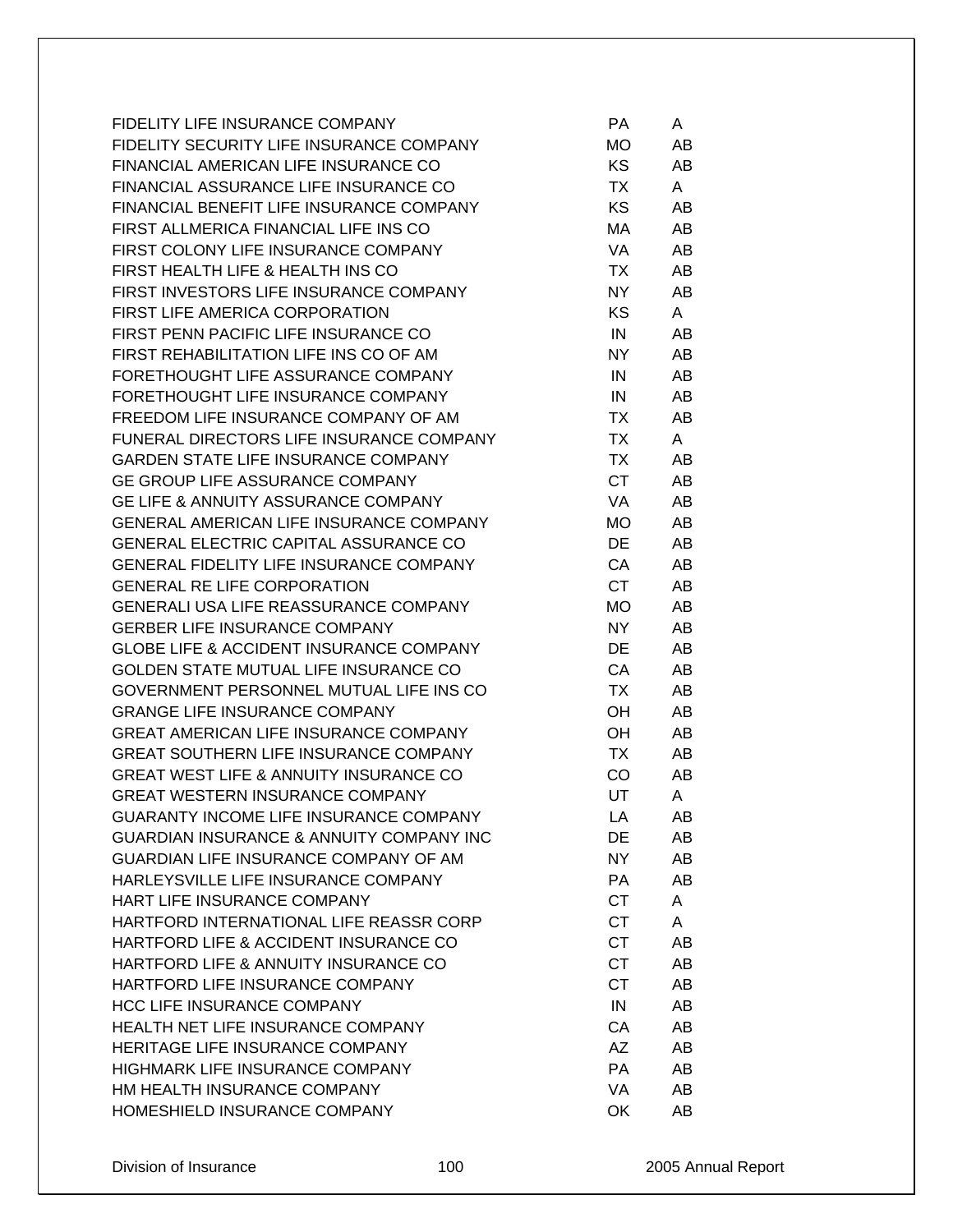| HOMESTEADERS LIFE COMPANY                          | IA        | AB  |
|----------------------------------------------------|-----------|-----|
| HOUSEHOLD LIFE INSURANCE COMPANY                   | MI        | AB  |
| HUMANA INSURANCE COMPANY                           | WI        | AB  |
| HUMANADENTAL INSURANCE COMPANY                     | WI        | AB  |
| <b>IDEALIFE INSURANCE COMPANY</b>                  | <b>CT</b> | AB  |
| IDS LIFE INSURANCE COMPANY                         | <b>MN</b> | AB  |
| <b>IMERICA LIFE &amp; HEALTH INSURANCE COMPANY</b> | AR        | AB  |
| INDEPENDENCE LIFE AND ANNUITY COMPANY              | RI        | AB  |
| INDIANAPOLIS LIFE INSURANCE COMPANY                | IN        | AB  |
| INDIVIDUAL ASSURANCE COMPANY LIFE HTH AC           | MO        | AB  |
| ING LIFE INSURANCE & ANNUITY COMPANY               | <b>CT</b> | AB  |
| ING USA ANNUITY AND LIFE INSURANCE CO              | IA        | AB  |
| INSTIL HEALTH INSURANCE COMPANY                    | SC        | B   |
| INTEGRITY LIFE INSURANCE COMPANY                   | OH        | AB  |
| INTRAMERICA LIFE INSURANCE COMPANY                 | <b>NY</b> | A   |
| <b>INVESTORS GUARANTY LIFE INSURANCE CO</b>        | CA        | AB  |
| INVESTORS HERITAGE LIFE INSURANCE CO               | KY        | AB  |
| <b>INVESTORS INSURANCE CORPORATION</b>             | DE        | AB  |
| INVESTORS LIFE INSURANCE COMPANY OF N A            | <b>TX</b> | AB  |
| JACKSON NATIONAL LIFE INSURANCE COMPANY            | MI        | AB  |
| JEFFERSON NATIONAL LIFE INSURANCE CO               | TX        | AB  |
| JEFFERSON PILOT FINANCIAL INSURANCE CO             | <b>NE</b> | AB  |
| JEFFERSON PILOT LIFE INSURANCE COMPANY             | <b>NC</b> | AB  |
| JEFFERSON PILOT LIFEAMERICA INSURANCE CO           | <b>NJ</b> | AB  |
| <b>JMIC LIFE INSURANCE COMPANY</b>                 | FL        | AB  |
| JOHN ALDEN LIFE INSURANCE COMPANY                  | WI        | AB  |
| JOHN HANCOCK LIFE INSURANCE COMPANY                | МA        | ABC |
| JOHN HANCOCK LIFE INSURANCE COMPANY USA            | MI        | AB  |
| JOHN HANCOCK VARIABLE LIFE INSURANCE CO            | МA        | AB  |
| KANAWHA INSURANCE COMPANY                          | <b>SC</b> | AB  |
| KANSAS CITY LIFE INSURANCE COMPANY                 | MO.       | AB  |
| KEYSTONE STATE LIFE INSURANCE COMPANY              | <b>PA</b> | A   |
| LAFAYETTE LIFE INSURANCE COMPANY<br><b>THE</b>     | IN        | AB  |
| LEWER LIFE INSURANCE COMPANY                       | IL        | AB  |
| LIBERTY BANKERS LIFE INSURANCE COMPANY             | OK        | AB  |
| LIBERTY LIFE ASSURANCE COMPANY OF BOSTON           | MA        | AB  |
| LIBERTY LIFE INSURANCE COMPANY                     | SC        | AB  |
| LIBERTY NATIONAL LIFE INSURANCE COMPANY            | <b>AL</b> | AB  |
| LIFE INSURANCE COMPANY OF NORTH AMERICA            | PA        | AB  |
| LIFE INSURANCE COMPANY OF THE SOUTHWEST            | ТX        | AB  |
| LIFE INVESTORS INSURANCE COMPANY OF AM             | IA        | AB  |
| LINCOLN BENEFIT LIFE COMPANY                       | <b>NE</b> | AB  |
| LINCOLN MEMORIAL LIFE INSURANCE COMPANY            | TX        | AB  |
| LINCOLN NATIONAL LIFE INSURANCE COMPANY            | IN        | AB  |
| LONDON LIFE REINSURANCE COMPANY                    | <b>PA</b> | AB  |
| LOYAL AMERICAN LIFE INSURANCE COMPANY              | OH        | AB  |
| MADISON NATIONAL LIFE INSURANCE COMPANY            | WI        | AB  |
| <b>MAGNA INSURANCE COMPANY</b>                     | <b>MS</b> | AB  |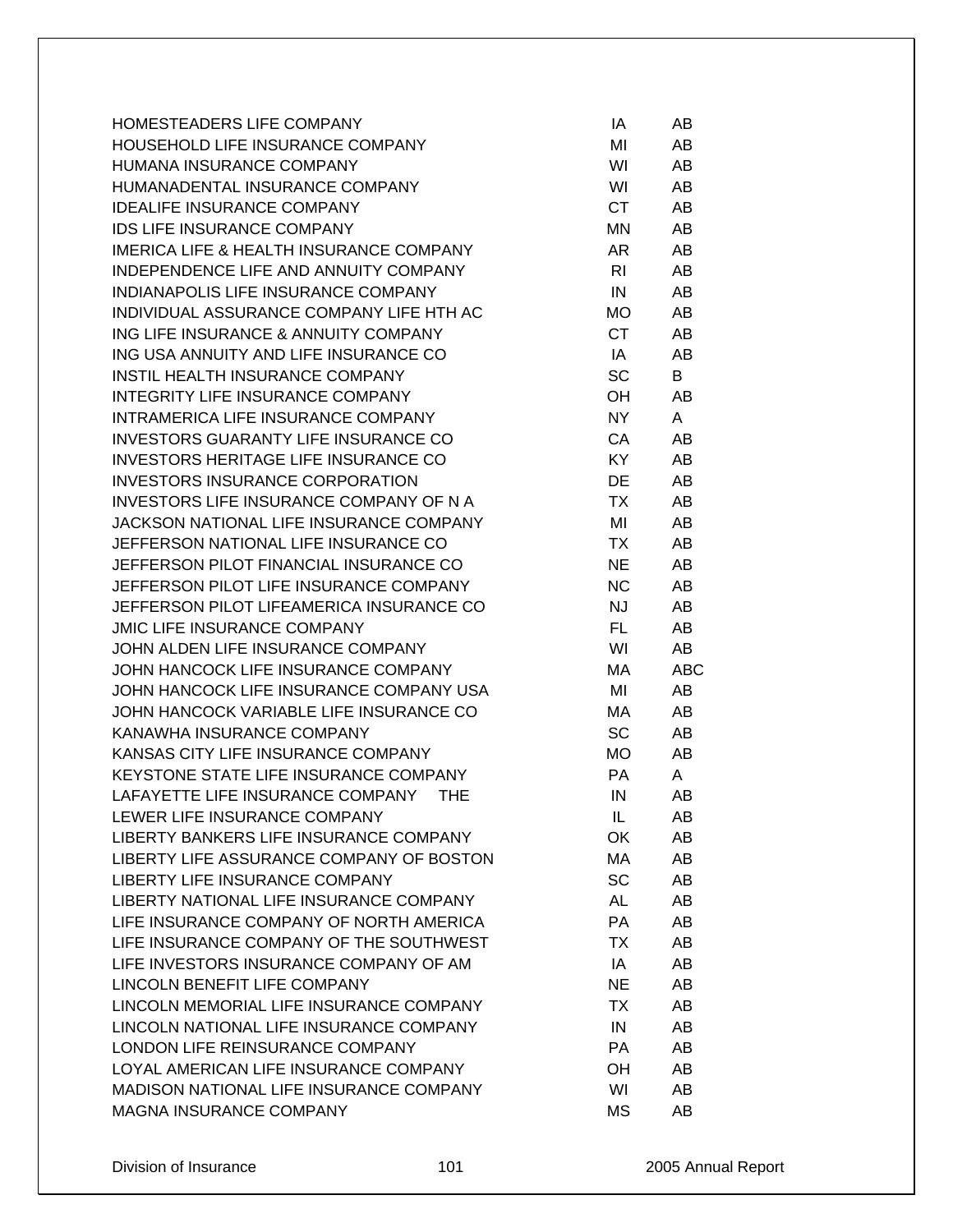| MAMSI LIFE AND HEALTH INSURANCE COMPANY    | MD        | AB |
|--------------------------------------------|-----------|----|
| MANHATTAN LIFE INSURANCE COMPANY THE       | NY        | AB |
| MANULIFE INSURANCE COMPANY                 | DE        | AB |
| MARQUETTE INDEMNITY & LIFE INSURANCE CO    | AZ        | AB |
| MASSACHUSETTS MUTUAL LIFE INSURANCE CO     | МA        | AB |
| MAYFLOWER NATIONAL LIFE INSURANCE CO       | IN        | AB |
| MEDAMERICA INSURANCE COMPANY               | PA        | AB |
| MEDCO CONTAINMENT LIFE INSURANCE COMPANY   | PA.       | AB |
| <b>MEDICAL BENEFITS MUTUAL LIFE INS CO</b> | OH        | AB |
| MEDICAL SAVINGS INSURANCE COMPANY          | IN        | AB |
| <b>MEDICO LIFE INSURANCE COMPANY</b>       | <b>NE</b> | AB |
| MEGA LIFE AND HEALTH INSURANCE COMPANY     | OK        | AB |
| MEMBER SERVICE LIFE INSURANCE COMPANY      | OK        | AB |
| MEMBERS LIFE INSURANCE COMPANY             | WI        | AB |
| MERCYCARE INSURANCE COMPANY                | WI        | B  |
| <b>MERIT LIFE INSURANCE CO</b>             | IN        | AB |
| MERRILL LYNCH LIFE INSURANCE COMPANY       | AR        | A  |
| METLIFE INVESTORS INSURANCE COMPANY        | MO        | AB |
| METLIFE INVESTORS USA INSURANCE COMPANY    | DE        | AB |
| METROPOLITAN LIFE INSURANCE COMPANY        | NY        | AB |
| METROPOLITAN TOWER LIFE INSURANCE CO       | DE        | AB |
| MIC LIFE INSURANCE CORPORATION             | DE        | AB |
| MID CONTINENT PREFERRED LIFE INS CO        | OK        | A  |
| MID SOUTH INSURANCE COMPANY                | <b>NE</b> | AB |
| MID WEST NATIONAL LIFE INS CO OF TN        | TX        | AB |
| MIDLAND NATIONAL LIFE INSURANCE COMPANY    | IA        | AB |
| MIDWEST SECURITY LIFE INSURANCE COMPANY    | WI        | AB |
| MIDWESTERN UNITED LIFE INSURANCE COMPANY   | IN        | AB |
| MINNESOTA LIFE INSURANCE COMPANY           | ΜN        | AB |
| MMA INSURANCE COMPANY                      | IN        | AB |
| MML BAY STATE LIFE INSURANCE COMPANY       | <b>CT</b> | AB |
| MONARCH LIFE INSURANCE COMPANY             | МA        | AB |
| MONITOR LIFE INSURANCE COMPANY OF NY       | NY        | A  |
| MONUMENTAL LIFE INSURANCE COMPANY          | MD        | AB |
| MONY LIFE INSURANCE COMPANY                | NY.       | AB |
| MONY LIFE INSURANCE COMPANY OF AMERICA     | AΖ        | AB |
| MOTORISTS LIFE INSURANCE COMPANY           | OН        | AB |
| MUNICH AMERICAN REASSURANCE COMPANY        | GA        | AB |
| MUTUAL OF AMERICA LIFE INSURANCE COMPANY   | NY        | AB |
| MUTUAL OF DETROIT INSURANCE COMPANY        | MI        | AB |
| MUTUAL OF OMAHA INSURANCE COMPANY          | NE.       | AB |
| MUTUAL PROTECTIVE INSURANCE COMPANY        | NE.       | AB |
| MUTUAL SERVICE LIFE INSURANCE COMPANY      | ΜN        | AB |
| NATIONAL BENEFIT LIFE INSURANCE COMPANY    | NY.       | AB |
| NATIONAL FARMERS UNION LIFE INSURANCE CO   | TX        | AB |
| NATIONAL GUARDIAN LIFE INSURANCE COMPANY   | WI        | AB |
| NATIONAL HEALTH INSURANCE COMPANY          | TX        | AB |
| NATIONAL LIFE INSURANCE COMPANY            | VT        | AB |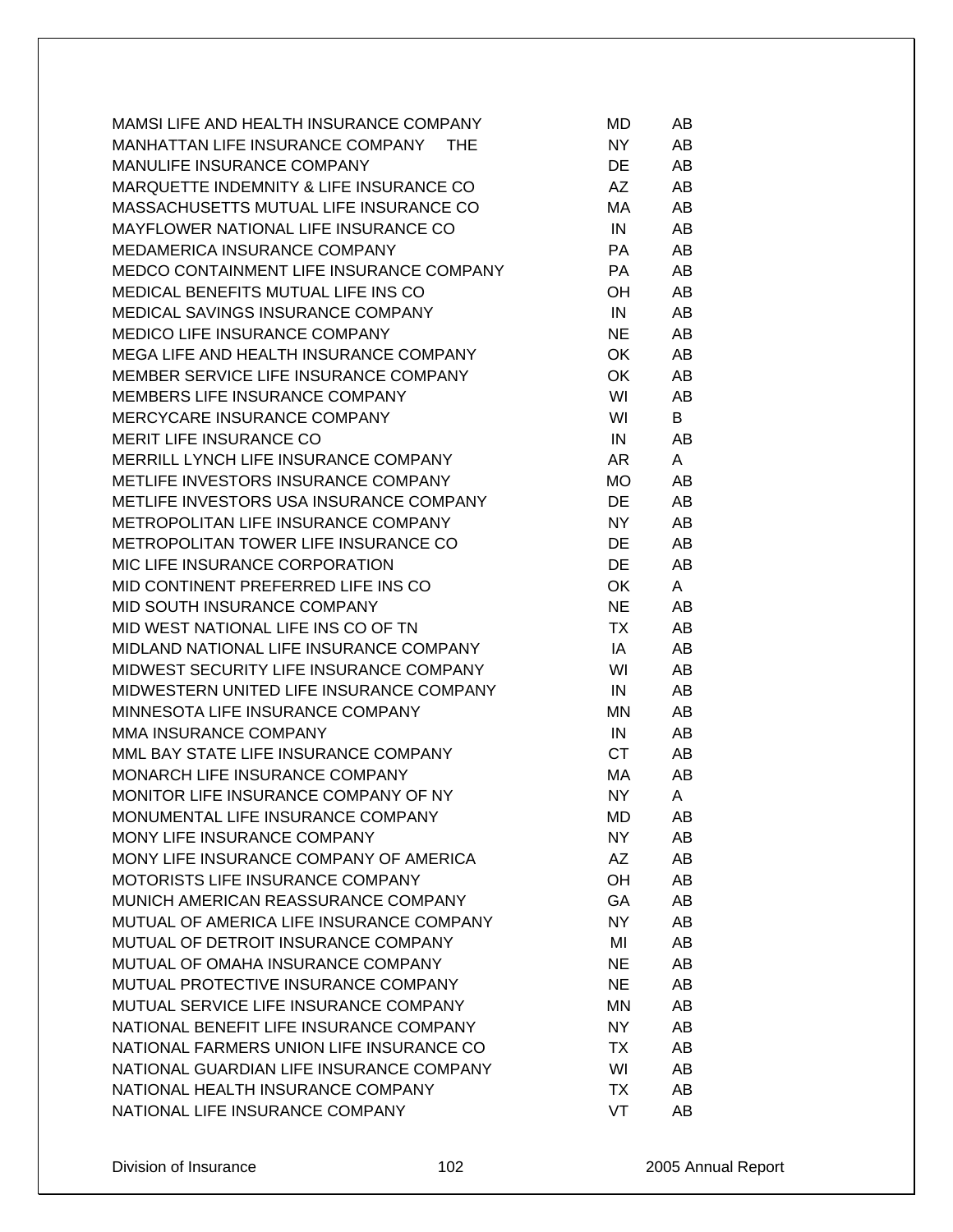| NATIONAL SECURITY LIFE & ANNUITY COMPANY        | NY. | A  |
|-------------------------------------------------|-----|----|
| NATIONAL STATES INSURANCE COMPANY               | MO  | AB |
| NATIONAL TEACHERS ASSOCIATES LIFE INS CO        | TX  | AB |
| NATIONAL WESTERN LIFE INSURANCE COMPANY         | CO  | AB |
| NATIONSBANC INSURANCE COMPANY INC               | SC  | AB |
| NATIONWIDE LIFE & ANNUITY COMPANY OF AM         | DE  | AB |
| NATIONWIDE LIFE AND ANNUITY INSURANCE CO        | OH  | A  |
| NATIONWIDE LIFE INSURANCE COMPANY               | OH  | AB |
| NATIONWIDE LIFE INSURANCE COMPANY OF AM         | PA  | AB |
| NEW ENGLAND LIFE INSURANCE COMPANY              | МA  | AB |
| NEW ERA LIFE INSURANCE CO OF THE MIDWEST        | TX. | AB |
| NEW YORK LIFE INSURANCE & ANNUITY CORP          | DE  | AB |
| NEW YORK LIFE INSURANCE COMPANY                 | NY. | AB |
| NGL AMERICAN LIFE INSURANCE COMPANY             | WI  | A  |
| NIPPON LIFE INSURANCE COMPANY OF AMERICA        | IA  | AB |
| NORTH AMERICAN COMPANY FOR L & H OF NY          | NY. | AB |
| NORTH AMERICAN INSURANCE COMPANY                | WI  | AB |
| NORTH CAROLINA MUTUAL LIFE INSURANCE CO         | NC  | AB |
|                                                 |     |    |
| NORTHWESTERN LONG TERM CARE INSURANCE CO        | WI  | AB |
| NORTHWESTERN MUTUAL LIFE INSURANCE CO           | WI  | AB |
| NUTMEG LIFE INSURANCE COMPANY                   | IA  | AB |
| NYLIFE INSURANCE COMPANY OF ARIZONA             | AZ  | A  |
| OCCIDENTAL LIFE INSURANCE COMPANY OF NC         | TX  | AB |
| OHIO NATIONAL LIFE ASSURANCE CORPORATION        | OH  | AB |
| OHIO NATIONAL LIFE INSURANCE COMPANY THE        | OH  | AB |
| OHIO STATE LIFE INSURANCE COMPANY<br><b>THE</b> | TX  | AB |
| OLD AMERICAN INSURANCE COMPANY                  | MO  | AB |
| OLD RELIANCE INSURANCE COMPANY                  | AZ  | AB |
| OLD UNITED LIFE INSURANCE COMPANY               | AZ  | AB |
| <b>ONENATION INSURANCE COMPANY</b>              | IN  | AB |
| OPTIMUM RE INSURANCE COMPANY                    | TX  | AB |
| OXFORD LIFE INSURANCE COMPANY                   | AΖ  | AB |
| OZARK NATIONAL LIFE INSURANCE COMPANY           | MO  | AB |
| PACIFIC LIFE & ANNUITY COMPANY                  | AΖ  | AB |
| PACIFIC LIFE INSURANCE COMPANY                  | NE. | AB |
| PACIFICARE LIFE & HEALTH INSURANCE CO           | IN  | AB |
| PACIFICARE LIFE ASSURANCE COMPANY               | CO  | AB |
| PAN AMERICAN ASSURANCE COMPANY                  | LA  | AB |
| PAN AMERICAN LIFE INSURANCE COMPANY             | LA  | AB |
| PARAGON LIFE INSURANCE COMPANY                  | МO  | AB |
| PARK AVENUE LIFE INSURANCE COMPANY              | DE  | AB |
| PARKER CENTENNIAL ASSURANCE COMPANY             | WI  | AB |
| PAUL REVERE LIFE INSURANCE COMPANY THE          | МA  | AB |
| PAUL REVERE VARIABLE ANNUITY INS CO THE         | МA  | AB |
| PENINSULAR LIFE INSURANCE COMPANY               | FL. | AB |
| PENN INSURANCE & ANNUITY COMPANY<br>THE.        | DE  | AB |
| PENN MUTUAL LIFE INSURANCE COMPANY THE          | PA  | AB |
| PENN TREATY NETWORK AMERICA INS CO              | PA  | AB |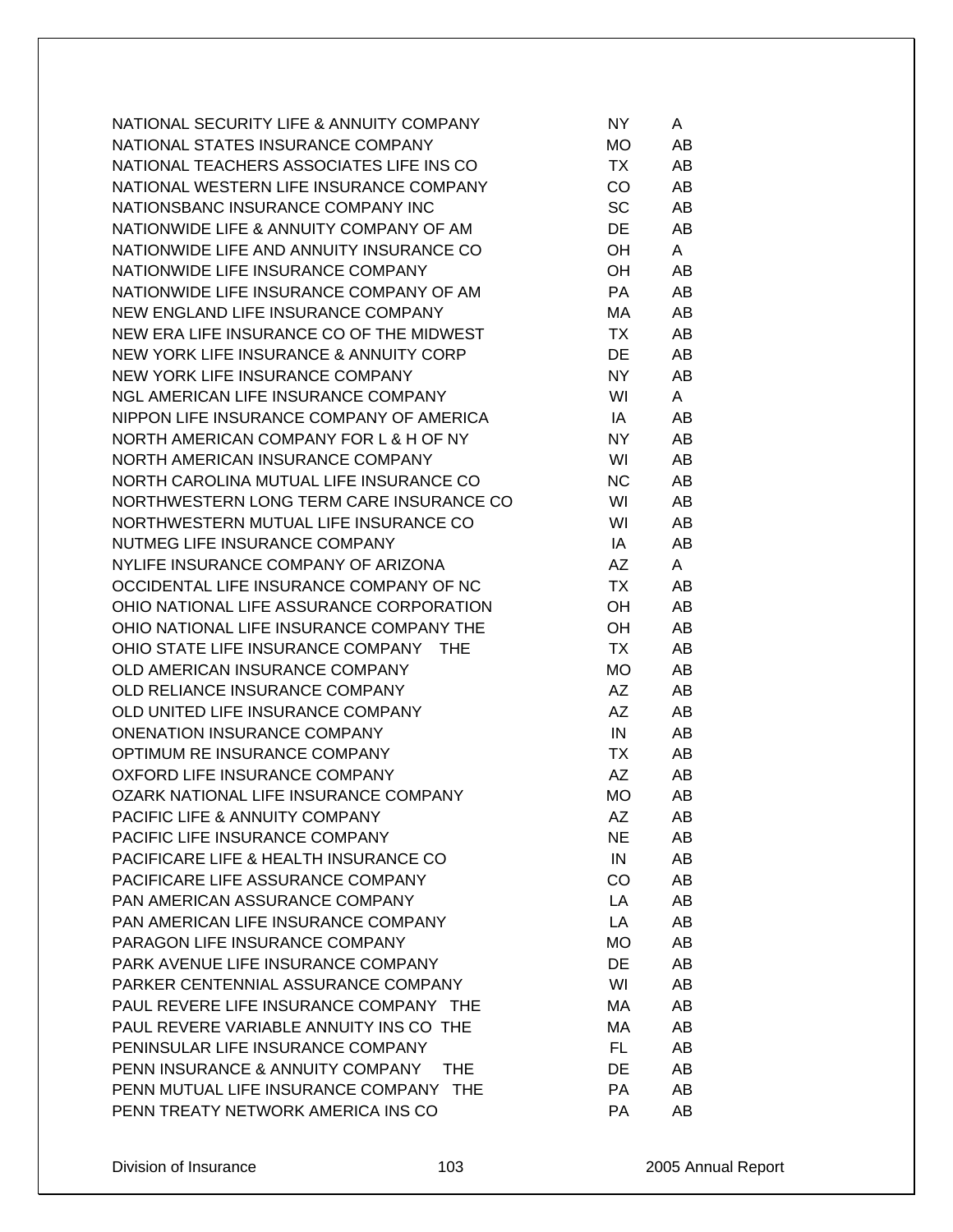| PENNSYLVANIA LIFE INSURANCE COMPANY          | РA        | AB         |
|----------------------------------------------|-----------|------------|
| PEOPLES BENEFIT LIFE INSURANCE COMPANY       | IA        | AB         |
| PHARMACISTS LIFE INSURANCE COMPANY THE       | IA        | A          |
| PHILADELPHIA AMERICAN LIFE INSURANCE CO      | TX        | AB         |
| PHILADELPHIA UNITED LIFE INSURANCE CO        | <b>PA</b> | AB         |
| PHL VARIABLE INSURANCE COMPANY               | <b>CT</b> | AB         |
| PHOENIX LIFE & ANNUITY COMPANY               | <b>CT</b> | AB         |
| PHOENIX LIFE INSURANCE COMPANY               | <b>NY</b> | AB         |
| PHOENIX NATIONAL INSURANCE COMPANY           | OH        | AB         |
| PHYSICIANS LIFE INSURANCE COMPANY            | <b>NE</b> | AB         |
| PHYSICIANS MUTUAL INSURANCE COMPANY          | <b>NE</b> | B          |
| PIONEER AMERICAN INSURANCE COMPANY           | TX        | AB         |
| PIONEER MUTUAL LIFE INSURANCE COMPANY        | <b>ND</b> | AB         |
| PIONEER SECURITY LIFE INSURANCE COMPANY      | TX        | AB         |
| PRESIDENTIAL LIFE INSURANCE COMPANY          | NY        | AB         |
| PRIMERICA LIFE INSURANCE COMPANY             | МA        | AB         |
| PRINCIPAL HEALTH INSURANCE COMPANY           | IA        | AB         |
| PRINCIPAL LIFE INSURANCE COMPANY             | IA        | AB         |
| PROFESSIONAL INSURANCE COMPANY               | ТX        | AB         |
| PROTECTIVE LIFE & ANNUITY INSURANCE CO       | <b>AL</b> | A          |
| PROTECTIVE LIFE INSURANCE COMPANY            | <b>TN</b> | AB         |
| PROVIDENT AMERICAN LIFE & HEALTH INS CO      | OН        | AB         |
| PROVIDENT LIFE & ACCIDENT INSURANCE CO       | <b>TN</b> | AB         |
| PROVIDENT LIFE & CASUALTY INSURANCE CO       | <b>TN</b> | AB         |
| PRUCO LIFE INSURANCE COMPANY                 | AZ        | AB         |
| PRUDENTIAL INSURANCE COMPANY OF AMERICA      | <b>NJ</b> | <b>ABC</b> |
| PRUDENTIAL RETIREMENT INS & ANNUITY CO       | <b>CT</b> | AB         |
| PYRAMID LIFE INSURANCE COMPANY<br><b>THE</b> | KS        | AB         |
| RELIABLE LIFE INSURANCE COMPANY<br>THE       | <b>MO</b> | AB         |
| RELIANCE LIFE INSURANCE COMPANY              | DE        | AB         |
| RELIASTAR LIFE INSURANCE COMPANY             | MN        | AB         |
| RELIASTAR LIFE INSURANCE COMPANY OF NY       | <b>NY</b> | AB         |
| RENAISSANCE LIFE & HEALTH INS OF AM          | DE        | AB         |
| RENAISSANCE LIFE & HEALTH INSURANCE CO       | IN        | AB         |
| RESERVE NATIONAL INSURANCE COMPANY           | OK        | AB         |
| REVIOS REINSURANCE U S INC                   | CA        | AB         |
| <b>RGA REINSURANCE COMPANY</b>               | MO        | AB         |
| ROONEY LIFE INSURANCE COMPANY                | CA        | AB         |
| S USA LIFE INSURANCE COMPANY INC             | AZ        | AB         |
| SAFEHEALTH LIFE INSURANCE COMPANY            | CA        | AB         |
| SAGE LIFE ASSURANCE OF AMERICA INC           | DE        | AB         |
| SBLI USA MUTUAL LIFE INS CO INC              | NY        | AB         |
| <b>SCOR LIFE INSURANCE COMPANY</b>           | TX        | AB         |
| SCOR LIFE US RE INSURANCE COMPANY            | <b>TX</b> | AB         |
| SCOTTISH RE LIFE CORPORATION                 | <b>DE</b> | AB         |
| SCOTTISH RE U S INC                          | <b>DE</b> | AB         |
| SEARS LIFE INSURANCE COMPANY                 | TX        | ABC        |
| SECURIAN LIFE INSURANCE COMPANY              | MN        | AB         |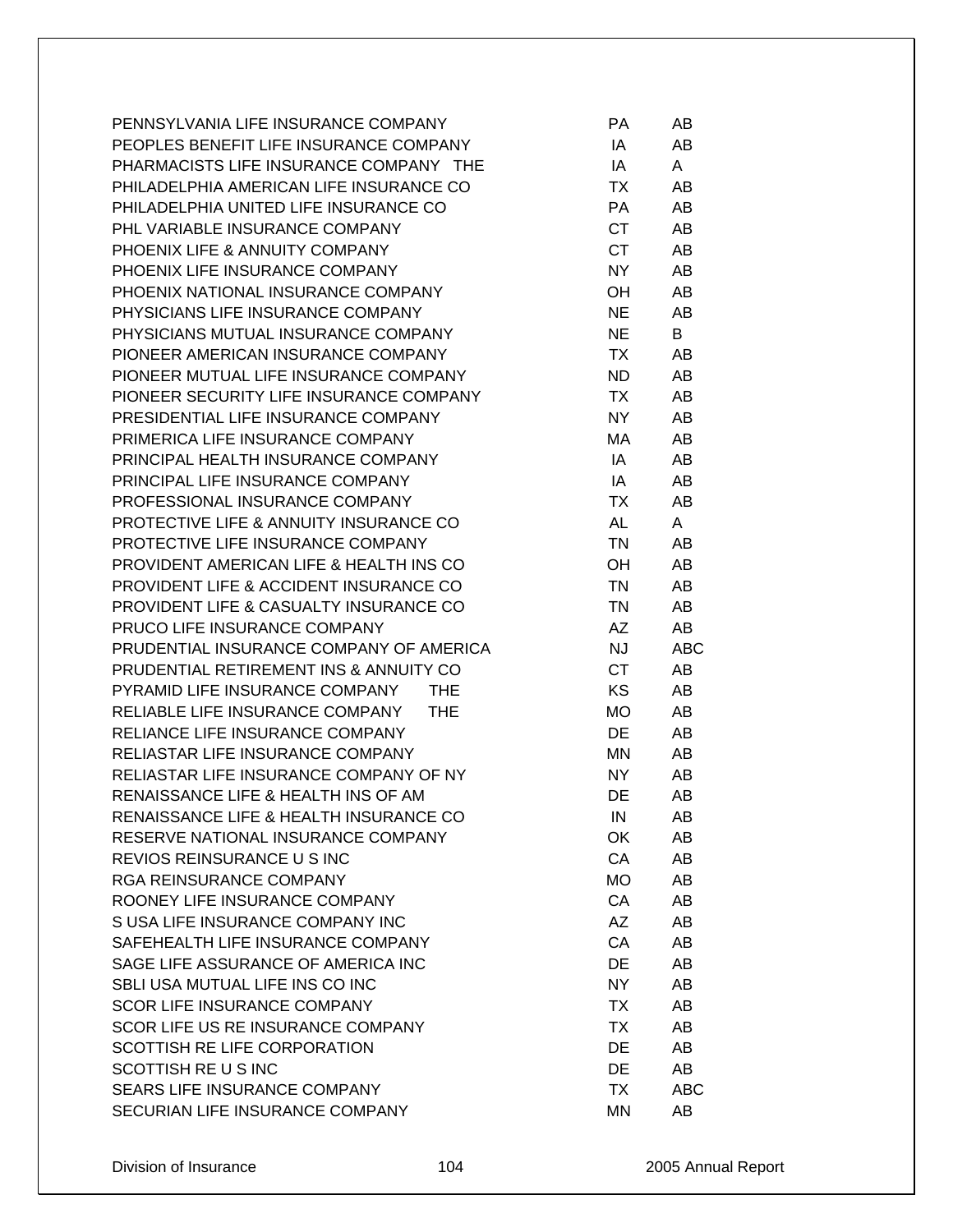| SECURITY BENEFIT LIFE INSURANCE COMPANY        | ΚS        | AB  |
|------------------------------------------------|-----------|-----|
| SECURITY FINANCIAL LIFE INSURANCE CO           | <b>NE</b> | AB  |
| SECURITY LIFE INSURANCE COMPANY OF AM          | ΜN        | AB  |
| SECURITY LIFE OF DENVER INSURANCE CO           | CO        | AB  |
| SECURITY MUTUAL LIFE INSURANCE CO OF NY        | NY.       | AB  |
| SECURITY NATIONAL LIFE INSURANCE COMPANY       | UT        | AB  |
| SENTRY LIFE INSURANCE COMPANY                  | WI        | AB. |
| SERVUS LIFE INSURANCE COMPANY                  | CT        | AB  |
| SETTLERS LIFE INSURANCE COMPANY                | VA.       | AB  |
| SHELTER LIFE INSURANCE COMPANY                 | MO.       | AB  |
| SHENANDOAH LIFE INSURANCE COMPANY              | VA        | AB  |
| SIERRA HEALTH & LIFE INS CO INC                | CA        | AB  |
| SOUTHERN SECURITY LIFE INSURANCE COMPANY       | FL.       | AB  |
| SOUTHWESTERN LIFE INSURANCE COMPANY            | TX        | AB  |
| STANDARD INSURANCE COMPANY                     | OR.       | AB  |
| STANDARD LIFE & ACCIDENT INSURANCE CO          | OK.       | AB  |
| STANDARD LIFE INSURANCE COMPANY OF IN          | IN        | AB  |
| STANDARD SECURITY LIFE INSURANCE CO NY         | NY.       | AB  |
| STARMOUNT LIFE INSURANCE COMPANY               | LA.       | AB  |
| STATE LIFE INSURANCE COMPANY<br><b>THE</b>     | IN        | AB  |
|                                                |           |     |
| STATE MUTUAL INSURANCE COMPANY                 | GA        | AB  |
| STERLING INVESTORS LIFE INSURANCE CO           | <b>GA</b> | AB  |
| STONEBRIDGE LIFE INSURANCE COMPANY             | VT        | AB. |
| SUN LIFE ASSURANCE COMPANY OF CANADA US        | <b>DE</b> | AB  |
| SUNAMERICA LIFE INSURANCE COMPANY              | AZ.       | AB  |
| SUNSET LIFE INSURANCE COMPANY OF AMERICA       | MO.       | AB  |
| SURETY LIFE INSURANCE COMPANY                  | <b>NE</b> | AB  |
| SWISS RE LIFE & HEALTH AMERICA INC             | CT.       | AB  |
| SYMETRA LIFE INSURANCE COMPANY                 | WA.       | AB  |
| SYMETRA NATIONAL LIFE INSURANCE COMPANY        | WA.       | AB  |
| TEACHERS INSURANCE & ANNUITY ASSN OF AM        | NY.       | AB  |
| <b>TEMPLETON FUNDS ANNUITY COMPANY</b>         | FL.       | A   |
| TEXAS LIFE INSURANCE COMPANY                   | ТX        | A   |
| THRIVENT LIFE INSURANCE COMPANY                | ΜN        | AB  |
| TIAA-CREF LIFE INSURANCE COMPANY               | NY.       | AB  |
| TIME INSURANCE COMPANY                         | WI        | AB  |
| TOWN & COUNTRY LIFE INSURANCE COMPANY          | <b>UT</b> | AB  |
| TRANS WORLD ASSURANCE COMPANY                  | CA        | AB  |
| TRANSAMERICA FINANCIAL LIFE INSURANCE CO       | NY.       | AB  |
| TRANSAMERICA LIFE INSURANCE COMPANY            | IA        | AB  |
| TRANSAMERICA OCCIDENTAL LIFE INS CO            | IA        | AB  |
| TRAVELERS INSURANCE COMPANY<br><b>THE</b>      | <b>CT</b> | AB  |
| TRAVELERS LIFE & ANNUITY COMPANY<br><b>THE</b> | <b>CT</b> | AB  |
| U S FINANCIAL LIFE INSURANCE COMPANY           | OH        | AB  |
| UBS LIFE INSURANCE COMPANY USA                 | CA        | AB  |
| ULLICO LIFE INSURANCE COMPANY                  | <b>TX</b> | AB  |
| UNICARE LIFE & HEALTH INSURANCE COMPANY        | DE        | AB  |
| UNIFIED LIFE INSURANCE COMPANY                 | TX        | AB  |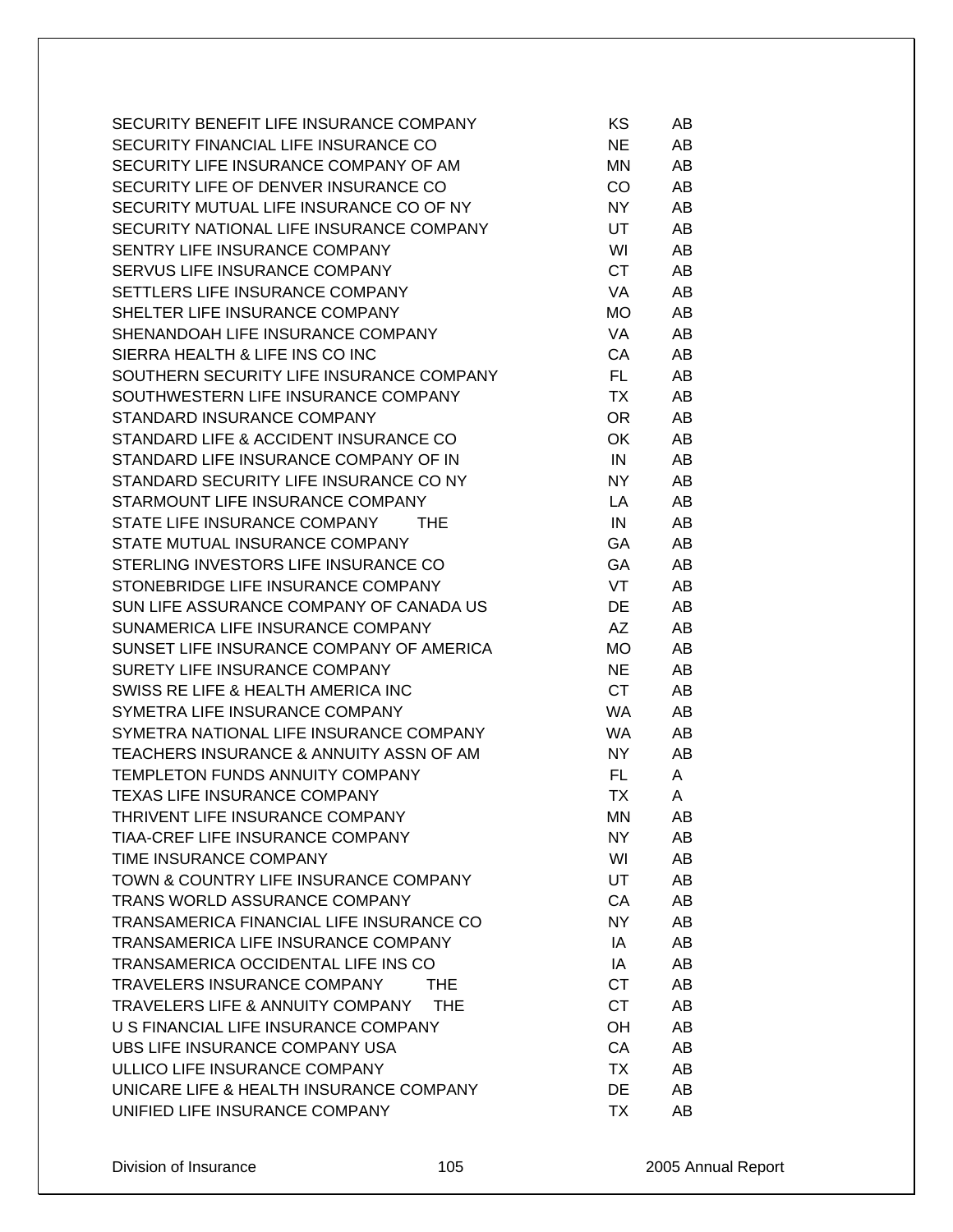| UNIMERICA INSURANCE COMPANY              | WI        | AB |
|------------------------------------------|-----------|----|
| UNION BANKERS INSURANCE COMPANY          | TX        | AB |
| UNION CENTRAL LIFE INSURANCE COMPANY THE | OH        | AB |
| UNION LABOR LIFE INSURANCE COMPANY THE   | MD        | AB |
| UNION SECURITY INSURANCE COMPANY         | IA        | AB |
| UNION SECURITY LIFE INSURANCE COMPANY    | DE        | AB |
| UNITED AMERICAN INSURANCE COMPANY        | DE        | AB |
| UNITED BENEFIT LIFE INSURANCE COMPANY    | ОH        | AB |
| UNITED CONCORDIA LIFE & HEALTH INS CO    | PA        | B  |
| UNITED FAMILY LIFE INSURANCE COMPANY     | GA        | A  |
| UNITED FIDELITY LIFE INSURANCE COMPANY   | TX        | AB |
| UNITED HEALTHCARE INSURANCE COMPANY      | CT.       | AB |
| UNITED HEARTLAND LIFE INSURANCE COMPANY  | WI        | AB |
| UNITED HERITAGE LIFE INSURANCE COMPANY   | ID        | AB |
| UNITED HOME LIFE INSURANCE COMPANY       | IN        | AB |
| UNITED INVESTORS LIFE INSURANCE COMPANY  | MO.       | A  |
| UNITED LIFE INSURANCE COMPANY            | IA        | AB |
| UNITED OF OMAHA LIFE INSURANCE COMPANY   | NE.       | AB |
| UNITED SECURITY ASSURANCE COMPANY OF PA  | PA.       | AB |
| UNITED STATES LIFE INSURANCE CO OF NY    | NY.       | AB |
| UNITED TEACHER ASSOCIATES INSURANCE CO   | TX        | AB |
| UNITED WORLD LIFE INSURANCE COMPANY      | <b>NE</b> | AB |
| UNITY FINANCIAL LIFE INSURANCE COMPANY   | PA        | AB |
| UNITY MUTUAL LIFE INSURANCE COMPANY      | NY.       | AB |
| UNIVERSAL GUARANTY LIFE INSURANCE CO     | ОH        | A  |
| UNIVERSAL UNDERWRITERS LIFE INSURANCE CO | KS.       | AB |
| UNUM LIFE INSURANCE COMPANY OF AMERICA   | МE        | AB |
| US HEALTH & LIFE INSURANCE COMPANY       | MI        | AB |
| USA LIFE ONE INSURANCE COMPANY OF IN     | IN        | AB |
| USAA LIFE INSURANCE COMPANY              | TX        | AB |
| <b>USABLE LIFE</b>                       | AR        | AB |
| UTICA NATIONAL LIFE INSURANCE COMPANY    | NY.       | AB |
| VALLEY FORGE LIFE INSURANCE COMPANY      | IN        | AB |
| VANTISLIFE INSURANCE COMPANY             | <b>CT</b> | AB |
| VARIABLE ANNUITY LIFE INSURANCE COMPANY  | TX        | A  |
| VISTA LIFE INSURANCE COMPANY             | MI        | AB |
| WELLCHOICE INSURANCE OF NEW JERSEY INC   | NJ        | AB |
| WELLMARK COMMUNITY INSURANCE INC         | IA        | AB |
| WEST COAST LIFE INSURANCE COMPANY        | NE.       | AB |
| WESTERN & SOUTHERN LIFE INSURANCE CO     | OН        | AB |
| WESTERN RESERVE LIFE ASSURANCE CO OF OH  | OН        | AB |
| WESTERN SOUTHERN LIFE ASSURANCE COMPANY  | ОH        | AB |
| WESTWARD LIFE INSURANCE COMPANY          | AZ        | AB |
| <b>WILTON REASSURANCE COMPANY</b>        | ΜN        | AB |
| <b>WORLD INSURANCE COMPANY</b>           | <b>NE</b> | AB |
| ZALE LIFE INSURANCE COMPANY              | AZ        | AB |
| 5 STAR LIFE INSURANCE COMPANY            | LA        | AB |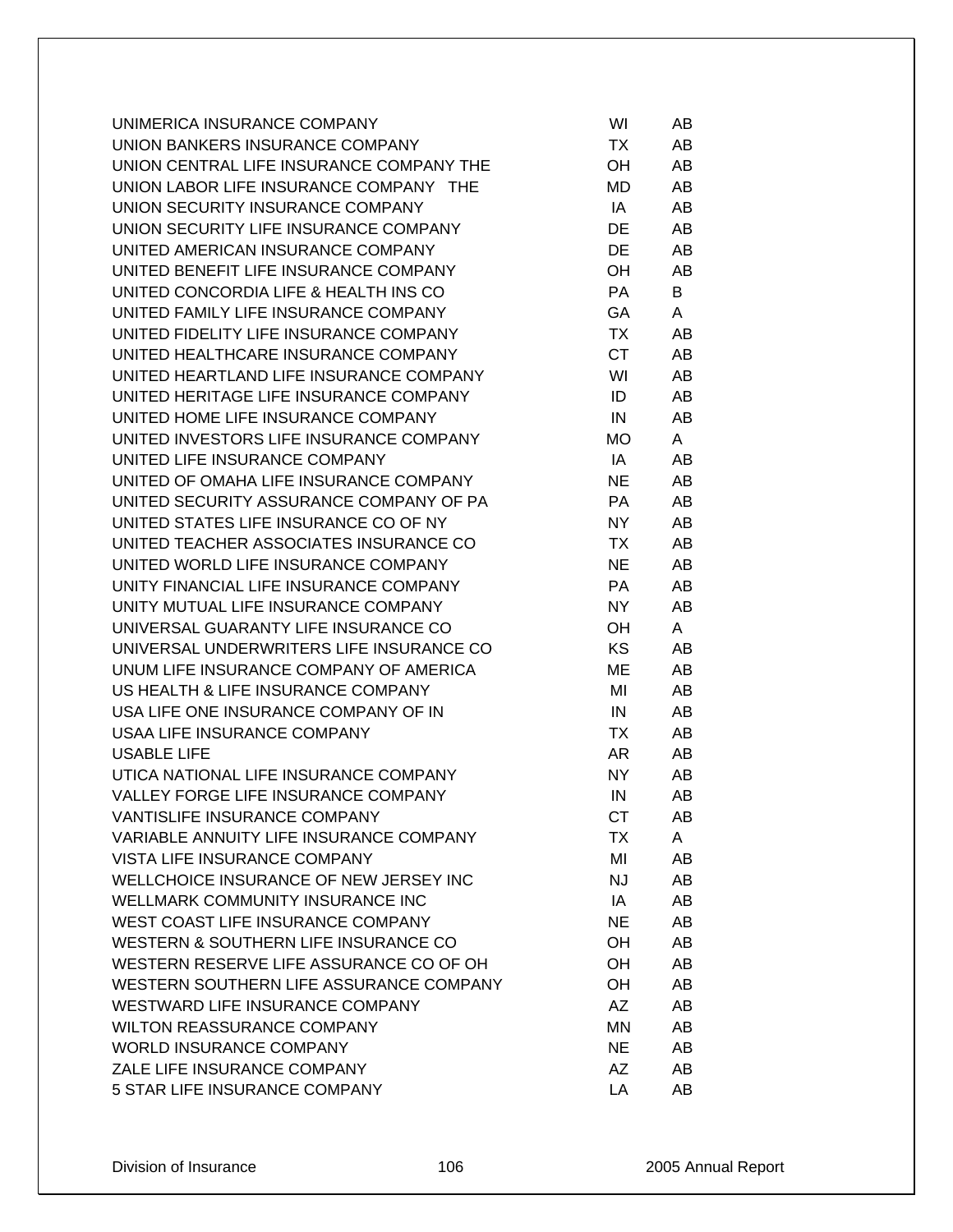## **Alien Legal Reserve**

| CANADA LIFE ASSURANCE COMPANY<br><b>THE</b><br>Canada<br>AB.<br>CROWN LIFE INSURANCE COMPANY<br>Canada<br>AB<br>GREAT WEST LIFE ASSURANCE COMPANY THE<br>AB<br>Canada<br>INDUSTRIAL ALLIANCE PACIFIC LIFE INS CO<br>AB<br>Canada<br>REVIOS REINSURANCE CANADA LTD<br>AB<br>Canada<br>SUN LIFE ASSURANCE COMPANY OF CANADA<br>AB<br>Canada | <b>COMPANY NAME</b> | <b>COUNTRY CLASS 1</b> |  |
|-------------------------------------------------------------------------------------------------------------------------------------------------------------------------------------------------------------------------------------------------------------------------------------------------------------------------------------------|---------------------|------------------------|--|
|                                                                                                                                                                                                                                                                                                                                           |                     |                        |  |
|                                                                                                                                                                                                                                                                                                                                           |                     |                        |  |
|                                                                                                                                                                                                                                                                                                                                           |                     |                        |  |
|                                                                                                                                                                                                                                                                                                                                           |                     |                        |  |
|                                                                                                                                                                                                                                                                                                                                           |                     |                        |  |
|                                                                                                                                                                                                                                                                                                                                           |                     |                        |  |

## **Domestic Assessment Legal Reserve**

| <b>COMPANY NAME</b>                  |              | STATE CLASS 1 |
|--------------------------------------|--------------|---------------|
| AMERICAN LIFE INSURANCE COMPANY      | $\mathbf{H}$ | AR            |
| INTERSTATE BANKERS LIFE INSURANCE CO | $\mathbf{H}$ | AB            |

## Division of Insurance 107 107 107 2005 Annual Report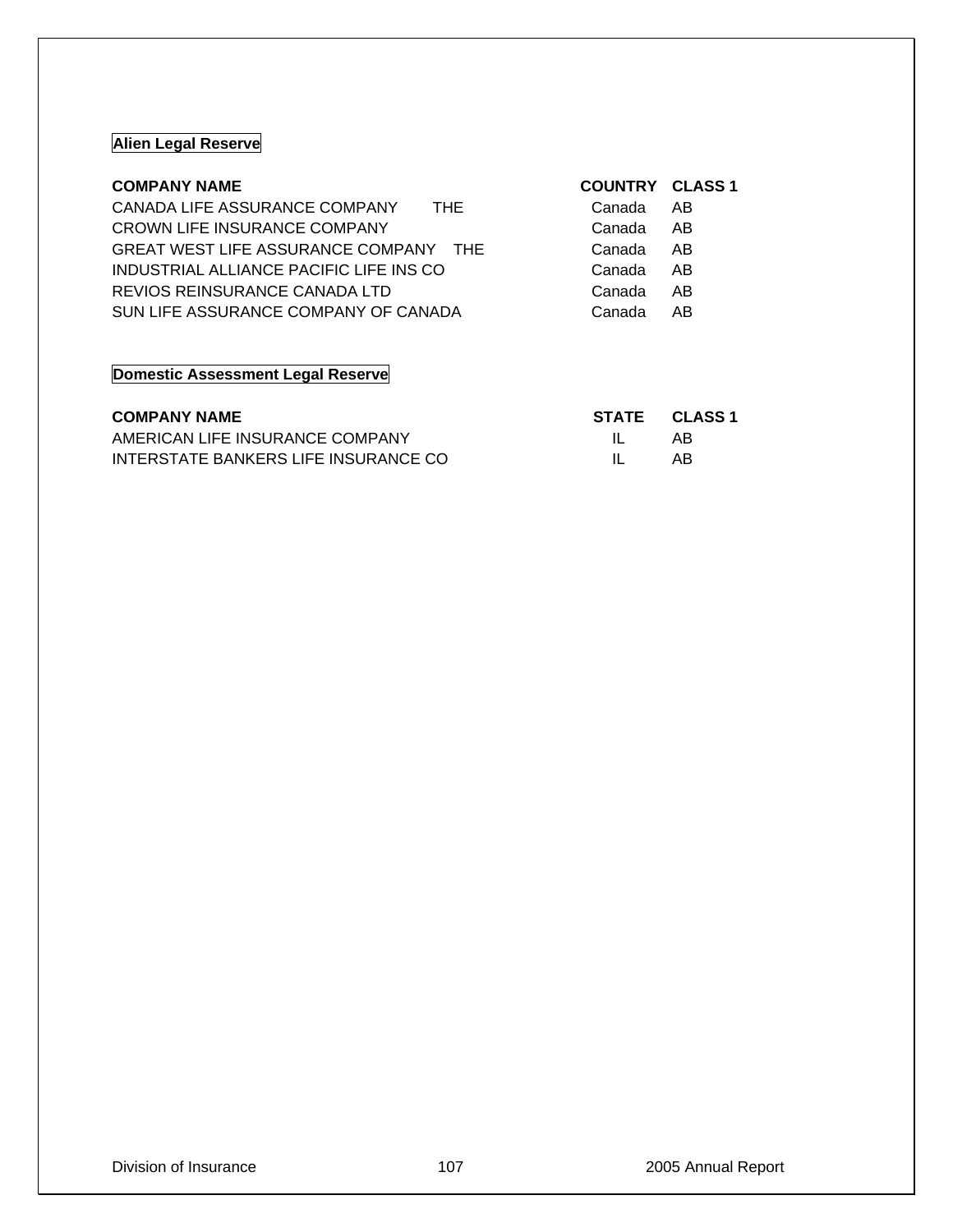# **Summary of Annual Statements**

On or before March 1 of each year, Illinois law requires that all companies, except farm mutuals, authorized to transact the business of insurance in this state file, under oath, an annual statement covering the preceding year ending December 31. Farm mutual insurance companies are required by law to file an annual statement, under oath, on or before January 31 of each year, covering the preceding year ending December 31.

The following schedules present a summary of the financial information contained in these annual statements for the year ending December 31, 2005. The Division of Insurance has not verified this data and does not guarantee its accuracy.

**Farm Mutual Insurance Companies** County Mutual Fire Insurance Companies Township Mutual Fire Insurance Companies Special Act Companies **Recapitulation Property & Casualty Insurance Companies** Domestic Stock Companies Domestic Mutual Companies Domestic Inter- Insurance Exchanges Domestic Risk Retention Groups Domestic Surplus Lines Companies Foreign Stock Companies Foreign Mutual Companies Foreign Inter- Insurance Exchanges Alien Stock Companies Alien Lloyds Foreign Accredited Reinsurers Alien Accredited Reinsurers Domestic Mutual Holding Companies Insurance Exchange **Recapitulation Life & Health Insurance Companies** Domestic Legal Reserve Life Companies Foreign Legal Reserve Life Companies Alien Legal Reserve Life Companies Domestic Fraternal Benefit Societies Foreign Fraternal Benefit Societies Alien Fraternal Benefit Societies Assessment Companies Burial Societies Domestic Health Maintenance Organizations Foreign Health Maintenance Organizations Voluntary Service Plans Dental Service Plans Domestic Limited Health Service Organizations Foreign Accredited Reinsurer Mutual Holding Companies **Recapitulation**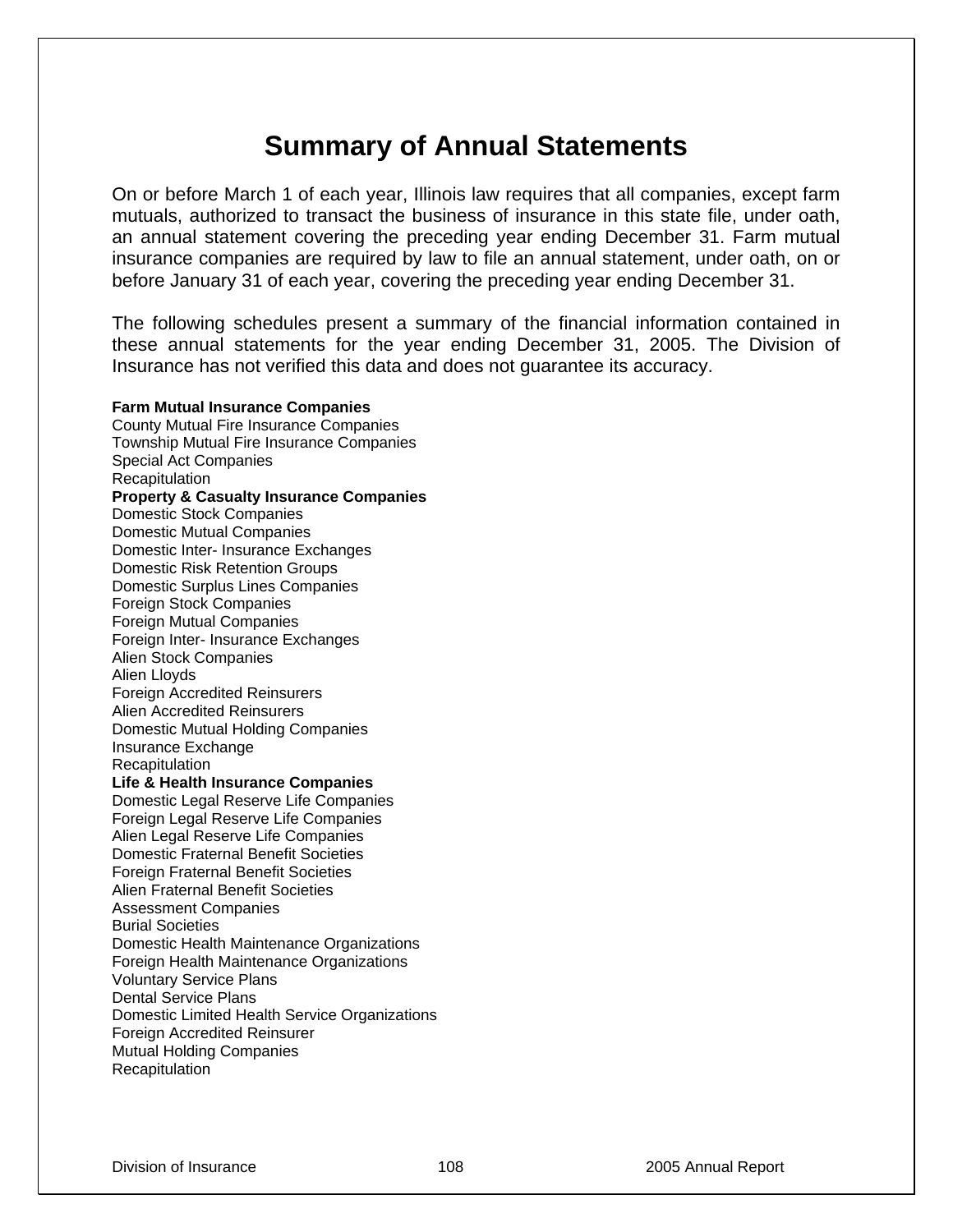# **Farm Mutual Insurance Companies**

## **County Mutual Fire Insurance Companies**

|                                                 |           | Gross       |           |           |                    | <b>Net</b> |
|-------------------------------------------------|-----------|-------------|-----------|-----------|--------------------|------------|
|                                                 | Assets    | Liabilities | Surplus   | Premium   | <b>Losses Paid</b> | Premium    |
|                                                 |           |             |           |           |                    |            |
| ASBURY MUTUAL INSURANCE COMPANY                 | 766,754   | 414,112     | 352,642   | 625,977   | 375,111            | 312,597    |
| <b>BANNER MUTUAL INSURANCE COMPANY</b>          | 417,306   | 72,015      | 345,291   | 122,586   | 85,541             | 56,207     |
| BELLE PRAIRIE MUTUAL INSURANCE COMPANY          | 2,179,920 | 798,749     | 1,381,171 | 1,341,628 | 896,986            | 383,314    |
| BELVIDERE FARMERS MUTUAL INS CO                 | 421,236   | 241,042     | 180,194   | 628,438   | 311,127            | 178,387    |
| BERLIN MUTUAL INSURANCE COMPANY                 | 1,995,694 | 203,724     | 1,791,970 | 362,246   | 248,202            | 236,652    |
| BIG ROCK COUNTY MUTUAL FIRE INSURANCE CO        | 898,471   | 148,643     | 749,828   | 199,666   | 83,111             | 70,535     |
| <b>BISHOP MUTUAL INSURANCE COMPANY</b>          | 1,495,714 | 670,937     | 824,777   | 1,159,451 | 786,144            | 547,766    |
| BLACK HAWK MUTUAL INSURANCE COMPANY THE         | 729,932   | 257,751     | 472,181   | 561,668   | 319,277            | 193,371    |
| BRADFORD VICTOR-ADAMS MUTUAL INS CO             | 5,191,030 | 2,698,685   | 2,492,345 | 4,044,586 | 2,987,178          | 1,414,537  |
| BUCKEYE MUTUAL INSURANCE COMPANY                | 1,244,566 | 426,604     | 817,962   | 748,848   | 554,845            | 363,880    |
| CALHOUN COUNTY MUTUAL COUNTY FIRE INS CO        | 821,255   | 242,772     | 578,483   | 621,764   | 465,207            | 317,803    |
| CAMP POINT MUTUAL INSURANCE COMPANY             | 2,218,084 | 1,272,718   | 945,366   | 2,049,610 | 1,369,573          | 925,939    |
| CARTHAGE MUTUAL INSURANCE COMPANY               | 3,034,118 | 756,101     | 2,278,018 | 1,769,793 | 1,264,014          | 299,444    |
| CENTRAL ILLINOIS MUT INS CO                     | 6,943,364 | 3,287,012   | 3,656,352 | 6,426,579 | 5,196,940          | 3,677,030  |
| DELAVAN MUTUAL INSURANCE COMPANY                | 1,148,303 | 547,063     | 601,240   | 1,005,607 | 431,319            | 189,281    |
| DUNHAM & CHEMUNG MUTUAL INS CO                  | 1,212,644 | 697,078     | 515,566   | 1,365,210 | 903,549            | 285,142    |
| ELMIRA MUTUAL INSURANCE COMPANY                 | 830,759   | 340,441     | 490,318   | 607,908   | 426,324            | 171,547    |
| ENFIELD FARMERS MUT INS CO OF ENFIELD WH        | 380,192   | 169,199     | 210,993   | 524,916   | 295,387            | 161,769    |
| <b>FARMERS PIONEER MUTUAL INSURANCE COMPANY</b> | 3,996,373 | 920,349     | 3,076,024 | 1,574,316 | 1,349,530          | 684,881    |
| FORREST MUTUAL INSURANCE COMPANY                | 358,413   | 110,624     | 247,789   | 258,926   | 133,121            | 14,536     |
| FORRESTON MUTUAL INSURANCE COMPANY              | 2,535,992 | 1,058,374   | 1,477,618 | 2,723,819 | 1,924,774          | 571,390    |
| FRONTIER MUTUAL INSURANCE COMPANY               | 6,758,986 | 2,553,196   | 4,205,790 | 4,675,270 | 3,846,169          | 1,878,147  |
| GERMAN RICHLAND COUNTY MUT INS CO               | 608,423   | 155,982     | 452,441   | 389,352   | 180,305            | 97,744     |
| <b>GERMANTOWN MUTUAL INSURANCE COMPANY</b>      | 569,747   | 97,443      | 472,304   | 168,021   | 122,074            | 26,980     |
| <b>GREEN GARDEN MUTUAL INSURANCE COMPANY</b>    | 1,301,888 | 898,180     | 403,709   | 1,576,607 | 1,179,951          | 713,796    |
| GREENE COUNTY MUTUAL INSURANCE CO               | 1,785,112 | 1,112,321   | 672,792   | 1,546,112 | 799,348            | 446,256    |
| HAMEL MUTUAL INSURANCE COMPANY                  | 841,672   | 211,137     | 630,535   | 509,778   | 304,733            | 111,050    |
| HAMLET MUTUAL INSURANCE COMPANY                 | 1,983,723 | 642,011     | 1,341,712 | 1,089,297 | 859,099            | 594,007    |
| <b>HEARTLAND MUTUAL INSURANCE COMPANY</b>       | 4,851,624 | 1,315,916   | 3,535,708 | 2,750,506 | 2,105,719          | 1,168,052  |
| HOME FARMERS MUTUAL INSURANCE COMPANY           | 1,855,396 | 129,869     | 1,725,527 | 470,282   | 225,574            | 130,431    |
| HORSE PRAIRIE MUTUAL INSURANCE COMPANY          | 1,894,166 | 1,096,432   | 797,734   | 1,733,911 | 1,023,171          | 700,151    |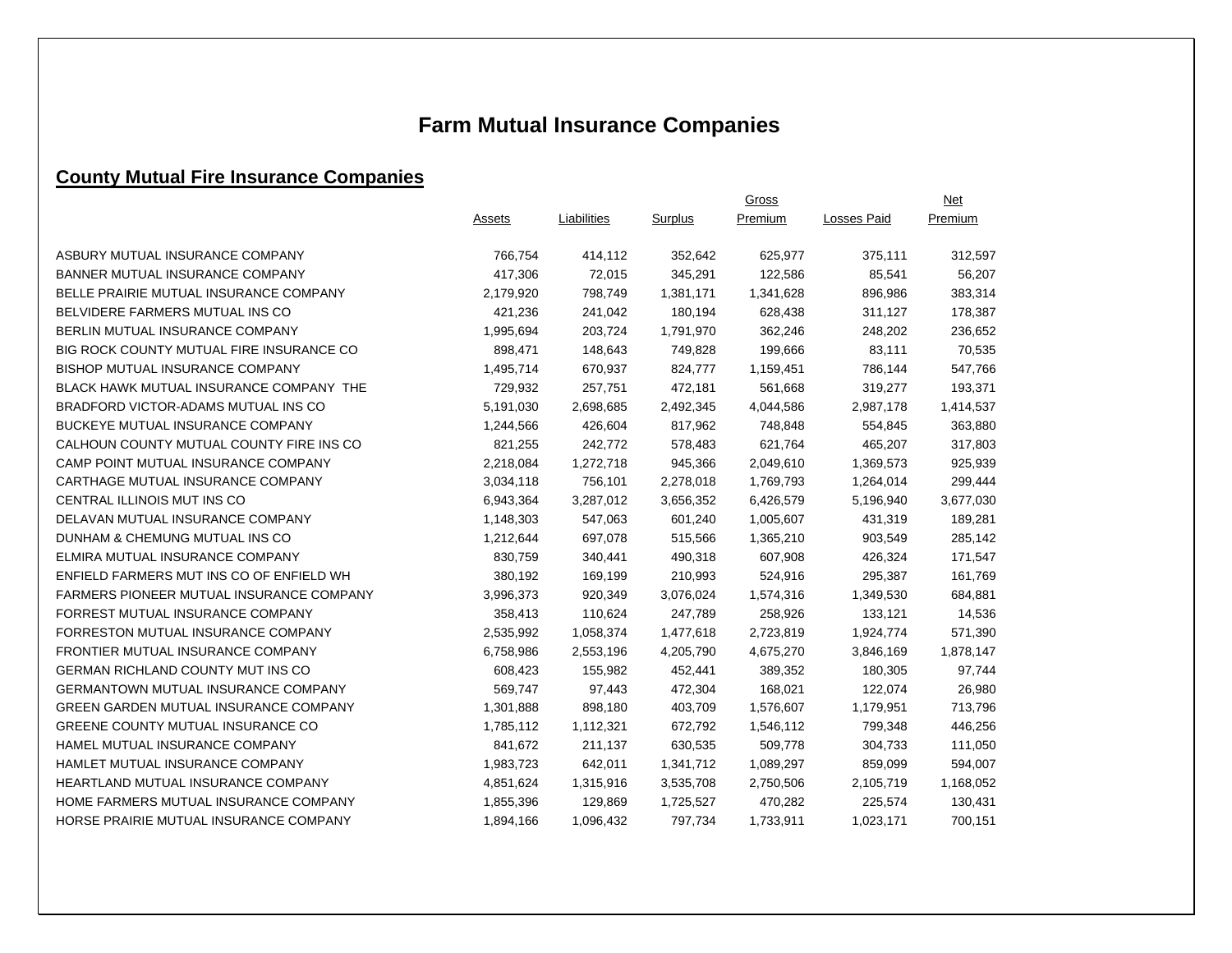| INDUSTRY MUTUAL INSURANCE COMPANY         | 896,388   | 226,188   | 670,200   | 443,096   | 229,139   | 170,152   |
|-------------------------------------------|-----------|-----------|-----------|-----------|-----------|-----------|
| <b>IUKA MUTUAL INSURANCE COMPANY</b>      | 351,395   | 165,586   | 185,809   | 436,876   | 148,738   | 77,116    |
| JEFFERSON COUNTY MUTUAL INS CO            | 863,699   | 341,827   | 521,872   | 537,625   | 360,730   | 142,711   |
| JERSEYVILLE MUTUAL INS CO                 | 1,308,913 | 476,549   | 832,364   | 833,707   | 590,633   | 144,594   |
| JO DAVIESS MUTUAL INSURANCE COMPANY       | 1,671,128 | 752,276   | 918,852   | 1,374,955 | 1,048,095 | 618,593   |
| KANE COUNTY MUTUAL INSURANCE CO           | 1,847,131 | 753,453   | 1,093,678 | 1,243,897 | 883,432   | 273,653   |
| KINGSTON MUTUAL INSURANCE COMPANY         | 4,303,017 | 1,252,369 | 3,050,648 | 1,807,813 | 1,366,866 | 754,544   |
| LANARK MUTUAL INSURANCE COMPANY           | 531,092   | 258,843   | 272,249   | 456,302   | 240,369   | 90,889    |
| LAPRAIRIE MUTUAL INSURANCE COMPANY        | 4,077,388 | 1,253,915 | 2,823,473 | 2,152,108 | 1,787,994 | 689,158   |
| LEWISTOWN MUTUAL INSURANCE COMPANY        | 1,224,794 | 295,205   | 929,589   | 654,510   | 495,161   | 88,009    |
| LOOKINGGLASS MUTUAL INSURANCE COMPANY     | 1,326,212 | 218,409   | 1,107,803 | 387,082   | 277,146   | 55,255    |
| LORAN MUTUAL INSURANCE COMPANY            | 669,839   | 52,605    | 617,234   | 111,835   | 55,715    | 22,490    |
| LOUISVILLE CLAY COUNTY FARMERS MUT I C    | 862,173   | 247,361   | 614,812   | 546,318   | 233,519   | 170,691   |
| MAGNOLIA EVANS MUTUAL INSURANCE COMPANY   | 1,023,498 | 530,393   | 493,105   | 925,012   | 711,771   | 422,847   |
| MARSHALL MUTUAL INSURANCE COMPANY         | 2,584,279 | 708,067   | 1,876,212 | 2,351,607 | 1,291,262 | 467,793   |
| MAZON MUTUAL INSURANCE COMPANY            | 613,121   | 111,699   | 501,422   | 267,036   | 175,097   | 59,418    |
| MCLEAN COUNTY MUTUAL INSURANCE CO         | 1,392,990 | 387,574   | 1,005,416 | 415,269   | 276,684   | 39,988    |
| MENDOTA MUTUAL INSURANCE COMPANY          | 3,313,471 | 472,474   | 2,840,997 | 749,854   | 523,259   | 355,969   |
| MONTGOMERY MUTUAL INSURANCE COMPANY       | 566,364   | 267,130   | 299,234   | 362,903   | 260,305   | 111,059   |
| MOSQUITO MUTUAL INSURANCE COMPANY         | 1,110,459 | 338,936   | 771,523   | 531,379   | 285,242   | 90,933    |
| NOKOMIS FARMERS MUTUAL INSURANCE COMPANY  | 633,582   | 278,827   | 354,755   | 397,234   | 255,501   | 257,880   |
| NORTHWESTERN ILLINOIS MUTUAL INS CO       | 745,310   | 449,889   | 295,421   | 918,800   | 538,813   | 365,656   |
| PATRONS MUTUAL INSURANCE CO<br><b>THE</b> | 1,566,004 | 159,413   | 1,406,591 | 271,612   | 191,784   | 102,886   |
| PAYSON FARMERS MUTUAL INSURANCE COMPANY   | 953,051   | 196,609   | 756,442   | 387,319   | 256,644   | 136,226   |
| PERU WALTHAM MUTUAL INSURANCE COMPANY     | 2,097,248 | 254,480   | 1,842,768 | 428,042   | 312,235   | 254,008   |
| PINCKNEYVILLE MUTUAL INSURANCE COMPANY    | 768,274   | 105,585   | 662,689   | 183,519   | 138,575   | 97,601    |
| PLN MUTUAL INSURANCE COMPANY              | 2,779,645 | 1,194,455 | 1,585,190 | 2,068,679 | 1,658,390 | 631,575   |
| PONTIAC MUTUAL INSURANCE COMPANY          | 1,977,734 | 709,527   | 1,268,207 | 1,083,414 | 829,615   | 416,591   |
| PRAIRIELAND MUTUAL INSURANCE COMPANY      | 1,752,000 | 909,276   | 842,724   | 1,411,834 | 978,321   | 520,222   |
| PROPHETSTOWN FARMERS MUTUAL INSURANCE CO  | 2,397,286 | 785,975   | 1,611,311 | 1,334,129 | 984,063   | 407,103   |
| SHELBYVILLE MUTUAL INSURANCE COMPANY      | 3,865,411 | 655,257   | 3,210,154 | 1,119,111 | 879,674   | 364,516   |
| SIGEL MUTUAL INSURANCE COMPANY            | 1,440,723 | 149,118   | 1,291,605 | 328,547   | 237,008   | 102,791   |
| SOUTHERN FARMERS MUTUAL INS CO            | 861,097   | 202,777   | 658,320   | 385,674   | 1,621     | 31,128    |
| STEPHENSON COUNTY MUTUAL INS CO           | 1,404,877 | 132,776   | 1,272,101 | 329,836   | 250,222   | 161,786   |
| SVEA MUTUAL INSURANCE COMPANY             | 6,349,411 | 2,412,373 | 3,937,038 | 4,821,109 | 3,467,588 | 1,463,409 |
| THOMPSON & GUILFORD MUTUAL INS CO         | 410,429   | 167,314   | 243,115   | 360,784   | 178,941   | 178,854   |
| TOWN & COUNTRY MUTUAL INSURANCE COMPANY   | 796,759   | 217,934   | 578,825   | 1,075,500 | 265,923   | 157,789   |
| TOWNSHIP MUTUAL INSURANCE COMPANY OF SPA  | 192,290   | 45,182    | 147,108   | 105,781   | 64,194    | 13,545    |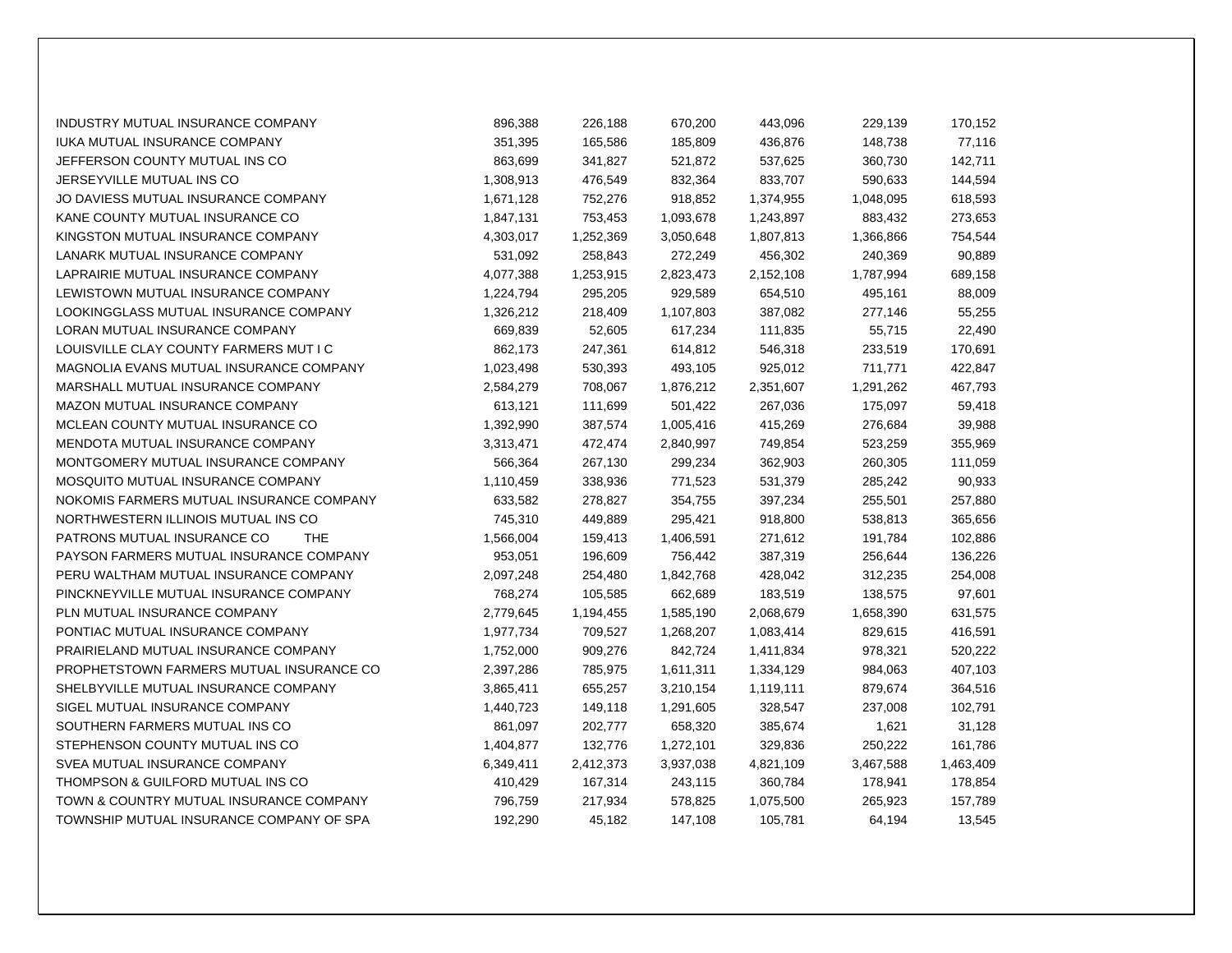| TRITON MUTUAL INSURANCE COMPANY          | 294,431        | 108.184                                   | 186.247   | 239,504   | 131,792       | 62,938        |
|------------------------------------------|----------------|-------------------------------------------|-----------|-----------|---------------|---------------|
| U M L MUTUAL INSURANCE COMPANY           | 288.185        | 92.404                                    | 195.781   | 354.316   | 151.149       | 103,526       |
| UNITED MUTUAL INSURANCE COMPANY          | 4,134,938      | 628.845                                   | 3,506,093 | 1.156.227 | 902.745       | 563,030       |
| VANDALIA MUTUAL INSURANCE COMPANY        | 766,673. ا     | 264,662                                   | 1,502,011 | 614.648   | 385.291       | 126,636       |
| WATSEKA MUTUAL INSURANCE COMPANY<br>THE. | 1,341,622      | 565,453                                   | 776.169   | 844.357   | 618.304       | 210,926       |
| WEST POINT MUTUAL INS CO                 | 710.649        | 188.034                                   | 522.615   | 581.317   | 239,437       | 74.881        |
| WESTERVELT MUTUAL INSURANCE COMPANY      | 1,125,000      | 539,762                                   | 585,238   | 846.425   | 529,985       | 179,244       |
| WILBERTON MUTUAL INSURANCE COMPANY       | 1,155,487      | 450,055                                   | 705,432   | 697.739   | 486.718       | 234,147       |
| WOODFORD COUNTY MUTUAL INSURANCE COMPANY | 1.631.291      | 846.236                                   | 785.055   | 1.617.502 | 1.083.898     | 596,696       |
| <b>Totals</b>                            | 135.247.615.00 | 45,367,741.00 89,879,877.00 84,184,821.00 |           |           | 58.312.991.00 | 29.584.074.00 |

## **Township Mutual Fire Insurance Companies**

|                                          |         |             |         |         | <u>Net</u>  |         |
|------------------------------------------|---------|-------------|---------|---------|-------------|---------|
|                                          | Assets  | Liabilities | Surplus | Premium | Losses Paid | Premium |
| NORTH PALMYRA FARMERS MUTUAL FIRE INS CO | 272.127 | 180.582     | 91.545  | 323.649 | 137.860     | 37,925  |
| OSCO & WESTERN FARMERS MUT F & LTG I C   | 516,600 | 68,351      | 448.249 | 165.493 | 80.999      | 34,059  |
| <b>Totals</b>                            | 788.727 | 248.933     | 539.794 | 489.142 | 218.859     | 71,984  |

## **Special Act Companies**

|                                          | <u>Assets</u> | Liabilities | Surplus | Gross<br>Premium | Losses Paid | <u>Net</u><br>Premium |
|------------------------------------------|---------------|-------------|---------|------------------|-------------|-----------------------|
| RANDOLPH MUTUAL INSURANCE COMPANY<br>THF | 2,000,483     | 1.017.359   | 983.124 | .529.617         | .102.882    | 273,543               |
| Totals                                   | 2,000,483     | .017,359    | 983,124 | .529,617         | .102.882    | 273.543               |

## **Recapitulation**

|                                               | Number of |               |             |            | Prem Written | Losses Paid | IL Premium |
|-----------------------------------------------|-----------|---------------|-------------|------------|--------------|-------------|------------|
|                                               | Companies | <b>Assets</b> | Liabilities | Surplus    |              |             |            |
| <b>Special Act Companies</b>                  |           | 2.000.483     | 1,017,359   | 983.124    | 1.529.617    | 1,102,882   | 273,543    |
| <b>County Mutual Fire Insurance Companies</b> | 78        | 135.247.615   | 45.367.741  | 89,879,877 | 84.184.821   | 58,312,991  | 29,584,074 |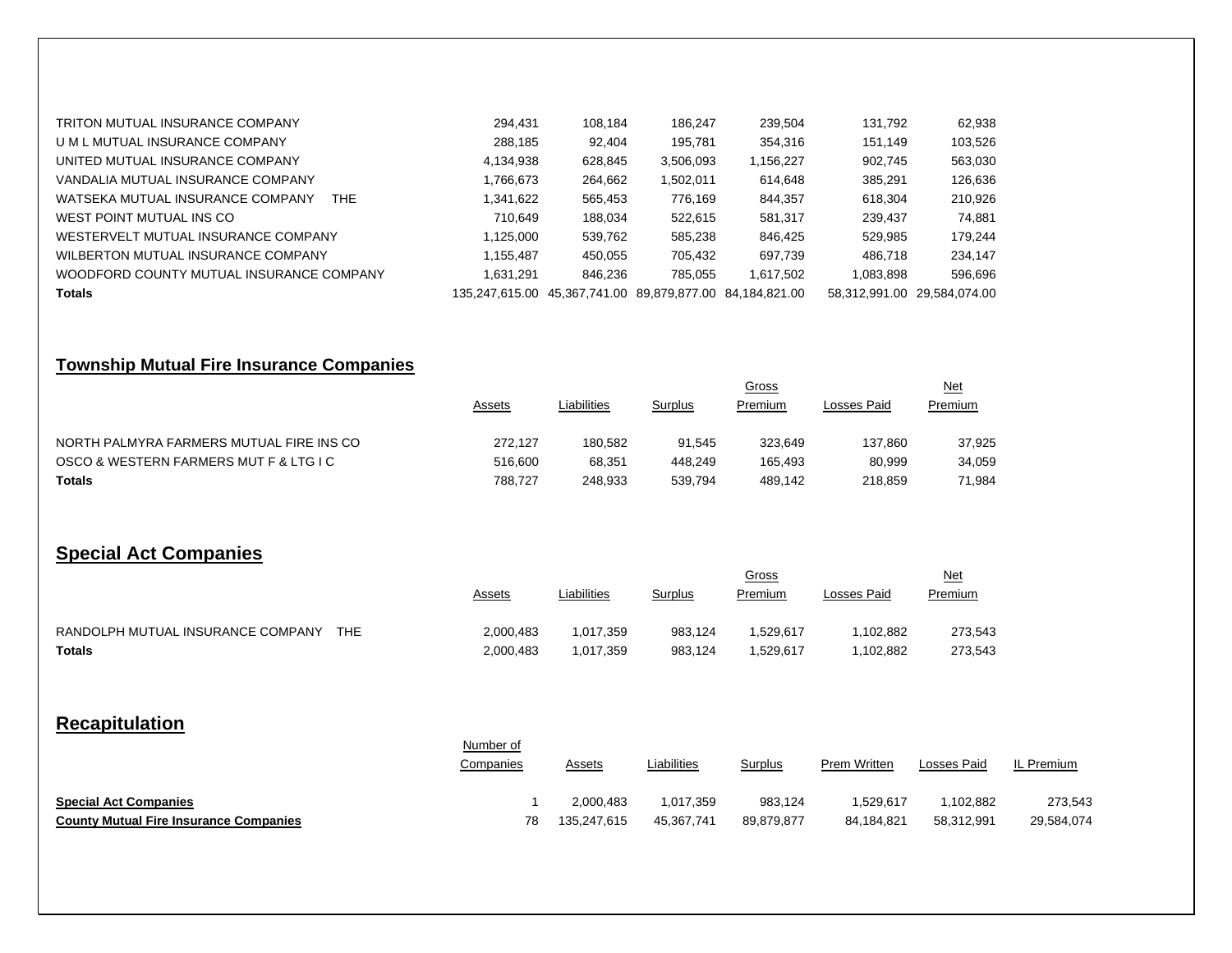| <b>Township Mutual Fire Insurance Companies</b> |    | 788.727     | 248.933    | 539.794    | 489.142    | 218,859    | 71.984     |
|-------------------------------------------------|----|-------------|------------|------------|------------|------------|------------|
| Totals                                          | 81 | 138.036.825 | 46.634.033 | 91.402.795 | 86.203.580 | 59.634.732 | 29,929,601 |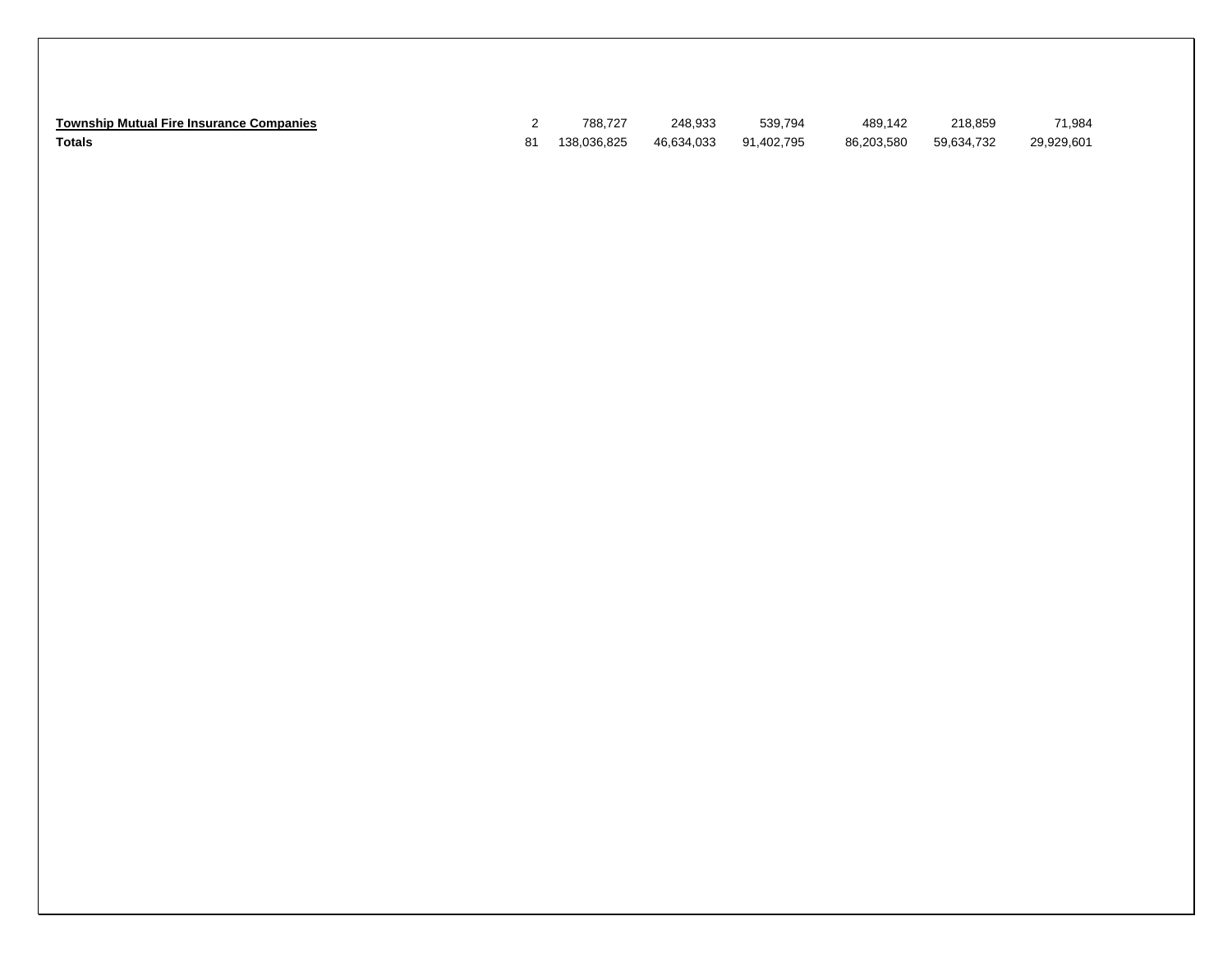# **Property & Casualty Insurance Companies**

## **Domestic Stock Companies**

|                                         |     |                |                | Policy         | Nationwide     | Nationwide        | <b>Direct</b> |
|-----------------------------------------|-----|----------------|----------------|----------------|----------------|-------------------|---------------|
|                                         |     |                |                | Holders        | Net Premiums   | <b>Net Losses</b> | Illinois      |
| Company Name/State                      |     | Assets         | Liabilities    | Surplus        | Written        | Paid              | Premiums      |
| ACE INSURANCE COMPANY OF IL             | IL  | 86,054,468     | 7,336,922      | 78,717,546     | 503,120        | 486,261           | 26,163,292    |
| ACIG INSURANCE COMPANY                  | IL  | 215,702,156    | 157,071,890    | 58,630,261     | 69,169,604     | 26,859,837        | 585,318       |
| <b>ACSTAR INSURANCE COMPANY</b>         | IL  | 94,563,659     | 64,282,723     | 30,280,936     | 21,228,305     | -726,859          | 156,435       |
| ADDISON INSURANCE COMPANY               | IL  | 68,384,224     | 47,432,131     | 20,952,093     | 22,665,789     | 8,141,942         | 16,062,200    |
| AFFIRMATIVE INSURANCE COMPANY           | IL  | 363,425,893    | 233,915,052    | 129,510,841    | 315,497,724    | 59,657,804        | 74,230,096    |
| ALAMANCE INSURANCE COMPANY              | IL  | 327,969,969    | 148,085,129    | 179,884,840    | 75,433,679     | $-2,952,158$      | $\Omega$      |
| ALLSTATE FIRE AND CASUALTY INS CO       | IL  | 15,429,254     | 209,046        | 15,220,209     | 0              | $\Omega$          | ∩             |
| ALLSTATE FLORIDIAN INDEMNITY COMPANY    | IL  | 20,881,132     | 8,119,859      | 12,761,274     | 0              | 12,738,022        | $\Omega$      |
| ALLSTATE FLORIDIAN INSURANCE COMPANY    | IL  | 788,359,420    | 555,659,122    | 232,700,296    | 394,062,159    | 1,124,122,130     | $\Omega$      |
| ALLSTATE INDEMNITY COMPANY              | IL  | 114,321,095    | 3,308,164      | 111,012,931    | 0              | 0                 | 165, 173, 217 |
| ALLSTATE INSURANCE COMPANY              | IL  | 45,243,475,308 | 30,409,814,926 | 14,833,660,382 | 25,081,370,293 | 12,134,054,705    | 646,828,199   |
| ALLSTATE NEW JERSEY INSURANCE COMPANY   | IL  | 2,372,865,267  | 1,625,796,294  | 747,068,973    | 1,213,317,361  | 353,337,276       | 0             |
| ALLSTATE NEW JERSEY PROPERTY & CASUALTY | IL  | 10,540,564     | 19,027         | 10,521,537     | 0              |                   |               |
| ALLSTATE NORTH AMERICAN INSURANCE CO    | IL  | 11,178,767     | 73,366         | 11,105,402     | 0              | 0                 |               |
| ALLSTATE PROPERTY & CASUALTY INS CO     | IL  | 56,007,807     | 9,584,582      | 46,423,226     | 0              | $\Omega$          | 256,880,602   |
| AMERICAN ACCESS CASUALTY COMPANY        | IL  | 83,079,450     | 64,455,232     | 18,624,219     | 54,144,750     | 10,128,147        | 39,121,012    |
| AMERICAN AMBASSADOR CASUALTY COMPANY    | IL  | 30,458,674     | 1,649,542      | 28,809,132     | 0              | 0                 | 5,692,461     |
| AMERICAN COUNTRY INSURANCE COMPANY      | IL  | 104,454,086    | 77,843,230     | 26,610,856     | 31,812,996     | 22,589,762        | 49,315,912    |
| AMERICAN FREEDOM INSURANCE COMPANY      | IL  | 26,994,655     | 18,328,458     | 8,666,197      | 15,780,134     | 5,008,783         | 15,726,568    |
| AMERICAN FUJI FIRE AND MARINE INS CO    | IL  | 107,592,064    | 25,819,150     | 81,772,914     | 6,730,810      | 1,898,317         | 152,640       |
| AMERICAN GENERAL INDEMNITY COMPANY      | IL  | 80,521,285     | 47,154,603     | 33,366,682     | 22,994,366     | 13,838,650        | 3,011,216     |
| AMERICAN HEARTLAND INSURANCE COMPANY    | IL  | 13,511,808     | 9,961,652      | 3,550,157      | 10,202,745     | 5,963,482         | 10,452,233    |
| AMERICAN LIVE STOCK INSURANCE COMPANY   | IL  | 65,363,982     | 16,596,113     | 48,767,869     | 21,246,401     | 17,074,474        | 1,121,247     |
| AMERICAN MEDICAL ASSURANCE COMPANY      | IL  | 4,195,559      | 2,024,637      | 2,170,922      | $\Omega$       | 6,622             | $\Omega$      |
| AMERICAN MOTORISTS INSURANCE COMPANY    | IL  | 32,903,640     | 2,531,499      | 30,372,141     | 0              | 28,498,368        | $-911,475$    |
| AMERICAN SERVICE INSURANCE COMPANY INC  | IL  | 89,049,745     | 58,808,858     | 30,240,887     | 39,766,646     | 16,432,750        | 67,111,490    |
| AMERICAN UNION INSURANCE COMPANY        | IL  | 21,913,197     | 629,357        | 21,283,840     | 0              | 131,921           | 630           |
| AMERICAN ZURICH INSURANCE COMPANY       | IL. | 209,416,689    | 9,781,416      | 199,635,274    | 0              | 0                 | 56,013,820    |
| AMERIN GUARANTY CORPORATION             | IL  | 221,412,754    | 24,325,782     | 197,086,972    | 11,030,172     | 15,067,419        | 0             |
| AMERIN RE CORPORATION                   | IL  | 60,291,834     | 19,618,696     | 40,673,138     | 482,372        | 1,475,888         | 0             |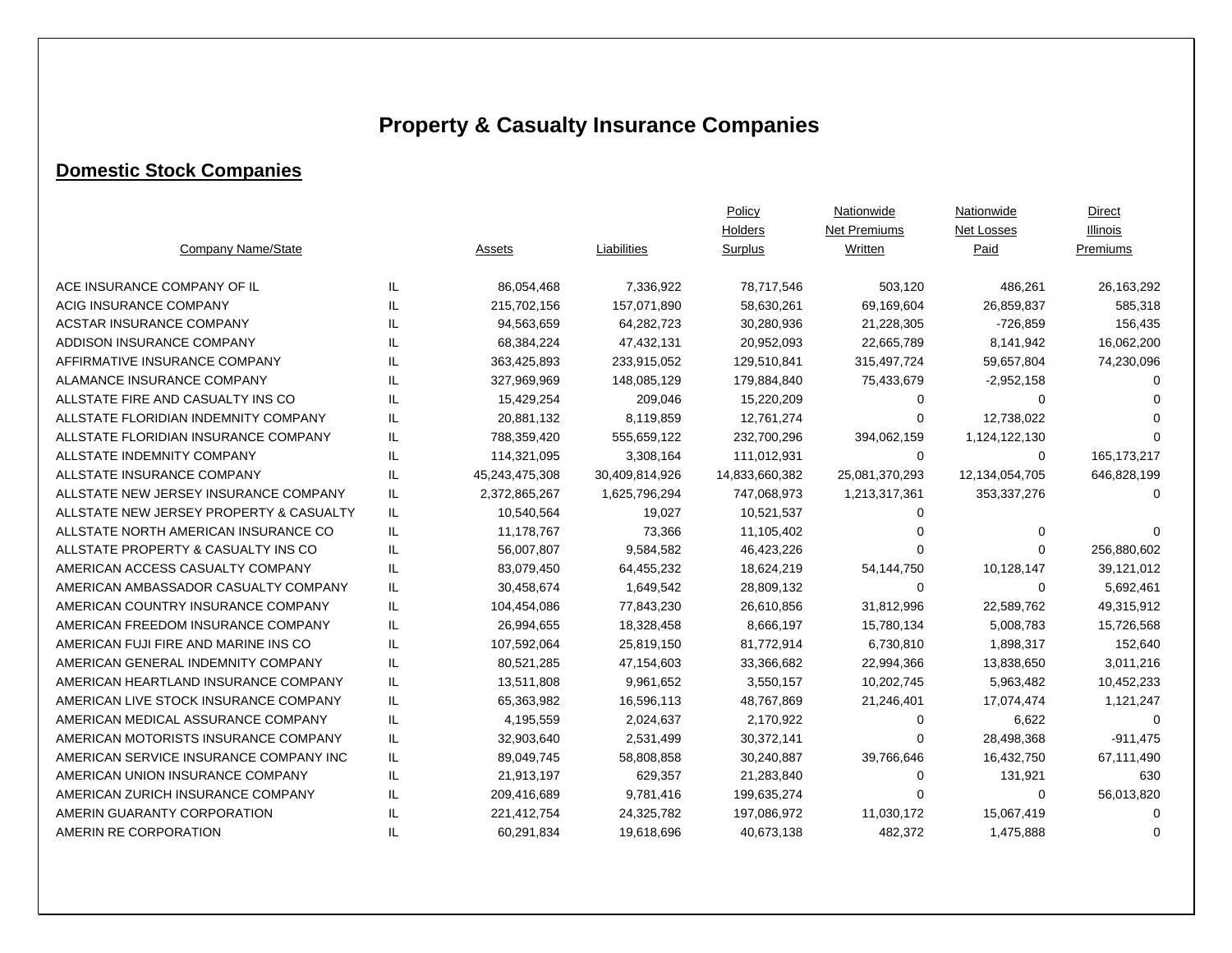| AMEX ASSURANCE COMPANY                        | IL  | 141,439,087    | 26,206,228     | 115,232,858   | 118,888,240   | 104,954,698   | 19,766,590    |
|-----------------------------------------------|-----|----------------|----------------|---------------|---------------|---------------|---------------|
| APOLLO CASUALTY COMPANY                       | IL  | 59,627,953     | 39,818,548     | 19,809,405    | 33,428,938    | 14,996,502    | 34,060,054    |
| ARGONAUT GREAT CENTRAL INS CO                 | IL  | 240,958,808    | 184,305,560    | 56,653,248    | 129,149,495   | 29,550,032    | 14,005,993    |
| ARGONAUT MIDWEST INSURANCE COMPANY            | IL  | 101,226,251    | 59,708,592     | 41,517,659    | 15,530,710    | 6,858,583     | 4,007,439     |
| ASSOCIATED INTERNATIONAL INSURANCE CO         | IL  | 212,030,094    | 107,568,672    | 104,461,422   | 6,742,960     | 8,205,026     | 56,592        |
| AXIS INSURANCE COMPANY                        | IL  | 19,048,110     | 55,366         | 18,992,744    | 0             | 0             | $-279$        |
| AXIS SURPLUS INSURANCE COMPANY                | IL  | 498,561,241    | 419,310,166    | 79,251,075    | 155,383,548   | 15,224,316    | 607,465       |
| BANKERS MULTIPLE LINE INSURANCE COMPANY       | IL  | 7,494,042      | 49,116         | 7,444,926     | 0             | 115,960       | $-2$          |
| BITUMINOUS CASUALTY CORPORATION               | IL  | 706,118,494    | 473,766,665    | 232,351,829   | 243,816,117   | 103,041,717   | 26,430,359    |
| BITUMINOUS FIRE & MARINE INSURANCE CO         | IL  | 327,884,910    | 244,439,274    | 83,445,637    | 150,891,036   | 56,919,679    | 7,339,717     |
| <b>BOND SAFEGUARD INSURANCE COMPANY</b>       | IL  | 27,967,354     | 14,338,897     | 13,628,457    | 17,595,294    | 1,725,713     | 3,537,264     |
| BOSTON OLD COLONY INSURANCE COMPANY           | IL  | 35,619,303     | 14,089         | 35,605,214    | 0             | $\mathbf 0$   | 424,760       |
| BUCKEYE UNION INSURANCE COMPANY<br><b>THE</b> | IL. | 279,362,634    | 14,639         | 279,347,995   | 0             | 0             | 714,252       |
| CEM INSURANCE COMPANY                         | IL  | 3,059,020      | 428,493        | 2,630,527     | 685,034       | 271,393       | 276,326       |
| CHICAGO INSURANCE COMPANY                     | IL  | 269,444,469    | 167,391,329    | 102,053,140   | 64,419,330    | 29,527,658    | 25,061,124    |
| CITIZENS INSURANCE COMPANY OF ILLINOIS        | IL  | 4,044,197      | 4,105          | 4,040,092     | 0             | 0             | 23,133,086    |
| CONSTITUTIONAL CASUALTY COMPANY               | IL  | 23,145,428     | 14,781,218     | 8,364,209     | 13,074,430    | 7,149,119     | 16,074,940    |
| CONTINENTAL CASUALTY COMPANY                  | IL. | 35,913,173,763 | 29,169,915,676 | 6,743,258,086 | 6,752,704,756 | 3,778,970,866 | 295, 187, 713 |
| COUNTRY CASUALTY INSURANCE COMPANY            | IL  | 74,120,028     | 17,637,858     | 56,482,170    | 0             | 0             | 27,679,353    |
| COUNTRY PREFERRED INSURANCE COMPANY           | IL  | 67,832,199     | 52,638,324     | 15,193,875    | 0             | $\Omega$      | 95,143,078    |
| DEERBROOK INSURANCE COMPANY                   | IL  | 33,626,426     | 193,999        | 33,432,426    | 0             | 0             | 148,369       |
| DEERFIELD INSURANCE COMPANY                   | IL  | 102,820,573    | 49,795,095     | 53,025,478    | 18,071,520    | 33,318,557    | 194,154       |
| <b>DELPHI CASUALTY COMPANY</b>                | IL  | 4,163,803      | 1,176,577      | 2,987,226     | 1,773,101     | 26,325        | 404,778       |
| DIAMOND INSURANCE COMPANY                     | IL  | 84,822,297     | 69,488,084     | 15,334,213    | 36,164,027    | 15,887,865    | 25,466,134    |
| DISCOVER PROPERTY & CASUALTY INS CO           | IL  | 104,063,740    | 69,007,644     | 35,056,096    | 24,500,877    | 10,481,151    | 22,484,809    |
| DISCOVER SPECIALTY INSURANCE COMPANY          | IL. | 100,669,244    | 69,295,470     | 31,373,774    | 24,500,877    | 10,481,151    | 824,312       |
| ECHELON PROPERTY & CASUALTY INS CO            | IL  | 6,827,877      | 2,880,239      | 3,947,640     | 2,260,650     | 37,893        | 2,081,952     |
| ECONOMY FIRE & CASUALTY COMPANY               | IL  | 326,113,365    | 11,780,318     | 314,333,050   | 0             | 0             | 33,967,764    |
| ECONOMY PREFERRED INSURANCE COMPANY           | IL  | 7,918,128      | 256,891        | 7,661,235     | 0             | 0             | 0             |
| ECONOMY PREMIER ASSURANCE COMPANY             | IL  | 31,792,050     | 154,542        | 31,637,512    | 0             | 0             | 103,010,569   |
| ENCOMPASS FLORIDIAN INDEMNITY COMPANY         | IL  | 5,423,832      | 238,968        | 5,184,864     | 0             | $\Omega$      | $\Omega$      |
| ENCOMPASS FLORIDIAN INSURANCE COMPANY         | IL. | 5,996,666      | 811,811        | 5,184,855     | 0             | 0             | $\Omega$      |
| ENCOMPASS HOME & AUTO INSURANCE COMPANY       | IL  | 5,446,058      | 14,258         | 5,431,799     | 0             | 0             | 5,793,493     |
| <b>ENCOMPASS INDEMNITY COMPANY</b>            | IL. | 23,028,316     | 3,645,259      | 19,383,057    | 0             | 933,653       | $\Omega$      |
| ENCOMPASS INDEPENDENT INSURANCE COMPANY       | IL. | 5,977,243      | 14,547         | 5,962,695     | 0             | 0             | 312,339       |
| <b>ENCOMPASS INSURANCE COMPANY</b>            | IL. | 12,209,513     | 644,546        | 11,564,967    | 0             | $\Omega$      | $\Omega$      |
| ENCOMPASS INSURANCE COMPANY OF AMERICA        | IL. | 25,233,893     | 4,001,251      | 21,232,643    | 0             | $\Omega$      | 22,278,048    |
| ENCOMPASS INSURANCE COMPANY OF NJ             | IL  | 10,197,566     | 23,184         | 10,174,382    | $\Omega$      | 221,463,303   | 0             |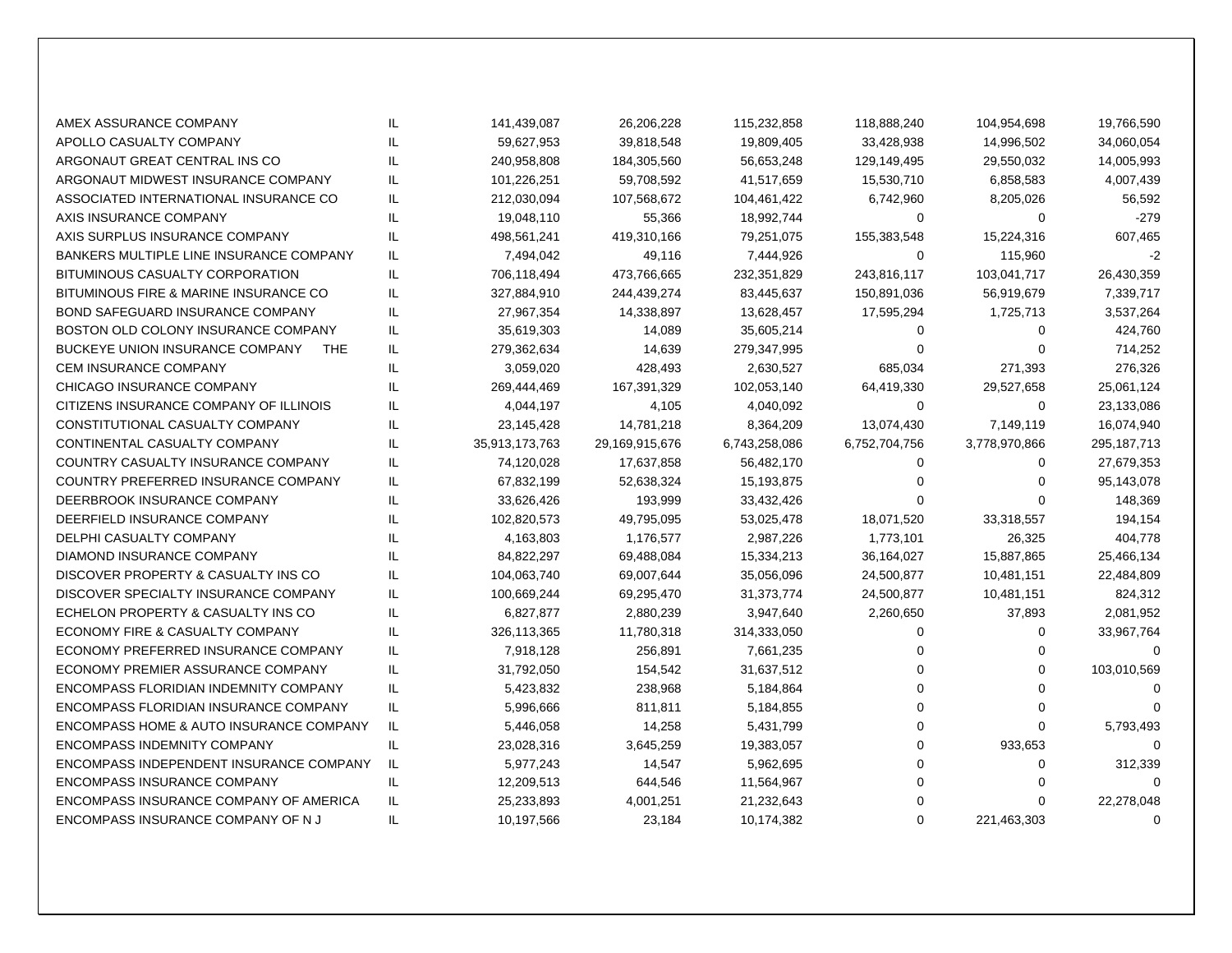| ENCOMPASS PROPERTY & CAS INS CO OF NJ              | IL  | 10,506,585    | 7,431         | 10,499,154    | 0             | 0            | $\Omega$      |
|----------------------------------------------------|-----|---------------|---------------|---------------|---------------|--------------|---------------|
| ENCOMPASS PROPERTY AND CASUALTY COMPANY            | IL. | 15,391,930    | 2,250,529     | 13,141,401    | 0             | 0            | 26,108,782    |
| <b>EVANSTON INSURANCE COMPANY</b>                  | IL. | 2,185,207,148 | 1,657,445,956 | 527,761,192   | 691,004,741   | 182,430,025  | 4,394,672     |
| <b>FARMERS NEW CENTURY INSURANCE COMPANY</b>       | IL  | 159,540,920   | 111,104,743   | 48,436,177    | 81,142,681    | 38,604,625   | $\Omega$      |
| <b>FINANCIAL BENEFITS INSURANCE COMPANY</b>        | IL  | 6,314,284     | 1,163,382     | 5,150,902     | 1,670,266     | 190,005      | 646,070       |
| FIRST FINANCIAL INSURANCE COMPANY                  | IL  | 487,417,870   | 266,815,097   | 220,602,773   | 56,575,258    | 9,173,687    | 2,923,153     |
| FIRST NONPROFIT INSURANCE COMPANY                  | IL  | 45,556,233    | 25,897,958    | 19,658,275    | 14,282,177    | 3,815,387    | 28,305,060    |
| <b>FLORISTS INSURANCE COMPANY</b>                  | IL  | 15,889,844    | 9,362,372     | 6,527,472     | 2,950,719     | 2,329,902    | $\mathbf 0$   |
| <b>FORTRESS INSURANCE COMPANY</b>                  | IL  | 35, 191, 351  | 20,128,378    | 15,062,973    | 2,268,661     | 221,615      | 328,096       |
| <b>FOUNDERS INSURANCE COMPANY</b>                  | IL  | 170,137,928   | 112,141,809   | 57,996,120    | 92,228,623    | 44,598,636   | 57,872,177    |
| <b>GE REINSURANCE CORPORATION</b>                  | IL  | 3,527,730,976 | 2,486,284,416 | 1,041,446,560 | 392,010,074   | 455,670,382  | $\mathbf 0$   |
| <b>GENERAL CASUALTY COMPANY OF ILLINOIS</b>        | IL  | 207,893,169   | 147,324,818   | 60,568,351    | 112,649,460   | 36,907,563   | 135, 137, 168 |
| <b>GLENS FALLS INSURANCE COMPANY</b><br>THE        | IL  | 152,504,024   | 310,697       | 152,193,327   | 0             | 0            | 1,680,076     |
| <b>GUILFORD INSURANCE COMPANY</b>                  | IL  | 294,646,201   | 152,017,220   | 142,628,981   | 75,433,678    | $-2,952,158$ | $\Omega$      |
| HARCO NATIONAL INSURANCE COMPANY                   | IL  | 397,624,137   | 232,654,868   | 164,969,269   | 131,572,846   | 56,105,596   | 5,381,767     |
| HARTFORD INSURANCE COMPANY OF ILLINOIS             | IL  | 3,314,306,891 | 2,007,492,522 | 1,306,814,369 | 1,052,059,053 | 561,281,066  | 83,150,678    |
| HEARTLAND INSURANCE COMPANY OF AMERICA             | IL  |               |               |               |               |              |               |
| <b>HERITAGE CASUALTY INSURANCE COMPANY</b>         | IL  | 88,158,556    | 45,420,067    | 42,738,489    | 69,645,270    | 45,523,002   | 37,715,408    |
| HOMESITE INSURANCE COMPANY OF ILLINOIS             | IL  | 6,119,768     | 3,864,794     | 2,254,974     | 4,431,315     | 495,008      | 1,838,869     |
| HORACE MANN INSURANCE COMPANY                      | IL  | 457,313,112   | 302,505,646   | 154,807,466   | 264,577,146   | 175,861,475  | 4,145,783     |
| <b>ILLINOIS FARMERS INSURANCE COMPANY</b>          | IL  | 215,266,877   | 156,358,786   | 58,908,091    | 81,142,198    | 39,115,319   | 388,448,910   |
| <b>ILLINOIS NATIONAL INSURANCE CO</b>              | IL  | 52,703,971    | 48,339        | 52,655,632    | 0             | $\Omega$     | 747,315,476   |
| INSURA PROPERTY AND CASUALTY INS CO                | IL  | 47,611,753    | 24,031,451    | 23,580,302    | 0             | $\Omega$     | 11,400,693    |
| <b>INSURANCE COMPANY OF ILLINOIS</b>               | IL  | 30,911,596    | 981,676       | 29,929,920    | 0             | $\Omega$     | 12,674,946    |
| INSURANCE CORPORATION OF HANNOVER                  | IL  | 1,053,956,720 | 729,191,762   | 324,764,958   | 399,617,499   | 27,750,242   | 18,358,302    |
| <b>INTERNATIONAL BUSINESS &amp; MER REASSUR CO</b> | IL  | 622,444,696   | 455,198,984   | 167,245,712   | 220,576,453   | 79,524,575   | 146,182       |
| INTERSTATE BANKERS CASUALTY COMPANY                | IL  | 14,029,871    | 5,815,210     | 8,214,661     | 8,305,066     | 6,390,888    | 13,564,872    |
| INTERSTATE FIRE & CASUALTY COMPANY                 | IL  | 578,587,145   | 318,121,338   | 260,465,807   | 150,312,108   | 68,897,450   | 8,579,493     |
| INTERSTATE INDEMNITY COMPANY                       | IL  | 134,647,511   | 79,237,949    | 55,409,562    | 34,356,768    | 15,747,844   | 1,016,127     |
| <b>ISMIE INDEMNITY COMPANY</b>                     | IL  | 2,458,606     | 108,433       | 2,350,173     | 0             | 0            | 1,186,109     |
| KEMPER CASUALTY INSURANCE COMPANY                  | IL  | 26,437,240    | 3,989,026     | 22,448,214    | 304,870       | 1,327,706    | 238,779       |
| KEMPER INDEPENDENCE INSURANCE COMPANY              | IL  | 55,470,930    | 40,344,949    | 15,125,980    | 22,862,317    | 6,476,013    | 18,392,034    |
| <b>LANCER INSURANCE COMPANY</b>                    | IL  | 474,769,487   | 392,612,912   | 82,156,575    | 78,250,687    | 23,229,088   | 6,507,149     |
| <b>LEGION INDEMNITY COMPANY</b>                    |     |               |               |               |               |              |               |
| LIBERTY INSURANCE COMPANY OF AMERICA               | IL  | 19,332,937    | 92,991        | 19,239,946    | 0             | 0            | 132,276,540   |
| LIBERTY INSURANCE CORPORATION                      | IL  | 1,632,838,998 | 1,342,042,028 | 290,796,970   | 635,765,408   | 374,657,378  | 26,103,989    |
| LONE STAR NATIONAL INSURANCE COMPANY               | IL  | 3,886,392     | 1,315,377     | 2,571,015     | 104,202       | 59,125       | 53,729        |
| MARKEL INSURANCE COMPANY                           | IL  | 541,548,831   | 395,611,509   | 145,937,322   | 279,718,162   | 113,244,097  | 4,627,843     |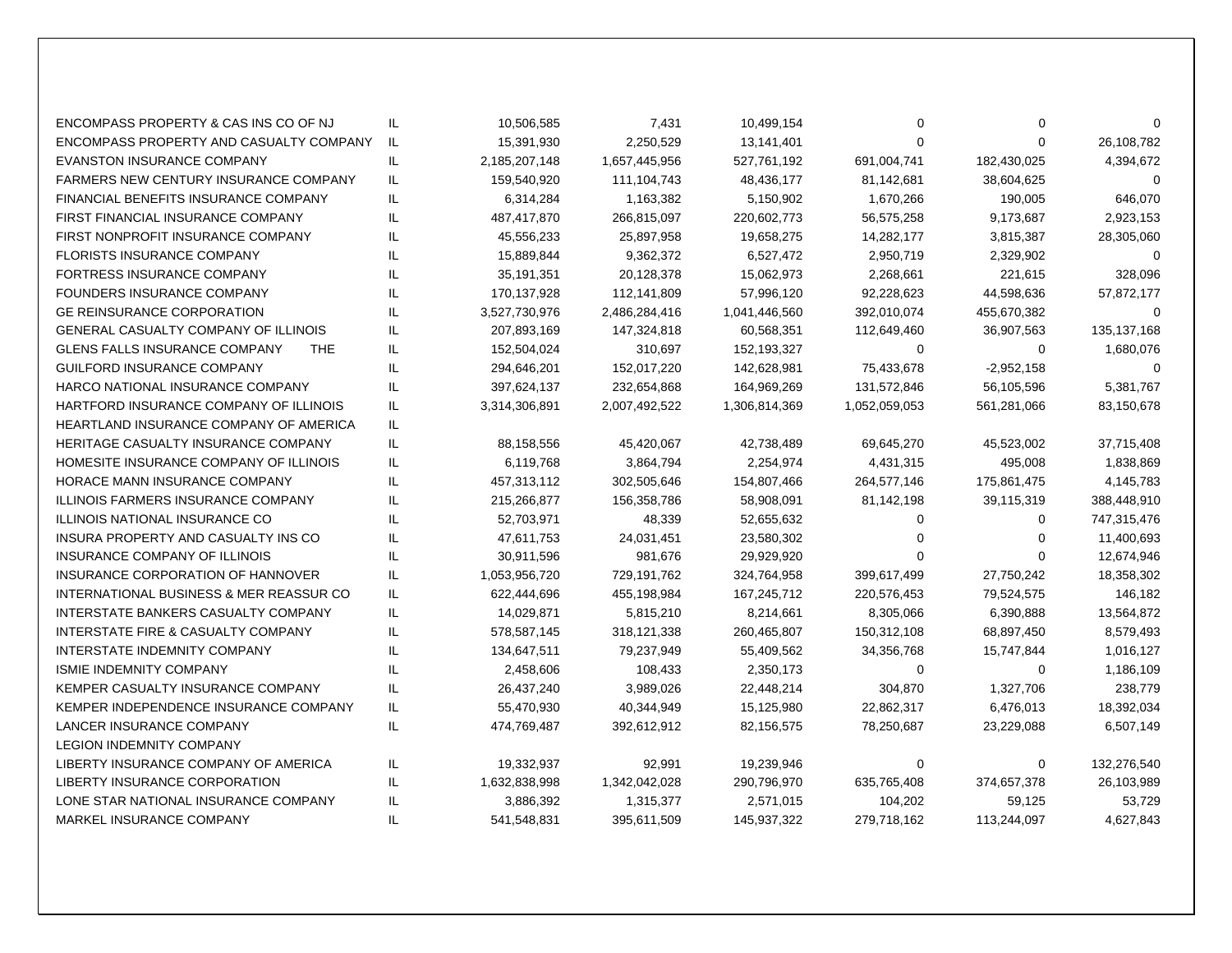| MARTINGALE NATIONAL INSURANCE COMPANY     | IL.       | 8,239,461     | 22,062      | 8,217,399   | 0            | 0           | $\Omega$    |
|-------------------------------------------|-----------|---------------|-------------|-------------|--------------|-------------|-------------|
| <b>MBIA INSURANCE CORP OF ILLINOIS</b>    | IL        | 178,384,259   | 2,051,220   | 176,333,039 | $\Omega$     | 0           | $\Omega$    |
| MEDICAL ALLIANCE INSURANCE COMPANY        | IL        | 22,076,807    | 19,454,114  | 2,622,693   | 3,184,468    | 0           | 12,417,142  |
| MERCURY INSURANCE COMPANY OF IL           | IL        | 43,218,974    | 20,450,071  | 22,768,903  | 26,461,924   | 11,014,968  | 23,861,469  |
| <b>MERCURY NATIONAL INSURANCE COMPANY</b> | IL        | 12,625,207    | 1,318,975   | 11,306,232  | $-198,894$   | $-132,653$  | 132,819     |
| MERIT HEALTH INSURANCE COMPANY            | IL        | 12,579,425    | 766,750     | 11,812,675  | 419,583      | 458,796     | $\Omega$    |
| MIDSTATES REINSURANCE CORPORATION         | IL        | 153,895,714   | 94,135,365  | 59,760,351  | 1,341        | 3,000,410   | $\Omega$    |
| MIDWAY INSURANCE COMPANY OF ILLINOIS      | IL        | 6,164,279     | 523,515     | 5,640,764   | $\Omega$     | 0           | $-6,921$    |
| MIDWEST INSURANCE COMPANY                 | IL        | 32,592,201    | 22,249,758  | 10,342,443  | 17,420,598   | 6,351,639   | 13,423,567  |
| MILLERS FIRST INSURANCE COMPANY           | IL        | 46,364,219    | 23,837,277  | 22,526,942  | 11,349,876   | 11,951,327  | 5,311,331   |
| NATIONAL BEN FRANKLIN INSURANCE CO OF IL  | IL.       | 36,386,506    | 157,237     | 36,229,269  | 0            | 0           | $-27,404$   |
| NATIONAL BUILDING MATERIAL ASSURANCE CO   | IL.       | 2,570,515     | 51,986      | 2,518,529   | 0            | 517         | 1,763       |
| NATIONAL FIRE & CASUALTY COMPANY          | IL        | 10,011,905    | 3,417,325   | 6,594,579   | 1,182,118    | 231,611     | 1,408,313   |
| NATIONAL HERITAGE INSURANCE COMPANY       | IL        | 5,974,917     | 2,668,311   | 3,306,606   | 4,852,360    | 2,126,750   | 5,127,018   |
| NATIONAL SURETY CORPORATION               | IL        | 515,012,328   | 344,970,992 | 170,041,336 | 171,785,116  | 78,739,404  | 27,412,823  |
| NIAGARA FIRE INSURANCE COMPANY            | IL        | 59,363,683    | 8,168       | 59,355,514  | 0            | 0           | $\Omega$    |
| NORTHBROOK INDEMNITY COMPANY              | IL        | 100,718,698   | 277,361     | 100,441,337 | 0            | 0           | -448,296    |
| OLD REPUBLIC UNION INSURANCE COMPANY      | IL        | 30,075,784    | 7,690,215   | 22,385,569  | 235,022      | 4,447,287   | $\Omega$    |
| <b>OMNI INDEMNITY COMPANY</b>             | IL        | 57,069,041    | 29,574,141  | 27,494,900  | 28,819,271   | 24,414,829  | 1,518,795   |
| OMNI INSURANCE COMPANY                    | IL        | 313,928,469   | 200,466,182 | 113,462,287 | 144,620,670  | 138,846,708 | 80,742      |
| <b>ONECIS INSURANCE COMPANY</b>           | IL        | 5,664,522     | 1,421,835   | 4,242,687   | 0            | 0           | -16,152     |
| PACIFIC INSURANCE COMPANY                 | IL        | 45,890,739    | 45,182      | 45,845,557  | 0            | $\Omega$    | $-17,000$   |
| PACO ASSURANCE COMPANY INC                | IL        | 23,776,851    | 13,032,989  | 10,743,862  | 9,246,828    | 481,438     | 330,538     |
| PEERLESS INDEMNITY INSURANCE COMPANY      | IL        | 633,822,800   | 57,464,824  | 576,357,976 | -351,208,204 | 247,060,476 | 1,556       |
| PEKIN INSURANCE COMPANY                   | IL        | 165,939,067   | 88,647,324  | 77,291,743  | 79,058,722   | 36,255,050  | 144,712,212 |
| REINSURANCE COMPANY OF AMERICA INC        | IL        | 33,875,984    | 24,767,876  | 9,108,108   | 18,904,292   | 144,895     | 7,090,708   |
| <b>RLI INDEMNITY COMPANY</b>              | IL        | 37,359,265    | 3,317,974   | 34,041,291  | 208,266      | $\mathbf 0$ | 183,055     |
| <b>RLI INSURANCE COMPANY</b>              | IL        | 1,300,270,576 | 609,723,904 | 690,546,672 | 216,545,151  | 86,790,456  | 14,844,305  |
| SAFECO INSURANCE COMPANY OF ILLINOIS      | IL        | 665,020,385   | 491,198,864 | 173,821,521 | 290,698,755  | 133,646,546 | 64,669,623  |
| SAFETY FIRST INSURANCE COMPANY            | IL        | 15,269,176    | 3,788,083   | 11,481,093  | 1,522,838    | 246,704     | 187,505     |
| SAFEWAY INSURANCE COMPANY                 | IL        | 375,401,590   | 136,440,751 | 238,960,839 | 159,015,369  | 94,425,196  | 44,652,681  |
| SEABRIGHT INSURANCE COMPANY               | IL        | 377,955,336   | 233,223,322 | 144,732,014 | 182,627,900  | 10,209,283  | 182,949     |
| SELECT MARKETS INSURANCE COMPANY          | IL        | 15,466,653    | 5,470,032   | 9,996,621   | 1,411,883    | 623,508     |             |
| SHELBY CASUALTY INSURANCE COMPANY         | <b>TX</b> | 29,342,970    | 15,070,305  | 14,272,665  | 0            | 0           | $-243$      |
| SHELBY INSURANCE COMPANY THE              | <b>TX</b> | 29,009,412    | 4,093,229   | 24,916,183  | $\Omega$     | 0           | 38,677      |
| SPECIALTY SURPLUS INSURANCE COMPANY       | IL.       | 58,834,733    | 29,527,993  | 29,306,740  | 14,945,134   | 526,886     | $\Omega$    |
| SPRINGFIELD FIRE & CASUALTY COMPANY       | IL        | 11,055,861    | 5,137,542   | 5,918,319   | 3,316,154    | 632,723     | 5,027,178   |
| ST PAUL PROTECTIVE INSURANCE COMPANY      | IL        | 494,304,941   | 277,835,466 | 216,469,475 | 119,592,052  | 20,962,298  | 470,425     |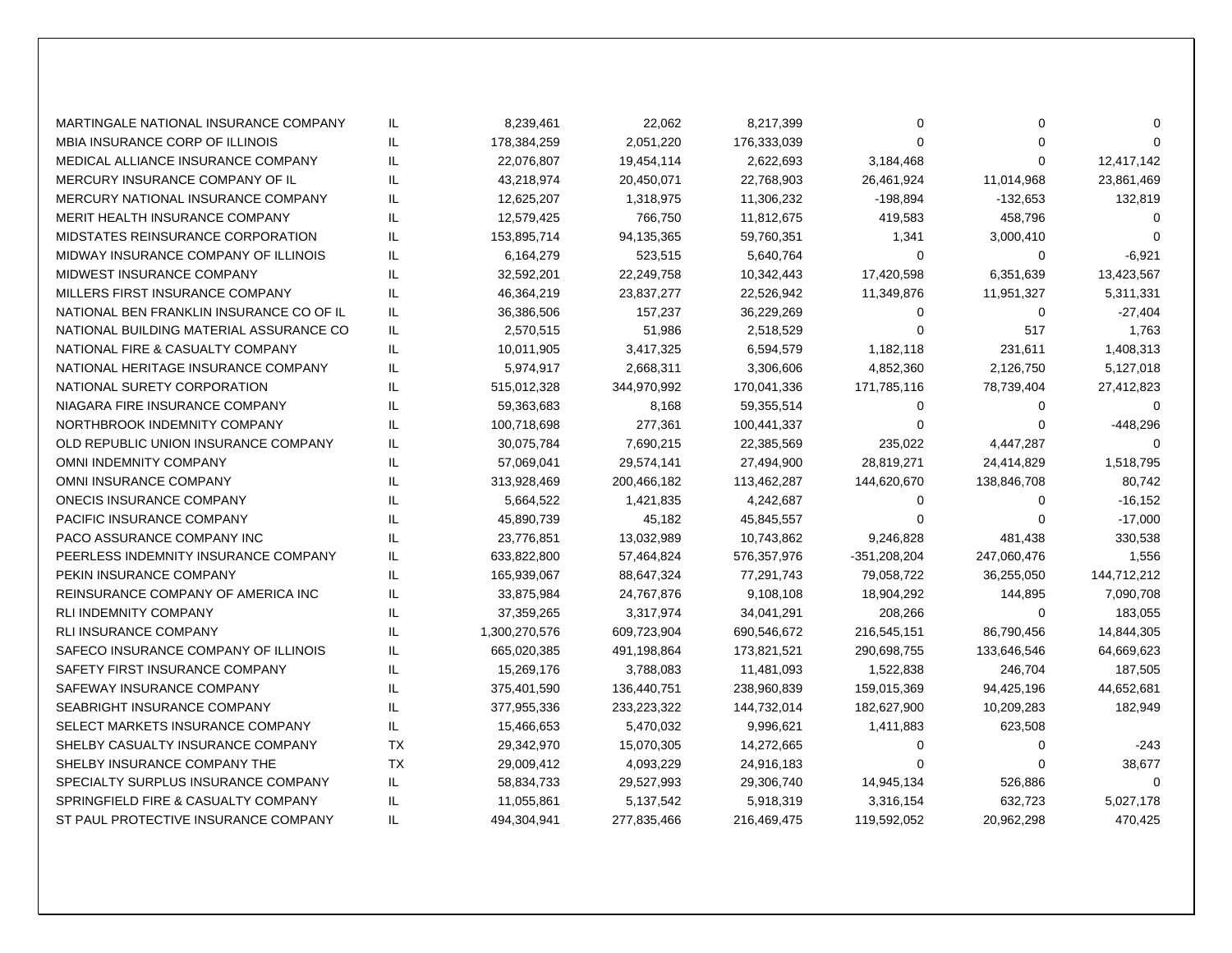| STATE FARM FIRE & CASUALTY COMPANY      | IL        | 23,781,705,802  | 16,115,045,011  | 7,666,660,791  | 11,159,800,290 | 4,870,160,473  | 1,082,734,890 |
|-----------------------------------------|-----------|-----------------|-----------------|----------------|----------------|----------------|---------------|
| STATE FARM GENERAL INSURANCE COMPANY    | IL.       | 3,899,677,589   | 2,432,899,362   | 1,466,778,227  | 1,831,459,204  | 706,865,019    | $-5,190$      |
| STATE FARM GUARANTY INSURANCE CO        | IL        | 2,466,509       | 12,850          | 2,453,659      | 0              |                |               |
| STATE FARM INDEMNITY COMPANY            | IL        | 1,968,962,677   | 898,026,985     | 1,070,935,692  | 604,865,431    | 431,224,629    |               |
| STATEWIDE INSURANCE COMPANY             |           |                 |                 |                |                |                |               |
| <b>SUA INSURANCE COMPANY</b>            | IL        | 166,478,166     | 86,721,202      | 79,756,964     | 85,205,645     | 14,423,720     | 5,581         |
| <b>TEACHERS INSURANCE COMPANY</b>       | IL        | 295,215,238     | 226,560,532     | 68,654,706     | 202,913,884    | 130,608,010    | 9,013,732     |
| THIRD COAST INSURANCE COMPANY           | IL        | 12,014,668      | 475,267         | 11,539,399     | $\Omega$       | 741,995        | $\Omega$      |
| TRANSGUARD INS CO OF AMERICA INC        | IL        | 207,502,010     | 148,921,633     | 58,580,377     | 84,789,709     | 49,217,172     | 69,093,567    |
| <b>TRANSPORTATION INSURANCE COMPANY</b> | IL        | 85,245,487      | 340.275         | 84,905,212     | O              | $\Omega$       | 16,397,422    |
| TRIAD GUARANTY ASSURANCE CORPORATION    | IL        | 20,440,602      | 9,422,837       | 11,017,765     | 2,080,076      | 296,265        |               |
| TRIAD GUARANTY INSURANCE CORPORATION    | IL.       | 662,271,211     | 530,689,206     | 131,582,005    | 164,535,609    | 28,040,928     | 7,340,157     |
| UNIQUE INSURANCE COMPANY                | IL        | 25,945,320      | 20,859,079      | 5,086,241      | 21,552,712     | 2,924,808      | 25,749,074    |
| UNITED EQUITABLE INSURANCE COMPANY      | IL        | 14,836,111      | 9,602,978       | 5,233,132      | 11,490,538     | 5,002,543      | 10,773,530    |
| UNITRIN DIRECT INSURANCE COMPANY        | IL        | 61,339,316      | 45,526,439      | 15,812,877     | 6,360,569      | 1,237,710      |               |
| UNITRIN DIRECT PROPERTY & CASUALTY CO   | IL.       | 33,499,616      | 18,042,511      | 15,457,105     | 15,691,451     | 5,877,077      | 2,426,193     |
| UNIVERSAL CASUALTY COMPANY              | IL        | 76,557,618      | 42,483,072      | 34,074,546     | 42,944,152     | 12,831,091     | 55,553,665    |
| USPLATE GLASS INSURANCE COMPANY         | IL        | 9,755,204       | 4,028,063       | 5,727,141      | 5,976,859      | 721,638        | 280,092       |
| <b>VESTA FIRE INSURANCE CORPORATION</b> | <b>TX</b> | 344,109,452     | 261,372,296     | 82,737,155     | 207,459,119    | 281,178,632    | 8,140         |
| <b>VESTA INSURANCE CORPORATION</b>      | <b>TX</b> | 19,439,372      | 8,759,430       | 10,679,942     | 0              | $\Omega$       |               |
| VIRGINIA SURETY COMPANY INC             | IL        | 1,915,398,807   | 1,388,456,339   | 526,942,468    | 593,713,600    | 420,326,116    | 497,480,854   |
| ZURICH AMERICAN INSURANCE COMPANY OF IL | IL        | 57,575,598      | 1,176,615       | 56,398,983     | 0              | 0              | 249,334,850   |
| Totals                                  |           | 147,559,110,494 | 101,479,067,881 | 46,080,042,612 | 56,369,695,513 | 28,545,785,122 | 6,422,636,325 |

#### **Domestic Mutual Companies**

|                                          |     |               |               | Policy         | Nationwide          | Nationwide  | Direct      |
|------------------------------------------|-----|---------------|---------------|----------------|---------------------|-------------|-------------|
|                                          |     |               |               | Holders        | <b>Net Premiums</b> | Net Losses  | Illinois    |
| Company Name/State                       |     | Assets        | Liabilities   | <b>Surplus</b> | Written             | Paid        | Premiums    |
|                                          |     |               |               |                |                     |             |             |
| AMERICAN MANUFACTURERS MUTUAL INS CO     | IL  | 10.896.712    | 623.843       | 10,272,869     | 0                   | 0           | 622.519     |
| CHICAGO MUTUAL INSURANCE COMPANY         | IL  | 6.276.732     | 4.367.373     | 1.909.359      | 4.378.584           | 2.336.377   | 5,134,146   |
| COUNTRY MUTUAL INSURANCE COMPANY         |     | 3.068.772.726 | 1,760,442,000 | 1,308,330,726  | 1,783,298,830       | 727,684,538 | 753,818,590 |
| FLORISTS MUTUAL INSURANCE COMPANY        | IL  | 172.964.207   | 127.546.772   | 45.417.435     | 55.096.918          | 32.802.672  | 6,021,483   |
| ILLINOIS CASUALTY COMPANY (A MUT INS CO) | IL. | 61.411.044    | 37.510.909    | 23.900.135     | 25.247.245          | 6.246.975   | 24,808,100  |
| ILLINOIS STATE BAR ASSN MUT IN CO        | IL. | 51.779.417    | 34.428.559    | 17.350.856     | 11.059.903          | 2.441.305   | 15,356,904  |
| INDEPENDENT MUTUAL FIRE INSURANCE CO     | IL  | 28,143,502    | 3,670,439     | 24,473,063     | 6.120.361           | 1,389,894   | 1,816,975   |
| ISMIE MUTUAL INSURANCE COMPANY           |     | 1.357.281.794 | 1.121.382.869 | 235.898.922    | 247.471.274         | 126.554.176 | 420.504.390 |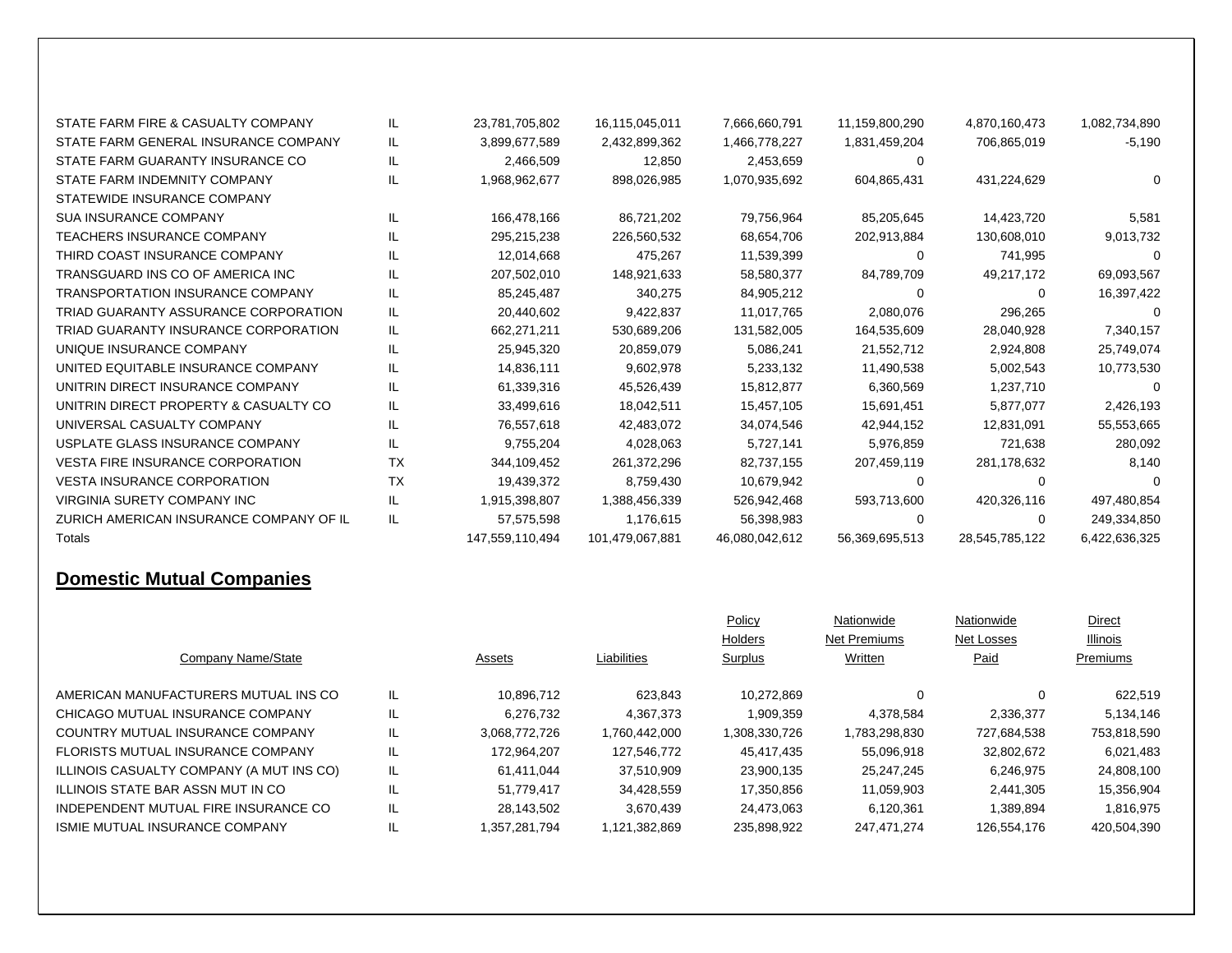| LUMBERMENS MUTUAL CASUALTY COMPANY       | IL. | 2.735.065.059  | 2.566.751.908  | 168,313,151       | -2.762.246     | 938,674,970    | 11,768,436    |
|------------------------------------------|-----|----------------|----------------|-------------------|----------------|----------------|---------------|
| LUTHERAN MUTUAL FIRE INSURANCE COMPANY   | IL. | 8.637.120      | 192.094        | 8,445,026         | 240.851        | 46.975         | 285.122       |
| MADISON MUTUAL INSURANCE COMPANY         |     | 71,150,620     | 24,098,063     | 47,052,557        | 31,685,414     | 20,103,122     | 34,572,381    |
| MOUNT CARROLL MUTUAL FIRE INS CO<br>THE  | IL. | 2,375,894      | 450.728        | 1,925,166         | 744.430        | 327.637        | 1,739,472     |
| NHRMA MUTUAL INSURANCE COMPANY           |     | 20.442.841     | 17.364.584     | 3.078.257         | 13,635,264     |                |               |
| PODIATRY INSURANCE CO OF AM A MUT CO     |     | 196.798.560    | 135.813.990    | 60,984,570        | 67.433.667     | 21.644.536     | 5.387.914     |
| ROCKFORD MUTUAL INSURANCE COMPANY        |     | 55.112.141     | 33.290.187     | 21.821.954        | 32.845.178     | 13.750.206     | 29,395,987    |
| STANDARD MUTUAL INSURANCE COMPANY        |     | 69.388.000     | 40.288.000     | 29.100.000        | 40.112.139     | 22.180.056     | 31,150,812    |
| STATE FARM MUTUAL AUTOMOBILE INSURANCE C |     | 89,982,019,196 | 39,794,765,715 | 50,187,253,481    | 31,938,054,292 | 20.905.205.640 | 1,791,136,262 |
| Totals                                   |     | 97,898,515,565 | 45.702.988.033 | 52, 195, 527, 527 | 34,254,662,104 | 22,821,389,079 | 3,133,519,493 |

#### **Domestic Risk Retention Group**

|                                     |     |               |             | Policy         | Nationwide     | Nationwide | <b>Direct</b>   |
|-------------------------------------|-----|---------------|-------------|----------------|----------------|------------|-----------------|
|                                     |     |               |             | <b>Holders</b> | Net Premiums   | Net Losses | <b>Illinois</b> |
| Company Name/State                  |     | <b>Assets</b> | Liabilities | <b>Surplus</b> | <b>Written</b> | Paid       | Premiums        |
|                                     |     |               |             |                |                |            |                 |
| OMS NATIONAL INSURANCE COMPANY, RRG | - ≖ | 209.345.077   | 148.507.714 | 60.837.363     | 66.217.635     | 9.995.005  | 1,361,978       |
| Totals                              |     | 209,345,077   | 148.507.714 | 60,837,363     | 66,217,635     | 9,995,005  | 1,361,978       |

## **Domestic Surplus Lines Companies**

|                                         |    |               |               | Policy      | Nationwide          | Nationwide   | Direct          |
|-----------------------------------------|----|---------------|---------------|-------------|---------------------|--------------|-----------------|
|                                         |    |               |               | Holders     | <b>Net Premiums</b> | Net Losses   | <b>Illinois</b> |
| Company Name/State                      |    | Assets        | Liabilities   | Surplus     | Written             | Paid         | Premiums        |
| ARGONAUT LIMITED RISK INSURANCE COMPANY | IL | 18.552.183    | 966,956       | 17,585,227  | 235.314             | 103,919      |                 |
| COLUMBIA CASUALTY COMPANY               | IL | 131.979.085   | 11.317        | 131.967.768 | 0                   |              | 747.325         |
| FIRST MERCURY INSURANCE COMPANY         | IL | 213.877.774   | 136.850.602   | 77.027.172  | 90,292,698          | 12.330.911   | 1,195,953       |
| ILLINOIS UNION INSURANCE COMPANY        | IL | 402.302.221   | 294.259.991   | 108.042.230 | 0                   |              | 2,930,209       |
| MT HAWLEY INSURANCE COMPANY             | IL | 940.322.991   | 573.231.474   | 367.091.517 | 277.804.293         | 36.457.311   | 11.489.551      |
| NOETIC SPECIALTY INSURANCE COMPANY      | IL | 97.430.081    | 65.000.143    | 32.429.938  | 16.581.596          | $-7.961.852$ | 1,259,954       |
| Totals                                  |    | 1,804,464,335 | 1,070,320,483 | 734.143.852 | 384.913.901         | 40,930,289   | 17,622,992      |

#### **Domestic Inter-Insurance Exchanges**

**Policy Nationwide Nationwide Nationwide Direct**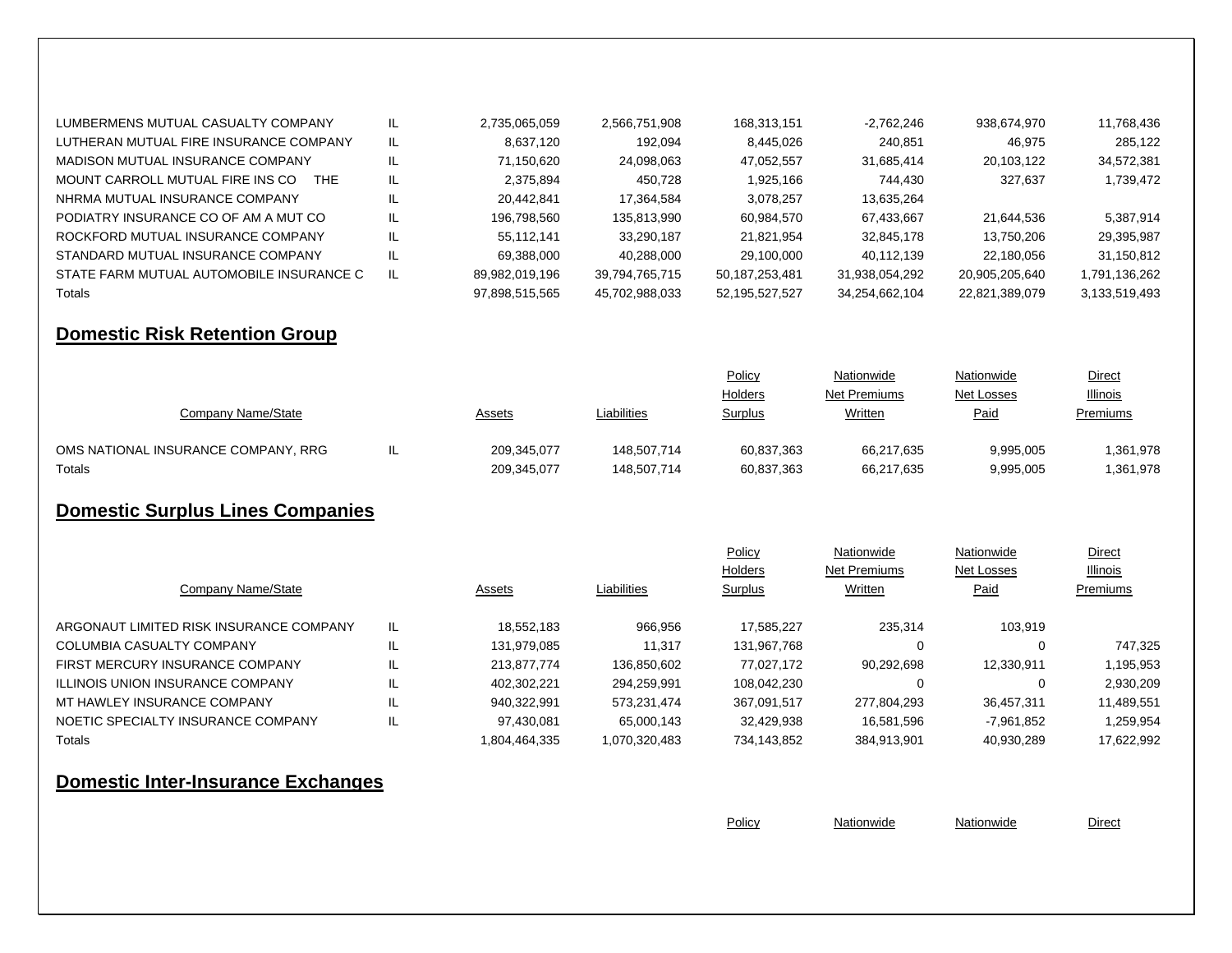|                                       |               |             | <b>Holders</b> | Net Premiums | Net Losses  | <b>Illinois</b> |
|---------------------------------------|---------------|-------------|----------------|--------------|-------------|-----------------|
| Company Name/State                    | <u>Assets</u> | Liabilities | <b>Surplus</b> | Written      | Paid        | Premiums        |
|                                       |               |             |                |              |             |                 |
| FARMERS AUTOMOBILE INSURANCE ASSN THE | 744.211.846   | 389.901.046 | 354,310,802    | 316.234.887  | 145.020.202 | 91.375.424      |
| GOVERNMENTAL INTERINSURANCE EXCHANGE  | 62.465.551    | 22.276.973  | 40.188.578     | 8.427.303    | 2,241,936   | 3.768.493       |
| Totals                                | 806,677,397   | 412.178.019 | 394.499.380    | 324,662,190  | 147.262.138 | 95,143,917      |

## **Domestic Mutual Holding Companies**

|                                        |     |               |             | Policy         | Nationwide          | Nationwide | Direct          |  |
|----------------------------------------|-----|---------------|-------------|----------------|---------------------|------------|-----------------|--|
|                                        |     |               |             | <b>Holders</b> | <b>Net Premiums</b> | Net Losses | <b>Illinois</b> |  |
| Company Name/State                     |     | <b>Assets</b> | Liabilities | <b>Surplus</b> | <b>Written</b>      | Paid       | Premiums        |  |
|                                        |     |               |             |                |                     |            |                 |  |
| AFFILIATED MUTUAL HOLDING COMPANY      |     | 22.549.439    | 13.471      | 22,535,968     |                     |            | $\Omega$        |  |
| FIRST NONPROFIT MUTUAL HOLDING COMPANY | IL. | 19,839,758    | 181.483     | 19,658,275     |                     |            | $\Omega$        |  |
| Totals                                 |     | 42,389,197    | 194.954     | 42,194,243     |                     |            |                 |  |

## **Foreign Stock Companies**

|                                         |           |               |               | Policy         | Nationwide    | Nationwide        | Direct      |
|-----------------------------------------|-----------|---------------|---------------|----------------|---------------|-------------------|-------------|
|                                         |           |               |               | <b>Holders</b> | Net Premiums  | <b>Net Losses</b> | Illinois    |
| Company Name/State                      |           | Assets        | Liabilities   | Surplus        | Written       | Paid              | Premiums    |
|                                         |           |               |               |                |               |                   |             |
| 21ST CENTURY CASUALTY COMPANY           | CA        | 11,126,894    | 663,623       | 10,463,271     | 0             | $\Omega$          | 0           |
| 21ST CENTURY INSURANCE COMPANY          | CA        | 1,600,666,392 | 909,739,984   | 690,926,408    | 1,326,996,009 | 775,768,517       | 4,401,793   |
| ACA FINANCIAL GUARANTY CORPORATION      | <b>MD</b> | 595,365,786   | 329,257,010   | 266,108,776    | 86,605,241    | 9,923,843         | 122,030     |
| ACCEPTANCE INSURANCE COMPANY            | <b>NE</b> | 53,053,297    | 73,315,267    | -20,261,970    | 0             | 16,751,684        | $-2,813$    |
| ACCIDENT FUND GENERAL INSURANCE CO      | MI        | 25,407,104    | 210,643       | 25,196,461     | 0             |                   |             |
| ACCIDENT FUND INSURANCE CO OF AMERICA   | MI        | 1,885,580,047 | 1,391,714,513 | 493,865,534    | 499,270,974   | 207,940,495       | 38,830,922  |
| ACCIDENT FUND NATIONAL INSURANCE CO     | MI        | 40,654,439    | 298,142       | 40,356,297     | 0             |                   |             |
| ACCREDITED SURETY & CASUALTY CO, INC    | FL.       | 30,178,964    | 11,807,359    | 18,371,605     | 23,448,656    | 525,034           | 30,736      |
| ACE AMERICAN INSURANCE COMPANY          | <b>PA</b> | 6,487,584,934 | 5,214,811,280 | 1,272,773,654  | 1,434,358,531 | 287,766,009       | 116,248,863 |
| ACE AMERICAN REINSURANCE COMPANY        | <b>PA</b> | 257,852,805   | 134,558,443   | 123,294,362    | 743,879       | -1                | 0           |
| ACE FIRE UNDERWRITERS INSURANCE COMPANY | <b>PA</b> | 75,945,135    | 22,865,977    | 53,079,158     | 7,795,425     | 1,572,492         | 1,321,363   |
| ACE INDEMNITY INSURANCE COMPANY         | <b>PA</b> | 27,303,187    | 15,840,949    | 11,462,238     | 7,795,425     | 1,572,492         | 170,568     |
| ACE PROPERTY AND CASUALTY INS CO        | <b>PA</b> | 5,232,821,194 | 4,029,460,106 | 1,203,361,088  | 1,364,199,691 | 275,186,078       | 13,778,350  |
| ADMIRAL INDEMNITY COMPANY               | DE        | 65,146,637    | 35,990,234    | 29,156,403     | 11,483,962    | 3,202,630         | 0           |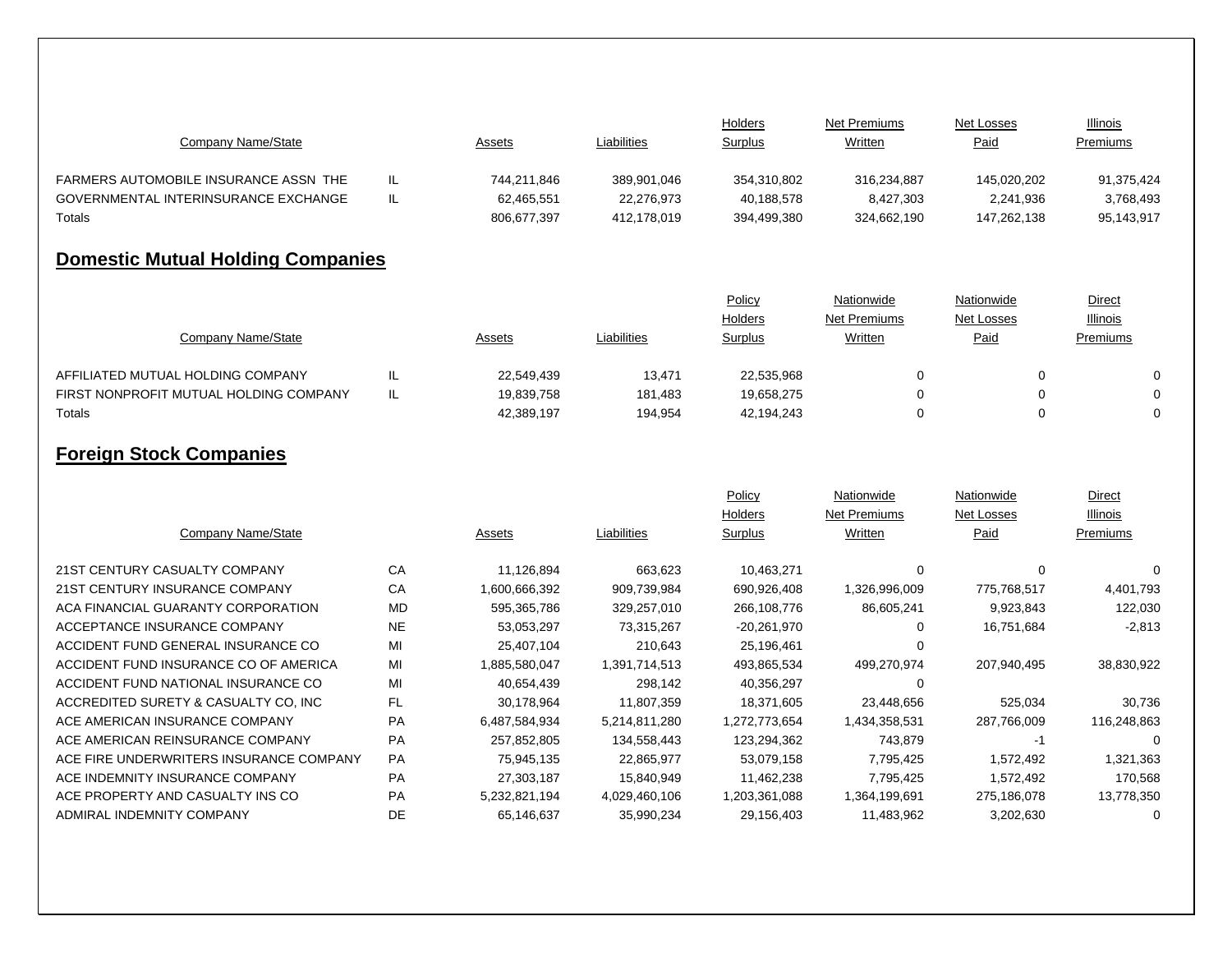| ADVANTA INSURANCE COMPANY                | AZ        | 12,769,024    | 466,842       | 12,302,182    | 2,905,956     | 73,320        | $\Omega$   |
|------------------------------------------|-----------|---------------|---------------|---------------|---------------|---------------|------------|
| ADVANTAGE WORKERS COMPENSATION INS CO    | IN        | 64,552,501    | 27,200,286    | 37, 352, 215  | 28,512,169    | 5,377,774     | 59,743     |
| AEGIS SECURITY INSURANCE COMPANY         | PA        | 72,002,556    | 40,504,470    | 31,498,086    | 49,972,190    | 17,969,642    | 1,784,121  |
| AETNA INSURANCE COMPANY OF CONNECTICUT   | СT        | 27,856,323    | 2,328,297     | 25,528,026    | 7,954,208     | 18,671,159    | 218,092    |
| AFFILIATED F M INSURANCE COMPANY         | RI        | 1,112,345,376 | 623,084,427   | 489,260,949   | 332,064,326   | 54,939,827    | 27,042,209 |
| AGRI GENERAL INSURANCE COMPANY           | IA        | 376,576,721   | 102,180,124   | 274,396,597   | 289,851,189   | 219,331,891   | 4,290,008  |
| AIG CENTENNIAL INSURANCE COMPANY         | <b>PA</b> | 583,538,903   | 321,314,264   | 262,224,639   | 286,548,089   | 297,989,390   | 1,524,106  |
| AIG NATIONAL INSURANCE COMPANY           | <b>NY</b> | 57,520,854    | 42,869,826    | 14,651,028    | 31,838,677    | $-18,422,103$ | 6,989,110  |
| AIG PREFERRED INSURANCE COMPANY          | <b>PA</b> | 83,446,294    | 59,815,549    | 23,630,745    | 47,758,015    | $-27,633,156$ | 1,892,386  |
| AIG PREMIER INSURANCE COMPANY            | <b>PA</b> | 354,568,506   | 228,764,778   | 125,803,728   | 206,951,397   | 47,902,981    | 4,298,957  |
| AIOI INSURANCE COMPANY OF AMERICA        | <b>NY</b> | 43,922,293    | 25,438,617    | 18,483,676    | 11,379,257    | 3,831,880     | $\Omega$   |
| AIU INSURANCE COMPANY                    | <b>NY</b> | 3,269,834,828 | 2,179,667,997 | 1,090,166,831 | 697,088,567   | 305,581,245   | 29,339     |
| ALASKA NATIONAL INSURANCE COMPANY        | AK        | 594,447,112   | 407,309,086   | 187,138,026   | 191,588,506   | 57,270,962    | 83,252     |
| ALEA NORTH AMERICA INSURANCE COMPANY     | <b>NY</b> | 897,603,623   | 651,373,468   | 246,230,155   | 142,829,942   | 24,437,449    | 20,586,785 |
| ALL AMERICA INSURANCE COMPANY            | OH        | 196,091,683   | 119,946,527   | 76,145,149    | 83,868,476    | 32,958,571    | 3,273,550  |
| ALL NATION INSURANCE COMPANY             | <b>MN</b> | 34,326,404    | 22,180,580    | 12,145,824    | 15,518,243    | 1,178,937     | $\Omega$   |
| ALLEGHENY CASUALTY COMPANY               | <b>PA</b> | 18,952,186    | 6,692,542     | 12,259,644    | 25,265,433    | 2,228         | $\Omega$   |
| ALLIANCE ASSURANCE COMPANY OF AMERICA    | <b>NY</b> | 6,602,843     | 0             | 6,602,843     | 0             | $\Omega$      | $\Omega$   |
| ALLIANZ GLOBAL RISKS US INS CO           | CA        | 4,497,996,919 | 1,090,706,957 | 3,407,289,962 | 37,706,495    | 143,340,002   | 26,881,666 |
| ALLIED PROPERTY & CASUALTY INS CO        | IA        | 88,255,836    | 1,244,590     | 87,011,248    | 0             | 0             | 42,012,613 |
| ALLMERICA FINANCIAL ALLIANCE INS CO      | <b>NH</b> | 15,519,921    | 18,492        | 15,501,429    | 0             | 0             | $-92$      |
| ALLMERICA FINANCIAL BENEFIT INS CO       | MI        | 14,690,112    | 8,692         | 14,681,420    | 0             | $\Omega$      | 605,442    |
| ALPHA PROPERTY & CASUALTY INSURANCE CO   | WI        | 14,577,600    | 239,706       | 14,337,895    | 0             | 0             | 5,688,022  |
| AMBAC ASSURANCE CORPORATION              | WI        | 8,994,397,899 | 5,666,913,598 | 3,327,484,301 | 1,009,370,029 | 14,322,285    | 38,754,139 |
| AMCO INSURANCE COMPANY                   | IA        | 988,758,513   | 590,295,271   | 398,463,244   | 0             | 0             | 52,376,089 |
| AMCOMP ASSURANCE CORPORATION             | FL.       | 208,986,341   | 153,649,505   | 55,336,836    | 99,031,252    | 25,911,157    | 2,177,814  |
| AMERICAN AGRI BUSINESS INSURANCE COMPANY | <b>TX</b> | 161,698,430   | 157,675,198   | 4,023,232     | 0             | 0             | 1,309,269  |
| AMERICAN AGRICULTURAL INSURANCE COMPANY  | IN        | 1,161,496,070 | 702,508,086   | 458,987,984   | 441,587,013   | 297,296,716   | $\Omega$   |
| AMERICAN ALTERNATIVE INS CORP            | DE        | 409,029,002   | 256,201,182   | 152,827,821   | 34,804,355    | 9,605,795     | 16,123,224 |
| AMERICAN AUTOMOBILE INSURANCE COMPANY    | <b>MO</b> | 370,179,718   | 224,549,749   | 145,629,969   | 107,365,592   | 49,212,673    | 19,059,089 |
| AMERICAN BANKERS INSURANCE COMPANY OF FL | FL.       | 1,282,007,001 | 1,021,682,357 | 260,324,644   | 673,809,037   | 260,367,039   | 19,834,948 |
| AMERICAN CASUALTY COMPANY OF READING PA  | <b>PA</b> | 108,048,609   | 36,950        | 108,011,658   | 0             | 0             | 36,901,526 |
| AMERICAN CENTURY CASUALTY COMPANY        | <b>TX</b> | 86,063,108    | 55,600,737    | 30,462,371    | 56,674,488    | 22,992,029    | $\Omega$   |
| AMERICAN COMMERCE INSURANCE COMPANY      | OH        | 306,987,527   | 194,914,912   | 112,072,615   | 125,005,825   | 78,886,718    | $\Omega$   |
| AMERICAN COMPENSATION INSURANCE COMPANY  | MN        | 141,140,689   | 97,543,264    | 43,597,427    | 48,653,930    | 25,214,453    | 1,451      |
| AMERICAN CONTRACTORS INDEMNITY COMPANY   | CA        | 174,419,486   | 131,223,269   | 43,196,217    | 68,391,542    | 3,843,299     | 94,848     |
| AMERICAN ECONOMY INSURANCE COMPANY       | IN        | 1,643,255,880 | 1,140,753,327 | 502,502,553   | 813,956,515   | 374,210,330   | 23,081,031 |
| AMERICAN EMPIRE INSURANCE COMPANY        | OΗ        | 66,297,852    | 32,617,972    | 33,679,880    | 12,373,459    | 4,712,667     | 0          |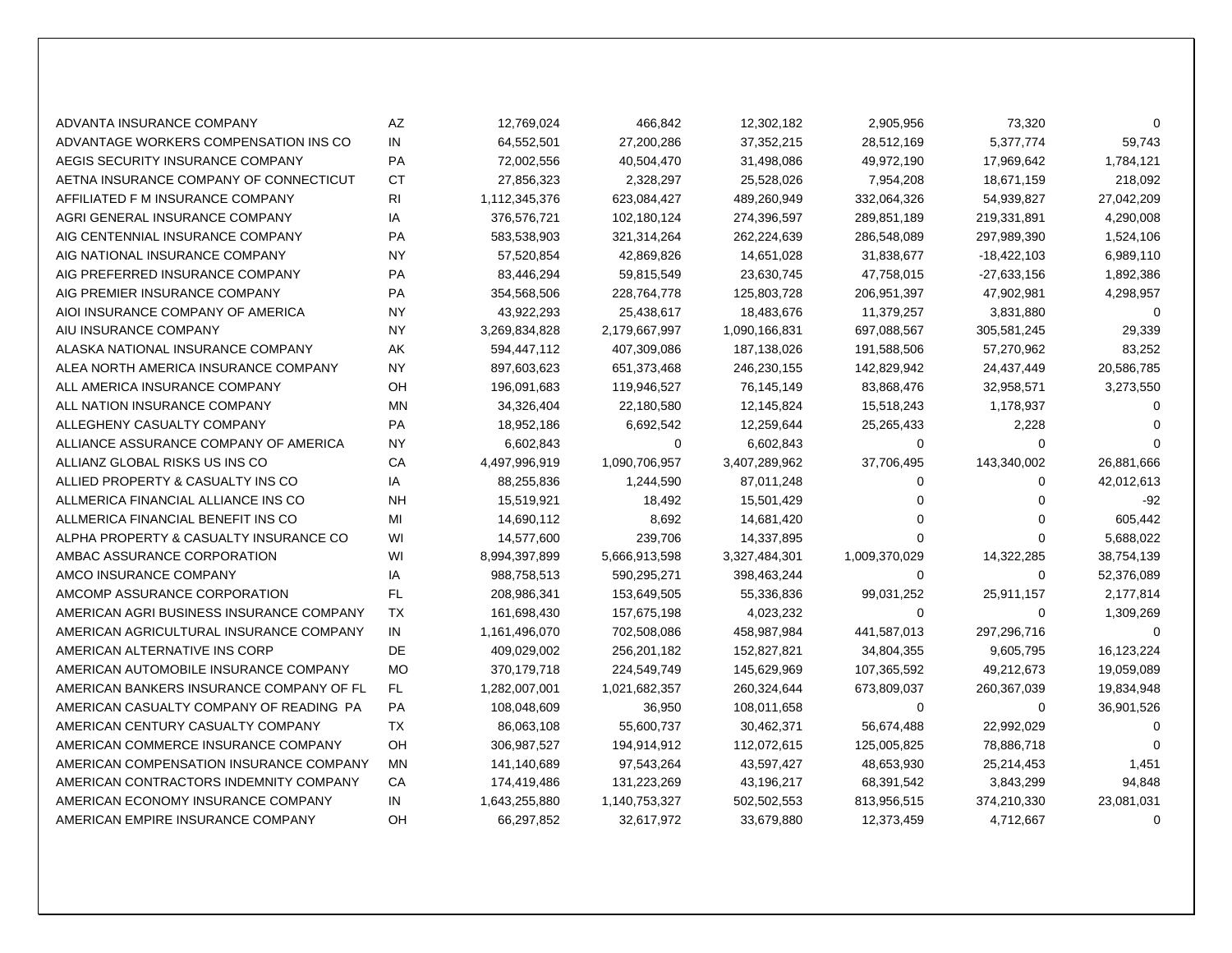| AMERICAN EMPLOYERS INSURANCE COMPANY          | МA        | 37,480,080     | 36,155         | 37,443,925    | 0              | 121,159,111   | 15,232      |
|-----------------------------------------------|-----------|----------------|----------------|---------------|----------------|---------------|-------------|
| AMERICAN EQUITY SPECIALTY INS CO              | CA        | 44,223,297     | 25,986,132     | 18,237,165    | 12,668,886     | 7,434,459     | $\Omega$    |
| AMERICAN FAMILY HOME INSURANCE COMPANY        | FL.       | 420,831,418    | 304,913,582    | 115,917,836   | 185,780,130    | 84,657,744    | 1,204,340   |
| AMERICAN FEDERATION INSURANCE COMPANY         | FL.       | 20,225,847     | 6,556,069      | 13,669,778    | 0              | 0             | $\Omega$    |
| AMERICAN FIRE AND CASUALTY COMPANY            | OH        | 38,659,055     | 3,170,088      | 35,488,966    | $-32,487,022$  | 37,203,860    | 4,448,752   |
| AMERICAN GENERAL PROPERTY INS CO              | TN        | 62,525,087     | 15,175,552     | 47,349,535    | 10,671,494     | 6,722,320     | 36,701      |
| AMERICAN GUARANTEE & LIABILITY INS CO         | <b>NY</b> | 187,876,547    | 47,922,008     | 139,954,540   | 0              | 0             | 57,002,066  |
| AMERICAN HEALTHCARE INDEMNITY COMPANY         | DE        | 96,439,728     | 55,502,631     | 40,937,097    | 6,412,576      | 8,307,274     | $\Omega$    |
| AMERICAN HOME ASSURANCE COMPANY               | <b>NY</b> | 24,004,518,746 | 18,954,867,906 | 5,049,650,840 | 7,151,252,325  | 2,935,802,236 | 117,992,716 |
| AMERICAN INDEMNITY COMPANY                    | <b>TX</b> | 53,473,559     | 2,111,678      | 51,361,881    | 367,541        | 9,903,920     | $\Omega$    |
| AMERICAN INDEPENDENT INSURANCE COMPANY        | <b>PA</b> | 73,763,307     | 48,055,090     | 25,708,217    | 19,868,805     | 9,576,791     |             |
| <b>THE</b><br>AMERICAN INSURANCE COMPANY      | <b>NE</b> | 1,499,042,449  | 991,476,882    | 507,565,567   | 493,882,668    | 226,376,355   | 19,910,376  |
| AMERICAN INTERNATIONAL INSURANCE CO THE       | <b>NY</b> | 1,140,444,691  | 836,851,295    | 303,593,396   | 493,499,491    | 419,406,632   | 12,119,245  |
| AMERICAN INTERNATIONAL SOUTH INS CO           | <b>PA</b> | 34,896,938     | 1,064,959      | 33,831,979    | $\mathbf 0$    | $\mathbf 0$   | 2,814,592   |
| AMERICAN INTERSTATE INSURANCE COMPANY         | LA        | 670,818,095    | 513,078,402    | 157,739,692   | 216,715,902    | 76,072,176    | 15,379,724  |
| AMERICAN MERCHANTS CASUALTY COMPANY           | OH        | 13,158,803     | 25,547         | 13,133,256    | 0              | 8,161,962     | $\Omega$    |
| AMERICAN MERCURY INSURANCE COMPANY            | <b>OK</b> | 291,115,376    | 220,583,486    | 70,531,890    | 248,137,604    | 69,301,447    | 1,062,334   |
| AMERICAN MODERN HOME INSURANCE COMPANY        | OH        | 816,127,934    | 578,760,643    | 237,367,291   | 383,945,837    | 174,959,345   | 6,816,963   |
| AMERICAN NATIONAL GENERAL INSURANCE CO        | <b>MO</b> | 102,965,872    | 43,763,307     | 59,202,565    | 36,180,273     | 32,196,969    | 858,499     |
| AMERICAN NATIONAL PROPERTY & CASUALTY CO      | <b>MO</b> | 1,134,751,316  | 753,884,063    | 380,867,253   | 671,395,302    | 356,995,256   | 13,644,028  |
| AMERICAN PHYSICIANS ASSURANCE CORP            | MI        | 880,549,251    | 654,863,324    | 225,685,927   | 156,258,752    | 74,344,343    | 55,438,918  |
| AMERICAN PREMIER INSURANCE COMPANY            | IN        | 8,090,238      | 1,120,134      | 6,970,104     | $-982,935$     | 150,228       | $\Omega$    |
| AMERICAN PROFESSIONALS INSURANCE COMPANY      | IN        |                |                |               |                | $\Omega$      |             |
| AMERICAN RE INSURANCE COMPANY                 | DE        | 17,160,846,547 | 14,119,462,473 | 3,041,384,074 | -4,747,230,701 | 1,776,026,262 | $\Omega$    |
| AMERICAN RELIABLE INSURANCE COMPANY           | AZ        | 411,595,235    | 319,738,979    | 91,856,255    | 164,677,518    | 58,851,501    | 3,576,201   |
| AMERICAN ROAD INSURANCE COMPANY<br><b>THE</b> | MI        | 763,559,641    | 304,368,353    | 459,191,288   | 179,809,485    | 115,663,199   | 5,381,225   |
| AMERICAN SAFETY CASUALTY INS CO               | DE        | 160,595,489    | 95,453,055     | 65,142,434    | 24,531,701     | 8,733,311     | 2,160,292   |
| AMERICAN SECURITY INSURANCE COMPANY           | DE        | 833,752,224    | 566,712,855    | 267,039,365   | 486,521,693    | 111,933,167   | 28,922,210  |
| AMERICAN SELECT INSURANCE COMPANY             | OH        | 148,862,022    | 99,890,812     | 48,971,210    | 73,293,353     | 32,192,530    | 2,887,461   |
| AMERICAN SENTINEL INSURANCE COMPANY           | PA        | 20,940,424     | 11,051,398     | 9,889,026     | 16,677,062     | 6,153,978     | 163,723     |
| AMERICAN SOUTHERN INSURANCE COMPANY           | KS        | 105,215,069    | 74,174,300     | 31,040,768    | 52,982,313     | 18,369,696    | 1,885,592   |
| AMERICAN STANDARD INSURANCE CO OF WI          | WI        | 354,031,844    | 127,196,263    | 226,835,581   | 0              | 0             | 37,847,691  |
| AMERICAN STATES INSURANCE COMPANY             | IN        | 2,339,955,871  | 1,567,181,129  | 772,774,742   | 1,104,655,271  | 507,856,876   | 30,354,559  |
| AMERICAN STATES PREFERRED INS CO              | IN        | 241,054,067    | 165,184,194    | 75,869,873    | 116,279,502    | 53,458,619    | 1,920,128   |
| AMERICAN SURETY COMPANY                       | IN        | 11,574,693     | 2,138,668      | 9,436,025     | 7,518,327      | 457,048       | $\mathbf 0$ |
| AMERICAS INSURANCE COMPANY                    | LA        | 20,437,319     | 7,529,914      | 12,907,405    | 0              | 73,405        | $\Omega$    |
| AMERISURE INSURANCE COMPANY                   | MI        | 553,780,072    | 409,837,833    | 143,942,239   | 179,282,020    | 77,535,346    | 5,106,433   |
| AMGUARD INSURANCE COMPANY                     | <b>PA</b> | 212,336,985    | 163,214,652    | 49,122,333    | 70,222,755     | 32,137,682    | 168,336     |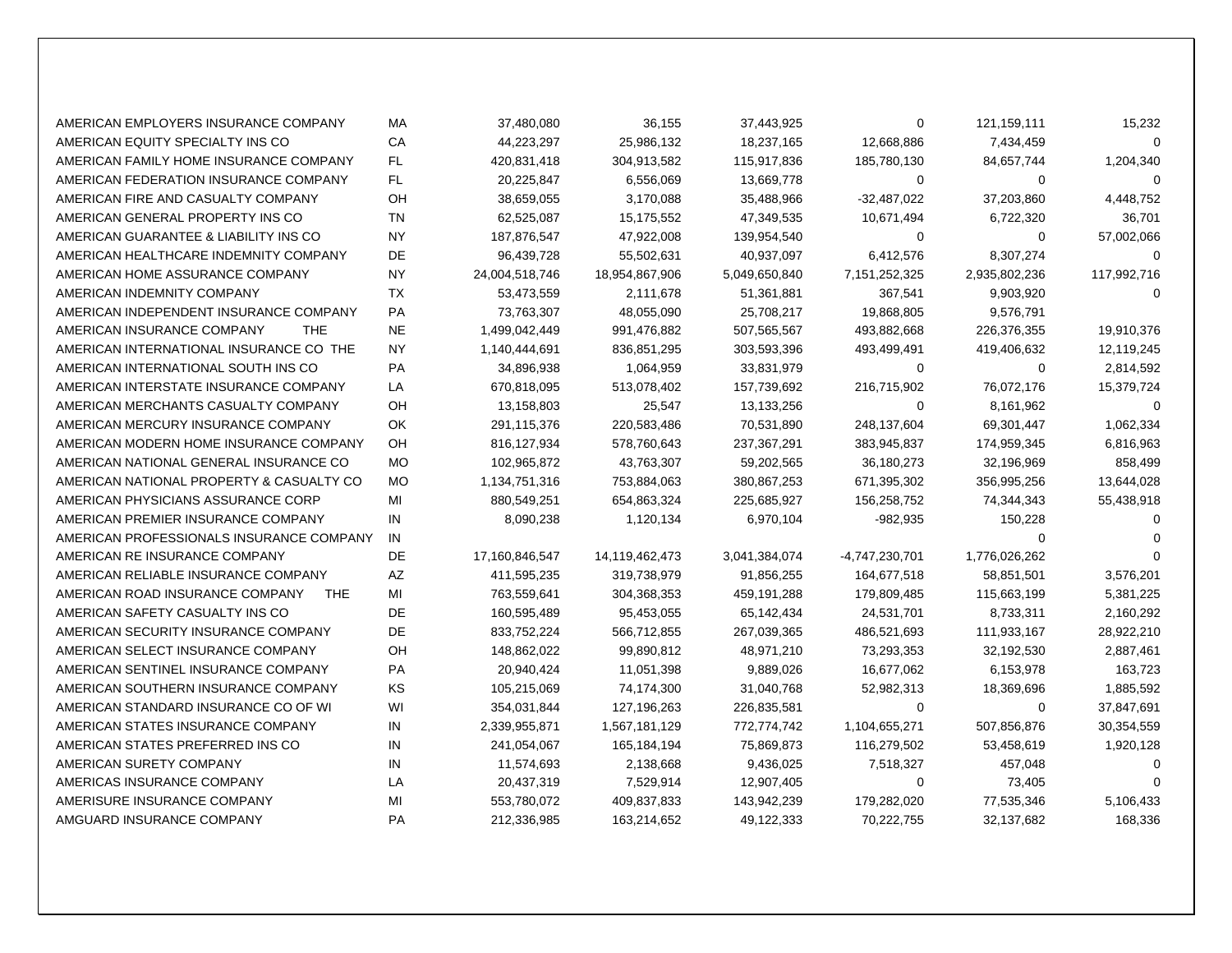| ANESTHESIOLOGISTS PROFESSIONAL ASSR CO   | FL        | 83,862,276    | 63,131,422    | 20,730,854    | 18,755,588    | 8,970,392     | 379,762     |
|------------------------------------------|-----------|---------------|---------------|---------------|---------------|---------------|-------------|
| ANSUR AMERICA INSURANCE COMPANY          | MI        | 17,977,635    | 8,013,713     | 9,963,922     | 4,512,245     | 344,425       | 12,082      |
| ARAG INSURANCE COMPANY                   | IA        | 38,863,064    | 14,403,223    | 24,459,840    | 45,376,332    | 25,960,194    | 3,635,102   |
| ARCH INSURANCE COMPANY                   | <b>MO</b> | 1,076,664,885 | 600,542,677   | 476,122,208   | 140,134,159   | 66,243,606    | 41,413,760  |
| <b>ARCH REINSURANCE COMPANY</b>          | <b>NE</b> | 1,072,774,708 | 436,366,409   | 636,408,299   | 65,302,094    | 17,735,041    | 0           |
| ARGONAUT INSURANCE COMPANY               | CA        | 1,275,515,947 | 924,100,422   | 351,415,525   | 216,488,688   | 95,604,505    | 5,392,644   |
| ARGUS FIRE AND CASUALTY INS CO           | FL.       | 20,935,855    | 14,650,040    | 6,285,815     | 10,474,571    | 3,165,194     | $\Omega$    |
| ASSOCIATED INDEMNITY CORPORATION         | СA        | 152,451,961   | 93,871,992    | 58,579,969    | 42,946,210    | 19,684,926    | 7,552,721   |
| ASSURANCE COMPANY OF AMERICA             | <b>NY</b> | 71,818,076    | 52,243,823    | 19,574,253    | 0             | 0             | 20,394,653  |
| ASSURED GUARANTY CORP                    | <b>MD</b> | 1,140,661,558 | 884,173,857   | 256,487,701   | $-83,021,630$ | 9,411,610     | 247,504     |
| ATHENA ASSURANCE COMPANY                 | <b>MN</b> | 188,642,774   | 138,516,530   | 50,126,244    | 49,001,754    | 20,962,298    | 1,874,977   |
| ATLANTA CASUALTY COMPANY                 | OH        | 16,905,582    | 2,341,809     | 14,563,773    | $-982,935$    | 83,584,573    | 5,532       |
| ATLANTA SPECIALTY INSURANCE COMPANY      | OH        | 14,362,911    | 1,205,897     | 13,157,014    | -982,935      | 150,229       | $\Omega$    |
| ATLANTIC INSURANCE COMPANY               | <b>TX</b> | 24,852,300    | 919,017       | 23,933,283    | 0             | 38,907,480    | 123,199     |
| ATLANTIC SPECIALTY INSURANCE COMPANY     | <b>NY</b> | 71,512,046    | 20,676,244    | 50,835,802    | 12,019,820    | 5,656,014     | 7,784,392   |
| ATRADIUS TRADE CREDIT INSURANCE INC      | <b>MD</b> | 77,921,814    | 36,855,948    | 41,065,866    | 14,881,308    | 2,934,901     | 14,474,709  |
| AUTO CLUB FAMILY INSURANCE COMPANY       | <b>MO</b> | 51,690,434    | 30,037,374    | 21,653,060    | 42,740,838    | 22,940,151    | 2,880,360   |
| AUTOMOBILE INSURANCE CO OF HARTFORD THE  | <b>CT</b> | 914,716,954   | 656,041,335   | 258,675,619   | 223,782,286   | 111,568,832   | 7,729,129   |
| AVEMCO INSURANCE COMPANY                 | <b>MD</b> | 140,319,958   | 69,376,849    | 70,943,109    | 65,333,792    | 51,316,984    | 19,348,385  |
| AVOMARK INSURANCE COMPANY                | $\sf IN$  | 9,830,358     | 45,975        | 9,784,383     | $-3,248,701$  | 3,400,155     | 0           |
| AXA ART INSURANCE CORPORATION            | <b>NY</b> | 64,799,481    | 32,437,524    | 32,361,957    | 23,994,915    | 14,589,359    | 1,222,006   |
| AXA CORPORATE SOLUTIONS INS CO           | <b>NY</b> | 169,170,709   | 71,612,860    | 97,557,849    | 1,172,407     | 13,078,855    | 149,436     |
| AXA CORPORATE SOLUTIONS REINSURANCE CO   | DE        | 872,220,315   | 325,119,955   | 547,100,360   | 2,097,090     | 154,744,923   | $\Omega$    |
| AXA RE AMERICA INSURANCE COMPANY         | DE        | 59,454,414    | 11,684,714    | 47,769,700    | 167,169       | 2,564,020     | $\Omega$    |
| AXA RE PROPERTY AND CASUALTY INS CO      | DE        | 111,047,102   | 76,873,844    | 34,173,258    | $-26,118,231$ | 63,278,862    | 724,844     |
| AXIS REINSURANCE COMPANY                 | <b>NY</b> | 1,462,307,695 | 938,172,649   | 524,135,046   | 573,626,845   | 14,842,443    | 17,471,383  |
| <b>BALBOA INSURANCE COMPANY</b>          | СA        | 1,297,172,853 | 822,466,963   | 474,705,890   | 813,709,918   | 283,676,095   | 11,182,663  |
| <b>BANCINSURE INC</b>                    | OK        | 98,050,435    | 62,526,381    | 35,524,054    | 46,641,809    | 29,015,658    | 1,817,700   |
| <b>BANKERS INSURANCE COMPANY</b>         | FL.       | 102,858,775   | 67,723,045    | 35,135,730    | 62,402,839    | 21,651,200    | $\mathbf 0$ |
| BANKERS STANDARD INSURANCE COMPANY       | PA        | 230,408,769   | 166,608,570   | 63,800,199    | 81,851,982    | 16,511,163    | $-48,912$   |
| BAR PLAN SURETY AND FIDELITY COMPANY THE | <b>MO</b> | 3,990,675     | 844,228       | 3,146,447     | 288,079       | 237,461       | 26,785      |
| BAY STATE INSURANCE COMPANY              | MA        | 252,259,227   | 105,619,511   | 146,639,717   | 68,815,372    | 25,966,726    | $\mathbf 0$ |
| <b>BCS INSURANCE COMPANY</b>             | OH        | 224,532,899   | 93,103,877    | 131,429,022   | 77,189,041    | 35,241,241    | 4,209,114   |
| BEAZLEY INSURANCE COMPANY, INC           | <b>CT</b> | 52,118,690    | 2,399,619     | 49,719,071    | $-11,744,789$ | 17,707,365    | 68,284      |
| BENCHMARK INSURANCE COMPANY              | KS        | 108,180,791   | 78,793,698    | 29,387,093    | 33,186,773    | 14,250,735    | 926,932     |
| BERKLEY INSURANCE COMPANY                | <b>DE</b> | 5,870,233,360 | 4,085,002,431 | 1,785,230,929 | 1,739,246,508 | 398,131,292   | $\mathbf 0$ |
| BERKLEY REGIONAL INSURANCE COMPANY       | DE        | 2,248,424,000 | 1,533,312,104 | 715,111,896   | 1,205,196,888 | 365, 361, 797 | 17,930      |
| BIRMINGHAM FIRE INSURANCE COMPANY OF PA  | <b>PA</b> | 3,486,844,285 | 2,537,560,188 | 949,284,097   | 932,497,214   | 397,340,026   | 1,513,666   |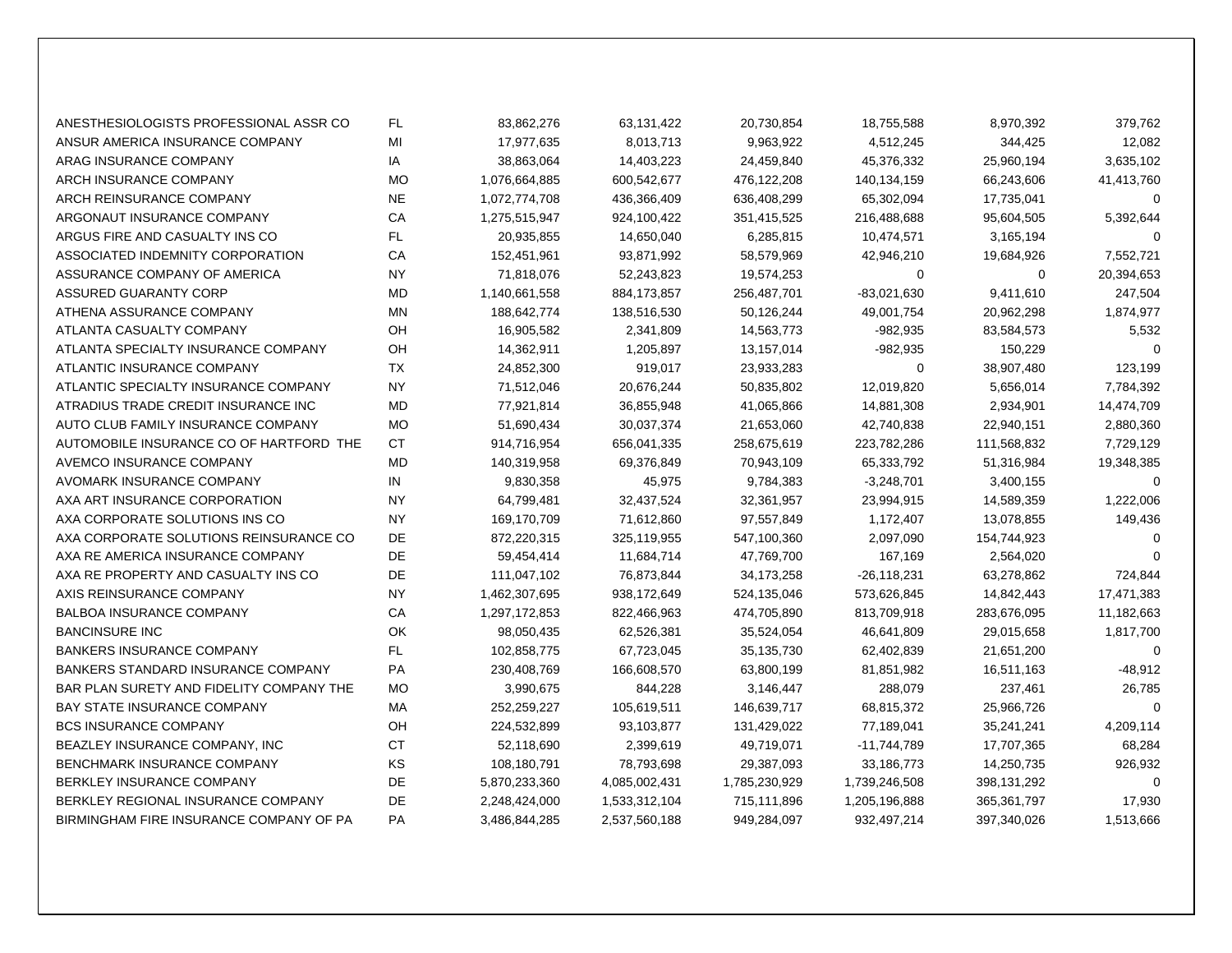| <b>BLUE RIDGE INSURANCE COMPANY</b>         | WI        | 181,409,821   | 127, 107, 873 | 54,301,948    | 92,037,105    | 36,907,565    | $\Omega$    |
|---------------------------------------------|-----------|---------------|---------------|---------------|---------------|---------------|-------------|
| <b>BRISTOL WEST INSURANCE COMPANY</b>       | <b>PA</b> | 136,986,738   | 100,247,392   | 36,739,346    | 65,833,276    | 26,849,621    | 252,625     |
| CALIFORNIA CASUALTY & FIRE INSURANCE CO     | СA        | 53,948,592    | 29,599,293    | 24,349,299    | 25,423,878    | 18,361,128    | $\Omega$    |
| CALIFORNIA CASUALTY GENERAL INS CO OF OR    | <b>OR</b> | 78,673,107    | 49,551,250    | 29,121,857    | 36,980,188    | 26,707,095    | $\Omega$    |
| CALIFORNIA CASUALTY INSURANCE COMPANY       | <b>CA</b> | 154,720,228   | 77,323,494    | 77,396,734    | 50,847,758    | 36,722,257    | $\Omega$    |
| CAMDEN FIRE INSURANCE ASSOCIATION, THE      | <b>NJ</b> | 87,160,649    | 11,457,106    | 75,703,543    | 0             | 201,931,867   | $\Omega$    |
| <b>CANAL INSURANCE COMPANY</b>              | SC        | 1,227,278,997 | 699,597,686   | 527,681,312   | 487,705,709   | 197,026,984   | 18,758,190  |
| CAPITAL CITY INSURANCE COMPANY INC          | SC        | 133,692,316   | 100,615,448   | 33,076,868    | 57,086,557    | 27,028,677    | $\Omega$    |
| CAPITAL MARKETS ASSURANCE CORPORATION       | <b>NY</b> | 94,955,693    | 169,721       | 94,785,972    | 0             | 0             | $\Omega$    |
| CAPITOL INDEMNITY CORPORATION               | WI        | 417,963,754   | 246,113,735   | 171,850,019   | 163,500,498   | 53,582,268    | 24,553,674  |
| CAROLINA CASUALTY INSURANCE COMPANY         | FL.       | 824,307,084   | 602,366,097   | 221,940,987   | 350,992,179   | 141,766,461   | 15,464,283  |
| CATERPILLAR INSURANCE COMPANY               | MO        | 115,364,105   | 77,993,267    | 37,370,838    | 47,709,294    | 9,728,691     | $-827,720$  |
| CENTENNIAL INSURANCE COMPANY                | <b>NY</b> | 277,887,428   | 202,983,372   | 74,904,056    | 21,586,863    | 91,150,654    | 2,631,931   |
| CENTRAL NATIONAL INS CO OF OMAHA THE        | <b>NE</b> | 33,281,077    | 24,221,296    | 9,059,781     | $\mathbf 0$   | 3,364,213     | $\Omega$    |
| CENTRAL STATES INDEMNITY CO OF OMAHA        | <b>NE</b> | 269,260,478   | 77,281,462    | 191,979,016   | 100,572,577   | 11,829,262    | 3,718,357   |
| <b>CENTRE INSURANCE COMPANY</b>             | DE        | 583,234,090   | 456,645,809   | 126,588,281   | 1,634,640     | 35,552,581    | 434,122     |
| <b>CENTURION CASUALTY COMPANY</b>           | IA        | 315,205,861   | 35,628,118    | 279,577,743   | 16,130,837    | 399,693       | $\Omega$    |
| CENTURY INDEMNITY COMPANY                   | <b>PA</b> | 986,564,083   | 961,564,083   | 25,000,000    | 2,794,427     | 383,878,615   | $\Omega$    |
| CENTURY NATIONAL INSURANCE COMPANY          | CA        | 529,381,159   | 355,853,813   | 173,527,346   | 202,128,999   | 96,846,302    | 3,050,753   |
| CHARTER INDEMNITY COMPANY                   | <b>TX</b> | 9,522,060     | 129,869       | 9,392,192     | 0             | 0             | 7,847       |
| CHARTER OAK FIRE INSURANCE COMPANY THE      | <b>CT</b> | 789,475,094   | 608,923,115   | 180,551,979   | 207,928,370   | 103,807,522   | 17,285,624  |
| CHEROKEE INSURANCE COMPANY                  | MI        | 175,956,606   | 114,527,316   | 61,429,290    | 117,367,672   | 41,131,392    | $\Omega$    |
| CHUBB INDEMNITY INSURANCE COMPANY           | <b>NY</b> | 193,845,524   | 150,187,094   | 43,658,430    | 49,119,985    | 16,970,444    | 302,398     |
| CHUBB NATIONAL INSURANCE COMPANY            | IN        | 161,241,256   | 117,987,511   | 43,253,745    | 49,119,985    | 16,970,444    | 24,199,747  |
| CHURCH INSURANCE COMPANY<br><b>THE</b>      | <b>NY</b> | 61,596,109    | 42,960,851    | 18,635,258    | 5,816,021     | 12,911,686    | 145,901     |
| CIFG ASSURANCE NORTH AMERICA, INC           | <b>NY</b> | 175,332,597   | 66,758,044    | 108,574,553   | 10,298,416    | 0             | 1,202,310   |
| CIM INSURANCE CORPORATION                   | MI        | 47,755,362    | 32,203,141    | 15,552,220    | 0             | $\Omega$      | 37,597      |
| CINCINNATI CASUALTY COMPANY THE             | OH        | 335,438,589   | 72,541,397    | 262,897,192   | 0             | 0             | 50,949,170  |
| CINCINNATI EQUITABLE INSURANCE COMPANY      | OH        | 30,728,665    | 11,426,594    | 19,302,071    | 10,550,742    | 7,646,108     | 9,091       |
| CINCINNATI INDEMNITY COMPANY                | OH        | 82,855,382    | 20,133,628    | 62,721,754    | 0             | 0             | 11,030,933  |
| CINCINNATI INSURANCE COMPANY<br><b>THE</b>  | OH        | 9,993,039,954 | 5,799,232,264 | 4,193,807,691 | 3,078,516,891 | 1,365,863,268 | 238,961,111 |
| CITIZENS INSURANCE COMPANY OF AMERICA       | MI        | 1,831,253,437 | 1,098,278,767 | 732,974,670   | 780,158,479   | 459,107,015   | 5,714,464   |
| <b>CLARENDON NATIONAL INSURANCE COMPANY</b> | <b>NJ</b> | 1,896,188,120 | 1,231,309,084 | 664,879,036   | -47,569,835   | 252,546,256   | 29,165,196  |
| <b>CLEARWATER INSURANCE COMPANY</b>         | DE        | 1,127,539,775 | 524,608,821   | 602,930,954   | 22,576,827    | 32,731,957    | $\Omega$    |
| CLEARWATER SELECT INSURANCE COMPANY         | <b>DE</b> | 111,161,054   | 35,024,331    | 76,136,723    | $-57,959$     | 26,643,957    | $\Omega$    |
| CMG MORTGAGE ASSURANCE COMPANY              | WI        | 9,088,088     | 937,089       | 8,150,999     | 468,474       | 31,817        | 0           |
| CMG MORTGAGE INSURANCE COMPANY              | WI        | 319,677,699   | 197,866,089   | 121,811,610   | 60,151,396    | 4,890,402     | 1,331,082   |
| CNA CASUALTY OF CALIFORNIA                  | IL.       | 28,019,378    | 2,632         | 28,016,746    | 0             | 0             | 27,416,434  |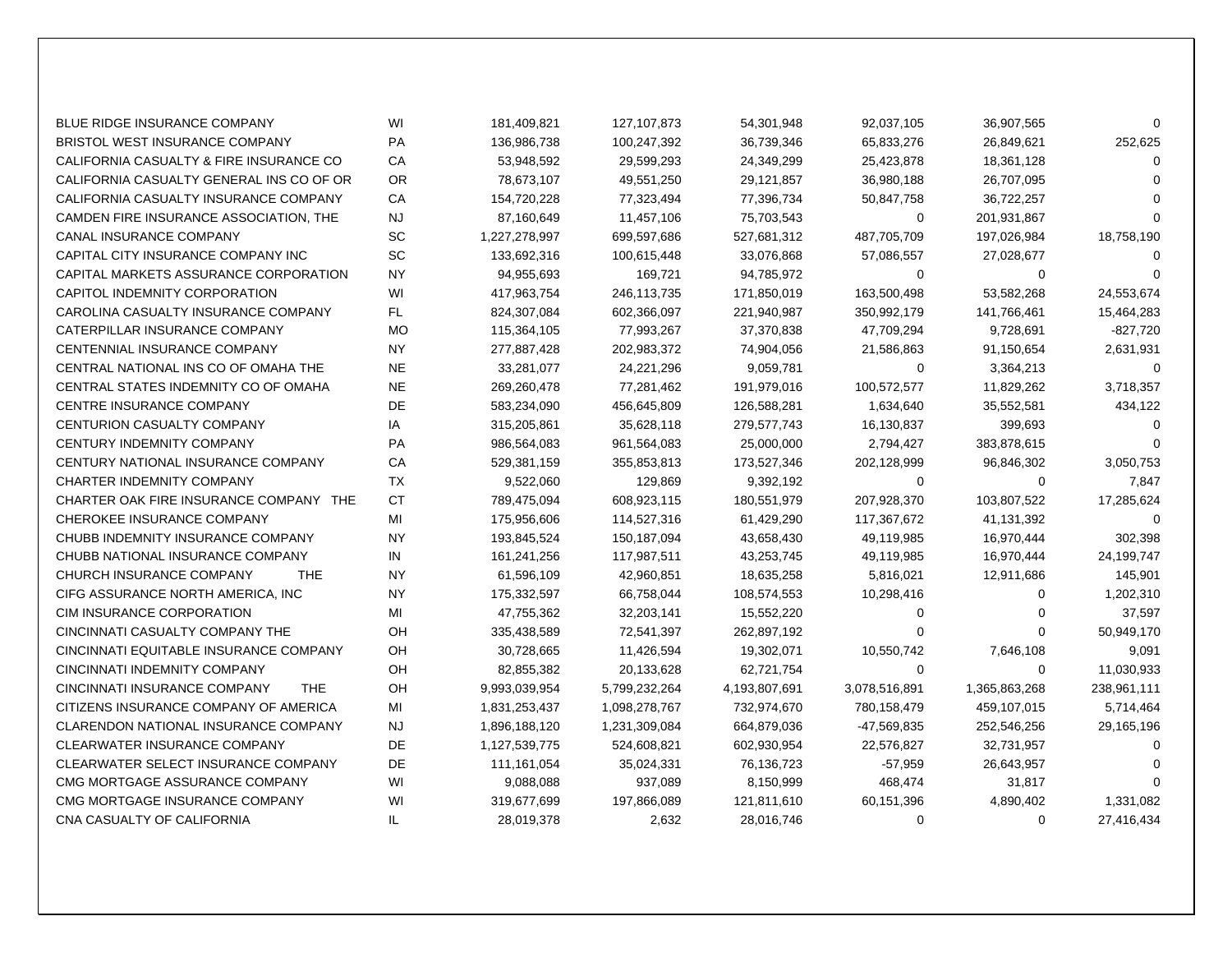| CNL/INSURANCE AMERICA INC                        | GA        | 17,654,237     | 8,167,830     | 9,486,407     | 14,987,979    | 6,044,179    | $\Omega$    |
|--------------------------------------------------|-----------|----------------|---------------|---------------|---------------|--------------|-------------|
| COFACE NORTH AMERICA INSURANCE COMPANY           | <b>MA</b> | 41,131,065     | 23,711,497    | 17,419,567    | 19,042,095    | 0            | 1,547,818   |
| COLOGNE REINSURANCE COMPANY OF AMERICA           | <b>CT</b> | 68,135,673     | 32,680,890    | 35,454,783    | 168,710       | 10,619,127   | $\Omega$    |
| COLONIAL AMERICAN CASUALTY AND SURETY CO         | <b>MD</b> | 24,810,836     | 2,625,345     | 22,185,491    | 0             | $\mathbf 0$  | 665,919     |
| COLONIAL SURETY COMPANY                          | <b>PA</b> | 16,101,811     | 9,893,874     | 6,207,937     | 5,683,588     | 413,200      | 20,506      |
| COLONY NATIONAL INSURANCE COMPANY                | VA        | 249,215,428    | 189,037,506   | 60,177,922    | 95,720,257    | 21,438,023   | 3,643       |
| COLORADO CASUALTY INSURANCE COMPANY              | <b>CO</b> | 23,579,742     | 8,703,448     | 14,876,294    | 0             | 0            | $\Omega$    |
| <b>COLUMBIA INSURANCE COMPANY</b>                | <b>NE</b> | 13,710,303,848 | 4,864,324,140 | 8,845,979,706 | 2,161,760,144 | 63,205,157   | $\Omega$    |
| COLUMBIA NATIONAL INSURANCE COMPANY              | <b>NE</b> | 63,634,469     | 37,905,475    | 25,728,994    | 28,434,487    | 18,941,677   | 610,466     |
| <b>COMMERCE &amp; INDUSTRY INSURANCE COMPANY</b> | <b>NY</b> | 6,679,069,153  | 5,222,250,186 | 1,456,818,967 | 1,864,994,429 | 794,680,052  | 200,444,556 |
| COMMERCIAL CASUALTY INSURANCE COMPANY            | CA        | 230,025,999    | 188,612,543   | 41,413,456    | $-1,705,584$  | -166,073,056 | $\Omega$    |
| COMMERCIAL GUARANTY CASUALTY INS CO              | IN        | 151,278,687    | 33,775,727    | 117,502,960   | $-276,300$    | 12,533,481   | $-55,482$   |
| COMMERCIAL INSURANCE COMPANY OF NEWARK           | SC        | 53,340,802     | 196,588       | 53,144,214    | $\mathbf 0$   | 0            | 8           |
| COMMERCIAL LOAN INSURANCE CORPORATION            | WI        | 10,427,766     | 626,371       | 9,801,394     | 76,999        | 0            | $\Omega$    |
| COMMONWEALTH INSURANCE CO OF AMERICA             | <b>WA</b> | 53,861,439     | 34,412,345    | 19,449,094    | 11,450,550    | 2,458,985    | 375,428     |
| COMPANION COMMERCIAL INSURANCE COMPANY           | SC        | 10,305,228     | 2,309,123     | 7,996,105     | $\mathbf 0$   | $\mathbf 0$  | 45,692      |
| <b>COMPANION PROPERTY &amp; CASUALTY INS CO</b>  | SC        | 356,812,916    | 268,319,376   | 88,493,540    | 153,277,564   | 71,990,570   | 6,195       |
| <b>COMPUTER INSURANCE COMPANY</b>                | <b>RI</b> | 34, 367, 784   | 5,804,253     | 28,563,531    | 10,180,392    | 231,814      | 151,363     |
| CONNIE LEE INSURANCE COMPANY                     | WI        | 220,314,186    | 127,695,653   | 92,618,533    | $-323,000$    | 2,314,942    | $\Omega$    |
| CONSOLIDATED INSURANCE COMPANY                   | IN        | 67,592,177     | 11,818,218    | 55,773,959    | $\mathbf 0$   | $\mathbf 0$  | 28,617,840  |
| <b>CONSTITUTION INSURANCE COMPANY</b>            | <b>NY</b> | 49,557,867     | 11,720,805    | 37,837,062    | 379,779       | 7,838,415    | 7,287       |
| <b>CONSUMERS INSURANCE USA INC</b>               | <b>TN</b> | 43,617,499     | 26,350,796    | 17,266,703    | 29,047,474    | 10,413,471   | 251,822     |
| CONTINENTAL HERITAGE INSURANCE COMPANY           | OH        | 7,755,977      | 1,428,534     | 6,327,443     | 1,876,962     | 3,426,678    | $\Omega$    |
| CONTINENTAL INSURANCE COMPANY<br><b>THE</b>      | SC        | 4,029,864,017  | 2,253,450,778 | 1,776,413,239 | 0             | 29,230,876   | 19,390,120  |
| CONTINENTAL NATIONAL INDEMNITY COMPANY           | OH        | 11,042,871     | 989,293       | 10,053,577    | $-257,235$    | 1,334,230    | $\Omega$    |
| CONTINENTAL REINSURANCE CORPORATION              | SC        | 97,419,221     | 1,353,356     | 96,065,864    | 0             | 0            | $\Omega$    |
| CONTINENTAL WESTERN INSURANCE COMPANY            | IA        | 247,421,628    | 169,452,479   | 77,969,149    | 0             | 0            | 22,883,973  |
| CONTRACTORS BONDING & INSURANCE COMPANY          | <b>WA</b> | 169,935,584    | 115,738,522   | 54,197,062    | 74,230,009    | 8,065,905    | 154,561     |
| CONVERIUM INSURANCE (NORTH AMERICA) INC          | NJ.       | 76,565,132     | 14,535,235    | 62,029,897    | $-354$        | 177,646      | 4,503,070   |
| CONVERIUM REINSURANCE (NA) INC                   | СT        | 1,695,930,535  | 1,301,121,017 | 394,809,518   | 32,382,282    | 754,287,821  | $\Omega$    |
| <b>CORE INSURANCE COMPANY</b>                    | <b>VT</b> | 34, 347, 290   | 475,576       | 33,871,714    | 0             | 0            | $\Omega$    |
| <b>COREGIS INSURANCE COMPANY</b>                 | IN        | 442,906,997    | 230,580,451   | 212,326,546   | 177,040       | 87,584,826   | 2,587,027   |
| COURTESY INSURANCE COMPANY                       | FL.       | 317,424,833    | 225,498,342   | 91,926,492    | 104,489,158   | 31,362,611   | 44,842      |
| <b>CRUM &amp; FORSTER INDEMNITY COMPANY</b>      | DE        | 34,447,981     | 24,041,697    | 10,406,284    | 7,452,207     | 4,379,186    | 1,318,654   |
| <b>CUMIS INSURANCE SOCIETY INC</b>               | WI        | 1,057,215,751  | 642,542,674   | 414,673,077   | 506,694,242   | 212,407,739  | 14,797,726  |
| DAIMLERCHRYSLER INSURANCE COMPANY                | MI        | 404,012,829    | 213,994,045   | 190,018,784   | 110,761,244   | 86,115,682   | 4,424,164   |
| DAIRYLAND INSURANCE COMPANY                      | WI        | 1,169,698,055  | 796,568,547   | 373,129,508   | 365,823,913   | 185,389,792  | 9,843,908   |
| DARWIN NATIONAL ASSURANCE COMPANY                | DE        | 334,203,978    | 160,620,553   | 173,583,425   | 80,372,777    | 3,221        | 454,297     |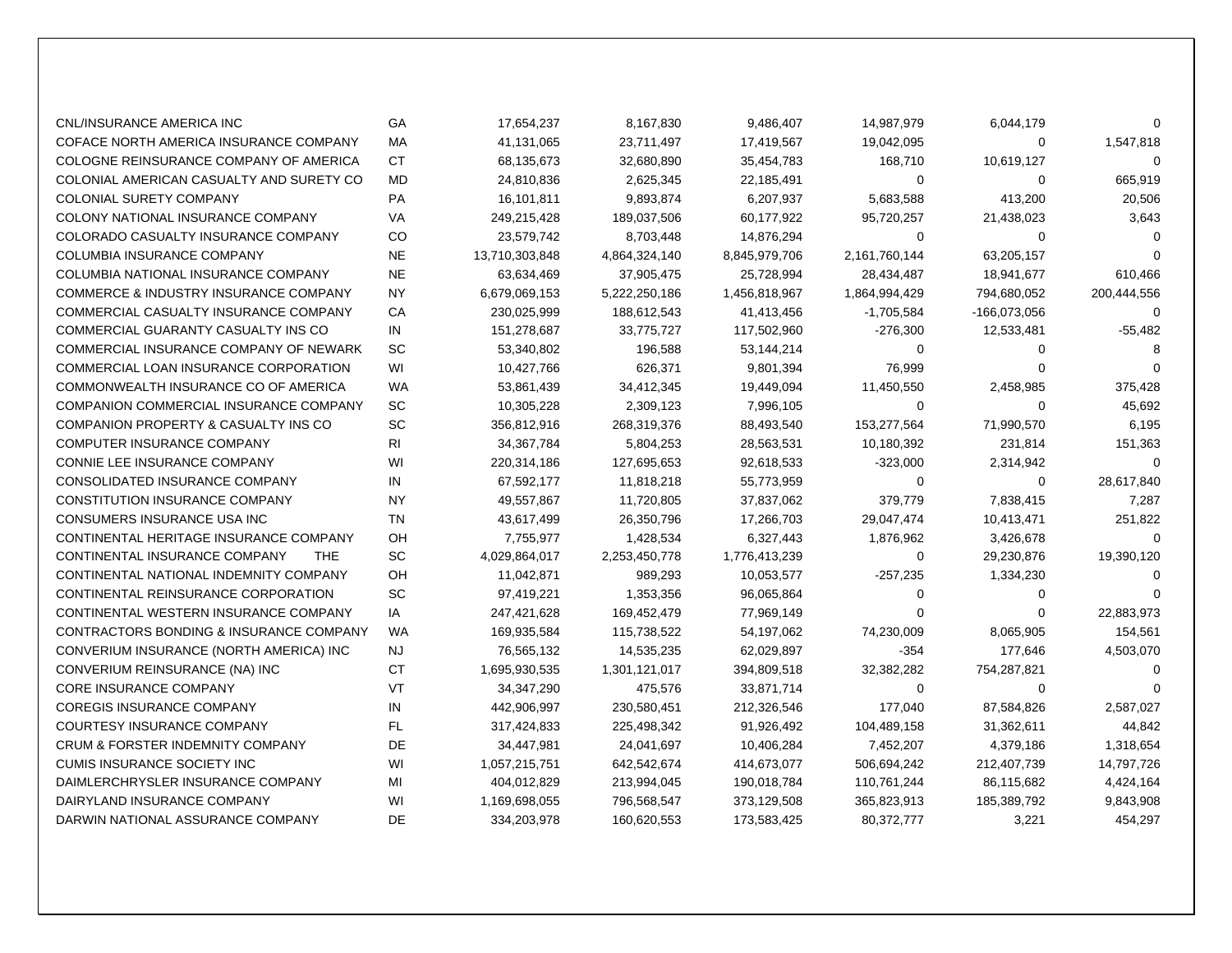| DEALERS ASSURANCE COMPANY                      | OH        | 33,588,040     | 19,237,198     | 14,350,842    | 8,111,339     | 1,817,240     | $-53,282$   |
|------------------------------------------------|-----------|----------------|----------------|---------------|---------------|---------------|-------------|
| DENTISTS INSURANCE COMPANY THE                 | CA        | 212,880,549    | 86,471,814     | 126,408,735   | 33,315,490    | 8,725,293     | 493,110     |
| DEPOSITORS INSURANCE COMPANY                   | IA        | 44,915,825     | 695,731        | 44,220,097    | 0             | 0             | 9,543,154   |
| DEVELOPERS SURETY AND INDEMNITY COMPANY        | IA        | 103,476,313    | 59,494,686     | 43,981,627    | 43,303,523    | 9,361,029     | 756,827     |
| DIAMOND STATE INSURANCE COMPANY                | IN        | 161,773,557    | 53,733,527     | 108,040,030   | 12,603,032    | 6,235,694     | 75,590      |
| DIRECT GENERAL INSURANCE COMPANY               | SC        | 347,481,297    | 223,985,767    | 123,495,530   | 260,908,293   | 156,379,973   |             |
| DORINCO REINSURANCE COMPANY                    | MI        | 1,726,411,830  | 1,231,458,925  | 494,952,905   | 276,769,687   | 110,354,163   | $\Omega$    |
| EASTGUARD INSURANCE COMPANY                    | <b>PA</b> | 55,207,019     | 40,307,173     | 14,899,846    | 20,063,644    | 7,332,225     | $\Omega$    |
| ELECTRIC INSURANCE COMPANY                     | MA        | 1,142,508,357  | 843,948,744    | 298,559,613   | 399,258,864   | 291,867,641   | 10,823,325  |
| EMC PROPERTY & CASUALTY COMPANY                | IA        | 110,831,478    | 65,548,695     | 45,282,783    | 37,388,726    | 17,652,449    | $\Omega$    |
| <b>EMCASCO INSURANCE COMPANY</b>               | IA        | 294,023,089    | 224,176,121    | 69,846,968    | 141,865,585   | 45,392,012    | 5,980,629   |
| EMPIRE FIRE & MARINE INSURANCE COMPANY         | <b>NE</b> | 361,575,811    | 232,968,309    | 128,607,502   | 0             | 0             | 14,565,726  |
| EMPLOYERS FIRE INSURANCE COMPANY<br><b>THE</b> | MA        | 110,797,840    | 51,356,957     | 59,440,883    | 30,049,568    | 21,865,090    | 268,730     |
| EMPLOYERS INSURANCE COMPANY OF WAUSAU          | WI        | 4,687,160,333  | 3,616,497,879  | 1,070,662,454 | 1,695,374,415 | 999,087,854   | 42,139,153  |
| <b>EMPLOYERS REINSURANCE CORPORATION</b>       | MO        | 18,203,552,267 | 12,814,689,963 | 5,388,862,304 | 2,033,950,027 | 2,086,175,936 | 10,053,241  |
| EMPLOYERS SECURITY INSURANCE COMPANY           | IN        | 16,832,233     | 12,378,088     | 4,454,146     | 7,474,508     | 2,819,331     | 10,890      |
| <b>EQUITY INSURANCE COMPANY</b>                | <b>TX</b> | 58,889,309     | 34,516,091     | 24,373,218    | 29,867,980    | 17,720,708    | $\Omega$    |
| <b>ERIE INSURANCE COMPANY</b>                  | <b>PA</b> | 600,872,091    | 439,186,712    | 161,685,379   | 194,680,842   | 105,199,806   | 8,702,690   |
| ESURANCE INSURANCE COMPANY                     | <b>OK</b> | 199,153,022    | 153,593,262    | 45,559,760    | 51,204,604    | 12,578,545    | 7,477,204   |
| ESURANCE PROPERTY & CASUALTY INS CO            | CA        | 34,561,895     | 20,120,448     | 14,441,447    | 6,862,735     | 2,190,911     | $\Omega$    |
| EULER AMERICAN CREDIT INDEMNITY COMPANY        | MD        | 300,781,474    | 144,450,972    | 156,330,502   | 108,107,800   | 22,684,642    | 9,042,056   |
| EVEREST NATIONAL INSURANCE COMPANY             | DE        | 608,626,468    | 471,782,297    | 136,844,171   | 105,457,440   | 37,194,207    | 49,146,092  |
| EVEREST REINSURANCE COMPANY                    | DE        | 9,315,551,333  | 6,987,957,168  | 2,327,594,165 | 2,289,177,691 | 1,359,055,931 | $\mathbf 0$ |
| EVERGREEN NATIONAL INDEMNITY COMPANY           | OH        | 46,139,611     | 14,798,640     | 31,340,971    | 8,498,331     | 8,728,594     | 118,224     |
| <b>EXCESS REINSURANCE COMPANY</b>              | DE        | 41,758,447     | 11,428,832     | 30,329,615    | 7,106         | 6,290,995     | $\Omega$    |
| <b>EXCESS SHARE INSURANCE CORPORATION</b>      | OH        | 48,849,425     | 35,534,580     | 13,314,845    | 2,338,392     | 0             | 214,658     |
| <b>EXECUTIVE RISK INDEMNITY INC</b>            | <b>DE</b> | 2,435,791,763  | 1,779,431,510  | 656,360,253   | 785,929,165   | 271,534,348   | 30,172,252  |
| EXPLORER INSURANCE COMPANY THE                 | CA        | 102,380,240    | 73,931,972     | 28,448,268    | 37,420,678    | 17,528,112    | $\Omega$    |
| <b>FAIRFIELD INSURANCE COMPANY</b>             | <b>CT</b> | 32,133,572     | 12,435,627     | 19,697,945    | $-6,737,205$  | $-521,480$    | 141,671     |
| <b>FAIRMONT INSURANCE COMPANY</b>              | CA        | 47,426,636     | 28,998,296     | 18,428,340    | 20,680,087    | 6,135,803     | $\mathbf 0$ |
| FAIRMONT PREMIER INSURANCE COMPANY             | CA        | 188,030,948    | 50,808,948     | 137,222,000   | 31,815,519    | 9,439,696     | 2,530,113   |
| FAIRMONT SPECIALTY INSURANCE COMPANY           | <b>DE</b> | 248,243,914    | 151,437,921    | 96,805,992    | 106,581,989   | 31,622,982    | 1,128,872   |
| FARMERS UNION CO OPERATIVE INS CO OF NE        | <b>NE</b> | 11,032,988     | 5,155,061      | 5,877,927     | $-642,654$    | 1,060,942     | 2,128,728   |
| <b>FARMINGTON CASUALTY COMPANY</b>             | <b>CT</b> | 931,496,072    | 713,495,371    | 218,000,701   | 242,439,178   | 121,270,470   | 7,289       |
| <b>FCCI INSURANCE COMPANY</b>                  | FL        | 1,242,396,494  | 894,879,210    | 347,517,284   | 582,964,116   | 210,189,043   | 4,445,622   |
| FEDERAL INSURANCE COMPANY                      | IN        | 25,377,517,154 | 16,544,442,067 | 8,833,075,087 | 7,195,039,938 | 2,412,897,653 | 312,761,492 |
| FEDERATED SERVICE INSURANCE COMPANY            | MN        | 340,145,995    | 247,238,182    | 92,907,813    | 116,069,618   | 63,223,294    | 2,520,539   |
| <b>FFG INSURANCE COMPANY</b>                   | <b>TX</b> | 48,385,505     | 14,945,626     | 33,439,879    | 4,643,037     | 1,765,501     | 46,639      |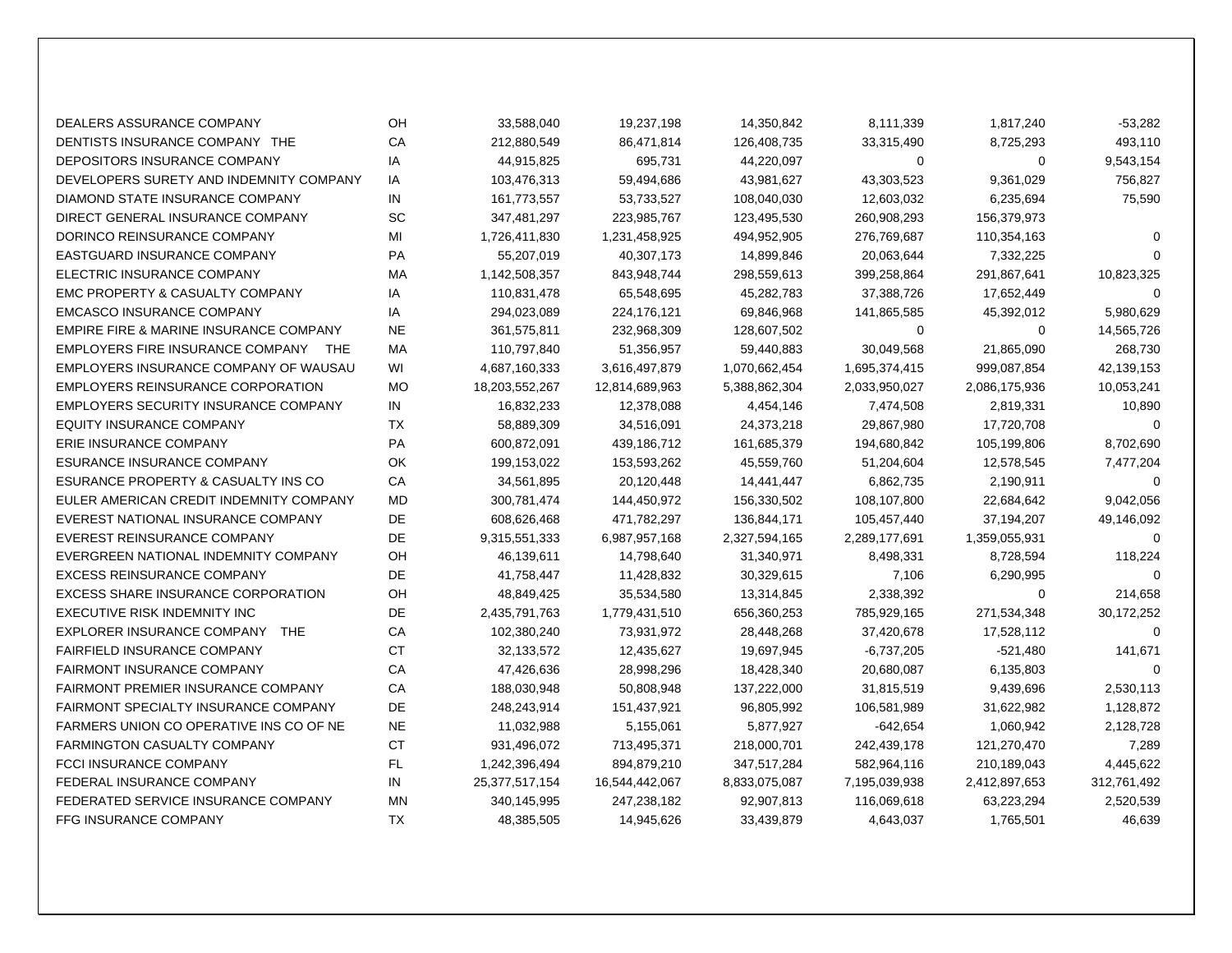| FIDELITY & CASUALTY COMPANY OF NY THE        | SC        | 147,550,462    | 332,786       | 147,217,677    | 0              | $\Omega$      | 2,630       |
|----------------------------------------------|-----------|----------------|---------------|----------------|----------------|---------------|-------------|
| FIDELITY & DEPOSIT COMPANY OF MARYLAND       | <b>MD</b> | 213,830,797    | 26,988,705    | 186,842,092    | $\Omega$       | $\mathbf 0$   | 27,277,418  |
| FIDELITY & GUARANTY INS UNDERWRITERS INC     | WI        | 31,489,251     | 143,809       | 31,345,441     | 0              | $\Omega$      | 3,464,641   |
| FIDELITY & GUARANTY INSURANCE COMPANY        | IA        | 14,677,954     | 475,196       | 14,202,758     | 0              | $\Omega$      | 6,095,822   |
| FIDELITY NATIONAL INSURANCE COMPANY          | СA        | 350,596,712    | 249,603,167   | 100,993,545    | 144,357,930    | 19,293,158    | 638,301     |
| FIDELITY NATIONAL PROP & CAS INS CO          | <b>NY</b> | 238,684,312    | 189,115,974   | 49,568,338     | 3,144,664      | 412,711       | 3,013,810   |
| FINANCIAL GUARANTY INSURANCE COMPANY         | <b>NY</b> | 3,504,088,328  | 2,341,184,740 | 1,162,903,588  | 374,858,469    | 1,940,758     | 6,560,844   |
| FINANCIAL INDEMNITY COMPANY                  | СA        | 67,931,045     | 32,164,615    | 35,766,430     | 29,053,749     | 17,732,645    | 9,930       |
| FINANCIAL SECURITY ASSURANCE INC             | <b>NY</b> | 3,789,839,229  | 2,251,384,908 | 1,538,454,321  | 395,744,544    | 18,429,085    | 17,194,189  |
| FIREMANS FUND INSURANCE COMPANY              | CA        | 9,695,633,985  | 6,845,432,575 | 2,850,201,410  | 3,220,975,055  | 1,476,362,611 | 44,216,707  |
| FIREMENS INSURANCE COMPANY OF NEWARK NJ      | SC        | 529,158,973    | 45,227        | 529,113,746    | 0              | 0             | 1,157,818   |
| FIRST AMERICAN PROPERTY & CASUALTY I C       | CA        | 89,039,792     | 55,737,414    | 33,302,377     | 46,080,040     | 22, 127, 379  | 40,142      |
| FIRST COLONIAL INSURANCE COMPANY             | FL.       | 238,641,513    | 168,026,810   | 70,614,703     | 105,999,825    | 42,550,219    | 3,438,660   |
| FIRST GUARD INSURANCE COMPANY                | ΑZ        | 7,632,765      | 700,510       | 6,932,255      | 3,145,335      | 1,343,308     | 27,476      |
| FIRST LIBERTY INSURANCE CORPORATION THE      | IA        | 41,986,665     | 21,610,953    | 20,375,712     | 10,596,090     | 6,244,290     | 1,600,484   |
| FIRST MARINE INSURANCE COMPANY               | <b>MO</b> | 6,081,600      | 1,013,124     | 5,068,475      | 1,206,808      | 439,962       | 48,607      |
| FIRST NATIONAL INSURANCE COMPANY OF AM       | WA        | 254,964,592    | 180,434,666   | 74,529,926     | 116,279,502    | 53,458,619    | 18,108,214  |
| FIRST PROFESSIONALS INS CO INC               | FL        | 713,885,816    | 541,032,544   | 172,853,272    | 183,769,338    | 49,179,561    | $\Omega$    |
| FIRST SEALORD SURETY INC                     | <b>PA</b> | 9,962,987      | 787,307       | 9,175,680      | 12,846,067     | 686,032       | 498,712     |
| FOLKSAMERICA REINSURANCE COMPANY             | <b>NY</b> | 3,150,801,983  | 2,076,648,912 | 1,074,153,071  | 737,763,615    | 512,845,608   | 239,151     |
| FOREMOST INSURANCE COMPANY                   | MI        | 1,613,661,783  | 1,140,185,917 | 473,475,866    | 1,206,215,533  | 435, 161, 330 | 23,349,507  |
| FOREMOST PROPERTY & CASUALTY INS CO          | МI        | 37,337,033     | 25,592,973    | 11,744,060     | 0              | 0             | 1,136,883   |
| FOREMOST SIGNATURE INSURANCE COMPANY         | MI        | 59,254,165     | 47,894,394    | 11,359,771     | 0              | 0             | 7,452,320   |
| FORT WAYNE HEALTH & CASUALTY INS CO          | IN        | 320,024,020    | 121,704,099   | 198,319,921    | 243,538        | 1,157,636     | $\Omega$    |
| <b>FORTUITY INSURANCE COMPANY</b>            | MI        | 12,329,235     | 67,827        | 12,261,409     | 0              | 0             | $\Omega$    |
| <b>FREMONT INDEMNITY COMPANY</b>             |           |                |               |                |                |               |             |
| <b>FRONTIER INSURANCE COMPANY</b>            | <b>NY</b> | 173,755,805    | 278,258,824   | $-104,503,019$ | 8,196,060      | 107,764,209   | 775,825     |
| <b>GUIC INSURANCE COMPANY</b>                | OH        | 37,477,679     | 18,538,352    | 18,939,327     | 12,385,342     | 5,643,850     | $\Omega$    |
| GARRISON PROPERTY AND CASUALTY INS CO        | TX        | 10,542,222     | 41,841        | 10,500,381     | 2,734          | 0             | $\Omega$    |
| <b>GATEWAY INSURANCE COMPANY</b>             | <b>MO</b> | 43,065,922     | 30,543,603    | 12,522,319     | 19,731,579     | 10,517,145    | 120,756     |
| <b>GEICO CASUALTY COMPANY</b>                | <b>MD</b> | 248,321,031    | 149,960,305   | 98,360,726     | 68,617,159     | 38, 357, 781  | 10,128,208  |
| GEICO GENERAL INSURANCE COMPANY              | <b>MD</b> | 138,079,862    | 72,789,812    | 65,290,050     | 0              | 0             | 74,006,335  |
| <b>GEICO INDEMNITY COMPANY</b>               | <b>MD</b> | 3,987,653,749  | 2,273,629,383 | 1,714,024,366  | 2,850,108,011  | 1,154,167,263 | 23,441,574  |
| <b>GENERAL CASUALTY COMPANY OF WISCONSIN</b> | WI        | 1,450,267,327  | 751,985,804   | 698,281,523    | 426,594,063    | 319,865,569   | 25,498,121  |
| <b>GENERAL FIDELITY INSURANCE COMPANY</b>    | <b>SC</b> | 195,691,276    | 35,963,316    | 159,727,959    | 29,370,293     | $-5,099,315$  | $\mathbf 0$ |
| <b>GENERAL FIRE &amp; CASUALTY COMPANY</b>   | ID        | 34,204,408     | 23,169,779    | 11,034,629     | 5,779,928      | 12,860,700    | 143,659     |
| <b>GENERAL INSURANCE COMPANY OF AMERICA</b>  | <b>WA</b> | 2,725,413,697  | 1,911,152,939 | 814,260,758    | 1,337,214,275  | 614,774,113   | 25,101,291  |
| <b>GENERAL REINSURANCE CORPORATION</b>       | DE.       | 14,632,646,158 | 6,738,561,441 | 7,894,084,717  | -4,482,375,051 | 3,350,189,406 | 4,551,849   |
|                                              |           |                |               |                |                |               |             |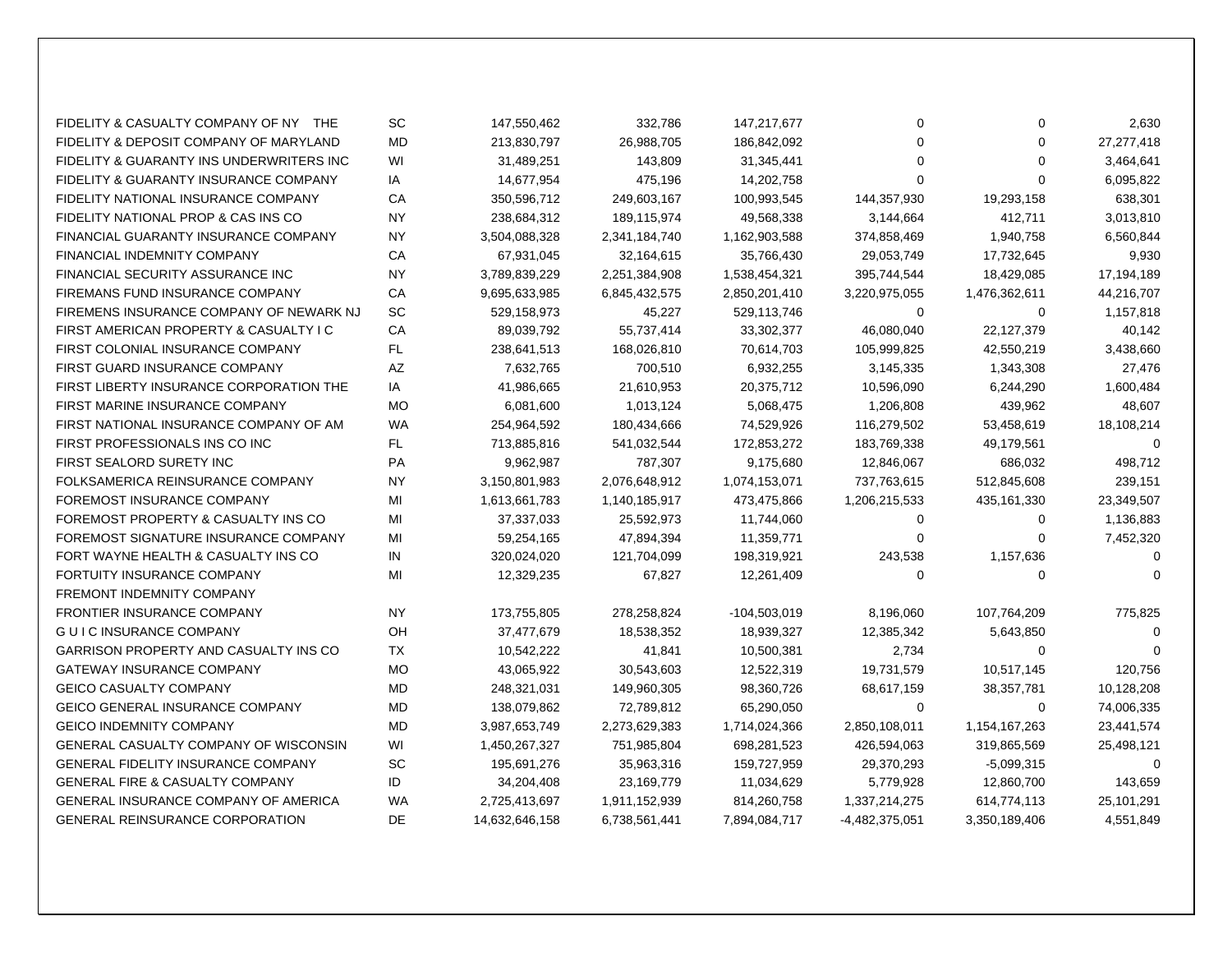| <b>GENERAL SECURITY NATIONAL INS CO</b>         | <b>NY</b> | 338,125,393    | 262,012,980   | 76,112,413    | 501,871       | 92,157,322    | 337        |
|-------------------------------------------------|-----------|----------------|---------------|---------------|---------------|---------------|------------|
| <b>GENERAL STAR NATIONAL INSURANCE COMPANY</b>  | OH        | 554,040,492    | 363,864,030   | 190,176,462   | $-49,254,470$ | 21,566,175    | 3,932,730  |
| <b>GENESIS INSURANCE COMPANY</b>                | <b>CT</b> | 215,801,748    | 119,888,753   | 95,912,995    | $-56,850,319$ | 25,230,315    | 4,152,956  |
| <b>GENWORTH MORTGAGE INSURANCE CORP OF NC</b>   | <b>NC</b> | 170,009,206    | 141,083,153   | 28,926,053    | 38,122,881    | 10,567,269    | 2,398      |
| GENWORTH MORTGAGE INSURANCE CORPORATION         | NC.       | 2,847,796,052  | 2,659,499,768 | 188,296,284   | 397,862,899   | 111,943,630   | 32,444,708 |
| <b>GENWORTH RESIDENTIAL MORT INS CORP OF NC</b> | NC.       | 46,885,407     | 35,509,347    | 11,376,060    | 8,901,093     | 557,681       | 891        |
| <b>GEOVERA INSURANCE COMPANY</b>                | <b>MD</b> | 75,646,985     | 31,337,116    | 44,309,869    | 29,221,859    | $\mathbf 0$   | $\Omega$   |
| <b>GERLING AMERICA INSURANCE COMPANY</b>        | <b>NY</b> | 139,705,916    | 54,461,908    | 85,244,008    | 573,767       | 23,184,151    | 505,947    |
| GERLING GLOBAL REINSURANCE CORP OF AM           | NY        | 767,066,670    | 650,905,811   | 116,160,859   | 8,446,449     | 299,820,939   | $\Omega$   |
| <b>GERMANTOWN INSURANCE COMPANY</b>             | <b>PA</b> | 56,546,415     | 34,641,049    | 21,905,366    | 26,883,864    | 14,923,688    | $\Omega$   |
| GLOBE AMERICAN CASUALTY COMPANY                 | OH        | 22,327,788     | 5,087,464     | 17,240,324    | 0             | 0             | 2,919,292  |
| <b>GMAC DIRECT INSURANCE COMPANY</b>            | <b>MO</b> | 8,953,191      | 189,722       | 8,763,469     | 0             | 0             | $\Omega$   |
| <b>GMAC INSURANCE COMPANY ONLINE INC</b>        | <b>MO</b> | 13,216,133     | 2,615,059     | 10,601,074    | 780,686       | 1,454,537     | 214,114    |
| GOVERNMENT EMPLOYEES INSURANCE COMPANY          | <b>MD</b> | 12,462,319,286 | 6,775,518,461 | 5,686,800,825 | 7,224,410,187 | 3,750,700,824 | 30,168,189 |
| <b>GRAMERCY INSURANCE COMPANY</b>               | TX        | 37,051,824     | 28,442,099    | 8,609,725     | 29,053,513    | 5,340,199     | $\Omega$   |
| <b>GRANGE INDEMNITY INSURANCE COMPANY</b>       | OH        | 45,048,540     | 20,044,855    | 25,003,685    | 20,418,982    | 10,222,335    | 750,155    |
| <b>GRANGE PROPERTY &amp; CASUALTY INS CO</b>    | OH        | 10,551,051     | 191,447       | 10,359,604    | 0             | 0             | $\Omega$   |
| <b>GRANITE STATE INSURANCE COMPANY</b>          | <b>PA</b> | 33,749,831     | 2,821,883     | 30,927,948    | 0             | $\Omega$      | 10,587,221 |
| <b>GRAY INSURANCE COMPANY THE</b>               | LA        | 267,010,398    | 183,919,306   | 83,091,092    | 95,827,567    | 22,684,799    | 275,152    |
| <b>GREAT AMERICAN ALLIANCE INS CO</b>           | OH        | 25,305,809     | 157,613       | 25,148,196    | 0             | 0             | 2,062,028  |
| <b>GREAT AMERICAN ASSURANCE COMPANY</b>         | OH        | 14,699,647     | 77,285        | 14,622,362    | 0             | 0             | 30,369,938 |
| <b>GREAT AMERICAN CONTEMPORARY INS CO</b>       | OH        | 9,831,845      | 50,984        | 9,780,861     | 0             | 0             | 13,151     |
| <b>GREAT AMERICAN INSURANCE COMPANY</b>         | OH        | 5,163,125,290  | 3,707,819,052 | 1,455,306,239 | 1,441,896,624 | 570,575,729   | 37,597,158 |
| <b>GREAT AMERICAN INSURANCE COMPANY OF NY</b>   | <b>NY</b> | 53,834,047     | 771,119       | 53,062,928    | 0             | 0             | 72,781,961 |
| <b>GREAT AMERICAN SECURITY INS CO</b>           | OH        | 16,229,337     | 100,060       | 16,129,277    | 0             | $\Omega$      | 15,043     |
| <b>GREAT AMERICAN SPIRIT INSURANCE COMPANY</b>  | OH        | 17,789,893     | 104,590       | 17,685,303    | 0             | $\Omega$      | 89,763     |
| <b>GREAT DIVIDE INSURANCE COMPANY</b>           | <b>ND</b> | 149,704,516    | 91,584,556    | 58,119,960    | 70,264,465    | 3,915,966     | $\Omega$   |
| <b>GREAT MIDWEST INSURANCE COMPANY</b>          | МI        | 29,333,449     | 16,093,870    | 13,239,579    | 8,127,905     | 4,597,650     | 43,995     |
| <b>GREAT NORTHERN INSURANCE COMPANY</b>         | <b>MN</b> | 1,411,888,762  | 1,127,920,372 | 283,968,390   | 392,964,560   | 135,766,963   | 44,403,192 |
| <b>GREAT WEST CASUALTY COMPANY</b>              | <b>NE</b> | 1,410,855,355  | 1,010,151,726 | 400,703,628   | 676,137,972   | 232,092,799   | 51,259,189 |
| <b>GREATWAY INSURANCE COMPANY</b>               | WI        | 6,909,964      | 53,203        | 6,856,761     | 0             | 0             | $\Omega$   |
| <b>GREENWICH INSURANCE COMPANY</b>              | DE        | 728,255,834    | 425,098,779   | 303,157,055   | 95,153,856    | 31,931,876    | 53,434,936 |
| <b>GRINNELL SELECT INSURANCE COMPANY</b>        | IA        | 51,893,154     | 23,863,190    | 28,029,964    | 27,819,801    | 14,211,992    | 7,211,718  |
| GUARANTEE COMPANY OF NORTH AMERICA USA          | MI        | 65,088,869     | 10,648,365    | 54,440,504    | 9,786,678     | 3,966,765     | 285,209    |
| <b>GUARANTY NATIONAL INSURANCE COMPANY</b>      | <b>CT</b> | 268,846,199    | 201,209,110   | 67,637,089    | -1,471,379    | 57,990,318    | 289,881    |
| GUIDEONE AMERICA INSURANCE COMPANY              | IA        | 11,900,826     | 3,704,166     | 8,196,660     | 0             | 0             | 3,354,717  |
| <b>GUIDEONE ELITE INSURANCE COMPANY</b>         | IA        | 26,266,977     | 9,513,032     | 16,753,945    | 0             | 0             | 5,901,405  |
| HANOVER AMERICAN INSURANCE COMPANY THE          | NH.       | 15,886,560     | 13,494        | 15,873,066    | 0             | $\Omega$      | $\Omega$   |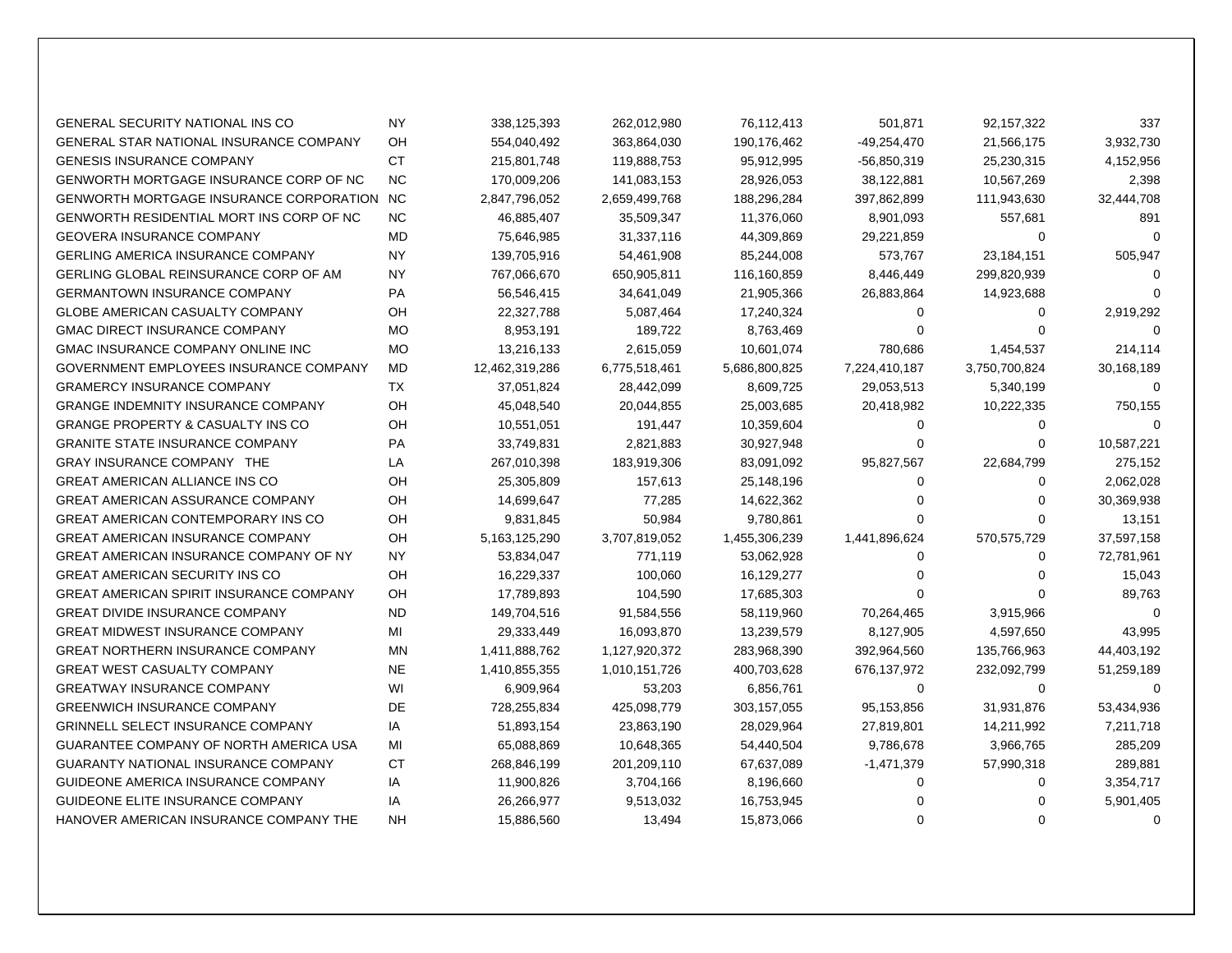| HANOVER FIRE AND CASUALTY INS CO                  | PA        | 2,718,571      | 740,046        | 1,978,525      | 3,195,683     | 428,206       | 306,841     |
|---------------------------------------------------|-----------|----------------|----------------|----------------|---------------|---------------|-------------|
| HANOVER INSURANCE COMPANY                         | NΗ        | 3,730,811,546  | 2,526,207,754  | 1,204,603,792  | 1,370,617,295 | 807,420,712   | 21,259,864  |
| HARLEYSVILLE INSURANCE COMPANY                    | <b>MN</b> | 97,788,531     | 72,008,146     | 25,780,385     | 34,960,151    | 18,570,473    | 637,299     |
| HARLEYSVILLE LAKE STATES INS CO                   | МI        | 272,070,744    | 211,577,665    | 60,493,079     | 93,227,073    | 49,521,255    | 18,591,962  |
| HARTFORD ACCIDENT & INDEMNITY COMPANY             | СT        | 10,195,892,994 | 6,935,149,376  | 3,260,743,618  | 3,405,129,747 | 1,816,661,199 | 5,784,993   |
| HARTFORD CASUALTY INSURANCE COMPANY               | IN        | 1,943,407,820  | 1,119,872,627  | 823,535,193    | 572,903,446   | 305,648,106   | 82,449,880  |
| HARTFORD FIRE INSURANCE COMPANY                   | СT        | 21,569,842,778 | 11,089,709,457 | 10,480,133,321 | 4,322,816,903 | 2,306,253,897 | 97,996,307  |
| HARTFORD INSURANCE CO OF THE MIDWEST              | IN        | 267,215,834    | 99,154,012     | 168,061,822    | 52,082,132    | 27,786,193    | 30,181,294  |
| HARTFORD STEAM BOILER INSP & IN CO OF CT          | <b>CT</b> | 83,197,923     | 41,829,961     | 41,367,962     | 26,134,628    | 5,652,989     | $\mathbf 0$ |
| HARTFORD STEAM BOILER INSPECT & INS CO            | <b>CT</b> | 1,162,810,938  | 560,234,330    | 602,576,608    | 520,745,174   | 121,485,976   | 7,931,663   |
| HARTFORD UNDERWRITERS INSURANCE COMPANY           | CT        | 1,386,414,721  | 808,525,674    | 577,889,047    | 416,657,051   | 222,289,532   | 38,236,633  |
| HAULERS INSURANCE COMPANY, INC                    | TN        | 44,233,435     | 20,422,574     | 23,810,861     | 25,682,644    | 14,110,924    |             |
| HAWKEYE SECURITY INSURANCE COMPANY                | WI        | 39,637,596     | 5,605,055      | 34,032,541     | 0             | 0             | 260         |
| <b>HCC INSURANCE COMPANY</b>                      | IN        | 17,526,074     | 747,741        | 16,778,333     | 6,132         | 365,840       | $\Omega$    |
| HEALTH CARE INDEMNITY INC                         | CO        | 2,426,612,973  | 1,626,304,013  | 800,308,960    | 344,522,358   | 157,696,085   | $\Omega$    |
| HERITAGE INDEMNITY COMPANY                        | СA        | 192,210,217    | 101,720,081    | 90,490,137     | 42,420,236    | 21,443,568    | 1,533,067   |
| HIGHMARK CASUALTY INSURANCE COMPANY               | PA        | 169,804,643    | 106,367,643    | 63,437,000     | 84,374,124    | 29,637,690    | $\Omega$    |
| HOME INSURANCE COMPANY THE                        |           |                |                |                |               |               |             |
| HOME OWNERS INSURANCE COMPANY                     | MI        | 1,024,613,263  | 630,653,020    | 393,960,243    | 532,077,887   | 213,896,804   | $\Omega$    |
| HOMELAND CENTRAL INSURANCE COMPANY                | IA        | 18,738,371     | 122,109        | 18,616,262     | 0             | $\mathbf 0$   | $-94$       |
| <b>HORACE MANN PROPERTY &amp; CASUALTY INS CO</b> | CA        | 110,240,559    | 67,741,741     | 42,498,818     | 76,743,088    | 31,245,404    | 981,376     |
| <b>HOUSTON GENERAL INSURANCE COMPANY</b>          | TX        | 41,846,999     | 20,243,865     | 21,603,134     | 197,562       | 165,596       | $\Omega$    |
| HSBC INSURANCE COMPANY OF DELAWARE                | DE.       | 264,477,460    | 154,393,524    | 110,083,936    | 126,846,368   | 6,881         |             |
| <b>HUDSON INSURANCE COMPANY</b>                   | <b>DE</b> | 328,484,372    | 211,004,597    | 117,479,775    | 179,985,408   | 28,264,894    | 1,502,175   |
| <b>IDS PROPERTY CASUALTY INSURANCE COMPANY</b>    | WI        | 958,302,914    | 493,993,404    | 464,309,510    | 520,148,985   | 238,354,215   | $\Omega$    |
| <b>ILLINOIS EMCASCO INSURANCE COMPANY</b>         | IA        | 246,434,708    | 187, 171, 607  | 59,263,101     | 115,942,043   | 40,348,457    | 31,132,100  |
| IMPERIAL CASUALTY & INDEMNITY COMPANY             | OK        | 18,478,376     | 7,784,299      | 10,694,077     | 12,397,394    | $\mathbf 0$   | 478,220     |
| INDEMNITY INSURANCE COMPANY OF NORTH AM           | <b>PA</b> | 245,577,061    | 193,130,136    | 52,446,925     | 77,954,267    | 15,724,918    | 6,409,033   |
| INDEPENDENCE AMERICAN INSURANCE COMPANY           | <b>DE</b> | 60,056,161     | 20,720,870     | 39,335,291     | 66,117,528    | 35,649,907    | 767,173     |
| <b>INDIANA INSURANCE COMPANY</b>                  | IN        | 959,695,375    | 607,241,327    | 352,454,048    | 359,649,202   | 299,480,984   | 72,417,713  |
| INFINITY INSURANCE COMPANY                        | IN        | 1,679,136,828  | 1,126,954,584  | 552,182,244    | 1,115,991,468 | 155,242,597   | 0           |
| INSURANCE COMPANY OF NORTH AMERICA                | <b>PA</b> | 510,983,743    | 423,745,661    | 87,238,082     | 194,885,668   | 39,312,299    | 1,183,391   |
| INSURANCE COMPANY OF THE STATE OF PA THE          | <b>PA</b> | 3,752,821,171  | 2,602,853,369  | 1,149,967,802  | 932,497,214   | 397,340,026   | 23,734,467  |
| INSURANCE COMPANY OF THE WEST                     | СA        | 745,138,837    | 380,526,717    | 364,612,120    | 208,308,440   | 97,573,154    | 373,409     |
| INSURANCE CORPORATION OF AMERICA                  | МI        | 48,322,370     | 33,873,058     | 14,449,312     | $-2,603,648$  | 29,143,172    | 430,033     |
| INSURANCE CORPORATION OF NEW YORK THE             | <b>NY</b> | 163,746,470    | 221,587,398    | $-57,840,928$  | $-3,178,812$  | 108,087,624   | $-240,358$  |
| INTEGON CASUALTY INSURANCE COMPANY                | NC.       | 56,244,201     | 43,328,364     | 12,915,837     | 0             | 0             | 0           |
| INTEGON GENERAL INSURANCE CORPORATION             | NC.       | 66,258,441     | 25,223,639     | 41,034,802     | 0             | $\Omega$      | $\Omega$    |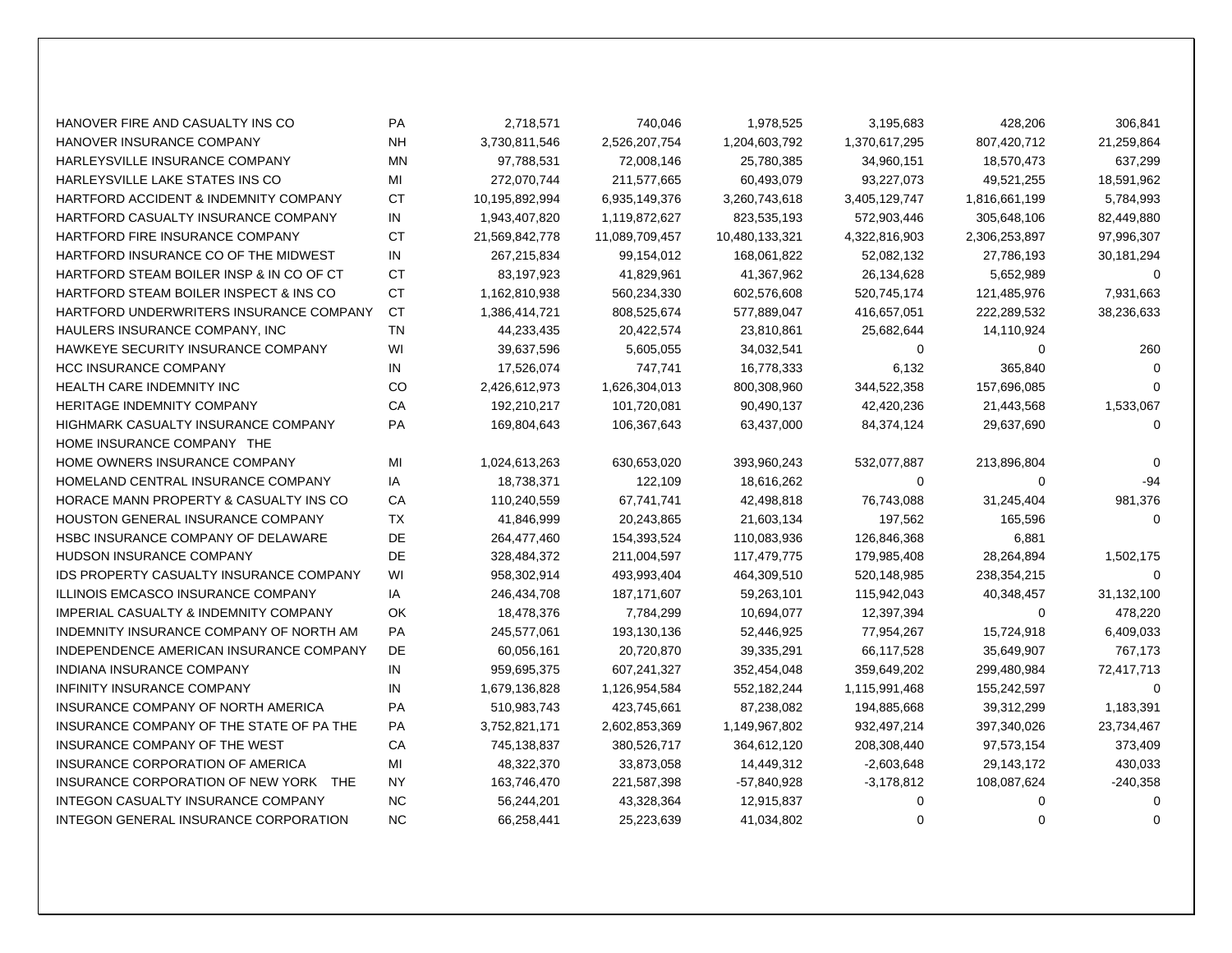| <b>INTEGON INDEMNITY CORPORATION</b>          | <b>NC</b>       | 91,484,190     | 46,140,300     | 45,343,890    | 0                        | 0             | $-379$     |
|-----------------------------------------------|-----------------|----------------|----------------|---------------|--------------------------|---------------|------------|
| INTEGON NATIONAL INSURANCE COMPANY            | NC.             | 249,422,028    |                |               | $\Omega$                 | $\Omega$      | 158        |
| INTERNATIONAL FIDELITY INSURANCE COMPANY      | <b>NJ</b>       |                | 158,808,058    | 90,613,970    |                          |               | 1,985,990  |
| <b>INTREPID INSURANCE COMPANY</b>             | MI              | 110,615,985    | 47,215,635     | 63,400,350    | 72,982,905<br>18,491,716 | 9,506,320     | 290,238    |
| IOWA AMERICAN INSURANCE COMPANY               |                 | 31,953,332     | 13,322,688     | 18,630,644    |                          | 3,074,152     |            |
| JEFFERSON INSURANCE COMPANY                   | IA<br><b>NY</b> | 11,010,443     | 5,042,163      | 5,968,280     | 3,121,857                | 1,468,407     | 321,670    |
|                                               |                 | 133,918,262    | 28,829,521     | 105,088,741   | 149,276                  | 25,732,861    | 25         |
| K M INSURANCE COMPANY                         | <b>OK</b>       | 16,391,140     | 327,739        | 16,063,401    | 142,010                  | 0             | 1,510      |
| KANSAS BANKERS SURETY COMPANY                 | <b>KS</b>       | 146,869,829    | 27,563,361     | 119,306,468   | 21,198,588               | 7,410,269     | 2,171,609  |
| KANSAS CITY FIRE & MARINE INSURANCE CO        | SC              | 25,101,463     | 394,481        | 24,706,982    | $\mathbf 0$              | 0             | -4,055     |
| L M INSURANCE CORPORATION                     | IA              | 61,576,125     | 43,048,167     | 18,527,958    | 21,192,178               | 12,488,576    | 89,163,177 |
| LAURIER INDEMNITY COMPANY                     | WI              | 23,715,181     | 9,690,068      | 14,025,113    | 2,223,858                | 678,963       | $\Omega$   |
| LE MARS INSURANCE COMPANY                     | ΙA              | 44,783,478     | 23,396,925     | 21,386,553    | 20,368,354               | 9,587,367     | $\Omega$   |
| LEADER INSURANCE COMPANY                      | <b>OH</b>       | 27,799,328     | 8,051,607      | 19,747,721    | -79,910,479              | 88,677,911    | $\Omega$   |
| LEXON INSURANCE COMPANY                       | <b>TX</b>       | 60,363,477     | 27,273,273     | 33,090,204    | 38,211,844               | 246,099       | 3,499,043  |
| LIBERTY INSURANCE UNDERWRITERS INC            | <b>NY</b>       | 135,118,739    | 68,391,875     | 66,726,864    | 0                        | 0             | 22,342,454 |
| LIBERTY MUTUAL INSURANCE COMPANY              | MA              | 26,011,608,289 | 18,086,911,457 | 7,924,696,832 | 7,046,397,371            | 3,722,498,493 | 44,334,824 |
| LIBERTY PERSONAL INSURANCE COMPANY            | МI              | 22,103,880     | 1,050,379      | 21,053,501    | $\Omega$                 | $\mathbf 0$   | $\Omega$   |
| LINCOLN GENERAL INSURANCE COMPANY             | PA              | 500,277,447    | 355,589,294    | 144,688,153   | 217,378,231              | 113,835,122   | 33,626,436 |
| LM GENERAL INSURANCE COMPANY                  | DE              | 21,591,181     | 6,765,308      | 14,825,873    | 0                        | 0             | 2,318,957  |
| LM PERSONAL INSURANCE COMPANY                 | DE              | 23,010,492     | 7,277,517      | 15,732,975    | 0                        | 0             | 64,859     |
| LM PROPERTY & CASUALTY INS CO                 | IN              | 996,278,146    | 294,908,687    | 701,369,459   | 569                      | 32,608,651    | 6,182,242  |
| LYNDON PROPERTY INSURANCE COMPANY             | <b>MO</b>       | 400,454,154    | 237,218,679    | 163,235,475   | 74,715,440               | 48,454,582    | 3,314,165  |
| <b>MAJESTIC INSURANCE COMPANY</b>             | CA              | 174,938,059    | 131,569,740    | 43,368,319    | 76,229,745               | 31,232,032    | $\Omega$   |
| MANUFACTURERS ALLIANCE INSURANCE COMPANY      | <b>PA</b>       | 181,720,298    | 124,165,204    | 57,555,094    | 74,039,350               | 50,332,012    | $\Omega$   |
| MAPFRE REINSURANCE CORPORATION                | NJ              | 247,160,213    | 99,901,094     | 147,259,119   | 59,018,117               | 25,720,077    |            |
| MARINE INDEMNITY INSURANCE COMPANY OF AM      | <b>NY</b>       | 7,610,136      | 79,442         | 7,530,694     | 0                        | 0             | $\Omega$   |
| MARKEL AMERICAN INSURANCE COMPANY             | VA              | 394,729,273    | 303,831,265    | 90,898,008    | 111,143,028              | 29,967,956    | 3,039,479  |
| <b>MARYLAND CASUALTY COMPANY</b>              | MD              | 454,229,849    | 65,675,825     | 388,554,025   | 0                        | 0             | 21,091,070 |
| <b>MARYLAND INSURANCE COMPANY</b>             | <b>TX</b>       | 24,003,307     | 482,018        | 23,521,289    | 0                        | 0             | $\Omega$   |
| MASSACHUSETTS BAY INSURANCE COMPANY           | <b>NH</b>       | 23,407,733     | 4,057          | 23,403,676    | 0                        | 0             | 11,297,766 |
| MAYFLOWER INSURANCE COMPANY LTD<br><b>THE</b> | SC              | 26,936,047     | 75,928         | 26,860,119    | 0                        | 0             | $-1$       |
| MBIA INSURANCE CORPORATION                    | <b>NY</b>       | 11,037,019,308 | 7,236,620,543  | 3,800,398,765 | 812,460,076              | 26,037,240    | 11,053,100 |
| MEDICAL LIABILITY ALLIANCE                    | <b>MO</b>       | 29,148,408     | 13,968,224     | 15,180,185    | 5,872,858                | 223,469       | 0          |
| MEDICAL PROTECTIVE COMPANY<br><b>THE</b>      | IN              | 2,254,936,087  | 1,683,605,569  | 571,330,518   | -342,582,014             | 257,771,090   | 27,245,440 |
| MEDMARC CASUALTY INSURANCE COMPANY            | VT              | 97,146,148     | 58,246,446     | 38,899,702    | 16,581,596               | 17,795,221    | 2,779,433  |
| MEMBERSELECT INSURANCE COMPANY                | MI              | 213,053,605    | 88,450,431     | 124,603,174   | 70,443,244               | 42,936,680    | 63,412,382 |
| <b>MEMIC INDEMNITY COMPANY</b>                | NH              | 113,055,237    | 65,425,945     | 47,629,292    | 29,095,079               | 11,505,002    |            |
| <b>MENDAKOTA INSURANCE COMPANY</b>            | MN              | 21,885,040     | 12,456,407     | 9,428,633     | 6,334,443                | 3,717,229     | 2,477,973  |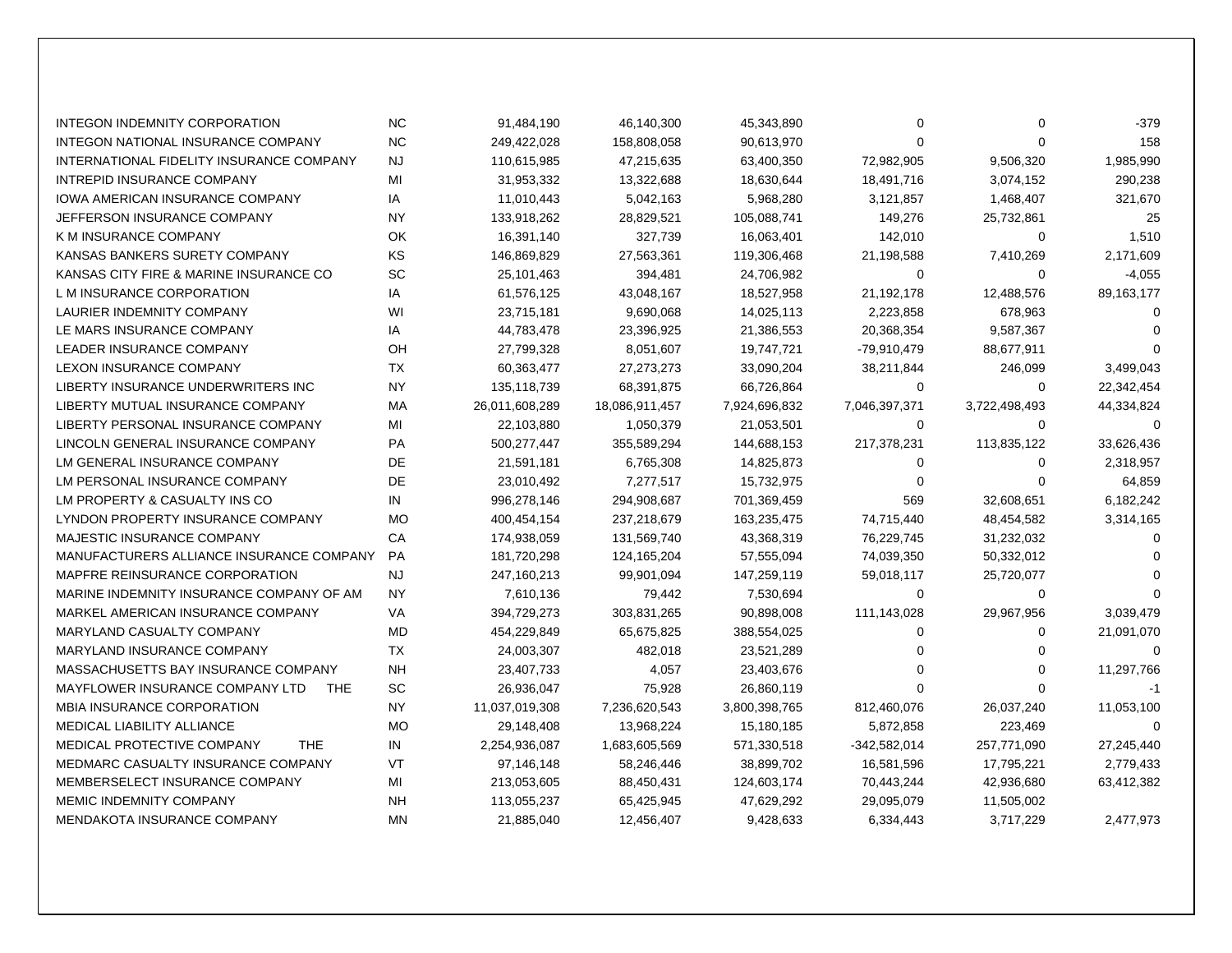| <b>MERASTAR INSURANCE COMPANY</b>                  | TN             | 91,389,110    | 69,282,022    | 22,107,088    | 21,663,005    | 52,317,659    | 710,309    |
|----------------------------------------------------|----------------|---------------|---------------|---------------|---------------|---------------|------------|
| MERIDIAN SECURITY INSURANCE COMPANY                | IN             | 88,892,253    | 13,195,677    | 75,696,576    | $-27,168,680$ | 20,674,392    | 784,805    |
| METROPOLITAN CASUALTY INSURANCE COMPANY            | R <sub>l</sub> | 44,379,233    | 1,018,887     | 43,360,350    | 0             | 0             | 27,894,604 |
| METROPOLITAN DIRECT PROP & CAS INS CO              | <b>RI</b>      | 23,315,566    | 498,428       | 22,817,137    | 0             | 0             | 42,444     |
| METROPOLITAN GENERAL INSURANCE COMPANY             | RI             | 28,545,293    | 813,067       | 27,732,223    | $\Omega$      | 0             | 940,308    |
| METROPOLITAN GROUP PROP & CAS INS CO               | RI             | 374,733,279   | 114,174,253   | 260,559,026   | $\Omega$      | 9,511,013     | 20,146,264 |
| <b>METROPOLITAN PROPERTY &amp; CASUALTY INS CO</b> | RI             | 5,348,248,625 | 3,565,523,383 | 1,782,725,242 | 2,929,198,938 | 1,524,493,181 | 19,336,463 |
| <b>MGA INSURANCE COMPANY INC</b>                   | <b>TX</b>      | 73,012,032    | 54,399,449    | 18,612,583    | 33,677,508    | 10,374,265    | $\Omega$   |
| MGIC ASSURANCE CORPORATION                         | WI             | 8,862,170     | 26,207        | 8,835,963     | 0             | 0             |            |
| MGIC CREDIT ASSURANCE CORPORATION                  | WI             | 44,492,930    | 6,744,207     | 37,748,723    | 2,558,088     | 12,497,748    | 215        |
| MGIC INDEMNITY CORPORATION                         | WI             | 22,025,048    | 456,086       | 21,568,962    | 1,309         | 0             | 15,920     |
| MGIC MORTGAGE REINSURANCE CORPORATION              | WI             | 24,345,696    | 9,001,525     | 15,344,171    | 4,195,204     | 262,375       | $\Omega$   |
| MGIC REINSURANCE CORPORATION                       | WI             | 263,416,815   | 216, 173, 799 | 47,243,016    | 66,312,582    | 28,861,417    | $\Omega$   |
| MGIC RESIDENTIAL REINSURANCE CORPORATION           | WI             | 24,015,434    | 9,005,401     | 15,010,033    | 4,195,204     | 262,375       | $\Omega$   |
| MHA INSURANCE COMPANY                              | MI             | 318,502,513   | 223,557,395   | 94,945,118    | 70,590,229    | 14,369,897    | $\Omega$   |
| MIC GENERAL INSURANCE CORPORATION                  | MI             | 69,516,354    | 54,330,429    | 15,185,925    | 0             | 0             | 972,180    |
| MIC PROPERTY AND CASUALTY INS CORP                 | MI             | 420,499,598   | 366,817,627   | 53,681,971    | $\Omega$      | 0             | 938,625    |
| MID CENTURY INSURANCE COMPANY                      | CA             | 3,238,194,024 | 2,755,187,467 | 483,006,557   | 1,731,033,552 | 970,008,165   | 62,419,122 |
| MID CONTINENT CASUALTY COMPANY                     | <b>OK</b>      | 763,093,396   | 529,082,090   | 234,011,306   | 289,065,633   | 64,604,561    | 1,031,245  |
| MIDDLESEX INSURANCE COMPANY                        | WI             | 592,244,781   | 405,366,540   | 186,878,242   | 182,911,956   | 92,694,896    | 43,354     |
| MIDWEST EMPLOYERS CASUALTY COMPANY                 | DE             | 194,417,362   | 74,432,420    | 119,984,942   | 0             | 0             | 9,194,065  |
| MIDWEST MEDICAL INSURANCE COMPANY                  | ΜN             | 401,526,228   | 263,715,071   | 137,811,157   | 118,296,774   | 48,500,987    | 324,885    |
| MIDWESTERN INDEMNITY COMPANY<br><b>THE</b>         | OH             | 35,976,822    | 6,551,472     | 29,425,350    | 0             | 0             | 557        |
| MILBANK INSURANCE COMPANY                          | <b>SD</b>      | 425,014,214   | 291,408,215   | 133,605,999   | 215,962,258   | 97,156,010    | $\Omega$   |
| MILLERS CLASSIFIED INSURANCE COMPANY               | WI             | 25,214,697    | 14,864,316    | 10,350,381    | 15,096,293    | 8,762,785     | 5,265,207  |
| MILWAUKEE CASUALTY INSURANCE CO                    | WI             | 18,671,118    | 7,931,780     | 10,739,337    | 0             | 0             | 7,086,322  |
| MILWAUKEE INSURANCE COMPANY                        | WI             | 49,637,643    | 20,200,153    | 29,437,490    | 2,183,774     | 1,317,289     | 11,918,216 |
| MILWAUKEE SAFEGUARD INSURANCE COMPANY              | WI             | 15,127,218    | 4,098,086     | 11,029,132    | 0             | 0             | $\Omega$   |
| MITSUI SUMITOMO INSURANCE CO OF AMERICA            | <b>NY</b>      | 635,105,456   | 498,367,079   | 136,738,377   | 168,001,602   | 67,729,620    | 9,593,595  |
| MITSUI SUMITOMO INSURANCE USA INC                  | <b>NY</b>      | 96,368,819    | 56,707,385    | 39,661,434    | 18,666,845    | 7,525,514     | 5,826,025  |
| MONROE GUARANTY INSURANCE COMPANY                  | IN             | 37,074,433    | $-530,093$    | 37,604,526    | -43,519,556   | 13,008,668    | 21,197,820 |
| MONUMENTAL GENERAL CASUALTY COMPANY                | MD             | 7,462,335     | 377,032       | 7,085,303     | 0             | 9,213,240     | 876,238    |
| MORTGAGE GUARANTY INSURANCE CORPORATION            | WI             | 7,275,984,542 | 5,638,898,991 | 1,637,085,551 | 1,100,169,829 | 455,398,772   | 71,201,918 |
| MOTOR CLUB OF IOWA INSURANCE COMPANY               | IA             | 28,911,523    | 1,400,742     | 27,510,780    | 892,077       | 468,758       | 89,061     |
| MOTORS INSURANCE CORPORATION                       | MI             | 8,368,687,313 | 5,867,599,773 | 2,501,087,539 | 2,863,286,409 | 1,683,899,793 | 5,359,118  |
| NATIONAL ALLIANCE INSURANCE COMPANY                | MO             | 25,386,177    | 4,582,241     | 20,803,936    | $-385$        | 5,549,411     | 0          |
| NATIONAL AMERICAN INSURANCE COMPANY                | OK             | 133,778,001   | 86,493,442    | 47,284,559    | 70,126,014    | 25,747,239    | 209,804    |
| NATIONAL CASUALTY COMPANY                          | WI             | 103,043,243   | 6,448,497     | 96,594,746    | $\Omega$      | 91,980        | 16,927,356 |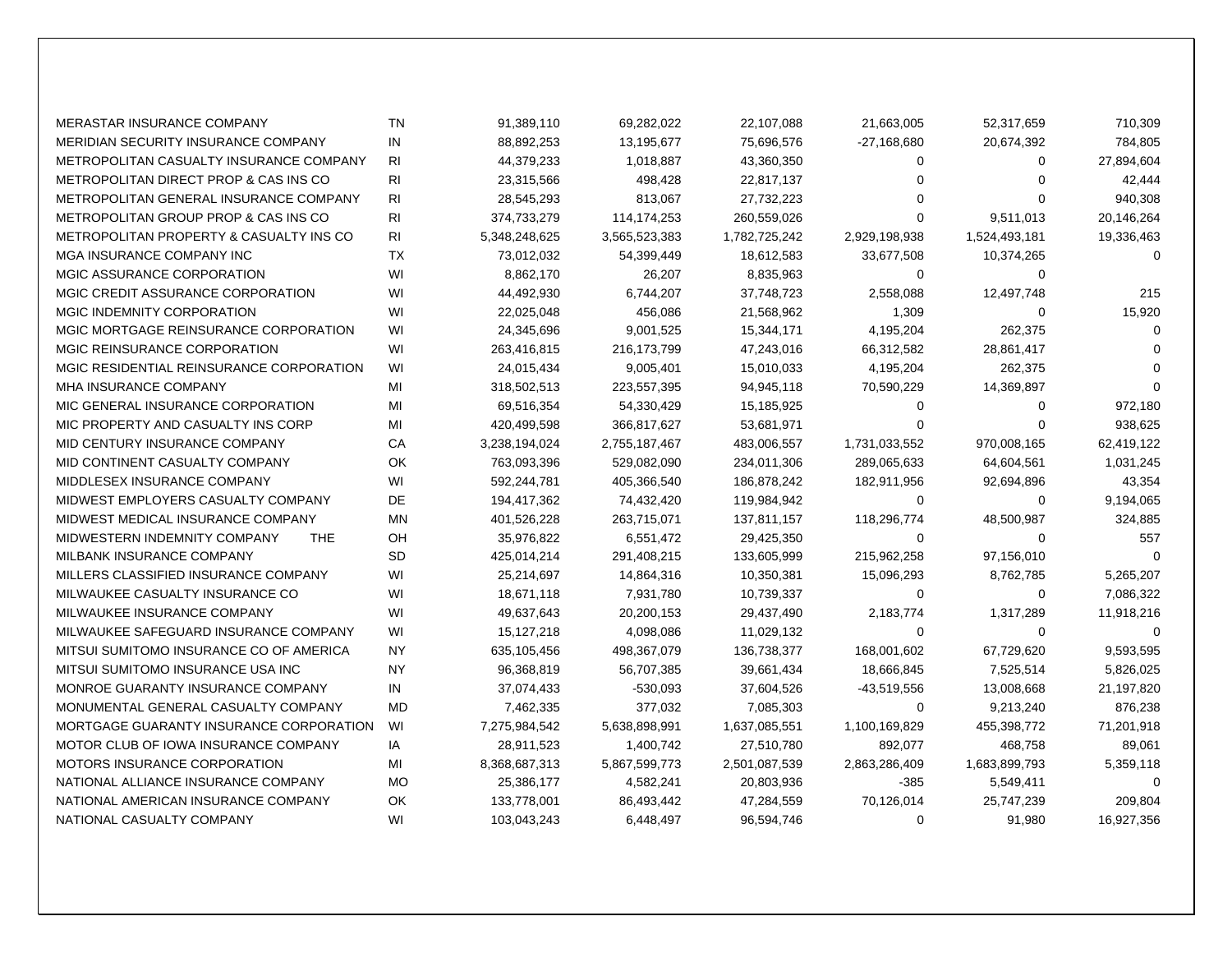| NATIONAL CONTINENTAL INSURANCE COMPANY      | NΥ        | 94,774,089        | 53,516,320     | 41,257,769     | 1,952,299     | 13,119        | $\Omega$    |
|---------------------------------------------|-----------|-------------------|----------------|----------------|---------------|---------------|-------------|
| NATIONAL FARMERS UNION PROPERTY & CAS CO    | CO        | 262,813,946       | 163,692,786    | 99,121,160     | 173,746,701   | 80,899,885    | 2,154,110   |
| NATIONAL FIRE INSURANCE COMPANY OF HARTF    | IL.       | 203,169,191       | 32,306,128     | 170,863,063    | 0             | 0             | 13,055,641  |
| NATIONAL GENERAL ASSURANCE COMPANY          | MO        | 31,301,253        | 22,325,403     | 8,975,850      | 0             | 0             | 6,275,579   |
| NATIONAL GENERAL INSURANCE COMPANY          | <b>MO</b> | 109,441,065       | 68,479,262     | 40,961,803     | 32,514,748    | 18,199,295    | 1,598,105   |
| NATIONAL INDEMNITY COMPANY                  | <b>NE</b> | 62,010,570,439    | 33,290,182,875 | 28,720,387,564 | 8,822,483,058 | 926,685,149   | 6,627,179   |
| NATIONAL INSURANCE COMPANY OF WI INC        | WI        | 35,988,733        | 22,750,568     | 13,238,166     | 12,161,823    | 4,933,859     | 44,316      |
| NATIONAL INSURANCE UNDERWRITERS             | AR        | 6,283,036         | 193,360        | 6,089,676      | $-302,894$    | 104,163       | $\Omega$    |
| NATIONAL INTERSTATE INSURANCE COMPANY       | OH        | 384,944,018       | 262,118,747    | 122,825,271    | 172,170,859   | 46,063,303    | 3,934,942   |
| NATIONAL LIABILITY & FIRE INS CO            | <b>CT</b> | 882,950,324       | 576,219,997    | 306,730,327    | 294,112,064   | 15,098,945    | 9,521,562   |
| NATIONAL REINSURANCE CORPORATION            | DE        | 868,549,126       | 199,920,246    | 668,628,880    | -195,320,886  | 33,472,669    | $\mathbf 0$ |
| NATIONAL SPECIALTY INSURANCE COMPANY        | <b>TX</b> | 22,658,930        | 12,980,421     | 9,678,509      | 11,759,194    | 3,456,825     | $\Omega$    |
| NATIONAL TRUST INSURANCE COMPANY            | <b>TN</b> | 9,012,565         | $-5,396,628$   | 14,409,193     | -13,246,689   | 3,151,774     | 1,269,133   |
| NATIONAL UNION FIRE INSURANCE CO OF PITT    | PA        | 28, 267, 272, 264 | 20,220,278,823 | 8,046,993,441  | 7,086,978,828 | 3,019,784,196 | 213,460,446 |
| NATIONWIDE AFFINITY INSURANCE CO OF AM      | OH        | 14,781,421        | 1,073,167      | 13,708,254     | 999,862       | 80,845        | $\mathbf 0$ |
| NATIONWIDE AGRIBUSINESS INSURANCE CO        | IA        | 104,110,838       | 54,413,193     | 49,697,642     | 0             | 0             | 11,603,787  |
| NATIONWIDE ASSURANCE COMPANY                | WI        | 71,913,152        | 3,061,180      | 68,851,972     | 0             | 0             | 1,594,931   |
| NATIONWIDE GENERAL INSURANCE COMPANY        | OH        | 22,568,999        | 429,865        | 22,139,133     | 0             | 0             | 1,060,100   |
| NATIONWIDE INSURANCE COMPANY OF AMERICA     | WI        | 76,440,459        | 133,904        | 76,306,553     | 0             | $\Omega$      | -13         |
| NATIONWIDE PROPERTY & CASUALTY INS CO       | OH        | 26,935,175        | 430,627        | 26,504,548     | 0             | 0             | 6,012,649   |
| NAU COUNTRY INSURANCE COMPANY               | <b>MN</b> | 124,695,461       | 60,355,182     | 64,340,279     | 111,080,058   | 22,998,586    | 9,590,680   |
| NAVIGATORS INSURANCE COMPANY                | <b>NY</b> | 1,065,658,316     | 709,174,756    | 356,483,560    | 267,744,917   | 46,550,437    | 13,293,025  |
| NCMIC INSURANCE COMPANY                     | IA        | 472,457,965       | 334,941,633    | 137,516,331    | 99,756,372    | 15,507,134    | 8,729,296   |
| NETHERLANDS INSURANCE COMPANY THE           | <b>NH</b> | 262,628,594       | 210,404,152    | 52,224,442     | 96,004,320    | 29,528,062    | 34,042,323  |
| NEW ENGLAND INSURANCE COMPANY               | <b>CT</b> | 298,021,755       | 34,831,874     | 263,189,882    | $-874$        | 1,130,752     | $\Omega$    |
| NEW ENGLAND REINSURANCE CORPORATION         | <b>CT</b> | 126,990,548       | 14,529,684     | 112,460,865    | $-874$        | 1,130,752     | $\Omega$    |
| NEW HAMPSHIRE INSURANCE COMPANY             | <b>PA</b> | 3,403,013,330     | 2,561,002,962  | 842,010,368    | 932,497,214   | 397,340,026   | 161,727,589 |
| NEW SOUTH INSURANCE COMPANY                 | NC.       | 71,884,615        | 40,875,725     | 31,008,890     | 0             | 0             | $\Omega$    |
| NEW YORK MARINE AND GENERAL INS CO          | <b>NY</b> | 560,107,864       | 388,712,662    | 171,395,202    | 113,819,393   | 40,375,131    | 2,002,678   |
| NEWARK INSURANCE COMPANY                    | <b>NJ</b> |                   |                |                |               | 0             | $\Omega$    |
| NEWMARKET UNDERWRITERS INSURANCE COMPANY NH |           | 123,414,999       | 75,984,556     | 47,430,443     | 12,479,814    | 5,760,688     | $\Omega$    |
| NIPPONKOA INSURANCE COMPANY OF AMERICA      | <b>NY</b> | 59,524,851        | 13,768,563     | 45,756,288     | $-32,563$     | 4,376,064     | 311,079     |
| NORGUARD INSURANCE COMPANY                  | PA        | 275,783,271       | 215,562,804    | 60,220,467     | 100,318,222   | 32,601,592    | 137,325     |
| NORTH AMERICAN ELITE INSURANCE COMPANY      | <b>NH</b> | 43,121,024        | 7,153,830      | 35,967,194     | 0             | 0             | $\Omega$    |
| NORTH AMERICAN SPECIALTY INSURANCE CO       | <b>NH</b> | 325, 181, 404     | 129,392,468    | 195,788,936    | 10,639,871    | 6,634,806     | 3,289,152   |
| NORTH POINTE INSURANCE COMPANY              | MI        | 128,172,314       | 84,311,656     | 43,860,658     | 46,445,179    | 30,628,316    | 4,488,661   |
| NORTH RIVER INSURANCE COMPANY<br>THE        | NJ        | 891,372,041       | 543,300,013    | 348,072,028    | 163,948,546   | 96,342,092    | 6,450,441   |
| NORTH STAR REINSURANCE CORPORATION          | DE.       | 30,626,036        | 12,692,797     | 17,933,239     | $\Omega$      | $\Omega$      | $\Omega$    |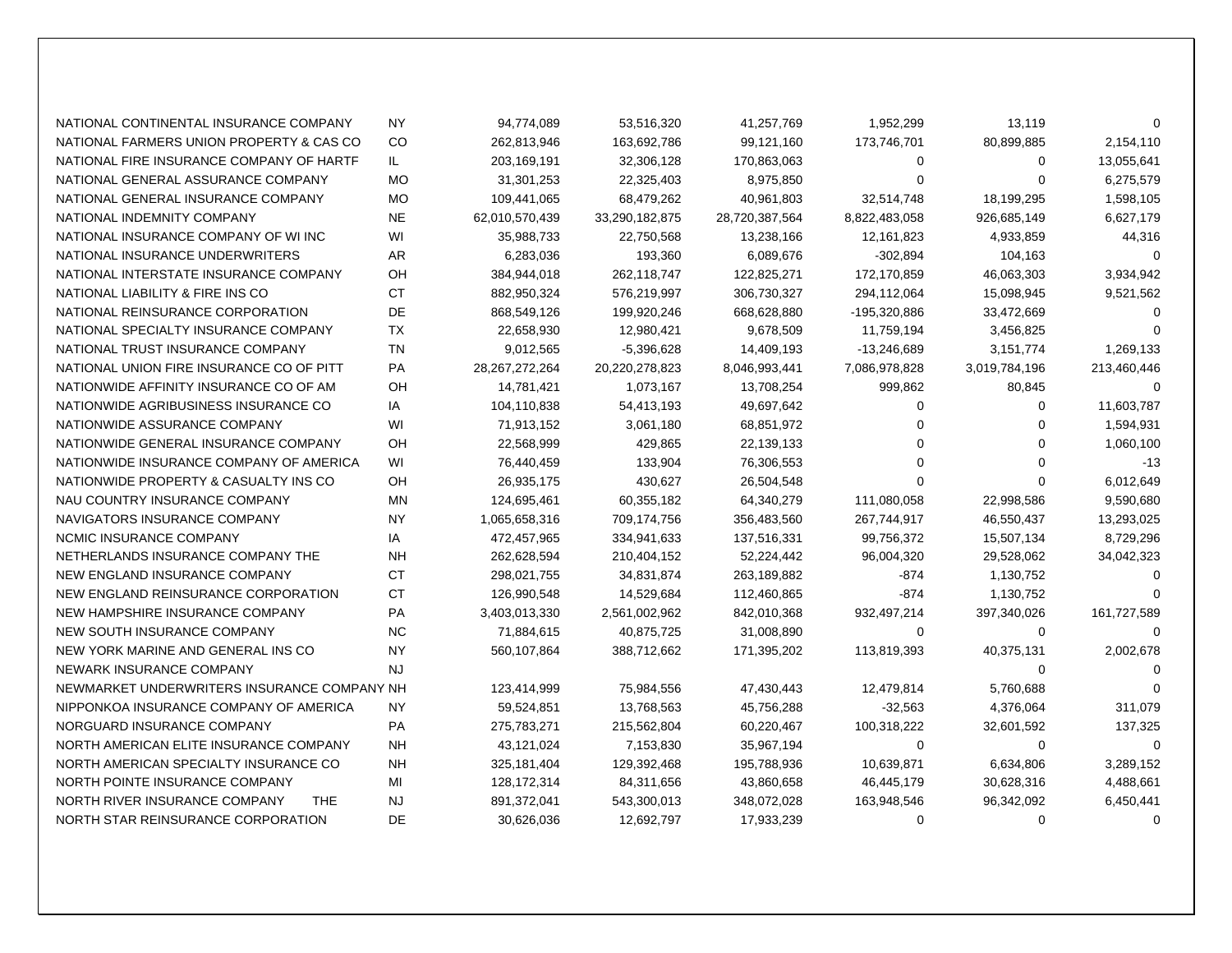| NORTHERN ASSURANCE COMPANY OF AMERICA         | МA        | 339,320,462   | 171,432,197   | 167,888,265   | 100,165,084   | 72,883,559    | 824,105     |
|-----------------------------------------------|-----------|---------------|---------------|---------------|---------------|---------------|-------------|
| NORTHERN INSURANCE COMPANY OF NEW YORK        | <b>NY</b> | 53,329,348    | 23,706,589    | 29,622,759    | 0             | 0             | 5,825,153   |
| NORTHLAND CASUALTY COMPANY                    | <b>MN</b> | 102,259,582   | 73,331,023    | 28,928,559    | 38,006,658    | 22,303,377    | 451,500     |
| NORTHLAND INSURANCE COMPANY                   | <b>MN</b> | 1,139,940,603 | 660,777,127   | 479,163,475   | 348,383,699   | 204,734,502   | 37,935,954  |
| NOVA CASUALTY COMPANY                         | <b>NY</b> | 116,249,108   | 63,555,869    | 52,693,239    | 38,227,260    | 14,797,799    | 69,641      |
| OCCIDENTAL FIRE & CASUALTY COMPANY OF NC      | <b>NC</b> | 269,495,080   | 143,339,063   | 126,156,017   | 87,073,611    | 45,776,251    | 25,744,039  |
| ODYSSEY AMERICA REINSURANCE CORPORATION       | <b>CT</b> | 5,886,888,839 | 3,815,602,336 | 2,071,286,503 | 1,875,196,011 | 737,584,057   | $\Omega$    |
| OHIC INSURANCE COMPANY                        | OH        | 286,842,262   | 212,549,164   | 74,293,098    | 32,554,954    | 42,767,435    | 2,204,730   |
| OHIO CASUALTY INSURANCE COMPANY<br><b>THE</b> | OH        | 4,271,271,351 | 3,266,726,024 | 1,004,545,315 | 1,795,499,820 | 317,914,571   | 26,045,385  |
| OHIO INDEMNITY COMPANY                        | OH        | 108,462,756   | 73,680,019    | 34,782,737    | 52,197,489    | 33,654,458    | 67,464      |
| OHIO SECURITY INSURANCE COMPANY               | OH        | 13,468,121    | 362,200       | 13,105,920    | -6,497,406    | 6,800,314     | 1,662,761   |
| OLD RELIABLE CASUALTY COMPANY                 | <b>MO</b> | 10,485,507    | 2,995,809     | 7,489,698     | 11,046,043    | 6,349,720     | 603,770     |
| OLD REPUBLIC INSURANCE COMPANY                | <b>PA</b> | 2,081,949,764 | 1,298,266,007 | 783,683,757   | 321,737,665   | 99,641,414    | 48,913,622  |
| OLD REPUBLIC SECURITY ASSURANCE COMPANY       | AZ        | 98,879,331    | 80,671,271    | 18,208,060    | 26,480,507    | 13,307,149    | $-5,313$    |
| OLD REPUBLIC SURETY COMPANY                   | WI        | 91,373,835    | 51,773,256    | 39,600,579    | 38,119,899    | 3,579,288     | 2,786,472   |
| OLD UNITED CASUALTY COMPANY                   | <b>KS</b> | 312,516,307   | 221,304,022   | 91,212,285    | 88,329,926    | 28,327,444    | 285,550     |
| ONEBEACON AMERICA INSURANCE COMPANY           | MA        | 1,051,999,332 | 589,751,016   | 462,248,316   | 328,541,484   | 178,478,402   | 3,497,186   |
| ONEBEACON INSURANCE COMPANY                   | <b>PA</b> | 3,602,467,735 | 2,203,085,638 | 1,399,382,097 | 1,081,782,931 | 787,142,058   | 672,531     |
| ONEBEACON MIDWEST INSURANCE COMPANY           | WI        | 40,760,654    | 167,357       | 40,593,297    | 0             | 8,654,225     |             |
| OWNERS INSURANCE COMPANY                      | OH        | 1,876,769,143 | 1,232,293,035 | 644,476,108   | 959,626,453   | 347,745,872   | 72,229,382  |
| <b>PACIFIC EMPLOYERS INSURANCE COMPANY</b>    | <b>PA</b> | 1,959,743,206 | 1,500,469,307 | 459,273,899   | 693,792,991   | 139,951,776   | 4,638,804   |
| PACIFIC INDEMNITY COMPANY                     | WI        | 5,049,240,681 | 3,770,009,164 | 1,279,231,517 | 1,671,045,798 | 578,560,996   | 13,616,981  |
| PACIFIC SPECIALTY INSURANCE COMPANY           | CA        | 231,953,553   | 131,822,449   | 100,131,104   | 125,720,261   | 34,316,743    | 147,319     |
| PARTNER REINSURANCE COMPANY OF THE US         | <b>NY</b> | 3,010,851,534 | 2,445,229,803 | 565,621,731   | 678,254,807   | 252,162,101   | $\Omega$    |
| PARTNERRE INSURANCE COMPANY OF NEW YORK       | <b>NY</b> | 112,415,123   | 14,503,284    | 97,911,839    | $-517,585$    | 17,543,043    | $\Omega$    |
| PATHFINDER INSURANCE COMPANY                  | CO        | 12,383,653    | 3,197,122     | 9,186,531     | 1,305,340     | 327,500       | 361,736     |
| PATRIOT GENERAL INSURANCE COMPANY             | WI        | 20,707,971    | 1,254,331     | 19,453,640    | 0             | 0             | $\mathbf 0$ |
| PEACHTREE CASUALTY INSURANCE COMPANY          | FL        | 12,831,016    | 7,210,733     | 5,620,283     | 8,151,781     | 4,735,993     | $\Omega$    |
| PEERLESS INSURANCE COMPANY                    | <b>NH</b> | 4,551,478,620 | 3,534,816,691 | 1,016,661,929 | 2,472,792,156 | 375,554,776   | 14,264,826  |
| PENN AMERICA INSURANCE COMPANY                | <b>PA</b> | 335,578,719   | 172,042,053   | 163,536,666   | 61,192,178    | 39,156,590    | 679,384     |
| PENN MILLERS INSURANCE COMPANY                | <b>PA</b> | 153,808,126   | 106,592,502   | 47,215,624    | 61,819,026    | 29,430,638    | 5,627,632   |
| PENNSYLVANIA GENERAL INSURANCE COMPANY        | <b>PA</b> | 549,556,826   | 342,075,162   | 207,481,664   | 200,330,174   | $-12,893,661$ | 19,412      |
| PENNSYLVANIA MANUFACTURERS ASSN INS CO        | <b>PA</b> | 591,013,110   | 397,793,596   | 193,219,514   | 222,118,046   | 150,996,038   | 2,220,849   |
| PENNSYLVANIA MANUFACTURERS INDEMNITY CO       | <b>PA</b> | 185,485,953   | 121,204,108   | 64,281,845    | 74,039,350    | 50,332,012    | $\mathbf 0$ |
| PERMANENT GENERAL ASSURANCE CORPORATION       | <b>TN</b> | 191,751,894   | 119,756,044   | 71,995,850    | 144,341,377   | 61,280,550    | $\Omega$    |
| PETROLEUM CASUALTY COMPANY                    | <b>TX</b> | 18,037,642    | 7,052,424     | 10,985,218    | 6,097,975     | 245,699       | 92,359      |
| PHILADELPHIA INDEMNITY INSURANCE COMPANY      | <b>PA</b> | 2,164,473,199 | 1,568,689,843 | 595,783,356   | 1,007,419,896 | 55,889,414    | 40,197,603  |
| PHOENIX INDEMNITY INSURANCE COMPANY           | AZ        | 58,060,688    | 21,843,008    | 36,217,680    | 28,702,093    | 12,003,617    | 0           |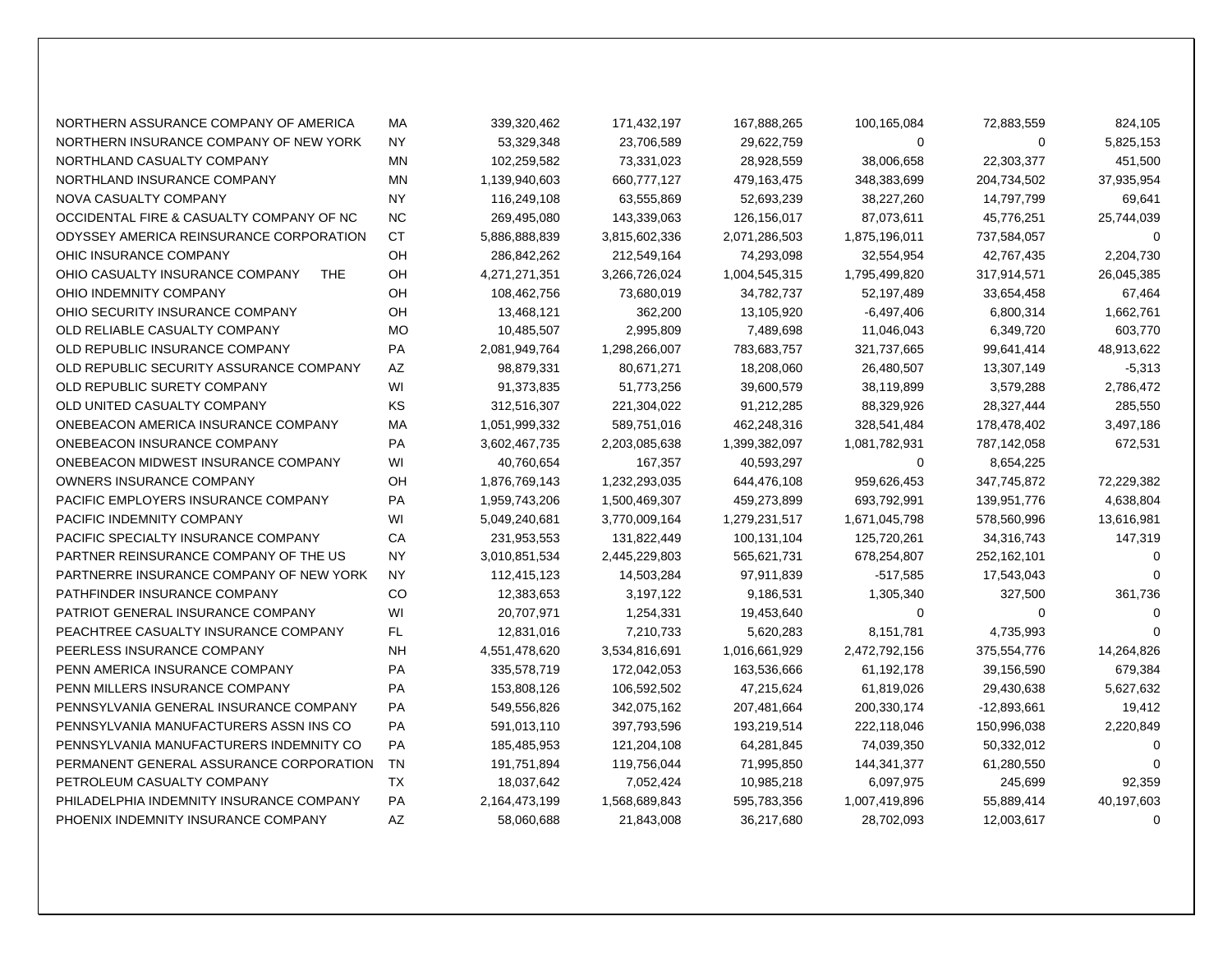| PHOENIX INSURANCE COMPANY<br><b>THE</b>  | <b>CT</b> | 3,425,356,903 | 2,405,555,005 | 1,019,801,898 | 816,773,288   | 408,924,023   | 10,997,046  |
|------------------------------------------|-----------|---------------|---------------|---------------|---------------|---------------|-------------|
| PHYSICIANS INSURANCE COMPANY OF WI INC   | WI        | 283,055,886   | 194,589,312   | 88,466,577    | 61,608,834    | 7,727,087     | 8,155,426   |
| PLATINUM UNDERWRITERS REINSURANCE INC    | <b>MD</b> | 1,623,215,598 | 1,176,008,926 | 447,206,670   | 601,760,142   | 187,649,424   | $\Omega$    |
| PLATTE RIVER INSURANCE COMPANY           | <b>NE</b> | 108,209,192   | 74,725,238    | 33,483,954    | 18,166,721    | 4,475,550     | 1,218,079   |
| <b>PMA CAPITAL INSURANCE COMPANY</b>     | <b>PA</b> | 658,511,673   | 453,591,782   | 204,919,891   | 3,855,254     | 199,203,774   | $\Omega$    |
| PMI MORTGAGE INSURANCE CO                | AZ        | 3,506,556,943 | 2,995,726,300 | 510,830,643   | 593,979,035   | 182,112,971   | 35,128,467  |
| PRE PAID LEGAL CASUALTY INC              | OK.       | 26,763,248    | 2,880,456     | 23,882,792    | 50,616,078    | 15,415,285    | 11,068,328  |
| PREFERRED PROFESSIONAL INSURANCE COMPANY | <b>NE</b> | 217,236,087   | 151,581,729   | 65,654,358    | 45,470,036    | 16,497,146    | 3,788,567   |
| PRINCETON INSURANCE COMPANY              | <b>NJ</b> | 1,002,813,693 | 812,317,742   | 190,495,951   | 200,848,165   | 138,537,886   | 65,218      |
| PRIVATE RESIDENTIAL MORTGAGE INS CORP    | <b>NC</b> | 15,490,883    | 7,201,235     | 8,289,648     | 83,914        | 50,248        | $\Omega$    |
| PRODUCERS AGRICULTURE INSURANCE COMPANY  | <b>TX</b> | 24,877,447    | 13,777,422    | 11,100,025    | 19,082,366    | 24,442,060    | 9,883,784   |
| PROFESSIONAL LIABILITY INS CO OF AMERICA | <b>NY</b> | 29,905,809    | 19,894,011    | 10,011,798    | 22,446,048    | 142,851       | 12,079,964  |
| PROFESSIONAL SOLUTIONS INSURANCE COMPANY | IA        | 13,928,024    | 6,205,984     | 7,722,041     | 2,182,214     | 0             | 2,483,622   |
| PROFESSIONALS ADVOCATE INSURANCE COMPANY | <b>MD</b> | 92,625,551    | 63,805,885    | 28,819,666    | 9,322,767     | 6,133,540     | $\Omega$    |
| PROFESSIONALS DIRECT INSURANCE COMPANY   | MI        | 44,992,535    | 27,453,835    | 17,538,700    | 16,401,779    | 4,983,615     | 57,962      |
| PROGRESSIVE AMERICAN INSURANCE COMPANY   | FL.       | 329,618,360   | 204,543,608   | 125,074,752   | 192,662,417   | 107,674,250   | 754,925     |
| PROGRESSIVE CASUALTY INSURANCE COMPANY   | <b>OH</b> | 5,917,383,683 | 4,263,403,725 | 1,653,979,958 | 5,063,978,096 | 2,853,367,671 | 13,983,464  |
| PROGRESSIVE HALCYON INSURANCE COMPANY    | OH        | 2,376,204,189 | 1,644,617,022 | 731,587,167   | 2,402,827,126 | 472,984,226   | 56,109,147  |
| PROGRESSIVE HOME INSURANCE COMPANY       | OH        | 118,054,046   | 83,082,974    | 34,971,072    | 112,283,427   | 38,653,689    | $-322$      |
| PROGRESSIVE MAX INSURANCE COMPANY        | OH        | 229,798,756   | 170,572,099   | 59,226,657    | 187,973,666   | 48,871,043    | $\Omega$    |
| PROGRESSIVE NORTHERN INSURANCE COMPANY   | WI        | 1,305,164,813 | 932,076,340   | 373,088,473   | 1,155,974,501 | 646,045,511   | 47,242      |
| PROGRESSIVE PREMIER INS CO OF ILLINOIS   | <b>OH</b> | 62,371,089    | 42,427,858    | 19,943,231    | 62,657,889    | 14,496,722    | 55,352,931  |
| PROGRESSIVE SPECIALTY INSURANCE COMPANY  | <b>OH</b> | 1,048,087,766 | 538,339,846   | 509,747,920   | 674,318,459   | 376,859,879   | 9,633,089   |
| PROGRESSIVE UNIVERSAL INS CO             | WI        | 121,424,252   | 84,642,913    | 36,781,339    | 118,799,602   | 33,187,968    | 108,111,098 |
| PRONATIONAL INSURANCE COMPANY            | MI        | 1,138,740,400 | 818,580,678   | 320,159,722   | 189,180,914   | 26,254,436    | 25,749,055  |
| PROPERTY & CASUALTY INS CO OF HARTFORD   | IN        | 178,529,405   | 99,134,196    | 79,395,209    | 52,082,132    | 27,786,193    | 33,150,388  |
| PROPERTY-OWNERS INSURANCE COMPANY        | IN        | 99,284,369    | 59,316,956    | 39,967,413    | 46,127,492    | 11,324,210    | $\mathbf 0$ |
| PROTECTIVE INSURANCE COMPANY             | IN        | 579,705,654   | 249,223,801   | 330,481,853   | 131,827,392   | 38,097,422    | 7,611,708   |
| PROVIDENCE WASHINGTON INS CO OF NY       | <b>NY</b> | 24,200,881    | 18,628,025    | 5,572,856     | 10,941        | 8,132,980     | 18,964      |
| PROVIDENCE WASHINGTON INSURANCE COMPANY  | RI        | 202,501,366   | 174,217,156   | 28,284,210    | 105,315       | 76,144,196    | 325,250     |
| PUTNAM REINSURANCE COMPANY               | <b>NY</b> | 431,109,296   | 316,890,126   | 114,219,170   | 154,481,696   | 71,600,634    | $\mathbf 0$ |
| PXRE REINSURANCE COMPANY                 | <b>CT</b> | 447,525,373   | 320,534,404   | 126,990,969   | 12,044,550    | 31,580,263    | $\Omega$    |
| <b>QBE INSURANCE CORPORATION</b>         | PA        | 376,912,821   | 238,216,814   | 138,696,007   | 93,110,391    | 26,789,382    | 23,946,448  |
| <b>QBE REINSURANCE CORPORATION</b>       | PA        | 1,122,876,439 | 583,391,833   | 539,484,606   | 427,461,815   | 183,836,405   | $\mathbf 0$ |
| <b>QUADRANT INDEMNITY COMPANY</b>        | <b>CT</b> | 154,245,558   | 112,638,356   | 41,607,202    | 49,119,985    | 16,970,444    | 91,641      |
| <b>QUANTA INDEMNITY COMPANY</b>          | CO        | 334,363,801   | 238,981,596   | 95,382,205    | 30,362,262    | 342,149       | 1,411,559   |
| R V I AMERICA INSURANCE COMPANY          | <b>CT</b> | 70,828,022    | 46,728,122    | 24,099,900    | 6,373,523     | 3,817,376     | 479,891     |
| RADIAN ASSET ASSURANCE INC               | <b>NY</b> | 2,084,109,015 | 1,089,621,738 | 994,487,278   | 187,609,329   | 98,426,310    | 3,729,954   |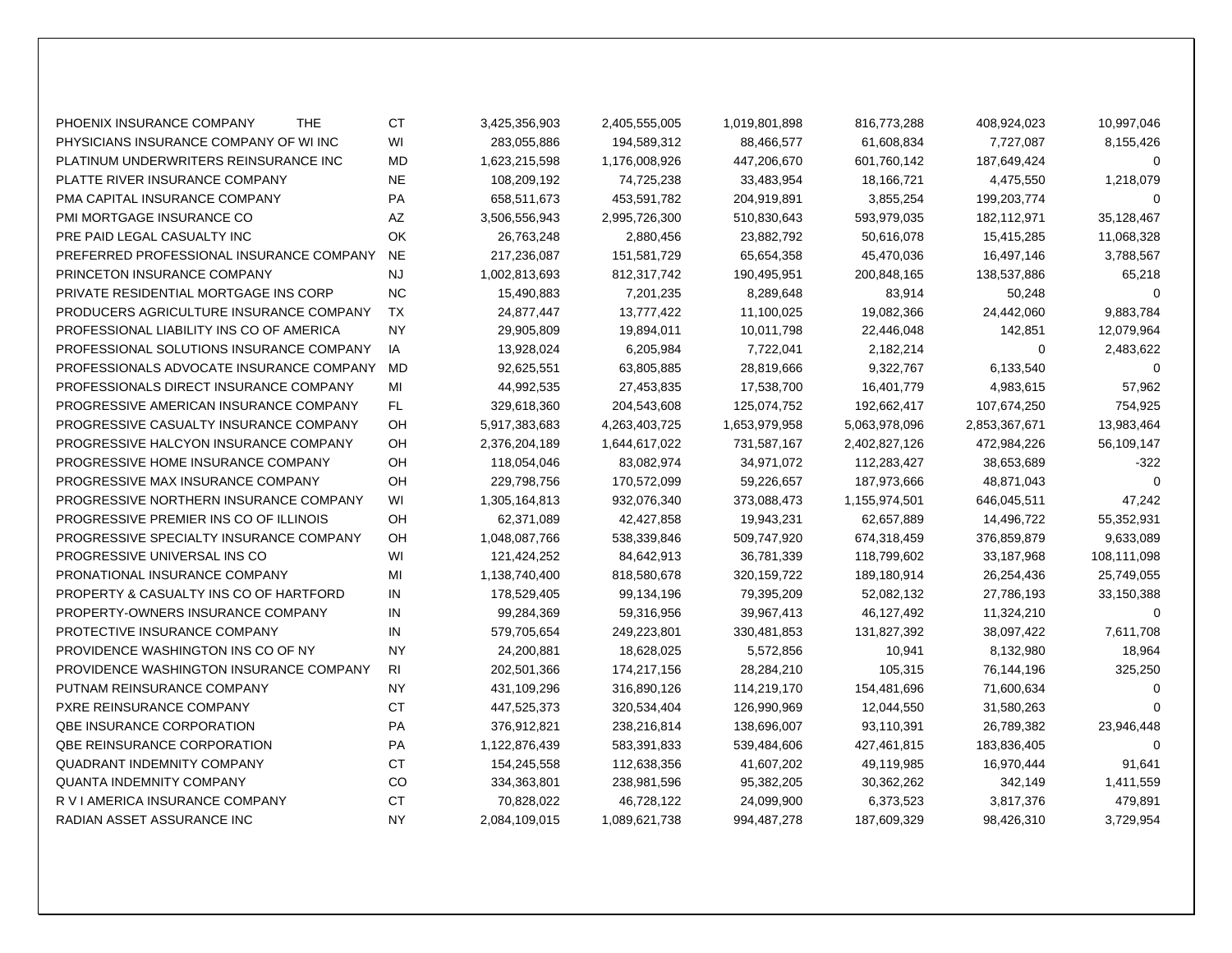| RADIAN GUARANTY INC                      | PA        | 3,568,243,845 | 3,155,556,390 | 412,687,455   | 699,679,478   | 274,558,877  | 36,096,955  |
|------------------------------------------|-----------|---------------|---------------|---------------|---------------|--------------|-------------|
| RAMPART INSURANCE COMPANY                | <b>NY</b> | 110,869,522   | 64,685,070    | 46,184,452    | 7,097         | 8,235,572    | $\Omega$    |
| REDLAND INSURANCE COMPANY                | <b>NJ</b> | 119,615,912   | 89,895,580    | 29,720,332    | 14,544,762    | 2,712,083    | 564,170     |
| <b>REGAL INSURANCE COMPANY</b>           | IN        | 8,469,124     | 1,406,561     | 7,062,563     | $-3,821,919$  | 13,501,425   | $\Omega$    |
| <b>REGENT INSURANCE COMPANY</b>          | WI        | 268,072,917   | 189, 155, 526 | 78,917,391    | 143,328,044   | 49,210,089   | 23,254,860  |
| REPUBLIC FRANKLIN INSURANCE COMPANY      | OH        | 80,530,213    | 48,881,163    | 31,649,050    | 18,994,327    | 8,957,116    | 1,891,914   |
| REPUBLIC INDEMNITY COMPANY OF AMERICA    | CA        | 875,372,585   | 565, 172, 417 | 310,200,168   | 334,053,559   | 126,098,896  | $\Omega$    |
| REPUBLIC INDEMNITY COMPANY OF CALIFORNIA | СA        | 40,892,759    | 22,751,513    | 18,141,246    | 10,331,553    | 3,899,966    | $\Omega$    |
| REPUBLIC INSURANCE COMPANY               | <b>TX</b> | 80,069,764    | 64,157,446    | 15,912,318    | 0             | $\mathbf 0$  | $\Omega$    |
| REPUBLIC MORTGAGE INSURANCE CO OF FL     | FL.       | 38,473,379    | 27,106,978    | 11,366,401    | 5,659,673     | 1,556,386    | $\Omega$    |
| REPUBLIC MORTGAGE INSURANCE COMPANY      | <b>NC</b> | 1,659,577,852 | 1,386,839,930 | 272,737,922   | 328,986,896   | 92,868,503   | 27,989,716  |
| REPUBLIC WESTERN INSURANCE COMPANY       | AZ        | 272,251,067   | 182,427,418   | 89,823,649    | 25,460,064    | 65,572,390   | 537,314     |
| <b>RESIDENTIAL GUARANTY CO</b>           | AZ        | 429,380,093   | 329,044,937   | 100,335,155   | 91,062,110    | 25,599,229   | $\Omega$    |
| <b>RESPONSE INSURANCE COMPANY</b>        | DE        | 91,058,755    | 20,377,630    | 70,681,125    | 18,453,252    | 22,708,766   | $\Omega$    |
| RESPONSE WORLDWIDE DIRECT AUTO INS CO    | <b>CT</b> | 44,042,770    | 26,795,849    | 17,246,921    | 27,064,799    | 5,385,442    | 1,301,839   |
| RISCORP NATIONAL INSURANCE COMPANY       | <b>MO</b> |               |               |               |               | $\Omega$     | $\Omega$    |
| RIVERPORT INSURANCE COMPANY              | <b>MN</b> | 66,393,747    | 34,731,939    | 31,661,808    | 11,575,120    | 3,178,081    | 5,422,673   |
| ROCKWOOD CASUALTY INSURANCE COMPANY      | PA        | 238,640,856   | 165,532,032   | 73,108,825    | 78,349,622    | 30,349,490   | 1,648,125   |
| ROYAL INDEMNITY COMPANY                  | <b>DE</b> | 3,899,775,156 | 3,182,219,780 | 717,555,376   | $-22,450,173$ | 719,079,944  | -554,338    |
| <b>RSUI INDEMNITY COMPANY</b>            | <b>NH</b> | 1,957,700,078 | 1,219,108,610 | 738,591,468   | 580,565,559   | 88,680,512   | 36,899,879  |
| RURAL COMMUNITY INSURANCE COMPANY        | <b>MN</b> | 2,189,335,017 | 1,936,562,342 | 252,772,675   | 408,604,309   | 261,491,952  | 45,384,726  |
| SAFE AUTO INSURANCE COMPANY              | OН        | 385,123,162   | 269,910,864   | 115,212,298   | 335,957,983   | 138,602,148  | 716,598     |
| SAFECO INSURANCE COMPANY OF AMERICA      | <b>WA</b> | 4,468,951,833 | 3,271,077,347 | 1,197,874,486 | 1,918,611,786 | 882,067,206  | 31,475,532  |
| SAFECO INSURANCE COMPANY OF IN           | IN        | 17,445,221    | 5,911,880     | 11,533,341    | $\mathbf 0$   | $\Omega$     | 11,884,529  |
| SAFECO NATIONAL INSURANCE COMPANY        | <b>MO</b> | 242,267,664   | 163,387,641   | 78,880,023    | 116,279,502   | 53,458,619   | 6,913,431   |
| SAFETY NATIONAL CASUALTY CORPORATION     | <b>MO</b> | 1,319,072,540 | 959,954,319   | 359,118,221   | 271,695,808   | 66,727,555   | 23,977,592  |
| SAFEWAY DIRECT INSURANCE COMPANY         |           | 11,187,103    | 3,833,358     | 7,353,745     | $-515,199$    | 1,372,782    | $\mathbf 0$ |
| SAFEWAY INSURANCE COMPANY OF ALABAMA INC | AL        | 46,076,852    | 19,621,558    | 26,455,294    | 44,665,544    | 31,336,226   |             |
| SAFEWAY INSURANCE COMPANY OF GEORGIA     | GA        | 59,848,294    | 32,926,124    | 26,922,170    | 32,945,716    | 15,639,490   |             |
| SAFEWAY INSURANCE COMPANY OF LOUISIANA   | LA        | 83,380,488    | 39,166,120    | 44,214,368    | 57,591,267    | 31,789,782   |             |
| SAGAMORE INSURANCE COMPANY               | IN        | 156,013,633   | 61,093,681    | 94,919,952    | 48,693,711    | 30,362,952   | 1,674,264   |
| SAN FRANCISCO REINSURANCE COMPANY        | СA        | 288,744,109   | 34,590,422    | 254,153,687   | 0             | $-1,494,340$ | $\mathbf 0$ |
| SAVERS PROPERTY & CASUALTY INS CO        | <b>MO</b> | 140,626,943   | 108,744,300   | 31,882,643    | 62,726,929    | 10,186,972   | 99,137      |
| <b>SCOR REINSURANCE COMPANY</b>          | <b>NY</b> | 1,516,977,947 | 1,054,527,794 | 462,450,153   | 122,381,213   | 351,783,100  | $\mathbf 0$ |
| SCOTTSDALE INDEMNITY COMPANY             | OH        | 16,381,409    | 197,597       | 16,183,812    | 0             | 0            | 3,894,764   |
| SEABOARD SURETY COMPANY                  | <b>NY</b> | 134,439,821   | 10,292,347    | 124, 147, 474 | $-21,588,546$ | 20,962,298   | 403,659     |
| <b>SEATON INSURANCE COMPANY</b>          | RI        | 65,191,822    | 25,044,861    | 40,146,962    | 753           | 12,784,357   | $\mathbf 0$ |
| SEAWORTHY INSURANCE COMPANY              | <b>MD</b> | 44,192,707    | 24,404,314    | 19,788,393    | 35,938,764    | 17,622,125   | 194,910     |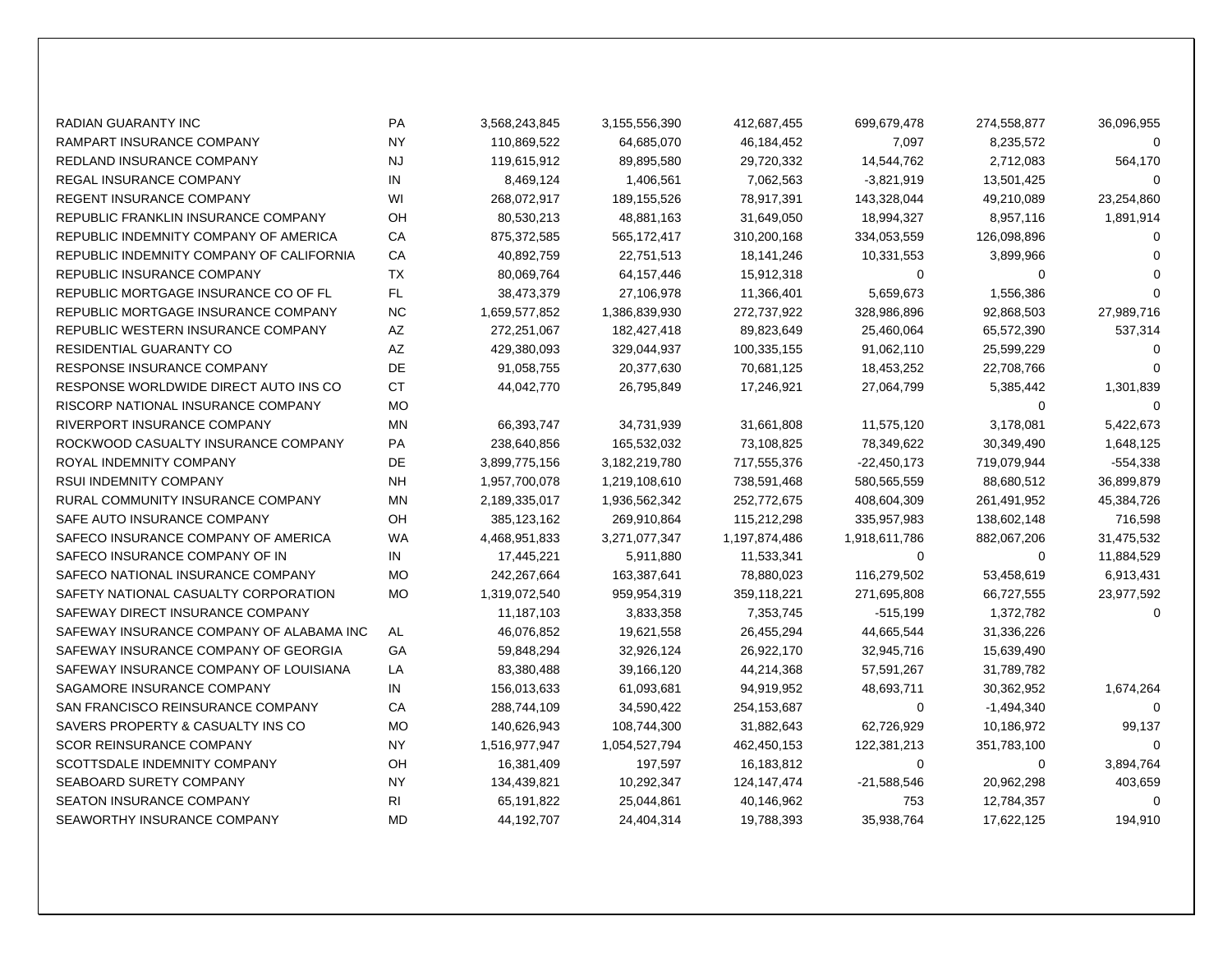| SECURA SUPREME INSURANCE COMPANY              | WI        | 59,591,858     | 37,015,990     | 22,575,868    | 29,486,238    | 10,914,595    | 437,929     |
|-----------------------------------------------|-----------|----------------|----------------|---------------|---------------|---------------|-------------|
| SECURIAN CASUALTY COMPANY                     | MN        | 25,815,482     | 3,382,405      | 22,433,077    | 1,790,284     | 53,701        | $\Omega$    |
| SECURITY INSURANCE COMPANY OF HARTFORD        | <b>CT</b> | 1,151,377,049  | 1,010,297,997  | 141,079,052   | $-1,804,314$  | 220,363,209   | -521,632    |
| SECURITY NATIONAL INSURANCE COMPANY           | <b>TX</b> | 23,907,081     | 7,089,884      | 16,817,196    | 0             | 0             | 2,815,309   |
| SELECT INSURANCE COMPANY                      | <b>TX</b> | 60,190,168     | 968,782        | 59,221,386    | $\Omega$      | 77,814,959    | 282,170     |
| SELECTIVE INSURANCE COMPANY OF AMERICA        | <b>NJ</b> | 2,139,532,415  | 1,619,861,612  | 519,670,803   | 821,798,381   | 308,497,155   | 313,762     |
| SELECTIVE INSURANCE COMPANY OF SC             | <b>SC</b> | 350,146,570    | 268,672,806    | 81,473,764    | 133,264,601   | 50,026,566    | 23,191,191  |
| SELECTIVE INSURANCE COMPANY OF THE SE         | NC.       | 277,478,658    | 211,180,659    | 66,297,999    | 103,650,246   | 38,909,551    | 22,636,783  |
| SENECA INSURANCE COMPANY INC                  | <b>NY</b> | 287,835,570    | 182, 185, 173  | 105,650,397   | 110,012,749   | 20,874,176    | 12,973,823  |
| SENTINEL INSURANCE COMPANY LTD                | <b>CT</b> | 360,729,253    | 60,744,573     | 299,984,680   | 31,249,279    | 16,671,715    | 9,542,258   |
| SENTRY CASUALTY COMPANY                       | WI        | 32,068,090     | 128,540        | 31,939,551    | 0             | 0             | $\Omega$    |
| SENTRY SELECT INSURANCE COMPANY               | WI        | 593,535,861    | 419,309,050    | 174,226,811   | 182,911,956   | 92,694,896    | 43,032,036  |
| SHELTER GENERAL INSURANCE COMPANY             | <b>MO</b> | 183,033,205    | 106,876,205    | 76,157,000    | 94,047,990    | 54,002,830    | 12,567,730  |
| SIRIUS AMERICA INSURANCE COMPANY              | <b>DE</b> | 309,603,112    | 202,215,087    | 107,388,025   | 86,936,878    | 27,748,353    | 2,652,746   |
| SOMPO JAPAN FIRE & MARINE INS CO OF AM        | <b>NY</b> | 23,658,834     | 398,319        | 23,260,515    | 0             | $-160,295$    | $\Omega$    |
| SOMPO JAPAN INSURANCE COMPANY OF AMERICA      | NY        | 518,854,250    | 322,613,771    | 196,240,479   | 63,419,803    | 42,251,507    | 5,411,768   |
| SOUTHERN GENERAL INSURANCE COMPANY            | GA        | 83,526,095     | 47,096,877     | 36,429,218    | 55,535,412    | 28,460,270    | $\Omega$    |
| SOUTHERN INSURANCE COMPANY                    | <b>TX</b> | 8,651,866      | 525,443        | 8,126,423     | 0             | 0             | $\Omega$    |
| SOUTHERN-OWNERS INSURANCE COMPANY             | <b>FL</b> | 286,080,956    | 175,136,965    | 110,943,991   | 117,939,249   | 48,581,200    | $\Omega$    |
| ST PAUL FIRE & MARINE INSURANCE COMPANY       | MN        | 19,900,457,826 | 13,324,598,297 | 6,575,859,529 | 4,549,974,921 | 1,928,531,381 | 197,578,366 |
| ST PAUL GUARDIAN INSURANCE COMPANY            | MN        | 15,159,373     | 1,108,794      | 14,050,579    | 0             | 0             | 10,342,091  |
| ST PAUL MEDICAL LIABILITY INS CO              | <b>MN</b> | 188,403,131    | 138,324,884    | 50,078,247    | 49,001,754    | 20,962,298    | 5,400       |
| ST PAUL MERCURY INSURANCE COMPANY             | MN        | 25,319,606     | 194,387        | 25,125,219    | 0             | 0             | 61,583,355  |
| STANDARD FIRE INSURANCE COMPANY<br><b>THE</b> | <b>CT</b> | 3,347,729,088  | 2,343,963,656  | 1,003,765,432 | 791,648,925   | 396,311,895   | 3,135,581   |
| STANDARD GUARANTY INSURANCE COMPANY           | DE        | 124,776,981    | 89,571,134     | 35,205,847    | 81,630,402    | 15,201,147    | 305,676     |
| STAR INSURANCE COMPANY                        | MI        | 407,620,038    | 266,484,148    | 141,135,890   | 134,488,601   | 58,658,598    | 2,856,161   |
| STARNET INSURANCE COMPANY                     | DE        | 55,223,627     | 31,383,057     | 23,840,570    | 11,030,190    | 2,188,466     | 1,135,971   |
| STATE AUTO INS CO OF WI                       | WI        | 20,458,869     | 9,177,161      | 11,281,708    | $-4,964,126$  | 5,715,061     | $\Omega$    |
| STATE AUTO NATIONAL INSURANCE COMPANY         | OH        | 106,447,712    | 45,362,497     | 61,085,215    | 48,865,577    | 42,379,231    | 1,252,073   |
| STATE AUTO PROP AND CAS INS CO                | SC        | 1,498,854,247  | 1,025,004,885  | 473,849,362   | 753,924,677   | 337,188,510   | 22,217,715  |
| STATE FARM FLORIDA INSURANCE COMPANY          | FL        | 2,432,109,255  | 1,870,680,978  | 561,428,277   | 1,031,172,781 | 1,102,529,569 | $\Omega$    |
| STATE NATIONAL INSURANCE COMPANY INC          | ТX        | 176,303,519    | 93,789,486     | 82,514,032    | 105,832,744   | 31,111,424    | 5,246,427   |
| STONEBRIDGE CASUALTY INSURANCE COMPANY        | OH        | 220,983,175    | 151,166,810    | 69,816,365    | 144,017,400   | 43,513,865    | 3,088,412   |
| STONEWALL INSURANCE COMPANY                   | <b>RI</b> | 107,796,014    | 51,822,672     | 55,973,341    | 0             | 3,639,492     | 0           |
| STONINGTON INSURANCE COMPANY                  | TX        | 296,200,006    | 241,923,584    | 54,276,422    | 131,972,228   | 16,819,175    | 1,109,648   |
| STRATFORD INSURANCE COMPANY                   | <b>NH</b> | 171,265,479    | 122,724,525    | 48,540,954    | 25,517,513    | 6,959,251     | 1,136,283   |
| SUECIA INSURANCE COMPANY                      | <b>NY</b> | 62,256,013     | 35,791,152     | 26,464,861    | 59,508        | 347,228       | $\Omega$    |
| SUPERIOR INSURANCE COMPANY                    | FL        | 5.336.075      | 11,604,850     | $-6.268.775$  | $-2.437$      |               |             |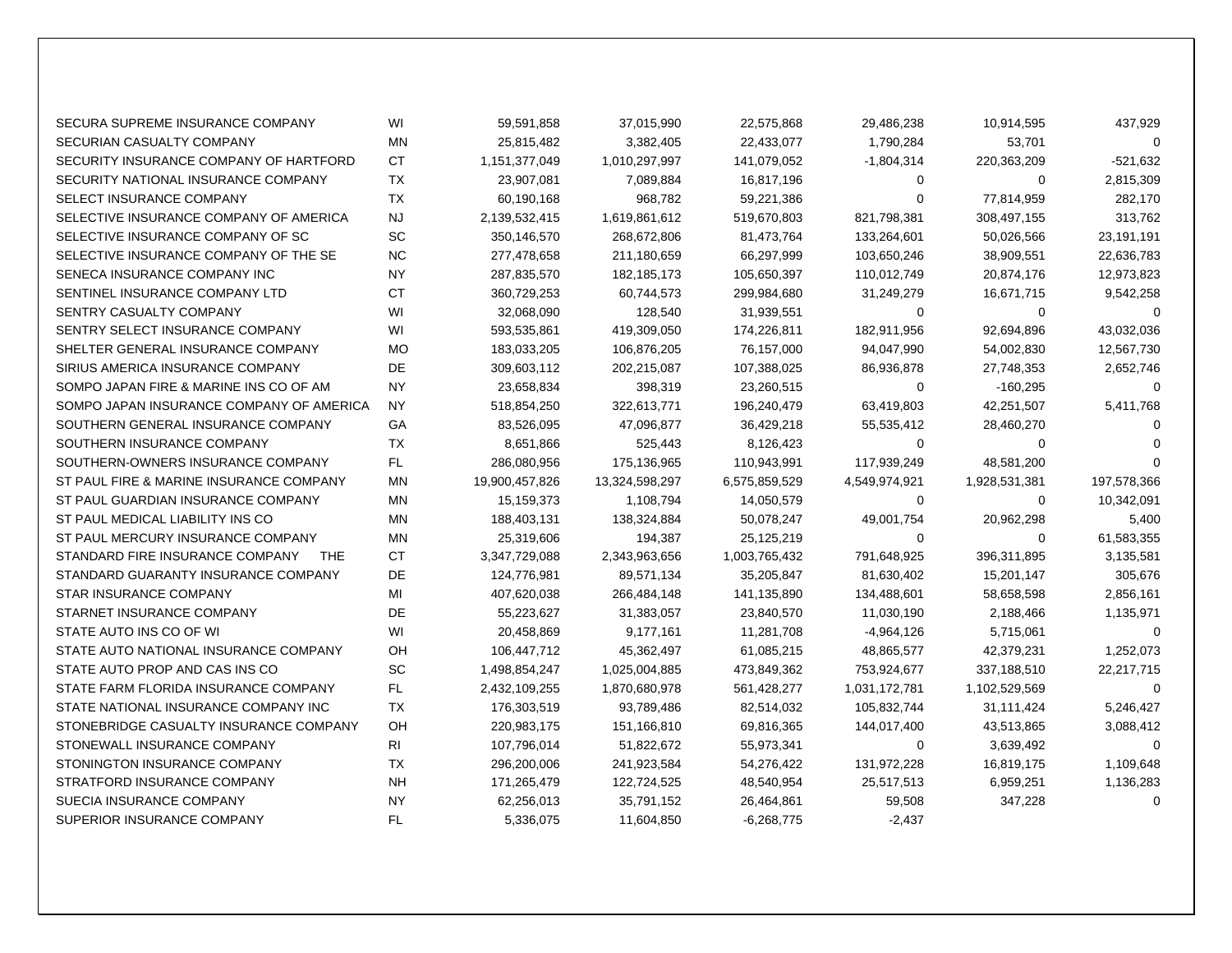| SURETY BONDING COMPANY OF AMERICA                | <b>SD</b> | 9,322,586      | 2,538,033      | 6,784,553     | 812,281       | 76,416        | 6,183       |
|--------------------------------------------------|-----------|----------------|----------------|---------------|---------------|---------------|-------------|
| SWISS REINSURANCE AMERICA CORPORATION            | <b>NY</b> | 11,718,615,119 | 8,942,815,090  | 2,775,800,029 | 2,031,209,696 | 1,139,323,101 | $\Omega$    |
| THE INSURANCE COMPANY                            | LA        | 160,372,725    | 115,272,175    | 45,100,550    | 55,518,297    | 20,590,328    | 1,569,985   |
| <b>TECHNOLOGY INSURANCE COMPANY</b>              | <b>NH</b> | 160,463,271    | 109,794,202    | 50,669,069    | 49,150,317    | 4,550,867     | 12,176,582  |
| <b>TICO INSURANCE COMPANY</b>                    | OH        | 6,770,004      | 1,195,655      | 5,574,349     | 516,909       | 914,205       | $\Omega$    |
| TIG INDEMNITY COMPANY                            | CA        | 26,084,170     | 2,011,725      | 24,072,445    | 0             | 0             | $\Omega$    |
| <b>TIG INSURANCE COMPANY</b>                     | CA        | 2,375,008,687  | 1,777,719,942  | 597,288,745   | $-15,197,708$ | $-51,282,341$ | 7,680,393   |
| <b>TITAN INDEMNITY COMPANY</b>                   | <b>TX</b> | 170,913,853    | 72,871,960     | 98,041,893    | 0             | $\Omega$      | $\Omega$    |
| <b>TNUS INSURANCE COMPANY</b>                    | <b>NY</b> | 110,121,677    | 67,035,763     | 43,085,914    | 9,169,316     | 15,323,983    | $\Omega$    |
| TOA REINSURANCE COMPANY OF AMERICA THE           | DE        | 1,271,867,927  | 931,724,437    | 340,143,490   | 275,359,071   | 128,316,403   | $\Omega$    |
| TOWER INSURANCE COMPANY OF NEW YORK              | <b>NY</b> | 431,236,073    | 298,827,506    | 132,408,567   | 211,781,895   | 11,256,500    |             |
| TOYOTA MOTOR INSURANCE COMPANY                   | IA        | 142,295,552    | 96,189,348     | 46,106,204    | 47,654,172    | 18,706,165    | 351,205     |
| <b>TRADERS &amp; GENERAL INSURANCE COMPANY</b>   | <b>TX</b> | 8,074,861      | 51,705         | 8,023,156     | 0             | 0             | $\Omega$    |
| <b>TRANS PACIFIC INSURANCE COMPANY</b>           | <b>NY</b> | 44,981,716     | 12,740,137     | 32,241,579    | 451,995       | 472,265       | 514,793     |
| <b>TRANSATLANTIC REINSURANCE COMPANY</b>         | <b>NY</b> | 9,031,434,051  | 6,413,436,562  | 2,617,997,489 | 2,935,152,282 | 1,360,412,034 | $\Omega$    |
| TRANSCONTINENTAL INSURANCE COMPANY               | NY.       | 95,875,371     | 301,497        | 95,573,874    | 0             | 0             | 23,620,033  |
| <b>TRANSPORT INSURANCE COMPANY</b>               | OH        | 57,090,341     | 40,021,346     | 17,068,995    | 0             | 5,043,442     | 0           |
| <b>TRAVCO INSURANCE COMPANY</b>                  | <b>CT</b> | 189,412,962    | 129,309,322    | 60,103,640    | 44,295,015    | 21,828,685    | 12,028,071  |
| TRAVELERS CASUALTY AND SURETY CO OF AM           | <b>CT</b> | 2,680,396,653  | 1,823,523,650  | 856,873,003   | 990,855,743   | 198,661,793   | 42,765,564  |
| TRAVELERS CASUALTY AND SURETY COMPANY            | <b>CT</b> | 13,886,611,930 | 10,180,013,982 | 3,706,597,948 | 3,327,082,559 | 1,665,878,904 | 10,328,524  |
| TRAVELERS CASUALTY COMPANY OF CT                 | <b>CT</b> | 300,578,425    | 227,037,036    | 73,541,389    | 76,916,574    | 38,806,550    | 7,121,478   |
| TRAVELERS CASUALTY INSURANCE CO OF AMER          | <b>CT</b> | 1,705,415,760  | 1,312,090,823  | 393,324,937   | 445,691,324   | 222,652,582   | 279,527     |
| TRAVELERS COMMERCIAL CASUALTY COMPANY            | <b>CT</b> | 311,877,444    | 238,428,569    | 73,448,875    | 76,916,574    | 38,806,550    | $\Omega$    |
| TRAVELERS COMMERCIAL INSURANCE COMPANY           | <b>CT</b> | 299,479,518    | 227, 163, 984  | 72,315,534    | 76,916,574    | 38,806,550    | $\Omega$    |
| TRAVELERS HOME AND MARINE INS CO THE             | <b>CT</b> | 189,435,577    | 129,780,320    | 59,655,256    | 44,295,015    | 21,828,685    | 413         |
| <b>TRAVELERS INDEMNITY COMPANY</b><br><b>THE</b> | <b>CT</b> | 18,281,125,499 | 12,340,815,614 | 5,940,309,885 | 3,800,129,705 | 1,370,182,209 | 120,130,392 |
| TRAVELERS INDEMNITY COMPANY OF AM THE            | CT.       | 484,966,227    | 368,793,795    | 116,172,432   | 125,871,811   | 63,060,644    | 15,501,414  |
| TRAVELERS INDEMNITY COMPANY OF CT THE            | <b>CT</b> | 931,585,914    | 655,142,096    | 276,443,818   | 223,782,286   | 111,568,832   | 30,738,100  |
| TRAVELERS PERSONAL INSURANCE COMPANY             | <b>CT</b> | 181,656,508    | 129,844,873    | 51,811,634    | 44,295,015    | 21,828,685    | 68,831,763  |
| TRAVELERS PROPERTY CASUALTY CO OF AMER           | <b>CT</b> | 254,685,047    | 170,304,274    | 84,380,773    | 58,275,683    | 29,104,913    | 148,845,006 |
| TRAVELERS PROPERTY CASUALTY INS CO               | <b>CT</b> | 198,005,570    | 144,600,575    | 53,404,995    | 48,955,238    | 24,254,094    | 13,129,981  |
| TRENWICK AMERICA REINSURANCE CORPORATION         | CT        | 350,058,765    | 311,501,437    | 38,557,328    | 1,921,197     | 266,116,406   | $-12,485$   |
| TRI STATE INSURANCE COMPANY OF MINNESOTA         | <b>MN</b> | 30,301,295     | 114,066        | 30,187,229    | 0             | 0             | 1,536,611   |
| TRINITY UNIVERSAL INSURANCE COMPANY              | TX        | 3,400,571,577  | 2,247,611,673  | 1,152,959,904 | 1,807,384,303 | 920,833,697   | 570,524     |
| <b>TRITON INSURANCE COMPANY</b>                  | <b>TX</b> | 775,307,420    | 276,718,570    | 498,588,850   | 223,276,928   | 61,294,956    |             |
| <b>TRIUMPHE CASUALTY COMPANY</b>                 | PA        | 17,393,996     | 4,108,477      | 13,285,519    | $-721,436$    | 11,391,733    | -84         |
| <b>TRUMBULL INSURANCE COMPANY</b>                | <b>CT</b> | 402,194,606    | 99,189,894     | 303,004,712   | 52,082,132    | 27,786,193    | 816,840     |
| TRUSTGARD INSURANCE COMPANY                      | OΗ        | 60,359,866     | 38,528,683     | 21,831,183    | 40,837,965    | 20,444,671    | 538,428     |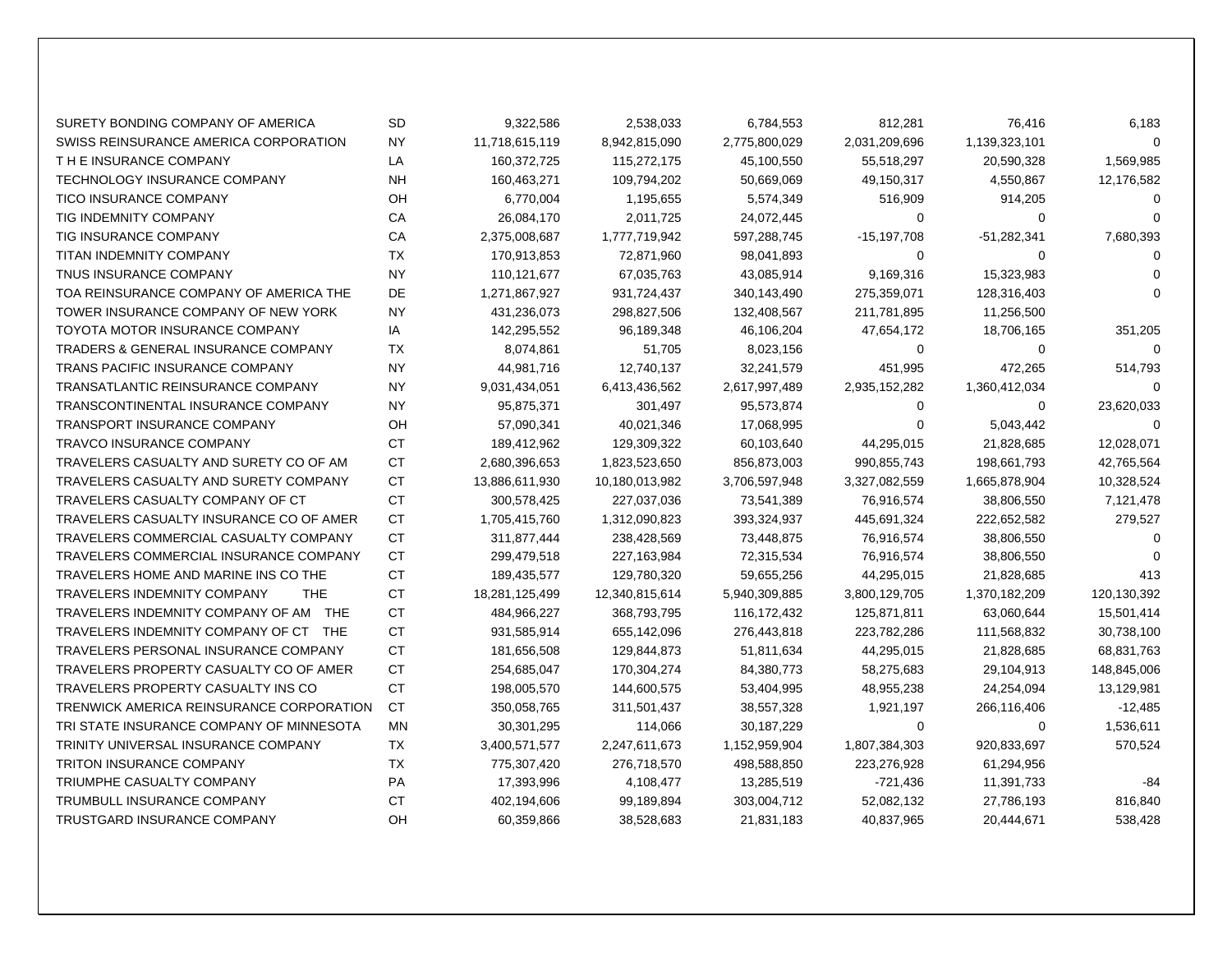| TWIN CITY FIRE INSURANCE COMPANY         | IN        | 564,246,785   | 305,756,715   | 258,490,070   | 156,246,394   | 83,358,575    | 100,392,427 |
|------------------------------------------|-----------|---------------|---------------|---------------|---------------|---------------|-------------|
| U S SPECIALTY INSURANCE COMPANY          | <b>TX</b> | 599,713,562   | 432,274,876   | 167,438,686   | 253,642,689   | 33,154,854    | 15,208,437  |
| ULICO CASUALTY COMPANY                   | <b>DE</b> | 136, 133, 767 | 77,872,190    | 58,261,577    | 25,063,312    | 16,757,277    | 710,609     |
| UNDERWRITER FOR THE PROFESSIONS INS CO   | CO        | 165,944,814   | 82,945,735    | 82,999,079    | 13,573,927    | 2,490,440     | $\Omega$    |
| UNIGARD INDEMNITY COMPANY                | <b>WA</b> | 93,471,284    | 65,062,399    | 28,408,885    | 48,136,009    | 12,988,152    | 3,805       |
| UNIGARD INSURANCE COMPANY                | <b>WA</b> | 687,396,774   | 474,585,903   | 212,810,871   | 294,411,076   | 111,698,116   | 12,914      |
| UNION INSURANCE COMPANY                  | <b>NE</b> | 58,517,856    | 33,249,936    | 25,267,920    | 0             | $\mathbf 0$   | 4,262       |
| UNIONE ITALIANA REINSURANCE CO OF AM INC | NY.       | 80,532,408    | 47,334,337    | 33,198,071    | $-5,346$      | 758,910       | $\Omega$    |
| UNITED AUTOMOBILE INSURANCE COMPANY      | FL        | 498,443,609   | 387,020,021   | 111,423,588   | 324,958,267   | 84,537,067    | 37,549,622  |
| UNITED CASUALTY INSURANCE COMPANY OF AM  | <b>PA</b> | 16,884,273    | 2,885,386     | 13,998,887    | 3,365,256     | 1,395,996     | 1,913,295   |
| UNITED FINANCIAL CASUALTY COMPANY        | OH        | 1,139,358,948 | 830,885,539   | 308,473,409   | 963,719,964   | 31,622,505    | 2,282,605   |
| UNITED FIRE & CASUALTY COMPANY           | IA        | 1,121,088,109 | 737,952,154   | 383,135,955   | 376,252,074   | 135, 156, 220 | 20,749,281  |
| UNITED FIRE & INDEMNITY COMPANY          | <b>TX</b> | 35,015,500    | 25,085,872    | 9,929,628     | 13,599,471    | 4,885,166     | 0           |
| UNITED GUARANTY COMMERCIAL INS CO OF NC  | <b>NC</b> | 176,839,793   | 152,896,260   | 23,943,533    | 64,867,829    | 220,149       | $\Omega$    |
| UNITED GUARANTY CREDIT INSURANCE COMPANY | <b>NC</b> | 19,165,615    | 2,212,020     | 16,953,595    | 700,941       | $-38,574$     | 147,900     |
| UNITED GUARANTY RESIDENTIAL INS CO       | <b>NC</b> | 1,940,357,995 | 1,564,745,722 | 375,612,273   | 309,968,451   | 83,512,523    | 28,614,065  |
| UNITED GUARANTY RESIDENTIAL INS CO OF NC | <b>NC</b> | 324,669,356   | 235,278,734   | 89,390,622    | 98,116,055    | 23,930,083    | 232         |
| UNITED NATIONAL CASUALTY INSURANCE CO    | IN        | 32,121,027    | 9,966,133     | 22,154,894    | 6,016,426     | 1,341,192     | $\Omega$    |
| UNITED NATIONAL SPECIALTY INS CO         | WI        | 86,908,254    | 32, 127, 237  | 54,781,017    | 6,087,324     | 4,580,333     | 3,793,651   |
| UNITED SECURITY INSURANCE COMPANY        | CO        | 13,317,418    | 581,260       | 12,736,158    | 629,350       | 0             | $\Omega$    |
| UNITED STATES FIDELITY & GUARANTY CO     | <b>MD</b> | 4,193,446,799 | 2,182,846,881 | 2,010,599,918 | 743,825,360   | 832,072,599   | 20,944,314  |
| UNITED STATES FIRE INSURANCE COMPANY     | DE        | 3,089,671,058 | 2,144,487,666 | 945,183,392   | 566,367,698   | 332,818,094   | 20,380,077  |
| UNITED STATES LIABILITY INSURANCE CO     | PA        | 722,832,198   | 303,215,043   | 419,617,151   | 131,713,507   | 20,465,577    | 4,108,527   |
| UNITED WISCONSIN INSURANCE COMPANY       | WI        | 224,236,107   | 164,179,221   | 60,056,887    | 127,711,388   | 23,852,911    | 24,894,750  |
| UNITRIN AUTO AND HOME INS CO             | <b>NY</b> | 62,719,254    | 41,291,623    | 21,427,631    | 33,627,499    | 9,187,408     | 5,049,698   |
| UNITRIN PREFERRED INSURANCE COMPANY      | NY        | 28,957,048    | 18,422,883    | 10,534,164    | 13,224,040    | 3,920,283     | 880,854     |
| UNIVERSAL FIRE & CAS INS CO              | IN        | 6,144,290     | 804,586       | 5,339,704     | 1,475,571     | 0             | $\Omega$    |
| UNIVERSAL SURETY COMPANY                 | <b>NE</b> | 119,131,729   | 36,231,129    | 82,900,600    | 2,824,358     | 191,679       | 6,561       |
| UNIVERSAL UNDERWRITERS INSURANCE COMPANY | KS        | 585,976,172   | 80,162,443    | 505,813,730   | 0             | $\mathbf 0$   | 44,857,674  |
| UNIVERSAL UNDERWRITERS OF TEXAS INS CO   | <b>TX</b> | 18,162,593    | 3,969,699     | 14,192,893    | 0             | 0             | $\mathbf 0$ |
| US INTERNATIONAL REINSURANCE COMPANY     |           |               |               |               |               |               |             |
| USAA CASUALTY INSURANCE COMPANY          | <b>TX</b> | 5,007,468,254 | 3,014,495,378 | 1,992,972,875 | 3,163,502,364 | 1,693,894,889 | 51,512,655  |
| USAA GENERAL INDEMNITY COMPANY           | <b>TX</b> | 432,121,047   | 276,843,094   | 155,277,954   | 170,649,071   | 126,959,486   | 4,103,944   |
| USAGENCIES DIRECT INSURANCE COMPANY      | NY.       | 14,169,244    | 4,775,517     | 9,393,727     | 3,435,389     | 1,019,308     | 7,539,552   |
| USAUTO INSURANCE COMPANY INC             | TN        | 112,449,883   | 70,334,098    | 42,115,784    | 121,206,302   | 19,869,830    | 29,394      |
| USF&G INSURANCE COMPANY OF MISSISSIPPI   | <b>MS</b> | 20,047,824    | 53,237        | 19,994,587    | 0             | 0             | 0           |
| <b>VALIANT INSURANCE COMPANY</b>         | IA        | 18,368,121    | 2,599,040     | 15,769,081    | 0             | $\mathbf 0$   | $-19,153$   |
| VALLEY FORGE INSURANCE COMPANY           | <b>PA</b> | 52,134,564    | 34,316        | 52,100,248    | $\Omega$      | $\Omega$      | 16,743,798  |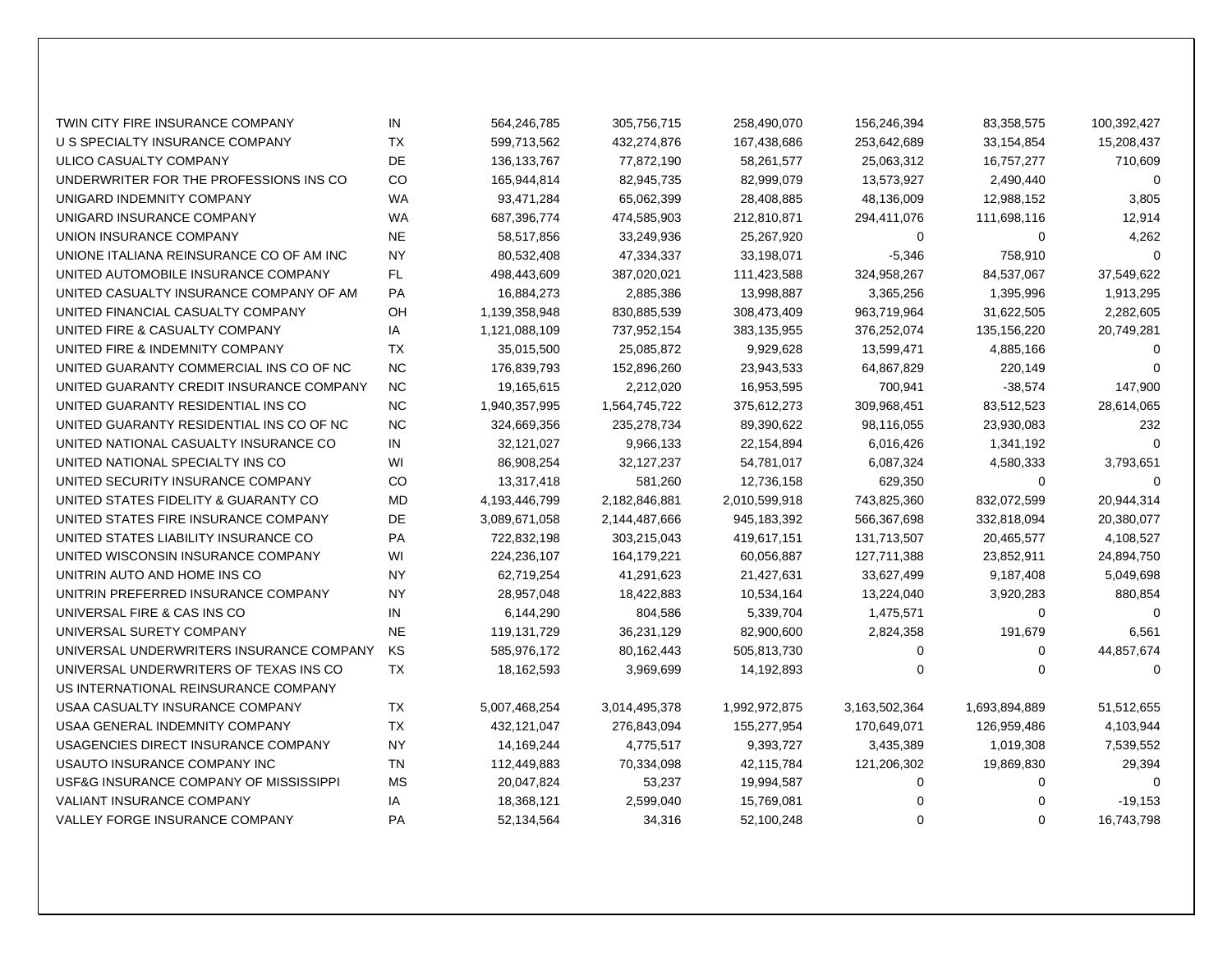| VANLINER INSURANCE COMPANY              | <b>MO</b> | 395, 173, 259 | 287,546,078   | 107,627,181   | 153,724,580   | 65,906,554   | 7,836,280   |
|-----------------------------------------|-----------|---------------|---------------|---------------|---------------|--------------|-------------|
| <b>VEREX ASSURANCE INC</b>              | WI        | 25,493,118    | 17,201,133    | 8,291,985     | 221,165       | 94,499       | 13,551      |
| <b>VERLAN FIRE INSURANCE COMPANY</b>    | <b>MD</b> | 25,970,299    | 10,496,892    | 15,473,407    | 9,618,660     | 2,138,040    | 1,322,433   |
| VICTORIA AUTOMOBILE INSURANCE COMPANY   | IN.       | 8,403,026     | 111,518       | 8,291,508     | 0             | 0            | $\Omega$    |
| VICTORIA FIRE & CASUALTY COMPANY        | OH        | 201,289,699   | 155,698,495   | 45,591,204    | 40,002,769    | $-598,892$   | 2,930,785   |
| VICTORIA SELECT INSURANCE COMPANY       | OH        | 7,536,485     | 95,103        | 7,441,382     | 0             | $\mathbf 0$  | 140,376     |
| <b>VIGILANT INSURANCE COMPANY</b>       | <b>NY</b> | 368,499,881   | 247,407,965   | 121,091,916   | 58,127,513    | 18,214,486   | 33,208,355  |
| VIKING INSURANCE COMPANY OF WISCONSIN   | CO        | 444,775,922   | 319,954,434   | 124,821,488   | 61,931,658    | 46,392,254   | 2,374,510   |
| VISION SERVICE PLAN INSURANCE COMPANY   | <b>CT</b> | 299,338,385   | 48,456,961    | 250,881,424   | 436,763,933   | 396,717,955  | 49,563,365  |
| VOYAGER PROPERTY & CASUALTY INS CO      | SC        | 85,765,081    | 56,403,263    | 29,361,818    | 38,825,464    | 8,213,092    | 26,145,839  |
| WARNER INSURANCE COMPANY                | <b>CT</b> | 31,923,602    | 8,147,048     | 23,776,554    | 7,381,308     | 1,709,997    | 381,256     |
| WASHINGTON INTERNATIONAL INSURANCE CO   | AZ        | 108,548,711   | 66,566,878    | 41,981,833    | 7,737,218     | 2,094,402    | 3,039,802   |
| WAUSAU BUSINESS INSURANCE COMPANY       | WI        | 138,473,951   | 93,755,310    | 44,718,641    | 42,384,363    | 24,978,344   | 10,141,801  |
| WAUSAU GENERAL INSURANCE COMPANY        | WI        | 145,410,243   | 91,604,407    | 53,805,836    | 42,384,363    | 24,978,344   | 2,726,174   |
| WAUSAU UNDERWRITERS INSURANCE COMPANY   | WI        | 204,659,583   | 98,972,819    | 105,686,764   | 42,384,363    | 24,978,345   | 25,223,979  |
| <b>WESCO INSURANCE COMPANY</b>          | DE        | 195,768,316   | 13,987,335    | 181,780,981   | 17,052,619    | 22,674,768   | 21,409,178  |
| WEST AMERICAN INSURANCE COMPANY         | IN.       | 282,205,485   | 82,517,386    | 199,688,100   | -303,753,685  | 317,914,570  | 43,470,563  |
| WESTCHESTER FIRE INSURANCE COMPANY      | <b>NY</b> | 2,242,630,509 | 1,702,610,143 | 540,020,366   | 646,323,992   | 138,958,851  | 18,992,653  |
| WESTERN AGRICULTURAL INSURANCE CO       | IA        | 133,361,550   | 86,348,447    | 47,013,103    | 69,532,725    | 35, 353, 163 | $\Omega$    |
| WESTERN DIVERSIFIED CASUALTY INS CO     | WI        | 10,675,775    | 298,611       | 10,377,164    | $\mathbf 0$   | 0            | $-75,150$   |
| WESTERN GENERAL INSURANCE COMPANY       | СA        | 81,996,369    | 55,101,265    | 26,895,104    | 67,337,294    | 24,225,813   | $\Omega$    |
| <b>WESTERN SURETY COMPANY</b>           | <b>SD</b> | 847,206,749   | 572,051,169   | 275,155,580   | 361,886,209   | 77,030,366   | 8,526,015   |
| <b>WESTFIELD INSURANCE COMPANY</b>      | OH        | 1,913,489,206 | 1,333,608,913 | 579,880,293   | 938,154,929   | 412,064,376  | 71,652,894  |
| WESTFIELD NATIONAL INSURANCE COMPANY    | OH        | 402,001,277   | 258,848,606   | 143,152,671   | 190,562,722   | 83,700,579   | 7,552,587   |
| WESTPORT INSURANCE CORPORATION          | <b>MO</b> | 1,057,499,388 | 786,270,522   | 271,228,866   | 169,311,759   | 254,688,618  | 47,104,347  |
| WILLIAMSBURG NATIONAL INSURANCE COMPANY | CA        | 80,649,650    | 64,202,298    | 16,447,352    | 33,041,345    | 954,181      | $\mathbf 0$ |
| <b>WINDSOR INSURANCE COMPANY</b>        | IN        | 29,553,147    | 8,540,123     | 21,013,024    | $-47,535,542$ | 127,513,462  | $\Omega$    |
| WORKMENS AUTO INSURANCE COMPANY         | СA        | 61,416,132    | 40,221,694    | 21,194,438    | 49,094,189    | 23,473,149   | 7,446       |
| X L INSURANCE COMPANY OF NEW YORK INC   | NY.       | 138,991,084   | 91,979,346    | 47,011,738    | 23,788,464    | 7,982,968    | $\Omega$    |
| XL CAPITAL ASSURANCE INC                | NY.       | 328,231,038   | 139,392,102   | 188,838,936   | 21,888,525    | 0            | 7,199,818   |
| XL INSURANCE AMERICA INC                | <b>DE</b> | 562,024,541   | 389,634,049   | 172,390,492   | 79,294,880    | 26,614,235   | 16,618,652  |
| XL REINSURANCE AMERICA INC              | <b>NY</b> | 4,695,486,113 | 2,839,334,697 | 1,856,151,416 | 515,416,722   | 172,964,317  | $\mathbf 0$ |
| XL SPECIALTY INSURANCE COMPANY          | <b>DE</b> | 523,786,873   | 381,553,190   | 142,233,683   | 47,576,928    | 15,965,936   | 47,463,848  |
| YORK INSURANCE COMPANY                  | RI        | 30,947,656    | 27,451,873    | 3,495,783     | 16,413        | 11,866,628   | 940,560     |
| YOSEMITE INSURANCE COMPANY              | IN        | 477,740,245   | 92,815,616    | 384,924,629   | 49,850,858    | 14,586,272   | 3,191,544   |
| YOUNG AMERICA INSURANCE COMPANY         | TX        | 53,092,074    | 41,433,017    | 11,659,057    | 28,444,200    | 13,921,251   | 129,992     |
| ZALE INDEMNITY COMPANY                  | <b>TX</b> | 13,077,498    | 4,013,310     | 9,064,188     | 3,136,023     | 344,809      | 51,357      |
| ZENITH INSURANCE COMPANY                | CA        | 2,304,032,375 | 1,863,182,418 | 440,849,957   | 1,139,993,317 | 292,301,410  | 13,266,721  |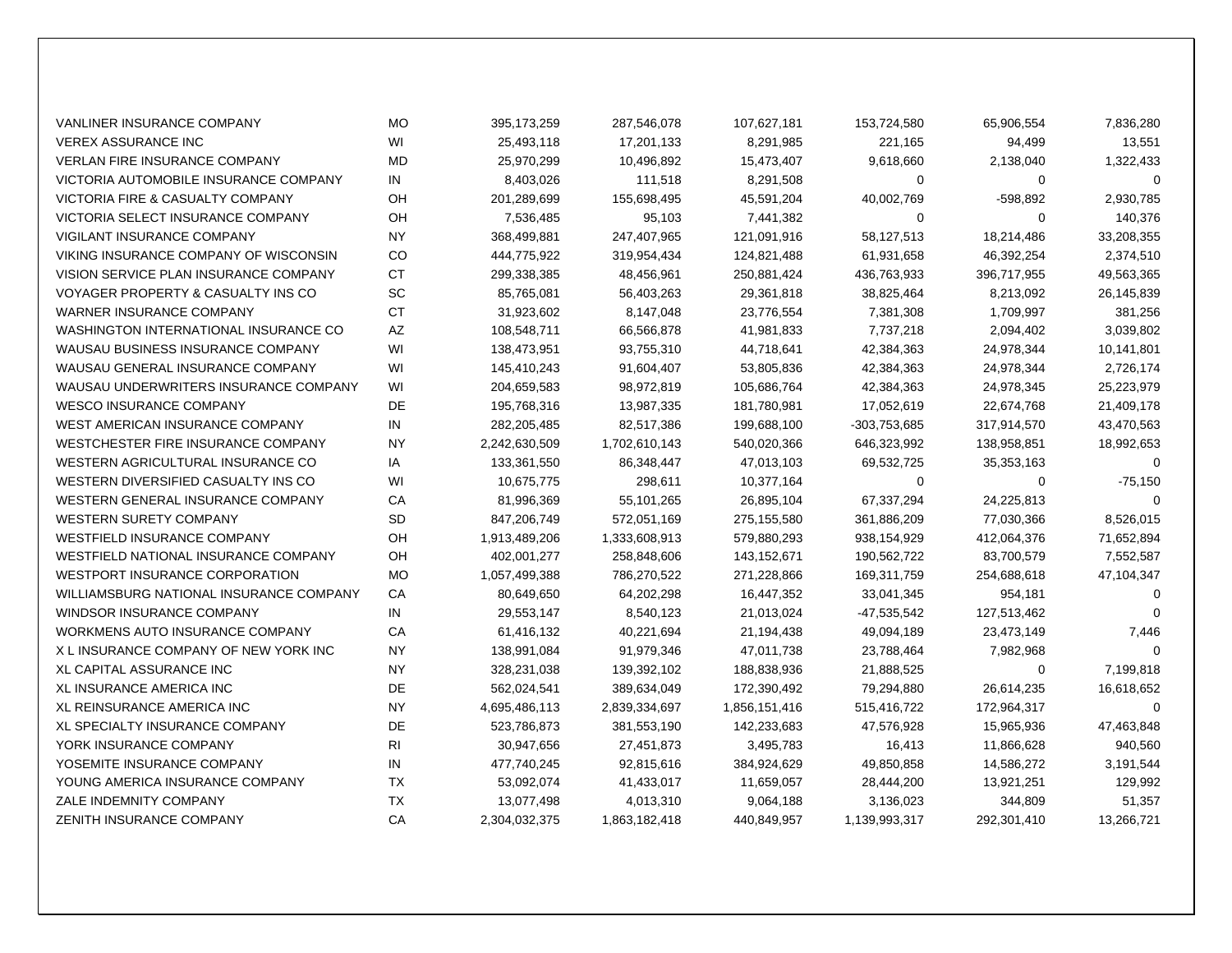| ZURICH AMERICAN INSURANCE COMPANY<br>Totals | <b>NY</b> | 28,479,746,055<br>828,848,656,462 | 22,951,797,056<br>547,780,740,152 | 5,527,949,000<br>281,067,916,281 | 5,201,581,151<br>202,791,649,484             | 3,039,116,658<br>101,304,983,742        | 500,983,394<br>8,150,906,599          |
|---------------------------------------------|-----------|-----------------------------------|-----------------------------------|----------------------------------|----------------------------------------------|-----------------------------------------|---------------------------------------|
| <b>Foreign Mutual Companies</b>             |           |                                   |                                   |                                  |                                              |                                         |                                       |
| Company Name/State                          |           | Assets                            | Liabilities                       | Policy<br>Holders<br>Surplus     | Nationwide<br><b>Net Premiums</b><br>Written | Nationwide<br>Net Losses<br><u>Paid</u> | Direct<br>Illinois<br><b>Premiums</b> |
| ACUITY A MUTUAL INSURANCE COMPANY           | WI        | 1,488,617,628                     | 970,862,009                       | 517,755,619                      | 720,615,605                                  | 221,564,537                             | 93,766,015                            |
| AMERICAN BUSINESS & PERSONAL INS MUT INC    | DE        | 42,835,872                        | 22,518,696                        | 20,317,176                       | 116,431                                      | 1,769,260                               | $-105$                                |
| AMERICAN FAMILY MUTUAL INSURANCE COMPANY    | WI        | 10,467,217,602                    | 6,445,230,461                     | 4,021,987,141                    | 5,975,594,688                                | 3,245,178,445                           | 541,751,779                           |
| AMERICAN HARDWARE MUTUAL INSURANCE CO       | OH        | 304,866,685                       | 196,309,595                       | 108,557,090                      | 115,508,699                                  | 46,169,098                              | 2,551,376                             |
| AMERISURE MUTUAL INSURANCE COMPANY          | MI        | 1,491,487,210                     | 1,037,050,152                     | 454,437,058                      | 418,324,713                                  | 180,915,806                             | 27,530,556                            |
| AMICA MUTUAL INSURANCE COMPANY              | RI        | 3,584,950,992                     | 1,788,784,894                     | 1,796,166,098                    | 1,357,153,775                                | 730,511,808                             | 19,035,869                            |
| ANTHEM INSURANCE COMPANIES INC              | IN        | 4,371,510,945                     | 1,406,777,664                     | 2,964,733,281                    | 2,624,996,073                                | 1,948,275,352                           | 0                                     |
| ATLANTIC MUTUAL INSURANCE COMPANY           | ΝY        | 719,378,341                       | 578,548,066                       | 140,830,275                      | 64,760,588                                   | 273,451,964                             | 9,949,034                             |
| AUSTIN MUTUAL INSURANCE COMPANY             | <b>MN</b> | 132,546,379                       | 65,664,921                        | 66,881,458                       | 66,523,557                                   | 29,126,932                              | $\mathbf 0$                           |
| AUTO OWNERS INSURANCE COMPANY               | MI        | 8,372,989,242                     | 4,243,674,350                     | 4,129,314,892                    | 2,708,548,472                                | 1,734,957,999                           | 127,973,509                           |
| BADGER MUTUAL INSURANCE COMPANY             | WI        | 158,279,911                       | 101,915,702                       | 56,364,209                       | 94,470,027                                   | 41,042,614                              | 31,668,849                            |
| BAR PLAN MUTUAL INSURANCE COMPANY THE       | MO        | 51,041,062                        | 33,057,379                        | 17,983,683                       | 12,126,886                                   | 2,292,492                               | 1,137                                 |
| BROTHERHOOD MUTUAL INSURANCE COMPANY        | IN        | 273,862,186                       | 165,994,479                       | 107,867,708                      | 149,333,241                                  | 69,368,859                              | 10,658,059                            |
| BUCKEYE STATE MUTUAL INSURANCE COMPANY      | OH        | 60,551,535                        | 38,259,140                        | 22,292,394                       | 42,276,227                                   | 17,244,700                              | 0                                     |
| CAMBRIDGE MUTUAL FIRE INSURANCE COMPANY     | <b>MA</b> | 472,750,621                       | 250, 397, 222                     | 222,353,399                      | 160,569,202                                  | 60,589,027                              | 7,470,161                             |
| CAMICO MUTUAL INSURANCE COMPANY             | СA        | 133,911,873                       | 87,208,998                        | 46,702,875                       | 48,741,623                                   | 7,995,897                               | 818,942                               |
| CENTRAL MUTUAL INSURANCE COMPANY            | OH        | 1,021,770,711                     | 636,455,651                       | 385,315,073                      | 440,309,478                                  | 173,032,492                             | 30,327,589                            |
| CHURCH MUTUAL INSURANCE COMPANY             | WI        | 963,930,148                       | 691,415,495                       | 272,514,653                      | 415,941,980                                  | 193,511,619                             | 27,777,805                            |
| COLUMBIA MUTUAL INSURANCE COMPANY           | <b>MO</b> | 303,289,538                       | 159,456,309                       | 143,833,229                      | 146,818,173                                  | 54,457,320                              | 4,798,029                             |
| COOPERATIVE MUTUAL INSURANCE COMPANY        | <b>NE</b> | 28,049,431                        | 16,194,079                        | 11,855,352                       | 13,990,022                                   | 7,105,484                               | $\mathbf 0$                           |
| DONEGAL MUTUAL INSURANCE COMPANY            | PA        | 268,883,522                       | 154, 152, 931                     | 114,730,591                      | 83,880,012                                   | 37,931,313                              | $\Omega$                              |
| EMPLOYERS MUTUAL CASUALTY COMPANY           | ΙA        | 1,832,225,590                     | 1,168,977,652                     | 663,247,938                      | 597, 167, 373                                | 336,203,168                             | 12,056,154                            |
| <b>EQUITY MUTUAL INSURANCE COMPANY</b>      |           |                                   |                                   |                                  |                                              |                                         |                                       |
| FACTORY MUTUAL INSURANCE COMPANY            | RI        | 7,979,279,857                     | 3,775,060,680                     | 4,204,219,177                    | 2,265,224,537                                | 806,618,202                             | 67,304,443                            |
| <b>FARMERS ALLIANCE MUTUAL INSURANCE CO</b> | KS        | 261,252,817                       | 141,033,475                       | 120,219,342                      | 146,915,930                                  | 86,452,844                              | 17,405,116                            |
| FARMERS MUTUAL HAIL INSURANCE CO OF IA      | ΙA        | 292,853,583                       | 103,549,649                       | 189,303,934                      | 169,054,900                                  | 92,721,115                              | 21,777,318                            |
| FARMERS MUTUAL INSURANCE COMPANY OF NE      | <b>NE</b> | 352,207,356                       | 151,726,574                       | 200,480,782                      | 174,527,085                                  | 75,148,949                              | 0                                     |
| FARMLAND MUTUAL INSURANCE COMPANY           | IA        | 338,169,585                       | 219,685,707                       | 118,483,879                      | 148,033,700                                  | 69,604,531                              | 6,621,776                             |
| FEDERATED MUTUAL INSURANCE COMPANY          | ΜN        | 3,580,961,912                     | 2,167,572,247                     | 1,413,389,665                    | 1,044,626,562                                | 569,009,645                             | 58,639,138                            |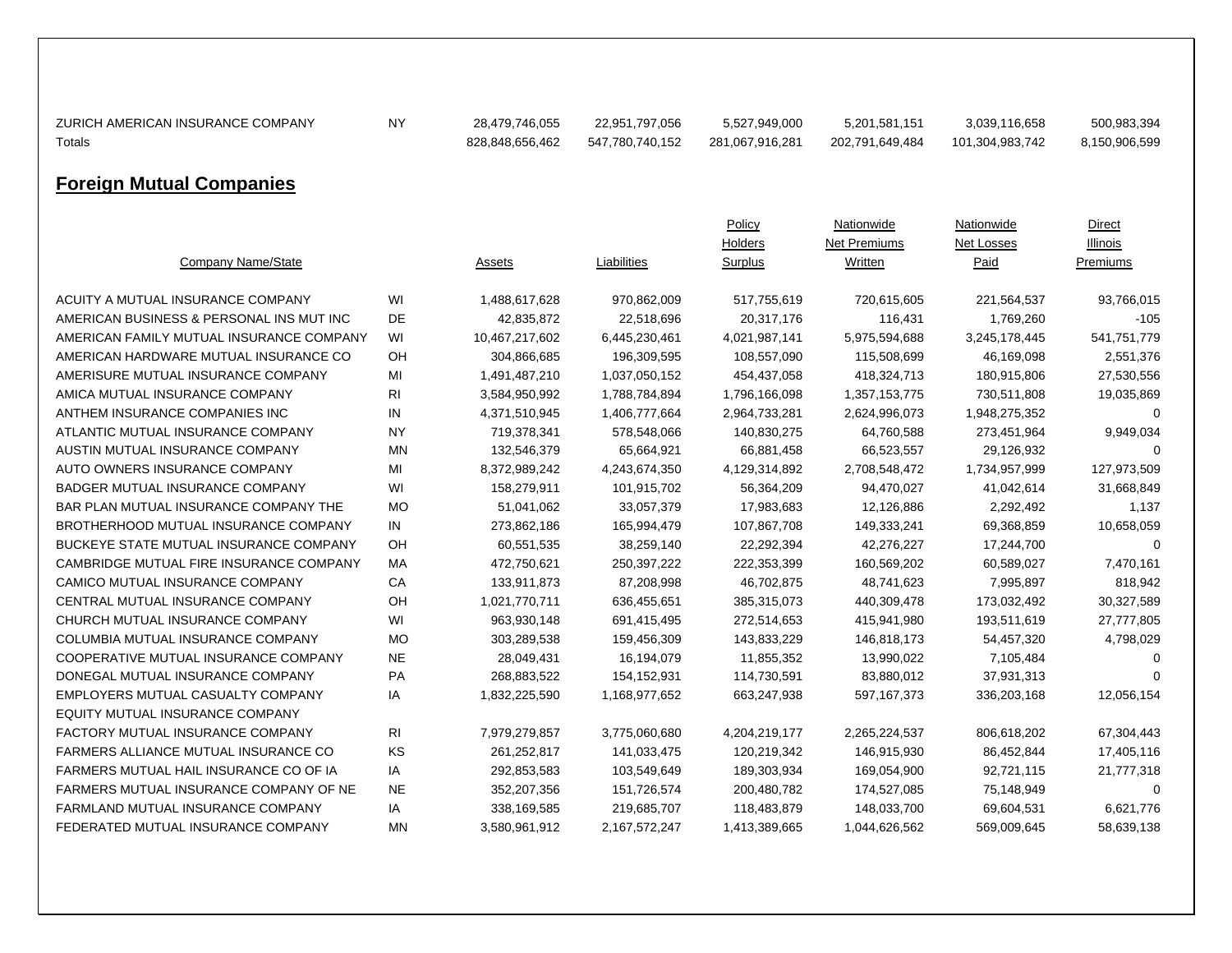| FRANKENMUTH MUTUAL INSURANCE COMPANY          | MI        | 803,558,088    | 517,718,764    | 285,839,324   | 327,041,430    | 138,874,179   | 22,079,122  |
|-----------------------------------------------|-----------|----------------|----------------|---------------|----------------|---------------|-------------|
| GOODVILLE MUTUAL CASUALTY COMPANY             | <b>PA</b> | 102,482,315    | 51,400,080     | 51,082,235    | 56,590,714     | 23,020,277    | 1,325,012   |
| <b>GRAIN DEALERS MUTUAL INSURANCE COMPANY</b> | IN        | 58,061,308     | 43,043,474     | 15,017,834    | 26,509,956     | 17,296,567    | $\Omega$    |
| <b>GRANGE MUTUAL CASUALTY COMPANY</b>         | OH        | 1,492,609,344  | 856,521,185    | 636,088,159   | 898,435,261    | 449,782,750   | 41,591,817  |
| <b>GRAPHIC ARTS MUTUAL INSURANCE COMPANY</b>  | NY.       | 121,208,889    | 83,041,236     | 38,167,652    | 31,657,210     | 14,928,524    | 6,020,282   |
| GREATER NEW YORK MUTUAL INSURANCE CO          | <b>NY</b> | 708,467,094    | 445,829,316    | 262,637,778   | 203,723,318    | 71,102,204    | $-15,917$   |
| <b>GRINNELL MUTUAL REINSURANCE COMPANY</b>    | IA        | 603,599,243    | 345,288,173    | 258,311,070   | 312,595,155    | 144,244,405   | 48,774,148  |
| GUIDEONE MUTUAL INSURANCE COMPANY             | IA        | 847,487,781    | 583,527,219    | 263,960,562   | 322,627,251    | 119,337,150   | 11,771,755  |
| GUIDEONE SPECIALTY MUTUAL INSURANCE CO        | IA        | 189,635,737    | 145,363,410    | 44,272,327    | 80,656,812     | 31,346,360    | 743,498     |
| HARLEYSVILLE MUTUAL INSURANCE COMPANY         | PA        | 1,391,638,106  | 812,419,338    | 579,218,768   | 279,637,224    | 152,408,132   | 9,508       |
| HASTINGS MUTUAL INSURANCE COMPANY             | MI        | 552,670,034    | 317,328,758    | 235,341,276   | 266,046,939    | 124,204,486   | 11,896,108  |
| HOUSING AUTHORITY PROP INS, A MUT CO          | VT        | 132,902,782    | 75,854,238     | 57,048,544    | 40,440,556     | 12,364,083    | $\mathbf 0$ |
| IMT INSURANCE COMPANY (MUTUAL)                | IA        | 188,349,205    | 100,884,693    | 87,464,512    | 100,024,458    | 48,050,314    | 12,122,660  |
| INDIANA LUMBERMENS MUTUAL INSURANCE CO        | IN        | 120,794,656    | 85,715,484     | 35,079,172    | 44,196,974     | 26,301,720    | 2,391,272   |
| INLAND MUTUAL INSURANCE COMPANY               | <b>WV</b> | 5,508,159      | 575,289        | 4,932,869     | 254,454        | 8,824         | $\Omega$    |
| INTEGRITY MUTUAL INSURANCE COMPANY            | WI        | 65,671,622     | 41,233,913     | 24,437,709    | 40,837,964     | 20,444,671    | $\Omega$    |
| <b>IOWA MUTUAL INSURANCE COMPANY</b>          | IA        | 75,155,206     | 49,697,678     | 25,457,528    | 21,852,997     | 10,278,849    | 7,002,221   |
| JEWELERS MUTUAL INSURANCE COMPANY             | WI        | 172,856,651    | 74,874,332     | 97,982,319    | 84,435,662     | 40,831,747    | 4,153,932   |
| LIBERTY MUTUAL FIRE INSURANCE COMPANY         | WI        | 3,016,812,078  | 2,186,837,908  | 829,974,170   | 1,059,609,015  | 624,523,158   | 182,036,449 |
| LIGHTNING ROD MUTUAL INSURANCE COMPANY        | OH.       | 193,752,628    | 79,807,669     | 113,944,959   | 79,056,224     | 43,221,311    | $\Omega$    |
| MEDICAL ASSURANCE COMPANY INC THE             | AL        | 1,570,706,676  | 1,242,042,841  | 328,663,835   | 298,543,326    | 37,432,285    | $\Omega$    |
| MEDMARC MUTUAL INSURANCE COMPANY              | VT        | 226,636,193    | 116,511,346    | 110,124,847   | 33, 163, 192   | 19,577,079    | $\Omega$    |
| MERCHANTS BONDING COMPANY (MUTUAL)            | IA        | 57,936,161     | 16,576,618     | 41,359,543    | 22,440,633     | 1,272,224     | 796,818     |
| MERIDIAN CITIZENS MUTUAL INSURANCE CO         | IN        | 24,927,276     | 13,274,155     | 11,653,121    | 5,663,174      | 2,665,108     | 328,422     |
| MERRIMACK MUTUAL FIRE INSURANCE COMPANY       | <b>MA</b> | 759,166,832    | 360,084,014    | 399,082,818   | 229,384,574    | 86,555,753    | 36,235,766  |
| MICHIGAN MILLERS MUTUAL INSURANCE CO          | MI        | 302,406,119    | 182,664,887    | 119,741,232   | 156,280,944    | 81,269,178    | 14,070,310  |
| MIDDLESEX MUTUAL ASSURANCE COMPANY            | <b>CT</b> | 245,766,200    | 193,993,793    | 51,772,407    | 92,802,407     | 37,996,235    | 65,313      |
| MIDWEST FAMILY MUTUAL INSURANCE COMPANY       | MN        | 70,051,351     | 47,624,359     | 22,426,992    | 43,116,994     | 15,912,042    | 680,087     |
| MINNESOTA LAWYERS MUTUAL INS CO               | <b>MN</b> | 85,583,654     | 37,003,033     | 48,580,621    | 21,136,241     | 2,553,944     | 773,138     |
| MUTUAL SERVICE CASUALTY INSURANCE CO          | <b>MN</b> | 52,086,447     | 19,856,237     | 32,230,210    | 0              | 1,594,888     | $\Omega$    |
| NATIONAL GRANGE MUTUAL INS CO                 | <b>FL</b> | 801,908,541    | 423,926,275    | 377,982,266   | 321,060,650    | 150,076,107   | $\Omega$    |
| NATIONWIDE MUTUAL FIRE INSURANCE COMPANY      | OH        | 4,591,422,901  | 2,918,014,691  | 1,673,408,209 | 1,672,780,806  | 786,531,181   | 29,586,217  |
| NATIONWIDE MUTUAL INSURANCE COMPANY           | OH        | 26,282,427,828 | 18,016,604,452 | 8,265,823,376 | 12,391,030,880 | 5,825,899,120 | 51,789,717  |
| OHIO FARMERS INSURANCE COMPANY                | OH        | 1,314,288,734  | 306,801,648    | 1,007,487,086 | 131,928,036    | 57,946,554    | 4,172,911   |
| PENNSYLVANIA LUMBERMENS MUTUAL INS CO         | <b>PA</b> | 268,032,729    | 175,690,057    | 92,342,672    | 112,878,163    | 39,783,039    | 1,052,670   |
| PENNSYLVANIA NATIONAL MUTUAL CAS INS CO       | <b>PA</b> | 903,565,887    | 566,815,890    | 336,749,997   | 320,568,592    | 168,422,659   | 6,957       |
| PHARMACISTS MUTUAL INSURANCE COMPANY          | IA        | 167,004,627    | 108,861,389    | 58,143,238    | 84,346,393     | 33,832,921    | 5,636,959   |
| PHILANTHROPIC MUTUAL FIRE INS CO              | <b>PA</b> | 3,235,254      | 436,056        | 2,799,198     | 1,655,562      | 434,969       | 0           |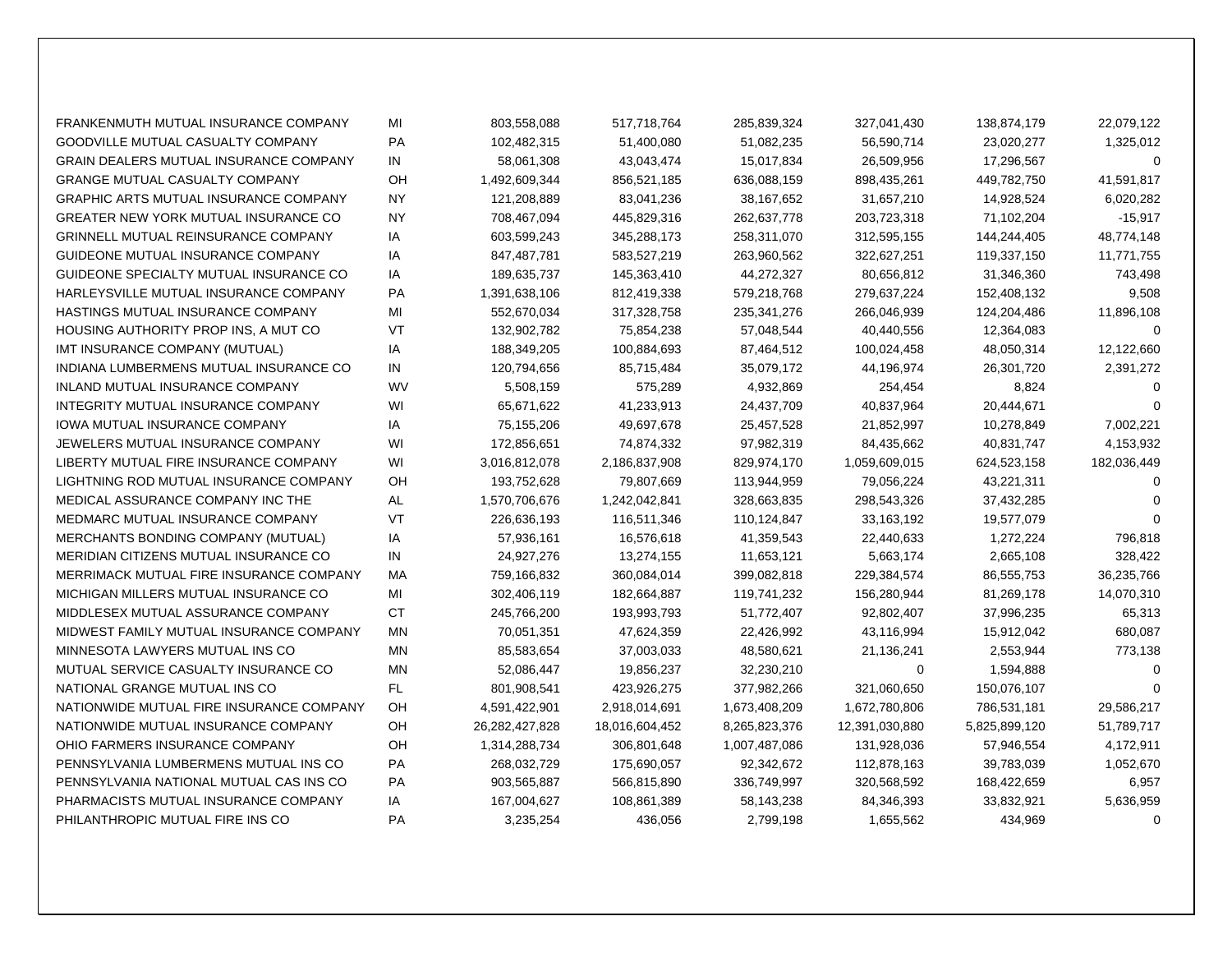| PUBLIC SERVICE MUTUAL INSURANCE COMPANY | <b>NY</b> | 645.591.542     | 445.196.089    | 200,395,453    | 159.361.814    | 84.472.878     | 277,358       |
|-----------------------------------------|-----------|-----------------|----------------|----------------|----------------|----------------|---------------|
| RURAL MUTUAL INSURANCE COMPANY          | WI        | 215.511.437     | 137.566.564    | 77.944.873     | 117.995.321    | 56,386,955     | $\Omega$      |
| SECURA INSURANCE A MUTUAL COMPANY       | WI        | 501.138.313     | 321.834.528    | 179.303.785    | 265.376.237    | 98.234.653     | 16,070,432    |
| SENTRY INSURANCE A MUTUAL COMPANY       | WI        | 5,231,543,943   | 2,738,298,737  | 2,493,245,213  | 1,097,471,739  | 556,169,375    | 53,398,090    |
| SHELTER MUTUAL INSURANCE COMPANY        | MO        | 1.891.774.655   | 874.177.379    | 1,017,597,277  | 877.736.506    | 489.785.827    | 10,263,083    |
| SOCIETY INSURANCE A MUTUAL COMPANY      | WI        | 247.231.865     | 181.637.286    | 65.594.579     | 97.208.142     | 40.092.645     | 22,205,821    |
| STATE AUTOMOBILE MUTUAL INSURANCE CO    | OH        | 1,966,324,902   | 645.916.678    | 1.320.408.224  | 288.292.558    | 109.797.369    | 6,834,511     |
| UTICA MUTUAL INSURANCE COMPANY          | <b>NY</b> | 2.051.390.926   | 1.463.373.996  | 588,016,930    | 563.498.371    | 265.727.763    | 8.389.879     |
| WEST BEND MUTUAL INSURANCE COMPANY      | WI        | 1.325.315.494   | 901.699.764    | 423.615.730    | 650.709.719    | 240.557.672    | 165.200.107   |
| WESTERN RESERVE MUTUAL CASUALTY COMPANY | OH        | 142.658.572     | 57.860.609     | 84.797.963     | 57.495.434     | 31.433.682     |               |
| Totals                                  |           | 112.138.528.119 | 66.228.839.705 | 45.909.688.433 | 44.596.305.541 | 22.547.235.288 | 1.899.618.982 |

## **Foreign Inter-Insurance Exchanges**

|                                         |           |                |                | Policy         | Nationwide     | Nationwide    | <b>Direct</b> |
|-----------------------------------------|-----------|----------------|----------------|----------------|----------------|---------------|---------------|
|                                         |           |                |                | Holders        | Net Premiums   | Net Losses    | Illinois      |
| Company Name/State                      |           | Assets         | Liabilities    | Surplus        | Written        | Paid          | Premiums      |
|                                         |           |                |                |                |                |               |               |
| ARMED FORCES INSURANCE EXCHANGE         | KS        | 141,117,051    | 71,087,492     | 70,029,559     | 57,620,960     | 37,231,981    | 642,177       |
| AUTOMOBILE CLUB INTERINSURANCE EXCHANGE | MO        | 252,537,882    | 129,998,404    | 122,539,478    | 170,963,355    | 91,760,602    | 7,759,014     |
| CALIFORNIA CASUALTY IND EXCHANGE        | CA        | 507,159,599    | 217,264,606    | 289,894,993    | 117,874,348    | 85,128,865    | 4,804,793     |
| CASUALTY RECIPROCAL EXCHANGE            |           |                |                |                |                |               |               |
| DAKOTA TRUCK UNDERWRITERS               | <b>SD</b> | 50,618,075     | 33,858,041     | 16,760,034     | 23,215,033     | 10,672,172    |               |
| DOCTORS COMPANY THE                     | CA        | 1,725,184,589  | 1,222,025,619  | 503,158,970    | 455,173,136    | 151,050,795   | 8,011,380     |
| ERIE INSURANCE EXCHANGE                 | <b>PA</b> | 9,070,263,107  | 5,688,512,929  | 3,381,750,178  | 3,738,776,860  | 1,988,276,336 | 90,002,432    |
| <b>FARMERS INSURANCE EXCHANGE</b>       | CA        | 11,402,700,174 | 8,681,675,422  | 2,721,024,752  | 5,598,811,641  | 2,728,905,518 | 30,655,691    |
| FEDERATED RURAL ELECTRIC INS EXCH       | <b>KS</b> | 255,233,433    | 178,610,694    | 76,622,739     | 90,369,960     | 44,345,841    | 5,177,173     |
| FIRE INSURANCE EXCHANGE                 | CA        | 1,837,719,705  | 1,380,943,786  | 456,775,919    | 811,421,977    | 394,250,064   | $\Omega$      |
| LUMBERMENS UNDERWRITING ALLIANCE        | <b>MO</b> | 360,891,252    | 263,414,261    | 97,476,991     | 98,727,738     | 39,944,795    | 743,898       |
| MUTUALAID EXCHANGE                      | KS        | 29,767,418     | 12,602,490     | 17,164,928     | 13,885,793     | 7,442,187     |               |
| NATIONAL FIRE & INDEMNITY EXCHANGE      | <b>MO</b> | 13,225,397     | 7,874,570      | 5,350,827      | 5,494,189      | 2,253,239     | 258,720       |
| NATIONAL LLOYDS INSURANCE COMPANY       | TX.       | 160,473,576    | 79,337,284     | 81,136,292     | 95,294,428     | 24,518,116    | 11,270        |
| <b>TRUCK INSURANCE EXCHANGE</b>         | CA        | 1,632,725,164  | 1,233,446,507  | 399,278,657    | 838,469,376    | 407,637,019   | 40,536,438    |
| UNITED SERVICES AUTOMOBILE ASSOCIATION  | <b>TX</b> | 15,740,875,549 | 5,861,810,945  | 9,879,064,604  | 4,715,889,429  | 2,743,267,851 | 74,444,874    |
| Totals                                  |           | 43,180,491,971 | 25,062,463,050 | 18,118,028,921 | 16,831,988,223 | 8,756,685,381 | 263,047,860   |

## **Foreign Accredited Reinsurers**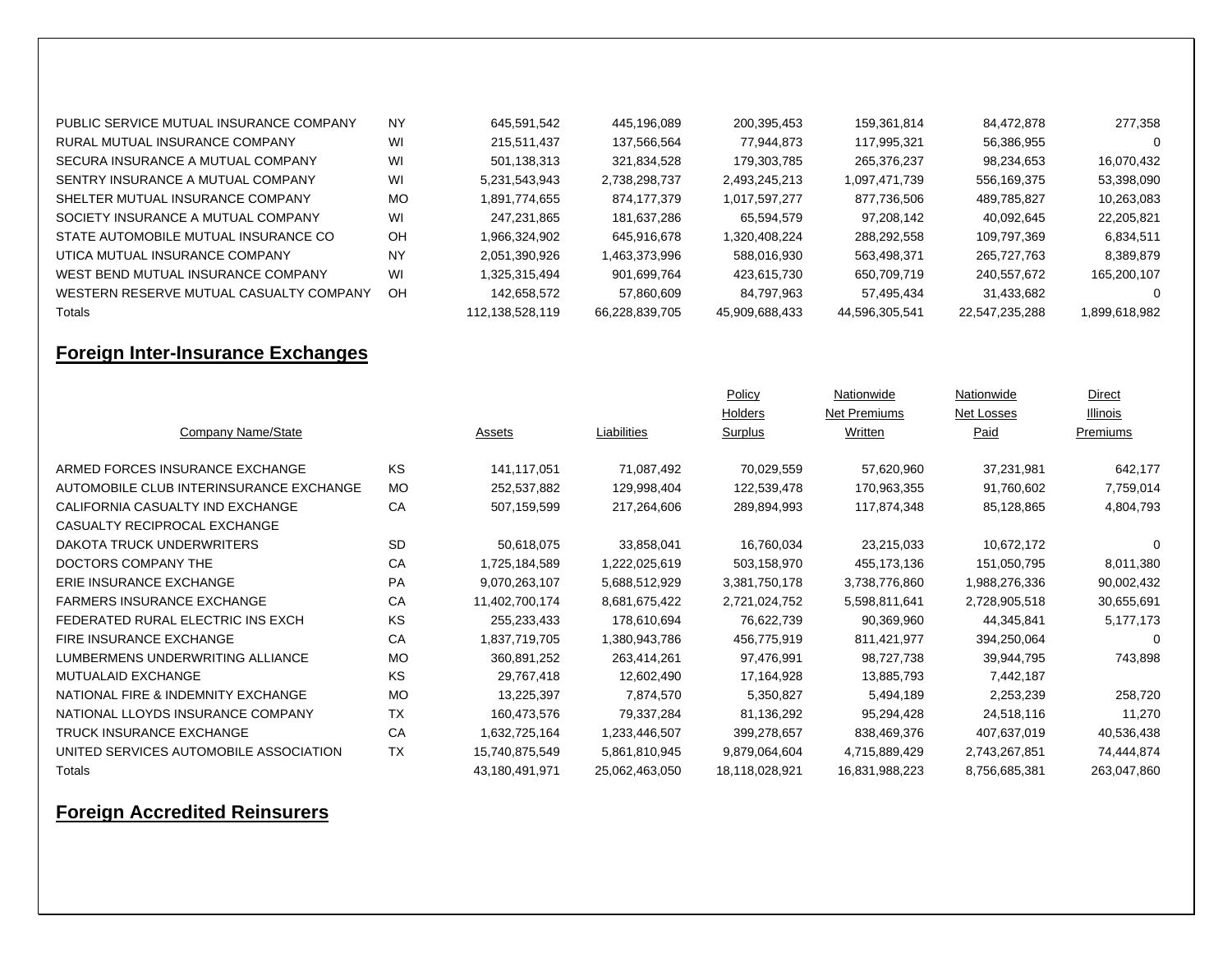|                                          |           |                |                | Policy         | Nationwide    | Nationwide    | Direct     |
|------------------------------------------|-----------|----------------|----------------|----------------|---------------|---------------|------------|
|                                          |           |                |                | Holders        | Net Premiums  | Net Losses    | Illinois   |
| Company Name/State                       |           | Assets         | Liabilities    | Surplus        | Written       | Paid          | Premiums   |
| ALEA NORTH AMERICA SPECIALTY INS CO      | DE.       | 40,795,893     | 9,528,158      | 31,267,735     | 2,697,762     | 291,043       | 320,437    |
| ALFA MUTUAL FIRE INSURANCE COMPANY       | AL        | 764,025,875    | 173,962,677    | 590,063,198    | 126,712,683   | 178,092,532   | $\Omega$   |
| ALFA MUTUAL INSURANCE COMPANY            | AL        | 1,274,412,213  | 395,026,004    | 879,386,209    | 134,799,270   | 113.740.294   | 0          |
| ASSURED GUARANTY MORTGAGE INSURANCE CO   | <b>NY</b> | 44,879,984     | 15,003,409     | 29,876,575     | 676,172       | 90,637        | 0          |
| <b>BURLINGTON INSURANCE COMPANY</b>      | NC.       | 429,436,444    | 324,139,683    | 105,296,761    | 106,864,376   | $-1,666,719$  | 11,131,644 |
| COMMERCIAL RISK RE-INSURANCE COMPANY     | VT        | 112,009,642    | 85,410,267     | 26,599,377     | $-2,835,035$  | 40,941,693    | 0          |
| COTTON STATES MUTUAL INSURANCE COMPANY   |           | 175,396,500    | 109,734,235    | 65,662,265     | 55,593,217    | 77,000,947    | $\Omega$   |
| ENDURANCE REINSURANCE CORP OF AMERICA    | <b>NY</b> | 1,449,206,062  | 934,361,884    | 514,844,178    | 271,628,571   | 55,684,815    |            |
| <b>ESSEX INSURANCE COMPANY</b>           | <b>DE</b> | 1,045,130,521  | 819,694,764    | 225,435,757    | 391,783,741   | 76,011,118    | 48,476,881 |
| HOLYOKE MUTUAL INSURANCE COMPANY         | <b>MA</b> | 150,922,923    | 84.481.372     | 66,441,551     | 76,837,153    | 36,667,308    |            |
| <b>HOUSTON CASUALTY COMPANY</b>          | <b>TX</b> | 2,235,101,055  | 1,422,580,639  | 812,520,416    | 499,452,012   | 65,046,125    | 13,058,238 |
| MERCURY CASUALTY COMPANY                 | CA        | 2,274,315,045  | 1,031,939,170  | 1,242,375,875  | 1.256.488.446 | 440,350,666   |            |
| MOTORISTS MUTUAL INSURANCE COMPANY       | OH        | 1,119,215,394  | 665,150,068    | 454,065,326    | 465,156,653   | 218,792,645   | $\Omega$   |
| NATIONAL FIRE & MARINE INSURANCE COMPANY | <b>NE</b> | 5,226,164,196  | 1,633,622,865  | 3,592,541,328  | 356,062,114   | 113,772,766   | 7,705,388  |
| NATIONWIDE INDEMNITY COMPANY             | OH        | 3,849,101,644  | 3,083,739,299  | 765,362,345    | 3,462,862     | 180,729,381   | 0          |
| NEW JERSEY RE-INSURANCE COMPANY          | <b>NJ</b> | 1,448,627,950  | 833,358,287    | 615,269,663    | 192,531,824   | 104,728,516   | $\Omega$   |
| PHILADELPHIA CONTRIBUTIONSHIP            | PA        | 222,620,182    | 62.704.720     | 159,915,462    | 145.658       | 3,881,593     |            |
| UNITED COASTAL INSURANCE COMPANY         | AZ        | 127,810,534    | 1,663,323      | 126, 147, 211  | $-9,006,354$  | 3,916,158     | 96,250     |
| Totals                                   |           | 21,989,172,057 | 11,686,100,824 | 10,303,071,232 | 3,929,051,125 | 1,708,071,518 | 80,788,838 |

## **Alien Stock Companies**

|                                         |           |               |               | Policy      | Nationwide   | Nationwide  | <b>Direct</b>   |
|-----------------------------------------|-----------|---------------|---------------|-------------|--------------|-------------|-----------------|
|                                         |           |               |               | Holders     | Net Premiums | Net Losses  | <b>Illinois</b> |
| Company Name/State                      |           | Assets        | Liabilities   | Surplus     | Written      | Paid        | Premiums        |
|                                         |           |               |               |             |              |             |                 |
| <b>GENERALI - U S BRANCH</b>            | <b>NY</b> | 77.819.556    | 36,794,434    | 41,025,120  | 749.051      | 10.911.280  | $\mathbf{0}$    |
| <b>GLOBAL REINSURANCE CORPORATION</b>   | <b>NY</b> | 302.351.975   | 264,891,545   | 37,460,430  | $-52.298$    | 37,585,086  | $\mathbf{0}$    |
| HYUNDAI MARINE & FIRE INS CO, LTD (US)  | CA        | 33,260,856    | 21.697.562    | 11,563,294  | 4.786.878    | 1.057.853   |                 |
| NIPPONKOA INSURANCE COMPANY LTD (U S BR | <b>NY</b> | 191,793,390   | 138,756,705   | 53,036,684  | 55,088,684   | 17,473,816  | 1,985,281       |
| TOKIO MARINE & NICHIDO FIRE INS CO LTD  | <b>NY</b> | 1,453,686,261 | 1,021,347,349 | 432,338,912 | 301,738,903  | 106.739.221 | 21,727,701      |
| TRYGG HANSA INS CO LTD (U S BRANCH)     | <b>NY</b> | 6.662.298     | 522.639       | 6,139,659   | 7.138        | 127.761     | $\Omega$        |
| Totals                                  |           | 2,065,574,336 | 1,484,010,234 | 581,564,099 | 362,318,356  | 173,895,017 | 23,712,982      |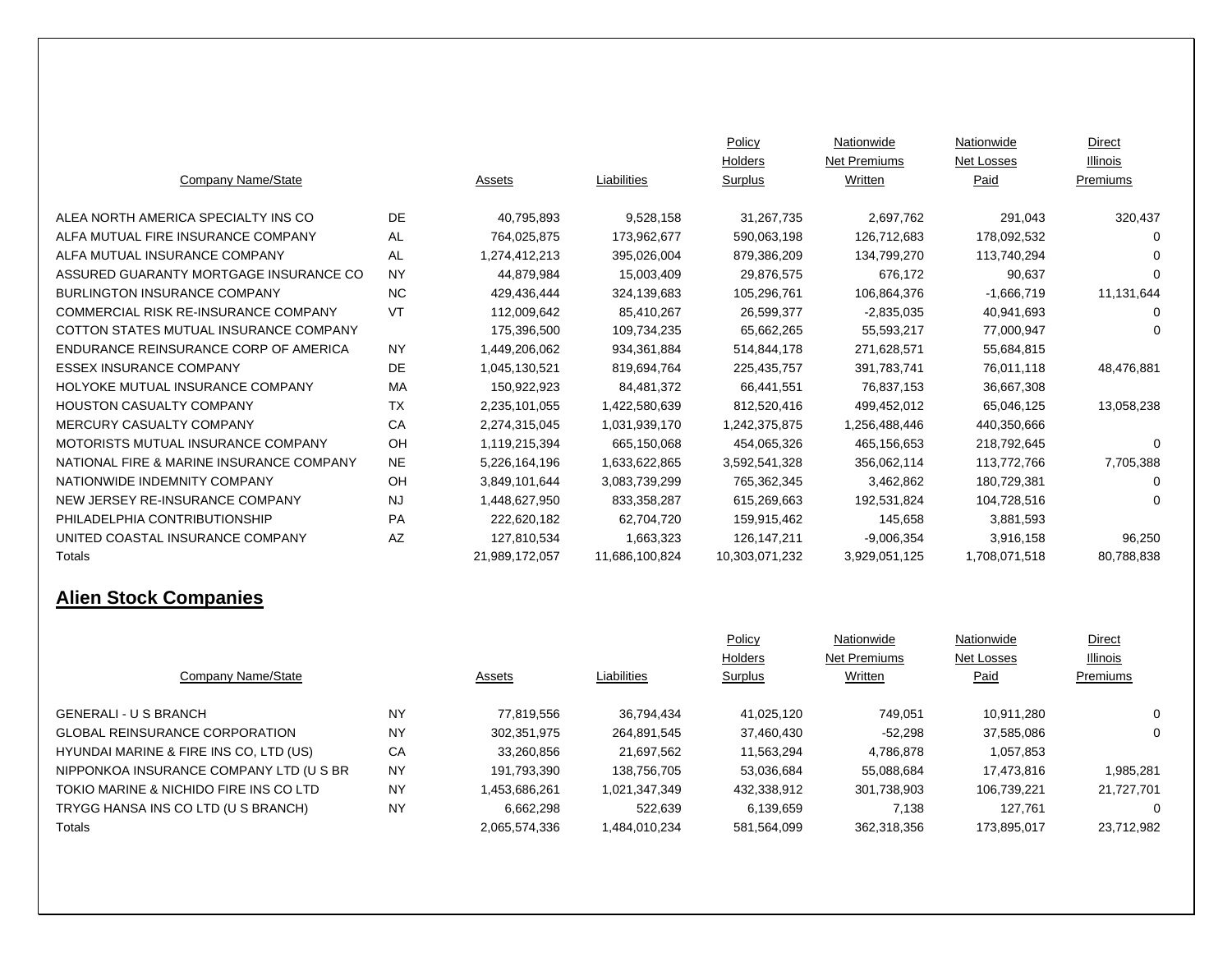## **Alien Lloyds**

|                                          |           |                   |                   | Policy          | Nationwide          | Nationwide      | <b>Direct</b>  |
|------------------------------------------|-----------|-------------------|-------------------|-----------------|---------------------|-----------------|----------------|
|                                          |           |                   |                   | Holders         | Net Premiums        | Net Losses      | Illinois       |
| Company Name/State                       |           | Assets            | Liabilities       | Surplus         | Written             | Paid            | Premiums       |
| UNDERWRITERS AT LLOYDS LONDON            | IL        | 751,656,403       | 550,461,302       | 201,195,101     | 108,576,214         | 18,617,826      | 75,126,487     |
| Totals                                   |           | 751,656,403       | 550,461,302       | 201,195,101     | 108,576,214         | 18,617,826      | 75,126,487     |
| <b>Alien Accredited Reinsurers</b>       |           |                   |                   |                 |                     |                 |                |
|                                          |           |                   |                   | Policy          | Nationwide          | Nationwide      | <b>Direct</b>  |
|                                          |           |                   |                   | Holders         | <b>Net Premiums</b> | Net Losses      | Illinois       |
| Company Name/State                       |           | Assets            | Liabilities       | Surplus         | Written             | Paid            | Premiums       |
| ASPEN INSURANCE UK LIMITED               | <b>NY</b> | 1,072,850,937     | 954,864,054       | 117,986,883     | 750.559.649         | 206,182,969     | 0              |
| AXA RE                                   | <b>NY</b> | 95,543,365        | 19,775,341        | 75,768,024      | 120,509             | 14,623,616      | 0              |
| CX REINSURANCE COMPANY LIMITED           | <b>NY</b> | 297,008,305       | 239,569,959       | 57,438,346      | 11.765.520          | 148,344,257     | 0              |
| HANNOVER RUCKVERSICHERUNGS-AKTIENGESELLS | <b>NY</b> | 3,740,420,845     | 3,586,182,988     | 154,237,857     | 1,725,073,646       | 807,224,674     | 0              |
| MARKEL INTERNATIONAL INSURANCE CO LTD    | <b>NY</b> | 140,409,802       | 77,347,927        | 63.061.875      | 1,535,977           | 23,320,991      | 0              |
| ST PAUL REINSURANCE COMPANY LIMITED      | <b>NY</b> | 169,936,157       | 98,994,432        | 70,941,725      | 345,829             | 33,451,015      | 0              |
| UNDERWRITERS @<br><b>LLOYDS LONDON</b>   |           | 5,223,728,499     | 4,068,245,143     | 1,155,483,356   | 1,949,935           | 70,511,268      | 0              |
| UNIONAMERICA INSURANCE COMPANY LIMITED   | <b>NY</b> | 125,310,709       | 100,309,469       | 25,001,240      | $-405,084$          | 24,491,715      | 0              |
| ZURICH SPECIALTIES LONDON LIMITED        | <b>NY</b> | 355,020,671       | 217,555,234       | 137,465,437     | 1,565,020           | 25,329,139      | $\Omega$       |
| Totals                                   |           | 11,220,229,290    | 9,362,844,547     | 1,857,384,743   | 2,492,511,001       | 1,353,479,644   | $\Omega$       |
|                                          |           | 2,525,809,392,116 | 1,612,574,589,249 | 913,234,802,831 | 722,532,591,573     | 373,503,180,454 | 40,326,972,906 |

#### **Illinois Insurance Exchange**

|                                |   |               |             | Policy         | Nationwide   | Nationwide | Direct          |
|--------------------------------|---|---------------|-------------|----------------|--------------|------------|-----------------|
|                                |   |               |             | Holders        | Net Premiums | Net Losses | <b>Illinois</b> |
| Company Name/State             |   | <u>Assets</u> | Liabilities | <b>Surplus</b> | Written      | Paid       | <b>Premiums</b> |
|                                |   |               |             |                |              |            |                 |
| PRIME INSURANCE SYNDICATE, INC | ╌ | 48,098,220    | 29,620,384  | 18,477,836     | 18.455.658   | 10,361,828 | 1,272,308       |
| Totals                         |   | 48,098,220    | 29,620,384  | 18,477,836     | 18,455,658   | 10,361,828 | 1,272,308       |

 $\blacksquare$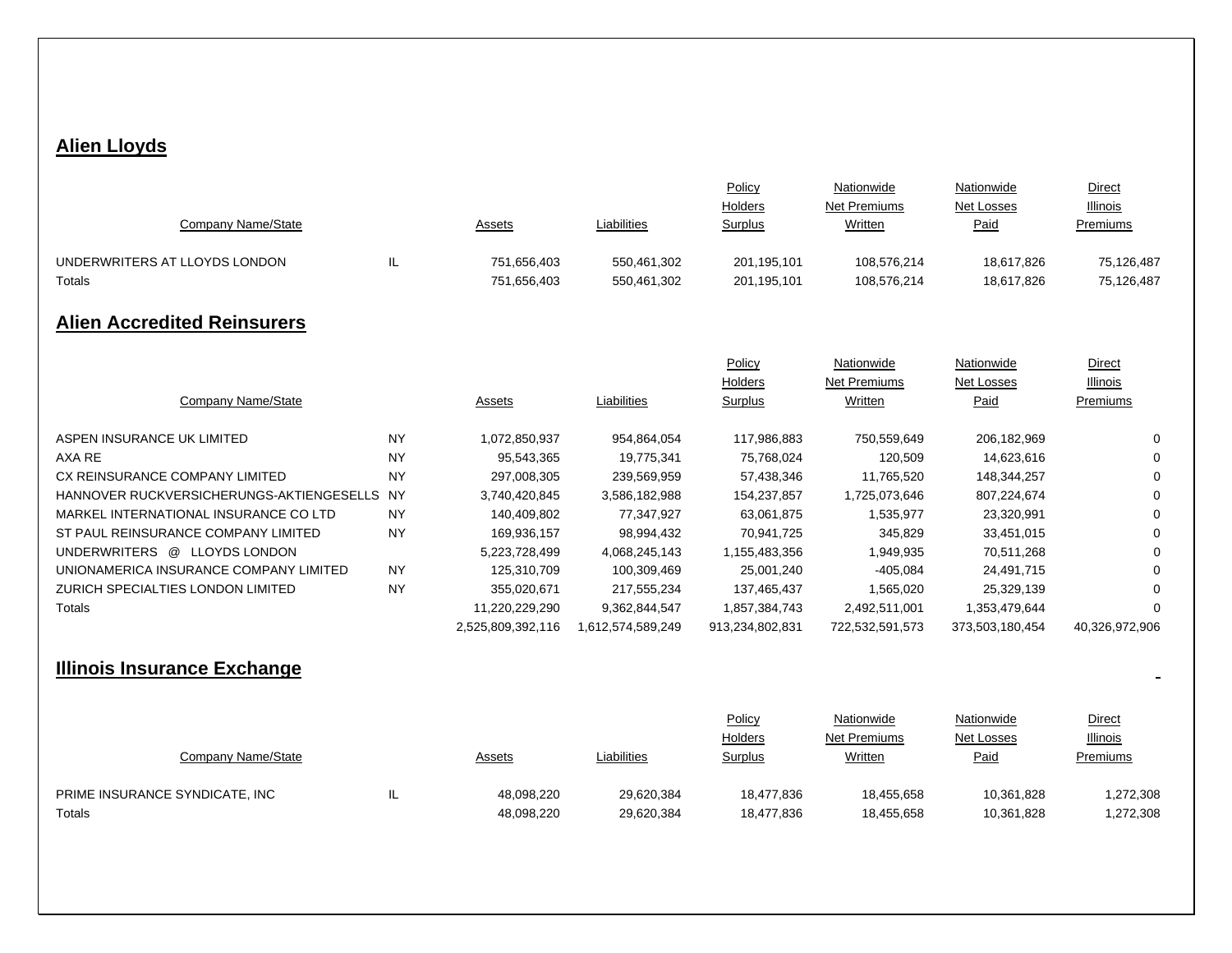## **Recapitulation**

|                                      | Number    |                  |                 | Policy          | Nationwide      | Nationwide      | Direct         |
|--------------------------------------|-----------|------------------|-----------------|-----------------|-----------------|-----------------|----------------|
|                                      | <u>Of</u> |                  |                 | Holders         | Net Premiums    | Net Losses      | Illinois       |
|                                      | Companies | Assets           | Liabilities     | Surplus         | Written         | Paid            | Premiums       |
| Domestic Stock Companies             | 166       | 147,559,110,494  | 101,479,067,881 | 46,080,042,612  | 56,369,695,513  | 28,545,785,122  | 6,422,636,325  |
| <b>Domestic Mutual Companies</b>     | 17        | 97,898,515,565   | 45,702,988,033  | 52,195,527,527  | 34,254,662,104  | 22,821,389,079  | 3,133,519,493  |
| Domestic Inter-Insurance Exchanges   | 2         | 806,677,397      | 412,178,019     | 394,499,380     | 324,662,190     | 147,262,138     | 95,143,917     |
| Domestic Risk Retention Groups       |           | 209,345,077      | 148,507,714     | 60,837,363      | 66,217,635      | 9,995,005       | 1,361,978      |
| Domestic Surplus Lines Companies     | 6         | 1,804,464,335    | 1,070,320,483   | 734,143,852     | 384,913,901     | 40,930,289      | 17,622,992     |
| Foreign Stock Companies              | 737       | 828,848,656,462  | 547,780,740,152 | 281,067,916,281 | 202,791,649,484 | 101,304,983,742 | 8,150,906,599  |
| Foreign Mutual Companies             | 77        | 112,138,528,119  | 66,228,839,705  | 45,909,688,433  | 44,596,306,541  | 22,547,235,288  | 1,899,618,982  |
| Foreign Inter-Insurance Exchanges    | 16        | 43,180,491,971   | 25,062,463,050  | 18,118,028,921  | 16,831,988,223  | 8,756,685,381   | 263,047,860    |
| Alien Stock Companies                | 6         | 2,065,574,336    | 1,484,010,234   | 581,564,099     | 362,318,356     | 173,895,017     | 23,712,982     |
| Alien Lloyds                         |           | 751,656,403      | 550,461,302     | 201,195,101     | 108,576,214     | 18,617,826      | 75,126,487     |
| <b>Foreign Accredited Reinsurers</b> | 18        | 21,989,172,057   | 11,686,100,824  | 10,303,071,232  | 3,929,051,125   | 1,708,071,518   | 80,788,838     |
| Alien Accredited Reinsurers          | 9         | 11,220,229,290   | 9,362,844,547   | 1,857,384,743   | 2,492,511,001   | 1,353,479,644   | 0              |
| Domestic Mutual Holding Companies    | 2         | 42,389,197       | 194,954         | 42,194,243      | ∩               | ∩               | 0              |
| Illinois Insurance Exchange          |           | 48,098,220       | 29,620,384      | 18,477,836      | 18,455,658      | 10,361,828      | 1,272,308      |
| Totals                               | 1059      | .268,562,908,923 | 810,998,337,282 | 457,564,571,623 | 362,531,007,945 | 187,438,691,877 | 20,164,758,761 |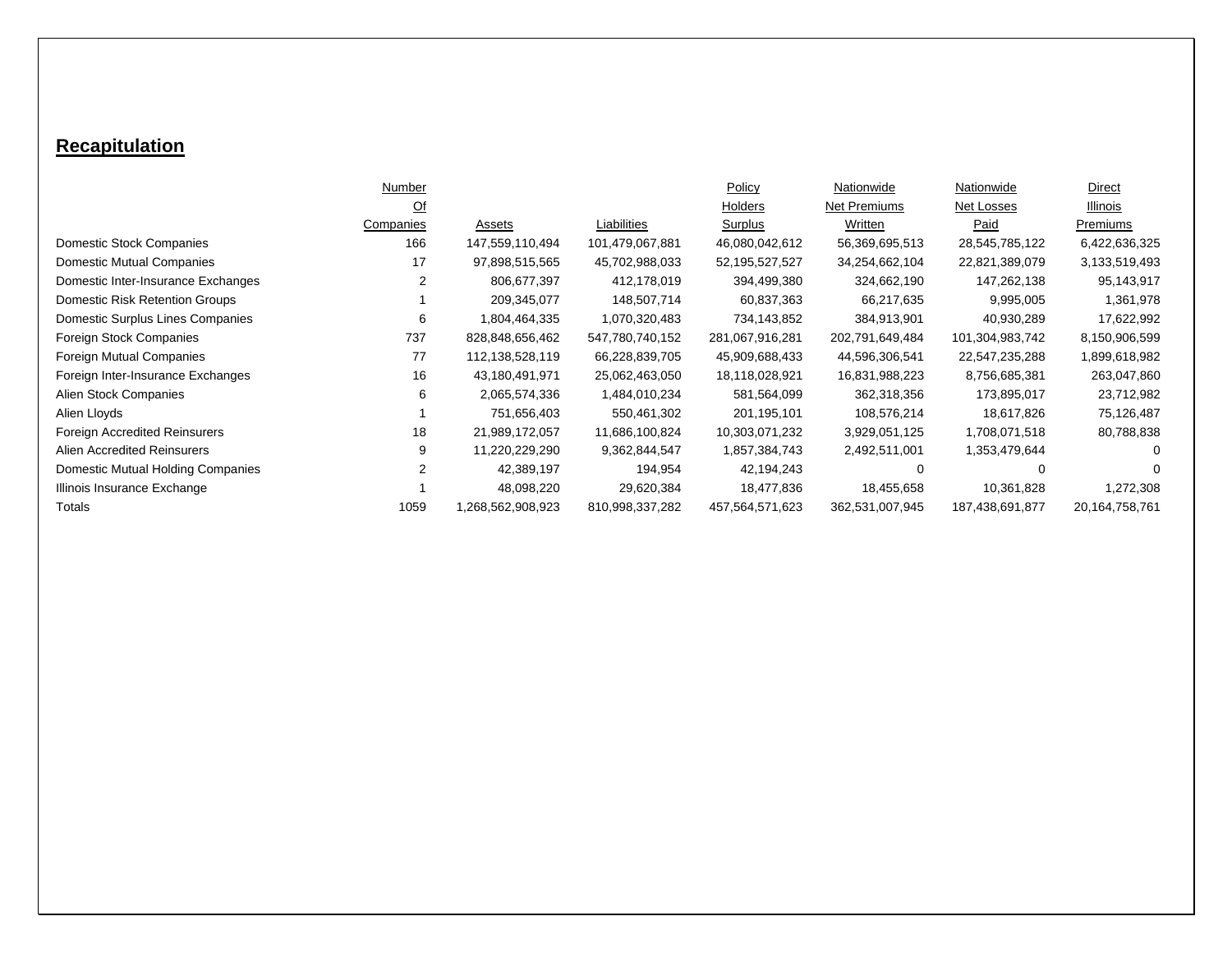# **Life & Health Insurance Companies**

## **Domestic Legal Reserve Life Insurance Companies**

| Company Name/State                                | <b>State</b> | Assets         | Liabilities    | Policyholders<br>Surplus | Net<br><b>Operating Gain</b> | Direct<br><b>Illinois Premium</b> | Nationwide<br>Premiums |
|---------------------------------------------------|--------------|----------------|----------------|--------------------------|------------------------------|-----------------------------------|------------------------|
| ALLEGIANCE LIFE INSURANCE COMPANY                 | IL           | 243,983,204    | 12, 147, 253   | 231,835,951              | 766,952                      |                                   | 1,639,393              |
| ALLSTATE ASSURANCE COMPANY                        | IL           | 11,273,403     | 3,290,647      | 7,982,755                | 368,322                      | 600                               |                        |
| ALLSTATE LIFE INSURANCE COMPANY                   |              | 76,596,470,199 | 72,931,790,146 | 3,664,680,051            | 310,004,195                  | 255,410,637                       | 7,855,786,637          |
| <b>AMALGAMATED LIFE &amp; HEALTH INSURANCE CO</b> | IL           | 7,974,515      | 3,286,576      | 4,687,940                | 1,401,272                    | 9,818,591                         | 7,515,449              |
| AMERICAN GENERAL ASSURANCE COMPANY                | IL           | 1,507,539,521  | 1,330,304,596  | 177,234,925              | 21,865,596                   | 7,497,159                         | 717,930,758            |
| AMERICAN SPECIALTY HEALTH INSURANCE CO            | IL           | 8,319,978      | 678,196        | 7,641,782                | $-64,931$                    | $-12,540$                         | 2,228,195              |
| <b>BANKERS LIFE &amp; CASUALTY COMPANY</b>        | IL           | 8,907,663,635  | 8,327,905,038  | 579,758,596              | 20,380,038                   | 58,701,800                        | 2,323,452,460          |
| BANKERS LIFE INSURANCE COMPANY OF IL              |              | 601,324,469    | 14,042,582     | 587,281,886              | 170,818                      | 14,281                            | 12,459                 |
| <b>BCS LIFE INSURANCE COMPANY</b>                 | IL           | 166,680,517    | 93,881,235     | 72,799,282               | 4,946,248                    | 2,749,266                         | 196,353,780            |
| <b>ICELTIC INSURANCE COMPANY</b>                  | IL           | 100,888,644    | 52,627,758     | 48,260,886               | 5,545,174                    | 9,395,823                         | 117,871,196            |
| CHARTER NATIONAL LIFE INSURANCE COMPANY           | IL           | 277,819,560    | 268,851,676    | 8,967,884                | 365,410                      | 32,433                            |                        |
| CHASE INSURANCE LIFE & ANNUITY COMPANY            | IL           | 5,694,521,090  | 5,285,374,580  | 409,146,510              | 35,279,598                   | 104, 177, 796                     | 729,160,982            |
| <b>ICHASE INSURANCE LIFE COMPANY</b>              | IL           | 366,617,038    | 268,594,607    | 98,022,431               | $-1,201,095$                 | 10,694,866                        | 38,691,642             |
| <b>ICITIZENS USA LIFE INSURANCE COMPANY</b>       | IL           | 6,441,981      | 1,285,705      | 5,156,276                | 148,882                      | 78,833                            | 101,485                |
| <b>COLUMBIAN LIFE INSURANCE COMPANY</b>           | IL           | 240,835,351    | 224,027,498    | 16,807,853               | $-4,667,822$                 | 2,626,620                         | 80,106,940             |
| COMBINED INSURANCE COMPANY OF AMERICA             | IL           | 2,786,304,917  | 1,917,978,083  | 868,326,834              | 106,066,754                  | 44,731,429                        | 1,211,331,706          |
| CONCERT HEALTH PLAN INSURANCE COMPANY             | IL           | 14,009,092     | 5,757,581      | 8,251,512                | 2,645,999                    | 28,826,315                        | 28,846,101             |
| CONSECO INSURANCE COMPANY                         | IL           | 4,326,686,679  | 3,980,556,109  | 346,130,571              | 25,555,783                   | 13,960,664                        | 179,595,287            |
| CONTINENTAL ASSURANCE COMPANY                     | IL           | 5,092,011,213  | 4,465,009,440  | 627,001,773              | 81,325,205                   | 31,769,147                        | 10,936,014             |
| <b>ICOUNTRY INVESTORS LIFE ASSURANCE COMPANY</b>  | IL           | 152,466,010    | 18,600,229     | 133,865,781              | 344,323                      | 51,699,729                        |                        |
| <b>COUNTRY LIFE INSURANCE COMPANY</b>             | IL           | 6,407,396,562  | 5,498,185,849  | 909,210,713              | 42,979,728                   | 258,188,580                       | 489,557,047            |
| DESTINY HEALTH INSURANCE COMPANY                  | IL           | 37,478,107     | 22,190,880     | 15,287,227               | $-12,013,283$                | 61,367,234                        | 61,478,652             |
| <b>EMPLOYEES LIFE COMPANY MUTUAL</b>              |              | 278,638,268    | 260,014,031    | 18,624,237               | 4,220,860                    | 2,136,597                         | 21,562,971             |
| FEDERAL LIFE INSURANCE COMPANY MUTUAL             | IL           | 233,023,703    | 197,142,063    | 35,881,640               | $-3,259,024$                 | 6,367,197                         | 19,986,765             |
| FIDELITY LIFE ASSOCIATION MUTUAL LEG RES          | IL           | 579,523,748    | 311,680,455    | 267,843,293              | 4,695,805                    | 3,523,450                         | 15,302,741             |
| FIRST COMMONWEALTH INSURANCE COMPANY              |              | 26,226,080     | 12,058,718     | 14, 167, 362             | 5,070,037                    | 36,519,024                        | 36,519,024             |
| FORT DEARBORN LIFE INSURANCE COMPANY              |              | 1,681,389,733  | 1,334,284,760  | 347,104,973              | 33,523,493                   | 93,655,044                        | 738,840,484            |
| <b>GOLDEN RULE INSURANCE COMPANY</b>              | IL           | 825,989,139    | 450,171,610    | 375,817,529              | 196,253,850                  | 49,779,009                        | 1,039,449,049          |
| <b>GUARANTEE TRUST LIFE INSURANCE COMPANY</b>     | IL           | 199,221,167    | 165,213,551    | 34,007,616               | 3,902,696                    | 24,721,485                        | 170,776,829            |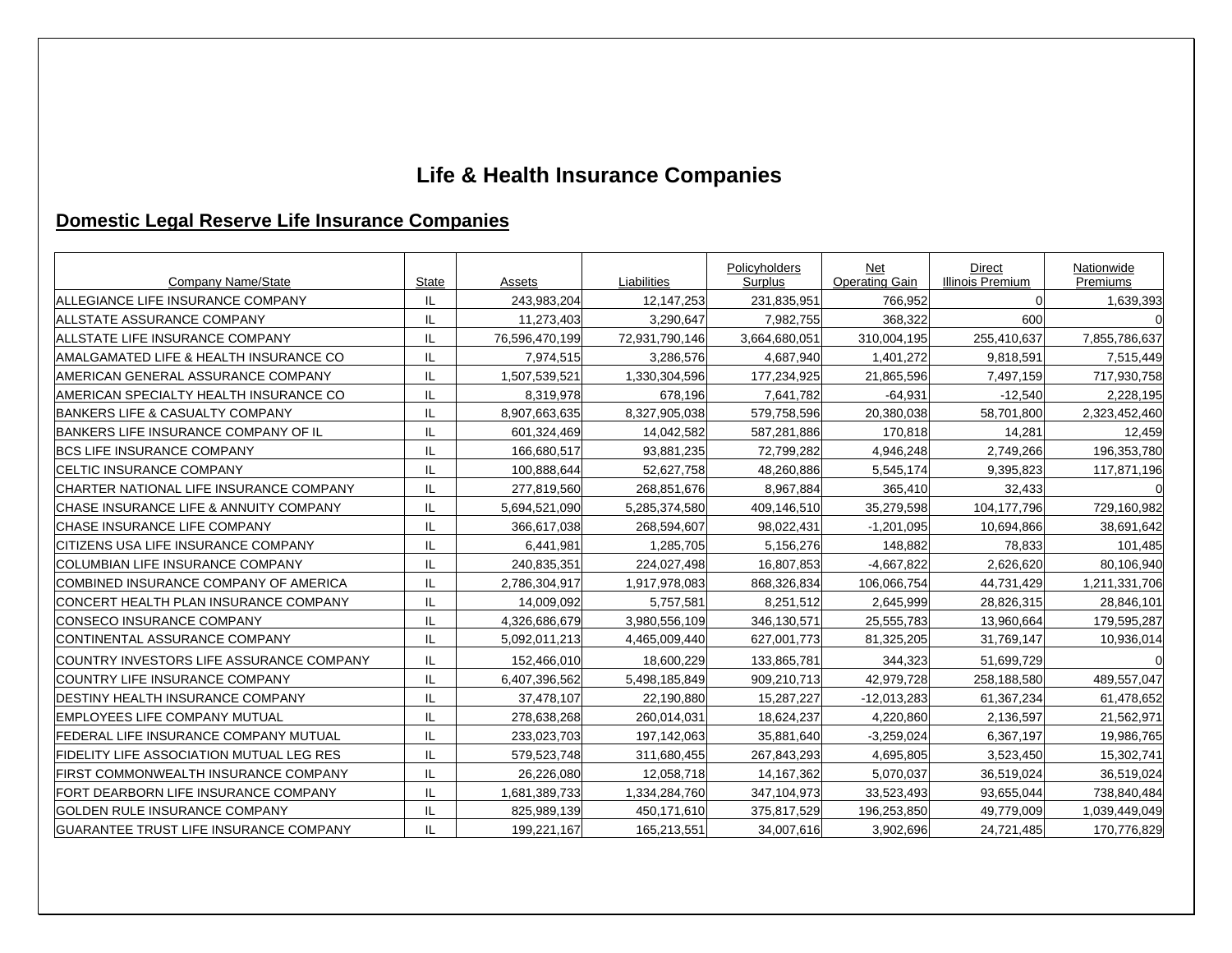| HARTFORD LIFE GROUP INSURANCE COMPANY     | IL | 2,685,571,966  | 2,095,889,489  | 589,682,477   | 135,778,578   | 62,926,629    | 852,198,642   |
|-------------------------------------------|----|----------------|----------------|---------------|---------------|---------------|---------------|
| HCSC INSURANCE SERVICES COMPANY           | IL | 49.593.527     | 18.850.413     | 30.743.114    | $-17.547.915$ |               | 1.264.957     |
| HEALTH ALLIANCE MEDICAL PLANS INC         | IL | 173,914,334    | 72,857,531     | 101,056,800   | 33,430,207    | 121,220,924   | 118,887,995   |
| HEALTH CARE SERVICE CORP MUT LEG RES CO   | IL | 7,770,387,256  | 3,502,111,126  | 4,268,276,132 | 1,145,598,783 | 2,979,473,622 | 5,382,217,516 |
| HOME OWNERS LIFE INSURANCE COMPANY        | IL | 5,810,550      | 262,034        | 5,548,516     | 550,542       | 3,128         | 4,979,191     |
| HORACE MANN LIFE INSURANCE COMPANY        | IL | 4,648,971,138  | 4,418,250,681  | 230,720,457   | 22,994,152    | 52,304,496    | 887,445,000   |
| IILLINOIS MUTUAL LIFE INSURANCE COMPANY   | IL | 1,158,389,751  | 1,027,737,992  | 130,651,759   | 12,861,600    | 18,770,092    | 126,156,340   |
| JOHN DEERE HEALTH INSURANCE INC           | IL | 7,968,790      | 322,439        | 7,646,351     | 135,043       | 266,788       | 253,030       |
| KEMPER INVESTORS LIFE INSURANCE COMPANY   | IL | 17,324,156,009 | 16,913,378,301 | 410,777,708   | 34,511,919    | 30,963,828    | 198,375,233   |
| LIFE ASSURANCE COMPANY OF AMERICA         | IL | 6,757,966      | 4,433,801      | 2,324,165     | 131,445       | 344,219       | 167,162       |
| LINCOLN HERITAGE LIFE INSURANCE COMPANY   | IL | 514,320,077    | 434,901,533    | 79,418,544    | 8,172,097     | 11,381,614    | 141,752,841   |
| IMANHATTAN NATIONAL LIFE INSURANCE CO     | IL | 264,969,278    | 230,723,276    | 34,246,002    | 4,385,149     | 1,538,580     | 2,799,562     |
| IMTL INSURANCE COMPANY                    | IL | 1,227,164,932  | 1,121,519,578  | 105,645,354   | 10,244,414    | 15,066,304    | 106,342,052   |
| MUNICIPAL INSURANCE COMPANY OF AMERICA    | IL | 14,173,814     | 9,331,704      | 4,842,110     | -487,597      | 3,525,082     | 6,802,957     |
| NORTH AMERICAN COMPANY FOR L & H INS      | IL | 5,103,272,970  | 4,670,540,942  | 432,732,028   | 42,119,143    | 48,232,334    | 563,312,122   |
| OLD REPUBLIC LIFE INSURANCE COMPANY       | IL | 142,721,148    | 110,874,094    | 31,847,054    | 611,691       | 3,564,728     | 28,114,028    |
| OSF HEALTH PLANS INC                      | IL | 57.266.663     | 30,919,117     | 26,347,546    | 5,918,226     | 4,065,025     | 4,060,364     |
| PEKIN LIFE INSURANCE COMPANY              | IL | 761,845,550    | 652,924,602    | 108,920,945   | 9,996,690     | 115,985,960   | 189,874,624   |
| PERSONALCARE INSURANCE OF ILLINOIS INC    | IL | 72,785,007     | 29,180,518     | 43,604,489    | 18,314,926    | 46,730,825    | 44,352,129    |
| IPHYSICIANS BENEFITS TRUST LIFE INS CO    | IL | 18,751,727     | 11,146,336     | 7,605,392     | -177,776      | 30,042,670    | 28,467,906    |
| PROFESSIONAL LIFE & CASUALTY COMPANY      | IL | 57,215,523     | 51,162,734     | 6,052,789     | 2,824,121     | 5,511,589     | 5,489,053     |
| REASSURE AMERICA LIFE INSURANCE COMPANY   | IL | 11,639,344,952 | 11,077,818,733 | 561,526,218   | 59,414,718    | 23,760,625    | -930,800,705  |
| IRELIANCE STANDARD LIFE INSURANCE COMPANY | IL | 2,613,493,208  | 2,244,394,328  | 369,098,880   | 46,729,360    | 35,694,457    | 762,605,194   |
| IRESOURCE LIFE INSURANCE COMPANY          | IL | 126,171,704    | 93,622,076     | 32,549,628    | $-728,071$    | 5,650,553     | 1,369,102     |
| RIGHTCHOICE INSURANCE COMPANY             | IL | 10,979,482     | 1,444,811      | 9,534,671     | 362,300       | $-1,430$      | 4,032         |
| ISTATE FARM ANNUITY & LIFE INSURANCE CO   | IL | 7,919,048      | 37,466         | 7,881,582     | 122,011       |               |               |
| ISTATE FARM LIFE & ACCIDENT ASSURANCE CO  | IL | 1,388,811,986  | 1,145,250,417  | 243,561,569   | 14,170,633    | 849,939       | 143,650,499   |
| ISTATE FARM LIFE INSURANCE COMPANY        | IL | 39,874,561,166 | 35,370,107,286 | 4,504,453,880 | 294,248,873   | 233,450,897   | 3,661,381,666 |
| ISTERLING LIFE INSURANCE COMPANY          | IL | 145,506,008    | 59,615,244     | 85,890,764    | 34,886,059    | 15,564,196    | 286,999,912   |
| ITRUASSURE INSURANCE COMPANY              | IL | 2,735,039      | 43,527         | 2,691,512     | $-27,326$     |               | 474           |
| TRUSTMARK INSURANCE COMPANY               | IL | 1,210,244,161  | 1,006,453,726  | 203,790,435   | 21,437,608    | 75,990,661    | 145,966,378   |
| TRUSTMARK LIFE INSURANCE COMPANY          | IL | 558.412.697    | 469.771.730    | 88.640.967    | 21,019,419    | 244,716,192   | 721,064,801   |
| UNICARE HEALTH INSURANCE CO OF THE MW     | IL | 136,464,171    | 103,988,274    | 32,475,897    | 2,000,000     | 447,965,940   | 451,538,619   |
| UNION FIDELITY LIFE INSURANCE COMPANY     | IL | 19,119,732,263 | 18,228,467,044 | 891,265,219   | 151,776,916   | 6,358,670     | 438,713,175   |
| UNITED HEALTHCARE INSURANCE CO OF IL      | IL | 119,848,551    | 37,775,551     | 82,073,000    | 36,779,412    | 266,104,561   | 268,952,222   |
| UNITED INSURANCE COMPANY OF AMERICA       | IL | 1,959,226,171  | 1,779,396,294  | 179,829,877   | 17,876,959    | 17,652,696    | 234,259,110   |
| UNITED NATIONAL LIFE INSURANCE CO OF AM   | IL | 8,116,443      | 6,270,693      | 1,845,750     | $-123,724$    | 601,066       | 2,326,978     |
| UNITED SECURITY LIFE AND HEALTH INS CO    | IL | 27,067,629     | 16,575,335     | 10,492,294    | 1,937,548     | 9,618,840     | 29,287,460    |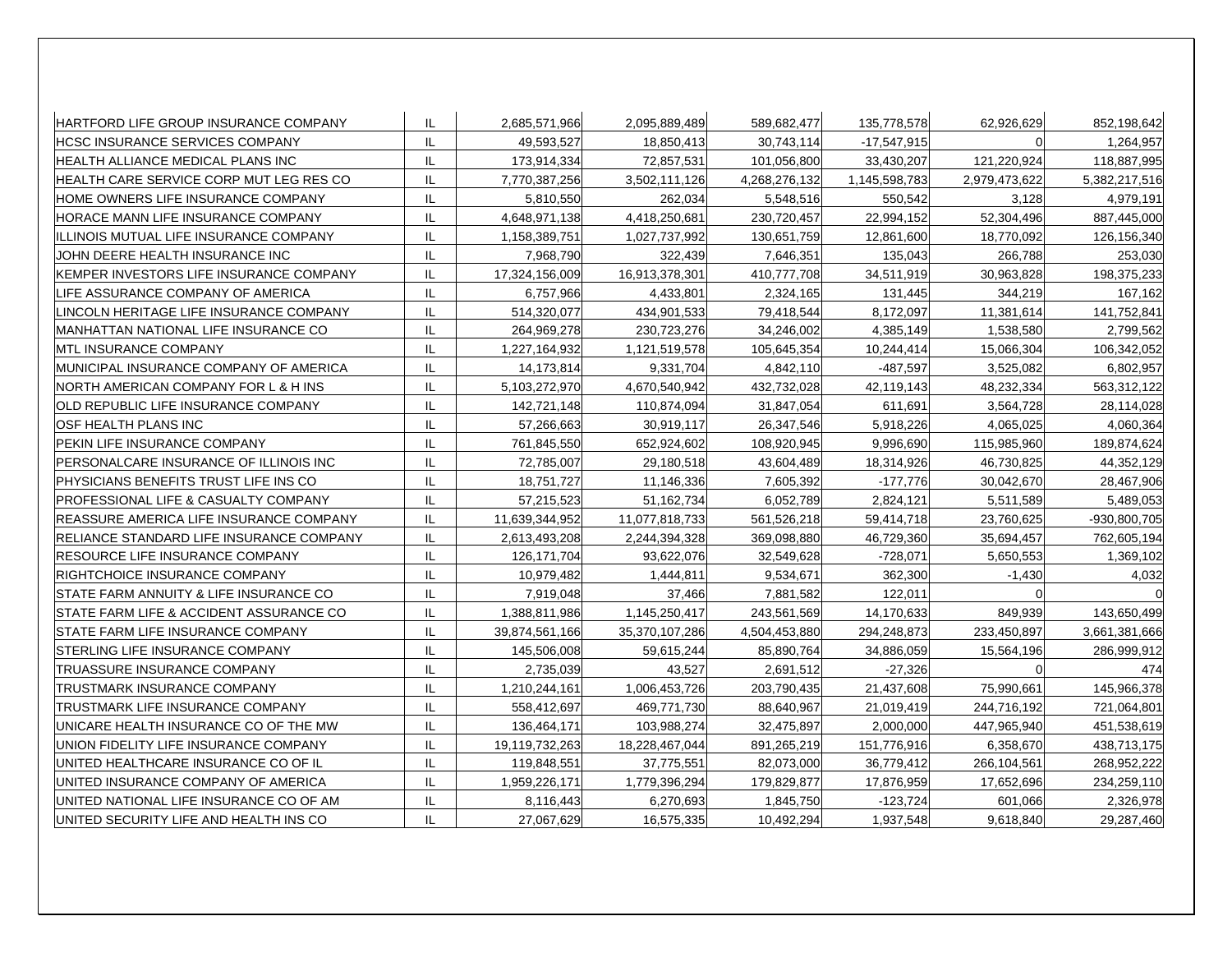| <b>IVETERANS LIFE INSURANCE COMPANY</b>       | ╌ | 270.165.408     | 242.625.721     | 27,539,687     | 21,067,553    | 3,845,882     | 5,235,544      |
|-----------------------------------------------|---|-----------------|-----------------|----------------|---------------|---------------|----------------|
| <b>IWASHINGTON NATIONAL INSURANCE COMPANY</b> | ╌ | 2,657,759,856   | 1.895.747.245   | 762.012.611    | 58,856,992    | 13.270.894    | 238,086,545    |
| IXL LIFE INSURANCE & ANNUITY COMPANY          | ╌ | 834.977.677     | 748.095.420     | 86.882.257     | 5,019,260     | -14.286       |                |
| Type Totals                                   |   | 242.156.263.119 | 217.391.750.614 | 24.764.512.499 | 3.143.812.821 | 6.121.429.859 | 31,248,987,756 |

# **Foreign Legal Reserve Life Insurance Companies**

|                                                     |                    |                       | Liabilities    | Policyholders         | <b>Net</b><br><b>Operating Gain</b> | <b>Direct</b>                        | Nationwide<br>Premiums |
|-----------------------------------------------------|--------------------|-----------------------|----------------|-----------------------|-------------------------------------|--------------------------------------|------------------------|
| Company Name/State<br>5 STAR LIFE INSURANCE COMPANY | <b>State</b><br>LA | Assets<br>149,695,574 | 99,591,309     | Surplus<br>50,104,265 | 1,032,233                           | <b>Illinois Premium</b><br>1,700,376 | 89,913,675             |
| AAA LIFE INSURANCE COMPANY                          | MI                 | 265,481,568           | 216,309,233    | 49,172,335            | $-627,682$                          | 3,922,237                            | 62,545,807             |
| <b>ACACIA LIFE INSURANCE COMPANY</b>                | <b>DC</b>          | 1,652,575,654         | 1,393,800,619  | 258,775,035           | 7,886,216                           | 2,837,827                            | 45,353,051             |
| ACADEMY LIFE INSURANCE COMPANY                      | <b>MO</b>          | 473,200,359           | 410,256,441    |                       |                                     |                                      |                        |
| ADMIRAL LIFE INSURANCE COMPANY OF AM                | <b>AZ</b>          | 9,042,414             | 222,471        | 62,943,918            | 9,104,457                           | 555,492                              | 33,833,143             |
| ADVANCE INSURANCE COMPANY                           | AZ                 |                       |                | 8,819,943             | 187,193                             |                                      |                        |
|                                                     |                    | 6,598,351             | $-44,173$      | 6,642,524             | $-96,840$                           | 0                                    | $-713,880$             |
| AETNA HEALTH & LIFE INSURANCE COMPANY               | <b>CT</b>          | 1,394,185,827         | 1,226,462,339  | 167,723,488           | $-4,517,541$                        |                                      | 254,079,165            |
| AETNA LIFE INSURANCE COMPANY                        | <b>CT</b>          | 29,120,818,930        | 26,205,591,818 | 2,915,227,112         | 845,802,092                         | 351,619,019                          | 6,744,532,096          |
| AF&L INSURANCE COMPANY                              | PA                 | 141,321,316           | 136,913,470    | 4,407,846             | 3,169,289                           | 3,892,602                            | 7,855,941              |
| <b>AGL LIFE ASSURANCE COMPANY</b>                   | PA                 | 2,814,896,924         | 2,803,633,012  | 11,263,912            | 373,472                             | 200,835                              | 816,635,444            |
| AIG ANNUITY INSURANCE COMPANY                       | <b>TX</b>          | 54,002,929,141        | 50,068,112,627 | 3,934,816,514         | 488,492,668                         | 252,188,365                          | 206,502,985            |
| <b>AIG LIFE INSURANCE COMPANY</b>                   | DE                 | 12,582,970,363        | 11,946,990,513 | 635,979,850           | 170,584,166                         | 28,679,872                           | 244,780,513            |
| AIG SUNAMERICA LIFE ASSURANCE COMPANY               | AZ                 | 31,514,716,265        | 30,564,080,292 | 950,635,973           | 150,851,622                         | 174,769,373                          | 3,220,499,022          |
| <b>ALL SAVERS INSURANCE COMPANY</b>                 | IN                 | 4,227,429             | 579,705        | 3,647,724             | 233,372                             | $\mathbf 0$                          | 78,895                 |
| ALLIANZ LIFE INSURANCE COMPANY NY                   | <b>NY</b>          | 703,015,338           | 649,694,253    | 53,321,085            | 2,991,874                           | 82,777                               | 191,531,030            |
| ALLIANZ LIFE INSURANCE COMPANY OF N A               | <b>MN</b>          | 53,231,254,168        | 50,842,955,296 | 2,388,298,871         | 439,790,440                         | 654,377,061                          | 13,250,442,449         |
| ALLMERICA FINANCIAL LIFE INS & ANN CO               | MA                 | 10,084,390,776        | 9,710,300,072  | 374,090,704           | 3,824,803                           | 9,559,007                            | 33,688,532             |
| <b>IALLSTATE LIFE INSURANCE COMPANY OF NY</b>       | <b>NY</b>          | 7,301,604,972         | 6,891,343,816  | 410,261,155           | 43,816,554                          | 96,711                               | 1,010,422,243          |
| ALTA HEALTH & LIFE INSURANCE COMPANY                | IN                 | 130,473,881           | 94,694,596     | 35,779,285            | $-3,768,997$                        | 2,173,861                            | 40,426,445             |
| AMALGAMATED LIFE INSURANCE COMPANY                  | <b>NY</b>          | 51,767,902            | 28,836,208     | 22,931,694            | 2,647,419                           | $\Omega$                             | 33, 154, 114           |
| AMERICAN AMICABLE LIFE INS CO OF TX                 | <b>TX</b>          | 300,065,683           | 247,507,816    | 52,557,867            | 7,899,030                           | 2,980,311                            | 45,842,568             |
| AMERICAN BANKERS LIFE ASSURANCE CO OF FL            | <b>FL</b>          | 834,289,293           | 647,502,268    | 186,787,025           | 44,808,369                          | 6,041,826                            | 148,033,869            |
| <b>AMERICAN CAPITOL INSURANCE COMPANY</b>           | <b>TX</b>          | 73,016,655            | 65,602,548     | 7,414,107             | 2,976,646                           | 93,490                               | 8,799,464              |
| <b>IAMERICAN COMMUNITY MUTUAL INSURANCE CO</b>      | MI                 | 183,036,581           | 61,667,629     | 121,368,952           | 5,683,554                           | 30,467,233                           | 321,506,795            |
| AMERICAN CREDITORS LIFE INSURANCE CO                | DE                 | 16,065,755            | 4,149,681      | 11,916,074            | 532,086                             |                                      | $-16,578$              |
| <b>AMERICAN ENTERPRISE LIFE INSURANCE CO</b>        | IN                 | 9,160,274,336         | 8,627,332,321  | 532,942,015           | $-8,071,884$                        | 19,143,973                           | 1,045,438,141          |
| AMERICAN EQUITY INVESTMENT LIFE INS CO              | IA                 | 10,415,535,360        | 9,728,694,095  | 686,841,265           | 46,273,916                          | 222,032,337                          | 2,779,338,473          |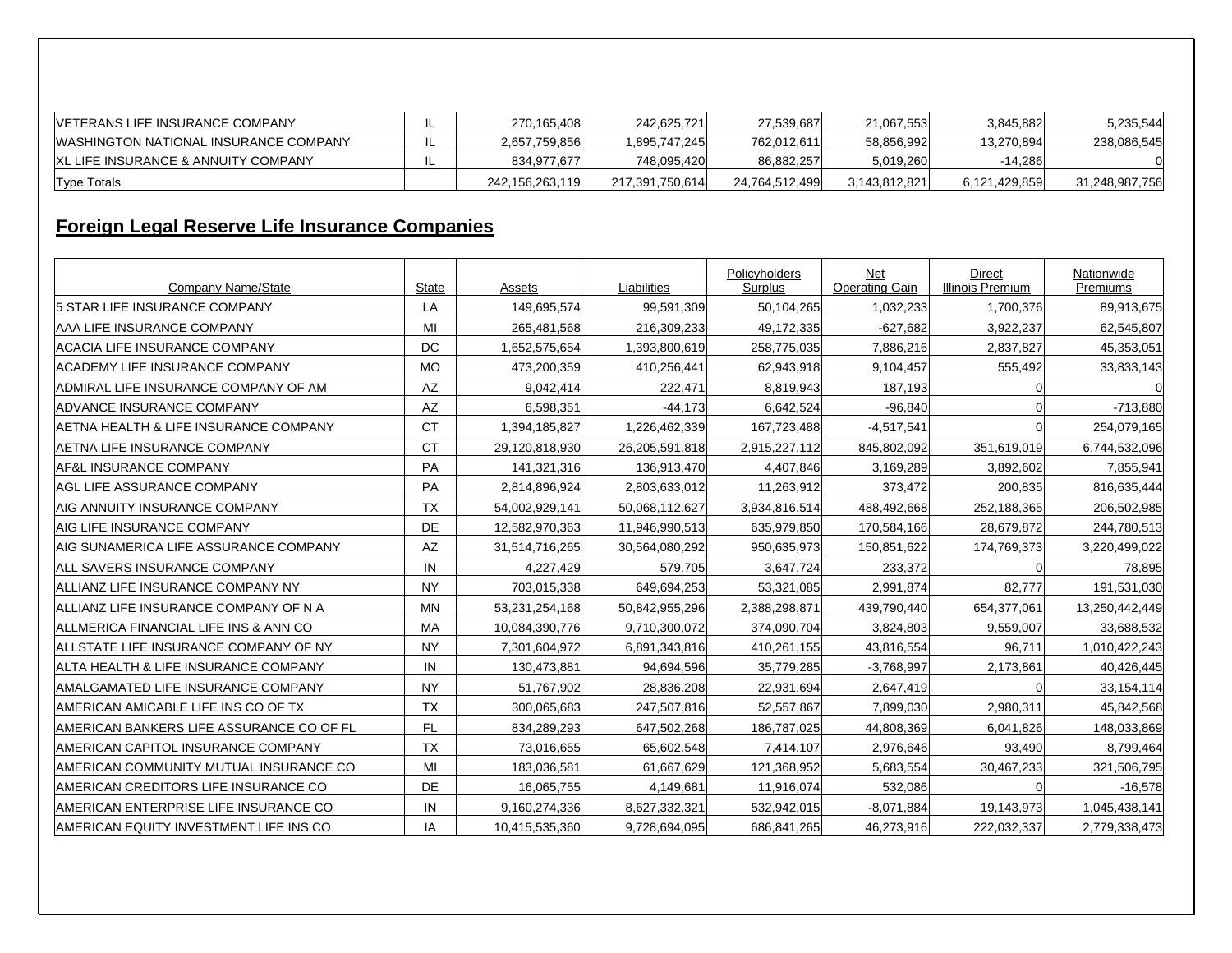| AMERICAN FAMILY LIFE ASSR CO OF COLUMBUS  | <b>NE</b> | 46,859,355,572 | 43, 153, 875, 465 | 3,705,480,107 | 1,255,090,508 | 112,453,818 | 12, 157, 283, 586 |
|-------------------------------------------|-----------|----------------|-------------------|---------------|---------------|-------------|-------------------|
| AMERICAN FAMILY LIFE INSURANCE COMPANY    | WI        | 3.454.057.751  | 3.089.641.515     | 364.416.236   | 48.120.366    | 42.904.713  | 379,702,837       |
| AMERICAN FIDELITY ASSURANCE COMPANY       | OK        | 2,932,874,064  | 2,748,249,143     | 184,624,921   | 19,595,650    | 10,925,147  | 457,244,463       |
| AMERICAN FIDELITY LIFE INSURANCE COMPANY  | <b>FL</b> | 464,779,261    | 388,514,050       | 76,265,211    | 2,394,313     | 508,715     | 16,536,396        |
| AMERICAN FOUNDERS LIFE INSURANCE COMPANY  | <b>TX</b> | 501,392,137    | 459,113,056       | 42,279,081    | 4,306,977     | 364,587     | 24,936,596        |
| AMERICAN GENERAL LIFE & ACCIDENT INS CO   | <b>TN</b> | 8,929,011,546  | 8,346,063,490     | 582,948,056   | 313,856,836   | 15,529,177  | 890,157,339       |
| AMERICAN GENERAL LIFE INSURANCE COMPANY   | TX        | 30,967,903,295 | 25,957,750,134    | 5,010,153,161 | 677,150,704   | 167,990,571 | 2,658,611,431     |
| IAMERICAN HEALTH & LIFE INSURANCE COMPANY | <b>TX</b> | 1,723,020,999  | 809,461,991       | 913,559,008   | 178,956,124   | 3,603,057   | 219,965,215       |
| AMERICAN HERITAGE LIFE INSURANCE COMPANY  | <b>FL</b> | 1,549,906,129  | 1,326,067,694     | 223,838,435   | 6,257,526     | 8,725,895   | 414,371,599       |
| AMERICAN HOME LIFE INSURANCE COMPANY      | <b>KS</b> | 149,097,690    | 136,614,375       | 12,483,315    | 306,964       | 582,819     | 21,207,836        |
| AMERICAN INCOME LIFE INSURANCE COMPANY    | IN        | 1,439,316,993  | 1,231,166,484     | 208,150,509   | 92,136,567    | 22,735,925  | 438,006,768       |
| AMERICAN INTERNATIONAL LIFE ASSR CO NY    | <b>NY</b> | 8,269,779,010  | 7,643,943,272     | 625,835,738   | 171,419,874   | 1,420,209   | 270,266,050       |
| AMERICAN INVESTORS LIFE INSURANCE CO INC  | KS        | 8,586,800,152  | 8,161,632,654     | 425,167,498   | 50,748,175    | 17,358,380  | 912,528,859       |
| AMERICAN LIFE INSURANCE COMPANY OF NY     | <b>NY</b> | 82,064,935     | 72,714,183        | 9,350,752     | $-10,527,876$ | 478,234     | 5,586,378         |
| AMERICAN MATURITY LIFE INSURANCE COMPANY  | <b>CT</b> | 69,462,723     | 31,063,985        | 38,398,738    | 1,034,123     | 112,868     | 30,749            |
| AMERICAN MEDICAL AND LIFE INSURANCE CO    | <b>NY</b> | 11,617,711     | 4,611,564         | 7,006,147     | $-1,576,313$  |             | 14,022,532        |
| AMERICAN MEDICAL SECURITY LIFE INS CO     | WI        | 382,594,688    | 203,176,262       | 179,418,426   | $-1,992,577$  | 74,482,125  | 871,165,056       |
| AMERICAN MEMORIAL LIFE INSURANCE COMPANY  | <b>SD</b> | 1,534,714,668  | 1,419,448,796     | 115,265,872   | 32,088,101    | 9,745,988   | 247,958,210       |
| AMERICAN MODERN LIFE INSURANCE COMPANY    | OH        | 59,114,659     | 34,594,773        | 24,519,886    | 4,323,036     | 1,500,471   | 7,653,896         |
| AMERICAN NATIONAL INSURANCE COMPANY       | TX        | 12,917,073,775 | 10,879,434,089    | 2,037,639,686 | 125,362,872   | 118,931,237 | 1,398,637,113     |
| AMERICAN NATIONAL LIFE INSURANCE CO TX    | <b>TX</b> | 141,768,631    | 98,628,321        | 43,140,310    | $-211,771$    | 4,526,379   | 79,987,705        |
| AMERICAN NETWORK INSURANCE COMPANY        | PA        | 103,935,176    | 88,387,376        | 15,547,800    | $-99,650$     | 48,995      | 11,976,163        |
| AMERICAN PARTNERS LIFE INSURANCE COMPANY  | <b>AZ</b> | 529,030,783    | 465,436,734       | 63,594,049    | 7,356,934     | 3,535,860   | 69,880,136        |
| AMERICAN PHOENIX LIFE & REASSURANCE CO    | <b>CT</b> | 88,254,143     | 41,042,785        | 47,211,358    | 11,701,287    |             | 9,878,403         |
| AMERICAN PROGRESSIVE LIFE & HEALTH OF NY  | <b>NY</b> | 198,551,411    | 179,108,397       | 19,443,014    | $-3,112,754$  | 22,617      | 96,297,353        |
| AMERICAN PUBLIC LIFE INSURANCE COMPANY    | OK        | 74,914,337     | 60,280,395        | 14,633,942    | 2,574,840     | 399,880     | 44,487,528        |
| AMERICAN REPUBLIC INSURANCE COMPANY       | IA        | 469,661,053    | 248,467,643       | 221,193,410   | 10,330,010    | 35,277,672  | 399,053,428       |
| AMERICAN RETIREMENT LIFE INSURANCE CO     | OН        | 6,935,590      | 1,035,998         | 5,899,592     | 85,262        |             | 5,379             |
| AMERICAN SKANDIA LIFE ASSURANCE CORP      | СT        | 31,596,838,378 | 31,229,538,364    | 367,300,014   | $-32,825,576$ | 241,549,811 | 5,265,641,640     |
| AMERICAN TRANSCONTINENTAL LIFE INS CO     | <b>MO</b> | 456,515,181    | 257,051,882       | 199,463,299   | 63,742,377    | ი           | 1,407,120,370     |
| AMERICAN TRAVELERS ASSURANCE COMPANY      | DC        | 8,501,609      | 2,663,172         | 5,838,437     | $-2,706,677$  | $\Omega$    | 426,014           |
| AMERICAN UNDERWRITERS LIFE INSURANCE CO   | <b>AZ</b> | 81,069,131     | 69,462,950        | 11,606,183    | $-838,512$    | 17,933      | 38,187,520        |
| AMERICAN UNITED LIFE INSURANCE COMPANY    | IN        | 12,122,587,433 | 11,489,133,311    | 633,454,122   | 47,687,825    | 113,453,712 | 1,889,187,897     |
| AMERICO FINANCIAL LIFE & ANNUITY INS CO   | <b>TX</b> | 3,519,826,354  | 3,329,269,272     | 190,557,082   | 34,261,304    | 7,861,539   | 338,781,303       |
| AMERICOM LIFE & ANNUITY INSURANCE CO      | <b>TX</b> | 408,837,353    | 392,503,566       | 16,333,787    | $-8,204,474$  | 5,333,908   | 125,179,506       |
| AMERITAS LIFE INSURANCE CORP              | <b>NE</b> | 3,076,160,399  | 2,318,529,576     | 757,630,823   | 39,872,138    | 16,728,294  | 520,593,377       |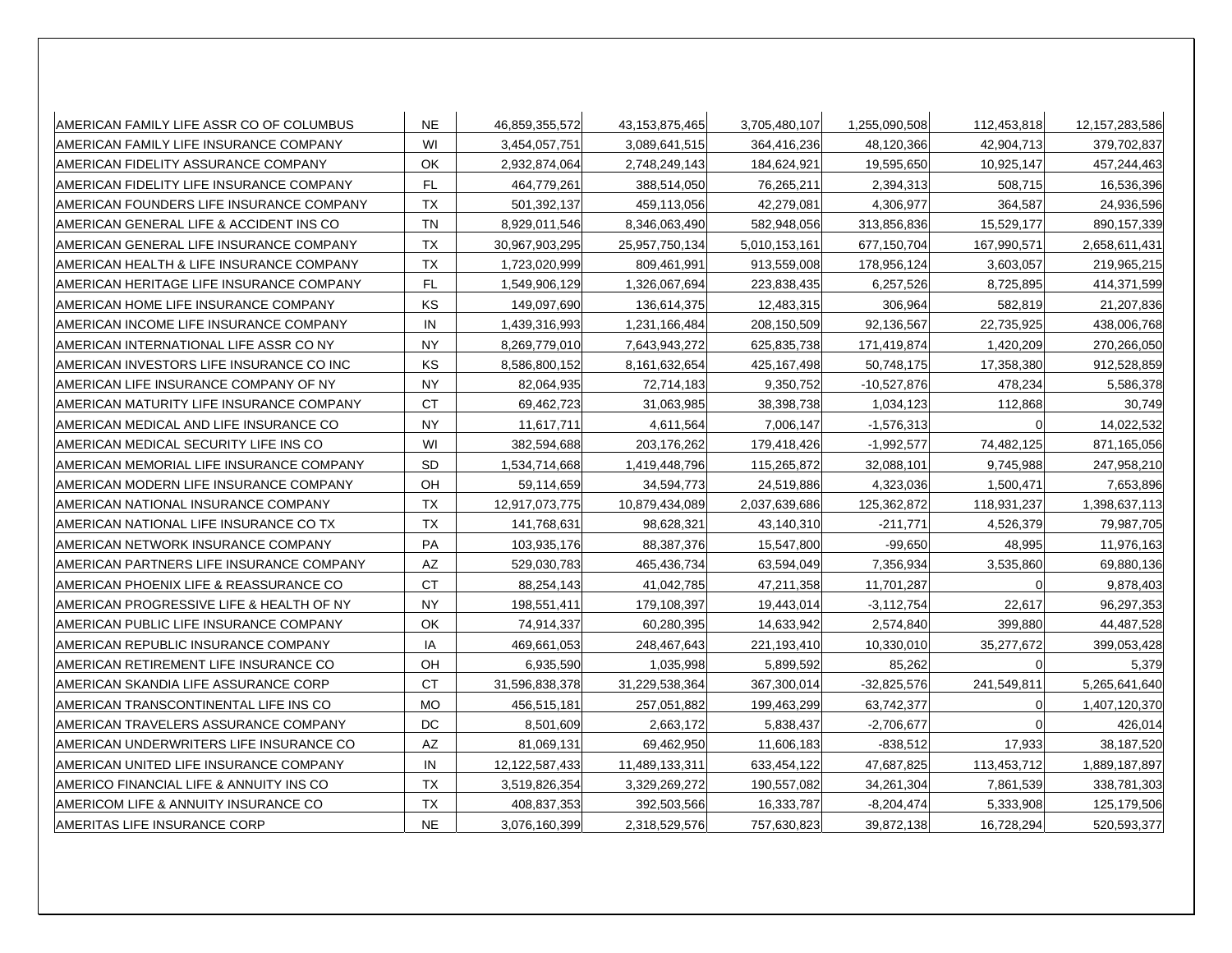| IAMERITAS VARIABLE LIFE INSURANCE COMPANY       | <b>NE</b>      | 2,437,970,827   | 2,312,058,037   | 125,912,790   | 15,624,249    | 5,333,111   | 223,050,816    |
|-------------------------------------------------|----------------|-----------------|-----------------|---------------|---------------|-------------|----------------|
| AMERUS LIFE INSURANCE COMPANY                   | IA             | 8,073,060,786   | 7,603,332,370   | 469,728,416   | 75,433,433    | 87,392,296  | 1,834,580,805  |
| AMICA LIFE INSURANCE COMPANY                    | R <sub>1</sub> | 847,459,744     | 704,162,674     | 143,297,070   | 13,335,570    | 1,014,898   | 60,310,861     |
| ANNUITY & LIFE REASSURANCE AMERICA INC          | <b>CT</b>      | 49,806,591      | 38,259,411      | 11,547,180    | $-142,401$    | 368,321     | $-12,410,647$  |
| ANNUITY INVESTORS LIFE INSURANCE COMPANY        | OH             | 1,383,662,150   | 1,340,536,718   | 43,125,431    | $-3,309,549$  | 3,677,800   | 206,574,226    |
| ANTHEM LIFE INSURANCE COMPANY                   | IN             | 263,486,461     | 197,076,525     | 66,409,936    | 2,636,698     | 560,611     | 120,139,002    |
| IASSURITY LIFE INSURANCE COMPANY                | <b>NE</b>      | 1,313,158,278   | 1,180,861,312   | 132,296,966   | 4,928,423     | 6,568,876   | 171,184,507    |
| ATLANTA LIFE INSURANCE COMPANY                  | GA             | 90,330,826      | 70,649,616      | 19,681,210    | 1,740,963     | 1,914,676   | 64,542,138     |
| AURORA NATIONAL LIFE ASSURANCE COMPANY          | CA             | 3,354,262,361   | 3,082,831,458   | 271,430,903   | 51,229,488    | 4,799,542   | 1,807,892      |
| IAUTO CLUB LIFE INSURANCE COMPANY               | MI             | 423,472,096     | 400,229,127     | 23,242,969    | $-1,472,236$  | 81,945      | 51,012,761     |
| AUTO OWNERS LIFE INSURANCE COMPANY              | MI             | 1,686,405,145   | 1,502,600,351   | 183,804,794   | 12,615,993    | 7,008,885   | 224,411,554    |
| IAVIVA LIFE INSURANCE COMPANY                   | DE             | 5,951,267,216   | 5,572,610,606   | 378,656,610   | 13,221,472    | 15,652,384  | 817,460,896    |
| AXA CORPORATE SOLUTIONS LIFE REINS CO           | DE             | 666,335,082     | 316,319,274     | 350,015,808   | 34,824,134    | $\Omega$    | 127,236,589    |
| AXA EQUITABLE LIFE INSURANCE COMPANY            | <b>NY</b>      | 115,385,610,992 | 110,274,472,220 | 5,111,138,773 | 861,363,025   | 757,937,558 | 14,427,846,470 |
| IAXA LIFE AND ANNUITY COMPANY                   | CO             | 533,681,151     | 441,784,890     | 91,896,261    | 6,314,107     | 3,213,277   | 10,280,370     |
| IBALBOA LIFE INSURANCE COMPANY                  | CA             | 71,921,730      | 24,755,954      | 47,165,776    | 7,721,652     | 751,557     | 19,043,154     |
| <b>THE</b><br> BALTIMORE LIFE INSURANCE COMPANY | MD             | 805,523,582     | 750,182,007     | 55,341,576    | 7,857,336     | 1,537,472   | 69,058,804     |
| BANKERS FIDELITY LIFE INSURANCE COMPANY         | GA             | 118,100,425     | 84,219,225      | 33,881,200    | 5,121,301     | 1,619,266   | 65,533,576     |
| BANKERS LIFE INSURANCE COMPANY OF NY            | <b>NY</b>      | 549,817,185     | 499,419,495     | 50,397,690    | 181,514       | 215,185     | 75,645,155     |
| BANKERS RESERVE LIFE INS CO OF WI               | WI             | 56,657,268      | 29,833,380      | 26,823,886    | 14,206,466    | 0           | 138,040,070    |
| BANNER LIFE INSURANCE COMPANY                   | <b>MD</b>      | 1,200,950,870   | 968,681,255     | 232,269,615   | $-62,737,180$ | 17,811,196  | 229,513,405    |
| BENEFICIAL LIFE INSURANCE COMPANY               | UT             | 3,093,071,610   | 2,838,282,411   | 254,789,199   | 27,654,766    | 992,796     | 404,071,199    |
| BERKSHIRE HATHAWAY LIFE INS CO OF NE            | <b>NE</b>      | 3,345,700,308   | 2,866,583,091   | 479,117,217   | 55,036,659    |             | 184,726,678    |
| BERKSHIRE LIFE INSURANCE COMPANY OF AM          | МA             | 1,971,977,448   | 1,675,914,084   | 296,063,364   | 35,540,320    | 5,642,343   | 357,899,292    |
| <b>BEST LIFE &amp; HEALTH INSURANCE COMPANY</b> | TX             | 19,101,406      | 9,065,213       | 10,036,193    | 744,406       | 1,602,364   | 36,132,937     |
| BOSTON MUTUAL LIFE INSURANCE COMPANY            | <b>MA</b>      | 788,179,452     | 708,763,029     | 79,416,423    | 7,913,098     | 6,793,071   | 188,872,609    |
| BROKERS NATIONAL LIFE ASSURANCE COMPANY         | AR             | 23,399,018      | 11,284,994      | 12,114,024    | 2,234,555     | 1,699,923   | 44,351,509     |
| BUSINESS MENS ASSURANCE COMPANY OF AM           | SC             | 2,331,852,349   | 2,178,712,954   | 153,139,395   | 14,651,960    | 19,097,733  | 386,651,860    |
| C M LIFE INSURANCE COMPANY                      | <b>CT</b>      | 9,166,986,643   | 8,732,789,843   | 434,196,800   | 95,006,595    | 31,739,764  | 781,990,310    |
| CANADA LIFE INSURANCE COMPANY OF AMERICA        | MI             | 2,403,447,094   | 2,256,477,093   | 146,970,001   | 28,650,474    | 368,356     | 6,108,686      |
| CAPITOL LIFE INSURANCE COMPANY<br>THE           | TX             | 254,766,313     | 247,919,408     | 6,846,905     | 139,824       | 0           |                |
| CATERPILLAR LIFE INSURANCE COMPANY              | <b>MO</b>      | 158,631,041     | 106,547,103     | 52,083,938    | 4,506,289     | U           |                |
| CENTRAL BENEFITS MUTUAL INSURANCE CO            | DC             | 59,345,841      | 15,308,743      | 44,037,098    | 1,656,938     | 0           | 15,147,623     |
| ICENTRAL BENEFITS NATIONAL LIFE INS CO          | OH             | 13,145,742      | 2,680,347       | 10,465,395    | 1,373,040     | 30,987      | 5,558,227      |
| ICENTRAL RESERVE LIFE INSURANCE COMPANY         | OH             | 70,767,235      | 42,684,414      | 28,082,821    | 2,567,752     | 7,383,405   | 143,236,123    |
| CENTRAL SECURITY LIFE INSURANCE COMPANY         | <b>TX</b>      | 86,234,123      | 79,276,491      | 6,957,634     | 1,863,976     | 131,263     | 3,643,009      |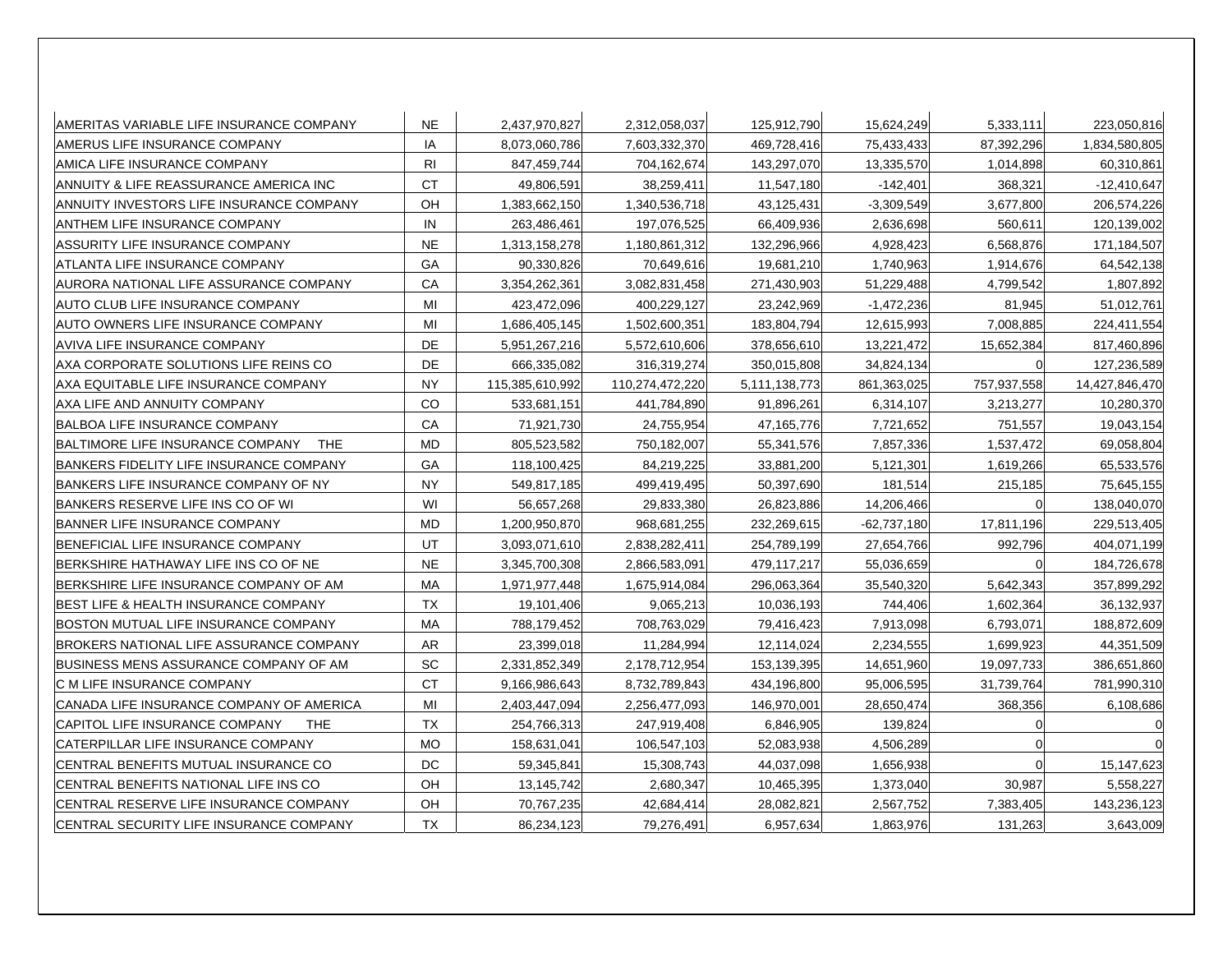| ICENTRAL STATES HEALTH & LIFE CO OF OMAHA       | <b>NE</b> | 309,908,904    | 215,715,673    | 94,193,231    | 7,279,079     | 3,424,063   | $-20,273,719$ |
|-------------------------------------------------|-----------|----------------|----------------|---------------|---------------|-------------|---------------|
| CENTRAL UNITED LIFE INSURANCE COMPANY           | TX        | 371,426,237    | 334,793,920    | 36,632,317    | 5,311,793     | 983,775     | 111,822,829   |
| CENTRE LIFE INSURANCE COMPANY                   | <b>MA</b> | 1,687,859,360  | 1,620,962,571  | 66,896,783    | $-394,062$    | 1,496,293   | 5,170,042     |
| ICENTURION LIFE INSURANCE COMPANY               | <b>MO</b> | 1.082.595.048  | 211,743,947    | 870,851,101   | 37,504,342    | 1,510,629   | 136,974,845   |
| <b>CHASE LIFE &amp; ANNUITY COMPANY</b>         | <b>DE</b> | 386,744,109    | 275,774,974    | 110,969,135   | 7,123,218     | 900         | 24,452,856    |
| CHESAPEAKE LIFE INSURANCE COMPANY<br><b>THE</b> | OK        | 105,532,634    | 63,323,116     | 42,209,518    | -10,181,291   | 2,599,761   | 102,178,599   |
| CHRISTIAN FIDELITY LIFE INSURANCE CO            | <b>TX</b> | 77,993,953     | 55,539,159     | 22,454,794    | 1,820,138     | 152,137     | 60,797,145    |
| ICHURCH LIFE INSURANCE CORPORATION              | <b>NY</b> | 201,709,138    | 172,149,650    | 29,559,488    | -46,980       | 1,035,348   | 40,946,802    |
| CINCINNATI LIFE INSURANCE COMPANY THE           | OH        | 2,351,689,421  | 1.900.910.023  | 450,779,399   | 9,912,889     | 20,143,720  | 193,812,977   |
| CITICORP LIFE INSURANCE COMPANY                 | AZ        | 216,722,144    | 105,606,623    | 111,115,521   | 23,897,844    | 142,323     | 4,498,042     |
| <b>CM ASSURANCE COMPANY</b>                     | <b>CT</b> | 9,900,538      | 19,343         | 9,881,194     | 238,776       |             |               |
| COLONIAL LIFE & ACCIDENT INSURANCE CO           | SC        | 1,668,810,228  | 1,317,644,147  | 351,166,080   | 89,326,172    | 9,021,122   | 822,083,101   |
| <b>COLONIAL PENN LIFE INSURANCE COMPANY</b>     | <b>PA</b> | 725,570,020    | 690,291,160    | 35,278,861    | 8,897,105     | 8,015,225   | 90,051,276    |
| COLORADO BANKERS LIFE INSURANCE COMPANY         | CO        | 122,491,214    | 106,296,407    | 16,194,808    | 3,058,477     | 3,555,544   | 40,188,705    |
| COLUMBIA UNIVERSAL LIFE INSURANCE CO            | <b>TX</b> | 21,928,072     | 13,163,602     | 8,764,470     | 3,097,975     | 232,320     |               |
| ICOLUMBIAN MUTUAL LIFE INSURANCE COMPANY        | <b>NY</b> | 318,598,953    | 281,403,817    | 37,195,135    | 6,283,289     | 114,758     | 29,631,943    |
| COLUMBUS LIFE INSURANCE COMPANY<br>THE          | OH        | 2,538,843,757  | 2,309,077,188  | 229,766,569   | 895,387       | 4,290,000   | 207,925,784   |
| COMBINED LIFE INSURANCE COMPANY OF NY           | <b>NY</b> | 326,061,294    | 273,952,220    | 52,109,074    | 8,101,398     | 13,893      | 132,910,794   |
| COMMERCIAL TRAVELERS MUTUAL INSURANCE CO        | <b>NY</b> | 38,015,593     | 26,708,343     | 11,307,250    | 695,748       | 230,581     | 36,086,187    |
| COMPANION LIFE INSURANCE COMPANY                | SC        | 87,616,064     | 40,263,778     | 47,352,286    | 6,013,346     | 5,403,361   | 113,084,454   |
| COMPBENEFITS INSURANCE COMPANY                  | <b>TX</b> | 37,576,328     | 13,274,942     | 24,301,386    | 9,691,007     | 3,361,072   | 108,096,330   |
| CONGRESS LIFE INSURANCE COMPANY                 | <b>AZ</b> | 6,246,254      | 34,729         | 6,211,525     | 152,236       |             | 134,115       |
| CONNECTICUT GENERAL LIFE INSURANCE CO           | <b>CT</b> | 20,748,727,392 | 18,439,647,179 | 2,309,080,210 | 707,028,199   | 166,014,341 | 5,065,865,519 |
| CONSECO HEALTH INSURANCE COMPANY                | AZ        | 2,077,670,526  | 1,974,736,298  | 102,934,228   | 17,174,470    | 36,511,140  | 337,118,327   |
| CONSECO LIFE INSURANCE COMPANY                  | IN        | 3,935,634,718  | 3,672,411,966  | 263,222,752   | 42,480,542    | 8,554,644   | 375,489,273   |
| CONSECO SENIOR HEALTH INSURANCE COMPANY         | <b>PA</b> | 3,070,288,146  | 2,963,145,792  | 107,142,353   | $-33,816,392$ | 17,440,046  | 364,642,969   |
| CONSTITUTION LIFE INSURANCE COMPANY             | <b>TX</b> | 84,621,730     | 72,771,770     | 11,849,958    | $-2,407,589$  | 11,496,373  | 39,319,135    |
| CONSUMERS LIFE INSURANCE COMPANY                | OH        | 12,784,744     | 4,462,728      | 8,322,016     | $-806,041$    |             | 13,618,196    |
| CONTINENTAL AMERICAN INSURANCE COMPANY          | <b>SC</b> | 72,747,486     | 53,873,503     | 18,873,983    | 3,349,324     | 1,889,334   | 53,486,662    |
| CONTINENTAL GENERAL INSURANCE COMPANY           | <b>NE</b> | 467,229,242    | 401,327,959    | 65,901,283    | 5,357,260     | 16,205,606  | 313,471,969   |
| CONTINENTAL LIFE INS CO OF BRENTWOOD TN         | <b>TN</b> | 129,339,125    | 84,812,277     | 44,526,848    | 7,325,041     | 2,363,447   | 166,982,106   |
| CORPORATE HEALTH INSURANCE COMPANY              | PA        | 93,823,546     | 41,169,966     | 52,653,580    | 54,464,964    | 5,094,947   | 224,881,025   |
| COVENTRY HEALTH AND LIFE INSURANCE CO           | DE        | 178,809,515    | 109,681,648    | 69,127,864    | 30,996,044    | 3,047,083   | 525,506,822   |
| CSI LIFE INSURANCE COMPANY                      | <b>NE</b> | 21,215,091     | 7,813,745      | 13,401,346    | 907,553       | $\Omega$    | 10,409,377    |
| <b>CUNA MUTUAL INSURANCE SOCIETY</b>            | WI        | 3,226,097,440  | 2,479,184,912  | 746,912,528   | 117,898,874   | 52,233,889  | 1,407,770,967 |
| CUNA MUTUAL LIFE INSURANCE COMPANY              | IA        | 7,779,550,768  | 7,479,976,079  | 299,574,689   | 12,392,961    | 22,682,009  | 992,861,273   |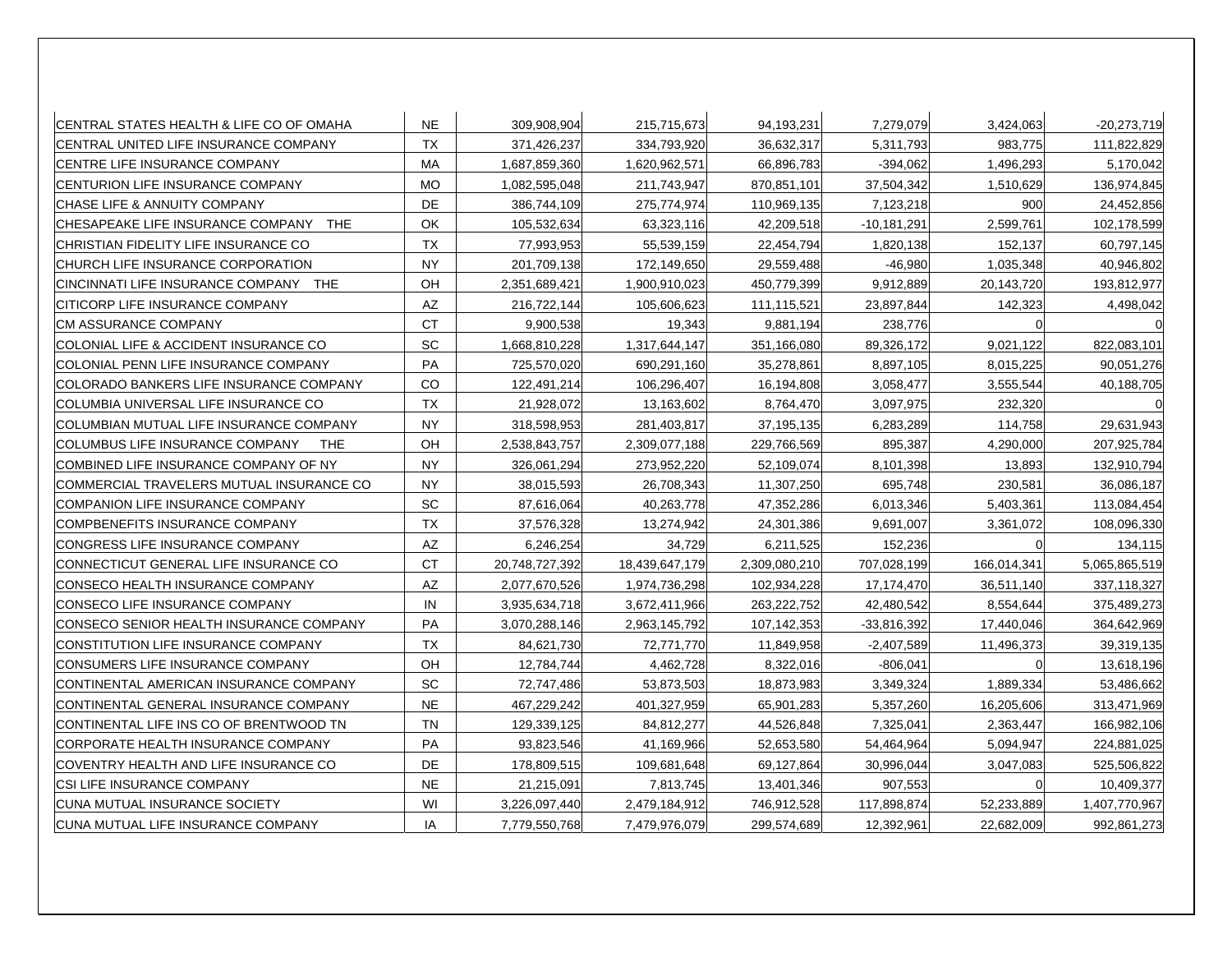| DELAWARE AMERICAN LIFE INSURANCE COMPANY  | <b>DE</b> | 77,955,369     | 54,581,643     | 23,373,726    | 3,380,626     | 168,028     | 20,226,206    |
|-------------------------------------------|-----------|----------------|----------------|---------------|---------------|-------------|---------------|
| DELTA DENTAL INSURANCE COMPANY            | DE        | 105,062,812    | 70,715,570     | 34, 347, 242  | 137,160       | 4,636       | 151,639,961   |
| DENTEGRA INSURANCE COMPANY                | <b>DE</b> | 24,144,704     | 15,287,229     | 8,857,475     | 152,129       | 1,027,284   | 3,219,893     |
| DIRECT GENERAL LIFE INSURANCE COMPANY     | <b>SC</b> | 11,234,038     | 4,155,094      | 7,078,944     | 976,095       |             | 6,757,474     |
| DIXIE NATIONAL LIFE INSURANCE COMPANY     | IN        | 4,482,412      | 2,608,157      | 1,874,256     | 851,371       | 36,944      | $-28,122,578$ |
| EDUCATORS MUTUAL LIFE INSURANCE COMPANY   | PA        | 83,452,650     | 26,761,432     | 56,691,218    | 571,086       |             | 38,702,185    |
| EMC NATIONAL LIFE COMPANY                 | IA        | 684,274,547    | 612,615,595    | 71,658,952    | 3,511,108     | 5,770,258   | 97,739,765    |
| <b>EMPHESYS INSURANCE COMPANY</b>         | <b>TX</b> | 3,899,090      | 188,208        | 3,710,882     | $-31,854$     | 0           | 101,037       |
| EMPIRE GENERAL LIFE ASSURANCE CORP        | <b>TN</b> | 314,232,711    | 249,004,356    | 65,228,354    | $-20,399,594$ | 21,415,230  | 168, 131, 213 |
| EMPLOYERS REASSURANCE CORPORATION         | KS        | 5,341,785,740  | 5,088,886,596  | 252,899,144   | -123,734,837  | $\Omega$    | -148,859,692  |
| ENTERPRISE LIFE INSURANCE COMPANY         | TX        | 34,961,987     | 22,725,630     | 12,236,356    | 1,228,612     | 267,629     | 3,994,210     |
| EPIC LIFE INSURANCE COMPANY<br><b>THE</b> | WI        | 37,779,004     | 16,399,447     | 21,379,557    | 884,588       | 843,245     | 10,935,667    |
| EQUITABLE LIFE & CASUALTY INSURANCE CO    | UT        | 173,746,869    | 138,960,134    | 34,786,735    | 4,011,167     | 2,030,670   | 116,228,144   |
| EQUITRUST LIFE INSURANCE COMPANY          | IA        | 3,657,844,419  | 3,442,195,225  | 215,649,194   | 21,200,935    | 31,420,388  | 959,276,152   |
| ERIE FAMILY LIFE INSURANCE COMPANY        | PA        | 1,592,136,700  | 1,444,604,108  | 147,532,592   | 17,840,394    | 2,633,743   | 144,450,806   |
| FAMILY HERITAGE LIFE INSURANCE CO OF AM   | OH        | 183,056,525    | 162,332,337    | 20,724,188    | 6,060,898     | 6,996,921   | 78,087,246    |
| FAMILY LIFE INSURANCE COMPANY             | <b>TX</b> | 104,421,806    | 87,249,479     | 17, 172, 327  | $-3,973,798$  | 773,781     | 21,535,737    |
| IFAMILY SERVICE LIFE INSURANCE COMPANY    | <b>TX</b> | 600,574,836    | 513,486,373    | 87,088,463    | 13,753,091    | 15          | 31,527        |
| FARMERS & TRADERS LIFE INSURANCE COMPANY  | <b>NY</b> | 478,541,597    | 447,336,252    | 31,205,345    | 980,623       | 2,261,455   | 40,639,956    |
| FARMERS NEW WORLD LIFE INSURANCE COMPANY  | WA        | 6,744,360,023  | 6,109,781,233  | 634,578,790   | 161,542,099   | 42,867,370  | 653,515,279   |
| FEDERAL HOME LIFE INSURANCE COMPANY       | VA        | 1,619,430,143  | 531,062,396    | 1,088,367,747 | 114,469,537   | 646,542     | 49,488,992    |
| <b>FEDERATED LIFE INSURANCE COMPANY</b>   | <b>MN</b> | 815,406,121    | 618,212,553    | 197,193,564   | 18,221,172    | 5,889,406   | 108,374,887   |
| FIDELITY & GUARANTY LIFE INSURANCE CO     | MD        | 17,458,288,003 | 16,804,266,457 | 654,021,546   | -150,819,624  | 140,054,599 | 2,327,069,174 |
| FIDELITY INVESTMENTS LIFE INSURANCE CO    | UT        | 12,280,311,638 | 11,714,000,135 | 566,311,503   | 45,572,236    | 32,319,957  | 533,522,071   |
| FIDELITY LIFE INSURANCE COMPANY           | <b>PA</b> | 9,078,370      | 90,045         | 8,988,325     | 167,228       | 0           |               |
| FIDELITY SECURITY LIFE INSURANCE COMPANY  | MO.       | 469,060,362    | 410,069,241    | 58,991,121    | 6,763,762     | 35,979,985  | 154,380,239   |
| FINANCIAL AMERICAN LIFE INSURANCE CO      | KS        | 40,768,690     | 28,763,303     | 12,005,387    | $-2,156,851$  | 1,791,267   | 11,533,830    |
| FINANCIAL ASSURANCE LIFE INSURANCE CO     | TX        | 8,650,686      | 1,194,567      | 7,456,119     | 172,951       | 1,834       | 136,805       |
| FINANCIAL BENEFIT LIFE INSURANCE COMPANY  | ΚS        | 156,417,768    | 145,104,907    | 11,312,860    | $-433,101$    |             | 74,834        |
| FIRST ALLMERICA FINANCIAL LIFE INS CO     | MA        | 2,845,384,905  | 2,687,130,494  | 158,254,411   | 21,609,867    | 1,224,543   | 50,743,915    |
| FIRST COLONY LIFE INSURANCE COMPANY       | VA        | 7,825,011,661  | 6,999,145,454  | 825,866,207   | $-16,538,326$ | 54,588,442  | 973,091,357   |
| FIRST HEALTH LIFE & HEALTH INS CO         | <b>TX</b> | 109,840,833    | 77,656,808     | 32,184,025    | 7,969,682     | 1,780,288   | 43,771,363    |
| FIRST INVESTORS LIFE INSURANCE COMPANY    | <b>NY</b> | 1,241,149,915  | 1,148,549,971  | 92,599,944    | 9,069,412     | 4,362,549   | 101,760,992   |
| <b>FIRST LIFE AMERICA CORPORATION</b>     | <b>KS</b> | 18,848,705     | 16,123,725     | 2,724,980     | $-64,575$     | 266,823     | 7,666,660     |
| FIRST PENN PACIFIC LIFE INSURANCE CO      | IN        | 1,856,277,018  | 1,638,565,596  | 217,711,422   | 61,989,133    | 13,709,635  | 95,824,657    |
| FIRST REHABILITATION LIFE INS CO OF AM    | <b>NY</b> | 83,327,642     | 33,354,425     | 49,973,217    | 6,087,579     | 874,333     | 77,198,536    |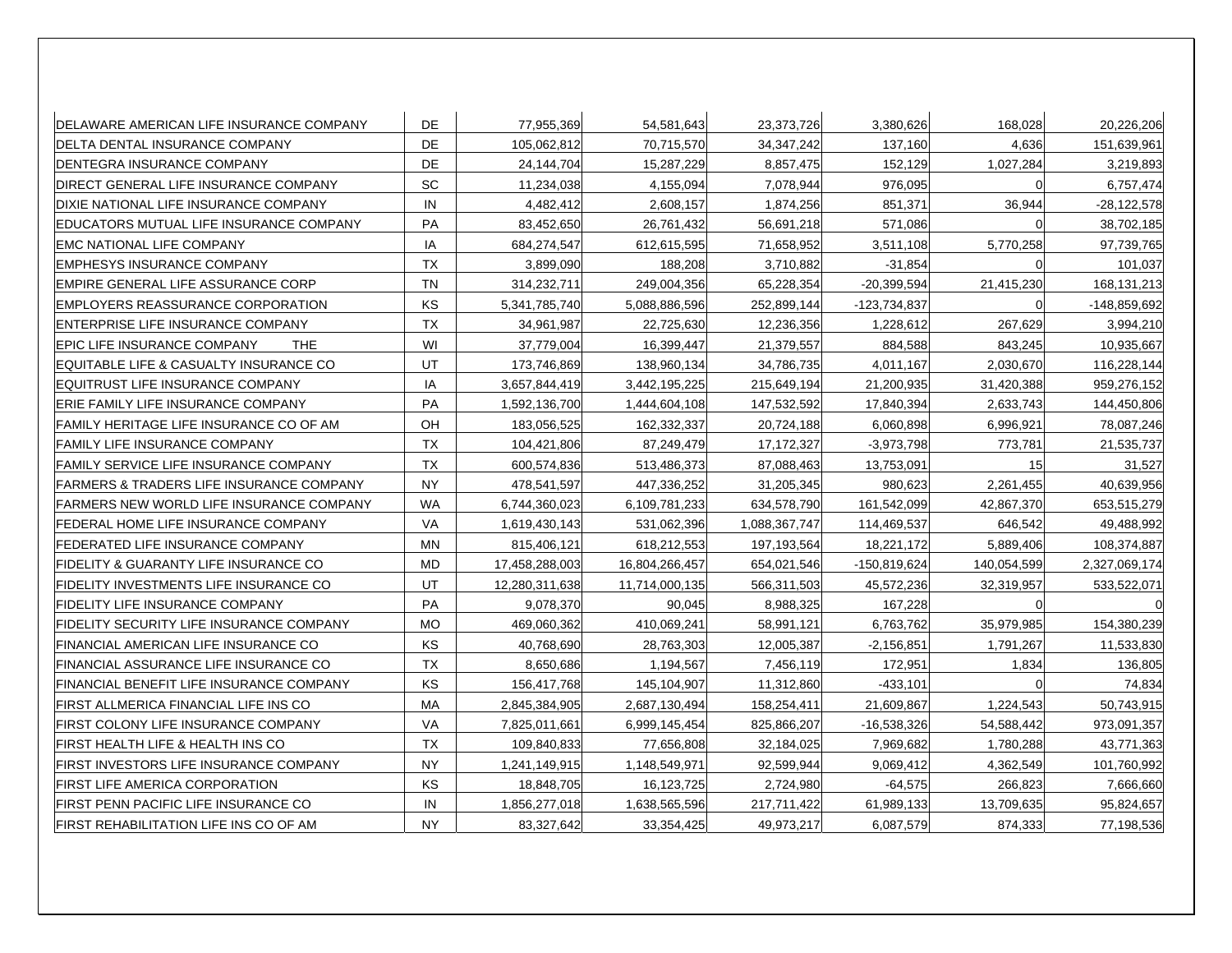| FORETHOUGHT LIFE ASSURANCE COMPANY                 | IN        | 2,926,196,483   | 2,745,106,119   | 181,090,364   | 35,605,987      |                | 88,133,266     |
|----------------------------------------------------|-----------|-----------------|-----------------|---------------|-----------------|----------------|----------------|
| FORETHOUGHT LIFE INSURANCE COMPANY                 | IN.       | 488,072,737     | 396,475,193     | 91,597,544    | 6,561,394       | 18,099,830     | 328,072,109    |
| FREEDOM LIFE INSURANCE COMPANY OF AM               | <b>TX</b> | 35,812,347      | 25,794,563      | 10,017,784    | 842,671         | 2,149,418      | 19,357,561     |
| FUNERAL DIRECTORS LIFE INSURANCE COMPANY           | <b>TX</b> | 416,296,766     | 374,843,066     | 41,453,700    | 3,872,298       | 1,109,386      | 83,585,177     |
| GARDEN STATE LIFE INSURANCE COMPANY                | <b>TX</b> | 92,529,491      | 67,282,824      | 25,246,667    | $-2,578,609$    | 1,393,347      | 39,755,559     |
| GE GROUP LIFE ASSURANCE COMPANY                    | CT        | 873,271,790     | 643,590,454     | 229,681,337   | 31,307,109      | 30,096,170     | 611,363,414    |
| IGENERAL AMERICAN LIFE INSURANCE COMPANY           | <b>MO</b> | 14,094,377,233  | 12,417,071,038  | 1,677,306,195 | $-57, 193, 153$ | 38,087,321     | 94,319,133     |
| GENERAL FIDELITY LIFE INSURANCE COMPANY            | CA        | 304,064,702     | 52,229,285      | 251,835,417   | 14,055,338      | U              | $-1,945,574$   |
| <b>GENERAL RE LIFE CORPORATION</b>                 | <b>CT</b> | 2,219,281,040   | 1,850,854,094   | 368,426,946   | 18,184,132      | U              | 1,010,659,946  |
| GENERALI USA LIFE REASSURANCE COMPANY              | MO        | 671,260,259     | 426,342,475     | 244,917,784   | $-12,433,173$   |                | 196,031,298    |
| GE LIFE AND ANNUITY ASSURANCE CO                   | <b>VA</b> | 15,893,602,090  | 15,417,584,797  | 476,017,292   | 159,537,210     | 70,623,184     | 1,301,686,204  |
| IGENERAL ELECTRIC CAP ASSUR CO                     | DE        | 34,936,106,571  | 31,837,755,989  | 3,098,350,582 | 671,071,687     | 209,616,141    | 5,634,662,548  |
| GERBER LIFE INSURANCE COMPANY                      | <b>NY</b> | 1,101,023,497   | 928,270,755     | 172,752,742   | 26,047,221      | 23,707,374     | 278,792,098    |
| <b>GLOBE LIFE &amp; ACCIDENT INSURANCE COMPANY</b> | <b>DE</b> | 2,274,712,658   | 1,911,279,185   | 363,433,472   | 148,113,798     | 24,654,589     | 456,912,753    |
| GOLDEN STATE MUTUAL LIFE INSURANCE CO              | CA        | 113,985,455     | 103,969,419     | 10,016,036    | $-2,037,364$    | 1,383,455      | 25,468,730     |
| GOVERNMENT PERSONNEL MUTUAL LIFE INS CO            | <b>TX</b> | 763,987,254     | 684,657,087     | 79,330,167    | 1,687,974       | 1,069,156      | 98,805,465     |
| <b>GRANGE LIFE INSURANCE COMPANY</b>               | OH        | 214,746,717     | 186,547,245     | 28,199,472    | 1,455,363       | 939,414        | 37,378,177     |
| <b>GREAT AMERICAN LIFE INSURANCE COMPANY</b>       | OH        | 8,074,313,863   | 7,436,239,543   | 638,074,320   | 121,556,083     | 13,188,976     | 644,442,287    |
| GREAT SOUTHERN LIFE INSURANCE COMPANY              | <b>TX</b> | 331,768,915     | 302,643,391     | 29,125,524    | -692,989        | 2,357,480      | 859,217        |
| <b>GREAT WEST LIFE &amp; ANNUITY INSURANCE CO</b>  | CO        | 33,616,475,820  | 32,102,272,393  | 1,514,203,427 | 334,652,946     | 165,034,034    | 4,244,235,908  |
| <b>GREAT WESTERN INSURANCE COMPANY</b>             | UT        | 386,564,666     | 355,812,096     | 30,752,570    | 5,818,833       | 1,314,649      | 116,887,564    |
| GUARANTY INCOME LIFE INSURANCE COMPANY             | LA        | 348,212,470     | 330,818,796     | 17,393,674    | 614,353         | 2,383,223      | 47,827,285     |
| GUARDIAN INSURANCE & ANNUITY COMPANY INC           | DE        | 9,855,130,537   | 9,610,701,615   | 244,428,922   | 20,394,163      | 32,026,718     | 1,091,375,497  |
| GUARDIAN LIFE INSURANCE COMPANY OF AM              | <b>NY</b> | 24,806,542,141  | 21,647,971,903  | 3,158,570,238 | 277,575,589     | 293,278,098    | 5,885,681,782  |
| HARLEYSVILLE LIFE INSURANCE COMPANY                | <b>PA</b> | 375,732,699     | 351,642,326     | 24,090,373    | 920,170         | 952,843        | 53,763,668     |
| HART LIFE INSURANCE COMPANY                        | <b>CT</b> | 11,471,820      | 16,861          | 11,454,959    | 247,134         | U              |                |
| HARTFORD INTERNATIONAL LIFE REASSR CORP            | <b>CT</b> | 1,197,754,976   | 1,115,407,404   | 82,347,572    | 19,247,694      |                | 20,261,217     |
| HARTFORD LIFE & ACCIDENT INSURANCE CO              | CT        | 10,134,039,182  | 5,786,505,809   | 4,347,533,373 | 667, 181, 567   | 111,787,197    | 2,726,264,378  |
| HARTFORD LIFE & ANNUITY INSURANCE CO               | <b>CT</b> | 75,100,486,495  | 73,610,220,658  | 1,490,265,837 | 219,038,031     | 327,095,181    | 9,152,336,547  |
| <b>IHARTFORD LIFE INSURANCE COMPANY</b>            | <b>CT</b> | 120,590,125,660 | 117,568,459,311 | 3,021,666,349 | 172,365,006     | 214,505,486    | 10,428,298,701 |
| <b>HCC LIFE INSURANCE COMPANY</b>                  | IN        | 325,311,048     | 134,731,055     | 190,579,993   | 30,419,201      | 18,386,374     | 421,079,486    |
| HEALTH NET LIFE INSURANCE COMPANY                  | CA        | 359,826,158     | 168,274,420     | 191,551,738   | 42,451,787      | n              | 640,654,469    |
| HERITAGE LIFE INSURANCE COMPANY                    | AZ        | 80,543,359      | 30,042,152      | 50,501,207    | $-682,198$      | $\overline{0}$ | $-13,028$      |
| IHIGHMARK LIFE INSURANCE COMPANY                   | PA        | 400,028,957     | 275,017,125     | 125,011,832   | 8,746,556       | 5,074,091      | 286,933,057    |
| HM HEALTH INSURANCE COMPANY                        | VA        | 13,683,992      | 665,076         | 13,018,916    | 326,056         | $\Omega$       |                |
| HOMESHIELD INSURANCE COMPANY                       | OK        | 57,358,218      | 35,364,327      | 21,993,891    | 1,106,802       | $\overline{0}$ | 3,740,884      |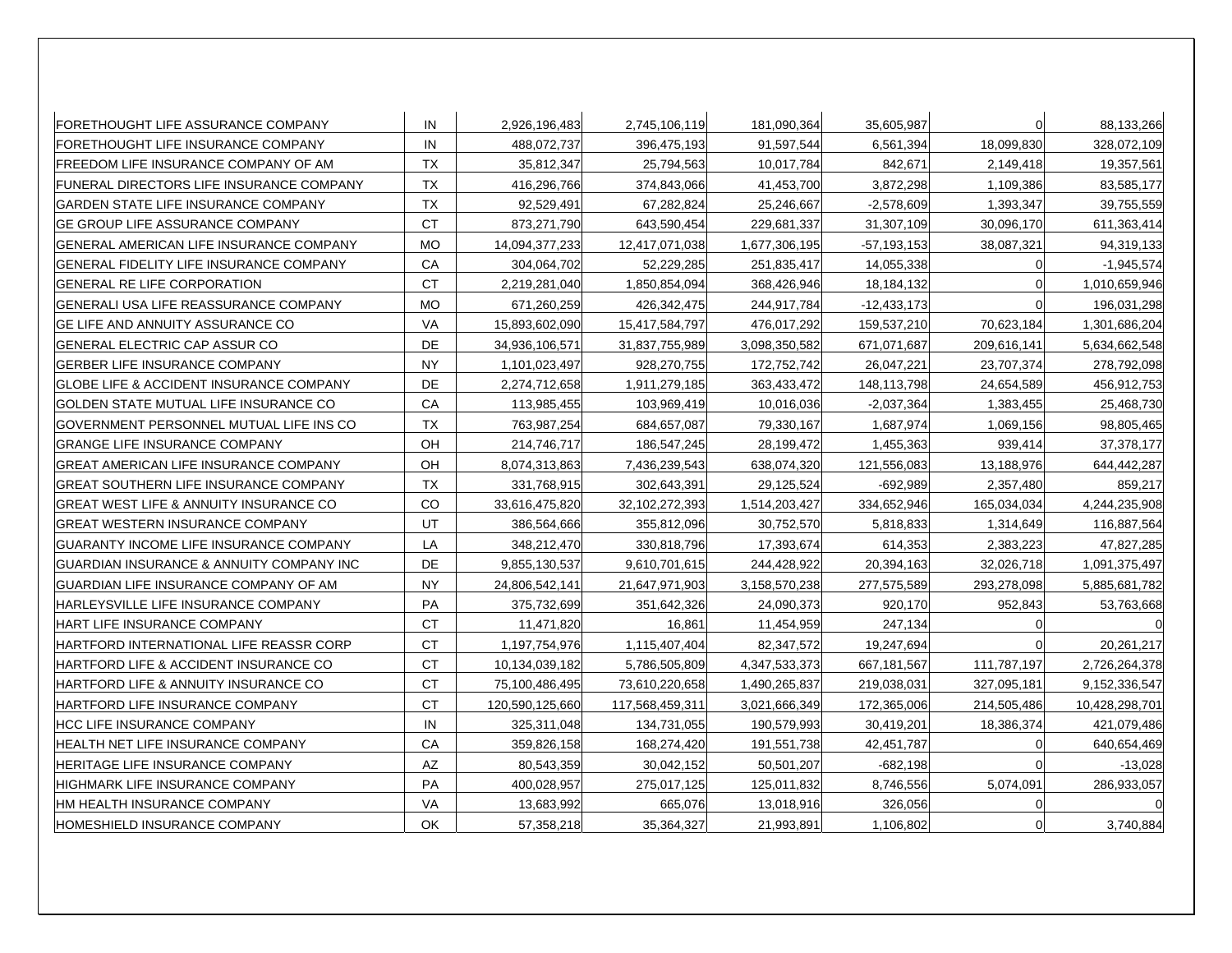| HOMESTEADERS LIFE COMPANY                | ΙA             | 1,197,652,006  | 1,134,500,274  | 63, 151, 732  | 5,128,414     | 21,215,436    | 301,386,723    |
|------------------------------------------|----------------|----------------|----------------|---------------|---------------|---------------|----------------|
| HOUSEHOLD LIFE INSURANCE COMPANY         | MI             | 1,050,447,346  | 559,537,284    | 490,910,062   | 103,444,856   | 7,692,531     | 223,873,933    |
| HUMANA INSURANCE COMPANY                 | WI             | 1,146,906,239  | 736,210,852    | 410,695,387   | $-90,541,015$ | 571,926,842   | 3,223,784,245  |
| HUMANADENTAL INSURANCE COMPANY           | WI             | 92,227,902     | 29,836,376     | 62,391,526    | 20,337,472    | 31,070,505    | 249,746,557    |
| <b>IDEALIFE INSURANCE COMPANY</b>        | CT             | 20,566,438     | 8,133,909      | 12,432,529    | 558,363       | 220,521       | 1,541,124      |
| <b>IDS LIFE INSURANCE COMPANY</b>        | <b>MN</b>      | 57,516,459,198 | 54,574,305,868 | 2,942,153,330 | 327,523,004   | 273,649,057   | 7,119,117,882  |
| IIMERICA LIFE & HEALTH INSURANCE COMPANY | AR             | 5,382,281      | 734,305        | 4,647,976     | $-4.253.926$  | 1,743         | 35,565         |
| INDEPENDENCE LIFE AND ANNUITY COMPANY    | R <sub>l</sub> | 171,889,854    | 123,150,029    | 48,739,825    | 2,941,306     |               | -871,343       |
| INDIANAPOLIS LIFE INSURANCE COMPANY      | IN             | 3,525,893,012  | 3,325,844,777  | 200,048,235   | 8,494,030     | 16,909,683    | 294,227,237    |
| INDIVIDUAL ASSURANCE COMPANY LIFE HTH AC | <b>MO</b>      | 44,053,063     | 34,171,653     | 9,881,410     | $-1,440,041$  | 2,254,051     | 27,072,182     |
| ING LIFE INSURANCE & ANNUITY COMPANY     | CT             | 56,859,408,912 | 55,320,314,209 | 1,539,094,703 | 231,559,607   | 299,459,849   | 7,359,925,458  |
| IING USA ANNUITY AND LIFE INSURANCE CO   | IA             | 52,423,132,416 | 50,576,548,726 | 1,846,583,690 | 58,104,623    | 414, 181, 638 | 6,502,303,974  |
| INSTIL HEALTH INSURANCE COMPANY          | <b>SC</b>      | 10,510,220     | 2,987,854      | 7,522,366     | $-7,528,050$  | $\Omega$      | 756,028        |
| INTEGRITY LIFE INSURANCE COMPANY         | OH             | 4,228,560,599  | 3,991,939,901  | 236,620,698   | $-4,690,758$  | 17,629,337    | 366,716,964    |
| INTRAMERICA LIFE INSURANCE COMPANY       | <b>NY</b>      | 45,097,023     | 33,595,900     | 11,501,123    | 493,480       | 2,404         | 175,300        |
| INVESTORS GUARANTY LIFE INSURANCE CO     | CA             | 7,660,061      | 214,346        | 7,445,715     | 91,202        | 309           | 164,169        |
| INVESTORS HERITAGE LIFE INSURANCE CO     | KY             | 347,016,678    | 330,390,772    | 16,625,906    | 1,172,076     | 628,398       | 43,058,875     |
| <b>INVESTORS INSURANCE CORPORATION</b>   | DE             | 255,610,298    | 230,888,813    | 24,721,486    | $-532,908$    | 8,856,385     | 18,787,861     |
| INVESTORS LIFE INSURANCE COMPANY OF N A  | <b>TX</b>      | 1,016,389,462  | 976,680,424    | 39,709,038    | 4,433,883     | 1,795,109     | 35,234,954     |
| JACKSON NATIONAL LIFE INSURANCE COMPANY  | MI             | 60,742,602,023 | 57,308,552,735 | 3,434,049,288 | 597,226,752   | 284,883,791   | 7,432,585,292  |
| JEFFERSON NATIONAL LIFE INSURANCE CO     | <b>TX</b>      | 1,623,921,385  | 1,583,435,231  | 40,486,154    | $-1,302,156$  | 3,984,502     | 105,845,738    |
| JEFFERSON PILOT FINANCIAL INSURANCE CO   | <b>NE</b>      | 12,683,297,332 | 11,563,424,066 | 1,119,873,266 | 299,771,526   | 79,206,595    | 1,768,394,632  |
| JEFFERSON PILOT LIFE INSURANCE COMPANY   | <b>NC</b>      | 16,595,715,526 | 15,728,294,634 | 867,420,892   | 105,621,243   | 70,083,849    | 2,054,360,626  |
| JEFFERSON PILOT LIFEAMERICA INSURANCE CO | <b>NJ</b>      | 1,389,122,522  | 1,288,536,073  | 100,586,449   | $-106, 115$   | 887,575       | 128,405,000    |
| JMIC LIFE INSURANCE COMPANY              | <b>FL</b>      | 245,818,816    | 166,708,187    | 79,110,629    | 1,189,235     | 1,155,736     | 38,051,488     |
| JOHN ALDEN LIFE INSURANCE COMPANY        | WI             | 587,378,462    | 480.587.767    | 106,790,695   | 48,158,214    | 62,350,740    | 616,688,370    |
| JOHN HANCOCK LIFE INSURANCE COMPANY      | МA             | 72,433,102,483 | 68,466,790,828 | 3,966,311,656 | 384,628,124   | 145,083,176   | 4,072,499,035  |
| JOHN HANCOCK LIFE INSURANCE COMPANY USA  | МI             | 88,363,987,190 | 87,418,944,550 | 945,042,640   | $-25,461,783$ | 754,943,645   | 10,203,951,247 |
| JOHN HANCOCK VARIABLE LIFE INSURANCE CO  | МA             | 14,100,396,852 | 13,347,661,150 | 752,735,702   | 159,714,300   | 50,019,473    | 894,057,777    |
| IKANAWHA INSURANCE COMPANY               | <b>SC</b>      | 575,243,216    | 490,180,050    | 85,063,166    | $-8,887,343$  | 1,762,192     | 107,900,269    |
| IKANSAS CITY LIFE INSURANCE COMPANY      | <b>MO</b>      | 3,333,589,811  | 2,993,628,447  | 339,961,364   | 49,500,408    | 7,081,652     | 263,928,393    |
| KEYSTONE STATE LIFE INSURANCE COMPANY    | PA             | 54,027,572     | 38,583,271     | 15,444,301    | 983,169       | 6,678         | 4,113,715      |
| LAFAYETTE LIFE INSURANCE COMPANY THE     | IN             | 1,762,635,020  | 1,648,245,240  | 114,389,780   | 4,435,427     | 16,002,762    | 299,400,890    |
| LEWER LIFE INSURANCE COMPANY             | <b>MO</b>      | 26,641,648     | 19,622,331     | 7,019,318     | $-340,631$    |               | 3,003,811      |
| LIBERTY BANKERS LIFE INSURANCE COMPANY   | OK             | 308,001,831    | 279,570,815    | 28,431,016    | 3,325,770     | 1,469,761     | 72,024,668     |
| LIBERTY LIFE ASSURANCE COMPANY OF BOSTON | МA             | 9,026,133,072  | 8,594,448,510  | 431,684,562   | 32,538,077    | 21,005,152    | 805,411,274    |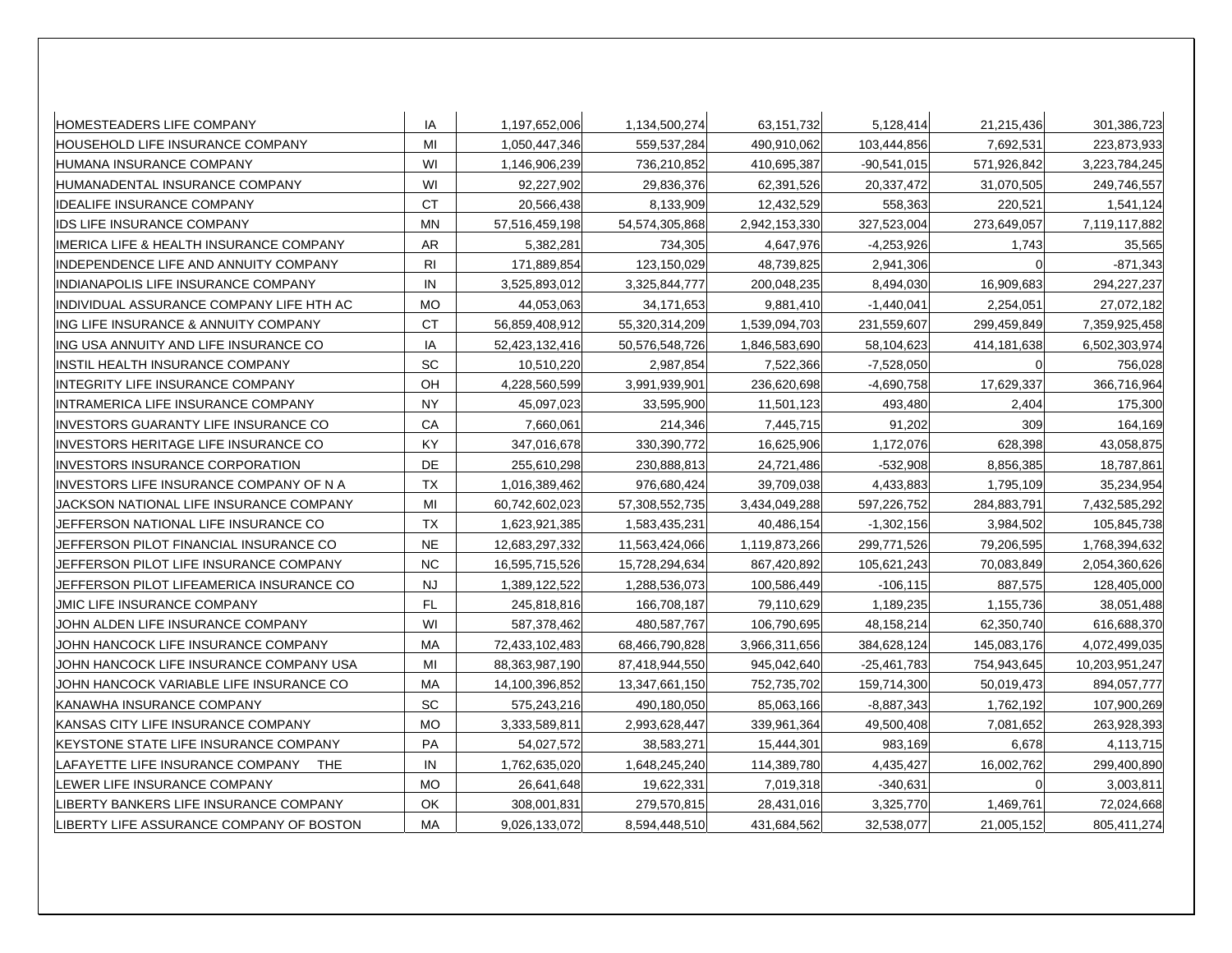| ILIBERTY LIFE INSURANCE COMPANY            | <b>SC</b> | 1,592,594,161      | 1,291,413,971   | 301,180,190   | 27,668,994    | 3,121,131      | 177,585,006    |
|--------------------------------------------|-----------|--------------------|-----------------|---------------|---------------|----------------|----------------|
| LIBERTY NATIONAL LIFE INSURANCE COMPANY    | <b>AL</b> | 4,565,746,878      | 4,049,622,407   | 516,124,471   | 186,055,930   | 3,278,089      | 538,349,209    |
| LIFE INSURANCE COMPANY OF NORTH AMERICA    | <b>PA</b> | 5,537,876,783      | 4,855,477,629   | 682,399,154   | 125,256,219   | 97,940,186     | 1,750,768,112  |
| LIFE INSURANCE COMPANY OF THE SOUTHWEST    | <b>TX</b> | 4,658,104,452      | 4,417,462,044   | 240,642,408   | 34,569,596    | 10,111,565     | 800,739,582    |
| LIFE INVESTORS INSURANCE COMPANY OF AM     | IA        | 10,194,151,166     | 9,689,041,440   | 505,109,726   | 55,038,065    | 28,470,892     | 724,260,049    |
| LINCOLN BENEFIT LIFE COMPANY               | <b>NE</b> | 3,075,172,896      | 2,807,672,180   | 267,500,717   | 8,800,032     | 170,434,231    |                |
| LINCOLN MEMORIAL LIFE INSURANCE COMPANY    | <b>TX</b> | 109,506,949        | 96,309,216      | 13,197,733    | 6,131,748     | 7,384,046      | 12,031,956     |
| LINCOLN NATIONAL LIFE INSURANCE COMPANY    | IN        | 95,380,517,047     | 92,165,800,797  | 3,214,716,250 | 467,543,509   | 497,407,678    | 11,708,759,492 |
| LONDON LIFE REINSURANCE COMPANY            | PA        | 1,496,119,562      | 1,426,501,169   | 69,618,393    | 2,782,423     | 214,493        | 42,327,596     |
| LOYAL AMERICAN LIFE INSURANCE COMPANY      | OH        | 447,833,369        | 404,471,240     | 43,362,129    | 4,147,628     | 1,110,405      | 38,279,188     |
| MADISON NATIONAL LIFE INSURANCE COMPANY    | WI        | 759,364,724        | 629,773,345     | 129,591,379   | $-4,402,766$  | 3,479,757      | 97,710,865     |
| <b>IMAGNA INSURANCE COMPANY</b>            | <b>MS</b> | 72,777,781         | 57,248,545      | 15,529,236    | 1,409,597     | 107,164        | 9,045,157      |
| IMAMSI LIFE AND HEALTH INSURANCE COMPANY   | <b>MD</b> | 139,396,027        | 71,466,188      | 67,929,839    | 86,803,160    |                | 553,066,533    |
| MANHATTAN LIFE INSURANCE COMPANY THE       | <b>NY</b> | 400,457,058        | 356,810,010     | 43,647,048    | 3,548,247     | 603,903        | 17,709,100     |
| MANULIFE INSURANCE COMPANY                 | DE        | 546,444,146        | 431,024,834     | 115,419,312   | $-2,101,800$  | 48,639         | 451,214        |
| MARQUETTE INDEMNITY & LIFE INSURANCE CO    | AZ        | 10,767,485         | 5,044,001       | 5,723,484     | 338,280       | $\Omega$       | 2,081,508      |
| MASSACHUSETTS MUTUAL LIFE INSURANCE CO     | <b>MA</b> | 100,693,987,685    | 94,005,522,077  | 6,688,465,608 | 448,172,026   | 676,596,550    | 11,849,787,046 |
| MAYFLOWER NATIONAL LIFE INSURANCE CO       | IN        | 304,938,032        | 254,297,351     | 50,640,681    | 3,574,023     | 2,113,294      | 93,489,476     |
| MEDAMERICA INSURANCE COMPANY               | PA        | 315, 134, 562      | 283,595,823     | 31,538,739    | $-7,717,414$  | 1,062,380      | 34,689,879     |
| MEDCO CONTAINMENT LIFE INSURANCE COMPANY   | <b>PA</b> | 41,202,926         | 4,618,343       | 36,584,583    | $-2.403.539$  |                |                |
| MEDICAL BENEFITS MUTUAL LIFE INS CO        | OH        | 17,302,910         | 6,158,873       | 11,144,037    | 1,020,615     |                | 7,596,696      |
| MEDICAL SAVINGS INSURANCE COMPANY          | IN.       | 52,960,349         | 44,106,795      | 8,853,554     | 278,985       | 2,662,992      | 52,059,678     |
| MUTUAL PROTECTIVE INS CO                   | <b>NE</b> | 283,678,639        | 253,383,967     | 30,294,673    | 8,147,959     | 2,581,373      | 61,402,596     |
| MEDICO LIFE INSURANCE COMPANY              | <b>NE</b> | 135, 172, 275      | 116,864,357     | 18,307,919    | 2,114,539     | 457,633        | 18,779,713     |
| MEGA LIFE AND HEALTH INSURANCE COMPANY     | OK        | 1,254,390,809      | 887,584,748     | 366,806,061   | 132,765,608   | 62,691,626     | 1,346,408,088  |
| MEMBER SERVICE LIFE INSURANCE COMPANY      | OK        | 42,499,792         | 13,614,431      | 28,885,361    | 897,515       |                | 31,295,405     |
| MEMBERS LIFE INSURANCE COMPANY             | WI        | 794,891,106        | 763,965,464     | 30,925,641    | $-2,339,995$  | 17,805         | 67,230,386     |
| MERCYCARE INSURANCE COMPANY                | WI        | 9,209,815          | 1,142,363       | 8,067,452     | 46,643        | 78,416         | 5,679,354      |
| <b>MERIT LIFE INSURANCE CO</b>             | IN        | 996,920,201        | 382,372,477     | 614,547,724   | 58,477,099    | 12,728,582     | 95,419,925     |
| MERRILL LYNCH LIFE INSURANCE COMPANY       | AR        | 14,062,479,629     | 13,661,528,660  | 400,950,969   | 115,979,662   | 52,055,767     | 685,816,730    |
| METLIFE INVESTORS INSURANCE COMPANY        | <b>MO</b> | 9,278,846,964      | 9,103,435,403   | 175,411,561   | $-2,063,547$  | 98,304,425     | 1,179,551,022  |
| METLIFE INVESTORS USA INSURANCE COMPANY    | <b>DE</b> | 18,807,764,610     | 18,269,396,387  | 538,368,223   | -248,879,549  | 201,181,161    | 4,434,382,119  |
| <b>METROPOLITAN LIFE INSURANCE COMPANY</b> | <b>NY</b> | 250, 355, 681, 279 | 241,716,379,407 | 8,639,301,872 | 1,341,594,308 | 1,525,233,145  | 26,335,305,351 |
| METROPOLITAN TOWER LIFE INSURANCE CO       | DE        | 5,806,116,555      | 5,115,768,044   | 690,348,511   | 85,326,582    | 14,761,739     | 73,740,684     |
| <b>MIC LIFE INSURANCE CORPORATION</b>      | DE        | 17,302,075         | 1,781,655       | 15,520,420    | 280,814       | 27,942         |                |
| MID CONTINENT PREFERRED LIFE INS CO        | <b>OK</b> | 7,469,274          | 3,898,840       | 3,570,434     | $-912,101$    | $\overline{0}$ | 1,401,622      |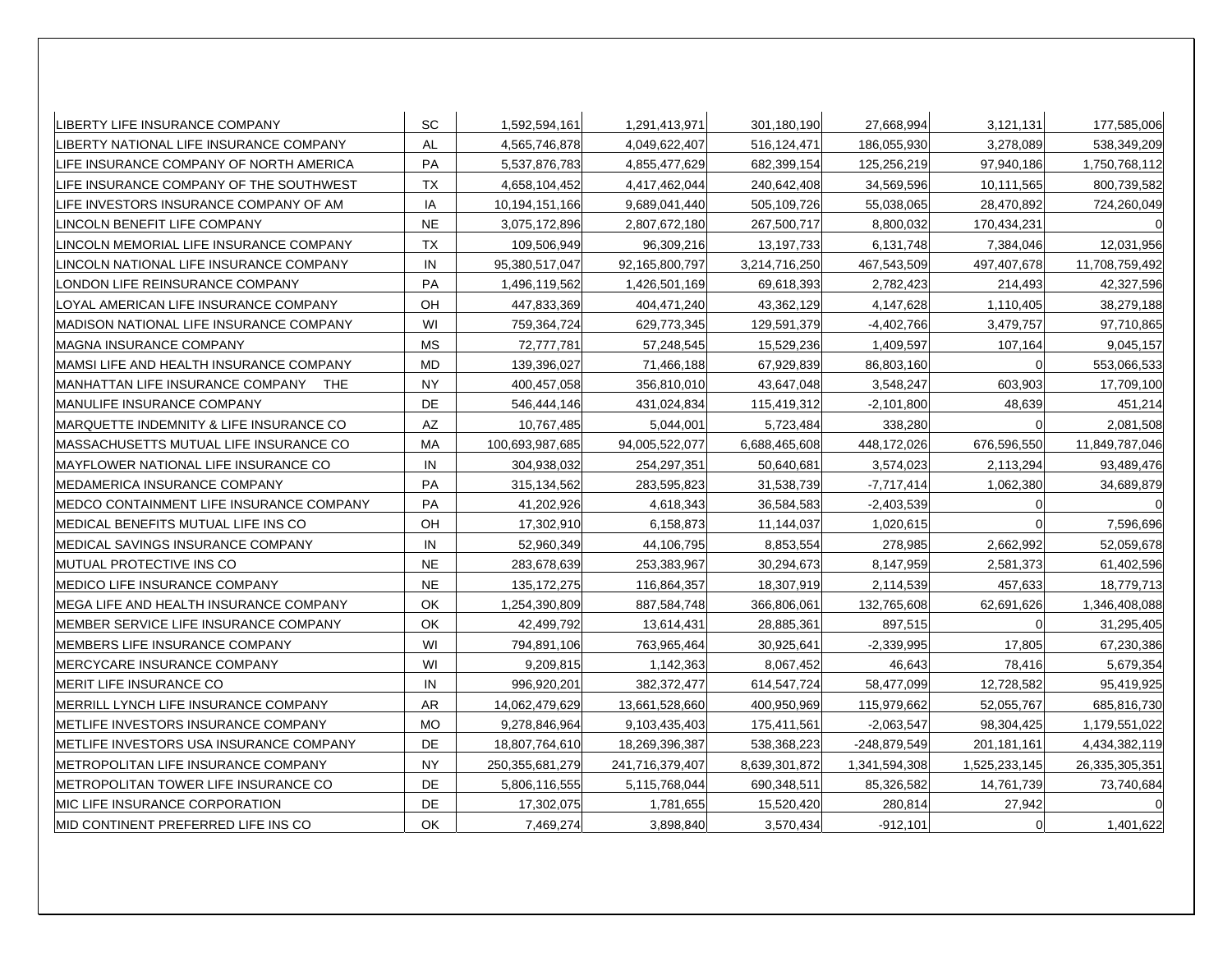| <b>IMID SOUTH INSURANCE COMPANY</b>           | <b>NE</b> | 23,033,281     | 1,649,566      | 21,383,715    | 904,113       |             | 3,032,638      |
|-----------------------------------------------|-----------|----------------|----------------|---------------|---------------|-------------|----------------|
| MID WEST NATIONAL LIFE INS CO OF TN           | <b>TX</b> | 426,142,624    | 271,724,481    | 154,418,143   | 80,547,557    | 20,266,616  | 427,686,364    |
| MIDLAND NATIONAL LIFE INSURANCE COMPANY       | IA        | 18,824,108,330 | 17,859,532,885 | 964,575,445   | 190,069,769   | 171,703,811 | 2,190,306,736  |
| MIDWEST SECURITY LIFE INSURANCE COMPANY       | WI        | 92,093,478     | 47,605,476     | 44,488,002    | 16,684,730    | 37,046,724  | 221,145,219    |
| MIDWESTERN UNITED LIFE INSURANCE COMPANY      | IN        | 254,856,773    | 165,214,452    | 89,642,321    | 5,750,830     | 162,826     | 5,034,871      |
| MINNESOTA LIFE INSURANCE COMPANY              | <b>MN</b> | 21,543,633,780 | 19,958,353,786 | 1,585,279,994 | 109,622,461   | 304,053,415 | 3,441,813,569  |
| MMA INSURANCE COMPANY                         | IN        | 18,569,548     | 6,625,368      | 11,944,180    | 351,420       | 431,810     | 21,001,020     |
| MML BAY STATE LIFE INSURANCE COMPANY          | <b>CT</b> | 4,377,380,396  | 4,159,622,512  | 217,757,884   | 43,582,140    | 3,035,481   | 75,740,806     |
| MONARCH LIFE INSURANCE COMPANY                | MA        | 985,103,647    | 973,473,999    | 11,629,649    | 856,850       | 1,233,929   | 12,144,216     |
| MONITOR LIFE INSURANCE COMPANY OF NY          | <b>NY</b> | 9,622,773      | 3,850,032      | 5,772,745     | 236,522       | 17,671      | 1,312,422      |
| MONUMENTAL LIFE INSURANCE COMPANY             | <b>MD</b> | 20,222,078,678 | 19,337,108,411 | 884,970,267   | 265,613,930   | 109,630,588 | 1,242,624,708  |
| MONY LIFE INSURANCE COMPANY                   | <b>NY</b> | 11,022,767,778 | 10,054,208,445 | 968,559,333   | 170,704,699   | 31,226,657  | 567,349,808    |
| IMONY LIFE INSURANCE COMPANY OF AMERICA       | <b>AZ</b> | 6,200,371,007  | 5,961,118,814  | 239,252,193   | $-3,577,736$  | 32,346,642  | 396,217,483    |
| <b>IMOTORISTS LIFE INSURANCE COMPANY</b>      | OH        | 308,582,820    | 258,868,587    | 49,714,236    | $-184,549$    | 98,987      | 38,546,619     |
| MUNICH AMERICAN REASSURANCE COMPANY           | GA        | 3,923,118,955  | 3,390,873,207  | 532,245,748   | $-51,477,976$ | $\Omega$    | 822,180,676    |
| IMUTUAL OF AMERICA LIFE INSURANCE COMPANY     | <b>NY</b> | 11,838,778,049 | 11,036,949,649 | 801,828,400   | 133,210,120   | 34,013,769  | 1,170,074,636  |
| <b>IMUTUAL OF DETROIT INSURANCE COMPANY</b>   | MI        | 67,292,274     | 48,365,028     | 18,927,246    | 801,490       | 728         | 7,275,330      |
| MUTUAL OF OMAHA INSURANCE COMPANY             | <b>NE</b> | 4,150,150,794  | 2,400,776,214  | 1,749,374,580 | 79,599,389    | 51,193,333  | 1,862,559,153  |
| <b>IMUTUAL SERVICE LIFE INSURANCE COMPANY</b> | <b>MN</b> | 355,457,866    | 303,923,756    | 51,534,110    | 6,100,365     | 108,290     | 20,048,808     |
| NATIONAL BENEFIT LIFE INSURANCE COMPANY       | <b>NY</b> | 809,556,115    | 485,408,581    | 324,147,534   | 37,201,700    | 1,758,566   | 289,164,030    |
| NATIONAL FARMERS UNION LIFE INSURANCE CO      | <b>TX</b> | 291,610,373    | 251,004,803    | 40,605,570    | 6,982,098     | 494,354     | 8,778,039      |
| NATIONAL GUARDIAN LIFE INSURANCE COMPANY      | WI        | 1,349,182,060  | 1,209,255,181  | 139,926,879   | 10,283,759    | 6,015,919   | 137,717,333    |
| NATIONAL HEALTH INSURANCE COMPANY             | <b>TX</b> | 40,388,635     | 33,111,557     | 7,277,078     | 8,262,284     | 1,310,978   | 68,898,243     |
| NATIONAL LIFE INSURANCE COMPANY               | VT        | 7,901,244,304  | 7,277,779,268  | 623,465,036   | 125,531,649   | 14,739,825  | 559,535,642    |
| NATIONAL SECURITY LIFE & ANNUITY COMPANY      | <b>NY</b> | 60,247,123     | 39,511,844     | 20,735,279    | $-351,566$    | 0           | 4,215,752      |
| NATIONAL STATES INSURANCE COMPANY             | <b>MO</b> | 91,962,019     | 76,345,741     | 15,616,279    | $-3,460,337$  | 4,180,658   | 82,724,723     |
| NATIONAL TEACHERS ASSOCIATES LIFE INS CO      | <b>TX</b> | 134,625,153    | 114,361,774    | 20,263,378    | 3,371,651     | 2,062,636   | 53,402,085     |
| NATIONAL WESTERN LIFE INSURANCE COMPANY       | CO.       | 5,655,249,308  | 5,056,781,127  | 598,468,181   | 59,356,487    | 21,193,712  | 673,136,036    |
| NATIONSBANC INSURANCE COMPANY INC             | SC        | 269,693,655    | 79,793,365     | 189,900,290   | 15,777,896    | U           | $-2,130,381$   |
| NATIONWIDE LIFE & ANNUITY COMPANY OF AM       | <b>DE</b> | 957,688,463    | 894,130,756    | 63,557,707    | 10,314,334    | 403,866     | 29,141,727     |
| NATIONWIDE LIFE AND ANNUITY INSURANCE CO      | OH        | 7,730,385,288  | 7,521,232,339  | 209,152,949   | $-14,032,072$ | 17,954,336  | 114,723,152    |
| NATIONWIDE LIFE INSURANCE COMPANY             | OH        | 92,685,276,311 | 90,083,432,954 | 2,601,843,357 | 494,840,817   | 900,023,684 | 10,213,357,299 |
| NATIONWIDE LIFE INSURANCE COMPANY OF AM       | PA        | 6,640,663,889  | 5,980,417,609  | 660,246,280   | 112,776,043   | 13,011,488  | 312,044,657    |
| NEW ENGLAND LIFE INSURANCE COMPANY            | MA        | 10,779,109,897 | 10,460,334,251 | 318,775,646   | 50,207,751    | 77,436,879  | 1,639,367,615  |
| NEW ERA LIFE INSURANCE CO OF THE MIDWEST      | <b>TX</b> | 27,197,435     | 18,306,010     | 8,891,425     | 1,004,904     | 4,567       | 19,867,372     |
| NEW YORK LIFE INSURANCE & ANNUITY CORP        | <b>DE</b> | 60,315,888,862 | 58,158,509,452 | 2,157,379,410 | 229,067,359   | 193,386,210 | 6,435,653,243  |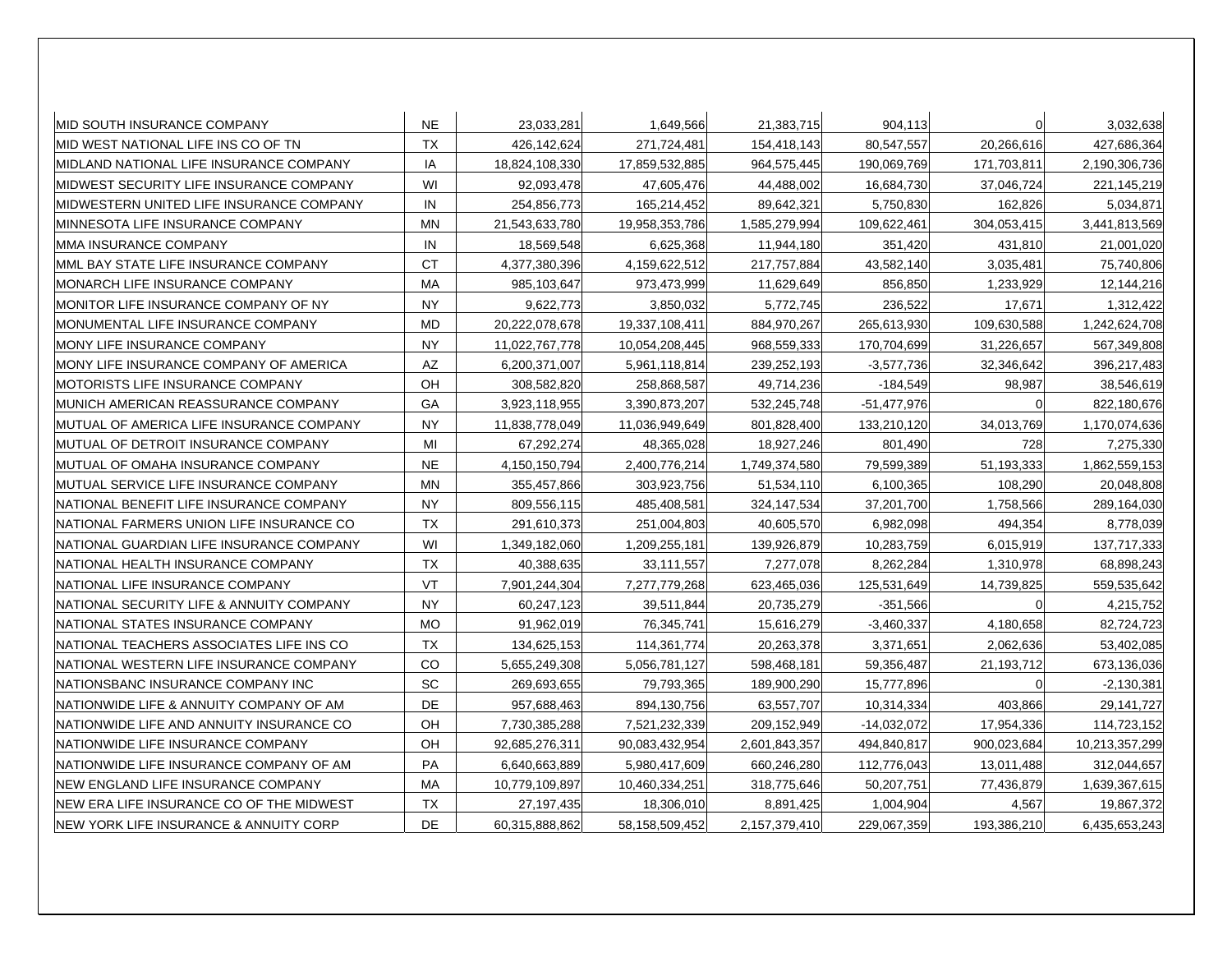| NEW YORK LIFE INSURANCE COMPANY                 | <b>NY</b> | 107,881,618,748 | 97,332,523,785  | 10,549,094,963 | 719,435,859  | 197,519,206 | 9,272,263,026  |
|-------------------------------------------------|-----------|-----------------|-----------------|----------------|--------------|-------------|----------------|
| NGL AMERICAN LIFE INSURANCE COMPANY             | WI        | 121,761,808     | 97,106,479      | 24,655,329     | 3,841,385    | 657,281     | 5,596,374      |
| NIPPON LIFE INSURANCE COMPANY OF AMERICA        | IA        | 162,854,457     | 51,658,246      | 111,196,211    | 4,596,730    | 26,996,068  | 211,133,921    |
| NORTH AMERICAN COMPANY FOR L & H OF NY          | <b>NY</b> | 958,778,821     | 881,959,136     | 76,819,685     | 13,264,936   | n           | 40,540,242     |
| NORTH AMERICAN INSURANCE COMPANY                | WI        | 34,806,533      | 18,656,387      | 16,150,147     | 3,105,286    | 116,927     | 14,556,008     |
| NORTH CAROLINA MUTUAL LIFE INSURANCE CO         | <b>NC</b> | 151,707,652     | 132,963,135     | 18,744,517     | $-2,872,359$ | 8,799,841   | 70,638,794     |
| NORTHWESTERN LONG TERM CARE INSURANCE CO        | WI        | 157,905,688     | 95,523,329      | 62,382,359     | $-3,470,346$ | 7,174,643   | 69,071,963     |
| NORTHWESTERN MUTUAL LIFE INSURANCE CO           | WI        | 132,972,531,579 | 122,591,996,986 | 10,380,534,593 | 617,350,929  | 656,975,960 | 11,256,975,542 |
| NUTMEG LIFE INSURANCE COMPANY                   | ΙA        | 9,617,902       | 23,555          | 9,594,347      | 179,556      |             |                |
| NYLIFE INSURANCE COMPANY OF ARIZONA             | AZ        | 140,267,458     | 110,447,340     | 29,820,118     | $-7,691,729$ | 1,887,559   | 40,219,321     |
| OCCIDENTAL LIFE INSURANCE COMPANY OF NC         | <b>TX</b> | 258,375,830     | 231, 201, 472   | 27,174,358     | 5,097,874    | 663,865     | 22,492,292     |
| OHIO NATIONAL LIFE ASSURANCE CORPORATION        | OH        | 2,208,575,772   | 2,044,129,678   | 164,446,094    | 8,207,825    | 10,286,133  | 280,900,760    |
| OHIO NATIONAL LIFE INSURANCE COMPANY THE        | OH        | 10,361,574,934  | 9,611,759,024   | 749,815,911    | 109,488,837  | 54,279,143  | 1,305,982,275  |
| OHIO STATE LIFE INSURANCE COMPANY THE           | <b>TX</b> | 10,677,770      | 4,176,908       | 6,500,862      | $-26,819$    | 779,673     |                |
| OLD AMERICAN INSURANCE COMPANY                  | <b>MO</b> | 246,206,220     | 222,627,509     | 23,578,715     | 5,757,689    | 3,978,094   | 65,005,059     |
| OLD RELIANCE INSURANCE COMPANY                  | AZ        | 3,340,444       | 1,687,322       | 1,653,122      | $-285,479$   | 12,166      | 991,648        |
| OLD UNITED LIFE INSURANCE COMPANY               | <b>AZ</b> | 62,321,635      | 28,352,931      | 33,968,705     | 4,914,468    | 136,468     | 3,555,334      |
| ONENATION INSURANCE COMPANY                     | IN        | 95,800,929      | 10,528,665      | 85,272,262     | 8,839,017    | 1,548       | 2,590,475      |
| OPTIMUM RE INSURANCE COMPANY                    | <b>TX</b> | 55,125,256      | 33,384,599      | 21,740,657     | 254,743      |             | 26, 184, 533   |
| IOXFORD LIFE INSURANCE COMPANY                  | <b>AZ</b> | 633,180,462     | 531,713,884     | 101,466,577    | 9,585,182    | 158,349     | 41,160,356     |
| OZARK NATIONAL LIFE INSURANCE COMPANY           | <b>MO</b> | 522,258,746     | 451,877,855     | 70,380,891     | 17,311,914   | 5,015,634   | 94,343,467     |
| <b>PACIFIC LIFE &amp; ANNUITY COMPANY</b>       | AZ        | 1,505,917,423   | 1,146,573,522   | 359,343,901    | 35,376,589   | 36,436,316  | 397,635,123    |
| PACIFIC LIFE INSURANCE COMPANY                  | <b>NE</b> | 74,885,539,285  | 71,876,720,858  | 3,008,818,427  | 199,973,065  | 653,797,428 | 9,388,071,058  |
| PACIFICARE LIFE & HEALTH INSURANCE CO           | IN        | 375,732,138     | 228,520,437     | 147,211,701    | 149,218,576  | 848,591     | 678,742,235    |
| PACIFICARE LIFE ASSURANCE COMPANY               | CO        | 278,269,495     | 164,852,542     | 113,416,953    | 47,766,227   |             | 701,175,934    |
| PAN AMERICAN ASSURANCE COMPANY                  | LA        | 21,954,603      | 7,795,927       | 14,158,675     | 118,401      | 3,595,616   | 99,354         |
| PAN AMERICAN LIFE INSURANCE COMPANY             | LA        | 1,640,445,058   | 1,370,502,604   | 269,942,454    | $-3,813,576$ | 2,832,643   | 141,690,980    |
| PARAGON LIFE INSURANCE COMPANY                  | <b>MO</b> | 635,762,668     | 595,716,899     | 40,045,769     | 4,563,540    | 12,234,168  | 179,017,527    |
| PARK AVENUE LIFE INSURANCE COMPANY              | <b>DE</b> | 485,303,285     | 318,265,754     | 167,037,530    | 15,862,005   | 73,017      | 11,187,265     |
| PARKER CENTENNIAL ASSURANCE COMPANY             | WI        | 49,059,361      | 11,337,446      | 37,721,915     | 599,495      |             | 10,242,678     |
| PAUL REVERE LIFE INSURANCE COMPANY THE          | MA        | 5,325,917,339   | 4,187,778,111   | 1,138,139,228  | 143,687,982  | 24,152,031  | 642,257,808    |
| <b>IPAUL REVERE VARIABLE ANNUITY INS CO THE</b> | MA        | 140,557,683     | 25,689,952      | 114,867,731    | 8,617,105    | 41,841      |                |
| PENINSULAR LIFE INSURANCE COMPANY               | <b>FL</b> | 5,947,459       | 88,160          | 5,859,299      | 2,020        |             |                |
| PENN INSURANCE & ANNUITY COMPANY<br><b>THE</b>  | <b>DE</b> | 1,176,407,868   | 1,066,163,248   | 110,244,620    | 20,482,146   | 656,760     | 33,001,509     |
| PENN MUTUAL LIFE INSURANCE COMPANY THE          | PA        | 9,152,631,839   | 7,904,401,495   | 1,248,230,344  | 188,628,196  | 36,750,072  | 910,053,801    |
| PENN TREATY NETWORK AMERICA INS CO              | PA        | 1,026,344,575   | 985,457,364     | 40,887,211     | 3,393,894    | 17,291,973  | 9,511,096      |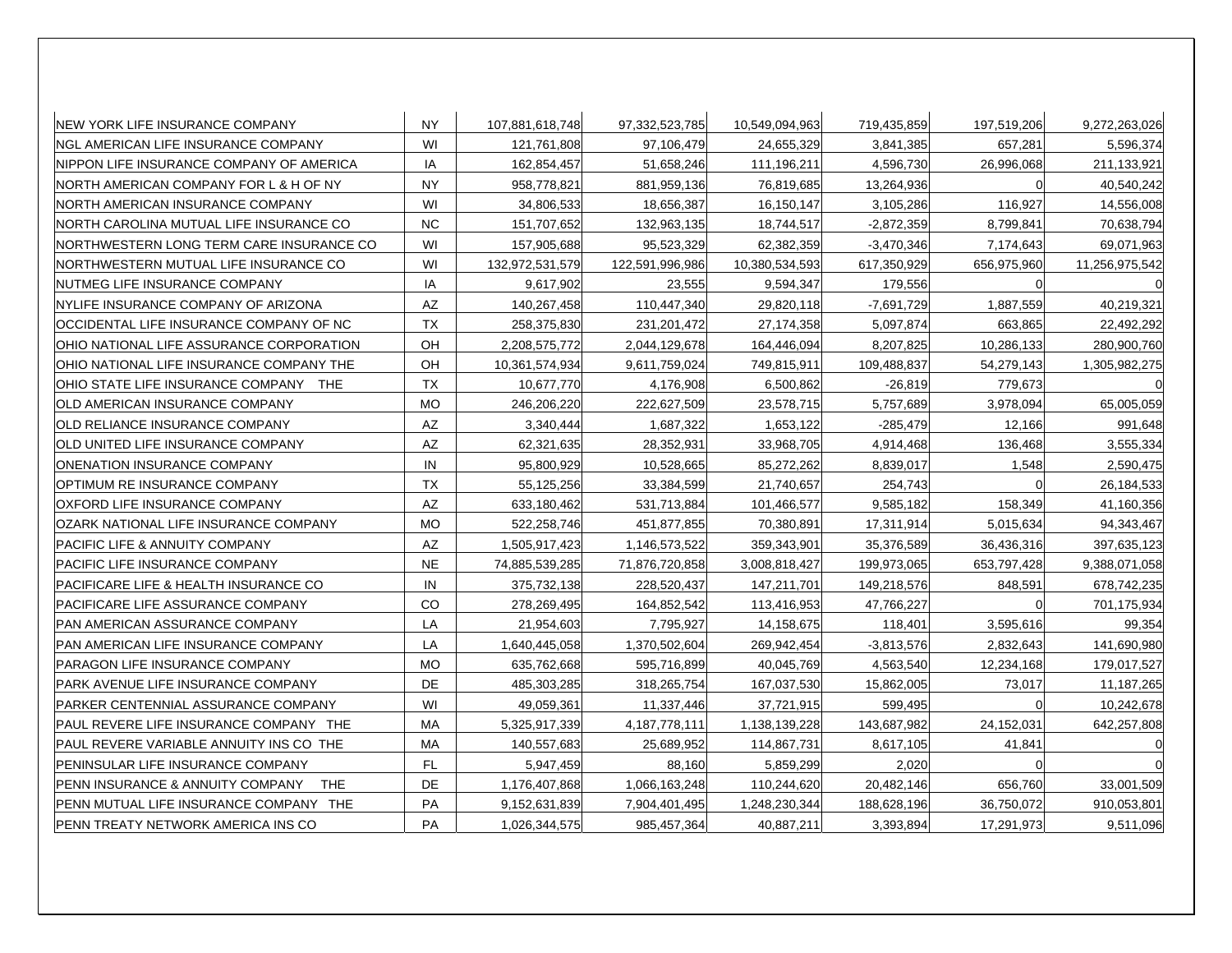| IPENNSYLVANIA LIFE INSURANCE COMPANY               | PA        | 579,325,591     | 504,935,696     | 74,389,896    | 9,791,321     | 8,403,255      | 171,480,703    |
|----------------------------------------------------|-----------|-----------------|-----------------|---------------|---------------|----------------|----------------|
| PEOPLES BENEFIT LIFE INSURANCE COMPANY             | IA        | 14,551,720,363  | 13,848,000,123  | 703,720,240   | 96,236,136    | 42,085,455     | 877,994,311    |
| PHARMACISTS LIFE INSURANCE COMPANY THE             | IA        | 32,308,525      | 25,750,277      | 6,558,248     | $-270,892$    | 145,393        | 2,765,188      |
| PHILADELPHIA AMERICAN LIFE INSURANCE CO            | <b>TX</b> | 147,317,101     | 134,053,950     | 13,263,151    | -433,914      | 1,812,341      | 68,970,734     |
| PHILADELPHIA UNITED LIFE INSURANCE CO              | PA        | 49,032,970      | 32,289,642      | 16,743,328    | 106,244       | 3,609          | 8,574,745      |
| PHL VARIABLE INSURANCE COMPANY                     | <b>CT</b> | 5,465,587,312   | 5,200,762,735   | 264,824,577   | 12,250,949    | 28,971,603     | 565,722,902    |
| PHOENIX LIFE & ANNUITY COMPANY                     | <b>CT</b> | 53,064,230      | 38,544,048      | 14,520,182    | 2,168,919     | 2,048,608      | 5,865,139      |
| PHOENIX LIFE INSURANCE COMPANY                     | <b>NY</b> | 16,736,033,721  | 15,850,522,242  | 885,511,479   | 106,239,337   | 37,992,882     | 1,058,297,358  |
| PHOENIX NATIONAL INSURANCE COMPANY                 | OH        | 8,138,404       | 420,837         | 7,717,567     | 612,251       | 21,159         |                |
| IPHYSICIANS LIFE INSURANCE COMPANY                 | <b>NE</b> | 1,334,089,241   | 1,255,001,105   | 79,088,135    | 2,669,600     | 19,264,219     | 275,095,205    |
| PHYSICIANS MUTUAL INSURANCE COMPANY                | <b>NE</b> | 1,241,343,212   | 523,452,319     | 717,890,893   | 42,058,149    | 17,111,826     | 461,142,011    |
| PIONEER AMERICAN INSURANCE COMPANY                 | TX        | 42,894,998      | 31,939,474      | 10,955,524    | 729,316       | 95,521         | 5,646,324      |
| PIONEER MUTUAL LIFE INSURANCE COMPANY              | <b>ND</b> | 465,076,970     | 433,034,798     | 32,042,172    | 1,738,617     | 702,538        | 31,513,833     |
| PIONEER SECURITY LIFE INSURANCE COMPANY            | <b>TX</b> | 84,212,539      | 17,430,219      | 66,782,320    | 1,787,078     | 102,401        | 4,986,686      |
| PRESIDENTIAL LIFE INSURANCE COMPANY                | <b>NY</b> | 4,460,797,702   | 4,169,459,800   | 291,337,902   | 90,410,432    | 2,791,942      | 145,555,779    |
| PRIMERICA LIFE INSURANCE COMPANY                   | MA        | 5,437,586,252   | 3,734,918,836   | 1,702,667,416 | 335,861,262   | 64,030,791     | 1,130,896,331  |
| PRINCIPAL HEALTH INSURANCE COMPANY                 | IA        | 11,088,705      | 238,456         | 10,850,250    | 42,040        | $\Omega$       |                |
| IPRINCIPAL LIFE INSURANCE COMPANY                  | IA        | 111,738,632,310 | 108,078,319,181 | 3,660,313,128 | 630,673,180   | 383,857,609    | 6,197,996,963  |
| PROFESSIONAL INSURANCE COMPANY                     | <b>TX</b> | 70,561,453      | 55,011,137      | 15,550,316    | $-2,312,837$  | 323,961        | 46,901,532     |
| PROTECTIVE LIFE & ANNUITY INSURANCE CO             | AL        | 660,481,835     | 553,112,480     | 107,369,354   | 16,660,412    | 2,571          | 26,941,540     |
| PROTECTIVE LIFE INSURANCE COMPANY                  | <b>TN</b> | 18,707,688,277  | 17,328,124,543  | 1,379,563,733 | 51,129,210    | 55,492,277     | 1,228,863,622  |
| <b>PROVIDENT AMERICAN LIFE &amp; HEALTH INS CO</b> | OH        | 6,557,177       | 1,654,582       | 4,902,596     | 485,422       | 315,032        | 4,070,385      |
| IPROVIDENT LIFE & ACCIDENT INSURANCE CO            | <b>TN</b> | 7,952,621,834   | 6,608,932,571   | 1,343,689,263 | 123,849,144   | 44,576,118     | 1,043,802,661  |
| PROVIDENT LIFE & CASUALTY INSURANCE CO             | <b>TN</b> | 649,341,447     | 558,548,648     | 90,792,798    | 10,883,449    | 641,965        | 76,066,029     |
| PRUCO LIFE INSURANCE COMPANY                       | <b>AZ</b> | 23,433,174,577  | 22,893,042,838  | 540,131,739   | -13,675,361   | 198,022,258    | 2,235,103,598  |
| PRUDENTIAL INSURANCE COMPANY OF AMERICA            | <b>NJ</b> | 221,916,062,817 | 214,850,816,836 | 7,065,245,981 | 1,845,465,007 | 482,451,316    | 16,510,347,969 |
| PRUDENTIAL RETIREMENT INS & ANNUITY CO             | <b>CT</b> | 52,660,476,227  | 51,670,698,088  | 989,778,139   | 210,384,462   | 42,823         | 12,231,937     |
| PYRAMID LIFE INSURANCE COMPANY<br>THE              | KS        | 149,356,191     | 107,417,318     | 41,938,873    | 1,234,507     | 4,506,867      | 137,414,953    |
| RELIABLE LIFE INSURANCE COMPANY<br><b>THE</b>      | <b>MO</b> | 691,746,039     | 637,503,781     | 54,242,258    | 12,104,672    | 1,001,672      | 117,254,638    |
| <b>RELIANCE LIFE INSURANCE COMPANY</b>             | <b>DE</b> | 9,650,144       | 242,231         | 9,407,913     | 220,660       | $-2,045$       |                |
| RELIASTAR LIFE INSURANCE COMPANY                   | <b>MN</b> | 22,042,630,670  | 20,162,490,971  | 1,880,139,699 | 190,706,592   | 111,921,473    | 3,114,417,890  |
| RELIASTAR LIFE INSURANCE COMPANY OF NY             | <b>NY</b> | 2,805,403,819   | 2,525,508,274   | 279,895,545   | 36,029,600    | 3,769,862      | 360,173,454    |
| RENAISSANCE LIFE & HEALTH INS OF AM                | DE        | 12,463,640      | 2,319,567       | 10,144,073    | $-1,502,786$  | 46,960         | 3,054,099      |
| RENAISSANCE LIFE & HEALTH INSURANCE CO             | IN        | 6,558,900       | 402,630         | 6,156,270     | $-1,225,859$  | $\Omega$       | 3,432,264      |
| RESERVE NATIONAL INSURANCE COMPANY                 | OK        | 98,874,285      | 64,065,668      | 34,808,617    | 6,615,045     | 10,194,384     | 131,941,390    |
| IREVIOS REINSURANCE U S INC                        | CA        | 340,827,602     | 279,474,861     | 61,352,741    | 2,723,078     | $\overline{0}$ | 25,271,615     |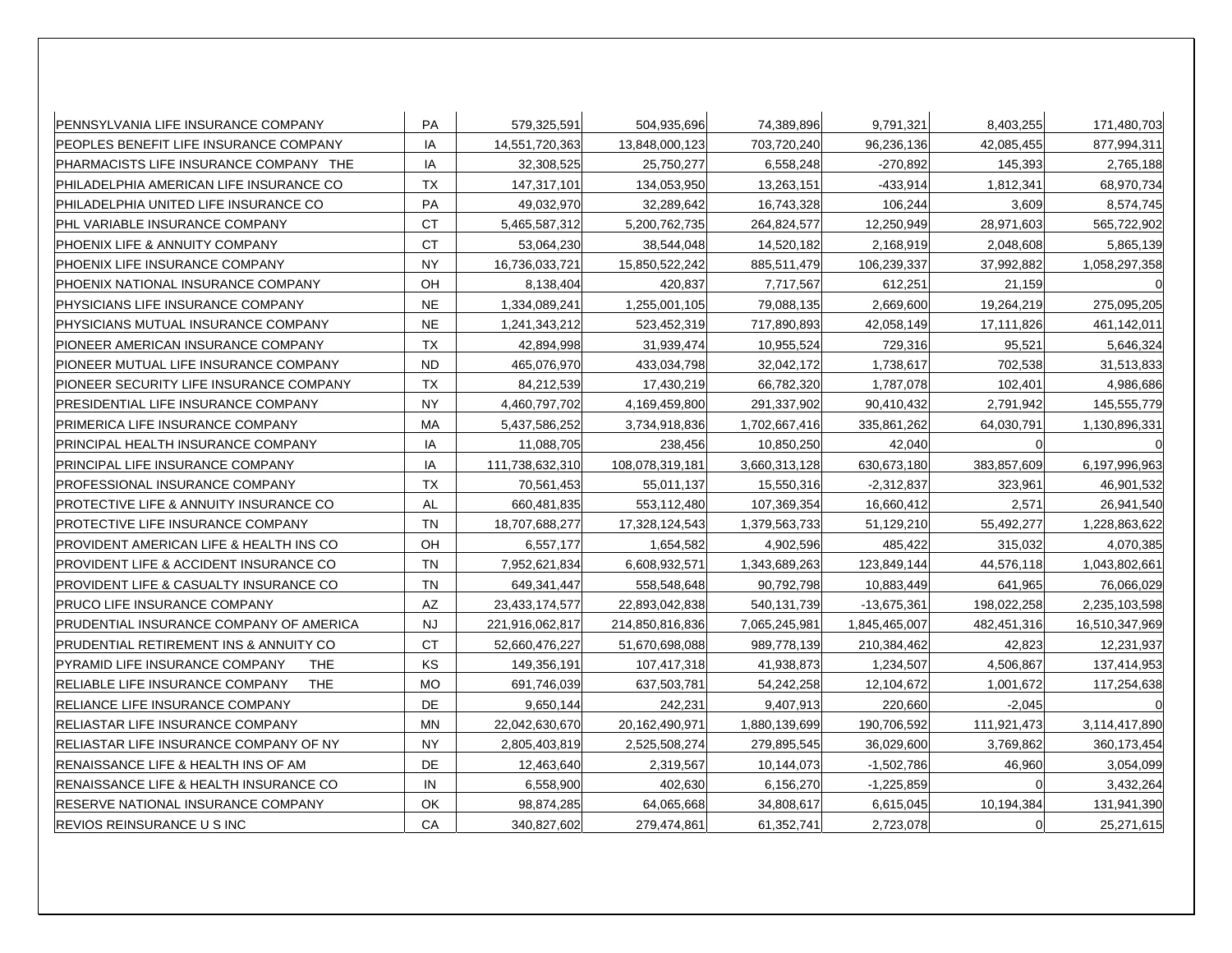| <b>RGA REINSURANCE COMPANY</b>             | <b>MO</b> | 9,778,217,301  | 8,803,107,138  | 975,110,163   | -65,783,532    | 0           | 3,556,677,423 |
|--------------------------------------------|-----------|----------------|----------------|---------------|----------------|-------------|---------------|
| ROONEY LIFE INSURANCE COMPANY              | CA        | 10,876,960     | 385,751        | 10,491,209    | 359,705        | $\Omega$    |               |
| S USA LIFE INSURANCE COMPANY INC           | AZ        | 15,355,326     | 3,952,842      | 11,402,485    | $-3,148,245$   | 46,238      | 1,396,542     |
| SAFEHEALTH LIFE INSURANCE COMPANY          | CA        | 24,828,609     | 8,565,209      | 16,263,400    | 2,024,088      | 318,964     | 68,105,808    |
| <b>ISAGE LIFE ASSURANCE OF AMERICA INC</b> | DE        | 111,216,776    | 99,370,317     | 11,846,459    | $-301,389$     | 0           | $-217,976$    |
| SBLI USA MUTUAL LIFE INS CO INC            | <b>NY</b> | 1,515,654,008  | 1,396,428,670  | 119,225,338   | 7,443,951      | 126,308     | 97,208,583    |
| <b>SCOR LIFE INSURANCE COMPANY</b>         | <b>TX</b> | 55,786,052     | 24,341,232     | 31,444,820    | 4,403,769      | 28,075      | 1,515,615     |
| SCOR LIFE US RE INSURANCE COMPANY          | <b>TX</b> | 2,129,820,062  | 2,022,761,965  | 107,058,097   | 17,253,850     | 0           | -60,366,244   |
| SCOTTISH RE LIFE CORPORATION               | DE        | 614,659,509    | 540,327,166    | 74,332,343    | 8,757,191      |             | 114,286,437   |
| SCOTTISH RE U S INC                        | DE        | 3,042,647,025  | 2,551,541,547  | 491,105,478   | $-207,502,501$ | 0           | 636,375,169   |
| SEARS LIFE INSURANCE COMPANY               | <b>TX</b> | 77,018,423     | 16,311,685     | 60,706,738    | 1,669,431      | 4,678,723   | 16,794,380    |
| SECURIAN LIFE INSURANCE COMPANY            | <b>MN</b> | 116,560,321    | 3,421,971      | 113,138,350   | 104,994        | 20,254      | 6,872,028     |
| SECURITY BENEFIT LIFE INSURANCE COMPANY    | KS        | 11,509,559,923 | 10,921,348,619 | 588,211,304   | 36,369,201     | 39,432,341  | 1,296,975,943 |
| SECURITY FINANCIAL LIFE INSURANCE CO       | <b>NE</b> | 798,590,453    | 716,610,965    | 81,979,488    | 5,315,037      | 1,289,282   | 74,824,584    |
| SECURITY LIFE INSURANCE COMPANY OF AM      | <b>MN</b> | 83,063,724     | 70,704,888     | 12,358,837    | 2,820,915      | 1,604,597   | 105,809,871   |
| SECURITY LIFE OF DENVER INSURANCE CO       | CO        | 23,814,539,694 | 22,284,677,570 | 1,529,862,124 | 122,992,740    | 62,871,002  | 3,548,992,118 |
| SECURITY MUTUAL LIFE INSURANCE CO OF NY    | <b>NY</b> | 1,958,418,227  | 1,858,666,802  | 99,751,425    | 7,446,118      | 2,028,898   | 251,280,755   |
| SECURITY NATIONAL LIFE INSURANCE COMPANY   | UT        | 277,318,522    | 262,379,837    | 14,938,685    | 1,087,675      | 115,779     | 27,609,637    |
| SENTRY LIFE INSURANCE COMPANY              | WI        | 2,817,409,114  | 2,583,886,956  | 233,522,161   | 27,143,368     | 24,632,502  | 297,406,305   |
| <b>SERVUS LIFE INSURANCE COMPANY</b>       | <b>CT</b> | 11,696,247     | 518,014        | 11,178,233    | 195,451        | 1,844       |               |
| SETTLERS LIFE INSURANCE COMPANY            | <b>VA</b> | 246,313,413    | 224,561,570    | 21,751,844    | 1,886,602      | 8,944       | 29,757,114    |
| SHELTER LIFE INSURANCE COMPANY             | <b>MO</b> | 877,779,609    | 728,583,158    | 149,196,451   | 9,588,623      | 2,875,987   | 102,320,352   |
| SHENANDOAH LIFE INSURANCE COMPANY          | <b>VA</b> | 1,527,683,600  | 1,408,507,851  | 119,175,749   | 4,950,990      | 4,283,916   | 247,285,806   |
| SIERRA HEALTH & LIFE INS CO INC            | CA        | 77,163,454     | 31,990,555     | 45,172,901    | 6,514,448      |             | 109,049,299   |
| SOUTHERN SECURITY LIFE INSURANCE COMPANY   | FL        | 4,914,252      | 1,414,252      | 3,500,000     | -583,655       | 40,135      | 3,061,145     |
| SOUTHWESTERN LIFE INSURANCE COMPANY        | <b>TX</b> | 1,758,507,859  | 1,591,139,618  | 167,368,241   | 27,383,782     | 1,540,231   | 79,212,754    |
| STANDARD INSURANCE COMPANY                 | <b>OR</b> | 10,810,752,890 | 9,866,216,565  | 944,536,325   | 205,572,911    | 57,099,076  | 2,962,227,109 |
| STANDARD LIFE & ACCIDENT INSURANCE CO      | OK        | 513,541,090    | 315,149,201    | 198,391,889   | 19,893,688     | 9,186,350   | 213,935,881   |
| STANDARD LIFE INSURANCE COMPANY OF IN      | IN        | 1,552,218,551  | 1,471,424,027  | 80,794,524    | 17,306,646     | 1,489,449   | $-6,291,727$  |
| STANDARD SECURITY LIFE INSURANCE CO NY     | <b>NY</b> | 312,423,115    | 201,829,959    | 110,593,156   | 9,719,657      | 19,495,361  | 146,103,950   |
| STARMOUNT LIFE INSURANCE COMPANY           | LA        | 17,091,484     | 8,890,880      | 8,200,604     | 2,351,579      |             | 31,757,115    |
| STATE LIFE INSURANCE COMPANY<br><b>THE</b> | IN        | 2,302,845,027  | 2,194,467,695  | 108,377,332   | $-57,607,115$  | 4,881,635   | 97,460,528    |
| <b>ISTATE MUTUAL INSURANCE COMPANY</b>     | GA        | 358,543,437    | 335,320,637    | 23,222,800    | 3,095,996      | 4,776,863   | 25,743,146    |
| STERLING INVESTORS LIFE INSURANCE CO       | GA        | 22,320,679     | 16,820,506     | 5,500,173     | $-253,431$     | 30,516      | 2,765,137     |
| <b>ISTONEBRIDGE LIFE INSURANCE COMPANY</b> | VT        | 1,882,528,411  | 1,740,113,252  | 142,415,159   | 158,164,170    | 23,304,421  | 541,830,362   |
| SUN LIFE ASSURANCE COMPANY OF CANADA US    | DE        | 40,293,920,565 | 38,751,400,485 | 1,542,520,080 | 144,273,275    | 151,739,377 | 3,008,427,192 |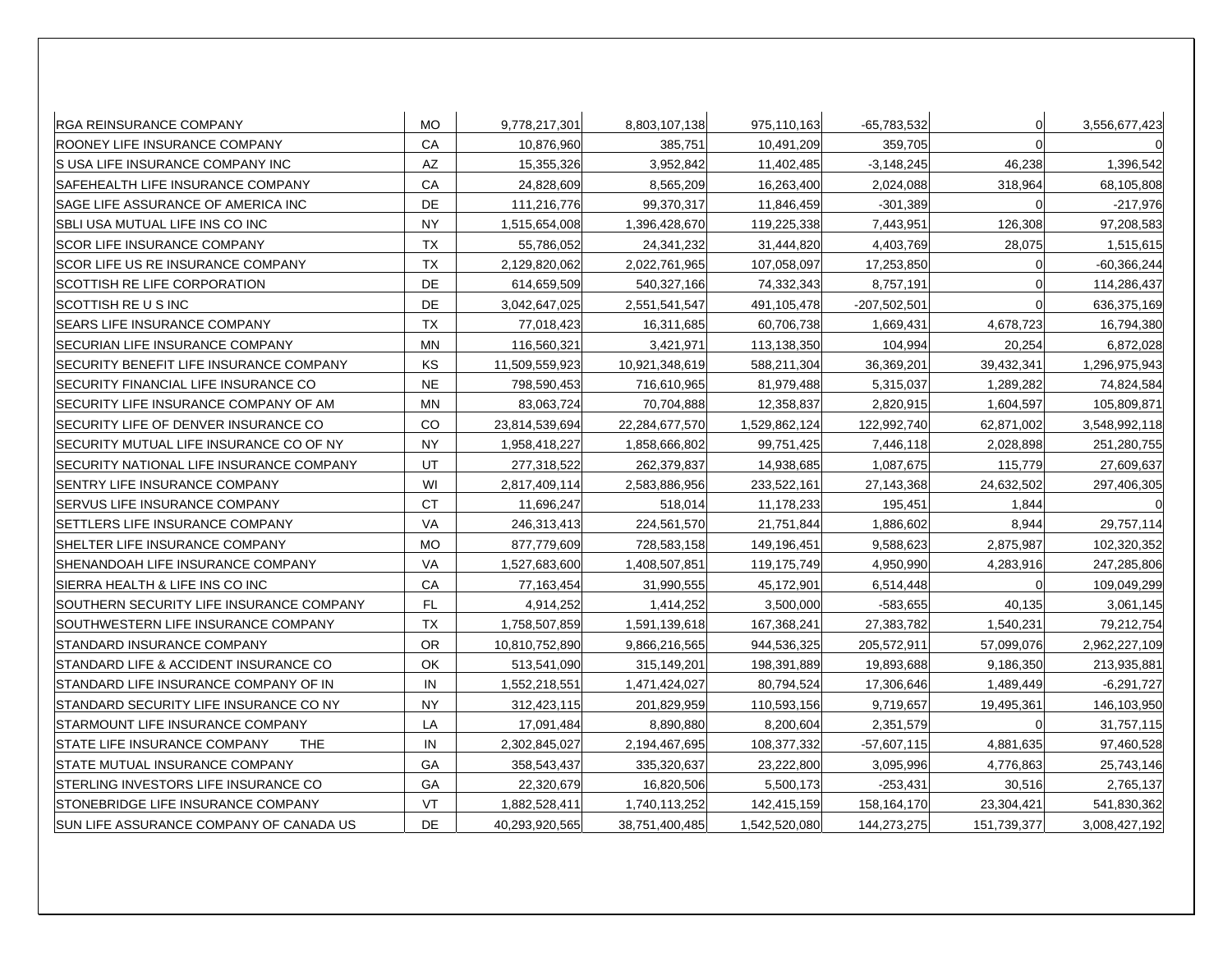| ISUNAMERICA LIFE INSURANCE COMPANY             | AZ        | 62,336,638,424  | 57,926,654,205  | 4,409,984,219  | 349,417,422   | 554,570     | 10,207,671     |
|------------------------------------------------|-----------|-----------------|-----------------|----------------|---------------|-------------|----------------|
| SUNSET LIFE INSURANCE COMPANY OF AMERICA       | <b>MO</b> | 479,321,999     | 441,311,667     | 38,010,332     | 9,554,938     | 105,729     | 22,211,668     |
| SURETY LIFE INSURANCE COMPANY                  | <b>NE</b> | 31,326,376      | 19,870,229      | 11,456,146     | 1,004,428     | 3,343,189   | $-21,647,446$  |
| ISWISS RE LIFE & HEALTH AMERICA INC            | <b>CT</b> | 12,172,850,236  | 9,831,553,550   | 2,341,296,686  | 449,370,486   |             | 2,190,835,858  |
| SYMETRA LIFE INSURANCE COMPANY                 | <b>WA</b> | 18,824,483,188  | 17,564,347,294  | 1,260,135,894  | 151,072,292   | 48,131,066  | 921,368,251    |
| SYMETRA NATIONAL LIFE INSURANCE COMPANY        | <b>WA</b> | 16,495,886      | 6,680,955       | 9,814,931      | $-932,052$    | 20,050      | 409,017        |
| TEACHERS INSURANCE & ANNUITY ASSN OF AM        | <b>NY</b> | 174,921,341,415 | 161,698,700,323 | 13,222,641,092 | 1,684,033,063 | 384,605,512 | 10,300,310,833 |
| TEMPLETON FUNDS ANNUITY COMPANY                | FL        | 21,654,393      | 9,683,052       | 11,971,341     | 405,809       | O           |                |
| TEXAS LIFE INSURANCE COMPANY                   | <b>TX</b> | 896,350,457     | 862,165,475     | 34,184,983     | 6,453,814     | 1,338,982   | 90,314,059     |
| THRIVENT LIFE INSURANCE COMPANY                | <b>MN</b> | 3,922,479,856   | 3,759,121,804   | 163,358,052    | 34,491,061    | 5,554,112   | 146,264,997    |
| TIAA-CREF LIFE INSURANCE COMPANY               | <b>NY</b> | 3,326,951,979   | 3,002,521,817   | 324,430,162    | 22,406,588    | 5,478,317   | 140,613,403    |
| TIME INSURANCE COMPANY                         | WI        | 879,226,448     | 616,930,382     | 262,296,066    | 102,180,314   | 119,267,286 | 1,304,477,071  |
| TOWN & COUNTRY LIFE INSURANCE COMPANY          | UT        | 5,235,814       | 2,428,811       | 2,807,003      | $-4,345$      | 2,070       | 113,848        |
| TRANS WORLD ASSURANCE COMPANY                  | CA        | 311,412,341     | 246,658,475     | 64,753,871     | 6,656,481     | 349,992     | 15,085,917     |
| TRANSAMERICA FINANCIAL LIFE INSURANCE CO       | <b>NY</b> | 16,512,513,099  | 15,710,417,420  | 802,095,679    | 118,313,696   | 16,196,360  | 2,519,311,924  |
| ITRANSAMERICA LIFE INSURANCE COMPANY           | IA        | 68,927,073,221  | 66,509,028,007  | 2,418,045,214  | 289,421,877   | 231,232,559 | 5,081,584,434  |
| TRANSAMERICA OCCIDENTAL LIFE INS CO            | IA        | 29,687,272,568  | 27,554,619,568  | 2,132,653,000  | -415,835,868  | 94,247,922  | 2,041,050,195  |
| THE<br>TRAVELERS INSURANCE COMPANY             | <b>CT</b> | 68,345,651,157  | 64,264,352,322  | 4,081,298,835  | 917,062,570   | 184,548,577 | 4,648,446,080  |
| <b>THE</b><br>TRAVELERS LIFE & ANNUITY COMPANY | <b>CT</b> | 19,429,074,790  | 18,646,697,488  | 782,377,303    | $-95,464,510$ | 60,180,840  | 1,967,307,502  |
| U S FINANCIAL LIFE INSURANCE COMPANY           | OH        | 410,051,069     | 360,510,286     | 49,540,783     | $-36,539,602$ | 12,358,134  | 34,323,494     |
| UBS LIFE INSURANCE COMPANY USA                 | CA        | 43,479,161      | 14,871,591      | 28,607,571     | 6,637,370     |             | 3,229,706      |
| ULLICO LIFE INSURANCE COMPANY                  | <b>TX</b> | 11,769,447      | 2,489,813       | 9,279,634      | 430,483       | 370,461     | 1,457,291      |
| UNICARE LIFE & HEALTH INSURANCE COMPANY        | DE        | 1,258,802,679   | 970,816,315     | 287,986,364    | 16,366,217    | 56,254,738  | 1,574,827,356  |
| UNIFIED LIFE INSURANCE COMPANY                 | <b>TX</b> | 68,268,781      | 54,949,137      | 13,319,644     | 2,330,069     | 5,138,961   | 11,162,940     |
| UNIMERICA INSURANCE COMPANY                    | WI        | 54,722,578      | 26,089,069      | 28,633,509     | 4,142,163     | 637,552     | 55,139,455     |
| UNION BANKERS INSURANCE COMPANY                | <b>TX</b> | 98,461,880      | 88,785,875      | 9,676,005      | $-1,164,641$  | 2,090,566   | 18,490,272     |
| UNION CENTRAL LIFE INSURANCE COMPANY THE       | OH        | 6,685,104,917   | 6,348,165,654   | 336,939,263    | 12,339,756    | 23,223,257  | 889,103,155    |
| UNION LABOR LIFE INSURANCE COMPANY THE         | MD        | 3,347,082,632   | 3,207,367,864   | 139,714,768    | 52,327,282    | 5,108,631   | 263,704,818    |
| UNION SECURITY INSURANCE COMPANY               | IA        | 8,408,617,518   | 7,873,596,319   | 535,021,198    | 129,463,390   | 94,777,722  | 1,802,453,940  |
| UNION SECURITY LIFE INSURANCE COMPANY          | DE        | 112,555,947     | 89,346,566      | 23,209,381     | 1,434,125     | 5,103,139   | 50,813,728     |
| UNITED AMERICAN INSURANCE COMPANY              | DE        | 1,139,897,036   | 950,615,741     | 189,281,295    | 84,765,151    | 28,176,566  | 737,065,357    |
| UNITED BENEFIT LIFE INSURANCE COMPANY          | OH        | 3,044,936       | 125,813         | 2,919,122      | $-42,308$     |             |                |
| UNITED CONCORDIA LIFE & HEALTH INS CO          | PA        | 167,016,094     | 64,392,985      | 102,623,109    | 33,103,037    | 3,067,880   | 416,581,489    |
| UNITED FAMILY LIFE INSURANCE COMPANY           | GA        | 1,025,991,100   | 141,373,094     | 884,618,005    | 77,936,719    | 65,215      | 4,136,080      |
| UNITED FIDELITY LIFE INSURANCE COMPANY         | <b>TX</b> | 610,348,576     | 409,361,961     | 200,986,615    | $-34,872,342$ | 444,681     | 30,095,575     |
| UNITED HEALTHCARE INSURANCE COMPANY            | <b>CT</b> | 7,250,079,777   | 5,413,466,507   | 1,836,613,270  | 1,810,456,996 | 483,916,107 | 17,986,893,153 |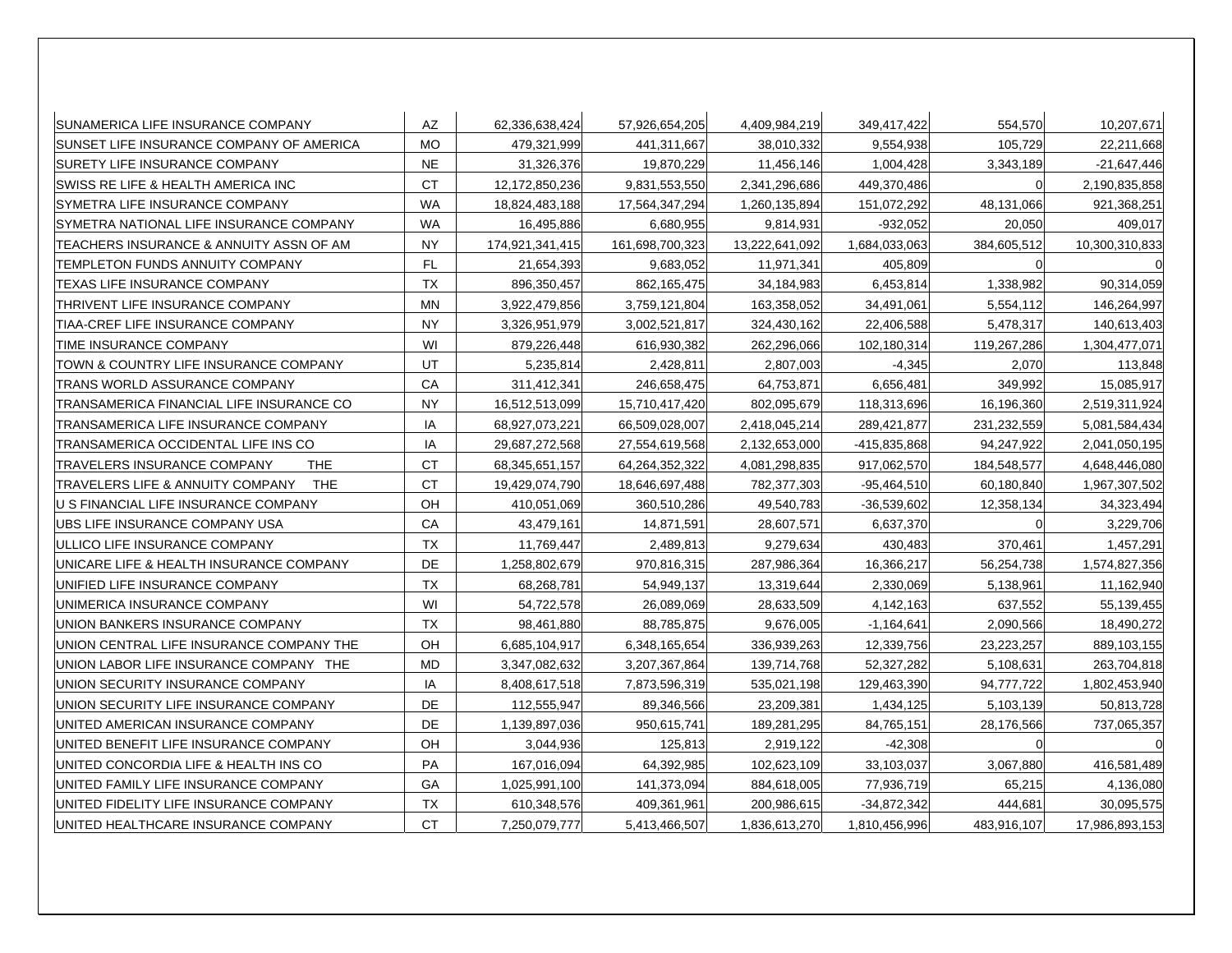| UNITED HEARTLAND LIFE INSURANCE COMPANY         | WI        | 4,492,005         | 2,266,721         | 2,225,284       | $-1,253,680$   |                |                 |
|-------------------------------------------------|-----------|-------------------|-------------------|-----------------|----------------|----------------|-----------------|
| UNITED HERITAGE LIFE INSURANCE COMPANY          | ID        | 410,038,096       | 369,069,062       | 40,969,034      | 2,301,287      | 24,888         | 44,742,839      |
| UNITED HOME LIFE INSURANCE COMPANY              | IN        | 46,156,432        | 37,921,863        | 8,234,569       | $-1,564,176$   | 530,848        | 8,027,754       |
| IUNITED INVESTORS LIFE INSURANCE COMPANY        | <b>MO</b> | 3,047,360,653     | 2,748,711,914     | 298,648,739     | 74,455,727     | 6,748,769      | 146,806,800     |
| UNITED LIFE INSURANCE COMPANY                   | IA        | 1,433,113,984     | 1,297,752,097     | 135,361,888     | 17,264,942     | 6,447,311      | 99,925,355      |
| IUNITED OF OMAHA LIFE INSURANCE COMPANY         | <b>NE</b> | 12,803,845,053    | 11,595,649,134    | 1,208,195,919   | 109,297,695    | 74,978,499     | 1,212,171,138   |
| UNITED SECURITY ASSURANCE COMPANY OF PA         | PA        | 32,407,677        | 17,652,445        | 14,755,232      | 778,699        | 147,877        | 10,497,273      |
| IUNITED STATES LIFE INSURANCE CO OF NY          | <b>NY</b> | 4.112,660,722     | 3,775,346,266     | 337,314,456     | -145,971,559   | 32,238,022     | 317,638,452     |
| UNITED TEACHER ASSOCIATES INSURANCE CO          | <b>TX</b> | 463,750,166       | 399,093,935       | 64,656,231      | 4,224,032      | 6,246,280      | 232,391,011     |
| UNITED WORLD LIFE INSURANCE COMPANY             | <b>NE</b> | 69,138,019        | 51,451,504        | 17,686,515      | 2,234,662      | 1,046,240      | 2,971,953       |
| UNITY FINANCIAL LIFE INSURANCE COMPANY          | PA        | 36,827,982        | 30,889,262        | 5,938,720       | 206,205        | 271,138        | 16,342,849      |
| UNITY MUTUAL LIFE INSURANCE COMPANY             | <b>NY</b> | 357,905,742       | 336,517,210       | 21,388,532      | 3,193,475      | 66,450         | 23,659,224      |
| IUNIVERSAL GUARANTY LIFE INSURANCE CO           | OH        | 259,753,616       | 234,107,900       | 25,645,716      | 2.703.322      | 2,859,035      | 13,060,897      |
| UNIVERSAL UNDERWRITERS LIFE INSURANCE CO        | ΚS        | 287,569,257       | 247,374,050       | 40,195,207      | 8,218,425      | 2,000,368      | 51,461,897      |
| UNUM LIFE INSURANCE COMPANY OF AMERICA          | <b>ME</b> | 15,074,438,321    | 13,719,837,859    | 1,354,600,463   | 255,053,264    | 234,794,760    | 2,711,011,311   |
| IUS HEALTH & LIFE INSURANCE COMPANY             | MI        | 33,067,180        | 24,144,092        | 8,923,089       | 531,117        | 37,790         | 31,182,287      |
| USA LIFE ONE INSURANCE COMPANY OF IN            | IN        | 37,946,925        | 22,226,020        | 15,720,905      | 650,760        | 110,273        | 1,449,765       |
| USAA LIFE INSURANCE COMPANY                     | TX        | 10,501,302,899    | 9,625,361,395     | 875,941,504     | 133,977,029    | 21,319,290     | 873,342,968     |
| USABLE LIFE                                     | <b>AR</b> | 180, 137, 795     | 97,983,527        | 82,154,268      | 8,192,188      | 0              | 116,888,934     |
| UTICA NATIONAL LIFE INSURANCE COMPANY           | <b>NY</b> | 243,617,860       | 219,343,452       | 24,274,407      | 2,728,444      | 7,737          | 12,853,796      |
| IVALLEY FORGE LIFE INSURANCE COMPANY            | IN        | 2,883,375,619     | 2,526,156,818     | 357,218,801     | 141,429,115    | 38,652,304     | 194,708,147     |
| VANTISLIFE INSURANCE COMPANY                    | <b>CT</b> | 712,834,773       | 647,887,134       | 64,947,639      | 2,212,411      | 8,488          | 46,827,216      |
| <b>IVARIABLE ANNUITY LIFE INSURANCE COMPANY</b> | <b>TX</b> | 58,319,134,650    | 55,414,965,105    | 2,904,169,545   | 745,143,286    | 260,041,957    | 5,532,038,637   |
| IVISTA LIFE INSURANCE COMPANY                   | MI        | 27, 157, 255      | 8,316,286         | 18,840,969      | 2,397,491      | $\Omega$       | $-372,855$      |
| WELLCHOICE INSURANCE OF NEW JERSEY INC          | <b>NJ</b> | 33,816,348        | 2,082,045         | 31,734,303      | 400,714        | 0              | 11,668,387      |
| IWELLMARK COMMUNITY INSURANCE INC               | IA        | 19,984,480        | 4,417,174         | 15,567,306      | 504,157        |                | 326             |
| IWEST COAST LIFE INSURANCE COMPANY              | <b>NE</b> | 2,752,463,322     | 2,492,008,253     | 260,455,068     | 30,113,650     | 29,869,613     | 202,496,092     |
| WESTERN & SOUTHERN LIFE INSURANCE CO            | OH        | 8,308,134,647     | 5,237,609,241     | 3,070,525,406   | 124,862,612    | 23,476,085     | 394,386,415     |
| WESTERN RESERVE LIFE ASSURANCE CO OF OH         | OH        | 10,697,715,302    | 10,306,265,834    | 391,449,468     | 105,129,265    | 54,023,840     | 1,146,259,438   |
| IWESTERN SOUTHERN LIFE ASSURANCE COMPANY        | OН        | 9,132,725,263     | 8,554,623,244     | 578,102,019     | 92,385,374     | 61,264,997     | 861,874,507     |
| WESTWARD LIFE INSURANCE COMPANY                 | AZ        | 47,605,650        | 5,560,736         | 42,044,914      | 1,956,822      | 640,927        | 827,297         |
| <b>WILTON REASSURANCE COMPANY</b>               | <b>MN</b> | 151,472,328       | 97,110,171        | 54,362,157      | -23,940,799    | U              | 49,052,078      |
| <b>WORLD INSURANCE COMPANY</b>                  | <b>NE</b> | 222,527,057       | 125,955,546       | 96,571,511      | 18,739,212     | 3,288,633      | 163,317,230     |
| ZALE LIFE INSURANCE COMPANY                     | AZ        | 12,590,952        | 3,249,531         | 9,341,421       | 674,284        | 32,388         | 1,907,303       |
| <b>Type Totals</b>                              |           | 4.005.300.273.822 | 3.757.926.944.132 | 247.373.329.695 | 32.721.646.674 | 21,367,193,920 | 458.985.429.907 |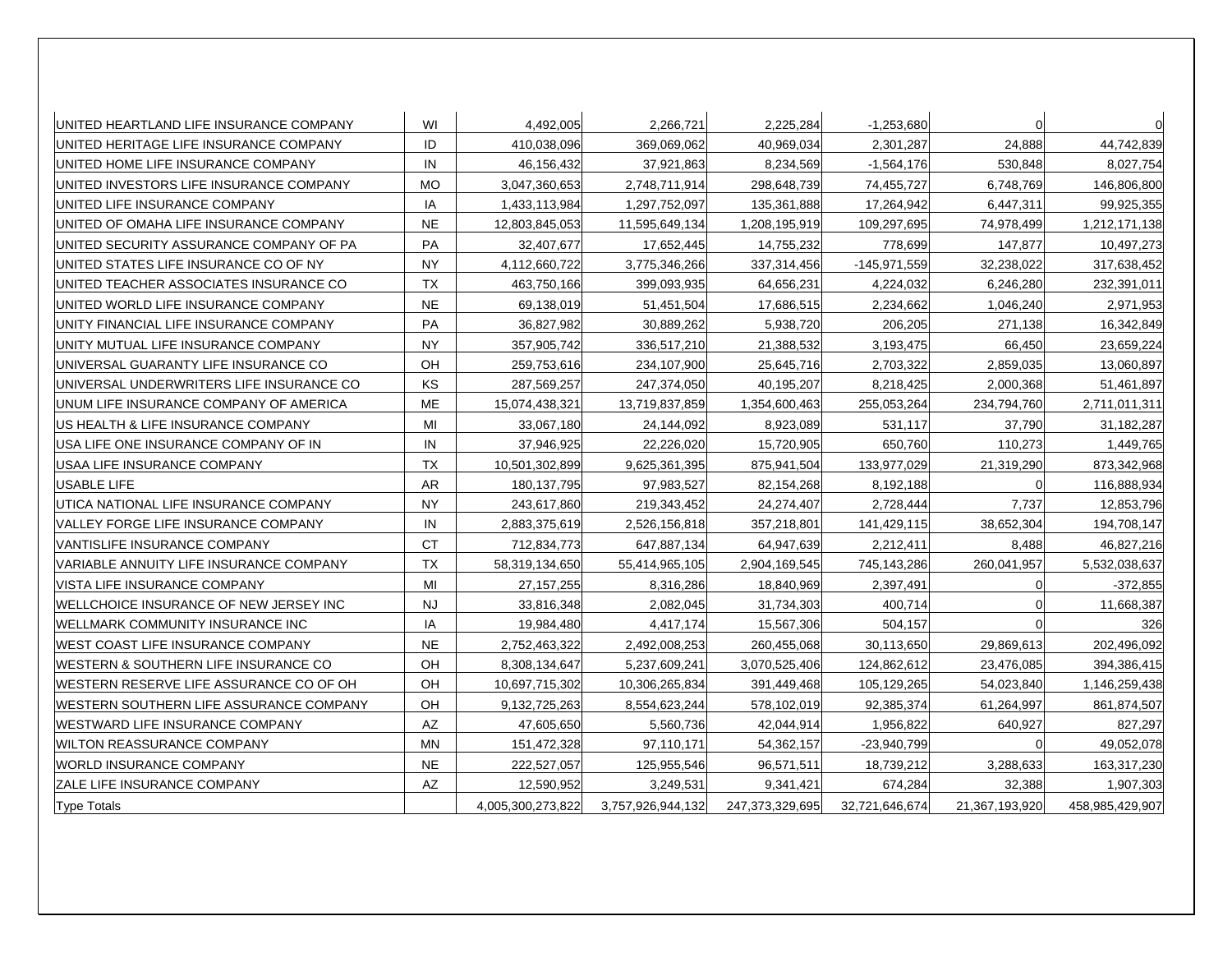## **Alien Legal Reserve Life Insurance Companies**

| Company Name/State                                      | Assets         | Liabilities    | Policyholders<br>Surplus | <b>Net</b><br><b>Operating Gain</b> | Direct<br>Illinois Premium | Nationwide<br>Premiums |
|---------------------------------------------------------|----------------|----------------|--------------------------|-------------------------------------|----------------------------|------------------------|
| THE.<br>ICANADA LIFE ASSURANCE COMPANY                  | .867,746,357   | 1,753,921,242  | 113,825,115              | 2,994,637                           | 6,617,437                  | 8,308,286              |
| Toronto, Can                                            |                |                |                          |                                     |                            |                        |
| ICROWN LIFE INSURANCE COMPANY                           | 376,733,667    | 334,941,440    | 41,792,227               | 2,946,457                           | 1,501,145                  | 12,119,330             |
| Toronto, Can                                            |                |                |                          |                                     |                            |                        |
| <b>IGREAT WEST LIFE ASSURANCE COMPANY</b><br><b>THE</b> | 201,064,719    | 157,519,063    | 43,545,656               | $-1,209,211$                        | 2,846,606                  | 8,584,375              |
| Winnepeg, Can                                           |                |                |                          |                                     |                            |                        |
| IINDUSTRIAL ALLIANCE PACIFIC LIFE INS CO                | 327,304,271    | 303,148,069    | 24,156,201               | $-373,250$                          | 17,030                     | 15,114,887             |
| Vancouver, Can                                          |                |                |                          |                                     |                            |                        |
| <b>REVIOS REINSURANCE CANADA LTD</b>                    | 36,374,638     | 16,314,270     | 20,060,368               | 167,227                             |                            | 5,409,675              |
| Toronto, Can                                            |                |                |                          |                                     |                            |                        |
| <b>ISUN LIFE ASSURANCE COMPANY OF CANADA</b>            | 13,011,446,992 | 12,359,885,775 | 651,561,217              | 136,979,199                         | 93,072,807                 | 1,866,874,917          |
| Toronto, Can                                            |                |                |                          |                                     |                            |                        |
| <b>Type Totals</b>                                      | 15,820,670,644 | 14,925,729,859 | 894,940,784              | 141,505,059                         | 104,055,025                | 1,916,411,470          |

### **Domestic Fraternal Benefit Societies**

| Company Name/State                                 | State | Assets        | Liabilities   | Policyholders<br>Surplus | Net<br><b>Operating Gain</b> | Direct<br>Illinois Premium | Nationwide<br><u>Premiums</u> |
|----------------------------------------------------|-------|---------------|---------------|--------------------------|------------------------------|----------------------------|-------------------------------|
| IAMERICAN SLOVENIAN CATHOLIC UNION KSKJ            |       | 96,440,820    | 90,125,454    | 6,315,366                | 55,690                       | 3,894,120                  | 12,163,564                    |
| <b>CATHOLIC FRATERNAL LIFE</b>                     | IL    | 54,413,501    | 53,400,641    | 1,012,860                | $-108,976$                   | 4,795,266                  | 4,935,337                     |
| <b>CATHOLIC ORDER OF FORESTERS</b>                 |       | 562,575,075   | 526,510,691   | 36,064,385               | 277,757                      | 3,133,506                  | 53,481,587                    |
| <b>ICSA FRATERNAL LIFE</b>                         | IL    | 116,928,461   | 112,573,477   | 4,354,984                | $-734,194$                   | 3,523,237                  | 5,745,930                     |
| <b>IFIREMENS MUTUAL AID &amp; BENEFIT ASSN THE</b> | IL    | 16,237,153    | 7,237,373     | 8,999,780                | 91,178                       | 305,256                    | 305,256                       |
| <b>HOLY FAMILY SOCIETY OF THE U S A</b>            | IL    | 29,632,031    | 18,325,675    | 11,306,356               | 351,899                      | 375,226                    | 4,191,364                     |
| <b>INDEPENDENT ORDER OF VIKINGS</b>                | ℡     | 2,621,522     | 1,299,118     | 1,322,404                | 71,819                       | 47,443                     | 151,863                       |
| <b>IKNIGHTS OF PYTHIAS OF NA SA E A A &amp; A</b>  |       |               |               |                          |                              |                            |                               |
| <b>IMODERN WOODMEN OF AMERICA</b>                  | IL    | 7,456,431,041 | 6,496,265,368 | 960,165,673              | 43,717,442                   | 45,572,966                 | 641,159,580                   |
| NATIONAL CATHOLIC SOCIETY OF FORESTERS             | IL    | 125,546,278   | 114,665,695   | 10,880,583               | $-1,788$                     | 704,692                    | 4,515,263                     |
| <b>ORDER SONS OF ITALY IN AMERICA</b>              |       | 434,617       | 263,445       | 171,172                  | $-45,445$                    | 8,780                      | 8,780                         |
| <b>POLISH NATIONAL ALLIANCE OF THE US OF NA</b>    |       | 412,246,660   | 380,030,343   | 32,216,319               | 162.744                      | 8,618,997                  | 19,019,202                    |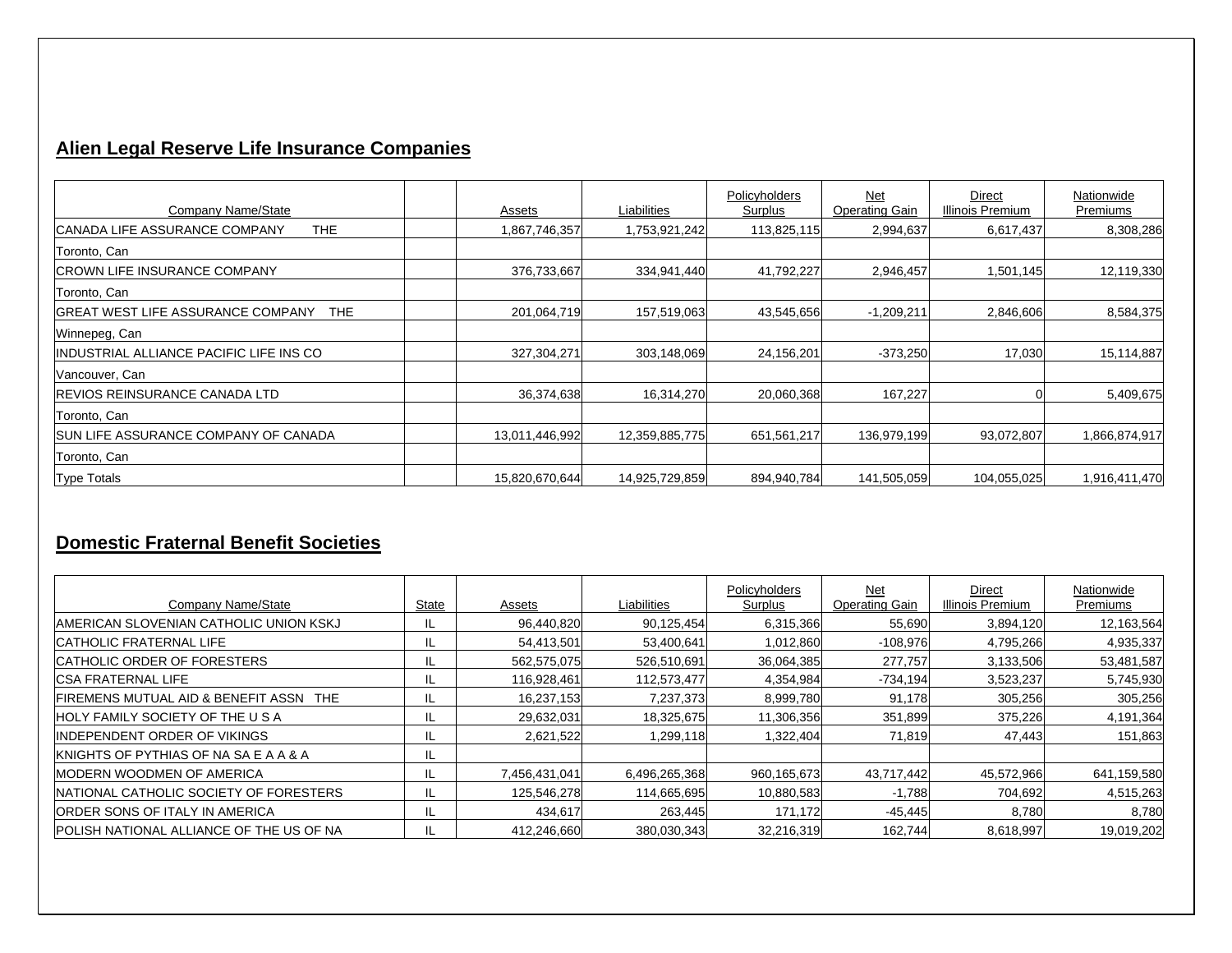| <b>IPOLISH ROMAN CATHOLIC UNION OF AMERICA</b> | 143.571.745   | 130.131.678   | 13,440,068    | $-2,160,950$ | 3.419.296  | 14,736,349  |
|------------------------------------------------|---------------|---------------|---------------|--------------|------------|-------------|
| <b>POLISH WOMENS ALLIANCE OF AMERICA</b>       | 52,806,487    | 49.969.726    | 2,836,761     | $-48.605$    | 942.040    | 3,862,167   |
| <b>ROYAL NEIGHBORS OF AMERICA</b>              | 629,200,585   | 446,913,624   | 182,286,961   | .492.032     | 4,856,316  | 43,165,074  |
| IWESTERN CATHOLIC UNION                        | 129,337,875   | 126,791,387   | 2,546,488     | 638.422      | 17,449,502 | 46,499,223  |
| Tvpe Totals                                    | 9,828,423,851 | 8,554,503,695 | 1,273,920,160 | 43,759,025   | 97,646,643 | 853,940,539 |

### **Foreign Fraternal Benefit Societies**

| Company Name/State                            | <b>State</b> | Assets         | Liabilities    | Policyholders<br>Surplus | Net<br><b>Operating Gain</b> | <b>Direct</b><br>Illinois Premium | Nationwide<br>Premiums |
|-----------------------------------------------|--------------|----------------|----------------|--------------------------|------------------------------|-----------------------------------|------------------------|
| ALLIANCE OF TRANSYLVANIAN SAXONS              | OH           | 61,462,968     | 57,850,612     | 3,612,356                | 548,897                      | 39,252                            | 2,083,715              |
| AMERICAN FRATERNAL UNION                      | <b>MN</b>    | 23,292,337     | 22,426,949     | 865,388                  | $-6,205$                     | 168,639                           | 1,592,827              |
| <b>ASSURED LIFE ASSOCIATION</b>               | CO           | 57,952,653     | 50,720,376     | 7,232,277                | 915,570                      | 70,357                            | 2,644,668              |
| BAPTIST LIFE ASSOCIATION                      | <b>NY</b>    | 22,973,156     | 22,179,120     | 794,036                  | 59,790                       | 4,731                             | 1,879,162              |
| <b>ICATHOLIC AID ASSOCIATION</b><br>THE.      | <b>MN</b>    | 516,523,624    | 492,431,598    | 24,092,026               | 1,044,223                    | $\Omega$                          | 28,102,273             |
| ICATHOLIC FAMILY LIFE INSURANCE               | WI           | 286,782,598    | 275,506,553    | 11,276,045               | 35,653                       | 285,802                           | 22,478,565             |
| <b>CATHOLIC KNIGHTS</b>                       | WI           | 782,352,977    | 735,525,755    | 46,827,222               | 951,234                      | 1,794,002                         | 50,618,470             |
| <b>CROATIAN CATHOLIC UNION OF USA</b>         | IN           | 10,045,549     | 9,927,101      | 118,448                  | $-183,903$                   | 28,912                            | 161,673                |
| CROATIAN FRATERNAL UNION OF AMERICA           | PA           | 278,716,850    | 266,451,180    | 12,265,670               | 1,611,182                    | 1,025,990                         | 19,687,104             |
| ICZECH CATHOLIC UNION                         | OH           | 11,423,732     | 8,279,122      | 3,144,610                | 52,150                       | 32,618                            | 368,915                |
| DEGREE OF HONOR PROTECTIVE ASSOCIATION        | <b>MN</b>    | 170,754,636    | 165,306,985    | 5,447,651                | 389,874                      | 192,369                           | 16,866,273             |
| EQUITABLE RESERVE ASSOCIATION                 | WI           | 117,385,510    | 106,898,630    | 10,486,880               | $-1,073,531$                 | 212,172                           | 8,922,881              |
| FIRST CATHOLIC SLOVAK LADIES ASSN U S A       | OH           | 484,579,512    | 397,249,532    | 87,329,980               | 4,535,992                    | 2,990,377                         | 21,314,777             |
| FIRST CATHOLIC SLOVAK UNION USA & CANADA      | OH           | 195,540,901    | 185,674,349    | 9,866,552                | 1,342,404                    | 598,883                           | 7,596,237              |
| <b>GLEANER LIFE INSURANCE SOCIETY</b>         | MI           | 1,269,604,887  | 1,176,931,712  | 92,673,175               | 2,097,020                    | 26,012,123                        | 154,575,313            |
| <b>GREATER BENEFICIAL UNION OF PITTSBURGH</b> | PA           | 402,901,058    | 380.697.524    | 22,203,534               | 3,535,181                    | 1,922,012                         | 48,569,717             |
| IGREEK CATHOLIC UNION OF THE U S A            | PA           | 575,478,402    | 550,290,122    | 25,188,280               | 1,090,633                    | 484,881                           | 43,619,376             |
| HUNGARIAN REFORMED FEDERATION OF AMERICA      | DC           | 22,067,267     | 16,517,946     | 5,549,320                | $-579,733$                   | 5,455                             | 620,135                |
| <b>ISDA FRATERNAL ASSOCIATION</b>             | PA           | 38,292,067     | 33,946,397     | 4,345,670                | 44,767                       | 93,783                            | 2,768,403              |
| <b>IKNIGHTS OF COLUMBUS</b>                   | <b>CT</b>    | 12,277,594,847 | 10,684,070,862 | 1,593,523,985            | 58,300,269                   | 21,349,348                        | 842,995,070            |
| LADIES PENNSYLVANIA SLOVAK CATHOLIC UN        | PA           | 16,150,483     | 10,347,262     | 5,803,221                | $-183,257$                   | 15,058                            | 320,150                |
| LITHUANIAN ALLIANCE OF AMERICA                | PA           | 2,591,905      | 1.569.824      | 1.022.081                | $-122,393$                   | 2.864                             | 13,235                 |
| LOYAL CHRISTIAN BENEFIT ASSOCIATION           | PA           | 144,470,390    | 138,499,131    | 5,971,259                | $-340,525$                   | 396,669                           | 19,774,692             |
| MENNONITE MUTUAL AID ASSOCIATION              | IN           | 318,966,719    | 239,032,398    | 79,934,321               | 5,890,212                    | 4,780,561                         | 67,168,290             |
| MUTUAL BENEFICIAL ASSOCIATION INC THE         | <b>DE</b>    | 37,360,892     | 36,588,265     | 772,627                  | 30,258                       | 779,133                           | 5,022,600              |
| INATIONAL MUTUAL BENEFIT<br><b>THE</b>        | WI           | 234,959,708    | 209,499,693    | 25,460,015               | 1,520,081                    | 835,511                           | 14,334,909             |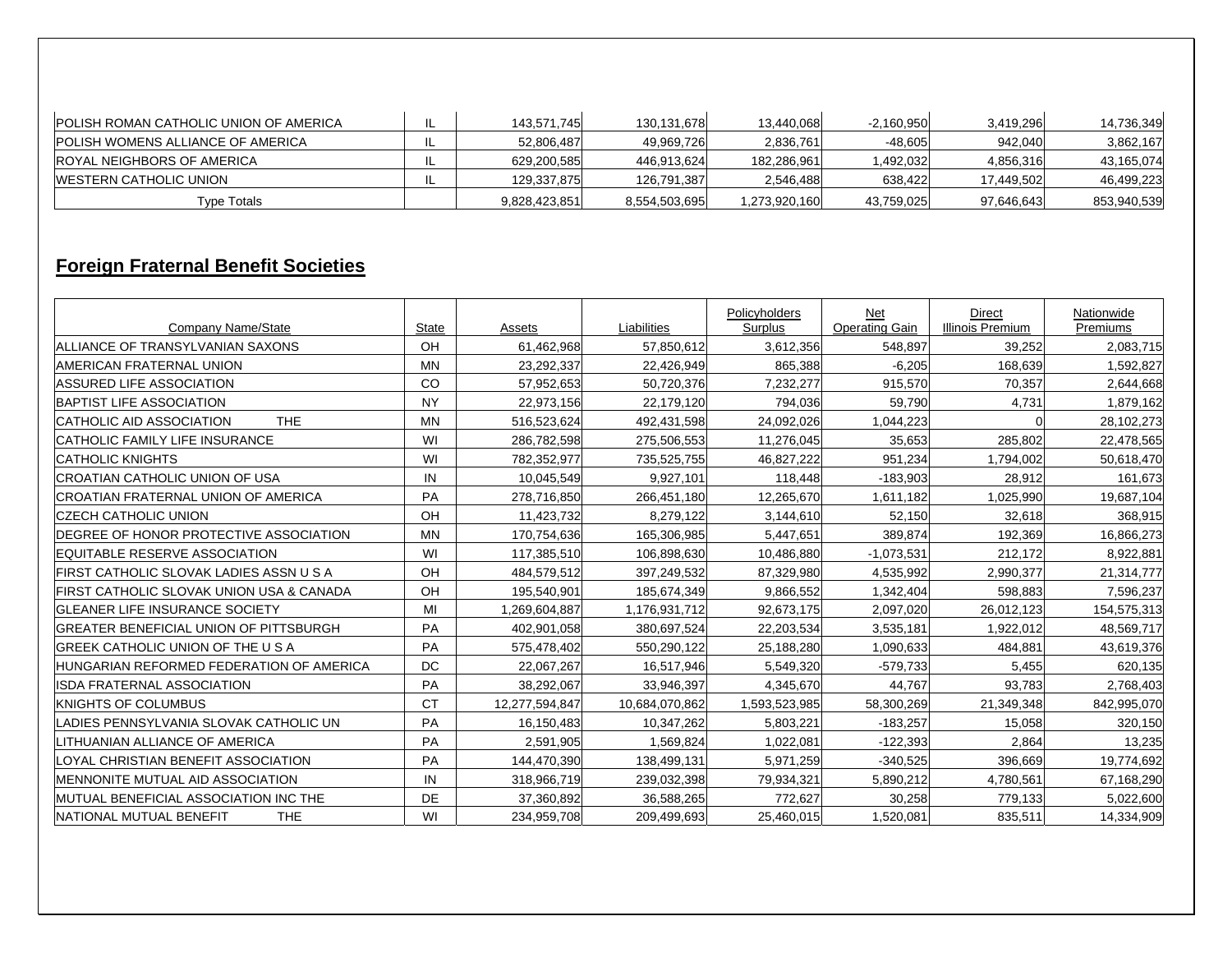| INATIONAL SLOVAK SOCIETY OF THE USA            | PA            | 209,066,753    | 204,017,854    | 5,048,899     | 224,122      | 7,762       | 22,384,524    |
|------------------------------------------------|---------------|----------------|----------------|---------------|--------------|-------------|---------------|
| <b>ORDER OF UNITED COMMERCIAL TRAVELERS AM</b> | OH            | 16,208,449     | 13,565,602     | 2,642,847     | $-108,912$   | 3,411,555   | 3,691,246     |
| <b>POLISH FALCONS OF AMERICA</b>               | <b>PA</b>     | 47,446,382     | 44,666,923     | 2,779,459     | 115,570      | 65,548      | 2,546,323     |
| IPOLISH NATIONAL UNION OF AMERICA              | PA            | 25,551,558     | 23,529,935     | 2,021,623     | $-497,515$   | 29,289      | 687,182       |
| <b>POLISH UNION OF AMERICA</b>                 | <b>NY</b>     | 16,671,291     | 16,436,005     | 235,286       | $-158,695$   | 2,214       | 576,822       |
| POLISH UNION OF THE UNITED STATES OF NA        | <b>PA</b>     | 8,910,969      | 6,386,839      | 2,524,130     | $-325,618$   | 22,100      | 162,596       |
| <b>ROYAL ARCANUM</b>                           | MA            | 63,379,491     | 50,026,408     | 13,353,083    | $-555,571$   | 42,641      | 3,271,372     |
| <b>ISERB NATIONAL FEDERATION</b>               | PA            | 28,028,666     | 27,552,033     | 476,633       | $-40,498$    | 144,025     | 839,535       |
| <b>ISLOVAK CATHOLIC SOKOL</b>                  | <b>NJ</b>     | 52,870,172     | 40,871,705     | 11,998,467    | $-722,209$   | 15,440      | 721,444       |
| SLOVAK GYMNASTIC UNION SOKOL OF THE USA        | <b>NJ</b>     | 10,181,447     | 4,892,310      | 5,289,137     | 263,438      | 4,812       | 96,817        |
| <b>ISLOVENE NATIONAL BENEFIT SOCIETY</b>       | PA            | 149,881,692    | 140,322,442    | 9,559,250     | 915,519      | 173,827     | 10,850,211    |
| <b>SONS OF NORWAY</b>                          | <b>MN</b>     | 238,687,855    | 229,224,399    | 9,463,456     | 456,223      | 1,130,392   | 22,152,641    |
| <b>ITHRIVENT FINANCIAL FOR LUTHERANS</b>       | WI            | 50,815,607,333 | 47,236,614,275 | 3,578,993,058 | 455,694,343  | 208,985,647 | 3,428,137,030 |
| <b>ITRAVELERS PROTECTIVE ASSOCIATION OF AM</b> | <b>MO</b>     | 11,201,037     | 1,868,723      | 9,332,314     | 126,763      | 71,675      | 1,840,825     |
| UKRAINIAN FRATERNAL ASSOCIATION                | PA            | 9,417,160      | 8,707,389      | 709,771       | $-110,101$   | 11,921      | 230,529       |
| UKRAINIAN NATIONAL ASSOCIATION INC             | <b>NJ</b>     | 64,875,557     | 60,612,234     | 4,263,322     | $-1,282,671$ | 63,390      | 3,500,054     |
| UNITED LUTHERAN SOCIETY                        | PA            | 21,580,905     | 18,650,451     | 2,930,454     | 213,051      | 24,507      | 1,299,327     |
| UNITED STATES LETTER CARRIERS                  | <b>TN</b>     | 167,134,529    | 142,385,582    | 24,748,947    | 1,383,089    | 1,057,098   | 16,311,551    |
| <b>IW S A FRATERNAL LIFE</b>                   | <sub>CO</sub> | 39,964,237     | 31,399,751     | 8,564,486     | $-400,093$   | 9,261       | 1,354,006     |
| <b>IWESTERN FRATERNAL LIFE ASSOCIATION</b>     | IA            | 200,080,563    | 184,770,078    | 15,310,485    | 1,073,930    | 481,352     | 15,315,045    |
| <b>WILLIAM PENN ASSOCIATION</b>                | PA            | 193,104,686    | 168,068,331    | 25,036,355    | 150,410      | 487,493     | 23,642,968    |
| <b>WOMANS LIFE INSURANCE SOCIETY</b>           | MI            | 180,950,636    | 150,046,340    | 30,904,296    | 914,663      | 2,472,085   | 10,591,701    |
| WOODMEN OF THE WORLD LIFE INSURANCE SOC        | <b>NE</b>     | 7,213,403,950  | 6,459,931,134  | 753,472,816   | 65,942,246   | 4,761,713   | 578,878,934   |
| WORKMENS BENEFIT FUND OF THE U S A             | <b>NY</b>     | 39,362,303     | 37,841,800     | 1,520,503     | $-137,740$   | 47,569      | 1,667,562     |
| <b>Type Totals</b>                             |               | 78,183,793,249 | 71,576,807,541 | 6,606,985,706 | 604,639,587  | 287,644,818 | 5,534,849,675 |

## **Alien Fraternal Benefit Societies**

| Company Name/State              | State     | <b>Assets</b> | Liabilities   | Policyholders<br>Surplus | Net<br>Operating Gain | Direct<br>Illinois Premium | <b>Nationwide</b><br>Premiums |
|---------------------------------|-----------|---------------|---------------|--------------------------|-----------------------|----------------------------|-------------------------------|
| IINDEPENDENT ORDER OF FORESTERS | <b>NY</b> | 2.822.433.401 | 2.400.522.530 | 421.910.871              | $-47,703,261$         | 10,142,397                 | 167,594,505                   |
| Don Mills, Can                  |           |               |               |                          |                       |                            |                               |
| <b>Type Totals</b>              |           | 2,822,433,401 | 2,400,522,530 | 421,910,871              | $-47,703,261$         | 10,142,397                 | 167,594,505                   |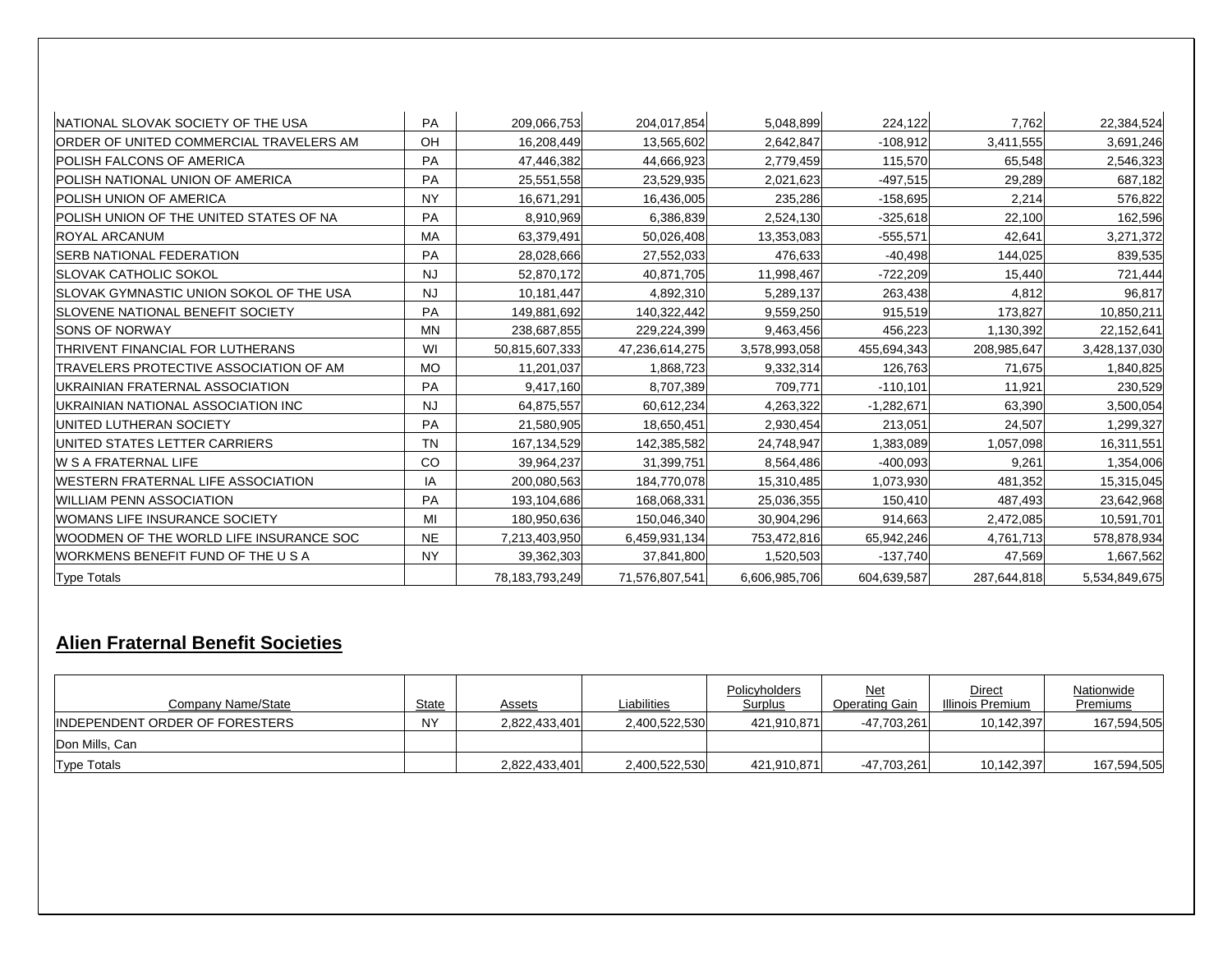### **Assessment Companies**

| Company Name/State                      | State | Assets    | Liabilities | Policyholders<br>Surplus | Net<br>Operating Gain | Direct<br>Illinois Premium | Nationwide<br>Premiums |
|-----------------------------------------|-------|-----------|-------------|--------------------------|-----------------------|----------------------------|------------------------|
| <b>IAMERICAN LIFE INSURANCE COMPANY</b> | ·     | 4.175.084 | .285,113    | 2.889.972                | $-22.783$             | 679.745                    | 679.745                |
| INTERSTATE BANKERS LIFE INSURANCE CO    | IL.   | 724.8131  | 10.479      | 714.334                  | 7,537                 | $-237$                     | $-237$                 |
| <b>Type Totals</b>                      |       | 4,899,897 | ,295,592    | 3,604,306                | $-15,246$             | 679,508                    | 679,508                |

#### **Burial Societies**

| Company Name/State                           | State | Assets  | Liabilities | Policyholders<br>Surplus | Net<br>Operating Gain | Direct<br>Illinois Premium | Nationwide<br>Premiums |
|----------------------------------------------|-------|---------|-------------|--------------------------|-----------------------|----------------------------|------------------------|
| <b>ISLOVENIAN WOMENS UNION OF AMERICA</b>    |       | 742.180 | 266.348     | 475.832                  | $-24.129$             | 74.483                     | 74.483                 |
| <b>ISTEPHENSON COUNTY BURIAL ASSOCIATION</b> | IL    | .486    |             | .484                     | 262                   | 22                         | 22                     |
| <b>Type Totals</b>                           |       | 743.666 | 266,350     | 477.316                  | $-23,867$             | 74.505                     | 74,505                 |

## **Domestic Health Maintenance Organizations**

| Company Name/State                                             | State | Assets       | Liabilities | Policyholders<br>Surplus | Net<br><b>Operating Gain</b> | Direct<br>Illinois Premium | Nationwide<br>Premiums |
|----------------------------------------------------------------|-------|--------------|-------------|--------------------------|------------------------------|----------------------------|------------------------|
| IAETNA HEALTH OF ILLINOIS INC                                  | IL    | 67, 167, 927 | 40,775,769  | 26,392,158               | 11,289,176                   | 172,929,658                | 183,654,605            |
| <b>AMERIGROUP ILLINOIS INC.</b>                                | IL    | 15,673,239   | 11,664,983  | 4,008,256                | $-6,177,154$                 | 53,723,202                 | 53,516,255             |
| <b>AVETA HEALTH ILLINOIS INC</b>                               | IL    | 2,016,256    |             | 2,016,256                | 11,256                       |                            |                        |
| <b>BCI HMO INC</b>                                             |       | 8,023,656    | 456,988     | 7,566,668                | 80,811                       | 293,893                    | 81,351                 |
| GREAT-WEST HEALTHCARE OF ILLINOIS, INC                         | IL.   | 8,242,717    | 5,887,169   | 2,355,548                | 113,834                      | 25,149,718                 | 2,514,972              |
| <b>HARMONY HEALTH PLAN OF ILLINOIS INC</b>                     | IL    | 69,208,610   | 51,577,027  | 17,631,583               | $-10,636,423$                | 108,957,510                | 234,012,806            |
| IHEALTH ALLIANCE MEDICAL PLANS INC*                            | IL    |              |             |                          |                              | 567,061,587                | 567,061,587            |
| <b>HEALTH ALLIANCE MIDWEST INC</b>                             | IL    | 4,826,805    | .598,690    | 3,228,117                | $-43,797$                    | 1,716,010                  | 6,052,956              |
| HEALTH CARE SERVICE CORP A MUTUAL LEGAL RES<br>CO <sup>*</sup> | IL    |              |             |                          |                              | 2,030,986,400              | 2,863,151,920          |
| JOHN DEERE HEALTH PLAN INC                                     |       | 223,441,412  | 108,049,070 | 115,392,342              | 22,430,613                   | 100,947,295                | 664,290,228            |
| <b>OSF HEALTH PLANS INC*</b>                                   | IL    |              |             |                          |                              | 273,046,334                | 273,046,334            |
| <b>IPERSONALCARE INSURANCE OF ILLINOIS INC*</b>                | IL    |              |             |                          |                              | 188,292,841                | 188,292,841            |
| UNICARE HEALTH PLANS OF THE MIDWEST INC                        |       | 131,901,867  | 92,875,604  | 39,026,263               | 2,000,000                    | 361,806,011                | 373,033,443            |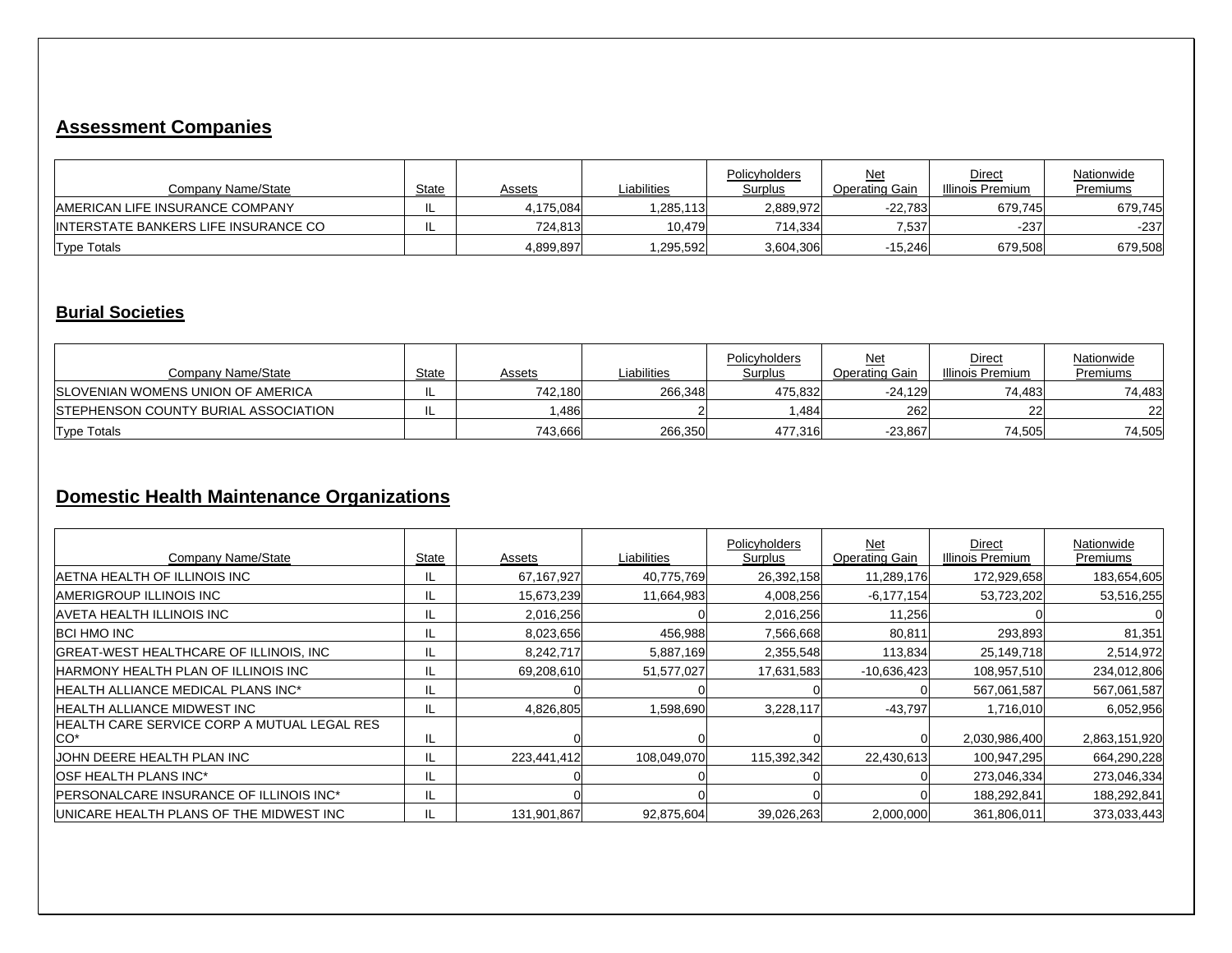| UNION HEALTH SERVICE INC*                |     |             |                 |             |            | 208.208       | 208,208       |
|------------------------------------------|-----|-------------|-----------------|-------------|------------|---------------|---------------|
| <b>IUNITEDHEALTHCARE OF ILLINOIS INC</b> | . . | 40.010.853  | 22.621.<br>.118 | 17,389,735  | 5,247,177  | 143.042.641   | 149.244.402   |
| <b>Type Totals</b>                       |     | 570.513.342 | 335.506.418     | 235,006,926 | 24,315,493 | 4,028,161,308 | 5,558,161,908 |

\*These companies are licensed as legal reserve life companies with an HMO line of business.

#### **Foreign Health Maintenance Organizations**

| Company Name/State                   | State     | Assets        | Liabilities | Policyholders<br>Surplus | <u>Net</u><br><b>Operating Gain</b> | Direct<br>Illinois Premium | Nationwide<br>Premiums |
|--------------------------------------|-----------|---------------|-------------|--------------------------|-------------------------------------|----------------------------|------------------------|
| CIGNA HEALTHCARE OF ILLINOIS INC     | <b>DE</b> | 10,160,629    | 4,359,032   | 5,801,597                | 343,914                             | 13,096,274                 | 14,485,375             |
| CIGNA HEALTHCARE OF ST LOUIS INC     | <b>MO</b> | 7,048,224     | 2,065,881   | 4,982,343                | 1,535,999                           | 2,440,894                  | 16,129,327             |
| <b>ESSENCE INC</b>                   | <b>MO</b> | 4,557,849     | ,426,004    | 3,131,845                | $-1,281,287$                        | 570,009                    | 12,981,628             |
| <b>GROUP HEALTH PLAN INC</b>         | <b>MO</b> | 160,650,620   | 71,952,590  | 88,698,030               | 40,283,277                          | 97,187,589                 | 524,739,385            |
| HEALTHLINK HMO INC                   | <b>MO</b> | 15,395,259    | 644,122     | 14,751,137               | 8,942,720                           |                            | 2,350,370              |
| HEALTHSPRING OF TENNESSEE INC        | <b>TN</b> | 56,029,139    | 39,825,156  | 16,203,983               | 4,291,446                           | 17,057,163                 | 391,411,514            |
| HMO MISSOURI INC                     | <b>MO</b> | 94,844,750    | 60,696,186  | 34,148,564               | 18,009,319                          |                            | 332,923,034            |
| HUMANA HEALTH PLAN INC               | KY        | 393,710,930   | 218,828,383 | 174,882,547              | $-6,824,661$                        | 715,207,682                | 1,656,186,227          |
| MEDICAL ASSOCIATES HEALTH PLAN INC   | IA        | 18,220,834    | 8,022,125   | 10,198,709               | 2,171,951                           | 10,222,866                 | 64,201,947             |
| IMERCY HEALTH PLANS OF MISSOURI INC  | <b>MO</b> | 101,825,170   | 54,973,027  | 46,852,143               | 22,048,057                          | 20,875,599                 | 476,310,476            |
| MERCYCARE INSURANCE COMPANY*         | WI        |               |             |                          |                                     |                            |                        |
| NEVADACARE INC                       | <b>NV</b> | 43,953,373    | 23,951,540  | 20,001,833               | 130,587                             | 1,647,977                  | 128,622,555            |
| UNITED HEALTHCARE OF THE MIDWEST INC | <b>MO</b> | 203,929,705   | 107,844,268 | 96,085,437               | 32,550,335                          | 67,245,038                 | 521,081,292            |
| WELLMARK HEALTH PLAN OF IOWA INC     | IA        | 81,745,396    | 36,453,391  | 45,292,005               | 6,924,100                           |                            | 273,741,065            |
| <b>Type Totals</b>                   |           | 1,192,071,878 | 631,041,705 | 561,030,173              | 129,125,757                         | 945,551,091                | 4,415,164,195          |

\*These companies are licensed as legal reserve life companies with an HMO line of business.

#### **Voluntary Service Plans**

| Company Name/State                              | State | Assets     | Liabilities | Policyholders<br>Surplus | Net<br>Operating Gain | Direct<br>Illinois Premium | Nationwide<br>Premiums |
|-------------------------------------------------|-------|------------|-------------|--------------------------|-----------------------|----------------------------|------------------------|
| <b>IFIRST COMMONWEALTH HEALTH SERVICES CORP</b> | IL    | 502,282    |             | 502.282                  | $-36.060$             |                            |                        |
| INATIONAL DENTAL CARE INC                       | ·     |            |             |                          |                       |                            |                        |
| <b>ISIDNEY HILLMAN HEALTH CENTRE</b>            | IL.   | 412,515    | 147.641     | 264,874                  | 107,422               | 2,222,734                  | 2,222,734              |
| UNION HEALTH SERVICE INC                        | . .   | 13,810,914 | 5,555,582   | 8,255,332                | 600,536               | 37,517,696                 | 34,803,060             |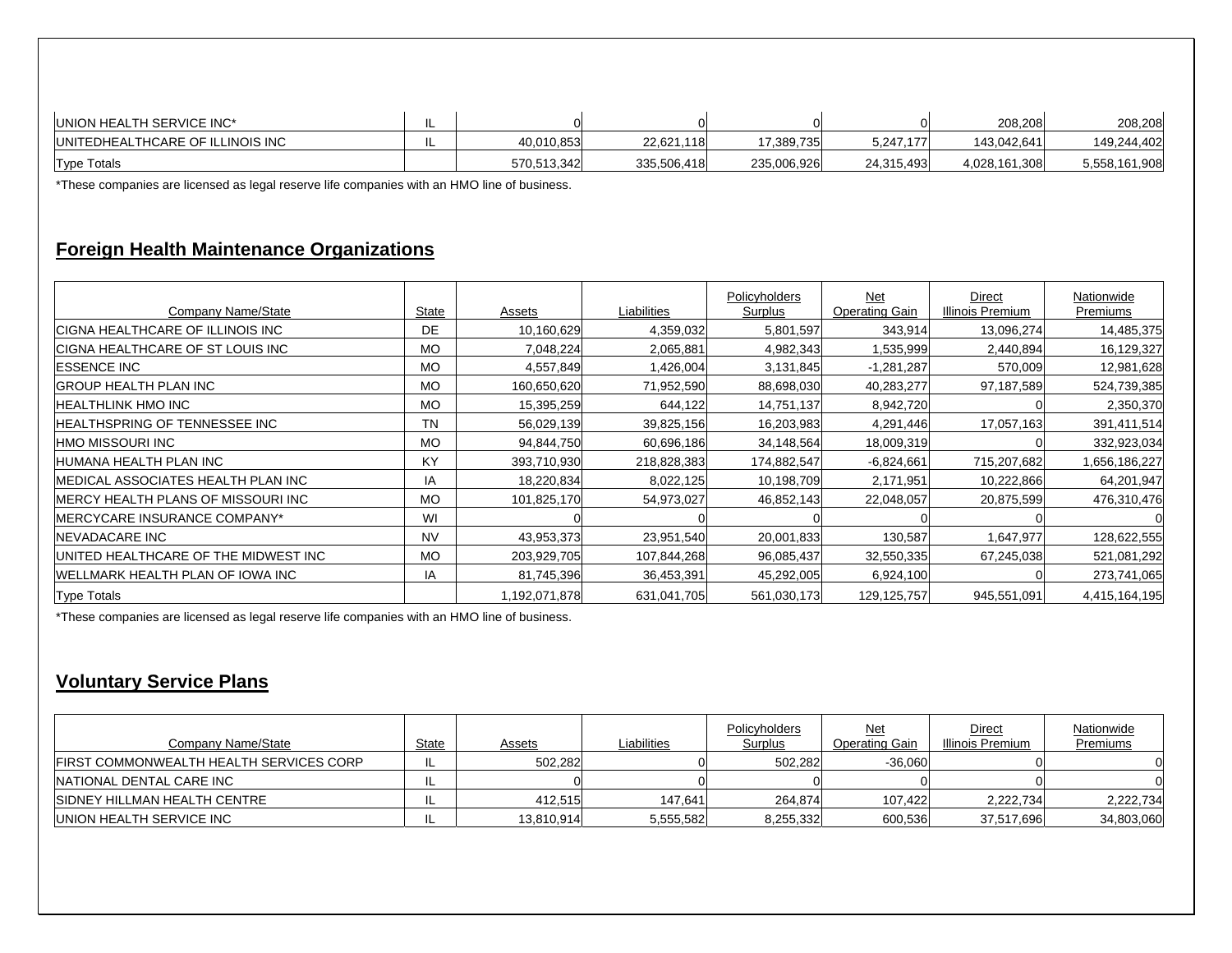| <b>UNION MEDICAL CENTER</b>               | .304.078   | 522.949   | 781.129   | 251.272 | 5.469.899  | 5.469.899  |
|-------------------------------------------|------------|-----------|-----------|---------|------------|------------|
| UNIVERSAL HEALTH SERVICES INC (Company in |            |           |           |         |            |            |
| disolution)                               |            |           |           |         |            |            |
| <b>Type Totals</b>                        | 16,029,789 | 6.226.172 | 9.803.617 | 923,170 | 45.210.329 | 42,495,693 |

#### **Dental Service Plans**

| Company Name/State               | State | Assets     | Liabilities | Policyholders<br>Surplus | Net<br>Operating Gain | Direct<br>Illinois Premium | Nationwide<br>Premiums |
|----------------------------------|-------|------------|-------------|--------------------------|-----------------------|----------------------------|------------------------|
| <b>IDELTA DENTAL OF ILLINOIS</b> | . .   | 34.833.339 | 13.264.746  | 21,568,593               | 2,962,304             | 69,393,255                 | 69,393,255             |
| <b>Type Totals</b>               |       | 34,833,339 | 13,264,746  | 21,568,593               | 2,962,304             | 69,393,255                 | 69,393,255             |

## **Domestic Limited Health Service Organizations**

| Company Name/State                                              | State | Assets     | Liabilities | Policyholders<br>Surplus | Net<br><b>Operating Gain</b> | Direct<br><b>Illinois Premium</b> | Nationwide<br>Premiums |
|-----------------------------------------------------------------|-------|------------|-------------|--------------------------|------------------------------|-----------------------------------|------------------------|
| <b>ICOMPBENEFITS DENTAL INC</b>                                 | IL    | 3,029,739  | 2,152,808   | 876,931                  | 795,331                      | 9,946,156                         | 19,108,384             |
| <b>IDENTAL BENEFIT PROVIDERS OF ILLINOIS INC.</b>               | IL    | 1,290,162  | 201,208     | 1,088,954                | 61,127                       | 69,702                            | 338,735                |
| <b>DENTAL CONCERN LTD</b><br>THE                                | IL    | 2,267,445  | 145,917     | 2,121,528                | 172,124                      | 1,041,046                         | 1,041,046              |
| <b>IFIRST COMMONWEALTH INSURANCE COMPANY*</b>                   | IL    |            |             |                          |                              | 31,652,258                        | 31,652,258             |
| <b>IFIRST COMMONWEALTH LTD HEALTH SERV CORP</b>                 |       | 2,624,797  | 127,694     | 2,497,103                | 112,041                      | 63,506                            | 528,149                |
| HEALTH CARE SERVICE CORP A MUTUAL LEGAL RES<br>ICO <sup>*</sup> | -lL   |            |             |                          |                              | 11,230,034                        | 11,230,034             |
| <b>OLYMPIA LIMITED HEALTH SERVICES ORG INC.</b>                 |       | 609.882    | 64.496      | 545,386                  | 128.507                      | 4.546.367                         | 4,546,367              |
| <b>ISENIOR INSURANCE SERVICES INC</b>                           |       | 195,291    | 19.611      | 175,680                  | $-45,981$                    |                                   |                        |
| UNITED CONCORDIA DENTAL PLANS OF IL INC                         | IL    | 171,977    | 14,122      | 157,855                  | $-25,658$                    | 60,106                            | 60,106                 |
| VISION SERVICES PLAN OF ILLINOIS, NFP                           |       | 204,268    |             | 204,268                  | 3,360                        |                                   |                        |
| <b>Type Totals</b>                                              |       | 10,393,561 | 2.725.856   | 7.667.705                | .200.851                     | 58,609,175                        | 68,505,079             |

\*These companies are licensed as legal reserve life companies with an LHSO line of business.

#### **Foreign Accredited Reinsurer**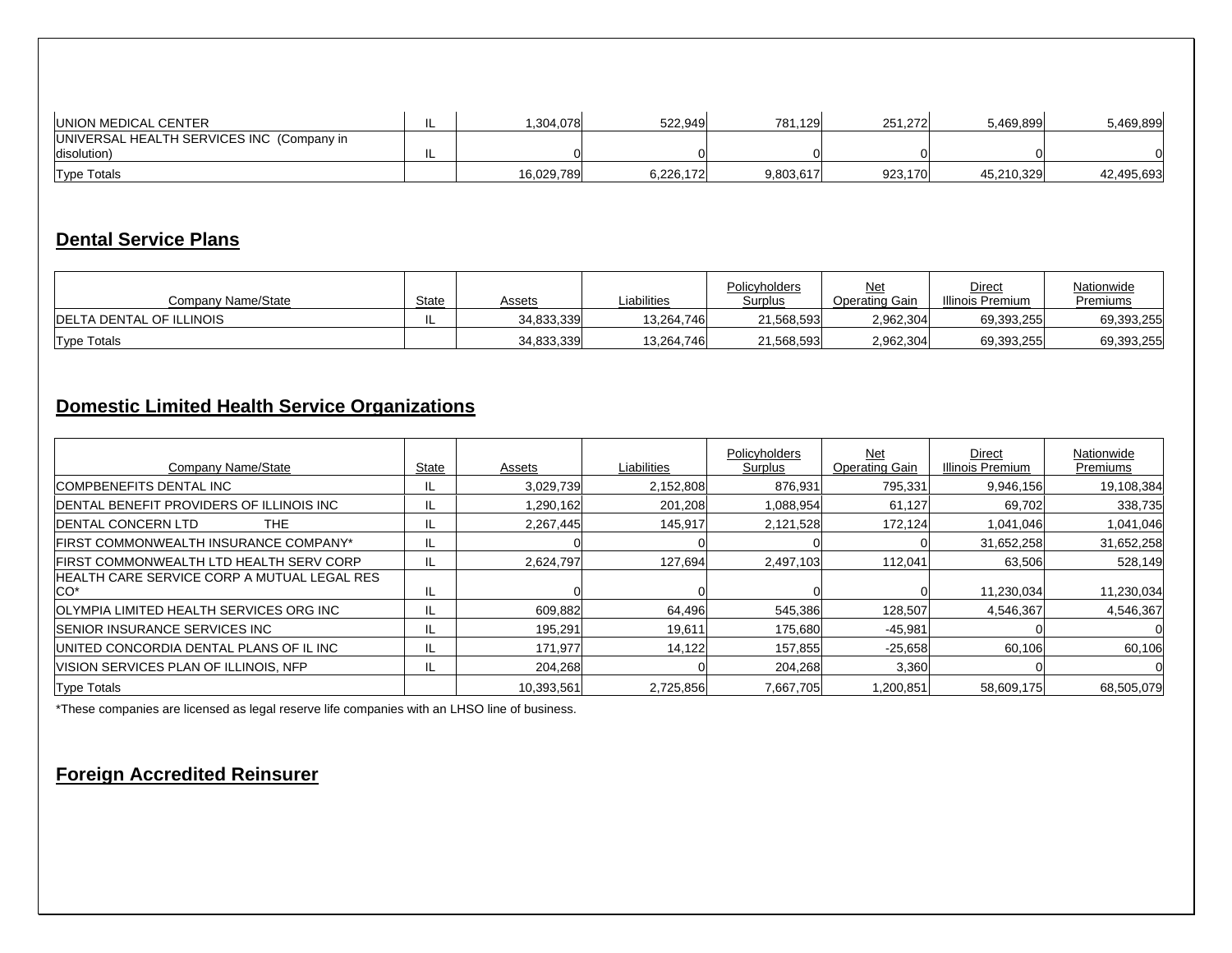| Company Name/State                             | State          | Assets         | Liabilities   | Policyholders<br>Surplus | Net<br>Operating Gain | Direct<br>Illinois Premium | Nationwide<br>Premiums |
|------------------------------------------------|----------------|----------------|---------------|--------------------------|-----------------------|----------------------------|------------------------|
| IAGC LIFE INSURANCE COMPANY                    | МC             | 10,476,967,115 | 2,544,443,327 | 7,932,523,788            | 744,711,763           |                            | 334,930                |
| IGE CAPITAL LIFE ASSURANCE CO OF NY            | N <sub>N</sub> | 4,832,402,063  | 4,485,407,824 | 346,994,239              | 92,267,329            |                            | 539,855,938            |
| <b>HANNOVER LIFE REASSURANCE COMPANY OF AM</b> | FL             | 1,305,930,982  | 1,192,785,679 | 113,145,303              | 1,277,848             |                            | 283,774,972            |
| <b>Type Totals</b>                             |                | 16,615,300,160 | 8,222,636,830 | 8,392,663,330            | 838,256,940           |                            | 823,965,840            |

## **Mutual Holding Company**

| Company Name/State                       | State | Assets     | Liabilities | Policyholders<br>Surplus | Net<br><b>Operating Gain</b> | Direct<br>Illinois Premium | Nationwide<br>Premiums |
|------------------------------------------|-------|------------|-------------|--------------------------|------------------------------|----------------------------|------------------------|
| IMUTUAL TRUST HOLDING COMPANY            | ⊔.    | 98.219.649 | 946.904     | 96.272.745               | $-19.018$                    |                            |                        |
| <b>ITRUSTMARK MUTUAL HOLDING COMPANY</b> | ⊔.    | 1,563,280  |             | 1,563,280                |                              |                            |                        |
| <b>Type Totals</b>                       |       | 99,782,929 | 946,904     | 97,836,025               | $-19,018$                    |                            |                        |

### **Recapitulation**

|                                     | Number    |                   |                   |                 |                       |                  |                 |
|-------------------------------------|-----------|-------------------|-------------------|-----------------|-----------------------|------------------|-----------------|
|                                     | <u>of</u> |                   |                   | Policyholders   | Net                   | Direct           | Nationwide      |
| Company Name/State                  | Cos.      | <u>Assets</u>     | Liabilities       | Surplus         | <b>Operating Gain</b> | Illinois Premium | Premiums        |
| LEGAL RESERVE DOMESTIC COMPANIES    | 70        | 242,156,263,119   | 217,391,750,614   | 24,764,512,499  | 3,143,812,821         | 6,121,429,859    | 31,248,987,756  |
| LEGAL RESERVE FOREIGN COMPANIES     | 493       | 4,005,300,273,822 | 3,757,926,944,132 | 247,373,329,695 | 32,721,646,674        | 21,367,193,920   | 458,985,429,907 |
| EGAL RESERVE ALIEN COMPANIES.       | 6         | 15,820,670,644    | 14,925,729,859    | 894,940,784     | 141,505,059           | 104,055,025      | 1,916,411,470   |
| <b>FRATERNAL DOMESTIC COMPANIES</b> | 16        | 9,828,423,851     | 8,554,503,695     | 1,273,920,160   | 43,759,025            | 97,646,643       | 853,940,539     |
| FRATERNAL FOREIGN COMPANIES         | 50        | 78,183,793,249    | 71,576,807,541    | 6,606,985,706   | 604,639,587           | 287,644,818      | 5,534,849,675   |
| <b>FRATERNAL ALIEN COMPANIES</b>    |           | 2,822,433,401     | 2,400,522,530     | 421,910,871     | -47,703,261           | 10,142,397       | 167,594,505     |
| <b>IASSESSMENT COMPANIES</b>        | 2         | 4,899,897         | ,295,592          | 3,604,306       | $-15,246$             | 679,508          | 679,508         |
| <b>BURIAL SOCIETIES</b>             | 2         | 743,666           | 266,350           | 477,316         | $-23,867$             | 74,505           | 74,505          |
| DOMESTIC HMOS                       | 10        | 570,513,342       | 335,506,418       | 235,006,926     | 24,315,493            | 4,028,161,308    | 5,558,161,908   |
| <b>FOREIGN HMOS</b>                 | 13        | 1,192,071,878     | 631,041,705       | 561,030,173     | 129,125,757           | 945,551,091      | 4,415,164,195   |
| IVOLUNTARY SERVICE PLANS            | 6         | 16,029,789        | 6,226,172         | 9,803,617       | 923,170               | 45,210,329       | 42,495,693      |
| DENTAL SERVICE PLANS                |           | 34,833,339        | 13,264,746        | 21,568,593      | 2,962,304             | 69,393,255       | 69,393,255      |
| <b>DOMESTIC LHSOS</b>               | 8         | 10,393,561        | 2,725,856         | 7,667,705       | 1,200,851             | 58,609,175       | 68,505,079      |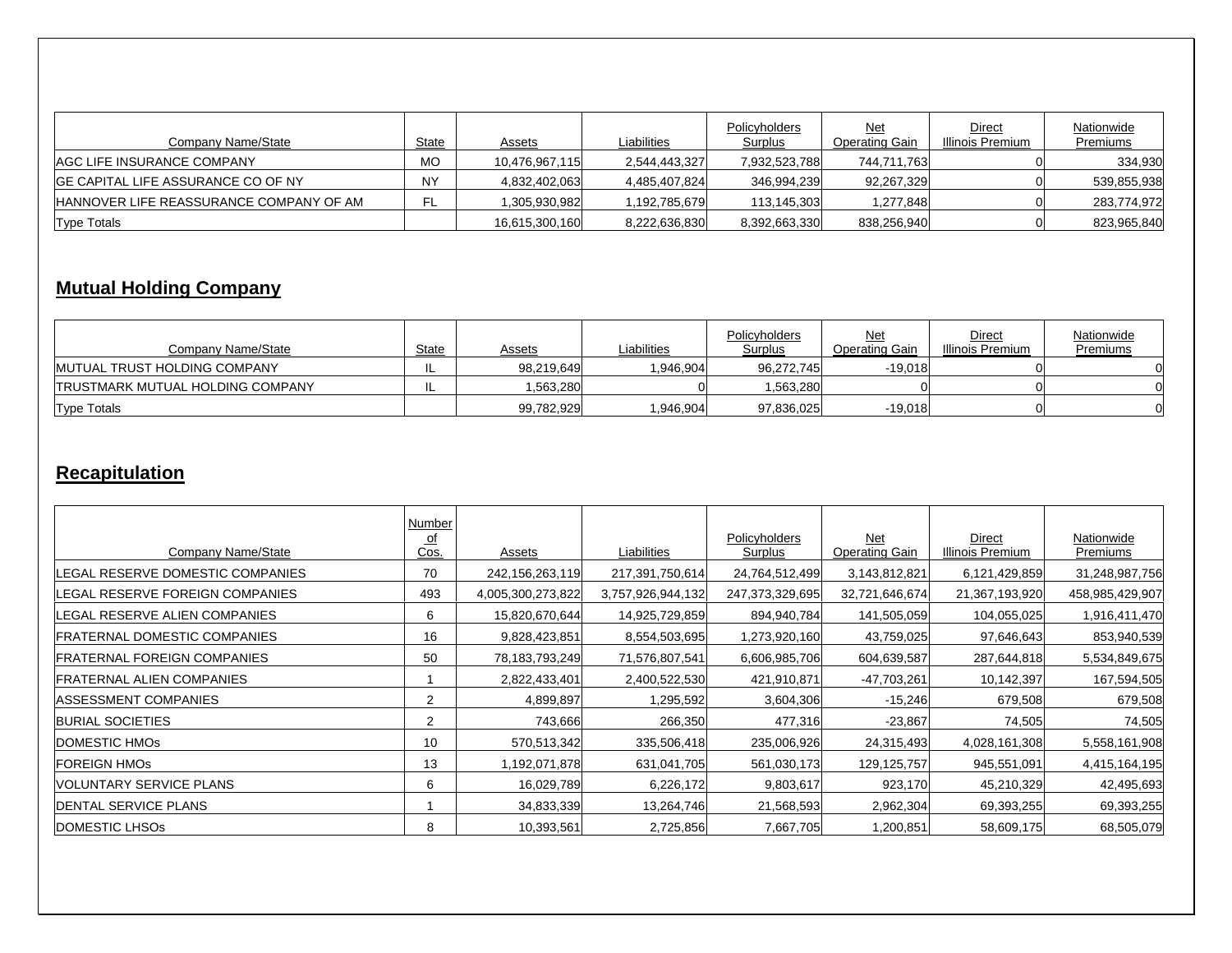| <b>FOREIGN ACCREDITED REINSURERS</b> | 16.615.300.160    | 8.222.636.830     | 8.392.663.330   | 838.256.940    |                | 823.965.840     |
|--------------------------------------|-------------------|-------------------|-----------------|----------------|----------------|-----------------|
| IMUTUAL HOLDING COMPANY              | 99,782,929        | ,946,904          | 97,836,025      |                |                |                 |
| <b>Type Totals</b>                   | 4,372,656,426,647 | 4,081,991,168,944 | 290,665,257,706 | 37,604,386,289 | 33,135,791,833 | 509,685,653,835 |